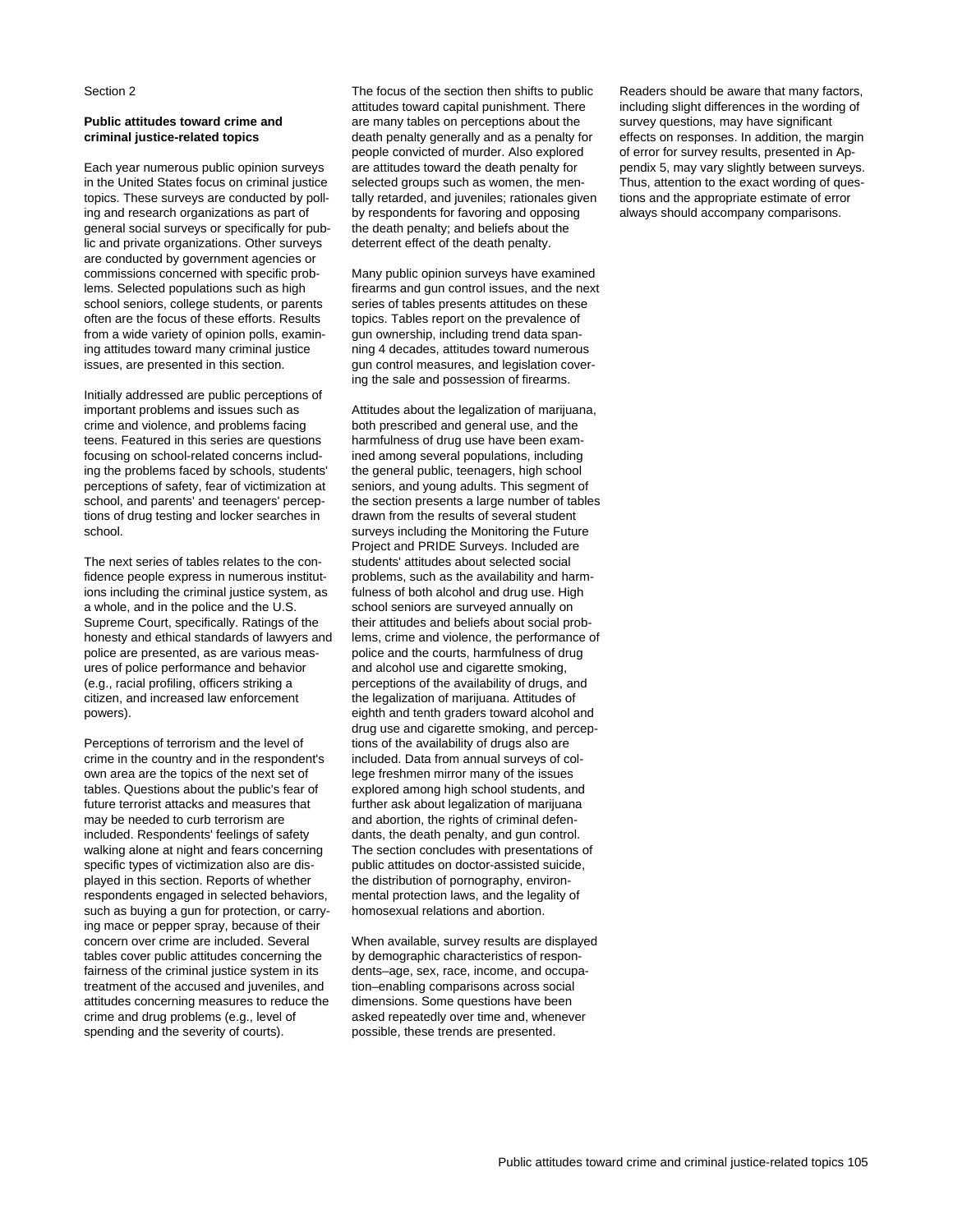**Attitudes toward the most important problem facing the country**

United States, 1984-2004

Question: "What do you think is the most important problem facing this country today?

|                                               | Feb.           | Jan.           | Julv      | Apr.          | Sept.          | May            | July           | Mar.           | Mar.           | Jan            | Jan            | Jan.           | May            | Jan.            | Apr.         | Mav            | Mar.                  | Jan            | Mar.           | Feb            | June           |
|-----------------------------------------------|----------------|----------------|-----------|---------------|----------------|----------------|----------------|----------------|----------------|----------------|----------------|----------------|----------------|-----------------|--------------|----------------|-----------------------|----------------|----------------|----------------|----------------|
|                                               | $10-13.$       | 25-28.         |           | 11-14, 10-13. | $9 - 11.$      | $4 - 7$ ,      | 19-22,         | $7 - 10$       | $26 - 29$      | $8 - 11$       | $15-17$ ,      | 16-18,         | $9 - 12$       | $10-13$ ,       | $17-19$ ,    | $23 - 24$      | $10-12,$              | $10-14.$       | $4 - 7.$       | $3-6$          | $3-6,$         |
|                                               | 1984           | 1985           | 1986      | 1987          | 1988           | 1989           | 1990           | 1991           | 1992           | 1993           | 1994           | 1995           | 1996           | 1997            | 1998         | 1999           | 2000                  | 2001           | 2002           | 2003           | 2004           |
| High cost of living;                          | 10%            |                | 4%        |               |                |                |                |                |                |                | 4%             |                |                |                 |              |                |                       |                |                |                |                |
| inflation; taxes                              | 29             | 11%<br>20      | 23        | 5%<br>13      | 2%<br>9        | 3%<br>6        | 2%<br>3        | 2%<br>8        | 8%<br>25       | 4%<br>22       | 18             | 7%<br>15       | 11%<br>13      | 6%<br><b>NA</b> | 7%<br>5      | 3%<br>4        | 13%<br>$\overline{2}$ | 6%<br>4        | 2%<br>8        | 2%<br>10       | 3%<br>13       |
| Unemployment; jobs<br>International problems; |                |                |           |               |                |                |                |                |                |                |                |                |                |                 |              |                |                       |                |                |                |                |
| foreign affairs                               | 11             | <b>NA</b>      | <b>NA</b> | <b>NA</b>     |                | 4              | <b>NA</b>      |                | 3              | 8              | 3              | $\overline{2}$ | $\overline{4}$ | 3               | 4            | 3              | 4                     | 4              | $\overline{2}$ | 8              |                |
| Crime; violence                               | $\overline{4}$ | $\overline{4}$ | 3         | 3             | $\overline{2}$ | 6              | $\mathbf{1}$   | $\overline{2}$ | 5              | 9              | 37             | 27             | 25             | 23              | 20           | 17             | 13                    | 9              | -1             | $\overline{2}$ | $\overline{2}$ |
| Guns/gun control                              | <b>NA</b>      | <b>NA</b>      | <b>NA</b> | <b>NA</b>     | <b>NA</b>      | <b>NA</b>      | <b>NA</b>      | <b>NA</b>      | <b>NA</b>      | <b>NA</b>      | <b>NA</b>      | (a)            | <b>NA</b>      | <b>NA</b>       | $\mathbf{1}$ | 10             | $\overline{7}$        | $\mathbf{1}$   | <b>NA</b>      | <b>NA</b>      | <b>NA</b>      |
| Fear of war/nuclear war;                      |                |                |           |               |                |                |                |                |                |                |                |                |                |                 |              |                |                       |                |                |                |                |
| international tensions                        | 11             | 27             | 22        | 23            | 5              | $\overline{2}$ |                | 2              | <b>NA</b>      | <b>NA</b>      | <b>NA</b>      | (a)            | <b>NA</b>      | <b>NA</b>       | <b>NA</b>    | 2              | <b>NA</b>             | (a)            | 12             | 35             | 27             |
| Ethics, moral, family                         |                |                |           |               |                |                |                |                |                |                |                |                |                |                 |              |                |                       |                |                |                |                |
| decline                                       | $\overline{7}$ | $\overline{2}$ | 3         | 5             |                | 5              |                | $\overline{2}$ | 5              | $\overline{7}$ | 8              | 6              | 14             | 9               | 16           | 18             | 15                    | 13             | 7              | $\overline{4}$ | 6              |
| Terrorism                                     | <b>NA</b>      | <b>NA</b>      | <b>NA</b> | <b>NA</b>     | <b>NA</b>      | <b>NA</b>      | <b>NA</b>      | <b>NA</b>      | <b>NA</b>      | <b>NA</b>      | <b>NA</b>      | <b>NA</b>      | <b>NA</b>      | <b>NA</b>       | <b>NA</b>    | <b>NA</b>      | <b>NA</b>             | <b>NA</b>      | 22             | 10             | 13             |
| Excessive government<br>spending; Federal     |                |                |           |               |                |                |                |                |                |                |                |                |                |                 |              |                |                       |                |                |                |                |
| budget deficit                                | 12             | 18             | 13        | 11            | 12             | $\overline{7}$ | 21             | 8              |                | 13             |                | 14             | 15             | 8               | 5            |                |                       |                |                | 3              | 3              |
| Dissatisfaction with                          |                |                |           |               |                |                |                |                |                |                |                |                |                |                 |              |                |                       |                |                |                |                |
| government; poor                              |                |                |           |               |                |                |                |                |                |                |                |                |                |                 |              |                |                       |                |                |                |                |
| leadership; corruption                        | 2              | <b>NA</b>      | <b>NA</b> | 5             | <b>NA</b>      | 2              |                | <b>NA</b>      | 8              | 5              | 6              | 5              | 12             | 7               | 8            | 5              | 11                    | 9              | 4              | $\overline{2}$ | 5              |
| Economy (general)                             | 5              | 6              | 7         | 10            | 12             | 8              | $\overline{7}$ | 24             | 42             | 35             | 14             | 10             | 12             | 21              | 6            | 3              | 6                     | $\overline{7}$ | 18             | 34             | 19             |
| Poverty; hunger;                              |                |                |           |               |                |                |                |                |                |                |                |                |                |                 |              |                |                       |                |                |                |                |
| homelessness                                  | <b>NA</b>      | 6              | 6         | 5             | 7              | 10             |                | 10             | 15             | 15             | 11             | 10             | 7              | 10              | 10           | 7              | 5                     | 4              |                | 3              | 3              |
| Drugs; drug abuse                             | <b>NA</b>      | $\overline{2}$ | 8         | 11            | 11             | 27             | 18             | 11             | 8              | 6              | 9              | 6              | 10             | 17              | 12           | 5              | 5                     | $\overline{7}$ | 3              | $\overline{c}$ |                |
| National security                             | <b>NA</b>      | <b>NA</b>      | <b>NA</b> | <b>NA</b>     | <b>NA</b>      | <b>NA</b>      | <b>NA</b>      | <b>NA</b>      | <b>NA</b>      | <b>NA</b>      | <b>NA</b>      | <b>NA</b>      | <b>NA</b>      | <b>NA</b>       | <b>NA</b>    | <b>NA</b>      | <b>NA</b>             | <b>NA</b>      | 6              | 3              | 3              |
| Trade deficit: trade                          |                |                |           |               |                |                |                |                |                |                |                |                |                |                 |              |                |                       |                |                |                |                |
| relations                                     | <b>NA</b>      | <b>NA</b>      | <b>NA</b> | <b>NA</b>     | 3              | 3              |                |                |                | 3              | $\overline{2}$ |                | $\overline{2}$ |                 |              |                |                       | (a)            | <b>NA</b>      | <b>NA</b>      | (a)            |
| Education; quality of<br>education            | <b>NA</b>      | <b>NA</b>      | <b>NA</b> | <b>NA</b>     | $\overline{2}$ | 3              | 2              | 2              | 8              | 8              |                | 5              | 13             | 10              | 13           | 11             | 16                    | 12             |                | 4              |                |
| Immigration; illegal aliens                   | <b>NA</b>      | <b>NA</b>      | <b>NA</b> | <b>NA</b>     | <b>NA</b>      | <b>NA</b>      | <b>NA</b>      | <b>NA</b>      | <b>NA</b>      | <b>NA</b>      | <b>NA</b>      | <b>NA</b>      | <b>NA</b>      | <b>NA</b>       | <b>NA</b>    | <b>NA</b>      | <b>NA</b>             | <b>NA</b>      | <b>NA</b>      |                | 2              |
| Environment; pollution                        | <b>NA</b>      | <b>NA</b>      | <b>NA</b> | <b>NA</b>     | <b>NA</b>      | $\overline{4}$ | 5              | 2              | 3              | 3              | -1             | $\mathbf{1}$   | 3              | $\mathbf{1}$    | 2            | 2              | 2                     | $\overline{2}$ | 2              | $\overline{1}$ | 1              |
| <b>AIDS</b>                                   | <b>NA</b>      | <b>NA</b>      | <b>NA</b> | <b>NA</b>     | <b>NA</b>      | $\mathbf{1}$   | 2              | (a)            | 3              | $\overline{2}$ | $\overline{2}$ | $\mathbf{1}$   | (a)            | 1               |              | (a)            | (a)                   | (a)            | <b>NA</b>      | <b>NA</b>      | <b>NA</b>      |
| Abortion                                      | <b>NA</b>      | <b>NA</b>      | <b>NA</b> | <b>NA</b>     | <b>NA</b>      | (a)            | <b>NA</b>      | <b>NA</b>      | <b>NA</b>      | <b>NA</b>      | <b>NA</b>      | $\mathbf{1}$   | $\Omega$       | 1               |              | (a)            | $\overline{2}$        | $\mathbf{1}$   | (a)            | $\overline{1}$ | $\mathbf{1}$   |
| Health care; cost of                          |                |                |           |               |                |                |                |                |                |                |                |                |                |                 |              |                |                       |                |                |                |                |
| health care                                   | <b>NA</b>      | <b>NA</b>      | <b>NA</b> | <b>NA</b>     | <b>NA</b>      | <b>NA</b>      | <b>NA</b>      | <b>NA</b>      | 12             | 18             | 20             | 12             | 10             |                 | 6            | 5              | 8                     |                | 6              | 5              | 6              |
| No opinion; don't know                        | 4              | 3              | 3         | 4             | 12             | $\overline{7}$ | 5              | 6              | $\overline{2}$ | $\overline{2}$ | $\overline{2}$ | $\overline{2}$ | $\overline{7}$ | հ               |              | $\overline{a}$ |                       |                |                | 5              | 3              |

Note: Exact wording of response categories varies across surveys. Multiple responses are possible; the Source records up to three problems per respondent. Some problems mentioned by a small percentage of respondents are not included in the table. Sample sizes vary from year to year; the data for 2004 are based on telephone interviews with a randomly selected national sample of 1,000 adults, 18 years of age and older, conducted June 3-6, 2004. For a discussion of public opinion survey sampling procedures, see Appendix 5.

<sup>a</sup>Less than 0.5%.

Source: George H. Gallup, **The Gallup Report**, Report No. 226, p. 17; Report No. 235, pp. 20, 21; Report No. 252, pp. 28, 29; Report No. 260, pp. 6, 7; Report No. 277, pp. 6, 7;<br>Report No. 285, pp. 4, 5; Report No. 290, p. 6 (Princeton, NJ: The Gallup Poll); George<br>Gallup, Jr., **T***he Gallup Poll*, Mar. 14, p. 2 (Princeton, NJ: The Gallup Poll); George Gallup, Jr., **The Gallup Poll Monthly**, No. 298, p. 14; No. 340, p. 43; No. 352, p. 7; No. 396, p. 34 (Princeton, NJ: The Gallup Poll); The Gallup Organization, Inc., **The Gallup Poll** [Online]. Available:<br>http://www.gallup.com/poll/releases/pr990528.asp [July 20, 1999];<br>http://www.gallup.com/poll/releases/pr000331.asp [Mar. 31, 2000];

http://www.gallup.com/poll/releases/pr010205.asp [Feb. 5, 2001];

http://www.gallup.com/poll/releases/pr020320.asp [Mar. 27, 2002];

http://www.gallup.com/poll/releases/pr030213.asp [Feb. 19, 2003];

http://www.gallup.com/poll/ [June 28, 2004]; and data provided by The Gallup Organization, Inc. Table constructed by SOURCEBOOK staff. Reprinted by permission.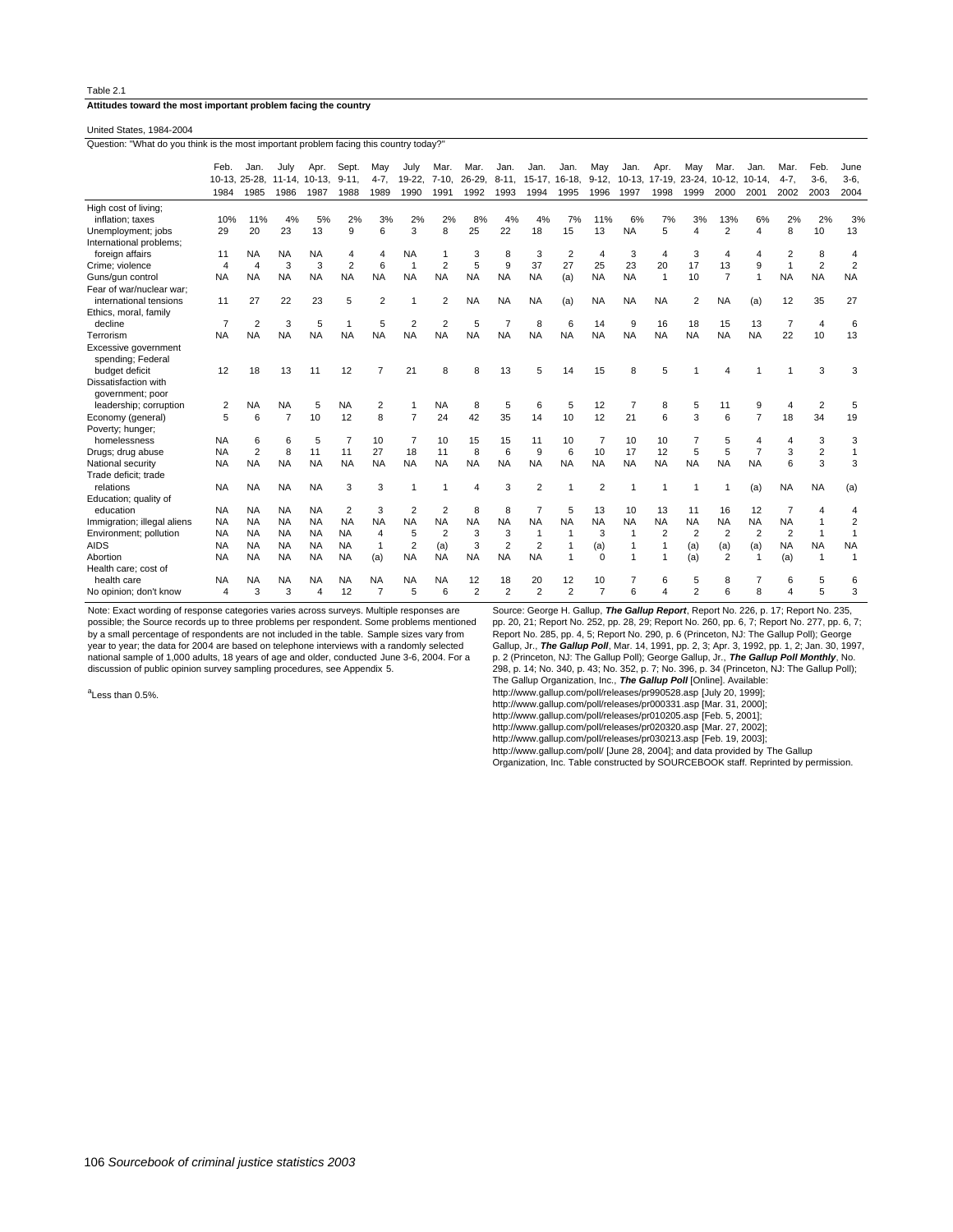#### **Attitudes toward important issues for the government to address**

# United States, 1993-2004

Question: "What do you think are the two most important issues for the government to address?"

|                                     | January        |                | February February | April          | May            | January        | February       | August         | February       | April          |                | February February       |
|-------------------------------------|----------------|----------------|-------------------|----------------|----------------|----------------|----------------|----------------|----------------|----------------|----------------|-------------------------|
| Issue                               | 1993           | 1994           | 1995              | 1996           | 1997           | 1998           | 1999           | 2000           | 2001           | 2002           | 2003           | 2004                    |
| The economy (non-specific)          | 26%            | 12%            | 7%                | 14%            | 8%             | 9%             | 7%             | 5%             | 12%            | 15%            | 37%            | 31%                     |
| Health care (not Medicare)          | 31             | 45             | 25                | 16             | 10             | 11             | 12             | 15             | 10             | 8              | 8              | 16                      |
| Employment/jobs                     | 19             | 14             | 10                | 9              | 5              | 3              | 4              | 4              | $\overline{2}$ | 4              | 5              | 16                      |
| The war <sup>a</sup>                | X              | X              | Х                 | X              | X              | X              | X              | X              | X              | 8              | 38             | 13                      |
| Education                           | 10             | 6              | 10                | 14             | 15             | 14             | 21             | 25             | 30             | 12             | 5              | 11                      |
| Homeland/domestic                   |                |                |                   |                |                |                |                |                |                |                |                |                         |
| security/public safety <sup>a</sup> | X              | X              | X                 | X              | X              | X              | X              | X              | X              | 4              | 6              | 8                       |
| Foreign policy (non-specific)       | 6              | 4              | $\overline{2}$    | 3              | 3              | 5              | 4              | 3              | 4              | 4              | $\overline{2}$ | 6                       |
| Iraq/Saddam Hussein                 | X              | X              | X                 | X              | X              | X              | X              | X              | X              | X              | 15             | 6                       |
| Federal surplus/deficit/budget      | 19             | 8              | 22                | 22             | 20             | 12             | 5              | $\overline{4}$ | 4              | $\overline{2}$ | 3              | 5                       |
| Taxes                               | $\overline{7}$ | 6              | 12                | 11             | 14             | 16             | 12             | 13             | 23             | 8              | 4              | 5                       |
| Defense/military                    | X              | $\overline{2}$ | 1                 | 1              | $\overline{2}$ | $\overline{2}$ | $\overline{2}$ | 4              | 5              | $\overline{2}$ | $\overline{2}$ | 5                       |
| Terrorism <sup>a</sup>              | X              | X              | X                 | X              | X              | X              | X              | X              | X              | 23             | 16             | $\overline{\mathbf{A}}$ |
| Domestic/social issues              |                |                |                   |                |                |                |                |                |                |                |                |                         |
| (non-specific)                      | 10             | 4              | 4                 | 4              | $\overline{2}$ | 3              | $\overline{2}$ | 2              | 2              | 3              | 1              | 4                       |
| National security <sup>a</sup>      | X              | X              | Χ                 | X              | X              | X              | $\overline{2}$ | $\overline{2}$ | $\overline{2}$ | 4              | 6              | 4                       |
| Environment                         | 3              | 1              | 1                 | 1              | 3              | $\overline{2}$ | 3              | 3              | 3              | 3              |                | 4                       |
| Drugs                               | 3              | 6              | 3                 | 4              | 8              | 6              | $\overline{2}$ | 5              | 4              | $\overline{2}$ | $\overline{2}$ | 3                       |
| Abortion                            | 9              | 3              | 3                 | 4              | $\overline{2}$ | $\overline{2}$ | $\overline{2}$ | 6              | 4              | 1              | 1              | 3                       |
| Crime/violence                      | 3              | 36             | 21                | 16             | 19             | 13             | 8              | 10             | 5              | 5              | (b)            | 3                       |
| Family values (decline of)          | (b)            | (b)            | 2                 | $\overline{2}$ | 2              | 1              | $\overline{2}$ | 1              | 1              |                | (b)            | $\overline{2}$          |
| Medicare <sup>c</sup>               | X              | X              | X                 | 3              | 4              | 5              | 5              | 6              | 4              | 3              | 2              | 2                       |
| Welfare                             | $\overline{2}$ | $\overline{7}$ | 16                | 13             | 14             | 8              | 4              | $\overline{2}$ | 1              | $\overline{2}$ |                | $\overline{2}$          |
| Social Security <sup>c</sup>        | X              | X              | X                 | X              | 6              | 6              | 24             | 16             | 12             | 5              |                | $\overline{2}$          |
| (Programs for) the poor/poverty     | $\overline{7}$ | 8              | 10                | $\overline{2}$ | 3              | $\overline{2}$ | $\overline{2}$ | 3              | 1              | $\overline{2}$ |                | $\overline{2}$          |
| Homelessness <sup>d</sup>           | X              | X              | X                 | 3              | 4              | 4              | 3              | 3              | 3              | $\overline{2}$ |                | 1                       |
| Peace/world peace/nuclear arms      | $\overline{2}$ | $\overline{1}$ | 1                 | 3              | 1              | 3              | 3              | 1              | 1              | 3              | 3              |                         |
| Immigration                         | (b)            | (b)            | $\overline{2}$    | $\overline{2}$ | $\overline{2}$ | 1              | (b)            | 1              | 1              | 1              | (b)            | $\mathbf 1$             |
| Programs for the elderly (not       |                |                |                   |                |                |                |                |                |                |                |                |                         |
| Medicare/Social Security)           | 3              | $\overline{2}$ | 5                 | 6              | 1              | 1              |                | 2              | 1              | 2              | 1              |                         |
| Gun control                         | (b)            | 3              | 2                 | 1              | 1              | 1              | 1              | 4              |                |                | (b)            |                         |
| Human/civil/women's rights          | X              | 1              | $\mathbf{1}$      | $\overline{2}$ | $\overline{2}$ | 1              | (b)            | 1              | 1              | 1              | (b)            | (b)                     |

Note: The issues mentioned are spontaneous, unprompted replies by the respondents. The numbers indicate the percent of respondents who mentioned the item as<br>one of the top two issues for the government to address. Some issues mentioned by<br>a relatively small percentage of respondents have been omit from year to year; the data for 2004 are based on telephone interviews with a randomly selected national sample of 1,020 adults, 18 years of age and older, conducted Feb. 9-16, 2004. For a discussion of public opinion survey sampling procedures, see Appendix 5.

<sup>a</sup>Previously coded as "other."

<sup>b</sup>Less than 0.5%.

<sup>c</sup>Previously coded under "programs for the elderly."

<sup>d</sup>Previously coded under "programs for the poor."

Source: Harris Interactive Inc., The Harris Poll ® (New York: Harris Interactive Inc., Apr. 24, 2002, p. 8; Feb. 19, 2004, p. 11). Table adapted by<br>SOURCEBOOK staff. © 2002, 2004, Harris Interactive Inc. All rights<br>reserved. Reproduction prohibited without the express written permission of Harris Interactive.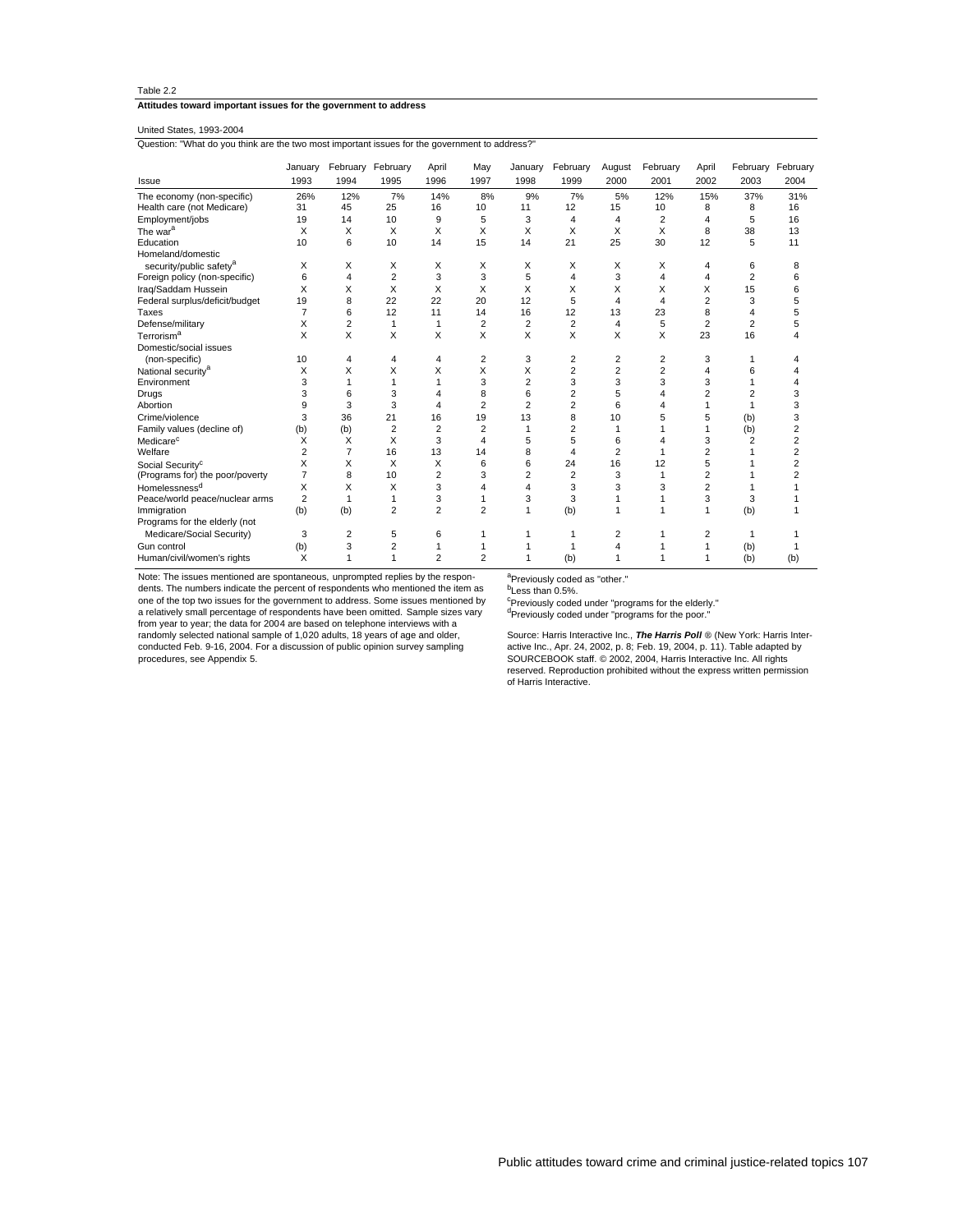#### **Teenagers' attitudes toward the most important problem facing people their age**

United States, selected years 1999-2004<sup>a</sup>

which concerns you the most?" Question: "What is the most important problem facing people your age--that is, the thing

| Problem                           | 1999 | 2000           | 2002           | 2003 | 2004 |
|-----------------------------------|------|----------------|----------------|------|------|
| Drugs                             | 23%  | 21%            | 24%            | 19%  | 23%  |
| Social pressures, fitting in      | 18   | 14             | 18             | 20   | 22   |
| Crime and violence in school      | 13   | 5              | $\overline{2}$ | 2    | 4    |
| Doing well in school              | 6    | 10             | 16             | 14   |      |
| Other crime and violence          | 5    | $\overline{2}$ | $\overline{2}$ |      |      |
| Sexual issues                     | 3    | 3              | 4              | 4    |      |
| Getting into college              | 2    | 4              | 4              | 5    |      |
| Alcohol                           | NA   | 3              | $\overline{2}$ | 3    |      |
| Tobacco                           | NA   | $\overline{2}$ | 3              |      | 2    |
| Jobs/economic opportunity         |      |                |                |      |      |
| Getting along with parents/       |      |                |                |      |      |
| other problems at home            |      | 2              | 3              | 3    |      |
| Lack of money                     |      |                |                |      |      |
| General lack of quality education |      |                |                |      |      |
| Declining moral standards/        |      |                |                |      |      |
| immorality                        |      |                |                | 3    | 2    |
| Having a say/communications       | NA   | NA             |                |      | 2    |
| Other                             | 11   | 9              |                | 10   |      |
| Don't know/refused                | 16   | 20             | 16             | 12   |      |

Note: These data are from telephone interviews of nationwide samples of teenagers, ages 12 to 17. The surveys were conducted for the National Center on Addiction and Substance Abuse at Columbia University. Randomly generated telephone numbers were pre-screened to determine if a teen in the appropriate age range resided there. Subsequent calls were made to conduct the actual interviews. For the 1999 survey, 2,000 teens were interviewed during May and June. For the 2000 survey, 1,000 teens were interviewed during October and November. For the 2002 survey, 1,000 teens were interviewed between December 2001 and February 2002. For the 2003 survey, 1,987 teens were interviewed between April and July. For the 2004 survey, 1,000 teens were interviewed in April and May.

#### <sup>a</sup>Percents may not add to 100 because of multiple responses.

Source: National Center on Addiction and Substance Abuse at Columbia University, **Back to School 1999 - The CASA National Survey of American Attitudes on Substance Abuse V: Teens and Their Parents** [Online], p. 30. Available: http://www.casacolumbia. org/usr\_doc/17635.pdf [Dec. 9, 1999]; National Center on Addiction and Substance Abuse at Columbia University, **The CASA National Survey of American Attitudes on Substance Abuse VI: Teens** [Online], pp. 25, 26. Available: http://www.casacolumbia.org/ usr\_doc/52809.pdf [Mar. 30, 2001]; National Center on Addiction and Substance Abuse at Columbia University, **National Survey of American Attitudes on Substance Abuse VII: Teens, Parents and Siblings** [Online], pp. 29, 30. Available: http://www.casacolumbia.org/ usr\_doc/TeenSurvey2002.pdf [Jan. 15, 2003]; National Center on Addiction and Substance Abuse at Columbia University, **National Survey of American Attitudes on Substance Abuse VIII: Teens and Parents** [Online], pp. 39, 40. Available: http://www.casacolumbia. org/pdshopprov/files/2003\_Teen\_Survey\_8\_19\_03.pdf [Mar. 1, 2004]; and National Center on Addiction and Substance Abuse at Columbia University, **National Survey of American Attitudes on Substance Abuse IX: Teen Dating Practices and Sexual Activity** [Online], pp. 38, 39. Available: http://www.casacolumbia.org/pdshopprov/files/august\_2004\_casa\_ teen\_survey.pdf. [Aug. 31, 2004]. Table adapted by SOURCEBOOK staff. Reprinted by permission.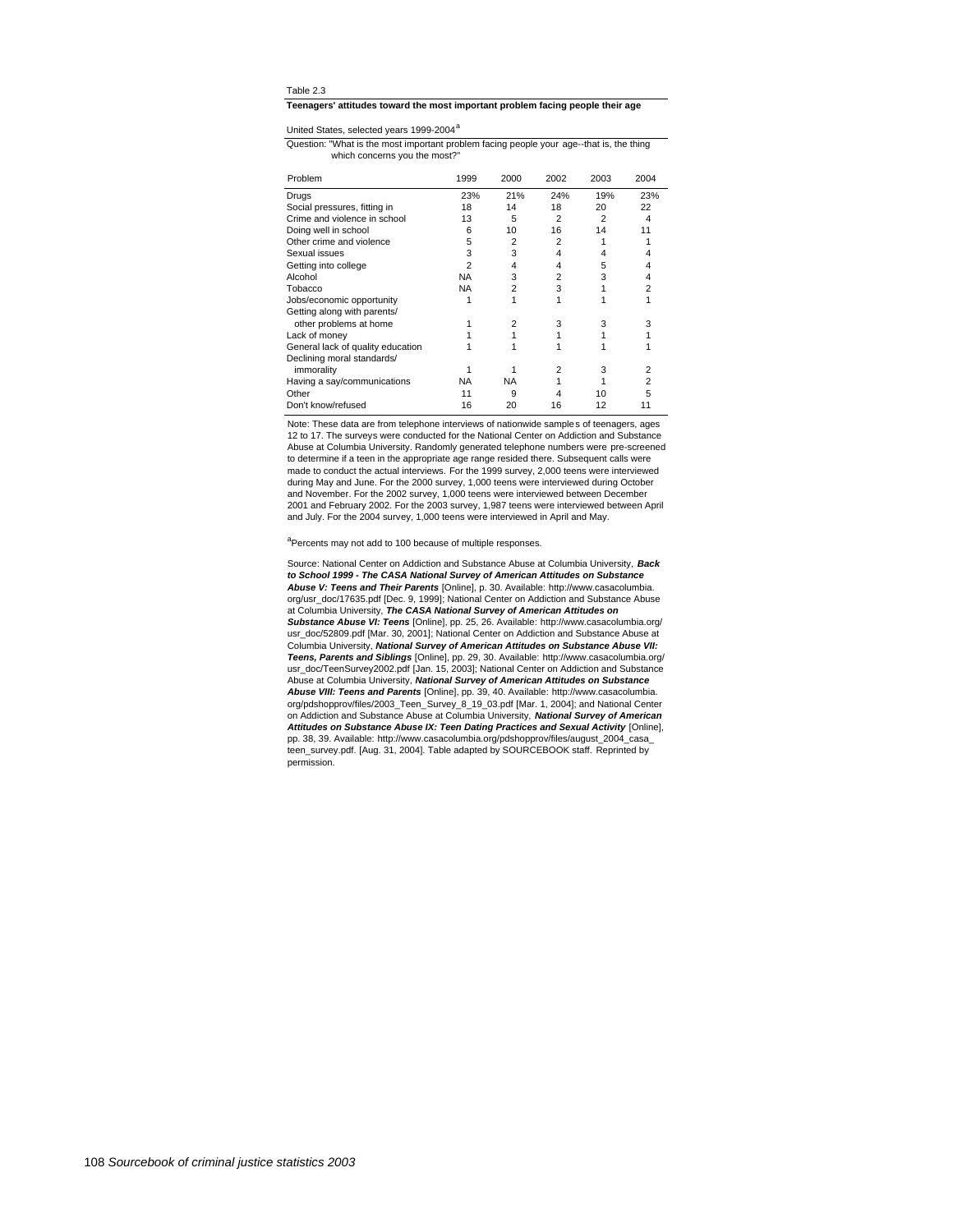#### **Attitudes toward the biggest problems facing public schools**

# By school status, United States, 1988-2003

Question: "What do you think are the biggest problems with which the public schools of

your community must deal?"

|                                                | Lack of<br>financial support/<br>funding/money <sup>a</sup> | Lack of<br>discipline/<br>more control <sup>b</sup> | Fighting/<br>violence/<br>gangs | Overcrowded<br>schools/<br>large schools | Use of<br>drugs/dope | Difficulty getting<br>good teachers/<br>quality teachers |
|------------------------------------------------|-------------------------------------------------------------|-----------------------------------------------------|---------------------------------|------------------------------------------|----------------------|----------------------------------------------------------|
| National                                       |                                                             |                                                     |                                 |                                          |                      |                                                          |
| 1988                                           | 12%                                                         | 19%                                                 | 1%                              | 6%                                       | 32%                  | 11%                                                      |
| 1989                                           | 13                                                          | 19                                                  | <b>NA</b>                       | 8                                        | 34                   | $\overline{7}$                                           |
| 1990                                           | 13                                                          | 19                                                  | $\overline{\mathbf{c}}$         | $\overline{7}$                           | 38                   | $\overline{7}$                                           |
| 1991                                           | 18                                                          | 20                                                  | 3                               | 9                                        | 22                   | 11                                                       |
| 1992                                           | 22                                                          | 17                                                  | 9                               | 9                                        | 22                   | 5                                                        |
| 1993                                           | 21                                                          | 15                                                  | 13                              | 8                                        | 16                   | 5                                                        |
| 1994                                           | 13                                                          | 18                                                  | 18                              | 7                                        | 11                   | 3                                                        |
| 1995                                           | 11                                                          | 15                                                  | 9                               | 3                                        | $\overline{7}$       | $\overline{\mathbf{c}}$                                  |
| 1996                                           | 13                                                          | 15                                                  | 14                              | 8                                        | 16                   | 3                                                        |
| 1997                                           | 15                                                          | 15                                                  | 12                              | 8                                        | 14                   | 3                                                        |
| 1998                                           | 12                                                          | 14                                                  | 15                              | 8                                        | 10                   | 5                                                        |
| 1999                                           | 9                                                           | 18                                                  | 11                              | 8                                        | 8                    | 4                                                        |
| 2000                                           | 18                                                          | 15                                                  | 11                              | 12                                       | 9                    | $\overline{4}$                                           |
| 2001                                           | 15                                                          | 15                                                  | 10                              | 10                                       | 9                    | 6                                                        |
| 2002                                           | 23                                                          | 17                                                  | 9                               | 17                                       | 13                   | 8                                                        |
| 2003                                           | 25                                                          | 16                                                  | 4                               | 14                                       | 9                    | 5                                                        |
| Respondents with no<br>children in school      |                                                             |                                                     |                                 |                                          |                      |                                                          |
| 1988                                           | 10                                                          | 20                                                  | $\overline{2}$                  | 4                                        | 34                   | 10                                                       |
| 1989                                           | 11                                                          | 20                                                  | <b>NA</b>                       | 6                                        | 35                   | 8                                                        |
| 1990                                           | 18                                                          | 19                                                  | 2                               | 6                                        | 40                   | 6                                                        |
| 1991                                           | 15                                                          | 20                                                  | 4                               | 8                                        | 24                   | 11                                                       |
| 1992                                           | 20                                                          | 18                                                  | 9                               | 6                                        | 26                   | $\overline{4}$                                           |
| 1993                                           | 19                                                          | 15                                                  | 12                              | 6                                        | 17                   | $\overline{\mathbf{4}}$                                  |
| 1994                                           | 12                                                          | 18                                                  | 19                              | 5                                        | 11                   | $\overline{4}$                                           |
| 1995                                           | 10                                                          | 17                                                  | 9                               | 3                                        | $\overline{7}$       | $\overline{\mathbf{c}}$                                  |
| 1996                                           | 14                                                          | 16                                                  | 14                              | 6                                        | 17                   | 3                                                        |
| 1997                                           | 15                                                          | 15                                                  | 12                              | 6                                        | 14                   | 3                                                        |
| 1998                                           | 13                                                          | 15                                                  | 14                              | 5                                        | 10                   | 6                                                        |
| 1999                                           | 9                                                           | 18                                                  | 10                              | 6                                        | 9                    | 4                                                        |
| 2000                                           | 17                                                          | 17                                                  | 11                              | 10                                       | 10                   | 4                                                        |
| 2001                                           | 15                                                          | 17                                                  | 11                              | $\overline{7}$                           | 9                    | 6                                                        |
| 2002                                           | 23                                                          | 18                                                  | 9                               | 14                                       | 14                   | 8                                                        |
| 2003                                           | 26                                                          | 17                                                  | 3                               | 12                                       | 10                   | 5                                                        |
| Respondents with children<br>in public schools |                                                             |                                                     |                                 |                                          |                      |                                                          |
| 1988                                           | 17                                                          | 15                                                  | $\mathbf{1}$                    | 10                                       | 30                   | 11                                                       |
| 1989                                           | 18                                                          | 16                                                  | <b>NA</b>                       | 11                                       | 30                   | 6                                                        |
| 1990                                           | 17                                                          | 17                                                  | $\mathbf 2$                     | 10                                       | 34                   | 10                                                       |
| 1991                                           | 26                                                          | 18                                                  | 4                               | 11                                       | 17                   | 11                                                       |
| 1992                                           | 25                                                          | 15                                                  | 9                               | 13                                       | 17                   | 7                                                        |
| 1993                                           | 24                                                          | 15                                                  | 14                              | 11                                       | 14                   | $\overline{7}$                                           |
| 1994                                           | 16                                                          | 17                                                  | 16                              | 11                                       | 13                   | $\boldsymbol{2}$                                         |
| 1995                                           | 12                                                          | 11                                                  | 8                               | 5                                        | $\overline{7}$       | 3                                                        |
| 1996                                           | 13                                                          | 12                                                  | 15                              | 11                                       | 14                   | 3                                                        |
| 1997                                           | 14                                                          | 12                                                  | 12                              | 10                                       | 14                   | $\overline{\mathbf{4}}$                                  |
| 1998                                           | 11                                                          | 9                                                   | 20                              | 11                                       | 12                   | 4                                                        |
| 1999                                           | 9                                                           | 15                                                  | 12                              | 12                                       | 6                    | 5                                                        |
| 2000                                           | 19                                                          | 9                                                   | 11                              | 14                                       | 9                    | 4                                                        |
| 2001                                           | 17                                                          | 10                                                  | 9                               | 15                                       | 10                   | 6                                                        |
| 2002                                           | 23                                                          | 13                                                  | 9                               | 23                                       | 11                   | 8                                                        |
| 2003                                           | 24                                                          | 13                                                  | 5                               | 16                                       | 7                    | 5                                                        |

Note: Sample sizes vary from year to year; the data for 2003 are based on telephone interviews with a randomly selected national sample of 1,011 adults, 18 years of age and older, conducted May 28-June 18, 2003. Some problems mentioned by a small percentage of respondents have been omitted. Some data have been revised by the Source and may differ from previous editions of SOURCEBOOK. For a discussion of public opinion survey sampling procedures, see Appendix 5.

<sup>a</sup>The response "funding/money" was added in 1998. <sup>b</sup>The response "more control" was added in 1997.

Source: George Gallup, Jr., **The Gallup Report**, Report No. 276, p. 41; Report No. 288, p. 41 (Princeton, NJ: The Gallup Poll); Stanley M. Elam, "The 22nd Annual Gallup Poll of the Public's Attitudes Toward the Public Schools," **Phi Delta Kappan** (September 1990), pp. 53, 54; Stanley M. Elam, Lowell C. Rose, and Alec M. Gallup, "The 24th Annual Gallup/Phi Delta Kappa Poll of the Public's Attitudes Toward the Public Schools," **Phi Delta Kappan** (September 1992), p. 43; "The 26th Annual Phi Delta Kappa/Gallup Poll of the Public's Attitudes Toward the Public Schools," **Phi Delta Kappan** (September 1994), p. 43; "The 28th Annual Phi Delta Kappa/Gallup Poll of the Public's Attitudes Toward the Public Schools," **Phi Delta Kappan** (September 1996), p. 49; Lowell C. Rose and Alec M. Gallup, "The 30th Annual Phi Delta Kappa/Gallup Poll of the Public 's Attitudes Toward the Public Schools," Phi Delta Kappa [Online]. Available: http://www.pdkintl.org/kappan/kp9809-3.htm [Jan. 5, 1999]; and Lowell C. Rose and Alec M. Gallup, "The 34th Annual Phi Delta Kappa/Gallup Poll of the Public's Attitudes Toward the Public Schools," **Phi Delta Kappan** (September 2002), p. 51; "The 35th Annual Phi Delta Kappa/Gallup Poll of the Public's Attitudes Toward the Public Schools," **Phi Delta Kappan** (September 2003), p. 50. Table adapted by SOURCEBOOK staff. Reprinted by permission.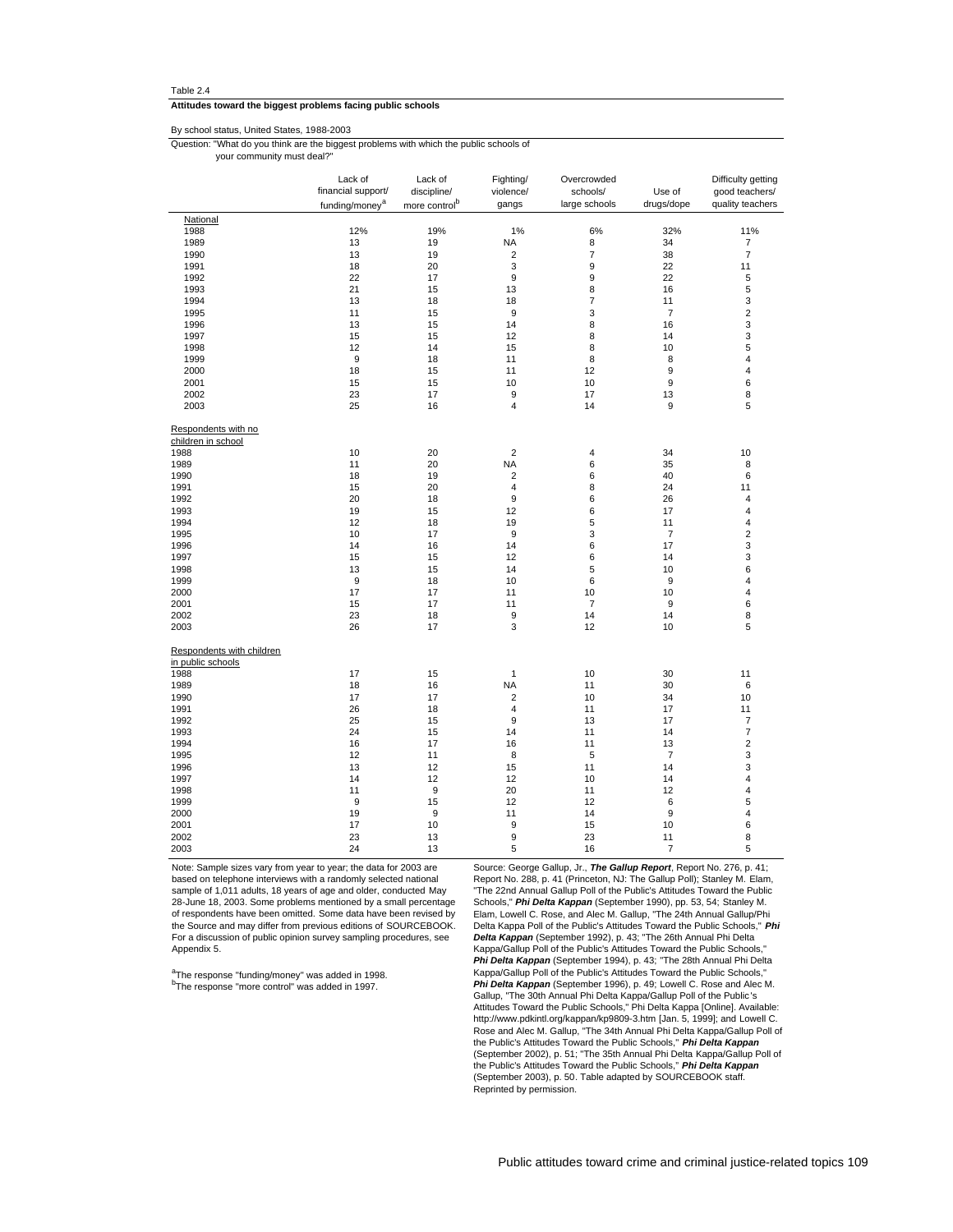| Students age 12 to 18 reporting fear of school-related victimization |                                                                                                                                                                                                                                                                                                     |                                                                                                                                                                                                                                                                                                                                                                                                                                                                                                                                                                                                                                                                                                                                                                                                                                                                                                                                                                                                                                                                                                                                                                                                                                                                                       |
|----------------------------------------------------------------------|-----------------------------------------------------------------------------------------------------------------------------------------------------------------------------------------------------------------------------------------------------------------------------------------------------|---------------------------------------------------------------------------------------------------------------------------------------------------------------------------------------------------------------------------------------------------------------------------------------------------------------------------------------------------------------------------------------------------------------------------------------------------------------------------------------------------------------------------------------------------------------------------------------------------------------------------------------------------------------------------------------------------------------------------------------------------------------------------------------------------------------------------------------------------------------------------------------------------------------------------------------------------------------------------------------------------------------------------------------------------------------------------------------------------------------------------------------------------------------------------------------------------------------------------------------------------------------------------------------|
|                                                                      |                                                                                                                                                                                                                                                                                                     |                                                                                                                                                                                                                                                                                                                                                                                                                                                                                                                                                                                                                                                                                                                                                                                                                                                                                                                                                                                                                                                                                                                                                                                                                                                                                       |
| By student characteristics, United States, 1995, 1999, and 2001      |                                                                                                                                                                                                                                                                                                     |                                                                                                                                                                                                                                                                                                                                                                                                                                                                                                                                                                                                                                                                                                                                                                                                                                                                                                                                                                                                                                                                                                                                                                                                                                                                                       |
|                                                                      |                                                                                                                                                                                                                                                                                                     |                                                                                                                                                                                                                                                                                                                                                                                                                                                                                                                                                                                                                                                                                                                                                                                                                                                                                                                                                                                                                                                                                                                                                                                                                                                                                       |
|                                                                      |                                                                                                                                                                                                                                                                                                     |                                                                                                                                                                                                                                                                                                                                                                                                                                                                                                                                                                                                                                                                                                                                                                                                                                                                                                                                                                                                                                                                                                                                                                                                                                                                                       |
|                                                                      |                                                                                                                                                                                                                                                                                                     |                                                                                                                                                                                                                                                                                                                                                                                                                                                                                                                                                                                                                                                                                                                                                                                                                                                                                                                                                                                                                                                                                                                                                                                                                                                                                       |
| 1995                                                                 | 1999                                                                                                                                                                                                                                                                                                | 2001                                                                                                                                                                                                                                                                                                                                                                                                                                                                                                                                                                                                                                                                                                                                                                                                                                                                                                                                                                                                                                                                                                                                                                                                                                                                                  |
|                                                                      |                                                                                                                                                                                                                                                                                                     | 4.7%                                                                                                                                                                                                                                                                                                                                                                                                                                                                                                                                                                                                                                                                                                                                                                                                                                                                                                                                                                                                                                                                                                                                                                                                                                                                                  |
|                                                                      |                                                                                                                                                                                                                                                                                                     |                                                                                                                                                                                                                                                                                                                                                                                                                                                                                                                                                                                                                                                                                                                                                                                                                                                                                                                                                                                                                                                                                                                                                                                                                                                                                       |
|                                                                      |                                                                                                                                                                                                                                                                                                     |                                                                                                                                                                                                                                                                                                                                                                                                                                                                                                                                                                                                                                                                                                                                                                                                                                                                                                                                                                                                                                                                                                                                                                                                                                                                                       |
| 8.8                                                                  | 4.6                                                                                                                                                                                                                                                                                                 | 4.7                                                                                                                                                                                                                                                                                                                                                                                                                                                                                                                                                                                                                                                                                                                                                                                                                                                                                                                                                                                                                                                                                                                                                                                                                                                                                   |
| 8.5                                                                  | 4.6                                                                                                                                                                                                                                                                                                 | 4.6                                                                                                                                                                                                                                                                                                                                                                                                                                                                                                                                                                                                                                                                                                                                                                                                                                                                                                                                                                                                                                                                                                                                                                                                                                                                                   |
|                                                                      |                                                                                                                                                                                                                                                                                                     |                                                                                                                                                                                                                                                                                                                                                                                                                                                                                                                                                                                                                                                                                                                                                                                                                                                                                                                                                                                                                                                                                                                                                                                                                                                                                       |
|                                                                      |                                                                                                                                                                                                                                                                                                     |                                                                                                                                                                                                                                                                                                                                                                                                                                                                                                                                                                                                                                                                                                                                                                                                                                                                                                                                                                                                                                                                                                                                                                                                                                                                                       |
| 7.1                                                                  | 3.8                                                                                                                                                                                                                                                                                                 | 3.9                                                                                                                                                                                                                                                                                                                                                                                                                                                                                                                                                                                                                                                                                                                                                                                                                                                                                                                                                                                                                                                                                                                                                                                                                                                                                   |
| 12.1                                                                 | 6.7                                                                                                                                                                                                                                                                                                 | 6.6                                                                                                                                                                                                                                                                                                                                                                                                                                                                                                                                                                                                                                                                                                                                                                                                                                                                                                                                                                                                                                                                                                                                                                                                                                                                                   |
| 12.9                                                                 | 6.2                                                                                                                                                                                                                                                                                                 | 5.5                                                                                                                                                                                                                                                                                                                                                                                                                                                                                                                                                                                                                                                                                                                                                                                                                                                                                                                                                                                                                                                                                                                                                                                                                                                                                   |
| 11.1                                                                 | 5.4                                                                                                                                                                                                                                                                                                 | 6.2                                                                                                                                                                                                                                                                                                                                                                                                                                                                                                                                                                                                                                                                                                                                                                                                                                                                                                                                                                                                                                                                                                                                                                                                                                                                                   |
|                                                                      |                                                                                                                                                                                                                                                                                                     |                                                                                                                                                                                                                                                                                                                                                                                                                                                                                                                                                                                                                                                                                                                                                                                                                                                                                                                                                                                                                                                                                                                                                                                                                                                                                       |
|                                                                      |                                                                                                                                                                                                                                                                                                     |                                                                                                                                                                                                                                                                                                                                                                                                                                                                                                                                                                                                                                                                                                                                                                                                                                                                                                                                                                                                                                                                                                                                                                                                                                                                                       |
| 11.6                                                                 | 5.9                                                                                                                                                                                                                                                                                                 | 6.8                                                                                                                                                                                                                                                                                                                                                                                                                                                                                                                                                                                                                                                                                                                                                                                                                                                                                                                                                                                                                                                                                                                                                                                                                                                                                   |
| 11.8                                                                 | 6.1                                                                                                                                                                                                                                                                                                 | 6.2                                                                                                                                                                                                                                                                                                                                                                                                                                                                                                                                                                                                                                                                                                                                                                                                                                                                                                                                                                                                                                                                                                                                                                                                                                                                                   |
|                                                                      | 5.5                                                                                                                                                                                                                                                                                                 | 5.2                                                                                                                                                                                                                                                                                                                                                                                                                                                                                                                                                                                                                                                                                                                                                                                                                                                                                                                                                                                                                                                                                                                                                                                                                                                                                   |
|                                                                      |                                                                                                                                                                                                                                                                                                     | 5.0                                                                                                                                                                                                                                                                                                                                                                                                                                                                                                                                                                                                                                                                                                                                                                                                                                                                                                                                                                                                                                                                                                                                                                                                                                                                                   |
|                                                                      |                                                                                                                                                                                                                                                                                                     | 4.2                                                                                                                                                                                                                                                                                                                                                                                                                                                                                                                                                                                                                                                                                                                                                                                                                                                                                                                                                                                                                                                                                                                                                                                                                                                                                   |
|                                                                      |                                                                                                                                                                                                                                                                                                     | 2.8                                                                                                                                                                                                                                                                                                                                                                                                                                                                                                                                                                                                                                                                                                                                                                                                                                                                                                                                                                                                                                                                                                                                                                                                                                                                                   |
|                                                                      |                                                                                                                                                                                                                                                                                                     | 3.0                                                                                                                                                                                                                                                                                                                                                                                                                                                                                                                                                                                                                                                                                                                                                                                                                                                                                                                                                                                                                                                                                                                                                                                                                                                                                   |
|                                                                      |                                                                                                                                                                                                                                                                                                     |                                                                                                                                                                                                                                                                                                                                                                                                                                                                                                                                                                                                                                                                                                                                                                                                                                                                                                                                                                                                                                                                                                                                                                                                                                                                                       |
|                                                                      |                                                                                                                                                                                                                                                                                                     |                                                                                                                                                                                                                                                                                                                                                                                                                                                                                                                                                                                                                                                                                                                                                                                                                                                                                                                                                                                                                                                                                                                                                                                                                                                                                       |
|                                                                      |                                                                                                                                                                                                                                                                                                     | 6.0                                                                                                                                                                                                                                                                                                                                                                                                                                                                                                                                                                                                                                                                                                                                                                                                                                                                                                                                                                                                                                                                                                                                                                                                                                                                                   |
|                                                                      |                                                                                                                                                                                                                                                                                                     | 4.3                                                                                                                                                                                                                                                                                                                                                                                                                                                                                                                                                                                                                                                                                                                                                                                                                                                                                                                                                                                                                                                                                                                                                                                                                                                                                   |
|                                                                      |                                                                                                                                                                                                                                                                                                     | 3.9                                                                                                                                                                                                                                                                                                                                                                                                                                                                                                                                                                                                                                                                                                                                                                                                                                                                                                                                                                                                                                                                                                                                                                                                                                                                                   |
|                                                                      |                                                                                                                                                                                                                                                                                                     |                                                                                                                                                                                                                                                                                                                                                                                                                                                                                                                                                                                                                                                                                                                                                                                                                                                                                                                                                                                                                                                                                                                                                                                                                                                                                       |
|                                                                      |                                                                                                                                                                                                                                                                                                     |                                                                                                                                                                                                                                                                                                                                                                                                                                                                                                                                                                                                                                                                                                                                                                                                                                                                                                                                                                                                                                                                                                                                                                                                                                                                                       |
|                                                                      |                                                                                                                                                                                                                                                                                                     | 4.9                                                                                                                                                                                                                                                                                                                                                                                                                                                                                                                                                                                                                                                                                                                                                                                                                                                                                                                                                                                                                                                                                                                                                                                                                                                                                   |
|                                                                      |                                                                                                                                                                                                                                                                                                     | 2.0                                                                                                                                                                                                                                                                                                                                                                                                                                                                                                                                                                                                                                                                                                                                                                                                                                                                                                                                                                                                                                                                                                                                                                                                                                                                                   |
|                                                                      |                                                                                                                                                                                                                                                                                                     |                                                                                                                                                                                                                                                                                                                                                                                                                                                                                                                                                                                                                                                                                                                                                                                                                                                                                                                                                                                                                                                                                                                                                                                                                                                                                       |
|                                                                      |                                                                                                                                                                                                                                                                                                     |                                                                                                                                                                                                                                                                                                                                                                                                                                                                                                                                                                                                                                                                                                                                                                                                                                                                                                                                                                                                                                                                                                                                                                                                                                                                                       |
|                                                                      |                                                                                                                                                                                                                                                                                                     |                                                                                                                                                                                                                                                                                                                                                                                                                                                                                                                                                                                                                                                                                                                                                                                                                                                                                                                                                                                                                                                                                                                                                                                                                                                                                       |
|                                                                      |                                                                                                                                                                                                                                                                                                     |                                                                                                                                                                                                                                                                                                                                                                                                                                                                                                                                                                                                                                                                                                                                                                                                                                                                                                                                                                                                                                                                                                                                                                                                                                                                                       |
|                                                                      |                                                                                                                                                                                                                                                                                                     |                                                                                                                                                                                                                                                                                                                                                                                                                                                                                                                                                                                                                                                                                                                                                                                                                                                                                                                                                                                                                                                                                                                                                                                                                                                                                       |
|                                                                      |                                                                                                                                                                                                                                                                                                     |                                                                                                                                                                                                                                                                                                                                                                                                                                                                                                                                                                                                                                                                                                                                                                                                                                                                                                                                                                                                                                                                                                                                                                                                                                                                                       |
|                                                                      |                                                                                                                                                                                                                                                                                                     |                                                                                                                                                                                                                                                                                                                                                                                                                                                                                                                                                                                                                                                                                                                                                                                                                                                                                                                                                                                                                                                                                                                                                                                                                                                                                       |
|                                                                      |                                                                                                                                                                                                                                                                                                     |                                                                                                                                                                                                                                                                                                                                                                                                                                                                                                                                                                                                                                                                                                                                                                                                                                                                                                                                                                                                                                                                                                                                                                                                                                                                                       |
|                                                                      |                                                                                                                                                                                                                                                                                                     |                                                                                                                                                                                                                                                                                                                                                                                                                                                                                                                                                                                                                                                                                                                                                                                                                                                                                                                                                                                                                                                                                                                                                                                                                                                                                       |
|                                                                      |                                                                                                                                                                                                                                                                                                     |                                                                                                                                                                                                                                                                                                                                                                                                                                                                                                                                                                                                                                                                                                                                                                                                                                                                                                                                                                                                                                                                                                                                                                                                                                                                                       |
|                                                                      |                                                                                                                                                                                                                                                                                                     |                                                                                                                                                                                                                                                                                                                                                                                                                                                                                                                                                                                                                                                                                                                                                                                                                                                                                                                                                                                                                                                                                                                                                                                                                                                                                       |
|                                                                      |                                                                                                                                                                                                                                                                                                     |                                                                                                                                                                                                                                                                                                                                                                                                                                                                                                                                                                                                                                                                                                                                                                                                                                                                                                                                                                                                                                                                                                                                                                                                                                                                                       |
|                                                                      |                                                                                                                                                                                                                                                                                                     |                                                                                                                                                                                                                                                                                                                                                                                                                                                                                                                                                                                                                                                                                                                                                                                                                                                                                                                                                                                                                                                                                                                                                                                                                                                                                       |
|                                                                      |                                                                                                                                                                                                                                                                                                     |                                                                                                                                                                                                                                                                                                                                                                                                                                                                                                                                                                                                                                                                                                                                                                                                                                                                                                                                                                                                                                                                                                                                                                                                                                                                                       |
|                                                                      | Fear of attack at school or<br>going to and from school <sup>a</sup><br>2001<br>6.4%<br>8.7%<br>6.4<br>6.4<br>4.9<br>8.9<br>10.6<br>6.4<br>10.6<br>9.2<br>7.6<br>8.8<br>5.5<br>9.5<br>5.0<br>7.8<br>4.8<br>6.9<br>2.9<br>4.1<br>9.7<br>11.7<br>7.9<br>4.8<br>6.0<br>7.0<br>6.6<br>9.3<br>4.6<br>2.2 | Avoidance<br>of one or more<br>places at school <sup>b</sup><br>4.6%<br>5.3<br>4.7<br>2.5<br>2.4<br>5.8<br>4.7<br>3.0<br>5.0<br>1.6<br>Note: These data are from the School Crime Supplement (SCS) to the National Crime<br>Victimization Survey (NCVS). The NCVS is a continuous survey of a representative sample of<br>households in the United States conducted for the U.S. Department of Justice, Bureau of<br>Justice Statistics by the U.S. Census Bureau. The SCS is an additional questionnaire fielded<br>with the 1995, 1999, and 2001 NCVS and was administered to a nationally representative<br>sample of students 12 to 18 years of age. Eligible respondents were asked the supplemental<br>SCS questions only after completing the NCVS interview. Persons eligible for the SCS were<br>those NCVS respondents who were enrolled in grades 6 through 12 at a school leading to a<br>high school diploma and had attended school at any time during the 6 months preceding the<br>interview. A total of 9,728 students participated in the 1995 SCS, 8,398 in the 1999 SCS, and<br>8,374 in the 2001 SCS. The data presented are survey estimates and therefore are subject to<br>Beginning with the 2001 data, two changes were made to the SCS. First, in 1995 and |

Note: These data are from a survey of 6th through 12th grade students conducted between August 2002 and June 2003 by PRIDE Surveys. Participating schools are sent the PRIDE questionnaire with explicit instructions for administering the anonymous, self-report survey. Schools that administer the PRIDE questionnaire do so voluntarily or in compliance with a school district or State request. For the 2002-2003 academic year, survey results are based on students from 24 States. The following States participated in the 2002-2003 PRIDE survey: Alabama, Arkansas, Colorado, Georgia, Illinois, Indiana, Kentucky, Louisiana, Massachusetts, Michigan, Mississippi, New Jersey, New Mexico, New York, North Carolina, Ohio, Oklahoma, Pennsylvania, Tennessee, Texas, Virginia, Washington, West Virginia, and Wisconsin. To prevent any one State from having a disproportionate influence on the summary results, random samples of students were drawn from those States where disproportionately large numbers of students were surveyed. Therefore, no State comprises more than 10% of the sample. The results presented are based on a sample consisting of 109,919 students drawn from the total number of students who completed the PRIDE questionnaire.

#### <sup>a</sup>Percents may not add to 100 because of rounding.

Source: PRIDE Surveys, "2002-2003 PRIDE Surveys National Summary, Grades 6 through 12," Bowling Green, KY: PRIDE Surveys, 2003. (Mimeographed.) P. 228; p. 229, Tables 8.185 and 8.186; pp. 230, 231. Table adapted by SOURCEBOOK staff. Reprinted by permission.

SCS. First, in 1995 and 1999, "at school" was defined as in the school building, on the school grounds, or on a school bus. In 2001, "at school" was defined as in the school building, on school property, on a school bus, or going to and from school. The 1995 and 1999 estimates for "fear of attack at school" have been recalculated by the Source to combine fear of attack at school and fear of attack going to and from school and are now consistent with the 2001 estimates. Second, in 1995 and 1999, students were asked if they avoided places or were fearful because they thought someone would "attack or harm" them. In 2001, the language was changed to "attack or threaten to attack" them.

<sup>a</sup>Includes students who reported that they sometimes or most of the time feared being victimized in this way.

<sup>b</sup>Includes the entrance into the school, any hallways or stairs in the school, parts of the school cafeteria, any school restrooms, and other places inside the school building.

Source: Jill F. DeVoe et al., **Indicators of School Crime and Safety: 2003**, NCES 2004-004/NCJ 201257 (Washington, DC: U.S. Departments of Education and Justice, 2003), pp. 84, 85. Table adapted by SOURCEBOOK staff.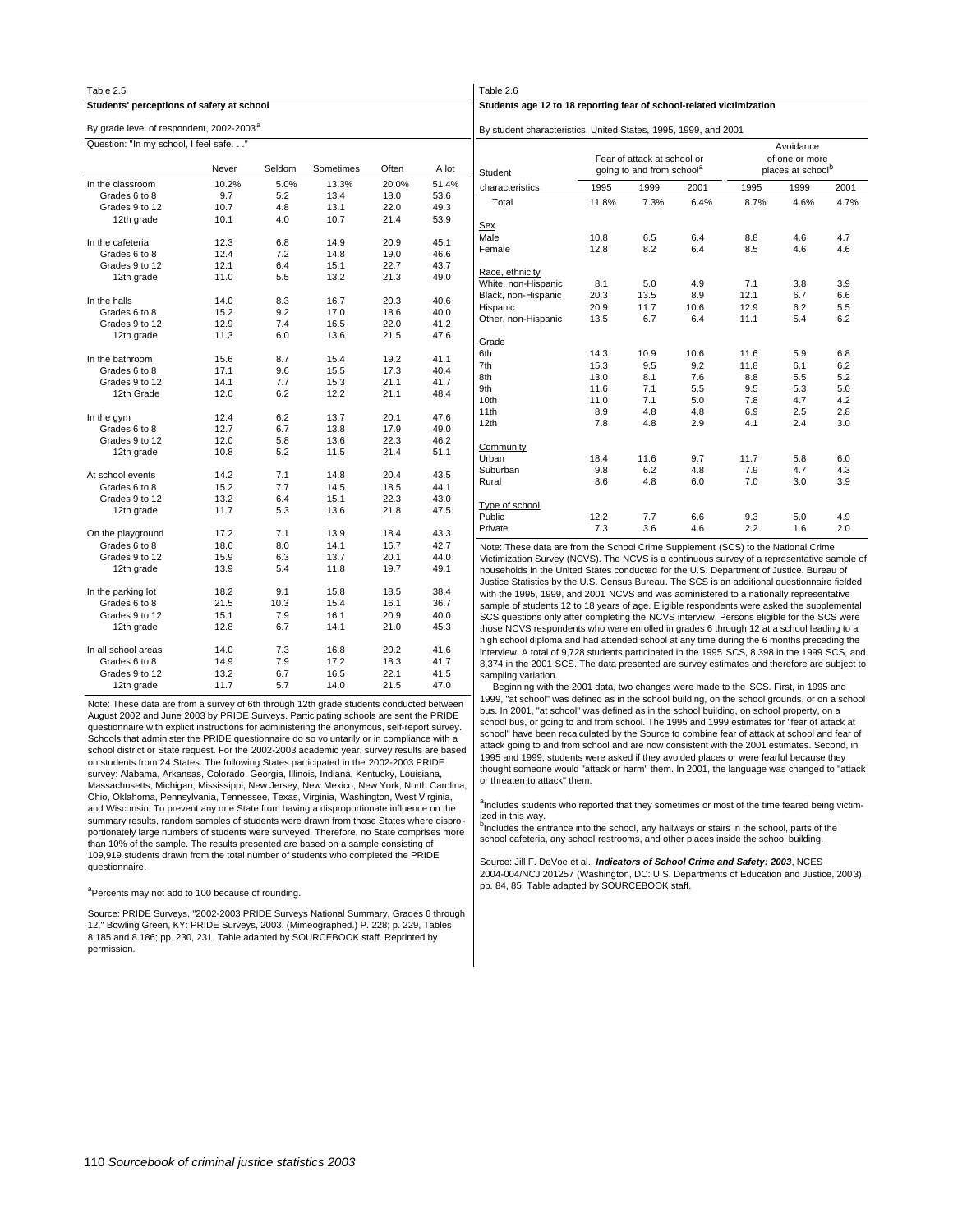| Table 2.7                                                                                 |                | Table 2.8                                                                    |         |
|-------------------------------------------------------------------------------------------|----------------|------------------------------------------------------------------------------|---------|
| Teenagers' perceptions of drug testing and locker searches in their schools               |                | Parents' perceptions of safety, drug testing, and locker searches at schools |         |
| United States, 2003                                                                       |                | United States, 2003 <sup>a</sup>                                             |         |
| Question                                                                                  | Percent        | Question                                                                     | Percent |
| "Are students in your school ever tested for the use of                                   |                | "How safe do you feel your teen's school is?"                                |         |
| illegal drugs?"                                                                           |                | Very safe                                                                    | 44%     |
| Yes                                                                                       | 29%            | Fairly safe                                                                  | 51      |
| <b>No</b>                                                                                 | 64             | Fairly unsafe                                                                | 2       |
| Don't know/no response                                                                    | $\overline{7}$ | Very unsafe                                                                  |         |
|                                                                                           |                | Don't know/no response                                                       |         |
| "How effective do you think drug testing is at keeping kids                               |                |                                                                              |         |
| your age from using illegal drugs?"                                                       |                | "How effective do you think drug testing is at keeping kids                  |         |
| Verv effective                                                                            | 21             | from using illegal drugs?"                                                   |         |
| Somewhat effective                                                                        | 46             | Very effective                                                               | 11      |
| Not very effective                                                                        | 21             | Somewhat effective                                                           | 49      |
| Not effective at all                                                                      | 9              | Not very effective                                                           | 24      |
| Don't know/no response                                                                    | 3              | Not effective at all                                                         | 10      |
|                                                                                           |                | Don't know/no response                                                       | 5       |
| "Are students' lockers regularly searched at your school?"                                |                |                                                                              |         |
| Yes                                                                                       | 35             | "How effective do you think locker searches are at keeping                   |         |
| <b>No</b>                                                                                 | 62             | teenagers from using illegal drugs?"                                         |         |
| Don't know/no response                                                                    | 3              | Very effective                                                               | 11      |
|                                                                                           |                | Somewhat effective                                                           | 42      |
| "How effective do you think locker searches are at keeping                                |                | Not very effective                                                           | 30      |
| teenagers from using illegal drugs?"                                                      |                | Not effective at all                                                         | 14      |
| Very effective                                                                            | 19             | Don't know/no response                                                       | 3       |
| Somewhat effective                                                                        | 36             |                                                                              |         |
| Not very effective                                                                        | 28             | "Do you favor or oppose school officials searching students'                 |         |
| Not effective at all                                                                      | 13             | lockers?"                                                                    |         |
| Don't know/no response                                                                    | 4              | Favor strongly                                                               | 51      |
|                                                                                           |                | Favor not strongly                                                           | 21      |
| Note: See Note, table 2.3.                                                                |                | Oppose not strongly                                                          | 11      |
|                                                                                           |                | Oppose strongly                                                              | 11      |
| Source: National Center on Addiction and Substance Abuse at Columbia University, National |                | Don't know/no response                                                       | 6       |

Source: National Center on Addiction and Substance Abuse at Columbia University, **National Survey of American Attitudes on Substance Abuse VIII: Teens and Parents** [Online], pp. 43, 44. Available: http://www.casacolumbia.org/pdshopprov/files/2003\_Teen\_

Survey\_8\_19\_03.pdf [Mar. 1, 2004]. Table adapted by SOURCEBOOK staff. Reprinted by permission.

# Note: See Note, table 2.3. In 2003, 504 parents (or guardians) of teens also were surveyed. Of the 504 parent/guardian interviews, 403 were conducted with households in which a teen was interviewed (two-interview households).

<sup>a</sup>Percents may not add to 100 because of rounding.

Source: National Center on Addiction and Substance Abuse at Columbia University, **National Survey of American Attitudes on Substance Abuse VIII: Teens and Parents** [Online], pp. 55, 57, 58. Available: http://www.casacolumbia.org/pdshopprov/files/ 2003\_Teen\_Survey\_8\_19\_03.pdf [Mar. 1, 2004]. Table adapted by SOURCEBOOK staff. Reprinted by permission.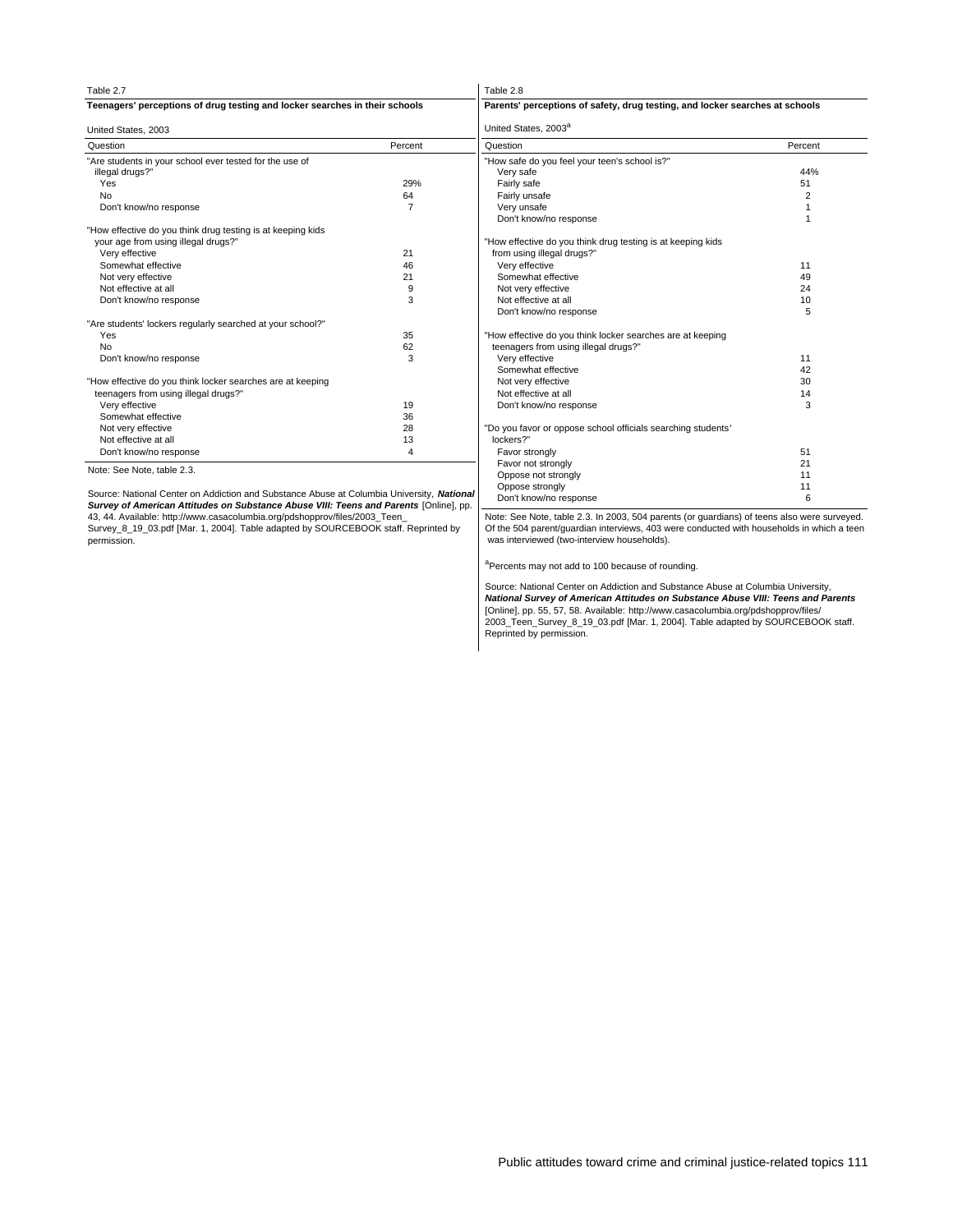#### **Reported confidence in selected institutions**

United States, 1979-2004

at all in them?" have a great deal of confidence, only some confidence, or hardly any confidence Question: "As far as people in charge of running. . .are concerned, would you say you

(Percent reporting "a great deal of confidence")

|                    | 1979      | 1980 | 1981 | 1982      | 1983      | 1984      | 1985      | 1986      | 1987      | 988       | 1989      | 1990      | 1991 | 1992      | 1993      | 1994      | 1995 | 1996      | 1997 | 1998 | 1999 | 2000 | 2001 | 2002 | 2003 | 2004 |
|--------------------|-----------|------|------|-----------|-----------|-----------|-----------|-----------|-----------|-----------|-----------|-----------|------|-----------|-----------|-----------|------|-----------|------|------|------|------|------|------|------|------|
| The military       | 29%       | 28%  | 28%  | 31%       | 35%       | 45%       | 32%       | 36%       | 35%       | 33%       | 32%       | 43%       | 47%  | 50%       | 57%       | 39%       | 43%  | 47%       | 37%  | 44%  | 54%  | 48%  | 44%  | 71%  | 62%  | 62%  |
| Medicine           | 30        | 34   | 37   | 32        | 35        | 43        | 39        | 33        | 36        | 40        | 30        | 35        | NA   | 29        | 22        | 23        | 26   | 29        | 29   | 38   | 39   | 44   | 32   | 29   | 31   | 32   |
| The White House    | 15        | 18   | 28   | 20        | 23        | 42        | 30        | 19        | 23        | 17        | 20        | 21        | 21   | 16        | 23        | 18        | 13   | 15        | 15   | 20   | 22   | 21   | 21   | 50   | 40   | 31   |
| Major educational  |           |      |      |           |           |           |           |           |           |           |           |           |      |           |           |           |      |           |      |      |      |      |      |      |      |      |
| institutions such  |           |      |      |           |           |           |           |           |           |           |           |           |      |           |           |           |      |           |      |      |      |      |      |      |      |      |
| as colleges and    |           |      |      |           |           |           |           |           |           |           |           |           |      |           |           |           |      |           |      |      |      |      |      |      |      |      |
| universities       | 33        | 36   | 34   | 30        | 36        | 40        | 35        | 34        | 36        | 34        | 32        | 35        | 21   | 25        | 23        | 25        | 27   | 30        | 27   | 37   | 37   | 36   | 35   | 33   | 31   | 37   |
| The U.S. Supreme   |           |      |      |           |           |           |           |           |           |           |           |           |      |           |           |           |      |           |      |      |      |      |      |      |      |      |
| Court              | 28        | 27   | 29   | 25        | 33        | 35        | 28        | 32        | 30        | 32        | 28        | 32        | 23   | 30        | 26        | 31        | 32   | 31        | 28   | 37   | 42   | 34   | 35   | 41   | 34   | 29   |
| Congress           | 18        | 18   | 16   | 13        | 20        | 28        | 16        | 21        | 20        | 15        | 16        | 12        | 9    | 10        | 12        | 8         | 10   | 10        | 11   | 12   | 12   | 15   | 18   | 22   | 20   | 13   |
| Television news    | 37        | 29   | 24   | 24        | 24        | 28        | 23        | 27        | 29        | 28        | 25        | 27        | 20   | 22        | 23        | 20        | 16   | 21        | 18   | 26   | 23   | 20   | 24   | 24   | 21   | 17   |
| Organized religion | 20        | 22   | 22   | 20        | 22        | 24        | 21        | 22        | 16        | 17        | 16        | 20        | NA   | <b>NA</b> | <b>NA</b> | <b>NA</b> | 24   | <b>NA</b> | 20   | 25   | 27   | 26   | 25   | 23   | 19   | 27   |
| Major companies    | 18        | 16   | 16   | 18        | 18        | 19        | 17        | 16        | 21        | 19        | 16        | 14        | 15   | 11        | 16        | 19        | 21   | 21        | 18   | 21   | 23   | 28   | 20   | 16   | 13   | 12   |
| The press          | 28        | 19   | 16   | 14        | 19        | 18        | 16        | 19        | 19        | 18        | 18        | 18        | 14   | 13        | 15        | 13        | 11   | 14        | 11   | 14   | 15   | 13   | 13   | 16   | 15   | 15   |
| Law firms          | 16        | 13   | NA   | <b>NA</b> | 12        | 17        | 12        | 14        | 15        | 13        | <b>NA</b> | <b>NA</b> | NA   | 11        |           |           | 9    | 11        |      | 11   | 10   | 12   | 10   | 13   | 12   | 10   |
| Organized labor    | 10        | 14   | 12   | 8         | 10        | 12        | 13        | 11        | 11        | 13        | 10        | 14        | NA   | <b>NA</b> | <b>NA</b> | <b>NA</b> | 8    | <b>NA</b> | 9    | 13   | 15   | 15   | 15   | 11   | 14   | 15   |
| Executive branch   |           |      |      |           |           |           |           |           |           |           |           |           |      |           |           |           |      |           |      |      |      |      |      |      |      |      |
| of the Federal     |           |      |      |           |           |           |           |           |           |           |           |           |      |           |           |           |      |           |      |      |      |      |      |      |      |      |
| Government         | 17        | 17   | 24   | <b>NA</b> | <b>NA</b> | <b>NA</b> | 19        | 18        | 19        | 16        | 17        | 14        | NA   | 13        | 15        | 12        | 9    | 12        | 12   | 17   | 17   | 18   | 20   | 33   | 26   | 23   |
| <b>Wall Street</b> | <b>NA</b> | 12   | NA   | NA        | <b>NA</b> | NA        | <b>NA</b> | <b>NA</b> | <b>NA</b> | <b>NA</b> | 8         | 9         | 9    | 12        | 13        | 15        | 13   | 17        | 17   | 18   | 30   | 30   | 23   | 19   | 12   | 17   |

Note: Sample sizes vary from year to year; the data for 2004 are based on telephone interviews with a randomly selected national sample of 1,020 adults, 18 years of age and older, conducted Feb. 9-16, 2004. Some data have been revised by the Source and may differ from previous editions of SOURCEBOOK. For a discussion of public opinion survey sampling procedures, see Appendix 5.

Source: Harris Interactive Inc., **The Harris Poll** ® (New York: Harris Interactive Inc., Feb. 7, 2001, pp. 4-6; Mar. 10, 2004, p. 5). Table adapted by SOURCEBOOK staff. © 2001, 2004, Harris Interactive Inc. All rights reserved. Reproduction prohibited without the express written permission of Harris Interactive.

#### Table 2.10

# **Reported confidence in selected institutions**

United States, selected years 1979-2004

some, or very little?" how much confidence you, yourself, have in each one--a great deal, quite a lot, Question: "I am going to read you a list of institutions in American society. Please tell me

(Percent saying "a great deal" or "quite a lot")

|                     | 1979      | 1981      | 1983      | 1985      | 1986      | 1987      | 1988      | 1989      | 1990      | 99۰ ا     | 1993      | 994       | 995       | 1996      | 1997      | 998       | 1999 | 2000 | 2001      | 2002 | 2003 | 2004 |
|---------------------|-----------|-----------|-----------|-----------|-----------|-----------|-----------|-----------|-----------|-----------|-----------|-----------|-----------|-----------|-----------|-----------|------|------|-----------|------|------|------|
| Banks and banking   | 60%       | 46%       | 51%       | 51%       | 49%       | 51%       | 49%       | 42%       | 36%       | 30%       | 37%       | 35%       | 43%       | 44%       | 41%       | 40%       | 43%  | 46%  | 44%       | 47%  | 50%  | 53%  |
| <b>Big business</b> | 32        | 20        | 28        | 31        | 28        | <b>NA</b> | 25        | <b>NA</b> | 25        | 22        | 22        | 26        | 21        | 24        | 28        | 30        | 30   | 29   | 28        | 20   | 22   | 24   |
| Church or organized |           |           |           |           |           |           |           |           |           |           |           |           |           |           |           |           |      |      |           |      |      |      |
| religion            | 65        | 64        | 62        | 66        | 57        | 61        | 59        | 52        | 56        | 56        | 53        | 54        | 57        | 57        | 56        | 59        | 58   | 56   | 60        | 45   | 50   | 53   |
| Congress            | 34        | 29        | 28        | 39        | 41        | <b>NA</b> | 35        | 32        | 24        | 18        | 18        | 18        | 21        | 20        | 22        | 28        | 26   | 24   | 26        | 29   | 29   | 30   |
| Criminal justice    |           |           |           |           |           |           |           |           |           |           |           |           |           |           |           |           |      |      |           |      |      |      |
| system              | <b>NA</b> | <b>NA</b> | <b>NA</b> | <b>NA</b> | <b>NA</b> | <b>NA</b> | <b>NA</b> | <b>NA</b> | <b>NA</b> | <b>NA</b> | 17        | 15        | 20        | 19        | 19        | 24        | 23   | 24   | <b>NA</b> | 27   | 29   | 34   |
| Health maintenance  |           |           |           |           |           |           |           |           |           |           |           |           |           |           |           |           |      |      |           |      |      |      |
| organizations, HMOs | <b>NA</b> | NA        | <b>NA</b> | <b>NA</b> | <b>NA</b> | <b>NA</b> | <b>NA</b> | <b>NA</b> | <b>NA</b> | <b>NA</b> | <b>NA</b> | <b>NA</b> | <b>NA</b> | <b>NA</b> | <b>NA</b> | <b>NA</b> | 17   | 16   | 15        | 13   | 17   | 18   |
| Medical system      | <b>NA</b> | <b>NA</b> | <b>NA</b> | <b>NA</b> | <b>NA</b> | <b>NA</b> | <b>NA</b> | <b>NA</b> | <b>NA</b> | <b>NA</b> | 34        | 36        | 41        | 42        | 38        | 40        | 40   | 40   | 40        | 38   | 44   | 44   |
| Military            | 54        | 50        | 53        | 61        | 63        | 61        | 68        | 63        | 68        | 69        | 68        | 64        | 64        | 66        | 60        | 64        | 68   | 64   | 66        | 79   | 82   | 75   |
| Newspapers          | 51        | 35        | 38        | 35        | 37        | 31        | 36        | <b>NA</b> | 39        | 32        | 31        | 29        | 30        | 32        | 35        | 33        | 33   | 37   | 36        | 35   | 33   | 30   |
| Organized labor     | 36        | 28        | 26        | 28        | 29        | 26        | 26        | <b>NA</b> | 27        | 22        | 26        | 26        | 26        | 25        | 23        | 26        | 28   | 25   | 26        | 26   | 28   | 31   |
| Police              | <b>NA</b> | <b>NA</b> | <b>NA</b> | <b>NA</b> | <b>NA</b> | <b>NA</b> | <b>NA</b> | <b>NA</b> | <b>NA</b> | <b>NA</b> | 52        | 54        | 58        | 60        | 59        | 58        | 57   | 54   | 57        | 59   | 61   | 64   |
| Presidency          | <b>NA</b> | <b>NA</b> | <b>NA</b> | <b>NA</b> | <b>NA</b> | <b>NA</b> | <b>NA</b> | <b>NA</b> | <b>NA</b> | 50        | 43        | 38        | 45        | 39        | 49        | 53        | 49   | 42   | 48        | 58   | 55   | 52   |
| Public schools      | 53        | 42        | 39        | 48        | 49        | 50        | 49        | 43        | 45        | 35        | 39        | 34        | 40        | 38        | 40        | 37        | 36   | 37   | 38        | 38   | 40   | 41   |
| Television news     | <b>NA</b> | <b>NA</b> | <b>NA</b> | <b>NA</b> | <b>NA</b> | <b>NA</b> | <b>NA</b> | <b>NA</b> | <b>NA</b> | <b>NA</b> | 46        | 35        | 33        | 36        | 34        | 34        | 34   | 36   | 34        | 35   | 35   | 30   |
| U.S. Supreme Court  | 45        | 46        | 42        | 56        | 54        | 52        | 56        | 46        | 47        | 39        | 44        | 42        | 44        | 45        | 50        | 50        | 49   | 47   | 50        | 50   | 47   | 46   |

Note: Sample sizes vary from year to year; the data for 2004 are based on telephone interviews with a randomly selected national sample of 1,002 adults, 18 years of age and older, conducted May 21-23, 2004. For a discussion of public opinion survey sampling procedures, see Appendix 5.

Source: The Gallup Organization, Inc., **The Gallup Poll** [Online]. Available: http://www.gallup.com/poll/ [June 1, 2004]. Reprinted by permission.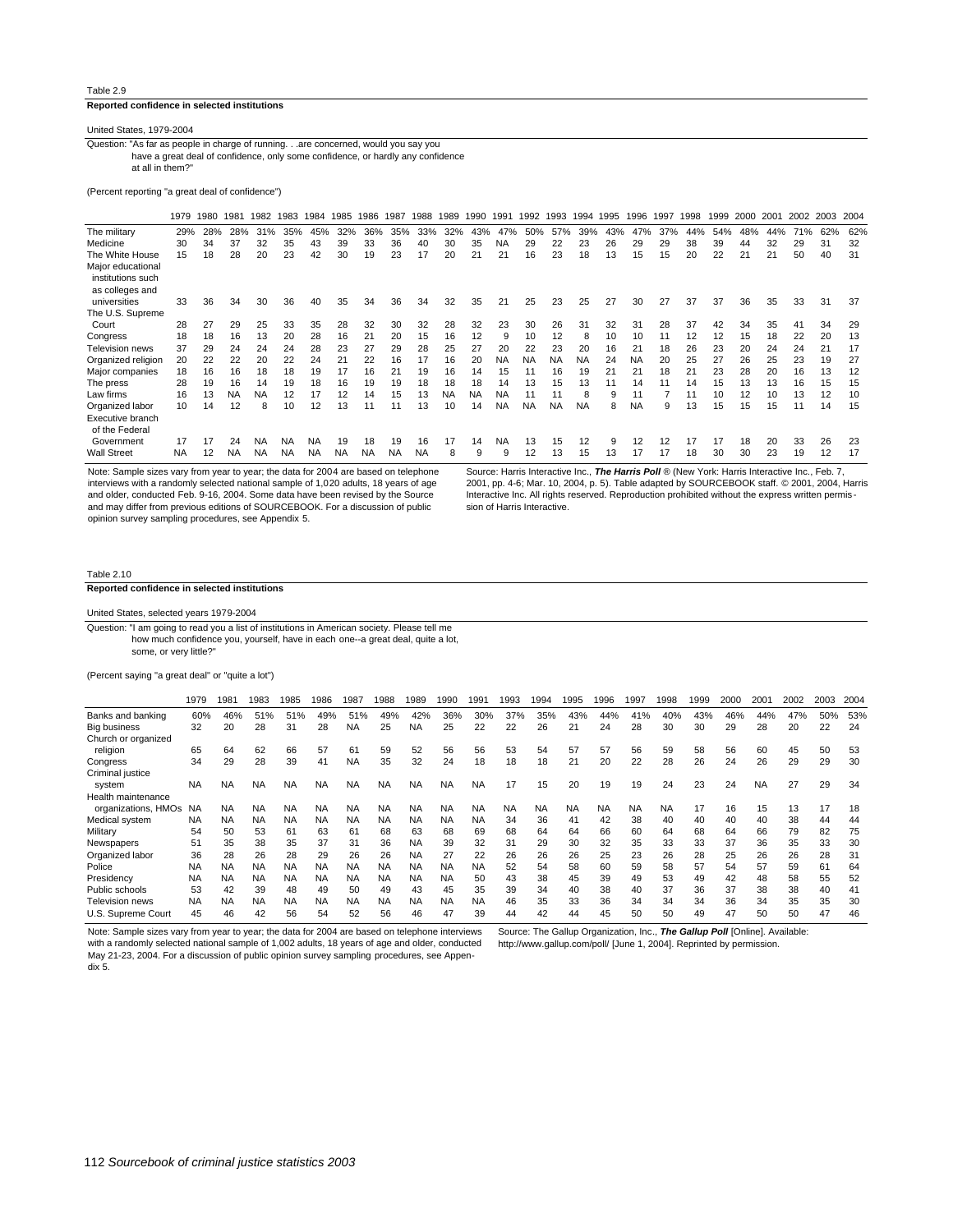| Table 2.11                                                                                                                                                                                                                             |                              |      |                |                   | Table 2.12                                                                                                                                                                                                            |                              |      |                |                   |
|----------------------------------------------------------------------------------------------------------------------------------------------------------------------------------------------------------------------------------------|------------------------------|------|----------------|-------------------|-----------------------------------------------------------------------------------------------------------------------------------------------------------------------------------------------------------------------|------------------------------|------|----------------|-------------------|
| Reported confidence in the criminal justice system                                                                                                                                                                                     |                              |      |                |                   | Reported confidence in the police                                                                                                                                                                                     |                              |      |                |                   |
| By demographic characteristics, United States, 2004                                                                                                                                                                                    |                              |      |                |                   | By demographic characteristics, United States, 2004                                                                                                                                                                   |                              |      |                |                   |
| Question: "I am going to read you a list of institutions in American society. Please tell me<br>how much confidence you, yourself, have in each one--a great deal, quite a lot,<br>some, or very little: the criminal justice system?" |                              |      |                |                   | Question: "I am going to read you a list of institutions in American society. Please tell me<br>how much confidence you, yourself, have in each one--a great deal, quite a lot,<br>some, or very little: the police?" |                              |      |                |                   |
|                                                                                                                                                                                                                                        | Great<br>deal/quite<br>a lot | Some | Very<br>little | None <sup>a</sup> |                                                                                                                                                                                                                       | Great<br>deal/quite<br>a lot | Some | Very<br>little | None <sup>a</sup> |
| National                                                                                                                                                                                                                               | 34%                          | 42%  | 22%            | 1%                | National                                                                                                                                                                                                              | 64%                          | 26%  | 10%            | (b)               |
|                                                                                                                                                                                                                                        |                              |      |                |                   |                                                                                                                                                                                                                       |                              |      |                |                   |
| <b>Sex</b><br>Male                                                                                                                                                                                                                     | 34                           | 41   | 23             | $\overline{2}$    | <b>Sex</b><br>Male                                                                                                                                                                                                    | 64                           | 25   | 10             | 1%                |
| Female                                                                                                                                                                                                                                 | 34                           | 42   | 22             | $\mathbf{1}$      | Female                                                                                                                                                                                                                | 64                           | 26   | 10             |                   |
|                                                                                                                                                                                                                                        |                              |      |                |                   |                                                                                                                                                                                                                       |                              |      |                | (b)               |
| Race                                                                                                                                                                                                                                   |                              |      |                |                   | Race                                                                                                                                                                                                                  |                              |      |                |                   |
| White                                                                                                                                                                                                                                  | 36                           | 41   | 21             | $\mathbf{1}$      | White                                                                                                                                                                                                                 | 70                           | 22   | 8              | (b)               |
| Nonwhite                                                                                                                                                                                                                               | 27                           | 43   | 28             | $\sqrt{2}$        | Nonwhite                                                                                                                                                                                                              | 43                           | 39   | 17             | $\mathbf{1}$      |
| <b>Black</b>                                                                                                                                                                                                                           | 25                           | 40   | 32             | 3                 | <b>Black</b>                                                                                                                                                                                                          | 41                           | 46   | 13             | $\mathbf 0$       |
|                                                                                                                                                                                                                                        |                              |      |                |                   |                                                                                                                                                                                                                       |                              |      |                |                   |
| Age                                                                                                                                                                                                                                    |                              |      |                |                   | Age                                                                                                                                                                                                                   |                              |      |                |                   |
| 18 to 29 years                                                                                                                                                                                                                         | 41                           | 32   | 26             | $\mathbf{1}$      | 18 to 29 years                                                                                                                                                                                                        | 61                           | 19   | 19             | $\mathbf{1}$      |
| 30 to 49 years                                                                                                                                                                                                                         | 33                           | 45   | 20             | $\overline{2}$    | 30 to 49 years                                                                                                                                                                                                        | 62                           | 27   | 10             | 1                 |
| 50 to 64 years                                                                                                                                                                                                                         | 32                           | 45   | 21             | $\mathbf{1}$      | 50 to 64 years                                                                                                                                                                                                        | 65                           | 30   | 5              | $\mathbf 0$       |
| 50 years and older                                                                                                                                                                                                                     | 32                           | 44   | 22             | $\mathbf{1}$      | 50 years and older                                                                                                                                                                                                    | 68                           | 27   | 5              | $\mathbf 0$       |
| 65 years and older                                                                                                                                                                                                                     | 32                           | 43   | 23             | $\mathbf{1}$      | 65 years and older                                                                                                                                                                                                    | 71                           | 24   | 5              | $\Omega$          |
| <b>Education</b>                                                                                                                                                                                                                       |                              |      |                |                   | Education                                                                                                                                                                                                             |                              |      |                |                   |
| College post graduate                                                                                                                                                                                                                  | 39                           | 45   | 13             | $\overline{2}$    | College post graduate                                                                                                                                                                                                 | 66                           | 30   | $\overline{4}$ | (b)               |
| College graduate                                                                                                                                                                                                                       | 37                           | 50   | 12             | $\pmb{0}$         | College graduate                                                                                                                                                                                                      | 72                           | 22   | 5              | $\mathbf 0$       |
| Some college                                                                                                                                                                                                                           | 32                           | 42   | 24             | $\overline{2}$    | Some college                                                                                                                                                                                                          | 61                           | 28   | 11             | (b)               |
| High school graduate or less                                                                                                                                                                                                           | 33                           | 38   | 27             | $\mathbf{1}$      | High school graduate or less                                                                                                                                                                                          | 64                           | 23   | 12             | $\mathbf{1}$      |
|                                                                                                                                                                                                                                        |                              |      |                |                   |                                                                                                                                                                                                                       |                              |      |                |                   |
| <b>Income</b>                                                                                                                                                                                                                          |                              |      |                |                   | Income                                                                                                                                                                                                                |                              |      |                |                   |
| \$75,000 and over                                                                                                                                                                                                                      | 35                           | 45   | 17             | $\sqrt{2}$        | \$75,000 and over                                                                                                                                                                                                     | 69                           | 25   | $\sqrt{5}$     | $\mathbf{1}$      |
| \$50,000 to \$74,999                                                                                                                                                                                                                   | 39                           | 46   | 14             | $\mathbf{1}$      | \$50,000 to \$74,999                                                                                                                                                                                                  | 70                           | 21   | 9              | 0                 |
| \$30,000 to \$49,999                                                                                                                                                                                                                   | 32                           | 43   | 24             | $\overline{1}$    | \$30,000 to \$49,999                                                                                                                                                                                                  | 60                           | 30   | 9              | $\mathbf{1}$      |
| \$20,000 to \$29,999                                                                                                                                                                                                                   | 31                           | 35   | 33             | $\mathbf 0$       | \$20,000 to \$29,999                                                                                                                                                                                                  | 57                           | 31   | 12             | $\mathbf 0$       |
| Under \$20,000                                                                                                                                                                                                                         | 31                           | 36   | 31             | $\overline{2}$    | Under \$20,000                                                                                                                                                                                                        | 60                           | 19   | 21             | 0                 |
| Community                                                                                                                                                                                                                              |                              |      |                |                   | Community                                                                                                                                                                                                             |                              |      |                |                   |
| Urban area                                                                                                                                                                                                                             | 33                           | 41   | 25             | $\mathbf{1}$      | Urban area                                                                                                                                                                                                            | 60                           | 28   | 11             | $\mathbf{1}$      |
| Suburban area                                                                                                                                                                                                                          | 35                           | 42   | 21             | $\mathbf{1}$      | Suburban area                                                                                                                                                                                                         | 64                           | 25   | 10             | $\mathbf{1}$      |
| Rural area                                                                                                                                                                                                                             | 35                           | 42   | 20             | $\overline{2}$    | Rural area                                                                                                                                                                                                            | 69                           | 24   | $\overline{7}$ | $\mathbf 0$       |
|                                                                                                                                                                                                                                        |                              |      |                |                   |                                                                                                                                                                                                                       |                              |      |                |                   |
| Region                                                                                                                                                                                                                                 |                              |      |                |                   | Region                                                                                                                                                                                                                |                              |      |                |                   |
| East                                                                                                                                                                                                                                   | 26                           | 47   | 24             | $\sqrt{2}$        | East                                                                                                                                                                                                                  | 62                           | 24   | 14             | (b)               |
| Midwest                                                                                                                                                                                                                                | 40                           | 37   | 22             | $\mathbf{1}$      | Midwest                                                                                                                                                                                                               | 68                           | 25   | 6              | $\mathbf{1}$      |
| South                                                                                                                                                                                                                                  | 36                           | 40   | 23             | (b)               | South                                                                                                                                                                                                                 | 63                           | 28   | 9              | $\mathbf 0$       |
| West                                                                                                                                                                                                                                   | 36                           | 43   | 19             | $\overline{2}$    | West                                                                                                                                                                                                                  | 65                           | 25   | 10             | (b)               |
|                                                                                                                                                                                                                                        |                              |      |                |                   |                                                                                                                                                                                                                       |                              |      |                |                   |
| <b>Politics</b>                                                                                                                                                                                                                        | 39                           | 44   | 15             |                   | <b>Politics</b><br>Republican                                                                                                                                                                                         | 79                           | 17   | $\overline{4}$ | $\mathbf 0$       |
| Republican<br>Democrat                                                                                                                                                                                                                 | 34                           | 42   | 22             | 1<br>$\mathbf{1}$ | Democrat                                                                                                                                                                                                              | 59                           | 30   | 11             | (b)               |
|                                                                                                                                                                                                                                        | 30                           | 38   | 29             | $\overline{2}$    | Independent                                                                                                                                                                                                           | 55                           | 30   | 14             | 1                 |
| Independent                                                                                                                                                                                                                            |                              |      |                |                   |                                                                                                                                                                                                                       |                              |      |                |                   |
| Note: See Note, table 2.10. The "don't know/refused" category has been omitted; therefore<br>percents may not sum to 100. For a discussion of public opinion survey sampling procedures,<br>see Appendix 5.                            |                              |      |                |                   | Note: See Note, table 2.10. The "don't know/refused" category has been omitted; therefore<br>percents may not sum to 100. For a discussion of public opinion survey sampling proce-<br>dures, see Appendix 5.         |                              |      |                |                   |
| <sup>a</sup> Response volunteered.<br><sup>b</sup> Less than 0.5%.                                                                                                                                                                     |                              |      |                |                   | <sup>a</sup> Response volunteered.<br><sup>b</sup> Less than 0.5%.                                                                                                                                                    |                              |      |                |                   |
| Source: Table constructed by SOURCEBOOK staff from data provided by The Gallup Organi-<br>zation, Inc. Reprinted by permission.                                                                                                        |                              |      |                |                   | Source: Table constructed by SOURCEBOOK staff from data provided by The Gallup<br>Organization, Inc. Reprinted by permission.                                                                                         |                              |      |                |                   |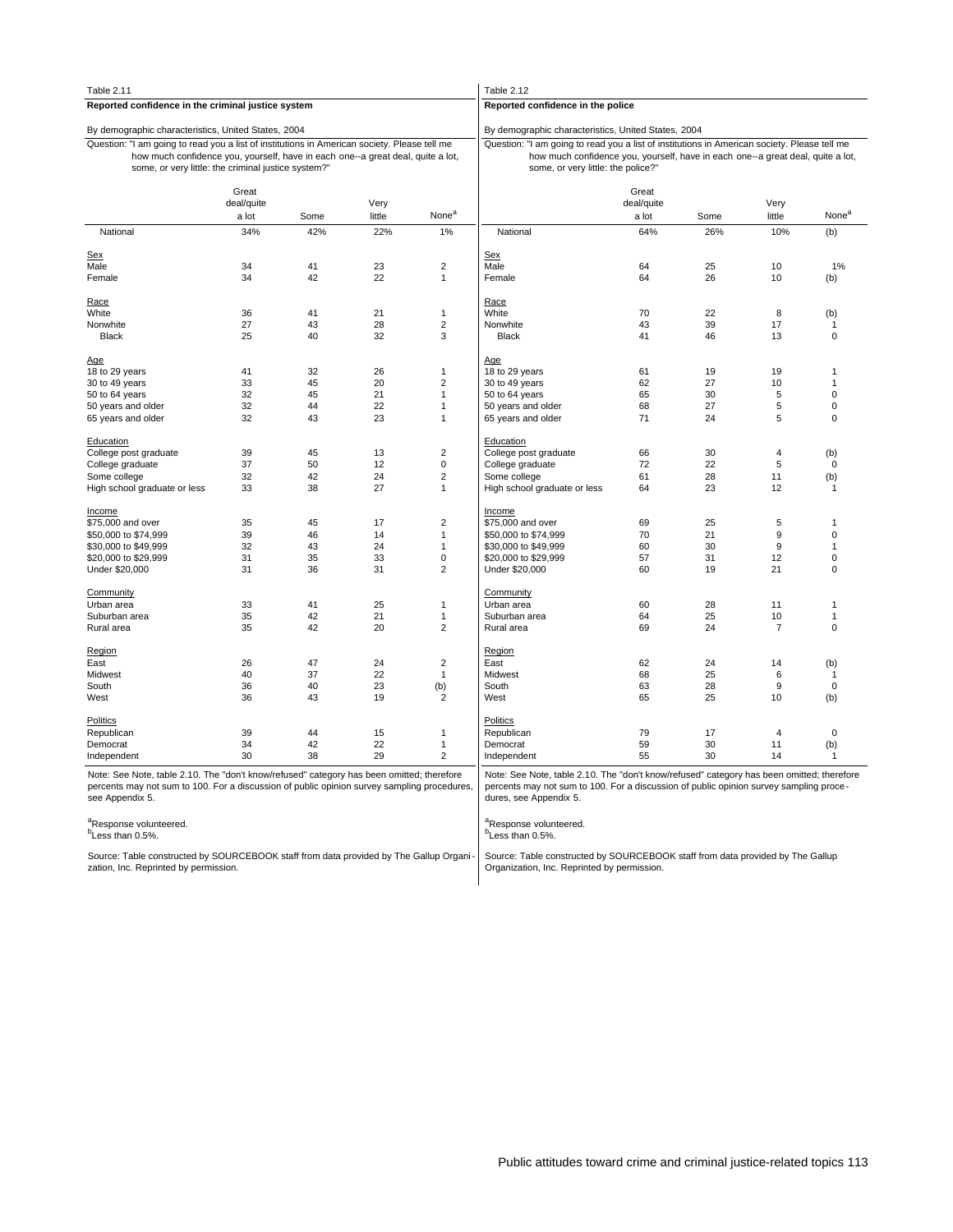Page 114 intentionally blank.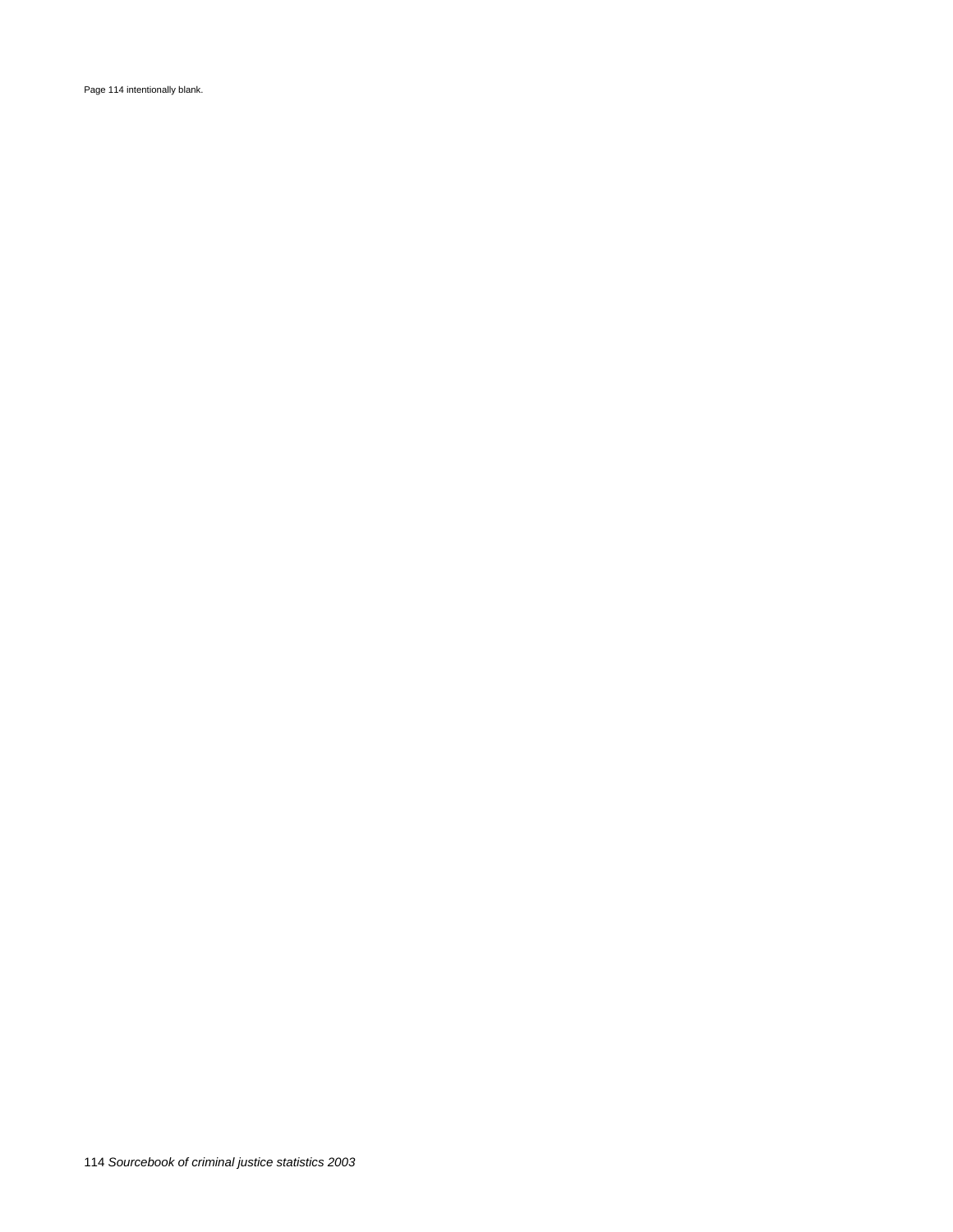| <b>Table 2.13</b>                                                                           |                                                                           |                |                  |                |                        | Table |
|---------------------------------------------------------------------------------------------|---------------------------------------------------------------------------|----------------|------------------|----------------|------------------------|-------|
| Reported confidence in the police to protect from violent crime                             |                                                                           |                |                  |                |                        | Repo  |
| United States, selected years 1981-2003                                                     |                                                                           |                |                  |                |                        | By de |
| Question: "How much confidence do you have in the ability of the police to protect you from | violent crime--a great deal, quite a lot, not very much, or none at all?" |                |                  |                |                        | Ques  |
|                                                                                             | A great<br>deal                                                           | Quite<br>a lot | Not very<br>much | None<br>at all | Don't know/<br>refused |       |
| 1981                                                                                        | 15%                                                                       | 34%            | 42%              | 8%             | 1%                     |       |
| 1985                                                                                        | 15                                                                        | 37             | 39               | 6              | 3                      |       |
| 1989                                                                                        | 14                                                                        | 34             | 42               | 8              | 2                      | N     |
| 1990                                                                                        | 17                                                                        | 35             | 46               | (a)            | 2                      |       |
| 1993                                                                                        | 14                                                                        | 31             | 45               | 9              |                        | Sex   |
| 1995                                                                                        | 20                                                                        | 30             | 39               | 9              | $\overline{2}$         | Male  |
| 1998                                                                                        | 19                                                                        | 36             | 37               | 8              | (a)                    | Fem   |
| 1999                                                                                        | 29                                                                        | 41             | 25               | 4              |                        |       |
| 2000                                                                                        | 20                                                                        | 42             | 31               | 6              |                        | Race  |
| 2001                                                                                        | 25                                                                        | 41             | 27               | 6              |                        | White |
| 2002                                                                                        | 19                                                                        | 39             | 31               | 9              | 2                      | Nony  |
| 2003                                                                                        | 20                                                                        | 40             | 31               | 8              | 1                      | B     |

Note: Sample sizes vary from year to year; the data for 2003 are based on telephone inter-views with a randomly selected national sample of 1,017 adults, 18 years of age and older, conducted Oct. 6-8, 2003. For a discussion of public opinion survey sampling procedures, see Appendix 5.

#### <sup>a</sup>Less than 0.5%.

Source: George Gallup, Jr. and Alec Gallup, **The Gallup Poll Monthly**, No. 397, p. 50; No. 420, p. 55 (Princeton, NJ: The Gallup Poll); and The Gallup Organization, Inc., **The Gallup** Poll [Online]. Available: http://www.gallup.com/poll/ [Jan. 9, 2003]; and data provided by The Gallup Organization, Inc. Table adapted by SOURCEBOOK staff. Reprinted by permission.

#### $e$  2.14

**Reported confidence in the U.S. Supreme Court**

emographic characteristics, United States, 2004

some, or very little: the U.S. Supreme Court?" how much confidence you, yourself, have in each one--a great deal, quite a lot, stion: "I am going to read you a list of institutions in American society. Please tell me

|                              | Great      |      |        |                         |
|------------------------------|------------|------|--------|-------------------------|
|                              | deal/quite |      | Very   | None <sup>a</sup>       |
|                              | a lot      | Some | little |                         |
| National                     | 46%        | 37%  | 14%    | 2%                      |
| Sex                          |            |      |        |                         |
| Male                         | 50         | 33   | 14     | 2                       |
| Female                       | 44         | 40   | 14     | 1                       |
| <u>Race</u>                  |            |      |        |                         |
| White                        | 47         | 37   | 13     | 2                       |
| Nonwhite                     | 47         | 37   | 15     | 1                       |
| <b>Black</b>                 | 41         | 41   | 18     | 0                       |
| Age                          |            |      |        |                         |
| 18 to 29 years               | 50         | 39   | 10     | 1                       |
| 30 to 49 years               | 48         | 37   | 13     | $\overline{\mathbf{c}}$ |
| 50 to 64 years               | 45         | 40   | 10     | 3                       |
| 50 years and older           | 43         | 37   | 16     | $\overline{2}$          |
| 65 years and older           | 40         | 33   | 22     | 1                       |
| Education                    |            |      |        |                         |
| College post graduate        | 60         | 28   | 9      | 2                       |
| College graduate             | 52         | 38   | 8      | 1                       |
| Some college                 | 44         | 42   | 13     | 1                       |
| High school graduate or less | 42         | 36   | 18     | $\overline{2}$          |
| Income                       |            |      |        |                         |
| \$75,000 and over            | 57         | 34   | 7      | 1                       |
| \$50,000 to \$74,999         | 52         | 37   | 10     | 1                       |
| \$30,000 to \$49,999         | 46         | 41   | 12     | 1                       |
| \$20,000 to \$29,999         | 33         | 39   | 24     | $\overline{2}$          |
| Under \$20,000               | 42         | 33   | 22     | 1                       |
| Community                    |            |      |        |                         |
| Urban area                   | 45         | 39   | 14     | 1                       |
| Suburban area                | 49         | 35   | 13     | 2                       |
| Rural area                   | 43         | 39   | 14     | 3                       |
| Region                       |            |      |        |                         |
| East                         | 46         | 35   | 15     | $\overline{2}$          |
| Midwest                      | 44         | 40   | 12     | 3                       |
| South                        | 44         | 39   | 15     | 1                       |
| West                         | 54         | 33   | 12     | (b)                     |
| <b>Politics</b>              |            |      |        |                         |
| Republican                   | 53         | 34   | 11     | 1                       |
| Democrat                     | 47         | 38   | 14     | 1                       |
| Independent                  | 41         | 40   | 15     | 3                       |

Note: See Note, table 2.10. The "don't know/refused" category has been omitted; therefore percents may not sum to 100. For a discussion of public opinion survey sampling proce dures, see Appendix 5.

<sup>a</sup>Response volunteered.<br><sup>b</sup>Less than 0.5%.

Source: Table constructed by SOURCEBOOK staff from data provided by The Gallup Organization, Inc. Reprinted by permission.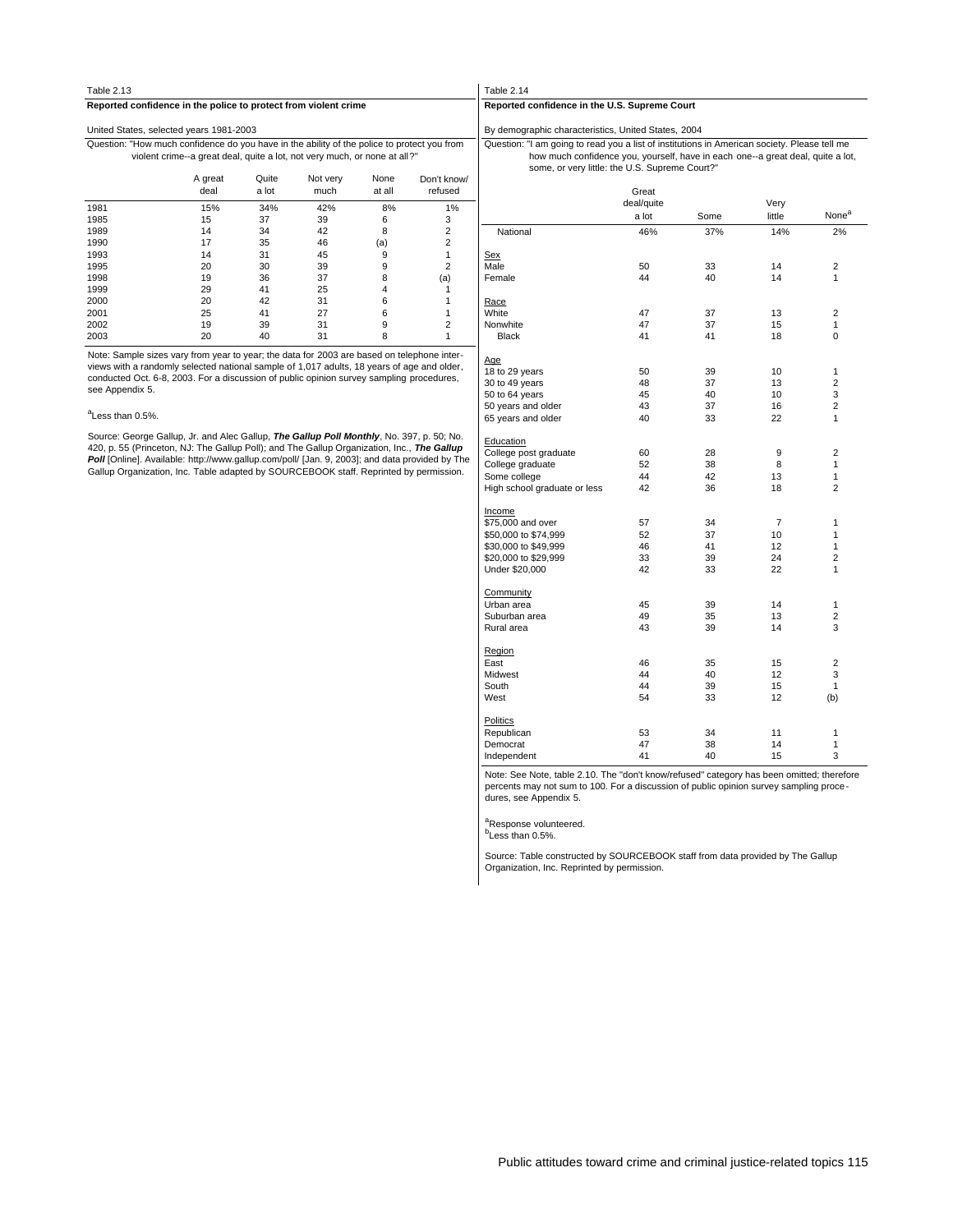#### **Reported confidence in the U.S. Supreme Court**

| By demographic characteristics, United States, selected years 1984-2002 |
|-------------------------------------------------------------------------|
|-------------------------------------------------------------------------|

Question: "I'm going to name some institutions in this country. As far as the people running these

of confidence, only some confidence, or hardly any confidence at all in them?" institutions (U.S. Supreme Court) are concerned, would you say you have a great deal

|                                        |           | 1984      |           |           | 1986      |           | 1987      |           | 1988           |                | 1989      |                |           | 1990      |                |           |           |                |
|----------------------------------------|-----------|-----------|-----------|-----------|-----------|-----------|-----------|-----------|----------------|----------------|-----------|----------------|-----------|-----------|----------------|-----------|-----------|----------------|
|                                        | A         |           |           | A         |           |           | A         |           |                | $\overline{A}$ |           |                | A         |           |                | A         |           |                |
|                                        | great     | Only      | Hardly    | great     | Only      | Hardly    | great     | Only      | Hardly         | great          | Only      | Hardly         | great     | Only      | Hardly         | great     | Only      | Hardly         |
|                                        | deal      | some      | any       | deal      | some      | any       | deal      | some      | any            | deal           | some      | any            | deal      | some      | any            | deal      | some      | any            |
| National                               | 33%       | 51%       | 12%       | 30%       | 52%       | 14%       | 36%       | 50%       | 10%            | 35%            | 50%       | 11%            | 34%       | 50%       | 11%            | 35%       | 48%       | 13%            |
| Sex                                    |           |           |           |           |           |           |           |           |                |                |           |                |           |           |                |           |           |                |
| Male                                   | 40        | 44        | 15        | 36        | 47        | 15        | 41        | 46        | 11             | 39             | 47        | 10             | 38        | 47        | 12             | 36        | 48        | 13             |
| Female                                 | 29        | 56        | 11        | 25        | 56        | 14        | 33        | 52        | 10             | 31             | 53        | 11             | 32        | 52        | 10             | 34        | 48        | 12             |
| <u>Race</u>                            |           |           |           |           |           |           |           |           |                |                |           |                |           |           |                |           |           |                |
| White                                  | 35        | 50        | 13        | 31        | 53        | 13        | 38        | 47        | 11             | 36             | 49        | 11             | 36        | 49        | 11             | 37        | 47        | 12             |
| Black/other                            | 25        | 54        | 11        | 24        | 49        | 19        | 26        | 61        | $\overline{7}$ | 26             | 56        | 10             | 26        | 55        | 12             | 27        | 53        | 14             |
| Age                                    |           |           |           |           |           |           |           |           |                |                |           |                |           |           |                |           |           |                |
| 18 to 20 years                         | 29        | 52        | 19        | 47        | 42        | 10        | 62        | 24        | 10             | 57             | 37        | $\overline{7}$ | 44        | 47        | 3              | 39        | 48        | $\overline{4}$ |
| 21 to 29 years                         | 45        | 42        | 11        | 38        | 48        | 10        | 41        | 51        | 6              | 43             | 45        | 8              | 40        | 50        | 8              | 38        | 47        | 10             |
| 30 to 49 years                         | 30        | 56        | 12        | 30        | 55        | 14        | 36        | 52        | 9              | 34             | 55        | 8              | 34        | 54        | 9              | 36        | 47        | 14             |
| 50 years and older                     | 30        | 51        | 13        | 24        | 52        | 17        | 32        | 48        | 13             | 30             | 50        | 14             | 31        | 46        | 15             | 32        | 50        | 12             |
| Education <sup>a</sup>                 |           |           |           |           |           |           |           |           |                |                |           |                |           |           |                |           |           |                |
| College                                | 40        | 50        | 8         | 37        | 52        | 9         | 44        | 49        | 6              | 40             | 51        | 8              | 42        | 50        | $\overline{7}$ | 44        | 47        | 9              |
| High school graduate<br>Less than high | 30        | 52        | 15        | 26        | 56        | 15        | 32        | 51        | 12             | 32             | 51        | 13             | 29        | 52        | 14             | 29        | 48        | 17             |
| school graduate                        | 25        | 46        | 17        | 21        | 39        | 27        | 24        | 47        | 18             | 27             | 46        | 12             | 26        | 41        | 13             | 21        | 51        | 13             |
| Income                                 |           |           |           |           |           |           |           |           |                |                |           |                |           |           |                |           |           |                |
| \$50,000 and over                      | <b>NA</b> | <b>NA</b> | <b>NA</b> | <b>NA</b> | <b>NA</b> | NA        | <b>NA</b> | <b>NA</b> | <b>NA</b>      | <b>NA</b>      | <b>NA</b> | NA             | <b>NA</b> | <b>NA</b> | <b>NA</b>      | <b>NA</b> | <b>NA</b> | <b>NA</b>      |
| \$30,000 to \$49,999                   | <b>NA</b> | NA        | <b>NA</b> | <b>NA</b> | <b>NA</b> | NA        | <b>NA</b> | <b>NA</b> | <b>NA</b>      | <b>NA</b>      | <b>NA</b> | <b>NA</b>      | <b>NA</b> | NA        | <b>NA</b>      | <b>NA</b> | <b>NA</b> | <b>NA</b>      |
| \$20,000 to \$29,999                   | <b>NA</b> | <b>NA</b> | <b>NA</b> | <b>NA</b> | <b>NA</b> | <b>NA</b> | <b>NA</b> | <b>NA</b> | <b>NA</b>      | <b>NA</b>      | <b>NA</b> | <b>NA</b>      | <b>NA</b> | <b>NA</b> | <b>NA</b>      | <b>NA</b> | <b>NA</b> | <b>NA</b>      |
| Under \$20,000                         | <b>NA</b> | NA        | NA        | <b>NA</b> | <b>NA</b> | NA        | <b>NA</b> | <b>NA</b> | <b>NA</b>      | <b>NA</b>      | <b>NA</b> | NA             | <b>NA</b> | NA        | <b>NA</b>      | <b>NA</b> | <b>NA</b> | <b>NA</b>      |
| Occupation                             |           |           |           |           |           |           |           |           |                |                |           |                |           |           |                |           |           |                |
| Professional/business                  | 40        | 49        | 9         | 36        | 52        | 11        | 47        | 45        | $\overline{7}$ | 38             | 52        | 9              | 43        | 51        | 5              | 42        | 48        | 10             |
| Clerical/support                       | 24        | 62        | 12        | 25        | 57        | 14        | 33        | 58        | $\overline{7}$ | 32             | 54        | 10             | 33        | 50        | 12             | 35        | 48        | 10             |
| Manual/service                         | 33        | 48        | 14        | 27        | 51        | 17        | 29        | 52        | 13             | 32             | 50        | 12             | 27        | 52        | 14             | 28        | 49        | 17             |
| Farming/agriculture                    | 45        | 40        | 15        | 36        | 39        | 15        | 35        | 40        | 22             | 33             | 33        | 33             | 31        | 19        | 31             | 35        | 53        | 12             |
| Region                                 |           |           |           |           |           |           |           |           |                |                |           |                |           |           |                |           |           |                |
| Northeast                              | 32        | 51        | 13        | 32        | 52        | 13        | 43        | 48        | 7              | 35             | 53        | 9              | 37        | 45        | 9              | 39        | 43        | 13             |
| Midwest                                | 30        | 55        | 12        | 30        | 54        | 13        | 32        | 52        | 12             | 33             | 51        | 11             | 33        | 55        | 9              | 37        | 48        | 10             |
| South                                  | 32        | 49        | 14        | 28        | 50        | 16        | 33        | 50        | 12             | 37             | 44        | 12             | 32        | 48        | 16             | 29        | 53        | 13             |
| West                                   | 41        | 48        | 9         | 30        | 54        | 14        | 41        | 48        | 8              | 32             | 58        | 8              | 38        | 52        | 6              | 39        | 44        | 15             |
| Religion                               |           |           |           |           |           |           |           |           |                |                |           |                |           |           |                |           |           |                |
| Protestant                             | 33        | 52        | 11        | 28        | 52        | 15        | 35        | 50        | 11             | 35             | 48        | 12             | 30        | 54        | 12             | 33        | 50        | 13             |
| Catholic                               | 32        | 52        | 13        | 32        | 54        | 11        | 39        | 48        | 9              | 34             | 55        | 9              | 47        | 40        | 6              | 40        | 42        | 12             |
| Jewish                                 | 45        | 45        | 10        | 37        | 55        | 8         | 55        | 35        | 5              | 39             | 61        | 0              | 35        | 41        | 18             | 67        | 33        | $\pmb{0}$      |
| None                                   | 36        | 43        | 17        | 33        | 47        | 19        | 33        | 53        | 10             | 38             | 52        | 7              | 28        | 54        | 12             | 34        | 44        | 16             |
| Politics                               |           |           |           |           |           |           |           |           |                |                |           |                |           |           |                |           |           |                |
| Republican                             | 42        | 47        | 10        | 33        | 51        | 14        | 42        | 48        | 6              | 42             | 49        | $\overline{7}$ | 40        | 52        | 6              | 41        | 48        | 9              |
| Democrat                               | 34        | 51        | 12        | 29        | 53        | 14        | 34        | 50        | 12             | 33             | 52        | 12             | 32        | 51        | 13             | 31        | 48        | 16             |
| Independent                            | 27        | 54        | 14        | 28        | 52        | 15        | 35        | 50        | 12             | 30             | 50        | 12             | 33        | 46        | 13             | 33        | 48        | 13             |
|                                        |           |           |           |           |           |           |           |           |                |                |           |                |           |           |                |           |           |                |

Note: Sample sizes vary from year to year; the data for 2002 are based on interviews with a randomly selected national sample of 2,765 adults, 18 years of age and older, conducted February to April, 2002. The "don't know" category has been omitted; therefore percents may not sum to 100. Readers interested in responses to this question for previous years should consult previous editions of SOURCEBOOK. For a discussion of public opinion survey sampling procedures, see Appendix 5.

Source: National Opinion Research Center, "General Social Surveys, 1972-2002," Storrs, CT: The Roper Center for Public Opinion Research, University of Connecticut. (Machine-readable data files.) Table constructed by SOURCEBOOK staff.

a<br>Beginning in 1996, education categories were revised slightly and therefore are not directly<br>comparable to data presented for prior years.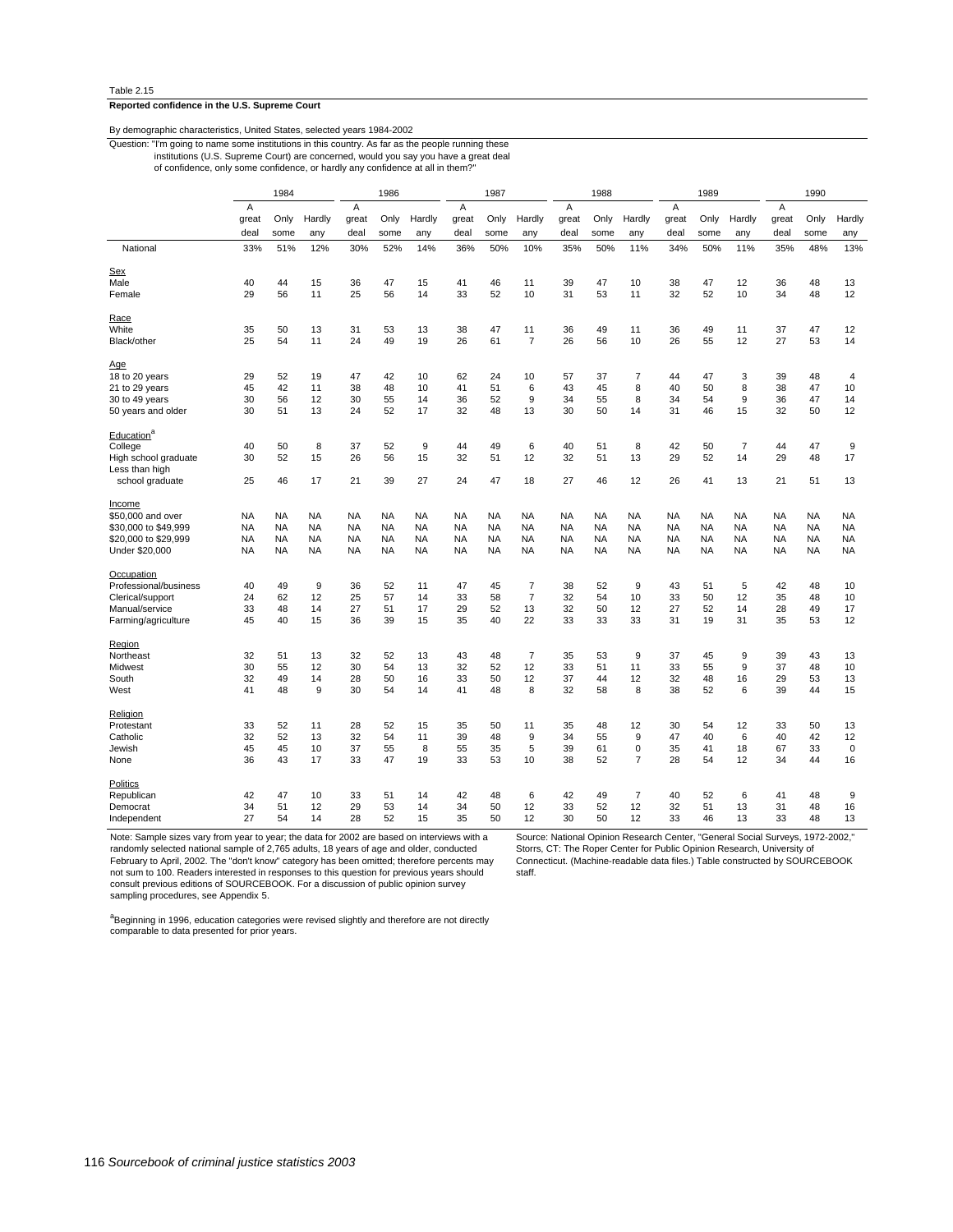| Α<br>Α<br>Α<br>Α<br>Α<br>Α<br>A<br>Hardly<br>Hardly<br>Only<br>Hardly<br>Only<br>Hardly<br>Only<br>Hardly<br>Hardly<br>Only<br>Hardly<br>great<br>Only<br>great<br>Only<br>great<br>great<br>great<br>great<br>Only<br>great<br>deal<br>deal<br>deal<br>deal<br>some<br>deal<br>deal<br>some<br>any<br>deal<br>some<br>any<br>some<br>any<br>some<br>any<br>some<br>any<br>any<br>some<br>any<br>11%<br>38%<br>48%<br>13%<br>31%<br>52%<br>13%<br>30%<br>50%<br>16%<br>28%<br>50%<br>17%<br>31%<br>50%<br>14%<br>32%<br>49%<br>13%<br>35%<br>50%<br>42<br>14<br>34<br>51<br>12<br>34<br>48<br>16<br>33<br>45<br>18<br>34<br>47<br>15<br>36<br>46<br>14<br>36<br>48<br>44<br>13<br>33<br>52<br>12<br>28<br>52<br>14<br>27<br>52<br>17<br>24<br>54<br>16<br>28<br>52<br>13<br>29<br>52<br>12<br>34<br>52<br>10<br>47<br>12<br>32<br>51<br>12<br>30<br>50<br>17<br>30<br>49<br>16<br>33<br>50<br>13<br>32<br>12<br>36<br>51<br>38<br>50<br>10<br>55<br>50<br>23<br>50<br>32<br>45<br>34<br>48<br>14<br>20<br>20<br>29<br>15<br>53<br>18<br>24<br>18<br>30<br>46<br>14<br>18<br>$\overline{7}$<br>47<br>$\overline{7}$<br>9<br>32<br>42<br>21<br>38<br>52<br>32<br>21<br>38<br>15<br>52<br>33<br>46<br>41<br>40<br>38<br>41<br>12<br>50<br>41<br>7<br>32<br>55<br>37<br>51<br>30<br>19<br>35<br>47<br>42<br>44<br>42<br>13<br>11<br>46<br>15<br>43<br>10<br>12<br>32<br>52<br>30<br>52<br>29<br>52<br>52<br>36<br>51<br>12<br>14<br>16<br>26<br>55<br>15<br>54<br>14<br>31<br>12<br>34<br>11<br>28<br>27<br>29<br>17<br>30<br>27<br>33<br>48<br>15<br>50<br>14<br>48<br>19<br>46<br>48<br>14<br>50<br>15<br>33<br>51<br>11<br>9<br>49<br>49<br>9<br>45<br>45<br>36<br>51<br>11<br>36<br>13<br>33<br>52<br>13<br>36<br>51<br>11<br>38<br>36<br>51<br>10<br>49<br>16<br>52<br>20<br>20<br>26<br>36<br>50<br>32<br>24<br>54<br>17<br>26<br>24<br>51<br>55<br>15<br>25<br>53<br>16<br>11<br>19<br>42<br>20<br>22<br>22<br>26<br>23<br>19<br>23<br>57<br>13<br>27<br>46<br>13<br>41<br>38<br>21<br>44<br>31<br>46<br>15<br>40<br>NA<br><b>NA</b><br><b>NA</b><br>37<br>52<br>10<br>38<br>48<br>14<br>34<br>12<br>34<br>54<br>11<br>37<br>53<br>8<br>52<br>8<br>51<br>27<br>16<br>38<br>48<br>NA<br><b>NA</b><br><b>NA</b><br>28<br>58<br>12<br>31<br>54<br>13<br>54<br>31<br>50<br>15<br>30<br>54<br>13<br>11<br>NA<br><b>NA</b><br><b>NA</b><br>33<br>46<br>17<br>30<br>53<br>15<br>31<br>49<br>16<br>28<br>52<br>14<br>28<br>51<br>13<br>31<br>55<br>12<br>22<br><b>NA</b><br>26<br>51<br>26<br>46<br>24<br>49<br>21<br>32<br>45<br>15<br>44<br>17<br>28<br>50<br>NA<br>NA.<br>16<br>30<br>16<br>9<br>12<br>9<br>9<br>42<br>47<br>10<br>36<br>52<br>37<br>48<br>14<br>34<br>36<br>53<br>38<br>50<br>38<br>50<br>50<br>10<br>57<br>17<br>25<br>35<br>8<br>45<br>45<br>10<br>25<br>14<br>28<br>54<br>16<br>29<br>52<br>56<br>15<br>28<br>53<br>12<br>54<br>32<br>50<br>15<br>29<br>49<br>17<br>26<br>52<br>17<br>24<br>49<br>20<br>30<br>45<br>18<br>27<br>47<br>18<br>31<br>51<br>14<br>30<br>60<br>5<br>26<br>58<br>5<br>35<br>38<br>25<br>13<br>42<br>29<br>32<br>42<br>19<br>23<br>60<br>11<br>28<br>44<br>17<br>47<br>29<br>39<br>14<br>32<br>50<br>12<br>35<br>14<br>31<br>13<br>31<br>54<br>11<br>34<br>47<br>12<br>44<br>49<br>55<br>11<br>34<br>51<br>13<br>33<br>52<br>29<br>50<br>18<br>29<br>51<br>17<br>30<br>49<br>15<br>30<br>51<br>14<br>37<br>50<br>10<br>11<br>37<br>48<br>13<br>25<br>55<br>27<br>51<br>18<br>26<br>49<br>18<br>30<br>47<br>17<br>31<br>50<br>13<br>39<br>47<br>11<br>16<br>38<br>51<br>9<br>34<br>48<br>32<br>51<br>29<br>51<br>17<br>33<br>53<br>50<br>12<br>34<br>50<br>14<br>13<br>15<br>11<br>33<br>15<br>29<br>28<br>51<br>17<br>25<br>18<br>29<br>15<br>30<br>38<br>35<br>48<br>52<br>14<br>51<br>51<br>50<br>14<br>46<br>12<br>9<br>9<br>45<br>44<br>36<br>50<br>12<br>32<br>51<br>14<br>33<br>48<br>15<br>35<br>48<br>12<br>33<br>49<br>35<br>53<br>11<br>48<br>43<br>10<br>30<br>50<br>42<br>46<br>12<br>48<br>44<br>4<br>41<br>47<br>9<br>43<br>45<br>12<br>25<br>50<br>20<br>15<br>24<br>29<br>33<br>47<br>18<br>30<br>45<br>19<br>29<br>51<br>14<br>33<br>49<br>14<br>30<br>57<br>64<br>11<br>56<br>13<br>10<br>43<br>33<br>54<br>32<br>49<br>16<br>32<br>15<br>33<br>15<br>31<br>13<br>43<br>48<br>46<br>11<br>11<br>51<br>50<br>51<br>8<br>50<br>27<br>31<br>50<br>34<br>13<br>52<br>32<br>48<br>30<br>51<br>13<br>50<br>33<br>10<br>34<br>49<br>16<br>16<br>13<br>14<br>34<br>50<br>14<br>32<br>50<br>27<br>53<br>17<br>24<br>49<br>21<br>30<br>50<br>32<br>49<br>14<br>32<br>52<br>12<br>13<br>15 | 1991 |  | 1993 |  | 1994 |  | 1996 |  | 1998 |  | 2000 |  | 2002 |  |
|----------------------------------------------------------------------------------------------------------------------------------------------------------------------------------------------------------------------------------------------------------------------------------------------------------------------------------------------------------------------------------------------------------------------------------------------------------------------------------------------------------------------------------------------------------------------------------------------------------------------------------------------------------------------------------------------------------------------------------------------------------------------------------------------------------------------------------------------------------------------------------------------------------------------------------------------------------------------------------------------------------------------------------------------------------------------------------------------------------------------------------------------------------------------------------------------------------------------------------------------------------------------------------------------------------------------------------------------------------------------------------------------------------------------------------------------------------------------------------------------------------------------------------------------------------------------------------------------------------------------------------------------------------------------------------------------------------------------------------------------------------------------------------------------------------------------------------------------------------------------------------------------------------------------------------------------------------------------------------------------------------------------------------------------------------------------------------------------------------------------------------------------------------------------------------------------------------------------------------------------------------------------------------------------------------------------------------------------------------------------------------------------------------------------------------------------------------------------------------------------------------------------------------------------------------------------------------------------------------------------------------------------------------------------------------------------------------------------------------------------------------------------------------------------------------------------------------------------------------------------------------------------------------------------------------------------------------------------------------------------------------------------------------------------------------------------------------------------------------------------------------------------------------------------------------------------------------------------------------------------------------------------------------------------------------------------------------------------------------------------------------------------------------------------------------------------------------------------------------------------------------------------------------------------------------------------------------------------------------------------------------------------------------------------------------------------------------------------------------------------------------------------------------------------------------------------------------------------------------------------------------------------------------------------------------------------------------------------------------------------------------------------------------------------------------------------------------------------------------------------------------------------------------------------------------------------------------------------------------------------------------------------------------------------------------------------------------------------------------------------------------------------------------------------------------------------------------------------------------------------------------------------------------------------|------|--|------|--|------|--|------|--|------|--|------|--|------|--|
|                                                                                                                                                                                                                                                                                                                                                                                                                                                                                                                                                                                                                                                                                                                                                                                                                                                                                                                                                                                                                                                                                                                                                                                                                                                                                                                                                                                                                                                                                                                                                                                                                                                                                                                                                                                                                                                                                                                                                                                                                                                                                                                                                                                                                                                                                                                                                                                                                                                                                                                                                                                                                                                                                                                                                                                                                                                                                                                                                                                                                                                                                                                                                                                                                                                                                                                                                                                                                                                                                                                                                                                                                                                                                                                                                                                                                                                                                                                                                                                                                                                                                                                                                                                                                                                                                                                                                                                                                                                                                                                                              |      |  |      |  |      |  |      |  |      |  |      |  |      |  |
|                                                                                                                                                                                                                                                                                                                                                                                                                                                                                                                                                                                                                                                                                                                                                                                                                                                                                                                                                                                                                                                                                                                                                                                                                                                                                                                                                                                                                                                                                                                                                                                                                                                                                                                                                                                                                                                                                                                                                                                                                                                                                                                                                                                                                                                                                                                                                                                                                                                                                                                                                                                                                                                                                                                                                                                                                                                                                                                                                                                                                                                                                                                                                                                                                                                                                                                                                                                                                                                                                                                                                                                                                                                                                                                                                                                                                                                                                                                                                                                                                                                                                                                                                                                                                                                                                                                                                                                                                                                                                                                                              |      |  |      |  |      |  |      |  |      |  |      |  |      |  |
|                                                                                                                                                                                                                                                                                                                                                                                                                                                                                                                                                                                                                                                                                                                                                                                                                                                                                                                                                                                                                                                                                                                                                                                                                                                                                                                                                                                                                                                                                                                                                                                                                                                                                                                                                                                                                                                                                                                                                                                                                                                                                                                                                                                                                                                                                                                                                                                                                                                                                                                                                                                                                                                                                                                                                                                                                                                                                                                                                                                                                                                                                                                                                                                                                                                                                                                                                                                                                                                                                                                                                                                                                                                                                                                                                                                                                                                                                                                                                                                                                                                                                                                                                                                                                                                                                                                                                                                                                                                                                                                                              |      |  |      |  |      |  |      |  |      |  |      |  |      |  |
|                                                                                                                                                                                                                                                                                                                                                                                                                                                                                                                                                                                                                                                                                                                                                                                                                                                                                                                                                                                                                                                                                                                                                                                                                                                                                                                                                                                                                                                                                                                                                                                                                                                                                                                                                                                                                                                                                                                                                                                                                                                                                                                                                                                                                                                                                                                                                                                                                                                                                                                                                                                                                                                                                                                                                                                                                                                                                                                                                                                                                                                                                                                                                                                                                                                                                                                                                                                                                                                                                                                                                                                                                                                                                                                                                                                                                                                                                                                                                                                                                                                                                                                                                                                                                                                                                                                                                                                                                                                                                                                                              |      |  |      |  |      |  |      |  |      |  |      |  |      |  |
|                                                                                                                                                                                                                                                                                                                                                                                                                                                                                                                                                                                                                                                                                                                                                                                                                                                                                                                                                                                                                                                                                                                                                                                                                                                                                                                                                                                                                                                                                                                                                                                                                                                                                                                                                                                                                                                                                                                                                                                                                                                                                                                                                                                                                                                                                                                                                                                                                                                                                                                                                                                                                                                                                                                                                                                                                                                                                                                                                                                                                                                                                                                                                                                                                                                                                                                                                                                                                                                                                                                                                                                                                                                                                                                                                                                                                                                                                                                                                                                                                                                                                                                                                                                                                                                                                                                                                                                                                                                                                                                                              |      |  |      |  |      |  |      |  |      |  |      |  |      |  |
|                                                                                                                                                                                                                                                                                                                                                                                                                                                                                                                                                                                                                                                                                                                                                                                                                                                                                                                                                                                                                                                                                                                                                                                                                                                                                                                                                                                                                                                                                                                                                                                                                                                                                                                                                                                                                                                                                                                                                                                                                                                                                                                                                                                                                                                                                                                                                                                                                                                                                                                                                                                                                                                                                                                                                                                                                                                                                                                                                                                                                                                                                                                                                                                                                                                                                                                                                                                                                                                                                                                                                                                                                                                                                                                                                                                                                                                                                                                                                                                                                                                                                                                                                                                                                                                                                                                                                                                                                                                                                                                                              |      |  |      |  |      |  |      |  |      |  |      |  |      |  |
|                                                                                                                                                                                                                                                                                                                                                                                                                                                                                                                                                                                                                                                                                                                                                                                                                                                                                                                                                                                                                                                                                                                                                                                                                                                                                                                                                                                                                                                                                                                                                                                                                                                                                                                                                                                                                                                                                                                                                                                                                                                                                                                                                                                                                                                                                                                                                                                                                                                                                                                                                                                                                                                                                                                                                                                                                                                                                                                                                                                                                                                                                                                                                                                                                                                                                                                                                                                                                                                                                                                                                                                                                                                                                                                                                                                                                                                                                                                                                                                                                                                                                                                                                                                                                                                                                                                                                                                                                                                                                                                                              |      |  |      |  |      |  |      |  |      |  |      |  |      |  |
|                                                                                                                                                                                                                                                                                                                                                                                                                                                                                                                                                                                                                                                                                                                                                                                                                                                                                                                                                                                                                                                                                                                                                                                                                                                                                                                                                                                                                                                                                                                                                                                                                                                                                                                                                                                                                                                                                                                                                                                                                                                                                                                                                                                                                                                                                                                                                                                                                                                                                                                                                                                                                                                                                                                                                                                                                                                                                                                                                                                                                                                                                                                                                                                                                                                                                                                                                                                                                                                                                                                                                                                                                                                                                                                                                                                                                                                                                                                                                                                                                                                                                                                                                                                                                                                                                                                                                                                                                                                                                                                                              |      |  |      |  |      |  |      |  |      |  |      |  |      |  |
|                                                                                                                                                                                                                                                                                                                                                                                                                                                                                                                                                                                                                                                                                                                                                                                                                                                                                                                                                                                                                                                                                                                                                                                                                                                                                                                                                                                                                                                                                                                                                                                                                                                                                                                                                                                                                                                                                                                                                                                                                                                                                                                                                                                                                                                                                                                                                                                                                                                                                                                                                                                                                                                                                                                                                                                                                                                                                                                                                                                                                                                                                                                                                                                                                                                                                                                                                                                                                                                                                                                                                                                                                                                                                                                                                                                                                                                                                                                                                                                                                                                                                                                                                                                                                                                                                                                                                                                                                                                                                                                                              |      |  |      |  |      |  |      |  |      |  |      |  |      |  |
|                                                                                                                                                                                                                                                                                                                                                                                                                                                                                                                                                                                                                                                                                                                                                                                                                                                                                                                                                                                                                                                                                                                                                                                                                                                                                                                                                                                                                                                                                                                                                                                                                                                                                                                                                                                                                                                                                                                                                                                                                                                                                                                                                                                                                                                                                                                                                                                                                                                                                                                                                                                                                                                                                                                                                                                                                                                                                                                                                                                                                                                                                                                                                                                                                                                                                                                                                                                                                                                                                                                                                                                                                                                                                                                                                                                                                                                                                                                                                                                                                                                                                                                                                                                                                                                                                                                                                                                                                                                                                                                                              |      |  |      |  |      |  |      |  |      |  |      |  |      |  |
|                                                                                                                                                                                                                                                                                                                                                                                                                                                                                                                                                                                                                                                                                                                                                                                                                                                                                                                                                                                                                                                                                                                                                                                                                                                                                                                                                                                                                                                                                                                                                                                                                                                                                                                                                                                                                                                                                                                                                                                                                                                                                                                                                                                                                                                                                                                                                                                                                                                                                                                                                                                                                                                                                                                                                                                                                                                                                                                                                                                                                                                                                                                                                                                                                                                                                                                                                                                                                                                                                                                                                                                                                                                                                                                                                                                                                                                                                                                                                                                                                                                                                                                                                                                                                                                                                                                                                                                                                                                                                                                                              |      |  |      |  |      |  |      |  |      |  |      |  |      |  |
|                                                                                                                                                                                                                                                                                                                                                                                                                                                                                                                                                                                                                                                                                                                                                                                                                                                                                                                                                                                                                                                                                                                                                                                                                                                                                                                                                                                                                                                                                                                                                                                                                                                                                                                                                                                                                                                                                                                                                                                                                                                                                                                                                                                                                                                                                                                                                                                                                                                                                                                                                                                                                                                                                                                                                                                                                                                                                                                                                                                                                                                                                                                                                                                                                                                                                                                                                                                                                                                                                                                                                                                                                                                                                                                                                                                                                                                                                                                                                                                                                                                                                                                                                                                                                                                                                                                                                                                                                                                                                                                                              |      |  |      |  |      |  |      |  |      |  |      |  |      |  |
|                                                                                                                                                                                                                                                                                                                                                                                                                                                                                                                                                                                                                                                                                                                                                                                                                                                                                                                                                                                                                                                                                                                                                                                                                                                                                                                                                                                                                                                                                                                                                                                                                                                                                                                                                                                                                                                                                                                                                                                                                                                                                                                                                                                                                                                                                                                                                                                                                                                                                                                                                                                                                                                                                                                                                                                                                                                                                                                                                                                                                                                                                                                                                                                                                                                                                                                                                                                                                                                                                                                                                                                                                                                                                                                                                                                                                                                                                                                                                                                                                                                                                                                                                                                                                                                                                                                                                                                                                                                                                                                                              |      |  |      |  |      |  |      |  |      |  |      |  |      |  |
|                                                                                                                                                                                                                                                                                                                                                                                                                                                                                                                                                                                                                                                                                                                                                                                                                                                                                                                                                                                                                                                                                                                                                                                                                                                                                                                                                                                                                                                                                                                                                                                                                                                                                                                                                                                                                                                                                                                                                                                                                                                                                                                                                                                                                                                                                                                                                                                                                                                                                                                                                                                                                                                                                                                                                                                                                                                                                                                                                                                                                                                                                                                                                                                                                                                                                                                                                                                                                                                                                                                                                                                                                                                                                                                                                                                                                                                                                                                                                                                                                                                                                                                                                                                                                                                                                                                                                                                                                                                                                                                                              |      |  |      |  |      |  |      |  |      |  |      |  |      |  |
|                                                                                                                                                                                                                                                                                                                                                                                                                                                                                                                                                                                                                                                                                                                                                                                                                                                                                                                                                                                                                                                                                                                                                                                                                                                                                                                                                                                                                                                                                                                                                                                                                                                                                                                                                                                                                                                                                                                                                                                                                                                                                                                                                                                                                                                                                                                                                                                                                                                                                                                                                                                                                                                                                                                                                                                                                                                                                                                                                                                                                                                                                                                                                                                                                                                                                                                                                                                                                                                                                                                                                                                                                                                                                                                                                                                                                                                                                                                                                                                                                                                                                                                                                                                                                                                                                                                                                                                                                                                                                                                                              |      |  |      |  |      |  |      |  |      |  |      |  |      |  |
|                                                                                                                                                                                                                                                                                                                                                                                                                                                                                                                                                                                                                                                                                                                                                                                                                                                                                                                                                                                                                                                                                                                                                                                                                                                                                                                                                                                                                                                                                                                                                                                                                                                                                                                                                                                                                                                                                                                                                                                                                                                                                                                                                                                                                                                                                                                                                                                                                                                                                                                                                                                                                                                                                                                                                                                                                                                                                                                                                                                                                                                                                                                                                                                                                                                                                                                                                                                                                                                                                                                                                                                                                                                                                                                                                                                                                                                                                                                                                                                                                                                                                                                                                                                                                                                                                                                                                                                                                                                                                                                                              |      |  |      |  |      |  |      |  |      |  |      |  |      |  |
|                                                                                                                                                                                                                                                                                                                                                                                                                                                                                                                                                                                                                                                                                                                                                                                                                                                                                                                                                                                                                                                                                                                                                                                                                                                                                                                                                                                                                                                                                                                                                                                                                                                                                                                                                                                                                                                                                                                                                                                                                                                                                                                                                                                                                                                                                                                                                                                                                                                                                                                                                                                                                                                                                                                                                                                                                                                                                                                                                                                                                                                                                                                                                                                                                                                                                                                                                                                                                                                                                                                                                                                                                                                                                                                                                                                                                                                                                                                                                                                                                                                                                                                                                                                                                                                                                                                                                                                                                                                                                                                                              |      |  |      |  |      |  |      |  |      |  |      |  |      |  |
|                                                                                                                                                                                                                                                                                                                                                                                                                                                                                                                                                                                                                                                                                                                                                                                                                                                                                                                                                                                                                                                                                                                                                                                                                                                                                                                                                                                                                                                                                                                                                                                                                                                                                                                                                                                                                                                                                                                                                                                                                                                                                                                                                                                                                                                                                                                                                                                                                                                                                                                                                                                                                                                                                                                                                                                                                                                                                                                                                                                                                                                                                                                                                                                                                                                                                                                                                                                                                                                                                                                                                                                                                                                                                                                                                                                                                                                                                                                                                                                                                                                                                                                                                                                                                                                                                                                                                                                                                                                                                                                                              |      |  |      |  |      |  |      |  |      |  |      |  |      |  |
|                                                                                                                                                                                                                                                                                                                                                                                                                                                                                                                                                                                                                                                                                                                                                                                                                                                                                                                                                                                                                                                                                                                                                                                                                                                                                                                                                                                                                                                                                                                                                                                                                                                                                                                                                                                                                                                                                                                                                                                                                                                                                                                                                                                                                                                                                                                                                                                                                                                                                                                                                                                                                                                                                                                                                                                                                                                                                                                                                                                                                                                                                                                                                                                                                                                                                                                                                                                                                                                                                                                                                                                                                                                                                                                                                                                                                                                                                                                                                                                                                                                                                                                                                                                                                                                                                                                                                                                                                                                                                                                                              |      |  |      |  |      |  |      |  |      |  |      |  |      |  |
|                                                                                                                                                                                                                                                                                                                                                                                                                                                                                                                                                                                                                                                                                                                                                                                                                                                                                                                                                                                                                                                                                                                                                                                                                                                                                                                                                                                                                                                                                                                                                                                                                                                                                                                                                                                                                                                                                                                                                                                                                                                                                                                                                                                                                                                                                                                                                                                                                                                                                                                                                                                                                                                                                                                                                                                                                                                                                                                                                                                                                                                                                                                                                                                                                                                                                                                                                                                                                                                                                                                                                                                                                                                                                                                                                                                                                                                                                                                                                                                                                                                                                                                                                                                                                                                                                                                                                                                                                                                                                                                                              |      |  |      |  |      |  |      |  |      |  |      |  |      |  |
|                                                                                                                                                                                                                                                                                                                                                                                                                                                                                                                                                                                                                                                                                                                                                                                                                                                                                                                                                                                                                                                                                                                                                                                                                                                                                                                                                                                                                                                                                                                                                                                                                                                                                                                                                                                                                                                                                                                                                                                                                                                                                                                                                                                                                                                                                                                                                                                                                                                                                                                                                                                                                                                                                                                                                                                                                                                                                                                                                                                                                                                                                                                                                                                                                                                                                                                                                                                                                                                                                                                                                                                                                                                                                                                                                                                                                                                                                                                                                                                                                                                                                                                                                                                                                                                                                                                                                                                                                                                                                                                                              |      |  |      |  |      |  |      |  |      |  |      |  |      |  |
|                                                                                                                                                                                                                                                                                                                                                                                                                                                                                                                                                                                                                                                                                                                                                                                                                                                                                                                                                                                                                                                                                                                                                                                                                                                                                                                                                                                                                                                                                                                                                                                                                                                                                                                                                                                                                                                                                                                                                                                                                                                                                                                                                                                                                                                                                                                                                                                                                                                                                                                                                                                                                                                                                                                                                                                                                                                                                                                                                                                                                                                                                                                                                                                                                                                                                                                                                                                                                                                                                                                                                                                                                                                                                                                                                                                                                                                                                                                                                                                                                                                                                                                                                                                                                                                                                                                                                                                                                                                                                                                                              |      |  |      |  |      |  |      |  |      |  |      |  |      |  |
|                                                                                                                                                                                                                                                                                                                                                                                                                                                                                                                                                                                                                                                                                                                                                                                                                                                                                                                                                                                                                                                                                                                                                                                                                                                                                                                                                                                                                                                                                                                                                                                                                                                                                                                                                                                                                                                                                                                                                                                                                                                                                                                                                                                                                                                                                                                                                                                                                                                                                                                                                                                                                                                                                                                                                                                                                                                                                                                                                                                                                                                                                                                                                                                                                                                                                                                                                                                                                                                                                                                                                                                                                                                                                                                                                                                                                                                                                                                                                                                                                                                                                                                                                                                                                                                                                                                                                                                                                                                                                                                                              |      |  |      |  |      |  |      |  |      |  |      |  |      |  |
|                                                                                                                                                                                                                                                                                                                                                                                                                                                                                                                                                                                                                                                                                                                                                                                                                                                                                                                                                                                                                                                                                                                                                                                                                                                                                                                                                                                                                                                                                                                                                                                                                                                                                                                                                                                                                                                                                                                                                                                                                                                                                                                                                                                                                                                                                                                                                                                                                                                                                                                                                                                                                                                                                                                                                                                                                                                                                                                                                                                                                                                                                                                                                                                                                                                                                                                                                                                                                                                                                                                                                                                                                                                                                                                                                                                                                                                                                                                                                                                                                                                                                                                                                                                                                                                                                                                                                                                                                                                                                                                                              |      |  |      |  |      |  |      |  |      |  |      |  |      |  |
|                                                                                                                                                                                                                                                                                                                                                                                                                                                                                                                                                                                                                                                                                                                                                                                                                                                                                                                                                                                                                                                                                                                                                                                                                                                                                                                                                                                                                                                                                                                                                                                                                                                                                                                                                                                                                                                                                                                                                                                                                                                                                                                                                                                                                                                                                                                                                                                                                                                                                                                                                                                                                                                                                                                                                                                                                                                                                                                                                                                                                                                                                                                                                                                                                                                                                                                                                                                                                                                                                                                                                                                                                                                                                                                                                                                                                                                                                                                                                                                                                                                                                                                                                                                                                                                                                                                                                                                                                                                                                                                                              |      |  |      |  |      |  |      |  |      |  |      |  |      |  |
|                                                                                                                                                                                                                                                                                                                                                                                                                                                                                                                                                                                                                                                                                                                                                                                                                                                                                                                                                                                                                                                                                                                                                                                                                                                                                                                                                                                                                                                                                                                                                                                                                                                                                                                                                                                                                                                                                                                                                                                                                                                                                                                                                                                                                                                                                                                                                                                                                                                                                                                                                                                                                                                                                                                                                                                                                                                                                                                                                                                                                                                                                                                                                                                                                                                                                                                                                                                                                                                                                                                                                                                                                                                                                                                                                                                                                                                                                                                                                                                                                                                                                                                                                                                                                                                                                                                                                                                                                                                                                                                                              |      |  |      |  |      |  |      |  |      |  |      |  |      |  |
|                                                                                                                                                                                                                                                                                                                                                                                                                                                                                                                                                                                                                                                                                                                                                                                                                                                                                                                                                                                                                                                                                                                                                                                                                                                                                                                                                                                                                                                                                                                                                                                                                                                                                                                                                                                                                                                                                                                                                                                                                                                                                                                                                                                                                                                                                                                                                                                                                                                                                                                                                                                                                                                                                                                                                                                                                                                                                                                                                                                                                                                                                                                                                                                                                                                                                                                                                                                                                                                                                                                                                                                                                                                                                                                                                                                                                                                                                                                                                                                                                                                                                                                                                                                                                                                                                                                                                                                                                                                                                                                                              |      |  |      |  |      |  |      |  |      |  |      |  |      |  |
|                                                                                                                                                                                                                                                                                                                                                                                                                                                                                                                                                                                                                                                                                                                                                                                                                                                                                                                                                                                                                                                                                                                                                                                                                                                                                                                                                                                                                                                                                                                                                                                                                                                                                                                                                                                                                                                                                                                                                                                                                                                                                                                                                                                                                                                                                                                                                                                                                                                                                                                                                                                                                                                                                                                                                                                                                                                                                                                                                                                                                                                                                                                                                                                                                                                                                                                                                                                                                                                                                                                                                                                                                                                                                                                                                                                                                                                                                                                                                                                                                                                                                                                                                                                                                                                                                                                                                                                                                                                                                                                                              |      |  |      |  |      |  |      |  |      |  |      |  |      |  |
|                                                                                                                                                                                                                                                                                                                                                                                                                                                                                                                                                                                                                                                                                                                                                                                                                                                                                                                                                                                                                                                                                                                                                                                                                                                                                                                                                                                                                                                                                                                                                                                                                                                                                                                                                                                                                                                                                                                                                                                                                                                                                                                                                                                                                                                                                                                                                                                                                                                                                                                                                                                                                                                                                                                                                                                                                                                                                                                                                                                                                                                                                                                                                                                                                                                                                                                                                                                                                                                                                                                                                                                                                                                                                                                                                                                                                                                                                                                                                                                                                                                                                                                                                                                                                                                                                                                                                                                                                                                                                                                                              |      |  |      |  |      |  |      |  |      |  |      |  |      |  |
|                                                                                                                                                                                                                                                                                                                                                                                                                                                                                                                                                                                                                                                                                                                                                                                                                                                                                                                                                                                                                                                                                                                                                                                                                                                                                                                                                                                                                                                                                                                                                                                                                                                                                                                                                                                                                                                                                                                                                                                                                                                                                                                                                                                                                                                                                                                                                                                                                                                                                                                                                                                                                                                                                                                                                                                                                                                                                                                                                                                                                                                                                                                                                                                                                                                                                                                                                                                                                                                                                                                                                                                                                                                                                                                                                                                                                                                                                                                                                                                                                                                                                                                                                                                                                                                                                                                                                                                                                                                                                                                                              |      |  |      |  |      |  |      |  |      |  |      |  |      |  |
|                                                                                                                                                                                                                                                                                                                                                                                                                                                                                                                                                                                                                                                                                                                                                                                                                                                                                                                                                                                                                                                                                                                                                                                                                                                                                                                                                                                                                                                                                                                                                                                                                                                                                                                                                                                                                                                                                                                                                                                                                                                                                                                                                                                                                                                                                                                                                                                                                                                                                                                                                                                                                                                                                                                                                                                                                                                                                                                                                                                                                                                                                                                                                                                                                                                                                                                                                                                                                                                                                                                                                                                                                                                                                                                                                                                                                                                                                                                                                                                                                                                                                                                                                                                                                                                                                                                                                                                                                                                                                                                                              |      |  |      |  |      |  |      |  |      |  |      |  |      |  |
|                                                                                                                                                                                                                                                                                                                                                                                                                                                                                                                                                                                                                                                                                                                                                                                                                                                                                                                                                                                                                                                                                                                                                                                                                                                                                                                                                                                                                                                                                                                                                                                                                                                                                                                                                                                                                                                                                                                                                                                                                                                                                                                                                                                                                                                                                                                                                                                                                                                                                                                                                                                                                                                                                                                                                                                                                                                                                                                                                                                                                                                                                                                                                                                                                                                                                                                                                                                                                                                                                                                                                                                                                                                                                                                                                                                                                                                                                                                                                                                                                                                                                                                                                                                                                                                                                                                                                                                                                                                                                                                                              |      |  |      |  |      |  |      |  |      |  |      |  |      |  |
|                                                                                                                                                                                                                                                                                                                                                                                                                                                                                                                                                                                                                                                                                                                                                                                                                                                                                                                                                                                                                                                                                                                                                                                                                                                                                                                                                                                                                                                                                                                                                                                                                                                                                                                                                                                                                                                                                                                                                                                                                                                                                                                                                                                                                                                                                                                                                                                                                                                                                                                                                                                                                                                                                                                                                                                                                                                                                                                                                                                                                                                                                                                                                                                                                                                                                                                                                                                                                                                                                                                                                                                                                                                                                                                                                                                                                                                                                                                                                                                                                                                                                                                                                                                                                                                                                                                                                                                                                                                                                                                                              |      |  |      |  |      |  |      |  |      |  |      |  |      |  |
|                                                                                                                                                                                                                                                                                                                                                                                                                                                                                                                                                                                                                                                                                                                                                                                                                                                                                                                                                                                                                                                                                                                                                                                                                                                                                                                                                                                                                                                                                                                                                                                                                                                                                                                                                                                                                                                                                                                                                                                                                                                                                                                                                                                                                                                                                                                                                                                                                                                                                                                                                                                                                                                                                                                                                                                                                                                                                                                                                                                                                                                                                                                                                                                                                                                                                                                                                                                                                                                                                                                                                                                                                                                                                                                                                                                                                                                                                                                                                                                                                                                                                                                                                                                                                                                                                                                                                                                                                                                                                                                                              |      |  |      |  |      |  |      |  |      |  |      |  |      |  |
|                                                                                                                                                                                                                                                                                                                                                                                                                                                                                                                                                                                                                                                                                                                                                                                                                                                                                                                                                                                                                                                                                                                                                                                                                                                                                                                                                                                                                                                                                                                                                                                                                                                                                                                                                                                                                                                                                                                                                                                                                                                                                                                                                                                                                                                                                                                                                                                                                                                                                                                                                                                                                                                                                                                                                                                                                                                                                                                                                                                                                                                                                                                                                                                                                                                                                                                                                                                                                                                                                                                                                                                                                                                                                                                                                                                                                                                                                                                                                                                                                                                                                                                                                                                                                                                                                                                                                                                                                                                                                                                                              |      |  |      |  |      |  |      |  |      |  |      |  |      |  |
|                                                                                                                                                                                                                                                                                                                                                                                                                                                                                                                                                                                                                                                                                                                                                                                                                                                                                                                                                                                                                                                                                                                                                                                                                                                                                                                                                                                                                                                                                                                                                                                                                                                                                                                                                                                                                                                                                                                                                                                                                                                                                                                                                                                                                                                                                                                                                                                                                                                                                                                                                                                                                                                                                                                                                                                                                                                                                                                                                                                                                                                                                                                                                                                                                                                                                                                                                                                                                                                                                                                                                                                                                                                                                                                                                                                                                                                                                                                                                                                                                                                                                                                                                                                                                                                                                                                                                                                                                                                                                                                                              |      |  |      |  |      |  |      |  |      |  |      |  |      |  |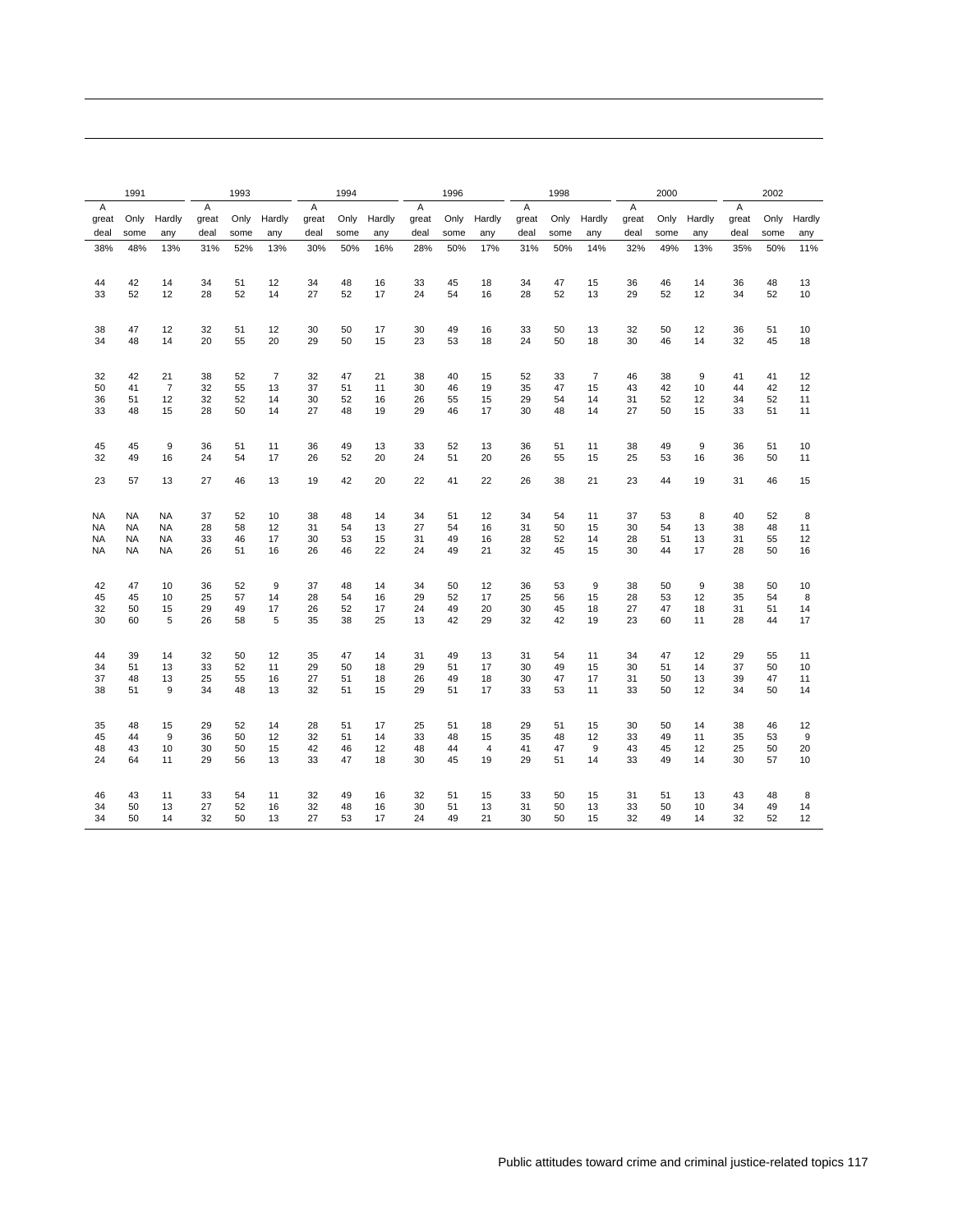Page 118 intentionally blank.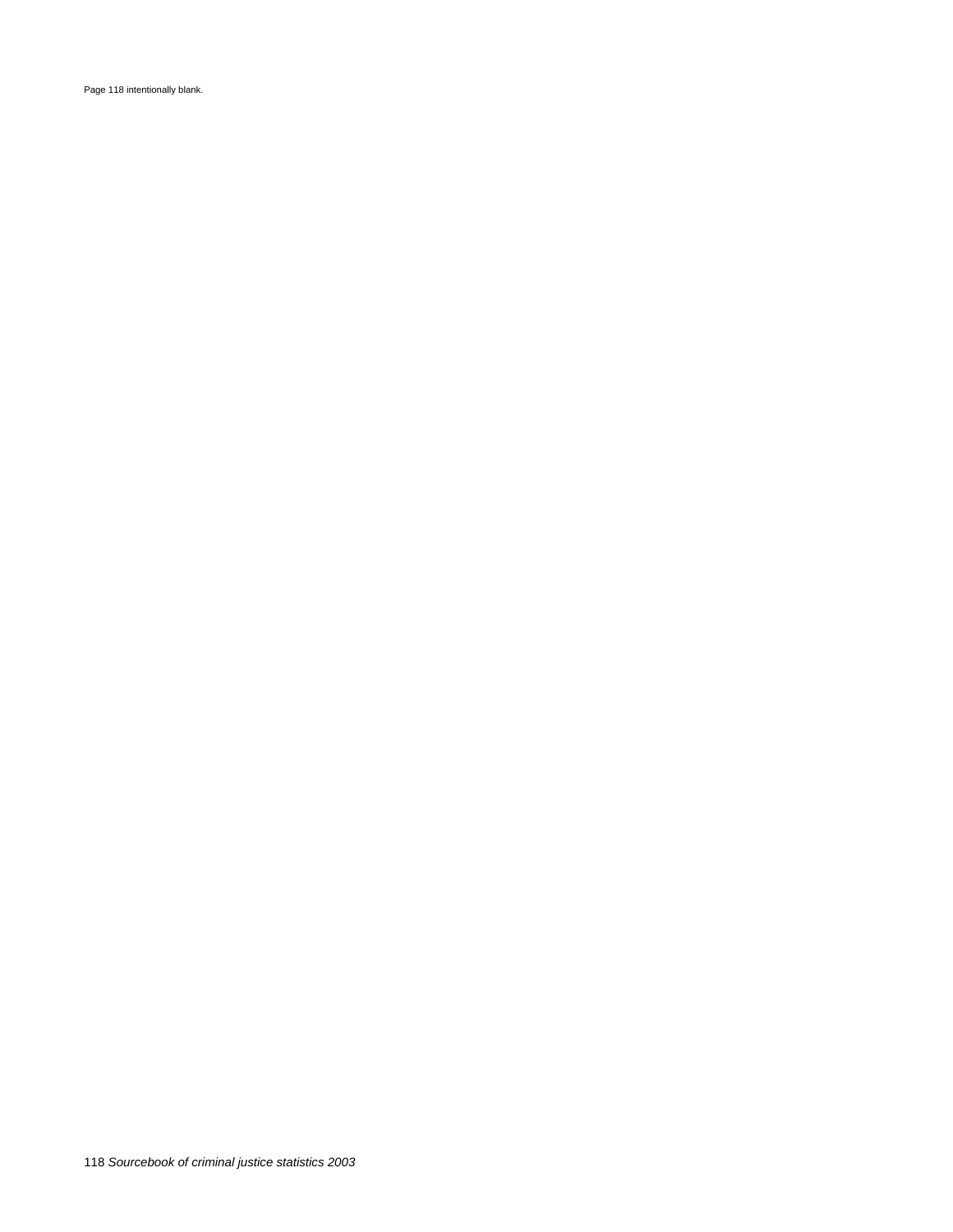# Table 2.18

# **Reported confidence in the U.S. Government to protect citizens from terrorist attack**

#### United States, 2002, 2003, and 2004

all?" from future terrorist attacks--a great deal, a fair amount, not very much, or none at Question: "How much confidence do you have in the U.S. government to protect its citizens

|                | Great<br>deal | Fair<br>amount | Not very<br>much | None<br>at all |  |
|----------------|---------------|----------------|------------------|----------------|--|
| March 2002     | 24%           | 58%            | 15%              | 2%             |  |
| May 2002       | 22            | 54             | 18               | 5              |  |
| June 2002      | 27            | 49             | 17               | 5              |  |
| September 2002 | 24            | 56             | 16               | 3              |  |
| February 2003  | 29            | 53             | 14               | 4              |  |
| August 2003    | 23            | 53             | 19               | 5              |  |
| January 2004   | 31            | 50             | 15               |                |  |

Note: Sample sizes vary from year to year; the data for 2004 are based on telephone interviews with a randomly selected national sample of 1,029 adults, 18 years of age and older, conducted Jan. 2-5, 2004. The "don't know/refused" category has been omitted; therefore percents may not sum to 100. For a discussion of public opinion survey sampling procedures, see Appendix 5.

Source: The Gallup Organization, Inc., **The Gallup Poll** [Online]. Available: http://www.gallup.com/poll/ [Apr. 5, 2004]. Table adapted by SOURCEBOOK staff. Reprinted by permission.

Table 2.17

**Respondents' ratings of the honesty and ethical standards of various occupations**

#### By type of occupation, United States, 2003

Question: "Please tell me how you would rate the honesty and ethical standards of people in<br>these different fields--very high, high, average, low, or very low: . . .?"

|                            | Very           |      |         |                | Very           | Don't know/    |
|----------------------------|----------------|------|---------|----------------|----------------|----------------|
|                            | high           | High | Average | Low            | low            | refused        |
| <b>Nurses</b>              | 25%            | 58%  | 16%     | 1%             | (a)            | (a)            |
| Clergy                     | 17             | 39   | 34      | 6              | 2%             | 2%             |
| Druggist, pharmacists      | 17             | 50   | 29      | $\overline{2}$ | 1              | 1              |
| Medical doctors            | 16             | 52   | 27      | 4              | 1              | (a)            |
| Veterinarians              | 16             | 52   | 27      | 2              | (a)            | 3              |
| Police                     | 14             | 45   | 35      | 4              | $\overline{2}$ | (a)            |
| College teachers           | 12             | 47   | 33      | 5              | 1              | $\overline{2}$ |
| Engineers                  | 12             | 47   | 36      | $\overline{2}$ | (a)            | 3              |
| Dentists                   | 11             | 50   | 34      | 3              | 1              | 1              |
| Psychiatrists              | 8              | 30   | 44      | 11             | 2              | 5              |
| <b>Bankers</b>             | 5              | 30   | 53      | 9              | $\overline{2}$ | 1              |
| Chiropractors              | 5              | 26   | 49      | 13             | $\overline{2}$ | 5              |
| <b>Journalists</b>         | 4              | 21   | 49      | 18             | 7              |                |
| State governors            | 4              | 22   | 52      | 18             | 3              |                |
| Congress members           | 3              | 14   | 52      | 25             | 5              |                |
| Lawyers                    | 3              | 13   | 47      | 25             | 11             |                |
| <b>Business executives</b> | $\overline{2}$ | 16   | 56      | 20             | 5              |                |
| Car sales people           | $\overline{2}$ | 5    | 39      | 39             | 14             |                |
| HMO managers               | $\overline{2}$ | 9    | 45      | 28             | 11             | 5              |
| Insurance sales people     | $\overline{2}$ | 10   | 56      | 24             | 7              | 1              |
| Senators                   | $\overline{a}$ | 18   | 53      | 21             | 6              | (a)            |
| Stockbrokers               | $\overline{2}$ | 13   | 54      | 23             | 6              | 2              |
| Advertising practitioners  | 1              | 11   | 48      | 29             | 7              | 4              |

Note: These data are based on telephone interviews with a randomly selected national sample of 1,004 adults, 18 years of age and older, conducted Nov. 14-16, 2003. For a discussion of public opinion survey sampling procedures, see Appendix 5.

#### <sup>a</sup>Less than 0.5%.

Source: The Gallup Organization, Inc., **The Gallup Poll** [Online]. Available: http://www.gallup.com/poll/ [June 8, 2004]. Table adapted by SOURCEBOOK staff. Reprinted by permission.

#### **Respondents' ratings of the honesty and ethical standards of lawyers**

United States, selected years 1976-2003

these different fields--very high, high, average, low, or very low: Lawyers?" Question: "Please tell me how you would rate the honesty and ethical standards of people in

|      | Very<br>high   | High | Average | Low | Very<br>low | Don't know/<br>refused |
|------|----------------|------|---------|-----|-------------|------------------------|
| 1976 | 6%             | 19%  | 48%     | 18% | 8%          | 1%                     |
| 1977 | 5              | 21   | 44      | 18  | 8           | 4                      |
| 1981 | 4              | 21   | 41      | 19  | 8           | 7                      |
| 1983 | 5              | 19   | 43      | 20  | 9           | 6                      |
| 1985 | 6              | 21   | 40      | 21  | 9           | 3                      |
| 1988 | 3              | 15   | 45      | 22  | 10          | 4                      |
| 1990 | 4              | 18   | 43      | 23  | 9           | 4                      |
| 1991 | 4              | 18   | 43      | 24  | 10          | 5                      |
| 1992 | 3              | 15   | 43      | 25  | 11          | 3                      |
| 1993 | 3              | 13   | 41      | 26  | 13          | $\overline{2}$         |
| 1994 | 3              | 14   | 36      | 27  | 15          | 1                      |
| 1995 | 4              | 12   | 36      | 28  | 17          | $\overline{2}$         |
| 1996 | 3              | 14   | 39      | 29  | 14          | 3                      |
| 1997 | 3              | 12   | 41      | 30  | 10          | 3                      |
| 1999 |                | 12   | 45      | 28  | 13          |                        |
| 2000 | 3              | 14   | 42      | 29  | 11          |                        |
| 2001 | 4              | 14   | 50      | 23  | 8           |                        |
| 2002 | $\overline{2}$ | 16   | 45      | 25  | 10          | 2                      |
| 2003 | 3              | 13   | 47      | 25  | 11          | 1                      |
|      |                |      |         |     |             |                        |

Note: See Note, table 2.17. For a discussion of public opinion survey sampling procedures, see Appendix 5

Source: George Gallup, Jr., **The Gallup Report**, Report No. 279, p. 18; **The Gallup Poll Monthly**, No. 293, p. 23; No. 322, p. 2; No. 334, p. 38; No. 387, p. 23; **The Gallup Poll**, May 22, 1991, p. 3; Nov. 10, 1995, p. 2; Jan. 2, 1997, p. 2 (Princeton, NJ: The Gallup Poll); The<br>Gallup Organization, Inc., *The Gallup Poll* [Online]. Available: http://www.gallup.com/ poll/releases/pr991116.asp [Mar. 22, 2000]; http://www.gallup.com/poll/releases/ pr001127.asp [Apr. 18, 2001]; http://www.gallup.com/poll/topics/hnsty\_ethcs.asp [Jan. 4, 2002]; http://www.gallup.com/poll/releases/pr021204.asp [Feb. 10, 2003]; http://www. gallup.com/poll/ [June 8, 2004]; and data provided by The Gallup Organization, Inc. Table adapted by SOURCEBOOK staff. Reprinted by permission.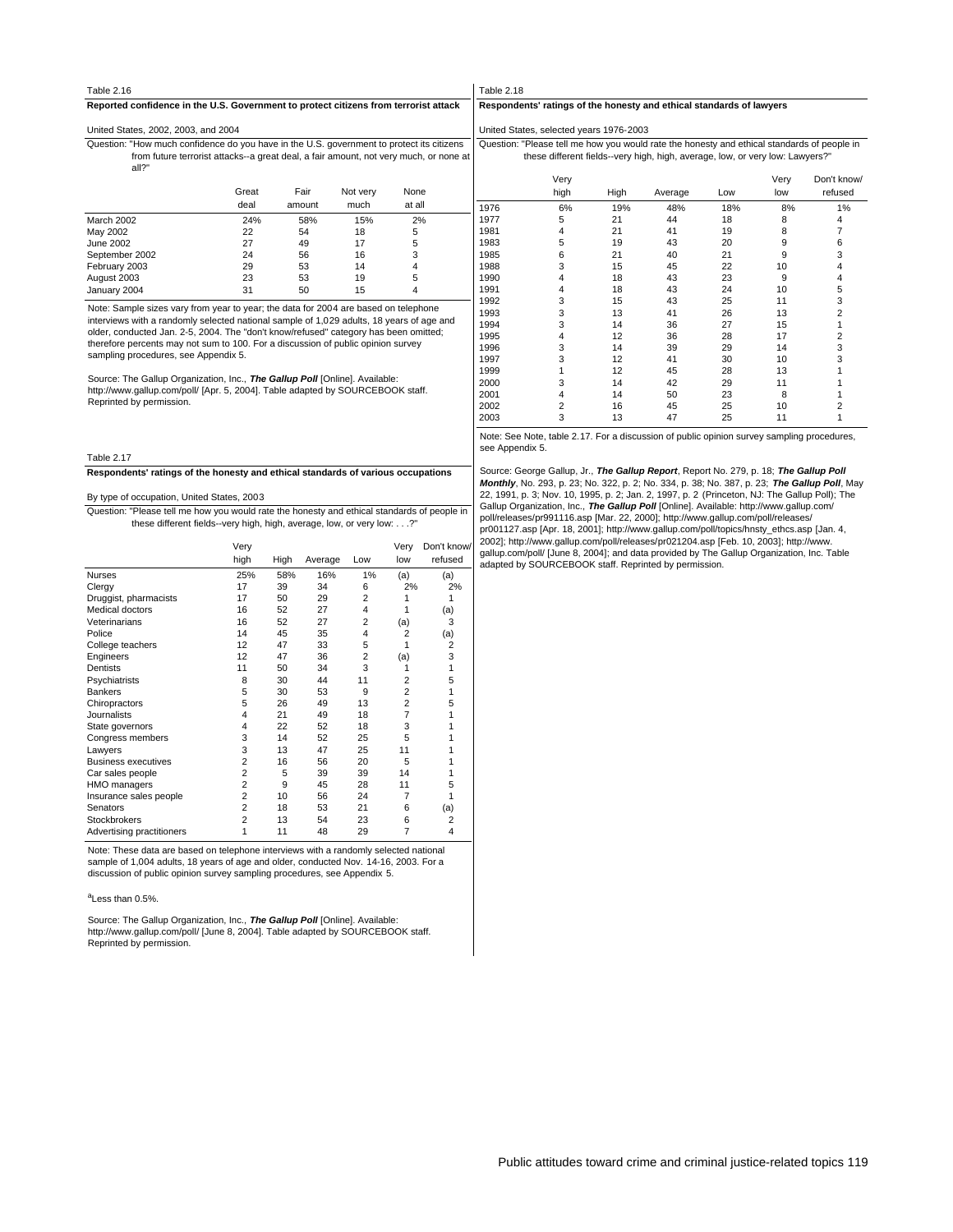| Table 2.19                                                                                                                                                                   |                         |      |         |     |                | Table 2.20   |                                                                                                                                                             |          |          |                |
|------------------------------------------------------------------------------------------------------------------------------------------------------------------------------|-------------------------|------|---------|-----|----------------|--------------|-------------------------------------------------------------------------------------------------------------------------------------------------------------|----------|----------|----------------|
| Respondents' ratings of the honesty and ethical standards of lawyers                                                                                                         |                         |      |         |     |                |              | Respondents' ratings of the honesty and ethical standards of police                                                                                         |          |          |                |
| By demographic characteristics, United States, 2003                                                                                                                          |                         |      |         |     |                |              | United States, selected years 1977-2003                                                                                                                     |          |          |                |
| Question: "Please tell me how you would rate the honesty and ethical standards of people in<br>these different fields--very high, high, average, low, or very low: Lawyers?" |                         |      |         |     |                |              | Question: "Please tell me how you would rate the honesty and ethical stand<br>these different fields--very high, high, average, low, or very low: I         |          |          |                |
|                                                                                                                                                                              | Very                    |      |         |     | Very           |              | Very                                                                                                                                                        |          |          |                |
|                                                                                                                                                                              | high                    | High | Average | Low | low            |              | high                                                                                                                                                        | High     | Average  | Low            |
| National                                                                                                                                                                     | 3%                      | 13%  | 47%     | 25% | 11%            | 1977         | 8%                                                                                                                                                          | 29%      | 50%      | 9%             |
|                                                                                                                                                                              |                         |      |         |     |                | 1981         | 8                                                                                                                                                           | 36       | 41       | 9              |
| Sex                                                                                                                                                                          |                         |      |         |     |                | 1983         | $\overline{7}$                                                                                                                                              | 34       | 45       | $\overline{7}$ |
| Male                                                                                                                                                                         | 3                       | 9    | 46      | 27  | 14             | 1985         | 10                                                                                                                                                          | 37       | 41       | $\overline{7}$ |
| Female                                                                                                                                                                       | 3                       | 15   | 49      | 24  | $\overline{7}$ | 1988         | 10                                                                                                                                                          | 37       | 39       | 8              |
|                                                                                                                                                                              |                         |      |         |     |                | 1990         | 9                                                                                                                                                           | 40       | 41       | 7              |
| Race                                                                                                                                                                         |                         |      |         |     |                | 1991         | 7                                                                                                                                                           | 36       | 42       | 10             |
| White                                                                                                                                                                        | 3                       | 12   | 45      | 27  | 12             | 1992         | 8                                                                                                                                                           | 34       | 42       | 10             |
| Nonwhite                                                                                                                                                                     | 6                       | 13   | 54      | 20  | 6              | 1993         | 10                                                                                                                                                          | 40       | 39       | 7              |
| <b>Black</b>                                                                                                                                                                 | $\overline{7}$          | 14   | 61      | 15  | 3              | 1994         | 9                                                                                                                                                           | 37       | 41       | 9              |
|                                                                                                                                                                              |                         |      |         |     |                | 1995         | 8                                                                                                                                                           | 33       | 44       | 11             |
| <u>Age</u>                                                                                                                                                                   |                         |      |         |     |                | 1996         | 10                                                                                                                                                          | 39       | 38       | 8              |
| 18 to 29 years                                                                                                                                                               | 10                      | 12   | 56      | 17  | 5              | 1997         | 10                                                                                                                                                          | 39       | 40       | 8              |
| 30 to 49 years                                                                                                                                                               | $\overline{2}$          | 15   | 45      | 26  | 11             | 1999         | 9                                                                                                                                                           | 43       | 38       | 8              |
| 50 to 64 years                                                                                                                                                               | $\mathbf{1}$            | 8    | 46      | 29  | 16             | 2000         | 12                                                                                                                                                          | 43       | 34       | 8              |
| 50 years and older                                                                                                                                                           | $\overline{\mathbf{c}}$ | 10   | 45      | 28  | 13             | 2001         | 23                                                                                                                                                          | 45       | 26       | 5              |
| 65 years and older                                                                                                                                                           | $\overline{2}$          | 14   | 45      | 26  | 10             | 2002<br>2003 | 13<br>14                                                                                                                                                    | 46<br>45 | 33<br>35 | 6<br>4         |
| Education                                                                                                                                                                    |                         |      |         |     |                |              |                                                                                                                                                             |          |          |                |
| College post graduate                                                                                                                                                        | $\overline{4}$          | 14   | 50      | 22  | 10             |              | Note: See Note, table 2.17. The "don't know/refused" category has been on                                                                                   |          |          |                |
| College graduate                                                                                                                                                             | $\mathbf{1}$            | 11   | 49      | 27  | 12             |              | percents may not sum to 100. For a discussion of public opinion survey san                                                                                  |          |          |                |
| Some college                                                                                                                                                                 | $\overline{\mathbf{c}}$ | 10   | 48      | 27  | 12             |              | procedures, see Appendix 5.                                                                                                                                 |          |          |                |
| High school graduate or less                                                                                                                                                 | 5                       | 14   | 45      | 24  | 10             |              |                                                                                                                                                             |          |          |                |
|                                                                                                                                                                              |                         |      |         |     |                |              | Source: George Gallup, Jr., The Gallup Report, Report No. 279, p. 10; The<br>Monthly, No. 293, p. 23; No. 322, p. 2; No. 334, p. 38; No. 387, p. 23; The    |          |          |                |
| Income                                                                                                                                                                       |                         |      |         |     |                |              |                                                                                                                                                             |          |          |                |
| \$75,000 and over                                                                                                                                                            | $\overline{\mathbf{c}}$ | 10   | 52      | 25  | 11             |              | 22, 1991, p. 3; Nov. 10, 1995, p. 2; Jan. 2, 1997, p. 2 (Princeton, NJ: The G                                                                               |          |          |                |
| \$50,000 to \$74,999                                                                                                                                                         | $\overline{2}$          | 13   | 43      | 27  | 14             |              | Gallup Organization, Inc., The Gallup Poll [Online]. Available: http://www.g<br>releases/pr991116.asp [Mar. 22, 2000]; http://www.gallup.com/poll/releases  |          |          |                |
| \$30,000 to \$49,999                                                                                                                                                         | 5                       | 8    | 49      | 24  | 13             |              | [Apr. 18, 2001]; http://www.gallup.com/poll/topics/hnsty_ethcs.asp [Jan. 4, 2001];                                                                          |          |          |                |
| \$20,000 to \$29,999                                                                                                                                                         | $\overline{c}$          | 14   | 54      | 26  | 4              |              |                                                                                                                                                             |          |          |                |
| Under \$20,000                                                                                                                                                               | 5                       | 21   | 41      | 20  | 10             |              | http://www.gallup.com/poll/releases/pr021204.asp [Feb. 10, 2003]; http://ww<br>poll/ [June 8, 2004]; and data provided by The Gallup Organization, Inc. Tal |          |          |                |
| Community                                                                                                                                                                    |                         |      |         |     |                |              | SOURCEBOOK staff. Reprinted by permission.                                                                                                                  |          |          |                |
| Urban area                                                                                                                                                                   | $\overline{4}$          | 14   | 47      | 23  | 12             |              |                                                                                                                                                             |          |          |                |
| Suburban area                                                                                                                                                                | 3                       | 13   | 45      | 27  | 10             |              |                                                                                                                                                             |          |          |                |
| Rural area                                                                                                                                                                   | $\overline{4}$          | 9    | 51      | 24  | 11             |              |                                                                                                                                                             |          |          |                |
| Region                                                                                                                                                                       |                         |      |         |     |                |              |                                                                                                                                                             |          |          |                |
| East                                                                                                                                                                         | $\overline{4}$          | 13   | 48      | 25  | 9              |              |                                                                                                                                                             |          |          |                |
| Midwest                                                                                                                                                                      | 3                       | 15   | 48      | 22  | 10             |              |                                                                                                                                                             |          |          |                |
| South                                                                                                                                                                        | 3                       | 11   | 49      | 27  | 8              |              |                                                                                                                                                             |          |          |                |
| West                                                                                                                                                                         | 3                       | 10   | 42      | 27  | 17             |              |                                                                                                                                                             |          |          |                |
| Politics                                                                                                                                                                     |                         |      |         |     |                |              |                                                                                                                                                             |          |          |                |
| Republican                                                                                                                                                                   | $\overline{\mathbf{c}}$ | 12   | 40      | 32  | 13             |              |                                                                                                                                                             |          |          |                |
| Democrat                                                                                                                                                                     | 6                       | 12   | 52      | 23  | 5              |              |                                                                                                                                                             |          |          |                |
| Independent                                                                                                                                                                  | $\overline{2}$          | 13   | 50      | 22  | 13             |              |                                                                                                                                                             |          |          |                |

 $\mathbf{r}$ 

Note: See Note, table 2.17. The "don't know/refused" category has been omitted; therefore percents may not sum to 100. For a discussion of public opinion survey sampling proce - dures, see Appendix 5.

Source: Table constructed by SOURCEBOOK staff from data provided by The Gallup Organization, Inc. Reprinted by permission.

dards of people in

Policemen?"

|      | Very                                                                                  |      |         |                | Very           |
|------|---------------------------------------------------------------------------------------|------|---------|----------------|----------------|
|      | high                                                                                  | High | Average | Low            | low            |
| 1977 | 8%                                                                                    | 29%  | 50%     | 9%             | 3%             |
| 1981 | 8                                                                                     | 36   | 41      | 9              | $\overline{4}$ |
| 1983 | 7                                                                                     | 34   | 45      | 7              | $\overline{4}$ |
| 1985 | 10                                                                                    | 37   | 41      | 7              | 3              |
| 1988 | 10                                                                                    | 37   | 39      | 8              | 3              |
| 1990 | 9                                                                                     | 40   | 41      | $\overline{7}$ | $\overline{2}$ |
| 1991 | 7                                                                                     | 36   | 42      | 10             | 3              |
| 1992 | 8                                                                                     | 34   | 42      | 10             | $\overline{4}$ |
| 1993 | 10                                                                                    | 40   | 39      | 7              | 3              |
| 1994 | 9                                                                                     | 37   | 41      | 9              | 3              |
| 1995 | 8                                                                                     | 33   | 44      | 11             | 3              |
| 1996 | 10                                                                                    | 39   | 38      | 8              | 3              |
| 1997 | 10                                                                                    | 39   | 40      | 8              | $\overline{2}$ |
| 1999 | 9                                                                                     | 43   | 38      | 8              | $\overline{2}$ |
| 2000 | 12                                                                                    | 43   | 34      | 8              | 3              |
| 2001 | 23                                                                                    | 45   | 26      | 5              | 1              |
| 2002 | 13                                                                                    | 46   | 33      | 6              | $\overline{2}$ |
| 2003 | 14                                                                                    | 45   | 35      | 4              | $\overline{2}$ |
|      | Note: See Note toble 2.47 The "dept knowleduoed" optogeny has been emitted: therefore |      |         |                |                |

nitted; therefore<br>npling percents may not sum to 100. For a discussion of public opinion survey sampling

Source: George Gallup, Jr., **The Gallup Report,** Report No. 279, p. 10; **The Gallup Poll**<br>**Monthly,** No. 293, p. 23; No. 322, p. 2; No. 334, p. 38; No. 387, p. 23; The **Gallup Poll**, May<br>22, 1991, p. 3; Nov. 10, 1995, p. 2 Gallup Organization, Inc., **The Gallup Poll** [Online]. Available: http://www.gallup.com/poll/ releases/pr991116.asp [Mar. 22, 2000]; http://www.gallup.com/poll/releases/pr001127.asp [Apr. 18, 2001]; http://www.gallup.com/poll/topics/hnsty\_ethcs.asp [Jan. 4, 2002]; http://www.gallup.com/poll/releases/pr021204.asp [Feb. 10, 2003]; http://www.gallup.com/ poll/ [June 8, 2004]; and data provided by The Gallup Organization, Inc. Table adapted by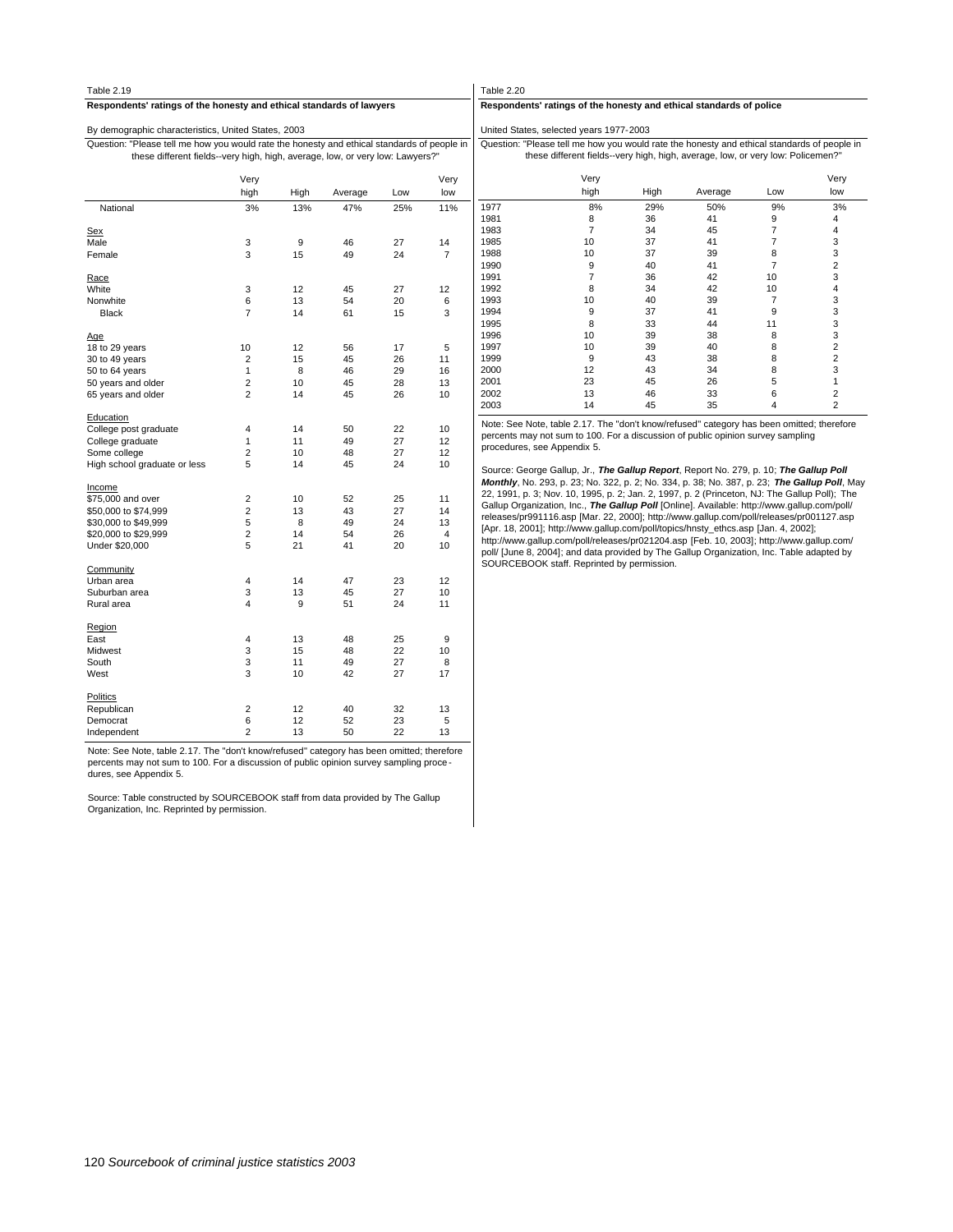| Table 2.21                                                                                                                                                                     |          |          |          |                |                     |                    |  |  |  |  |  |
|--------------------------------------------------------------------------------------------------------------------------------------------------------------------------------|----------|----------|----------|----------------|---------------------|--------------------|--|--|--|--|--|
| Respondents' ratings of the honesty and ethical standards of police                                                                                                            |          |          |          |                |                     |                    |  |  |  |  |  |
| By demographic characteristics, United States, 2003                                                                                                                            |          |          |          |                |                     |                    |  |  |  |  |  |
| Question: "Please tell me how you would rate the honesty and ethical standards of people in<br>these different fields--very high, high, average, low, or very low: Policemen?" |          |          |          |                |                     | Questi             |  |  |  |  |  |
|                                                                                                                                                                                | Very     |          |          |                | Very                |                    |  |  |  |  |  |
|                                                                                                                                                                                | high     | High     | Average  | Low            | low                 |                    |  |  |  |  |  |
| National                                                                                                                                                                       | 14%      | 45%      | 35%      | 4%             | 2%                  | Respor<br>for help |  |  |  |  |  |
| Sex                                                                                                                                                                            |          |          |          |                |                     | 2000               |  |  |  |  |  |
| Male                                                                                                                                                                           | 18       | 38       | 38       | 4              | 2                   | 2002               |  |  |  |  |  |
| Female                                                                                                                                                                         | 11       | 51       | 33       | 4              | 1                   |                    |  |  |  |  |  |
| Race                                                                                                                                                                           |          |          |          |                |                     | Not usi<br>2000    |  |  |  |  |  |
| White                                                                                                                                                                          | 15       | 47       | 33       | 4              | 1                   | 2002               |  |  |  |  |  |
| Nonwhite                                                                                                                                                                       | 9        | 34       | 46       | 7              | 3                   |                    |  |  |  |  |  |
| Black                                                                                                                                                                          | 6        | 26       | 52       | 12             | 3                   | Being I            |  |  |  |  |  |
| Age                                                                                                                                                                            |          |          |          |                |                     | 2000<br>2002       |  |  |  |  |  |
| 18 to 29 years                                                                                                                                                                 | 18       | 34       | 36       | 9              | 3                   |                    |  |  |  |  |  |
| 30 to 49 years                                                                                                                                                                 | 15       | 46       | 34       | 3              | $\overline{2}$      | Treatin            |  |  |  |  |  |
| 50 to 64 years                                                                                                                                                                 | 10       | 46       | 39       | 4              | 1                   | 2000               |  |  |  |  |  |
| 50 years and older                                                                                                                                                             | 11       | 48       | 37       | 3              | 1                   | 2002               |  |  |  |  |  |
| 65 years and older                                                                                                                                                             | 14       | 50       | 34       | $\overline{2}$ | (a)                 |                    |  |  |  |  |  |
|                                                                                                                                                                                |          |          |          |                |                     | <b>Prever</b>      |  |  |  |  |  |
| Education                                                                                                                                                                      |          |          |          |                |                     | 2000               |  |  |  |  |  |
| College post graduate                                                                                                                                                          | 13       | 48       | 34       | 3              | $\overline{2}$      | 2002               |  |  |  |  |  |
| College graduate                                                                                                                                                               | 11<br>16 | 50<br>44 | 32<br>36 | 5              | $\overline{2}$<br>1 |                    |  |  |  |  |  |
| Some college<br>High school graduate or less                                                                                                                                   | 15       | 41       | 37       | 3<br>5         | $\overline{2}$      | Solvino<br>2000    |  |  |  |  |  |
|                                                                                                                                                                                |          |          |          |                |                     | 2002               |  |  |  |  |  |
| Income                                                                                                                                                                         |          |          |          |                |                     | Note: S            |  |  |  |  |  |
| \$75,000 and over                                                                                                                                                              | 13       | 49       | 34       | $\overline{2}$ | $\overline{2}$      | views              |  |  |  |  |  |
| \$50,000 to \$74,999                                                                                                                                                           | 14       | 45       | 36       | 3              | $\overline{2}$      | condu              |  |  |  |  |  |
| \$30,000 to \$49,999                                                                                                                                                           | 16       | 39       | 39       | 4              | $\overline{2}$      | dures,             |  |  |  |  |  |
| \$20,000 to \$29,999                                                                                                                                                           | 16       | 38       | 34       | 11             | 1                   |                    |  |  |  |  |  |
| Under \$20,000                                                                                                                                                                 | 13       | 50       | 32       | 4              | 1                   | a <sub>Perce</sub> |  |  |  |  |  |
| Community                                                                                                                                                                      |          |          |          |                |                     | Source             |  |  |  |  |  |
| Urban area                                                                                                                                                                     | 9        | 48       | 33       | 7              | 3                   | 2000, 1            |  |  |  |  |  |
| Suburban area                                                                                                                                                                  | 15       | 43       | 38       | 3              | 1                   | Harris             |  |  |  |  |  |
| Rural area                                                                                                                                                                     | 19       | 42       | 33       | 4              | $\overline{2}$      | permis             |  |  |  |  |  |
| Region                                                                                                                                                                         |          |          |          |                |                     |                    |  |  |  |  |  |
| East                                                                                                                                                                           | 15       | 46       | 34       | 4              | 1                   |                    |  |  |  |  |  |
| Midwest                                                                                                                                                                        | 16       | 48       | 29       | 6              | 1                   |                    |  |  |  |  |  |
| South                                                                                                                                                                          | 13       | 41       | 41       | 3              | 2                   |                    |  |  |  |  |  |
| West                                                                                                                                                                           | 13       | 45       | 36       | 3              | 3                   |                    |  |  |  |  |  |
| Politics                                                                                                                                                                       |          |          |          |                |                     |                    |  |  |  |  |  |
| Republican                                                                                                                                                                     | 18       | 50       | 29       | 2              | 1                   |                    |  |  |  |  |  |
| Democrat                                                                                                                                                                       | 12       | 43       | 37       | 7              | 1                   |                    |  |  |  |  |  |
| Independent                                                                                                                                                                    | 13       | 41       | 39       | 4              | 3                   |                    |  |  |  |  |  |
|                                                                                                                                                                                |          |          |          |                |                     |                    |  |  |  |  |  |

Note: See Note, table 2.17. The "don't know/refused" category has been omitted; therefore percents may not sum to 100. For a discussion of public opinion survey sampling proce dures, see Appendix 5.

#### <sup>a</sup>Less than 0.5%.

Source: Table constructed by SOURCEBOOK staff from data provided by The Gallup Organization, Inc. Reprinted by permission.

# $2.22$

# **Respondents' ratings of performance of police in own community**

States, 2000 and 2002<sup>a</sup>

pretty good, only fair or poor?" on: "How would you rate the police in your community on the following--excellent,

|                                                        | Excellent | Pretty<br>qood | Only<br>fair | Poor           | Not sure/<br>refused |
|--------------------------------------------------------|-----------|----------------|--------------|----------------|----------------------|
| Responding quickly to calls<br>for help and assistance |           |                |              |                |                      |
| 2000                                                   | 31%       | 38%            | 17%          | 8%             | 6%                   |
| 2002                                                   | 30        | 38             | 18           | 10             | 5                    |
| Not using excessive force                              |           |                |              |                |                      |
| 2000                                                   | 33        | 39             | 14           | 7              | 8                    |
| 2002                                                   | 29        | 38             | 17           | $\overline{7}$ | 9                    |
| Being helpful and friendly                             |           |                |              |                |                      |
| 2000                                                   | 37        | 37             | 16           | 8              | 2                    |
| 2002                                                   | 35        | 38             | 16           | 8              | 3                    |
| <b>Treating people fairly</b>                          |           |                |              |                |                      |
| 2000                                                   | 24        | 43             | 19           | 10             | 4                    |
| 2002                                                   | 26        | 40             | 20           | 10             | 4                    |
| <b>Preventing crime</b>                                |           |                |              |                |                      |
| 2000                                                   | 21        | 48             | 20           | 9              | 1                    |
| 2002                                                   | 20        | 45             | 21           | 10             | 3                    |
| Solving crime                                          |           |                |              |                |                      |
| 2000                                                   | 16        | 47             | 23           | 7              | 6                    |
| 2002                                                   | 16        | 45             | 24           | 9              | 6                    |

Note: Sample sizes vary from year to year; the data for 2002 are based on telephone inter-<br>views with a randomly selected national sample of 1,021 adults, 18 years of age and older,<br>conducted Feb. 13-19, 2002. For a discus see Appendix 5.

# ents may not add to 100 because of rounding.

Source: Harris Interactive Inc., *The Harris Poll* **® (N**ew York: Harris Interactive Inc., Mar. 1,<br>2000, p. 3; Mar. 20, 2002, p. 3). Table adapted by SOURCEBOOK staff. © 2000, 2002, Interactive Inc. All rights reserved. Reproduction prohibited without the express written ssion of Harris Interactive.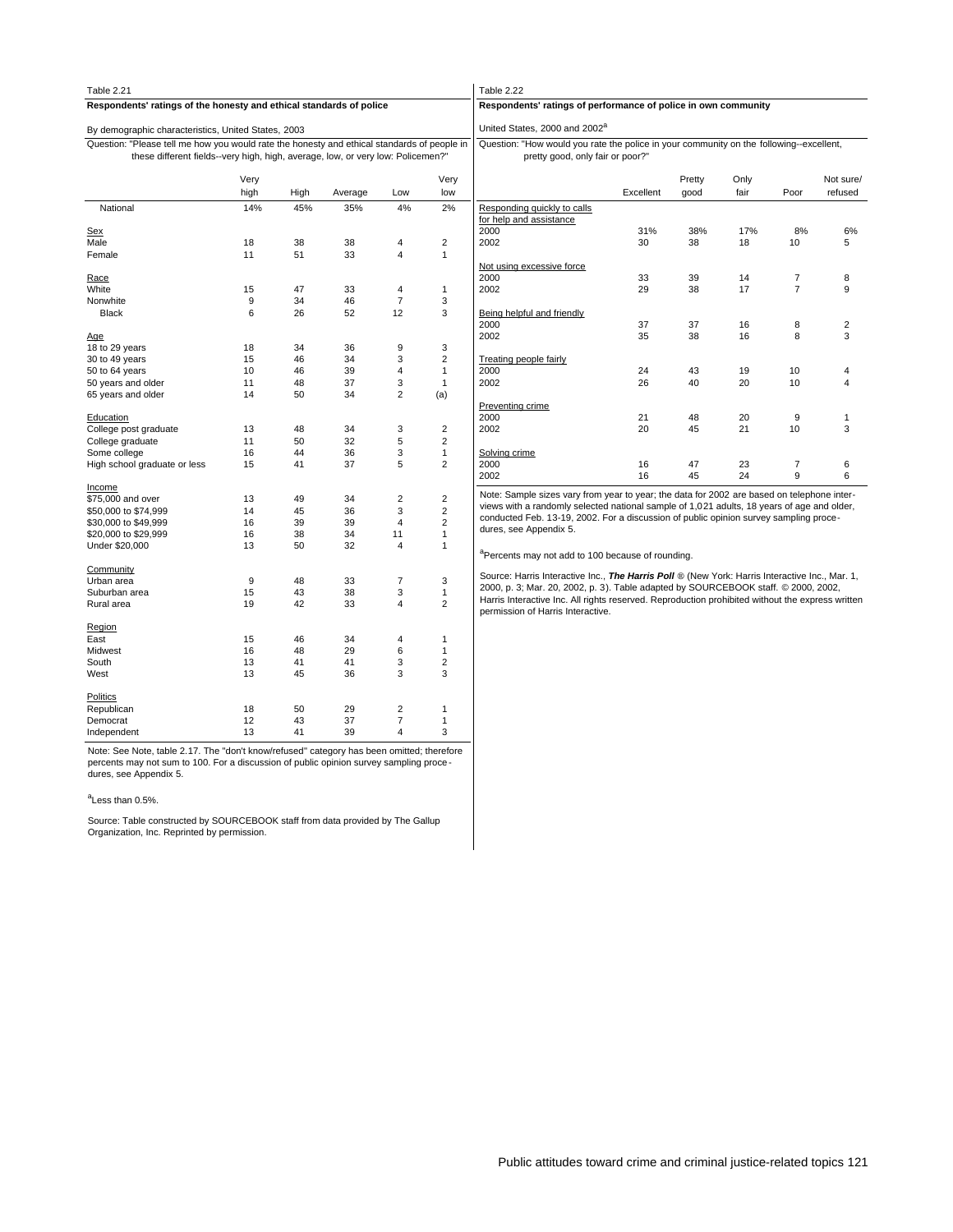#### **Attitudes toward a police officer striking an adult male citizen**

# By demographic characteristics, United States, selected years 1973-2002

Question: "Are there any situations you can imagine in which you would approve of a police-

man striking an adult male citizen?"

|                                |           | 1973      |           | 1975           |           | 1976      |           | 1978      |           | 1980      |           | 1983      | 1984      |           | 1986      |           | 1987      |           |
|--------------------------------|-----------|-----------|-----------|----------------|-----------|-----------|-----------|-----------|-----------|-----------|-----------|-----------|-----------|-----------|-----------|-----------|-----------|-----------|
|                                | Yes       | No        | Yes       | No             | Yes       | No        | Yes       | No        | Yes       | No        | Yes       | No        | Yes       | No        | Yes       | No        | Yes       | No        |
| National                       | 73%       | 25%       | 73%       | 23%            | 76%       | 20%       | 76%       | 20%       | 73%       | 24%       | 78%       | 20%       | 69%       | 28%       | 72%       | 25%       | 73%       | 23%       |
| Sex                            |           |           |           |                |           |           |           |           |           |           |           |           |           |           |           |           |           |           |
| Male                           | 75        | 22        | 77        | 20             | 81        | 17        | 82        | 16        | 80        | 18        | 83        | 15        | 75        | 23        | 80        | 17        | 80        | 17        |
| Female                         | 71        | 28        | 70        | 26             | 72        | 22        | 72        | 23        | 68        | 29        | 73        | 23        | 65        | 32        | 66        | 31        | 67        | 27        |
|                                |           |           |           |                |           |           |           |           |           |           |           |           |           |           |           |           |           |           |
| Race                           |           |           |           |                |           |           |           |           |           |           |           |           |           |           |           |           |           |           |
| White                          | 77        | 21        | 77        | 20             | 79        | 18        | 80        | 17        | 76        | 21        | 80        | 17        | 73        | 25        | 76        | 22        | 76        | 20        |
| Black/other                    | 42        | 54        | 46        | 47             | 48        | 44        | 48        | 45        | 45        | 49        | 59        | 37        | 50        | 46        | 49        | 46        | 56        | 35        |
| <u>Age</u>                     |           |           |           |                |           |           |           |           |           |           |           |           |           |           |           |           |           |           |
| 18 to 20 years                 | 55        | 45        | 70        | 27             | 78        | 20        | 67        | 30        | 71        | 29        | 78        | 22        | 71        | 27        | 60        | 38        | 71        | 29        |
| 21 to 29 years                 | 76        | 22        | 75        | 22             | 78        | 20        | 79        | 19        | 76        | 23        | 81        | 17        | 72        | 26        | 74        | 25        | 73        | 24        |
|                                |           | 23        | 79        |                |           |           | 79        |           |           | 20        |           |           |           | 24        | 78        |           | 77        |           |
| 30 to 49 years                 | 76        |           |           | 18             | 79        | 17        |           | 18        | 79        |           | 81        | 17        | 75        |           |           | 21        |           | 19        |
| 50 years and older             | 70        | 26        | 68        | 27             | 73        | 23        | 73        | 21        | 66        | 28        | 72        | 24        | 62        | 34        | 65        | 30        | 68        | 26        |
| Education <sup>a</sup>         |           |           |           |                |           |           |           |           |           |           |           |           |           |           |           |           |           |           |
| College                        | 84        | 14        | 86        | 13             | 85        | 13        | 85        | 12        | 82        | 17        | 87        | 11        | 79        | 20        | 85        | 14        | 83        | 14        |
| High school graduate           | 72        | 27        | 71        | 26             | 76        | 20        | 76        | 21        | 73        | 24        | 75        | 23        | 67        | 31        | 67        | 31        | 70        | 26        |
| Less than high school graduate | 56        | 38        | 58        | 35             | 62        | 33        | 59        | 33        | 52        | 41        | 56        | 36        | 46        | 46        | 51        | 38        | 48        | 39        |
|                                |           |           |           |                |           |           |           |           |           |           |           |           |           |           |           |           |           |           |
| Income                         |           |           |           |                |           |           |           |           |           |           |           |           |           |           |           |           |           |           |
| \$50,000 and over              | <b>NA</b> | <b>NA</b> | <b>NA</b> | <b>NA</b>      | NA        | <b>NA</b> | <b>NA</b> | NA        | NA        | <b>NA</b> | <b>NA</b> | <b>NA</b> | <b>NA</b> | <b>NA</b> | <b>NA</b> | <b>NA</b> | NA        | NA        |
| \$30,000 to \$49,999           | <b>NA</b> | <b>NA</b> | <b>NA</b> | <b>NA</b>      | <b>NA</b> | <b>NA</b> | <b>NA</b> | NA        | <b>NA</b> | <b>NA</b> | <b>NA</b> | <b>NA</b> | <b>NA</b> | <b>NA</b> | <b>NA</b> | <b>NA</b> | <b>NA</b> | <b>NA</b> |
| \$20,000 to \$29,999           | <b>NA</b> | <b>NA</b> | <b>NA</b> | <b>NA</b>      | NA        | <b>NA</b> | <b>NA</b> | NA        | NA        | <b>NA</b> | <b>NA</b> | <b>NA</b> | <b>NA</b> | <b>NA</b> | <b>NA</b> | <b>NA</b> | <b>NA</b> | NA        |
| Under \$20,000                 | <b>NA</b> | <b>NA</b> | <b>NA</b> | <b>NA</b>      | <b>NA</b> | <b>NA</b> | <b>NA</b> | <b>NA</b> | <b>NA</b> | <b>NA</b> | <b>NA</b> | <b>NA</b> | <b>NA</b> | <b>NA</b> | <b>NA</b> | <b>NA</b> | <b>NA</b> | <b>NA</b> |
| Occupation                     |           |           |           |                |           |           |           |           |           |           |           |           |           |           |           |           |           |           |
|                                |           | 16        | 84        | 14             | 84        |           | 86        |           |           | 15        | 85        |           | 76        |           | 83        |           |           |           |
| Professional/business          | 83        |           |           |                |           | 14        |           | 11        | 83        |           |           | 13        |           | 22        |           | 15        | 86        | 12        |
| Clerical/support               | 80        | 18        | 77        | 20             | 78        | 18        | 79        | 19        | 78        | 21        | 83        | 16        | 74        | 26        | 70        | 28        | 66        | 29        |
| Manual/service                 | 66        | 32        | 66        | 30             | 73        | 24        | 72        | 25        | 67        | 29        | 71        | 26        | 64        | 32        | 66        | 30        | 65        | 29        |
| Farming/agriculture            | 69        | 22        | 63        | 27             | 70        | 28        | 79        | 8         | 70        | 24        | 92        | 3         | 61        | 29        | 63        | 34        | 78        | 15        |
| Region                         |           |           |           |                |           |           |           |           |           |           |           |           |           |           |           |           |           |           |
| Northeast                      | 68        | 31        | 74        | 24             | 75        | 22        | 74        | 25        | 74        | 24        | 77        | 20        | 65        | 34        | 68        | 28        | 71        | 26        |
| Midwest                        | 72        | 25        | 77        | 21             | 78        | 18        | 80        | 18        | 70        | 26        | 76        | 22        | 70        | 26        | 72        | 26        | 72        | 24        |
| South                          | 73        | 25        | 71        | 24             | 74        | 20        | 74        | 21        | 71        | 26        | 77        | 20        | 67        | 30        | 70        | 26        | 71        | 23        |
| West                           | 79        | 19        | 70        | 26             | 78        | 20        | 80        | 16        | 79        | 18        | 84        | 14        | 76        | 23        | 78        | 21        | 79        | 17        |
|                                |           |           |           |                |           |           |           |           |           |           |           |           |           |           |           |           |           |           |
| Religion                       |           |           |           |                |           |           |           |           |           |           |           |           |           |           |           |           |           |           |
| Protestant                     | 74        | 24        | 73        | 22             | 77        | 19        | 75        | 21        | 74        | 22        | 78        | 19        | 70        | 27        | 73        | 24        | 74        | 22        |
| Catholic                       | 70        | 27        | 71        | 27             | 74        | 23        | 76        | 21        | 70        | 28        | 75        | 22        | 66        | 32        | 68        | 30        | 68        | 27        |
| Jewish                         | 71        | 26        | 91        | $\overline{4}$ | 70        | 30        | 72        | 24        | 81        | 16        | 83        | 12        | 67        | 26        | 76        | 18        | 80        | 15        |
| None                           | 69        | 30        | 76        | 23             | 82        | 16        | 85        | 13        | 70        | 26        | 80        | 18        | 74        | 25        | 76        | 22        | 75        | 21        |
| Politics                       |           |           |           |                |           |           |           |           |           |           |           |           |           |           |           |           |           |           |
| Republican                     | 76        | 22        | 76        | 19             | 79        | 17        | 76        | 20        | 78        | 20        | 86        | 13        | 74        | 24        | 78        | 19        | 82        | 16        |
|                                | 67        | 31        | 67        | 29             | 72        | 24        | 73        |           | 67        | 29        | 72        |           | 62        | 35        | 68        | 30        | 66        | 29        |
| Democrat                       |           |           |           |                |           |           |           | 23        |           |           |           | 26        |           |           |           |           |           |           |
| Independent                    | 79        | 19        | 78        | 19             | 79        | 17        | 80        | 18        | 75        | 22        | 79        | 17        | 73        | 25        | 73        | 24        | 74        | 21        |

Note: See Note, table 2.15. The "don't know" category has been omitted; therefore percents may not sum to 100. For a discussion of public opinion survey sampling proce dures, see Appendix 5.

Source: National Opinion Research Center, "General Social Surveys, 1972-2002," Storrs, CT: The Roper Center for Public Opinion Research, University of Connecticut. (Machine-readable data files.) Table constructed by SOURCEBOOK staff.

a<br>Beginning in 1996, education categories were revised slightly and therefore are not<br>directly comparable to data presented for prior years.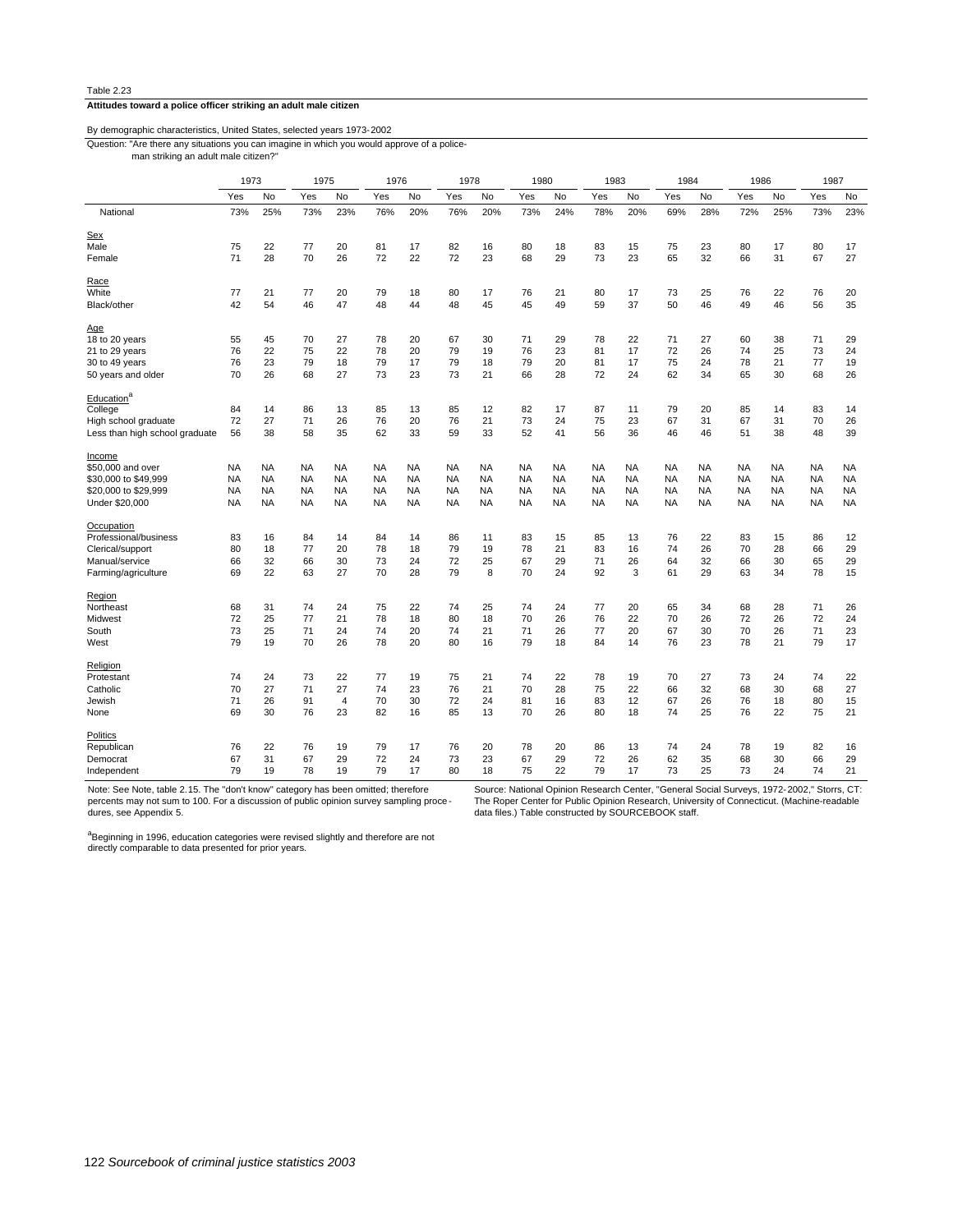| 1988     |          | 1989                   |          | 1990            |                 | 1991            |                 | 1993     |          | 1994     |          | 1996     |          | 1998     |          | 2000     |          | 2002     |          |
|----------|----------|------------------------|----------|-----------------|-----------------|-----------------|-----------------|----------|----------|----------|----------|----------|----------|----------|----------|----------|----------|----------|----------|
| Yes      | No       | Yes                    | No       | Yes             | No              | Yes             | No              | Yes      | No       | Yes      | No       | Yes      | No       | Yes      | No       | Yes      | No       | Yes      | No       |
| 73%      | 23%      | 70%                    | 24%      | 70%             | 25%             | 66%             | 30%             | 73%      | 22%      | 71%      | 26%      | 67%      | 29%      | 66%      | 30%      | 64%      | 33%      | 66%      | 27%      |
| 77       | 20       |                        | 18       | 77              | 19              | 71              | 27              | 81       | 16       | 80       |          | 75       |          | 74       | 23       | 74       | 24       | 72       | 22       |
| 69       | 25       | 77<br>66               | 28       | 64              | 30              | 62              | 33              | 68       | 27       | 64       | 18<br>32 | 60       | 21<br>35 | 59       | 36       | 56       | 40       | 60       | 32       |
|          |          |                        |          |                 |                 |                 |                 |          |          |          |          |          |          |          |          |          |          |          |          |
| 77       | 19       | 74                     | 21       | 73              | 22              | 70              | 26              | 77       | 19       | 76       | 22       | 71       | 25       | 71       | 26       | 70       | 27       | 71       | 22       |
| 51       | 41       | 51                     | 40       | 52              | 41              | 44              | 51              | 51       | 40       | 48       | 46       | 47       | 45       | 47       | 47       | 39       | 56       | 44       | 47       |
| 74       | 26       | 69                     | 31       | 59              | 36              | 53              | 42              | 69       | 28       | 56       | 38       | 50       | 46       | 52       | 43       | 62       | 38       | 47       | 41       |
| 70       | 26       | 73                     | 21       | 74              | 24              | 68              | 30              | 80       | 19       | 70       | 27       | 68       | 28       | 66       | 30       | 63       | 36       | 70       | 24       |
| 79       | 18       | 74                     | 20       | 74              | 23              | 72              | 27              | 75       | 22       | 76       | 22       | 70       | 26       | 68       | 28       | 67       | 30       | 66       | 28       |
| 68       | 26       | 65                     | 28       | 63              | 28              | 58              | 34              | 68       | 24       | 66       | 30       | 63       | 31       | 63       | 31       | 61       | 33       | 65       | 28       |
| 78       | 19       | 78                     | 17       | 78              | 19              | 73              | 24              | 79       | 18       | 79       | 19       | 74       | 23       | 71       | 27       | 72       | 26       | 73       | 22       |
| 73       | 23       | 66                     | 30       | 64              | 30              | 64              | 32              | 70       | 26       | 66       | 32       | 62       | 33       | 68       | 28       | 59       | 37       | 64       | 28       |
| 50       | 36       | 53                     | 34       | 48              | 33              | 36              | 54              | 55       | 33       | 52       | 40       | 52       | 39       | 47       | 44       | 48       | 46       | 45       | 43       |
|          |          |                        |          |                 |                 |                 |                 |          |          |          |          |          |          |          |          |          |          |          |          |
| NA       | NA       | <b>NA</b>              | NA       | <b>NA</b>       | <b>NA</b>       | <b>NA</b>       | <b>NA</b>       | 83       | 16       | 81       | 18       | 76       | 22       | 73       | 25       | 76       | 22       | 77       | 20       |
| NA       | NA       | NA.                    | NA.      | <b>NA</b>       | <b>NA</b>       | <b>NA</b>       | <b>NA</b>       | 74       | 23       | 80       | 18       | 71       | 27       | 72       | 24       | 68       | 29       | 66       | 28       |
| NA<br>NA | NA<br>NA | <b>NA</b><br><b>NA</b> | NA<br>NA | <b>NA</b><br>NA | <b>NA</b><br>NA | NA<br><b>NA</b> | <b>NA</b><br>NA | 77<br>65 | 20<br>29 | 69<br>60 | 28<br>35 | 68<br>57 | 28<br>37 | 66<br>55 | 31<br>39 | 66<br>50 | 32<br>46 | 63<br>56 | 31<br>35 |
|          |          |                        |          |                 |                 |                 |                 |          |          |          |          |          |          |          |          |          |          |          |          |
| 79       | 19       | 80                     | 14       | 80              | 18              | 75              | 23              | 79       | 17       | 80       | 18       | 75       | 21       | 71       | 26       | 73       | 25       | 75       | 21       |
| 77       | 19       | 70                     | 26       | 73              | 24              | 66              | 30              | 74       | 22       | 67       | 30       | 60       | 36       | 67       | 28       | 60       | 37       | 59       | 34       |
| 69<br>62 | 26<br>25 | 64<br>75               | 30<br>12 | 64<br>50        | 29<br>38        | 60<br>55        | 35<br>35        | 72<br>47 | 24<br>47 | 68<br>70 | 29<br>20 | 66<br>58 | 30<br>37 | 62<br>68 | 33<br>29 | 58<br>69 | 38<br>29 | 61<br>61 | 31<br>28 |
|          |          |                        |          |                 |                 |                 |                 |          |          |          |          |          |          |          |          |          |          |          |          |
| 68       | 29       | 62                     | 30       | 68              | 24              | 63              | 34              | 71       | 25       | 65       | 32       | 57       | 38       | 57       | 37       | 57       | 38       | 56       | 35       |
| 70       | 24       | 79                     | 19       | 69              | 26              | 66              | 30              | 67       | 27       | 71       | 26       | 69       | 27       | 68       | 29       | 65       | 32       | 64       | 27       |
| 75       | 19       | 71                     | 20       | 67              | 27              | 65              | 31              | 77       | 18       | 71       | 26       | 66       | 29       | 67       | 28       | 64       | 32       | 68       | 25       |
| 77       | 20       | 66                     | 29       | 76              | 20              | 70              | 26              | 76       | 20       | 78       | 20       | 76       | 21       | 68       | 29       | 69       | 27       | 74       | 23       |
| 74       | 21       | 73                     | 22       | 70              | 25              | 67              | 28              | 74       | 21       | 70       | 27       | 69       | 26       | 66       | 30       | 65       | 31       | 67       | 27       |
| 66       | 29       | 66                     | 28       | 67              | 27              | 62              | 34              | 67       | 27       | 71       | 25       | 62       | 35       | 62       | 34       | 59       | 36       | 65       | 26       |
| 91       | 4        | 75                     | 19       | 71              | 29              | 68              | 32              | 79       | 21       | 76       | 22       | 61       | 37       | 69       | 31       | 67       | 33       | 75       | 20       |
| 78       | 20       | 68                     | 25       | 74              | 19              | 65              | 34              | 78       | 21       | 77       | 22       | 70       | 26       | 70       | 24       | 71       | 27       | 67       | 26       |
| 75       | 21       | 76                     | 18       | 76              | 19              | 72              | 25              | 78       | 17       | 77       | 20       | 78       | 18       | 73       | 23       | 74       | 24       | 77       | 18       |
| 69       | 26       | 69                     | 26       | 64              | 30              | 58              | 37              | 65       | 29       | 66       | 30       | 60       | 36       | 60       | 36       | 56       | 40       | 61       | 34       |
| 75       | 20       | 66                     | 26       | 70              | 25              | 68              | 28              | 76       | 20       | 71       | 26       | 66       | 30       | 64       | 30       | 64       | 32       | 63       | 28       |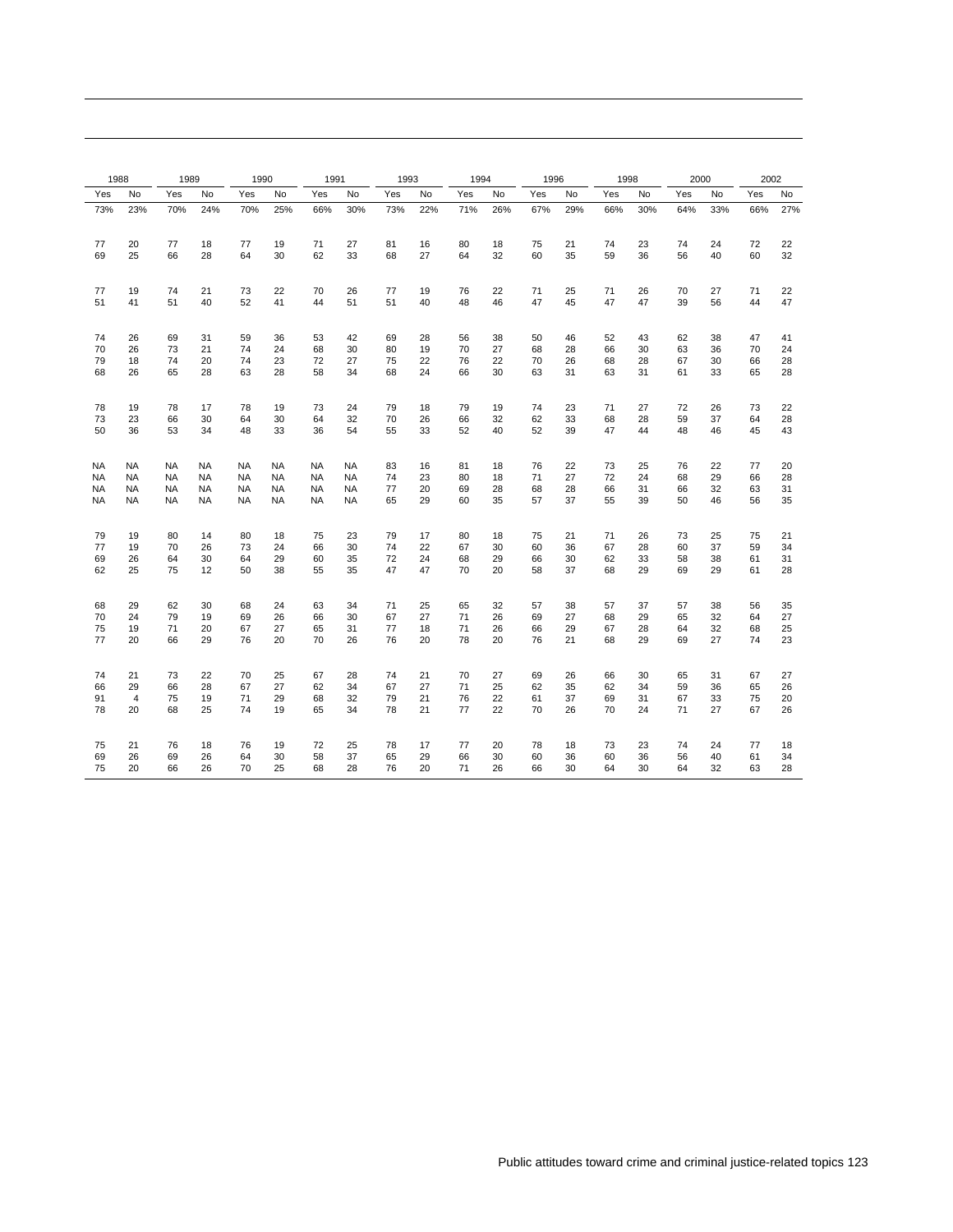**Attitudes toward a police officer striking a citizen under certain circumstances**

United States, selected years 1973-2002

Question: "Would you approve of a policeman striking a citizen who. . ."

|      | Was attacking the<br>policeman with his fists? |    | Was attempting to<br>escape from custody? |     | Had said vulgar<br>and obscene things<br>to the policeman? |     | Was being questioned<br>in a murder case? |     |
|------|------------------------------------------------|----|-------------------------------------------|-----|------------------------------------------------------------|-----|-------------------------------------------|-----|
|      | Yes                                            | No | Yes                                       | No  | Yes                                                        | No  | Yes                                       | No  |
| 1973 | 97%                                            | 3% | 87%                                       | 12% | 22%                                                        | 76% | 8%                                        | 90% |
| 1975 | 98                                             | 2  | 86                                        | 11  | 19                                                         | 77  | 8                                         | 90  |
| 1976 | 94                                             | 5  | 78                                        | 18  | 20                                                         | 77  | 8                                         | 90  |
| 1978 | 93                                             | 6  | 75                                        | 22  | 18                                                         | 80  | 8                                         | 89  |
| 1980 | 94                                             | 4  | 76                                        | 20  | 14                                                         | 84  | 8                                         | 90  |
| 1983 | 92                                             | 7  | 75                                        | 21  | 15                                                         | 83  | 9                                         | 89  |
| 1984 | 92                                             | 6  | 73                                        | 23  | 12                                                         | 86  | 9                                         | 89  |
| 1986 | 94                                             | 5  | 72                                        | 24  | 14                                                         | 85  | 9                                         | 90  |
| 1987 | 92                                             | 7  | 77                                        | 18  | 11                                                         | 86  | 10                                        | 87  |
| 1988 | 92                                             | 6  | 76                                        | 19  | 12                                                         | 86  | 8                                         | 89  |
| 1989 | 94                                             | 5  | 76                                        | 20  | 11                                                         | 87  | 8                                         | 90  |
| 1990 | 92                                             | 6  | 74                                        | 21  | 12                                                         | 84  | 11                                        | 86  |
| 1991 | 90                                             | 8  | 69                                        | 26  | 9                                                          | 89  | 6                                         | 92  |
| 1993 | 92                                             | 6  | 73                                        | 23  | 7                                                          | 91  | 7                                         | 90  |
| 1994 | 93                                             | 6  | 75                                        | 21  | 9                                                          | 90  | 7                                         | 92  |
| 1996 | 91                                             | 7  | 68                                        | 27  | 7                                                          | 92  | 5                                         | 94  |
| 1998 | 90                                             | 8  | 68                                        | 27  | 7                                                          | 92  | 6                                         | 93  |
| 2000 | 90                                             | 8  | 67                                        | 28  | 6                                                          | 92  | 6                                         | 93  |
| 2002 | 89                                             | 9  | 67                                        | 25  | 6                                                          | 91  | 9                                         | 88  |

Note: See Note, table 2.15. In 1973 and 1975 these data were based on a subsample of

respondents who answered "yes" or "don't know" to the question presented in table 2.23.

Since 1976, all survey respondents were asked the above questions. The " don't know" category has been omitted; therefore percents may not sum to 100. For a discussion of public opinion survey sampling procedures, see Appendix 5.

Source: National Opinion Research Center, "General Social Surveys, 1972-2002," Storrs, CT: The Roper Center for Public Opinion Research, University of Connecticut. (Machine-readable data files.) Table constructed by SOURCEBOOK staff.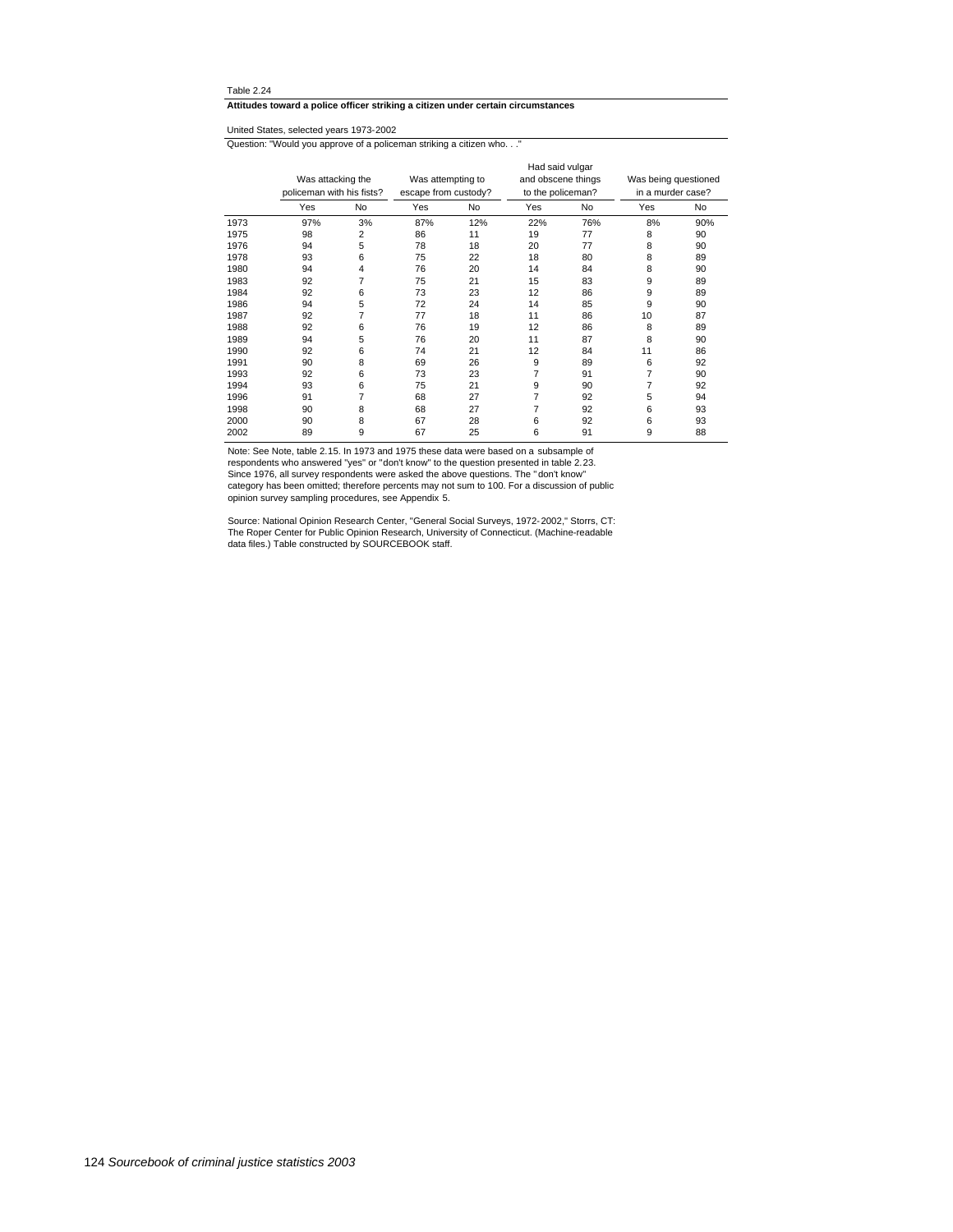**Attitudes toward a police officer striking a citizen under certain circumstances**

Question: "Would you approve of a policeman striking a citizen who . . ." By demographic characteristics, United States, 2002

|                                |     | Was attacking the<br>Had said vulgar<br>policeman<br>Was attempting to<br>and obscene things<br>with his fists?<br>to the policeman?<br>escape from custody? |     |     |                |     | Was being questioned<br>in a murder case? |     |
|--------------------------------|-----|--------------------------------------------------------------------------------------------------------------------------------------------------------------|-----|-----|----------------|-----|-------------------------------------------|-----|
|                                | Yes | No                                                                                                                                                           | Yes | No  | Yes            | No  | Yes                                       | No  |
| National                       | 89% | 9%                                                                                                                                                           | 67% | 25% | 6%             | 91% | 9%                                        | 88% |
| Sex                            |     |                                                                                                                                                              |     |     |                |     |                                           |     |
| Male                           | 92  | $\overline{7}$                                                                                                                                               | 70  | 23  | 6              | 92  | 8                                         | 90  |
| Female                         | 87  | 11                                                                                                                                                           | 65  | 26  | $\overline{7}$ | 91  | 10                                        | 87  |
| Race                           |     |                                                                                                                                                              |     |     |                |     |                                           |     |
| White                          | 92  | 6                                                                                                                                                            | 72  | 21  | 7              | 92  | 8                                         | 89  |
| Black/other                    | 76  | 20                                                                                                                                                           | 50  | 39  | 6              | 90  | 11                                        | 85  |
| Age                            |     |                                                                                                                                                              |     |     |                |     |                                           |     |
| 18 to 20 years                 | 82  | 18                                                                                                                                                           | 71  | 29  | 0              | 100 | 18                                        | 82  |
| 21 to 29 years                 | 86  | 12                                                                                                                                                           | 67  | 24  | 6              | 92  | 8                                         | 90  |
| 30 to 49 years                 | 89  | 9                                                                                                                                                            | 65  | 28  | 5              | 94  | 6                                         | 92  |
| 50 years and older             | 90  | 8                                                                                                                                                            | 69  | 21  | 9              | 88  | 12                                        | 84  |
| Education                      |     |                                                                                                                                                              |     |     |                |     |                                           |     |
| College                        | 89  | 9                                                                                                                                                            | 72  | 20  | 4              | 94  | 6                                         | 92  |
| High school graduate           | 89  | 10                                                                                                                                                           | 66  | 29  | 8              | 90  | 12                                        | 85  |
| Less than high school graduate | 89  | 10                                                                                                                                                           | 52  | 34  | 10             | 85  | 13                                        | 82  |
| Income                         |     |                                                                                                                                                              |     |     |                |     |                                           |     |
| \$50,000 and over              | 93  | 6                                                                                                                                                            | 78  | 16  | 3              | 96  | 5                                         | 93  |
| \$30,000 to \$49,999           | 92  | $\overline{7}$                                                                                                                                               | 71  | 23  | 6              | 93  | 8                                         | 91  |
| \$20,000 to \$29,999           | 86  | 12                                                                                                                                                           | 62  | 30  | 7              | 92  | $\overline{7}$                            | 90  |
| Under \$20,000                 | 83  | 14                                                                                                                                                           | 57  | 35  | 10             | 86  | 16                                        | 80  |
| Occupation                     |     |                                                                                                                                                              |     |     |                |     |                                           |     |
| Professional/business          | 92  | $\overline{7}$                                                                                                                                               | 76  | 17  | 4              | 95  | 6                                         | 92  |
| Clerical/support               | 84  | 12                                                                                                                                                           | 57  | 30  | 8              | 90  | 8                                         | 88  |
| Manual/service                 | 89  | 10                                                                                                                                                           | 66  | 28  | 8              | 90  | 11                                        | 86  |
| Farming/agriculture            | 94  | 6                                                                                                                                                            | 44  | 39  | 6              | 89  | 11                                        | 83  |
| Region                         |     |                                                                                                                                                              |     |     |                |     |                                           |     |
| Northeast                      | 87  | 12                                                                                                                                                           | 56  | 31  | 6              | 91  | 11                                        | 83  |
| Midwest                        | 89  | 10                                                                                                                                                           | 68  | 24  | $\overline{7}$ | 90  | 10                                        | 87  |
| South                          | 91  | 6                                                                                                                                                            | 70  | 22  | 8              | 91  | 9                                         | 88  |
| West                           | 87  | 12                                                                                                                                                           | 73  | 24  | 4              | 94  | 4                                         | 96  |
| Religion                       |     |                                                                                                                                                              |     |     |                |     |                                           |     |
| Protestant                     | 89  | 8                                                                                                                                                            | 67  | 24  | $\overline{7}$ | 90  | 9                                         | 87  |
| Catholic                       | 89  | 10                                                                                                                                                           | 70  | 25  | 6              | 92  | 8                                         | 90  |
| Jewish                         | 95  | 5                                                                                                                                                            | 85  | 5   | 5              | 90  | 10                                        | 90  |
| None                           | 87  | 12                                                                                                                                                           | 66  | 27  | 6              | 93  | 9                                         | 88  |
| Politics                       |     |                                                                                                                                                              |     |     |                |     |                                           |     |
| Republican                     | 95  | 5                                                                                                                                                            | 81  | 14  | 8              | 90  | 11                                        | 87  |
| Democrat                       | 86  | 11                                                                                                                                                           | 62  | 28  | 6              | 92  | 8                                         | 89  |
| Independent                    | 88  | 10                                                                                                                                                           | 63  | 28  | 6              | 91  | 8                                         | 89  |

Note: See Note, table 2.15. The "don't know" category has been omitted; therefore percents may not sum to 100. For a discussion of public opinion survey sampling procedures, see Appendix 5.

Source: National Opinion Research Center, "General Social Surveys, 1972-2002," Storrs, CT: The Roper<br>Center for Public Opinion Research, University of Connecticut. (Machine-readable data files.) Table<br>constructed by SOURCE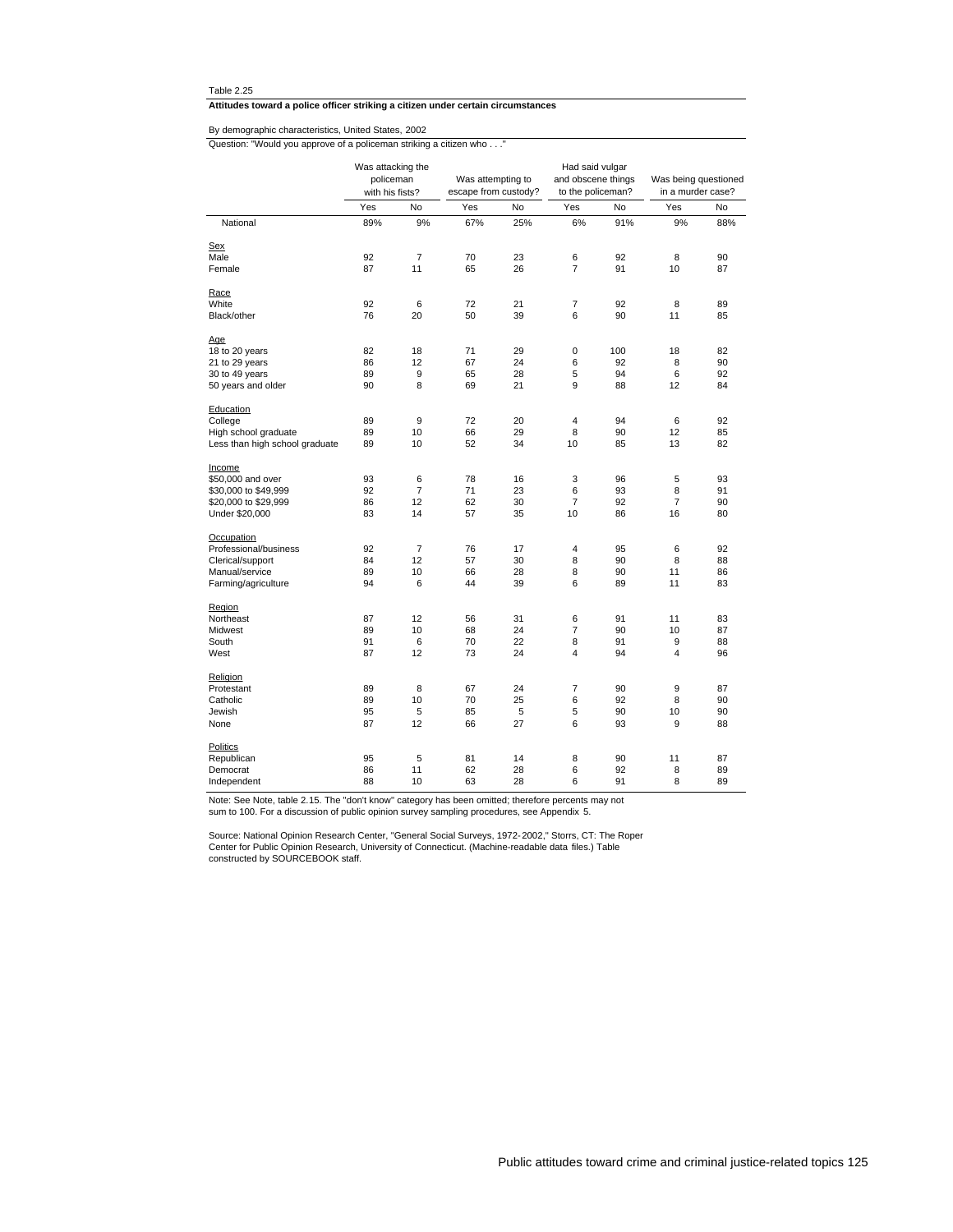| Table 2.27<br>Table 2.26                                                                                                                                                                                                                                                                                                                             |                                                                                                                                                                                                                                                                 |      |      |      |     |  |
|------------------------------------------------------------------------------------------------------------------------------------------------------------------------------------------------------------------------------------------------------------------------------------------------------------------------------------------------------|-----------------------------------------------------------------------------------------------------------------------------------------------------------------------------------------------------------------------------------------------------------------|------|------|------|-----|--|
| Respondents' attitudes toward racial profiling                                                                                                                                                                                                                                                                                                       | Respondents favoring increased law enforcement powers                                                                                                                                                                                                           |      |      |      |     |  |
| By race and ethnicity, United States, 2004                                                                                                                                                                                                                                                                                                           | <b>United States, 2001-2004</b>                                                                                                                                                                                                                                 |      |      |      |     |  |
| Questions: "It has been reported that some police officers or security quards stop people of<br>certain racial or ethnic groups because these officials believe that these groups<br>are more likely than others to commit certain types of crimes. For each of the<br>following situations, please say if you think this practice, known as 'racial | Question: "Here are some increased powers of investigation that law enforcement agenci<br>might use when dealing with people suspected of terrorist activity, which would<br>also affect our civil liberties. For each, please say if you would favor or oppose |      |      |      |     |  |
| profiling,' is widespread, or not? How about"                                                                                                                                                                                                                                                                                                        | Percent responding "favor" to:                                                                                                                                                                                                                                  | 2001 | 2002 | 2003 | 20( |  |
| "Do you think it is ever justified for police to use racial or ethnic profiling when<br>or is it never justified?"                                                                                                                                                                                                                                   | Expanded under-cover activities to penetrate<br>groups under suspicion<br>Chronophy dominated and abusiast appuller abastra                                                                                                                                     | 93%  | 88%  | 81%  | 8   |  |

(Percent responding yes, widespread or yes, justified)

|                                     | Yes, racial profiling<br>is widespread | Yes, racial profiling<br>is justified |
|-------------------------------------|----------------------------------------|---------------------------------------|
| When motorists are stopped          |                                        |                                       |
| on roads and highways               |                                        |                                       |
| Total                               | 53%                                    | 31%                                   |
| White                               | 50                                     | 31                                    |
| <b>Black</b>                        | 67                                     | 23                                    |
| Hispanic                            | 63                                     | 30                                    |
| When passengers are stopped         |                                        |                                       |
| at security checkpoints in airports |                                        |                                       |
| Total                               | 42                                     | 45                                    |
| White                               | 40                                     | 46                                    |
| <b>Black</b>                        | 48                                     | 32                                    |
| Hispanic                            | 54                                     | 40                                    |
| When shoppers are questioned/       |                                        |                                       |
| attempting to prevent theft in      |                                        |                                       |
| shopping malls or stores            |                                        |                                       |
| Total                               | 49                                     | 25                                    |
| White                               | 45                                     | 24                                    |
| <b>Black</b>                        | 65                                     | 19                                    |
| Hispanic                            | 56                                     | 38                                    |

Note: These data are based on telephone interviews with a randomly selected national sample of 2,250 adults, 18 years of age and older, conducted June 9-30, 2004, including oversamples of black and Hispanic respondents that are weighted to reflect their proportions in the general population. For a discussion of public opinion survey sampling procedures, see Appendix 5.

Source: The Gallup Organization, Inc., *The Gallup Poll* **[**Online]. Available:<br>http://www.gallup.com/poll/ [July 20, 2004]. Table adapted by SOURCEBOOK staff. Reprinted by permission.

| Percent responding "favor" to:                                                                                     | 2001 | 2002 | 2003 | 2004 |
|--------------------------------------------------------------------------------------------------------------------|------|------|------|------|
| Expanded under-cover activities to penetrate<br>groups under suspicion                                             | 93%  | 88%  | 81%  | 80%  |
| Stronger document and physical security checks<br>for travelers                                                    | 93   | 89   | 84   | 84   |
| Stronger document and physical security checks<br>for access to government and private office<br>buildings         | 92   | 89   | 82   | 85   |
| Use of facial-recognition technology to scan for<br>suspected terrorists at various locations and<br>public events | 86   | 81   | 77   | 80   |
| Issuance of a secure I.D. technique for persons to<br>access government and business computer                      |      |      |      |      |
| systems, to avoid disruptions                                                                                      | 84   | 78   | 75   | 76   |
| Closer monitoring of banking and credit card<br>transactions, to trace funding sources                             | 81   | 72   | 67   | 64   |
| Adoption of a national I.D. system for all U.S.<br>citizens                                                        | 68   | 59   | 64   | 56   |
| Expanded camera surveillance on streets and in<br>public places                                                    | 63   | 58   | 61   | 61   |
| Law enforcement monitoring of Internet                                                                             |      |      |      |      |
| discussions in chat rooms and other forums                                                                         | 63   | 55   | 54   | 50   |
| Expanded government monitoring of cell phones<br>and e-mail, to intercept communications                           | 54   | 44   | 44   | 36   |

Note: Sample sizes vary from year to year; the data for 2004 are based on telephone interviews with a randomly selected national sample of 1,020 adults, 18 years of age and older, conducted Feb. 9-16, 2004. For a discussion of public opinion survey sampling procedures, see Appendix 5.

Source: Harris Interactive Inc., The Harris Poll ® (New York: Harris Interactive Inc., Mar. 5, 2004, pp. 3, 4). Table adapted by SOURCEBOOK staff. © 2004, Harris Interactive Inc. All rights reserved. Reproduction prohibited without the express written permission of Harris Interactive.

#### Table 2.28

**Attitudes toward approaches to lowering the crime rate in the United States**

United States, selected years 1989-2003<sup>a</sup>

by improving law enforcement with more prisons, police, and judges?" education and job training or more money and effort should go to deterring crime attacking the social and economic problems that lead to crime through better comes closer to your own view--do you think more money and effort should go to Question: "Which of the following approaches to lowering the crime rate in the United States

|               | Attack<br>social problems | More law<br>enforcement | Don't know/<br>refused |
|---------------|---------------------------|-------------------------|------------------------|
| 1989          | 61%                       | 32%                     | 7%                     |
| 1990          | 57                        | 36                      | $\overline{2}$         |
| March 1992    | 64                        | 27                      | 9                      |
| August 1992   | 67                        | 25                      | 8                      |
| February 1994 | 57                        | 39                      | 4                      |
| August 1994   | 51                        | 42                      |                        |
| 2000          | 68                        | 27                      | 5                      |
| 2003          | 69                        | 29                      | 2                      |

Note: See Note, table 2.13. In years prior to 2000, the question wording was: "To lower the crime rate in the United States, some people think additional money and effort should go to attacking the social and economic problems that lead to crime through better education and job training. Others feel more money and effort should go to deterring crime by improving law enforcement with more prisons, police, and judges. Which comes closer to your view?" For a discussion of public opinion survey sampling procedures, see Appendix 5.

<sup>a</sup>Percents may not add to 100 because of rounding.

Source: The Gallup Organization, Inc., **The Gallup Poll** [Online]. Available: http://www.gallup.com/poll/ [Mar. 20, 2001]; and data provided by The Gallup Organization, Inc. Reprinted by permission.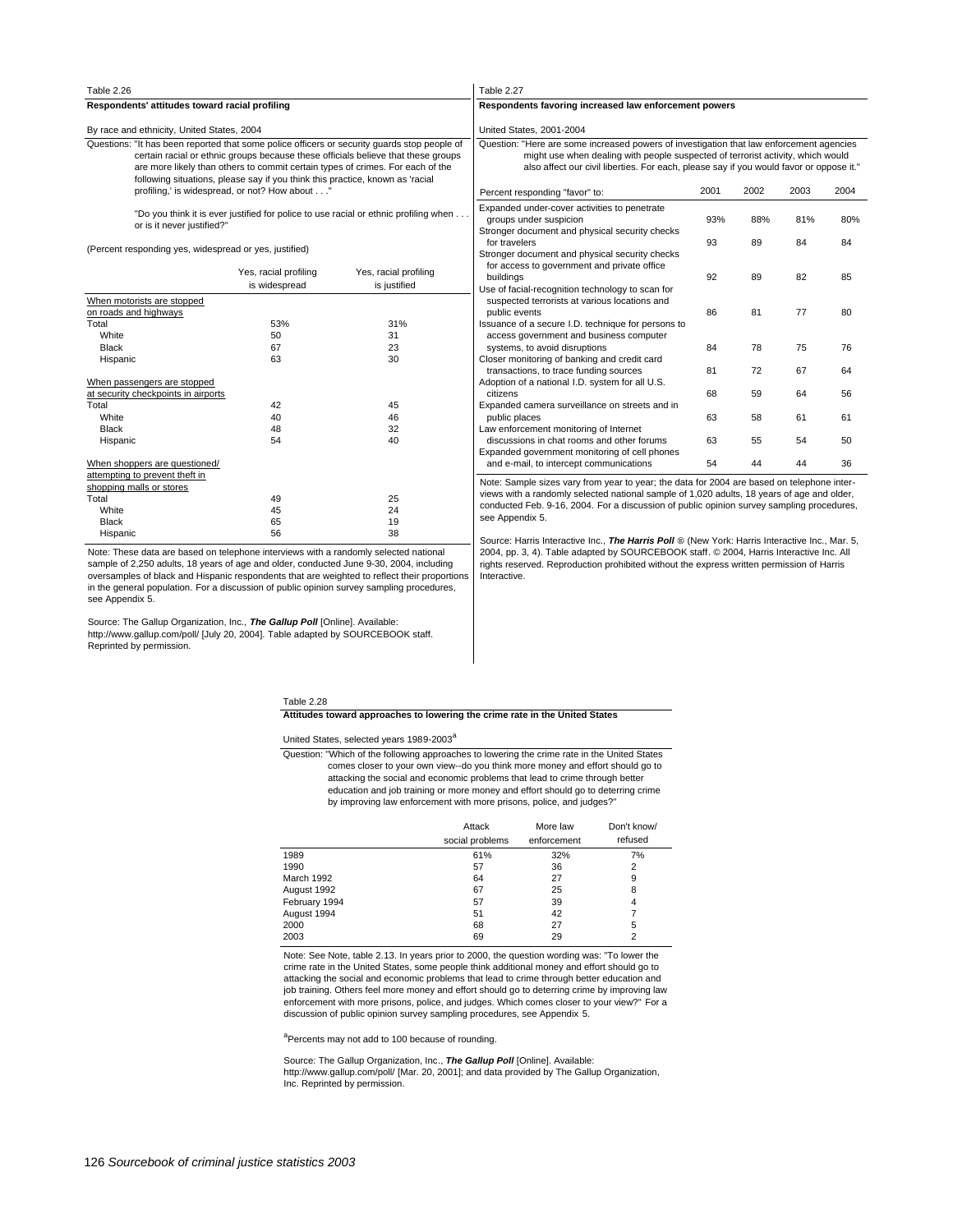# **Respondents reporting fear that they or someone in their family will become a victim** Table 2.29

| of terrorism                        |  |
|-------------------------------------|--|
| United States, 2002, 2003, and 2004 |  |

at all?" of terrorism--very worried, somewhat worried, not too worried, or not worried Question: "How worried are you that you or someone in your family will become a victim

|                   | Very<br>worried | Somewhat<br>worried | Not too<br>worried | Not worried<br>at all |  |
|-------------------|-----------------|---------------------|--------------------|-----------------------|--|
| March 2002        | 12%             | 33%                 | 32%                | 23%                   |  |
| April 2002        | 8               | 27                  | 39                 | 25                    |  |
| May 2002          | 9               | 31                  | 37                 | 22                    |  |
| September 2002    | 8               | 30                  | 37                 | 25                    |  |
| January 2003      | 8               | 31                  | 36                 | 25                    |  |
| February 2003     | 8               | 28                  | 33                 | 31                    |  |
| <b>March 2003</b> | 8               | 30                  | 38                 | 24                    |  |
| August 2003       | 11              | 30                  | 33                 | 26                    |  |
| December 2003     | 9               | 28                  | 38                 | 25                    |  |
| January 2004      | 5               | 23                  | 42                 | 30                    |  |
| February 2004     | 10              | 30                  | 36                 | 24                    |  |

Note: Sample sizes vary from year to year; the data for February 2004 are based on telephone interviews with a randomly selected national sample of 1,002 adults, 18 years of age and older, conducted Feb. 9-12, 2004. The "don't know/refused" category and a volunteered category that includes respondents who reported that they already know a victim have been omitted; therefore percents may not sum to 100. For a discussion of public opinion survey sampling procedures, see Appendix 5.

Source: The Gallup Organization, Inc., **The Gallup Poll** [Online]. Available: http://www.gallup.com/poll/ [Apr. 5, 2004]. Table adapted by SOURCEBOOK staff. Reprinted by permission.

| Table 2.30                                                                                                          |
|---------------------------------------------------------------------------------------------------------------------|
| Respondents reporting how worried they are that there will soon be another terrorist<br>attack in the United States |

#### United States, 2001, 2002, and 2003

United States?" Question: "How worried are you that there will soon be another terrorist attack in the

|                    | Verv    | Somewhat | Not too | Not at all |
|--------------------|---------|----------|---------|------------|
|                    | worried | worried  | worried | worried    |
| Early October 2001 | 28%     | 45%      | 15%     | 11%        |
| Mid-October 2001   | 29      | 42       | 18      | 10         |
| December 2001      | 13      | 39       | 27      | 19         |
| January 2002       | 20      | 42       | 28      | 9          |
| June 2002          | 32      | 44       | 17      | 7          |
| August 2002        | 16      | 46       | 25      | 12         |
| October 2002       | 20      | 46       | 22      | 11         |
| December 2002      | 31      | 42       | 18      | 8          |
| January 2003       | 18      | 50       | 23      | 8          |
| February 2003      | 34      | 41       | 17      | 7          |
| <b>March 2003</b>  | 22      | 42       | 20      | 14         |
| August 2003        | 13      | 45       | 29      | 12         |

Note: Sample sizes vary from year to year; the data for August 2003 are based on telephone interviews with a randomly selected national sample of 2,528 adults, 18 years of age and older, conducted July 14-Aug. 5, 2003. The "don't know/refused" category has been omitted; therefore percents may not sum to 100. For a discussion of public opinion survey sampling procedures, see Appendix 5.

Source: The Pew Research Center for the People & the Press, **The 2004 Political Landscape: Evenly Divided and Increasingly Polarized** (Washington, DC: The Pew Research Center for the People & the Press, 2003), p. T-59. Table adapted by SOURCE - BOOK staff. Reprinted by permission.

## Table 2.31

#### **liberties to curb terrorism in the United States Respondents reporting whether they think it will be necessary to give up some civil**

#### United States, selected years 1996-2003

| Question: "In order to curb terrorism in this country, do you think it will be necessary for the |
|--------------------------------------------------------------------------------------------------|
| average person to give up some civil liberties, or not?"                                         |

|                    | Yes, it will<br>be necessary | No, it will not<br>be necessary | Don't know/<br>refused |
|--------------------|------------------------------|---------------------------------|------------------------|
| 1996               | 30%                          | 65%                             | 5%                     |
| 1997               | 29                           | 62                              | 9                      |
| Mid-September 2001 | 55                           | 35                              | 10                     |
| January 2002       | 55                           | 39                              | 6                      |
| June 2002          | 49                           | 45                              | 6                      |
| 2003               | 44                           | 50                              | 6                      |

Note: See Note, table 2.30. For a discussion of public opinion survey sampling procedures, see Appendix 5.

Source: The Pew Research Center for the People & the Press, **The 2004 Political Landscape: Evenly Divided and Increasingly Polarized** (Washington, DC: The Pew Research Center for the People & the Press, 2003), p. T-59. Table adapted by SOURCE - BOOK staff. Reprinted by permission.

#### Table 2.32

#### **in the United States Attitudes toward requiring all citizens to carry a national identity card to curb terrorism**

#### United States, 2001, 2002, and 2003

national identity card at all times to show to a police officer on request?" Question: "To curb terrorism, would you favor or oppose requiring that all citizens carry a

|                    | Favor | Oppose | Don't know/<br>refused |
|--------------------|-------|--------|------------------------|
| Mid-September 2001 | 70%   | 26%    | 4%                     |
| August 2002        | 59    | 38     | 3                      |
| August 2003        | 56    | 40     | 4                      |

Note: See Note, table 2.30. For a discussion of public opinion survey sampling procedures, see Appendix 5.

Source: The Pew Research Center for the People & the Press, **The 2004 Political Landscape: Evenly Divided and Increasingly Polarized** (Washington, DC: The Pew Research Center for the People & the Press, 2003), p. T-59. Table adapted by SOURCE - BOOK staff. Reprinted by permission.

#### **Attitudes toward level of crime in the United States** Table 2.33

# United States, selected years 1989-2003

Question: "Is there more crime in the U.S. than there was a year ago, or less?"

|      | More | Less | Same <sup>a</sup> | Don't know/<br>refused |
|------|------|------|-------------------|------------------------|
| 1989 | 84%  | 5%   | 5%                | 6%                     |
| 1990 | 84   | 3    |                   | 6                      |
| 1992 | 89   | 3    | 4                 | 4                      |
| 1993 | 87   | 4    | 5                 | 4                      |
| 1996 | 71   | 15   | 8                 | 6                      |
| 1997 | 64   | 25   | 6                 | 5                      |
| 1998 | 52   | 35   | 8                 | 5                      |
| 2000 | 47   | 41   |                   | 5                      |
| 2001 | 41   | 43   | 10                | 6                      |
| 2002 | 62   | 21   | 11                | 6                      |
| 2003 | 60   | 25   | 11                | 4                      |

Note: See Note, table 2.13. For a discussion of public opinion survey sampling procedures, see Appendix 5.

#### <sup>a</sup>Response volunteered.

# Source: The Gallup Organization, Inc., **The Gallup Poll** [Online]. Available:

http://www.gallup.com/poll/ [Jan. 9, 2003]; and data provided by The Gallup Organization, Inc. Table adapted by SOURCEBOOK staff. Reprinted by permission.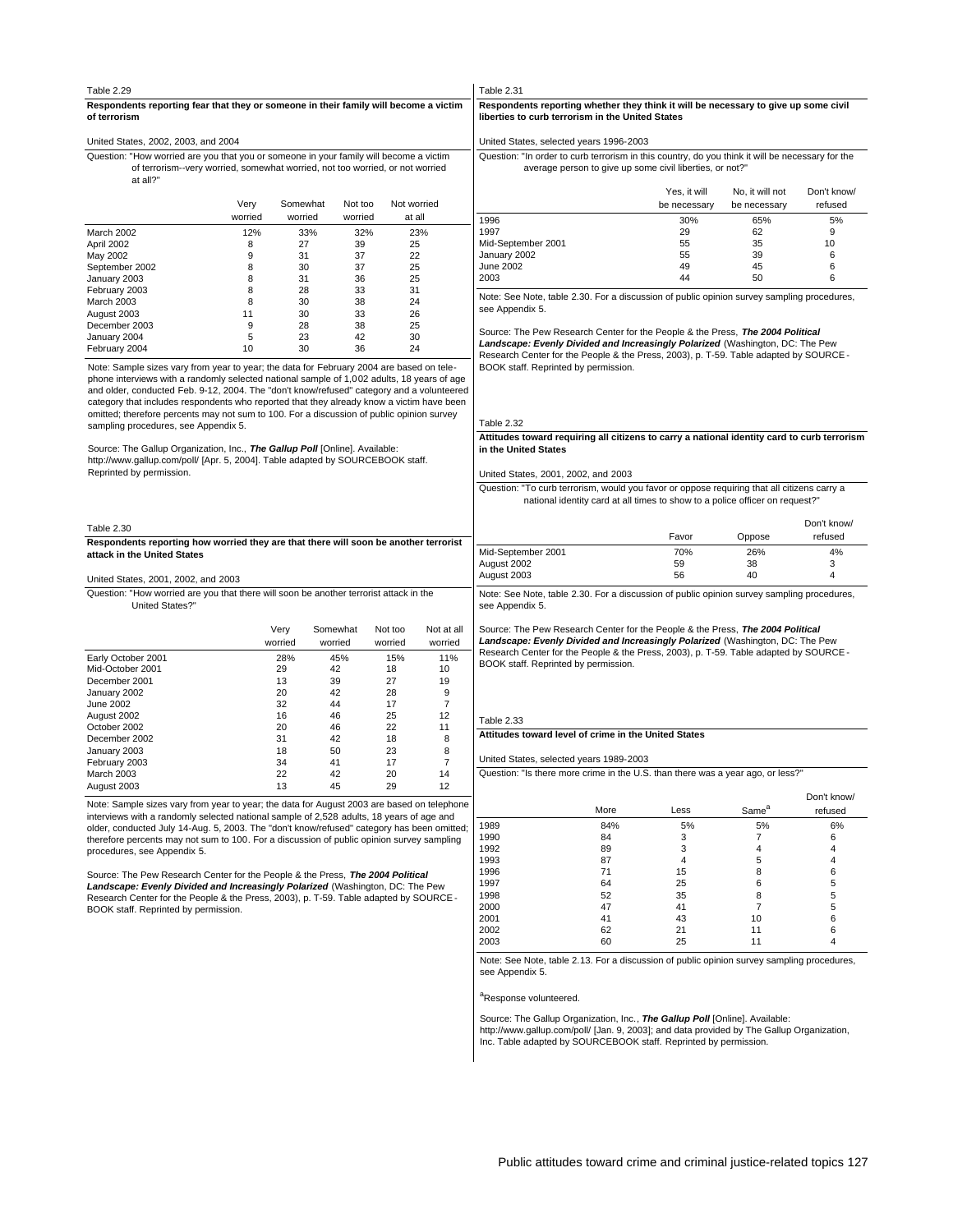| Table 2.34                                                                      |      |      |                   |                        | Table 2.35                                                                                                                                                               |      |      |       |                        |
|---------------------------------------------------------------------------------|------|------|-------------------|------------------------|--------------------------------------------------------------------------------------------------------------------------------------------------------------------------|------|------|-------|------------------------|
| Attitudes toward level of crime in the United States                            |      |      |                   |                        | Attitudes toward level of crime in own area                                                                                                                              |      |      |       |                        |
| By demographic characteristics, United States, 2003                             |      |      |                   |                        | United States, selected years 1972-2003 <sup>a</sup>                                                                                                                     |      |      |       |                        |
| Question: "Is there more crime in the U.S. than there was a year ago, or less?" |      |      |                   |                        | Question: "Is there more crime in your area than there was a year ago, or less?"                                                                                         |      |      |       |                        |
|                                                                                 | More | Less | Same <sup>a</sup> | Don't know/<br>refused |                                                                                                                                                                          | More | Less | Sameb | Don't know/<br>refused |
| National                                                                        | 60%  | 25%  | 11%               | 4%                     | 1972                                                                                                                                                                     | 51%  | 10%  | 27%   | 12%                    |
|                                                                                 |      |      |                   |                        | 1975                                                                                                                                                                     | 50   | 12   | 29    | 9                      |
| <b>Sex</b>                                                                      |      |      |                   |                        | 1977                                                                                                                                                                     | 43   | 17   | 32    | 8                      |
| Male                                                                            | 52   | 32   | 12                | 4                      | 1981                                                                                                                                                                     | 54   | 8    | 29    | 9                      |
| Female                                                                          | 66   | 19   | 10                | 5                      | 1983                                                                                                                                                                     | 37   | 17   | 36    | 10                     |
|                                                                                 |      |      |                   |                        | January 1989                                                                                                                                                             | 47   | 21   | 27    | 5                      |
| Race                                                                            |      |      |                   |                        | June 1989                                                                                                                                                                | 53   | 18   | 22    | $\overline{7}$         |
| White                                                                           | 57   | 26   | 12                | 5                      | 1990                                                                                                                                                                     | 51   | 18   | 24    | 8                      |
| Nonwhite                                                                        | 70   | 21   | 6                 | 3                      | 1992                                                                                                                                                                     | 54   | 19   | 23    | 4                      |
| <b>Black</b>                                                                    | 84   | 11   | $\overline{4}$    | $\mathbf{1}$           | 1996                                                                                                                                                                     | 46   | 24   | 25    | 5                      |
|                                                                                 |      |      |                   |                        | 1997                                                                                                                                                                     | 46   | 32   | 20    | $\overline{c}$         |
| Age                                                                             |      |      |                   |                        | 1998                                                                                                                                                                     | 31   | 48   | 16    | 5                      |
| 18 to 29 years                                                                  | 59   | 32   | $\overline{7}$    | $\overline{2}$         | 2000                                                                                                                                                                     | 34   | 46   | 15    | 5                      |
| 30 to 49 years                                                                  | 61   | 24   | 11                | $\overline{4}$         | 2001                                                                                                                                                                     | 26   | 52   | 18    | 4                      |
| 50 to 64 years                                                                  | 56   | 29   | 12                | 3                      | 2002                                                                                                                                                                     | 37   | 34   | 24    | 5                      |
| 50 years and older                                                              | 59   | 23   | 12                | 6                      | 2003                                                                                                                                                                     | 40   | 39   | 19    | $\overline{2}$         |
| 65 years and older                                                              | 63   | 15   | 13                | 9                      |                                                                                                                                                                          |      |      |       |                        |
| Education                                                                       |      |      |                   |                        | Note: See Note, table 2.13. For a discussion of public opinion survey sampling procedures,<br>see Appendix 5.                                                            |      |      |       |                        |
| College post graduate                                                           | 41   | 39   | 16                | $\overline{4}$         |                                                                                                                                                                          |      |      |       |                        |
| College graduate                                                                | 52   | 31   | 13                | $\overline{4}$         | <sup>a</sup> Percents may not add to 100 because of rounding.                                                                                                            |      |      |       |                        |
| Some college                                                                    | 55   | 27   | 13                | 5                      | <sup>b</sup> Response volunteered.                                                                                                                                       |      |      |       |                        |
| High school graduate or less                                                    | 73   | 17   | 6                 | 4                      | Source: The Gallup Organization, Inc., The Gallup Poll [Online]. Available:<br>http://www.gallup.com/poll/ [Jan. 9, 2003]; and data provided by The Gallup Organization, |      |      |       |                        |
| Income                                                                          |      |      |                   |                        | Inc. Table adapted by SOURCEBOOK staff. Reprinted by permission.                                                                                                         |      |      |       |                        |
| \$75,000 and over                                                               | 43   | 39   | 13                | 5                      |                                                                                                                                                                          |      |      |       |                        |
| \$50,000 to \$74,999                                                            | 50   | 33   | 14                | 3                      |                                                                                                                                                                          |      |      |       |                        |
| \$30,000 to \$49,999                                                            | 67   | 22   | $\overline{7}$    | $\overline{4}$         |                                                                                                                                                                          |      |      |       |                        |
| \$20,000 to \$29,999                                                            | 72   | 15   | 8                 | 5                      |                                                                                                                                                                          |      |      |       |                        |
| Under \$20,000                                                                  | 69   | 13   | 13                | 5                      |                                                                                                                                                                          |      |      |       |                        |
| Community                                                                       |      |      |                   |                        |                                                                                                                                                                          |      |      |       |                        |
| Urban area                                                                      | 61   | 25   | 10                | 4                      |                                                                                                                                                                          |      |      |       |                        |
| Suburban area                                                                   | 58   | 26   | 11                | 5                      |                                                                                                                                                                          |      |      |       |                        |
| Rural area                                                                      | 61   | 24   | 12                | 3                      |                                                                                                                                                                          |      |      |       |                        |
| Region                                                                          |      |      |                   |                        |                                                                                                                                                                          |      |      |       |                        |
| East                                                                            | 62   | 23   | 11                | 4                      |                                                                                                                                                                          |      |      |       |                        |
| Midwest                                                                         | 57   | 28   | 11                | 4                      |                                                                                                                                                                          |      |      |       |                        |
| South                                                                           | 60   | 28   | $\overline{9}$    | 3                      |                                                                                                                                                                          |      |      |       |                        |
| West                                                                            | 58   | 21   | 14                | $\overline{7}$         |                                                                                                                                                                          |      |      |       |                        |
| <b>Politics</b>                                                                 |      |      |                   |                        |                                                                                                                                                                          |      |      |       |                        |
| Republican                                                                      | 47   | 35   | 12                | 6                      |                                                                                                                                                                          |      |      |       |                        |
| Democrat                                                                        | 69   | 17   | 10                | 4                      |                                                                                                                                                                          |      |      |       |                        |
| Independent                                                                     | 62   | 24   | 10                | 4                      |                                                                                                                                                                          |      |      |       |                        |

Note: See Note, table 2.13. For a discussion of public opinion survey sampling procedures, see Appendix 5.

#### <sup>a</sup>Response volunteered.

Source: Table constructed by SOURCEBOOK staff from data provided by The Gallup Organization, Inc. Reprinted by permission.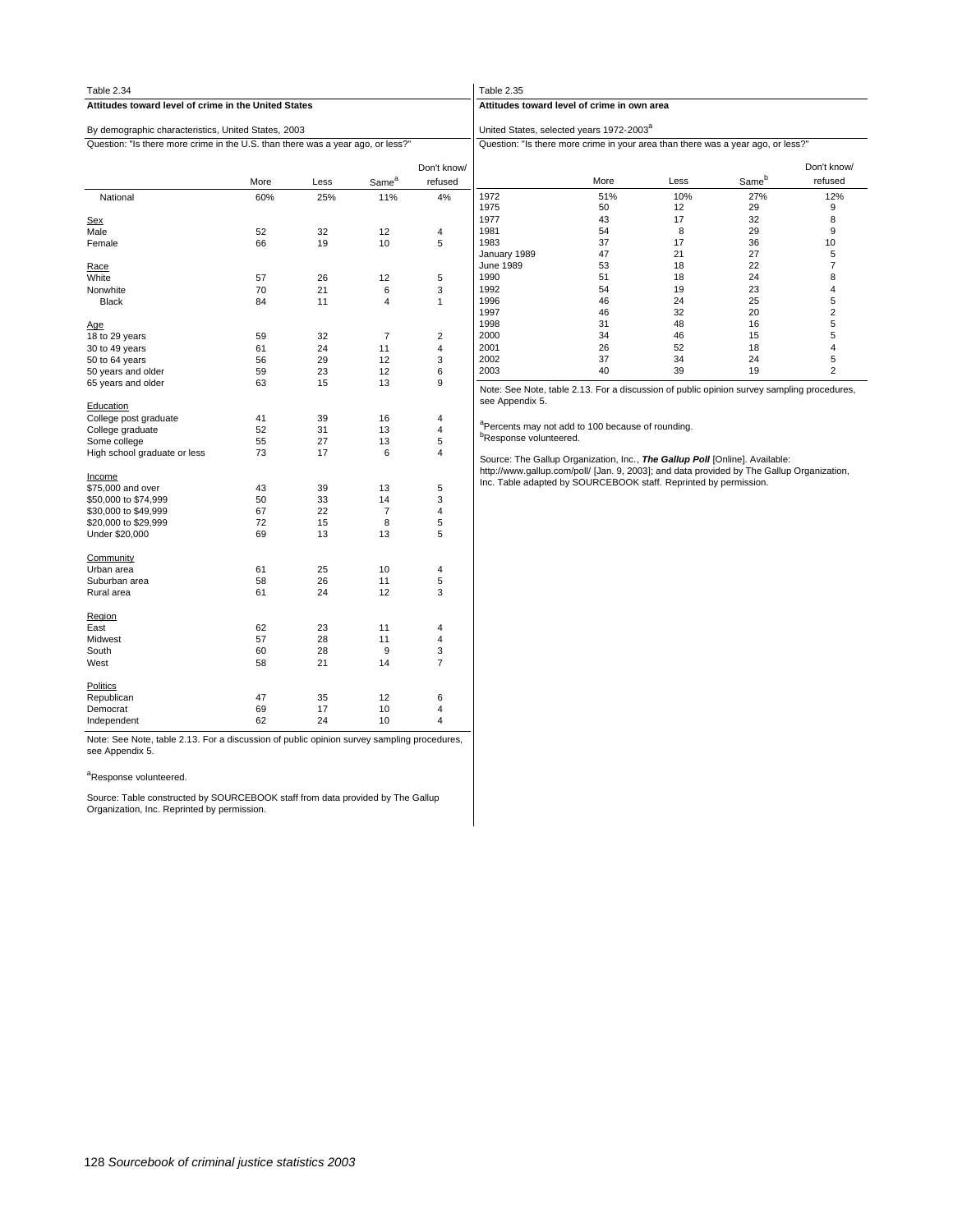| Table 2.36                                                                       |      |      |                   |                         | Table 2.37      |                                                                  |                                                                                              |  |
|----------------------------------------------------------------------------------|------|------|-------------------|-------------------------|-----------------|------------------------------------------------------------------|----------------------------------------------------------------------------------------------|--|
| Attitudes toward level of crime in own area                                      |      |      |                   |                         |                 | Respondents reporting fear of walking alone at night             |                                                                                              |  |
| By demographic characteristics, United States, 2003                              |      |      |                   |                         |                 | United States, selected years 1965-2003                          |                                                                                              |  |
| Question: "Is there more crime in your area than there was a year ago, or less?" |      |      |                   |                         |                 | afraid to walk alone at night?"                                  | Question: "Is there any area near where you live--that is, within a mile--where you would be |  |
|                                                                                  | More | Less | Same <sup>a</sup> | Don't know/<br>refused  |                 | Yes                                                              | No                                                                                           |  |
| National                                                                         | 40%  | 39%  | 19%               | 2%                      | 1965<br>1967    | 34%<br>31                                                        | 66%<br>67                                                                                    |  |
| <u>Sex</u>                                                                       |      |      |                   |                         | 1968            | 35                                                               | 62                                                                                           |  |
| Male                                                                             | 34   | 44   | 20                | $\overline{2}$          | 1972            | 42                                                               | 57                                                                                           |  |
| Female                                                                           | 46   | 34   | 19                | $\mathbf{1}$            | 1975            | 45                                                               | 55                                                                                           |  |
|                                                                                  |      |      |                   |                         | 1977            | 45                                                               | 55                                                                                           |  |
| Race                                                                             |      |      |                   |                         | 1979            | 42                                                               | 58                                                                                           |  |
| White                                                                            | 40   | 38   | 20                | $\overline{2}$          | 1981            | 45                                                               | 55                                                                                           |  |
| Nonwhite                                                                         | 42   | 41   | 15                | $\boldsymbol{2}$        | 1982            | 48                                                               | 52                                                                                           |  |
| <b>Black</b>                                                                     | 47   | 43   | 10                | 0                       | 1983            | 45                                                               | 55                                                                                           |  |
|                                                                                  |      |      |                   |                         |                 |                                                                  | 57                                                                                           |  |
|                                                                                  |      |      |                   |                         | 1989            | 43                                                               |                                                                                              |  |
| Age                                                                              |      |      |                   |                         | 1990            | 40                                                               | 59                                                                                           |  |
| 18 to 29 years                                                                   | 43   | 45   | 11                | $\mathbf{1}$            | 1992            | 44                                                               | 56                                                                                           |  |
| 30 to 49 years                                                                   | 37   | 41   | 19                | 3                       | 1993            | 43                                                               | 56                                                                                           |  |
| 50 to 64 years                                                                   | 43   | 36   | 19                | $\overline{2}$          | 1994            | 39                                                               | 60                                                                                           |  |
| 50 years and older                                                               | 42   | 33   | 23                | $\overline{2}$          | 1996            | 39                                                               | 60                                                                                           |  |
| 65 years and older                                                               | 42   | 28   | 29                | $\mathbf{1}$            | 1997            | 38                                                               | 61                                                                                           |  |
|                                                                                  |      |      |                   |                         | 2000            | 34                                                               | 66                                                                                           |  |
| Education                                                                        |      |      |                   |                         | 2001            | 30                                                               | 69                                                                                           |  |
| College post graduate                                                            | 26   | 43   | 28                | 3                       | 2002            | 35                                                               | 64                                                                                           |  |
| College graduate                                                                 | 32   | 42   | 25                | $\mathbf{1}$            | 2003            | 36                                                               | 64                                                                                           |  |
| Some college                                                                     | 39   | 39   | 19                | 3                       |                 |                                                                  |                                                                                              |  |
| High school graduate or less                                                     | 49   | 35   | 15                | $\mathbf{1}$            |                 |                                                                  | Note: See Note, table 2.13. The "don't know/refused" category has been omitted; therefore,   |  |
|                                                                                  |      |      |                   |                         |                 |                                                                  | percents may not sum to 100. For a discussion of public opinion survey sampling procedures,  |  |
| <u>Income</u>                                                                    |      |      |                   |                         | see Appendix 5. |                                                                  |                                                                                              |  |
| \$75,000 and over                                                                | 25   | 48   | 24                | 3                       |                 |                                                                  |                                                                                              |  |
| \$50,000 to \$74,999                                                             | 38   | 42   | 20                | (b)                     |                 |                                                                  | Source: The Gallup Organization, Inc., The Gallup Poll [Online]. Available:                  |  |
| \$30,000 to \$49,999                                                             | 44   | 39   | 15                | $\overline{c}$          |                 |                                                                  | http://www.gallup.com/poll/ [Jan. 9, 2003]; and data provided by The Gallup Organization,    |  |
| \$20,000 to \$29,999                                                             | 43   | 37   | 19                | $\mathbf{1}$            |                 | Inc. Table adapted by SOURCEBOOK staff. Reprinted by permission. |                                                                                              |  |
| Under \$20,000                                                                   | 52   | 26   | 21                | $\mathbf{1}$            |                 |                                                                  |                                                                                              |  |
|                                                                                  |      |      |                   |                         |                 |                                                                  |                                                                                              |  |
| Community                                                                        |      |      |                   |                         |                 |                                                                  |                                                                                              |  |
| Urban area                                                                       | 41   | 36   | 20                | 3                       |                 |                                                                  |                                                                                              |  |
| Suburban area                                                                    | 39   | 41   | 18                | $\overline{c}$          |                 |                                                                  |                                                                                              |  |
| Rural area                                                                       | 42   | 37   | 21                | (b)                     |                 |                                                                  |                                                                                              |  |
| Region                                                                           |      |      |                   |                         |                 |                                                                  |                                                                                              |  |
| East                                                                             | 44   | 33   | 21                | $\overline{2}$          |                 |                                                                  |                                                                                              |  |
| Midwest                                                                          | 35   | 43   | 21                | $\mathbf{1}$            |                 |                                                                  |                                                                                              |  |
| South                                                                            | 41   | 41   | 16                | $\overline{2}$          |                 |                                                                  |                                                                                              |  |
| West                                                                             | 41   | 36   | 20                | 3                       |                 |                                                                  |                                                                                              |  |
| <b>Politics</b>                                                                  |      |      |                   |                         |                 |                                                                  |                                                                                              |  |
| Republican                                                                       | 33   | 45   | 20                | $\overline{c}$          |                 |                                                                  |                                                                                              |  |
| Democrat                                                                         | 45   | 34   | 19                | $\overline{\mathbf{c}}$ |                 |                                                                  |                                                                                              |  |
|                                                                                  | 42   | 38   | 19                | $\mathbf{1}$            |                 |                                                                  |                                                                                              |  |
| Independent                                                                      |      |      |                   |                         |                 |                                                                  |                                                                                              |  |

Note: See Note, table 2.13. For a discussion of public opinion survey sampling procedures, see Appendix 5.

<sup>a</sup>Response volunteered.<br><sup>b</sup>Less than 0.5%.

Source: Table constructed by SOURCEBOOK staff from data provided by The Gallup Organization, Inc. Reprinted by permission.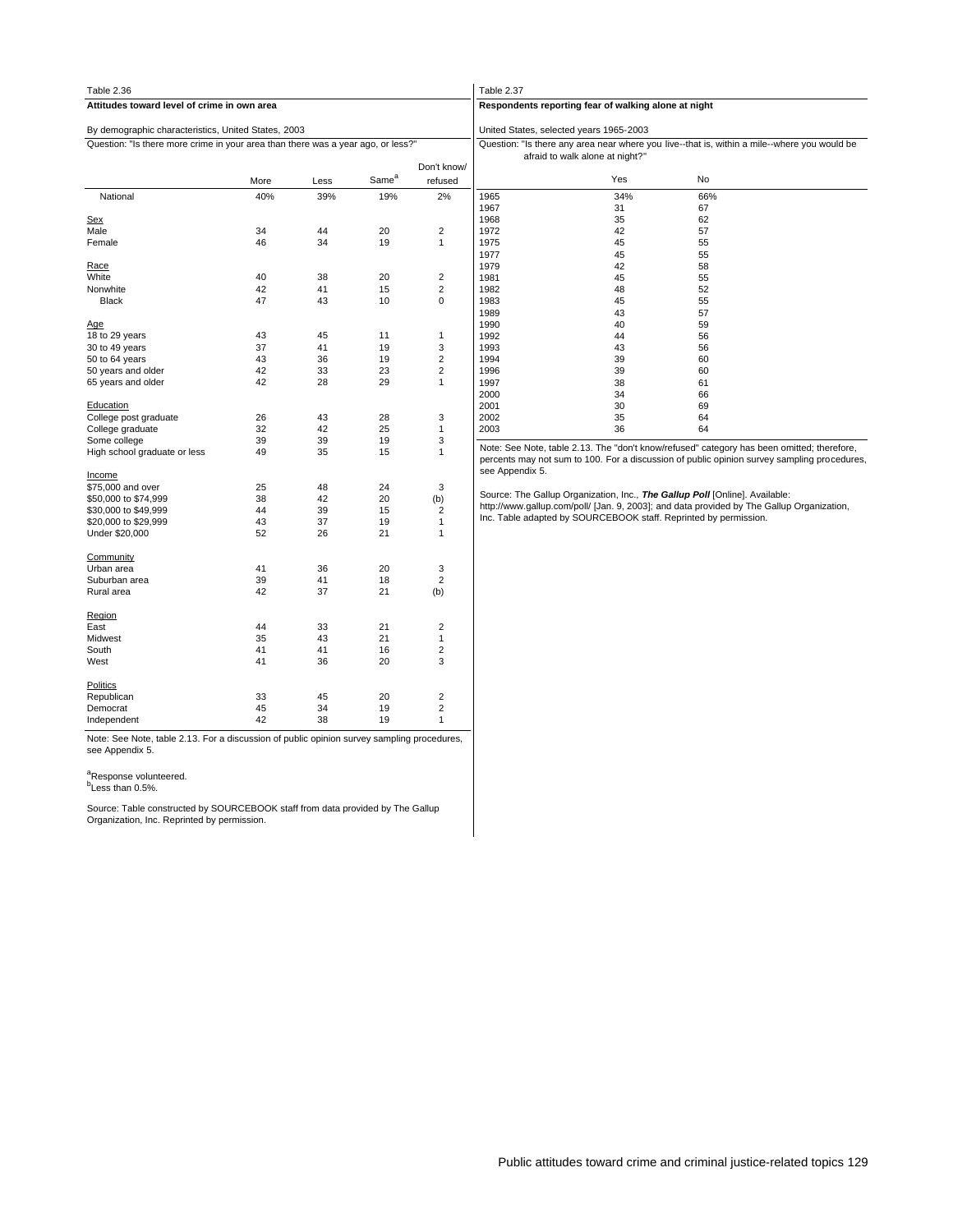#### **neighborhood Respondents reporting whether they feel afraid to walk alone at night in their own**

# By demographic characteristics, United States, selected years 1973-2002

afraid to walk alone at night?" Question: "Is there any area right around here--that is, within a mile--where you would be

|                                | 1973      |           | 1974      |           | 1976      |           | 1977      |           | 1980      |           | 1982      |           | 1984      |           | 1985      |           | 1987      |           |
|--------------------------------|-----------|-----------|-----------|-----------|-----------|-----------|-----------|-----------|-----------|-----------|-----------|-----------|-----------|-----------|-----------|-----------|-----------|-----------|
|                                | Yes       | No        | Yes       | No        | Yes       | No        | Yes       | No        | Yes       | No        | Yes       | No        | Yes       | <b>No</b> | Yes       | No        | Yes       | No        |
| National                       | 41%       | 59%       | 45%       | 55%       | 44%       | 56%       | 45%       | 54%       | 43%       | 56%       | 47%       | 53%       | 42%       | 57%       | 40%       | 59%       | 38%       | 51%       |
| <b>Sex</b>                     |           |           |           |           |           |           |           |           |           |           |           |           |           |           |           |           |           |           |
| Male                           | 20        | 80        | 24        | 76        | 23        | 77        | 23        | 76        | 21        | 79        | 28        | 72        | 19        | 81        | 21        | 78        | 17        | 83        |
| Female                         | 59        | 40        | 63        | 36        | 61        | 39        | 63        | 37        | 60        | 39        | 60        | 39        | 57        | 41        | 56        | 43        | 55        | 44        |
| <u>Race</u>                    |           |           |           |           |           |           |           |           |           |           |           |           |           |           |           |           |           |           |
| White                          | 39        | 61        | 43        | 57        | 44        | 56        | 43        | 57        | 42        | 58        | 45        | 55        | 39        | 60        | 38        | 62        | 36        | 63        |
| Black/other                    | 54        | 45        | 60        | 40        | 48        | 51        | 59        | 40        | 52        | 47        | 61        | 39        | 54        | 43        | 60        | 39        | 50        | 50        |
| <u>Age</u>                     |           |           |           |           |           |           |           |           |           |           |           |           |           |           |           |           |           |           |
| 18 to 20 years                 | 33        | 67        | 43        | 55        | 45        | 55        | 45        | 55        | 45        | 54        | 28        | 72        | 27        | 73        | 24        | 76        | 38        | 62        |
| 21 to 29 years                 | 40        | 59        | 44        | 56        | 40        | 60        | 39        | 60        | 41        | 59        | 47        | 52        | 39        | 59        | 40        | 59        | 40        | 59        |
| 30 to 49 years                 | 40        | 60        | 40        | 59        | 40        | 60        | 41        | 59        | 39        | 60        | 43        | 57        | 37        | 62        | 35        | 64        | 34        | 66        |
| 50 years and older             | 43        | 57        | 50        | 50        | 49        | 51        | 51        | 48        | 47        | 52        | 50        | 49        | 49        | 49        | 46        | 53        | 43        | 56        |
| Education <sup>a</sup>         |           |           |           |           |           |           |           |           |           |           |           |           |           |           |           |           |           |           |
| College                        | 35        | 64        | 42        | 57        | 36        | 64        | 41        | 58        | 42        | 58        | 49        | 50        | 40        | 59        | 36        | 63        | 38        | 62        |
| High school graduate           | 44        | 55        | 44        | 55        | 47        | 52        | 46        | 53        | 44        | 55        | 46        | 54        | 42        | 57        | 41        | 58        | 39        | 61        |
| Less than high school graduate | 41        | 58        | 51        | 49        | 48        | 52        | 47        | 52        | 42        | 57        | 43        | 56        | 46        | 51        | 51        | 48        | 39        | 59        |
|                                |           |           |           |           |           |           |           |           |           |           |           |           |           |           |           |           |           |           |
| Income                         |           |           |           |           |           |           |           |           |           |           |           |           |           |           |           |           |           |           |
| \$50,000 and over              | <b>NA</b> | NA        | <b>NA</b> | <b>NA</b> | <b>NA</b> | <b>NA</b> | <b>NA</b> | NA        | <b>NA</b> | NA        | <b>NA</b> | <b>NA</b> | <b>NA</b> | <b>NA</b> | <b>NA</b> | <b>NA</b> | <b>NA</b> | <b>NA</b> |
| \$30,000 to \$49,999           | <b>NA</b> | <b>NA</b> | <b>NA</b> | <b>NA</b> | <b>NA</b> | <b>NA</b> | <b>NA</b> | <b>NA</b> | <b>NA</b> | <b>NA</b> | <b>NA</b> | <b>NA</b> | <b>NA</b> | <b>NA</b> | <b>NA</b> | <b>NA</b> | <b>NA</b> | <b>NA</b> |
| \$20,000 to \$29,999           | <b>NA</b> | NA        | <b>NA</b> | <b>NA</b> | <b>NA</b> | NA        | NA        | NA        | <b>NA</b> | <b>NA</b> | <b>NA</b> | <b>NA</b> | <b>NA</b> | <b>NA</b> | <b>NA</b> | <b>NA</b> | <b>NA</b> | NA        |
| Under \$20,000                 | NA        | NA        | <b>NA</b> | <b>NA</b> | <b>NA</b> | NA        | <b>NA</b> | NA        | <b>NA</b> | NA        | <b>NA</b> | <b>NA</b> | <b>NA</b> | <b>NA</b> | <b>NA</b> | <b>NA</b> | <b>NA</b> | NA        |
| Occupation                     |           |           |           |           |           |           |           |           |           |           |           |           |           |           |           |           |           |           |
| Professional/business          | 38        | 62        | 39        | 60        | 40        | 60        | 40        | 60        | 42        | 58        | 50        | 50        | 40        | 59        | 36        | 63        | 37        | 63        |
| Clerical/support               | 55        | 44        | 59        | 40        | 56        | 43        | 60        | 39        | 53        | 46        | 57        | 43        | 51        | 48        | 46        | 53        | 47        | 53        |
| Manual/service                 | 41        | 58        | 40        | 60        | 40        | 60        | 41        | 59        | 38        | 62        | 39        | 60        | 39        | 60        | 41        | 58        | 36        | 63        |
| Farming/agriculture            | 26        | 72        | 28        | 72        | 14        | 84        | 17        | 83        | 15        | 82        | 8         | 92        | 13        | 87        | 19        | 81        | 18        | 82        |
|                                |           |           |           |           |           |           |           |           |           |           |           |           |           |           |           |           |           |           |
| Region                         |           |           |           |           |           |           |           |           |           |           |           | 54        |           |           |           |           |           |           |
| Northeast                      | 47        | 52        | 47        | 53        | 54        | 46        | 53        | 47        | 47        | 53        | 46        |           | 44        | 55        | 44        | 55        | 34        | 66        |
| Midwest                        | 40        | 60        | 39        | 60        | 34        | 66        | 36        | 63        | 33        | 66        | 40        | 60        | 35        | 64        | 30        | 68        | 37        | 63        |
| South                          | 39        | 61        | 47        | 53        | 42        | 58        | 47        | 52        | 44        | 55        | 50        | 50        | 48        | 51        | 44        | 56        | 42        | 58        |
| West                           | 38        | 61        | 48        | 51        | 50        | 50        | 46        | 54        | 52        | 48        | 53        | 47        | 39        | 61        | 44        | 55        | 40        | 60        |
| Religion                       |           |           |           |           |           |           |           |           |           |           |           |           |           |           |           |           |           |           |
| Protestant                     | 41        | 59        | 43        | 56        | 43        | 57        | 45        | 55        | 43        | 56        | 45        | 54        | 44        | 55        | 41        | 58        | 37        | 63        |
| Catholic                       | 43        | 56        | 50        | 48        | 46        | 54        | 45        | 54        | 45        | 55        | 49        | 51        | 40        | 58        | 39        | 60        | 43        | 56        |
| Jewish                         | 44        | 56        | 50        | 50        | 63        | 37        | 60        | 40        | 50        | 50        | 81        | 19        | 59        | 41        | 53        | 47        | 47        | 53        |
| None                           | 32        | 68        | 38        | 62        | 43        | 57        | 40        | 59        | 38        | 62        | 40        | 60        | 22        | 77        | 36        | 64        | 36        | 64        |
| Politics                       |           |           |           |           |           |           |           |           |           |           |           |           |           |           |           |           |           |           |
| Republican                     | 35        | 65        | 48        | 52        | 42        | 57        | 44        | 56        | 41        | 57        | 43        | 57        | 42        | 56        | 36        | 63        | 35        | 65        |
| Democrat                       | 46        | 53        | 45        | 54        | 49        | 50        | 48        | 52        | 46        | 54        | 51        | 49        | 46        | 52        | 47        | 52        | 40        | 60        |
| Independent                    | 39        | 61        | 42        | 58        | 39        | 61        | 41        | 58        | 41        | 59        | 44        | 56        | 37        | 62        | 35        | 63        | 39        | 60        |
|                                |           |           |           |           |           |           |           |           |           |           |           |           |           |           |           |           |           |           |

Note: See Note, table 2.15. The "don't know" category has been omitted; therefore percents may not sum to 100. For a discussion of public opinion survey sampling procedures, see Appendix 5.

Source: National Opinion Research Center, "General Social Surveys, 1972-2002," Storrs, CT: The Roper Center for Public Opinion Research, University of Connecticut. (Machine-readable data files.) Table constructed by SOURCEBOOK staff.

a<br>Beginning in 1996, education categories were revised slightly and therefore are not directly<br>comparable to data presented for prior years.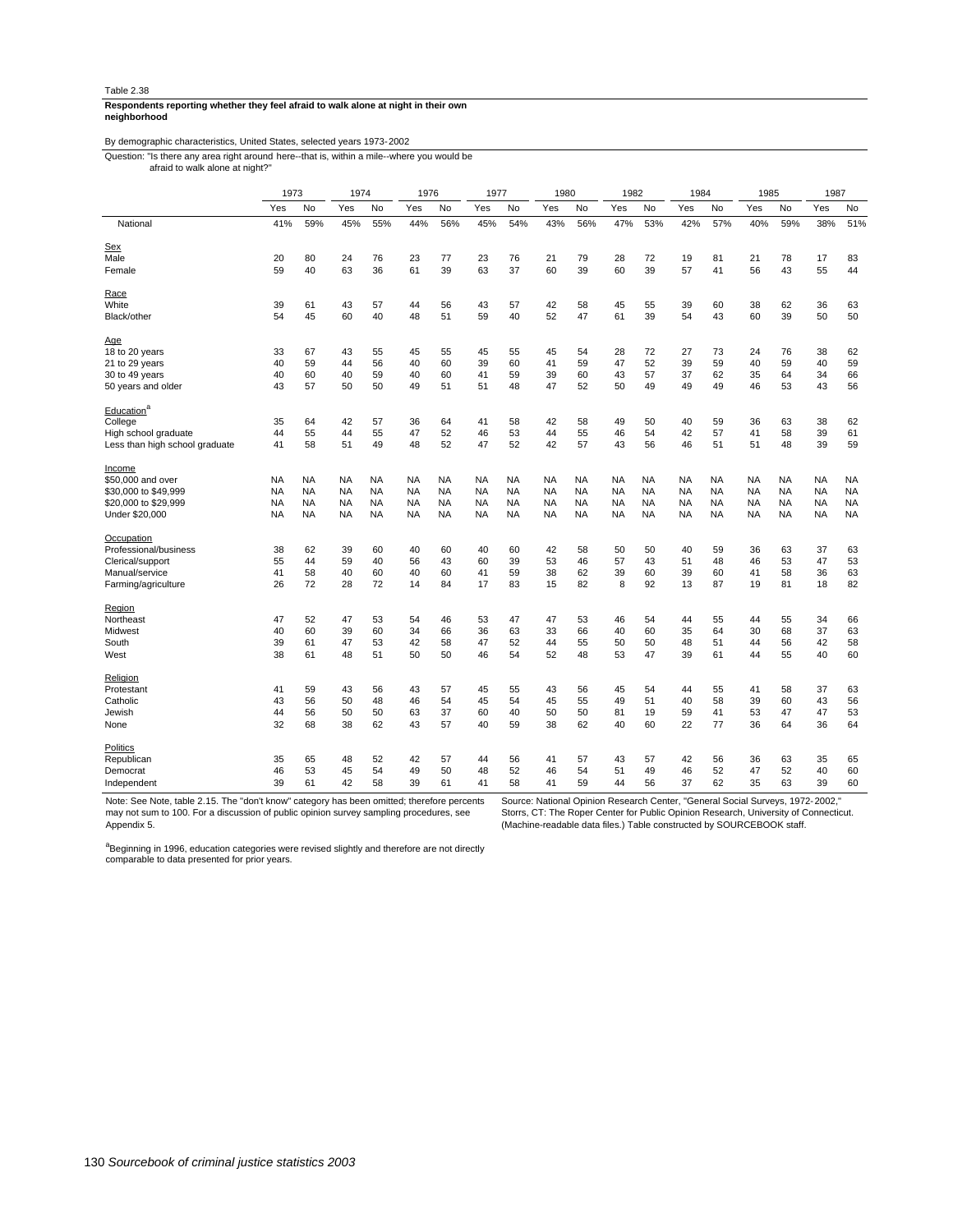| 1988      |           | 1989      |           | 1990      |           | 1991      |           | 1993 |     | 1994 |     | 1996 |     | 1998 |     | 2000 |     | 2002 |     |
|-----------|-----------|-----------|-----------|-----------|-----------|-----------|-----------|------|-----|------|-----|------|-----|------|-----|------|-----|------|-----|
| Yes       | No        | Yes       | No        | Yes       | No        | Yes       | No        | Yes  | No  | Yes  | No  | Yes  | No  | Yes  | No  | Yes  | No  | Yes  | No  |
| 40%       | 59%       | 40%       | 60%       | 41%       | 58%       | 43%       | 56%       | 43%  | 57% | 47%  | 52% | 42%  | 57% | 41%  | 57% | 39%  | 60% | 32%  | 67% |
| 16        | 83        | 19        | 80        | 19        | 81        | 24        | 76        | 26   | 73  | 30   | 69  | 26   | 74  | 26   | 74  | 23   | 76  | 19   | 81  |
| 56        | 42        | 55        | 45        | 58        | 41        | 58        | 41        | 55   | 44  | 60   | 39  | 55   | 44  | 52   | 46  | 52   | 47  | 47   | 52  |
| 39        | 60        | 38        | 62        | 39        | 60        | 41        | 59        | 40   | 60  | 45   | 54  | 40   | 59  | 40   | 59  | 38   | 61  | 30   | 70  |
| 45        | 53        | 52        | 46        | 50        | 48        | 56        | 44        | 58   | 42  | 56   | 43  | 51   | 48  | 47   | 51  | 45   | 54  | 41   | 58  |
| 27        | 73        | 47        | 53        | 43        | 57        | 52        | 48        | 31   | 66  | 44   | 56  | 45   | 55  | 45   | 55  | 40   | 58  | 41   | 59  |
| 38        | 61        | 42        | 58        | 33        | 65        | 40        | 60        | 40   | 60  | 49   | 50  | 39   | 60  | 41   | 57  | 41   | 58  | 30   | 70  |
| 32        | 67        | 33        | 67        | 38        | 62        | 39        | 61        | 38   | 62  | 43   | 57  | 40   | 59  | 39   | 60  | 36   | 63  | 27   | 72  |
| 51        | 48        | 45        | 54        | 48        | 51        | 49        | 49        | 51   | 48  | 51   | 47  | 45   | 54  | 44   | 54  | 41   | 56  | 37   | 63  |
| 36        | 62        | 40        | 60        | 39        | 60        | 43        | 56        | 42   | 58  | 45   | 54  | 40   | 59  | 42   | 57  | 38   | 61  | 31   | 69  |
| 41        | 58        | 38        | 62        | 41        | 58        | 42        | 58        | 44   | 56  | 48   | 51  | 43   | 56  | 37   | 62  | 38   | 61  | 34   | 64  |
| 51        | 49        | 45        | 55        | 51        | 48        | 50        | 50        | 45   | 55  | 53   | 47  | 44   | 54  | 46   | 51  | 44   | 54  | 32   | 67  |
| <b>NA</b> | <b>NA</b> | <b>NA</b> | NA        | <b>NA</b> | <b>NA</b> | <b>NA</b> | <b>NA</b> | 39   | 61  | 41   | 59  | 34   | 66  | 31   | 68  | 28   | 71  | 22   | 78  |
| <b>NA</b> | NA        | <b>NA</b> | NA        | NA        | NA        | NA        | NA        | 37   | 63  | 42   | 58  | 42   | 58  | 38   | 62  | 34   | 66  | 32   | 68  |
| <b>NA</b> | NA        | <b>NA</b> | NA        | <b>NA</b> | <b>NA</b> | NA        | NA        | 43   | 57  | 46   | 53  | 43   | 57  | 42   | 58  | 42   | 58  | 37   | 62  |
| <b>NA</b> | <b>NA</b> | <b>NA</b> | <b>NA</b> | <b>NA</b> | <b>NA</b> | <b>NA</b> | <b>NA</b> | 51   | 49  | 54   | 45  | 48   | 50  | 51   | 46  | 50   | 48  | 41   | 57  |
| 37        | 62        | 41        | 59        | 36        | 63        | 39        | 61        | 44   | 56  | 44   | 55  | 39   | 60  | 39   | 60  | 34   | 65  | 31   | 69  |
| 54        | 46        | 49        | 51        | 56        | 42        | 51        | 48        | 43   | 57  | 58   | 41  | 51   | 47  | 54   | 44  | 54   | 45  | 46   | 54  |
| 35        | 64        | 33        | 67        | 38        | 61        | 41        | 59        | 42   | 58  | 42   | 57  | 40   | 60  | 34   | 64  | 37   | 62  | 26   | 74  |
| 18        | 82        | 20        | 80        | 28        | 72        | 24        | 76        | 24   | 76  | 36   | 64  | 27   | 70  | 36   | 64  | 31   | 69  | 25   | 69  |
| 41        | 57        | 35        | 65        | 40        | 59        | 36        | 62        | 44   | 56  | 44   | 56  | 41   | 58  | 41   | 57  | 37   | 62  | 35   | 65  |
| 33        | 66        | 39        | 61        | 36        | 64        | 42        | 57        | 34   | 66  | 39   | 60  | 39   | 60  | 35   | 64  | 34   | 64  | 23   | 77  |
| 44        | 56        | 42        | 58        | 46        | 52        | 43        | 57        | 46   | 54  | 54   | 45  | 44   | 55  | 44   | 54  | 42   | 57  | 33   | 65  |
| 43        | 57        | 41        | 59        | 41        | 58        | 51        | 49        | 48   | 52  | 46   | 53  | 42   | 57  | 44   | 56  | 42   | 57  | 38   | 62  |
| 42        | 57        | 41        | 58        | 43        | 56        | 45        | 54        | 44   | 56  | 48   | 52  | 44   | 55  | 40   | 58  | 39   | 59  | 31   | 69  |
| 38        | 60        | 38        | 62        | 38        | 61        | 36        | 63        | 41   | 59  | 45   | 54  | 36   | 63  | 43   | 56  | 41   | 58  | 35   | 65  |
| 71        | 24        | 53        | 47        | 61        | 39        | 67        | 33        | 65   | 35  | 58   | 39  | 51   | 46  | 65   | 35  | 36   | 64  | 60   | 40  |
| 22        | 77        | 34        | 66        | 32        | 64        | 39        | 61        | 33   | 66  | 41   | 58  | 34   | 65  | 40   | 58  | 35   | 64  | 30   | 70  |
| 41        | 59        | 37        | 62        | 41        | 58        | 36        | 63        | 42   | 58  | 45   | 54  | 36   | 64  | 36   | 63  | 33   | 66  | 30   | 70  |
| 44        | 56        | 46        | 54        | 47        | 52        | 48        | 51        | 48   | 51  | 51   | 49  | 51   | 48  | 46   | 53  | 43   | 56  | 39   | 61  |
| 35        | 63        | 33        | 67        | 35        | 64        | 44        | 56        | 39   | 61  | 44   | 55  | 38   | 61  | 40   | 58  | 39   | 59  | 28   | 72  |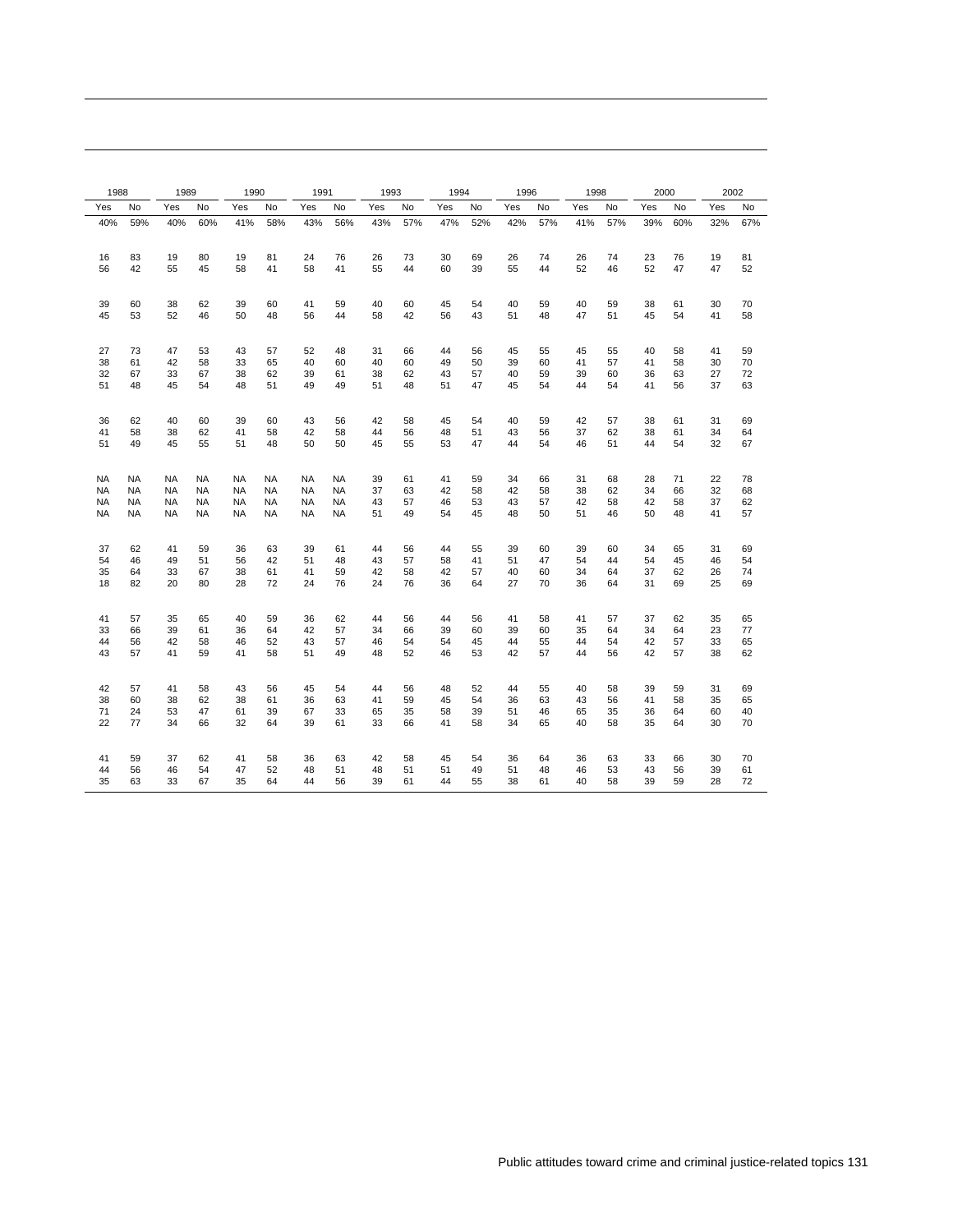# **Respondents reporting concern about crime victimization**

# By sex and race, United States, 2003

occasionally, rarely or never?" Question: "How often do you, yourself, worry about the following things--frequently,

(Percent responding "frequently" or "occasionally")

|                                             |       |      | Sex    |       | Race                  |              |
|---------------------------------------------|-------|------|--------|-------|-----------------------|--------------|
|                                             | Total | Male | Female | White | Nonwhite <sup>a</sup> | <b>Black</b> |
| Your home being burglarized when you        |       |      |        |       |                       |              |
| are not there                               | 48%   | 42%  | 52%    | 47%   | 47%                   | 54%          |
| Having your car stolen or broken into       | 45    | 43   | 47     | 44    | 49                    | 49           |
| Being a victim of terrorism                 | 38    | 31   | 44     | 36    | 42                    | 41           |
| Having a school-aged child of yours         |       |      |        |       |                       |              |
| physically harmed while attending school    | 35    | 31   | 38     | 32    | 46                    | 51           |
| Your home being burglarized when you        |       |      |        |       |                       |              |
| are there                                   | 30    | 23   | 35     | 28    | 34                    | 40           |
| Getting mugged                              | 28    | 21   | 34     | 27    | 32                    | 46           |
| Being attacked while driving your car       | 26    | 22   | 30     | 26    | 28                    | 30           |
| Being sexually assaulted                    | 23    | 5    | 39     | 21    | 26                    | 35           |
| Getting murdered                            | 18    | 15   | 21     | 17    | 24                    | 35           |
| Being the victim of a hate crime            | 17    | 14   | 18     | 13    | 30                    | 35           |
| Being assaulted or killed by a co-worker or |       |      |        |       |                       |              |
| other employee where you work               | 9     | 9    | 9      |       | 14                    | 21           |

Note: See Note, table 2.13. For a discussion of public opinion survey sampling procedures, see Appendix 5.

# alncludes black respondents.

Source: Table constructed by SOURCEBOOK staff from data provided by The Gallup Organization, Inc. Reprinted by permission.

#### Table 2.40

#### **concern over crime Respondents reporting whether they engaged in selected behaviors because of**

By sex and race, United States, 2003

Sex Race done." crime. Please tell me which, if any, of these things you, yourself, do or have Question: "Next, I'm going to read some things people do because of their concern over

|                                                      | Total | Male | Female | White | Nonwhite <sup>"</sup> | <b>Black</b> |
|------------------------------------------------------|-------|------|--------|-------|-----------------------|--------------|
| Avoid going to certain places or neighborhoods       |       |      |        |       |                       |              |
| you might otherwise want to go to                    | 49%   | 43%  | 55%    | 47%   | 57%                   | 62%          |
| Keep a dog for protection                            | 31    | 28   | 34     | 32    | 27                    | 25           |
| Bought a gun for protection of yourself or your home | 27    | 32   | 22     | 26    | 32                    | 36           |
| Had a burglar alarm installed in your home           | 25    | 25   | 25     | 22    | 37                    | 44           |
| Carry mace or pepper spray                           | 19    | 8    | 29     | 17    | 28                    | 31           |
| Carry a gun for defense                              | 12    | 17   | 9      |       | 16                    | 23           |

Note: See Note, table 2.13. For a discussion of public opinion survey sampling procedures, see Appendix 5.

a<br>Includes black respondents.

Source: Table constructed by SOURCEBOOK staff from data provided by The Gallup Organization, Inc. Reprinted by permission.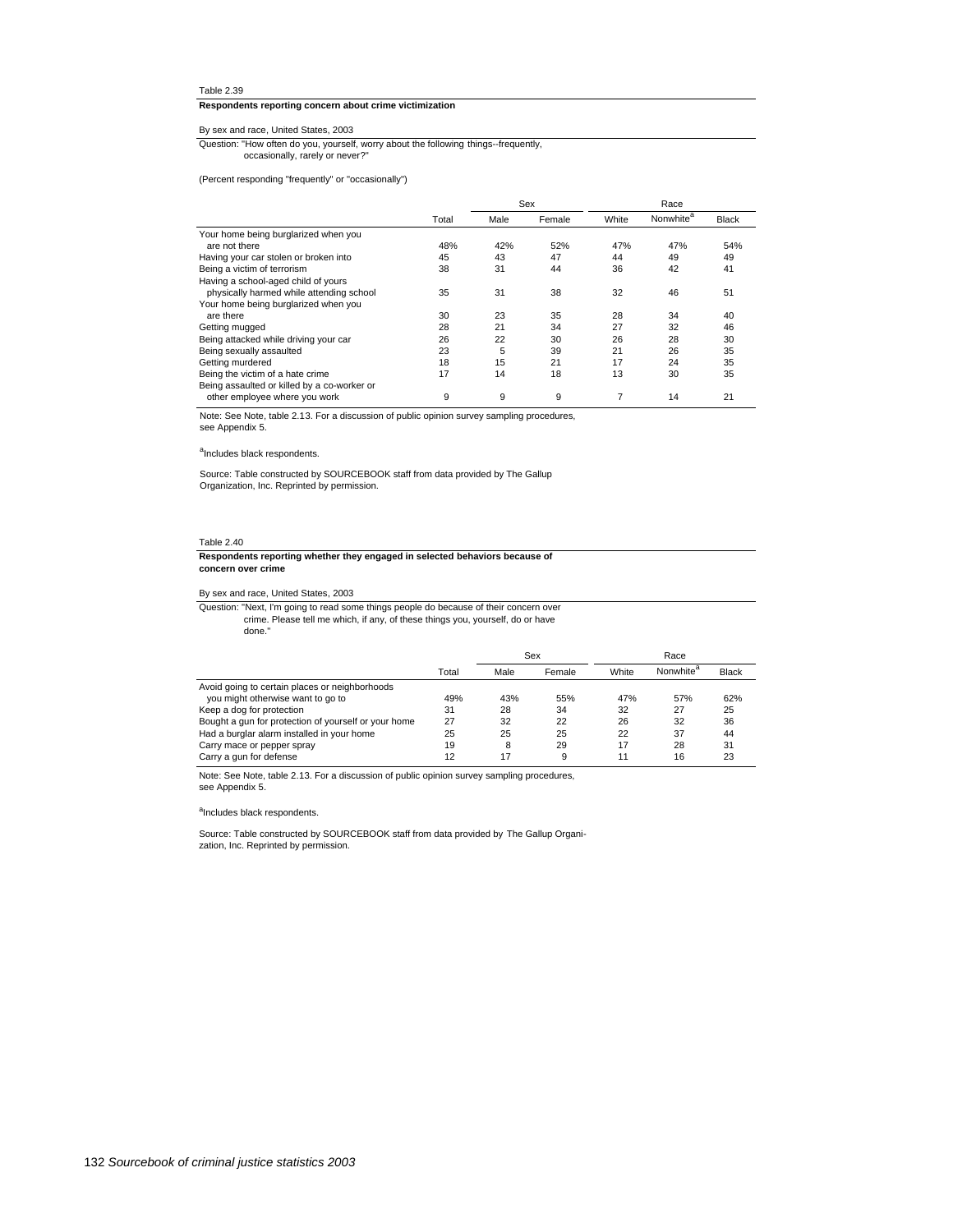# **Respondents indicating too little is spent on selected problems in this country**

United States, selected years 1973-2002

too little, or about the right amount on (problem)?" little money, or about the right amount. First (problem) are we spending too much, I'd like you to tell me whether you think we're spending too much money on it, too easily or inexpensively. I'm going to name some of the problems, and for each one Question: "We are faced with many problems in this country, none of which can be solved

(Percent responding "too little")

|      | Halting the<br>rising crime<br>rate | Dealing<br>with drug<br>addiction | Nation's edu-<br>cation system | Improving the Improving the<br>conditions of<br>blacks | Welfare |
|------|-------------------------------------|-----------------------------------|--------------------------------|--------------------------------------------------------|---------|
| 1973 | 64%                                 | 65%                               | 49%                            | 32%                                                    | 20%     |
| 1974 | 66                                  | 60                                | 50                             | 31                                                     | 22      |
| 1975 | 65                                  | 55                                | 49                             | 27                                                     | 23      |
| 1976 | 65                                  | 58                                | 50                             | 27                                                     | 13      |
| 1977 | 65                                  | 55                                | 48                             | 25                                                     | 12      |
| 1978 | 64                                  | 55                                | 52                             | 24                                                     | 13      |
| 1981 | 69                                  | 59                                | 52                             | 24                                                     | 13      |
| 1982 | 71                                  | 57                                | 56                             | 28                                                     | 20      |
| 1983 | 67                                  | 60                                | 60                             | 29                                                     | 21      |
| 1984 | 68                                  | 63                                | 64                             | 35                                                     | 24      |
| 1985 | 63                                  | 62                                | 60                             | 31                                                     | 18      |
| 1986 | 64                                  | 58                                | 60                             | 34                                                     | 22      |
| 1987 | 68                                  | 65                                | 62                             | 35                                                     | 21      |
| 1988 | 72                                  | 71                                | 66                             | 38                                                     | 24      |
| 1989 | 73                                  | 71                                | 69                             | 36                                                     | 24      |
| 1990 | 70                                  | 64                                | 71                             | 37                                                     | 22      |
| 1991 | 65                                  | 58                                | 67                             | 34                                                     | 22      |
| 1993 | 71                                  | 60                                | 67                             | 36                                                     | 16      |
| 1994 | 75                                  | 60                                | 71                             | 31                                                     | 13      |
| 1996 | 67                                  | 58                                | 68                             | 32                                                     | 15      |
| 1998 | 61                                  | 58                                | 70                             | 34                                                     | 16      |
| 2000 | 59                                  | 59                                | 71                             | 34                                                     | 20      |
| 2002 | 56                                  | 57                                | 73                             | 31                                                     | 21      |

Note: See Note, table 2.15. For a discussion of public opinion survey sampling procedures, see Appendix 5.

Source: National Opinion Research Center, "General Social Surveys, 1972-2002," Storrs, CT:<br>The Roper Center for Public Opinion Research, University of Connecticut. (Machine-readable<br>data files.) Table constructed by SOURCE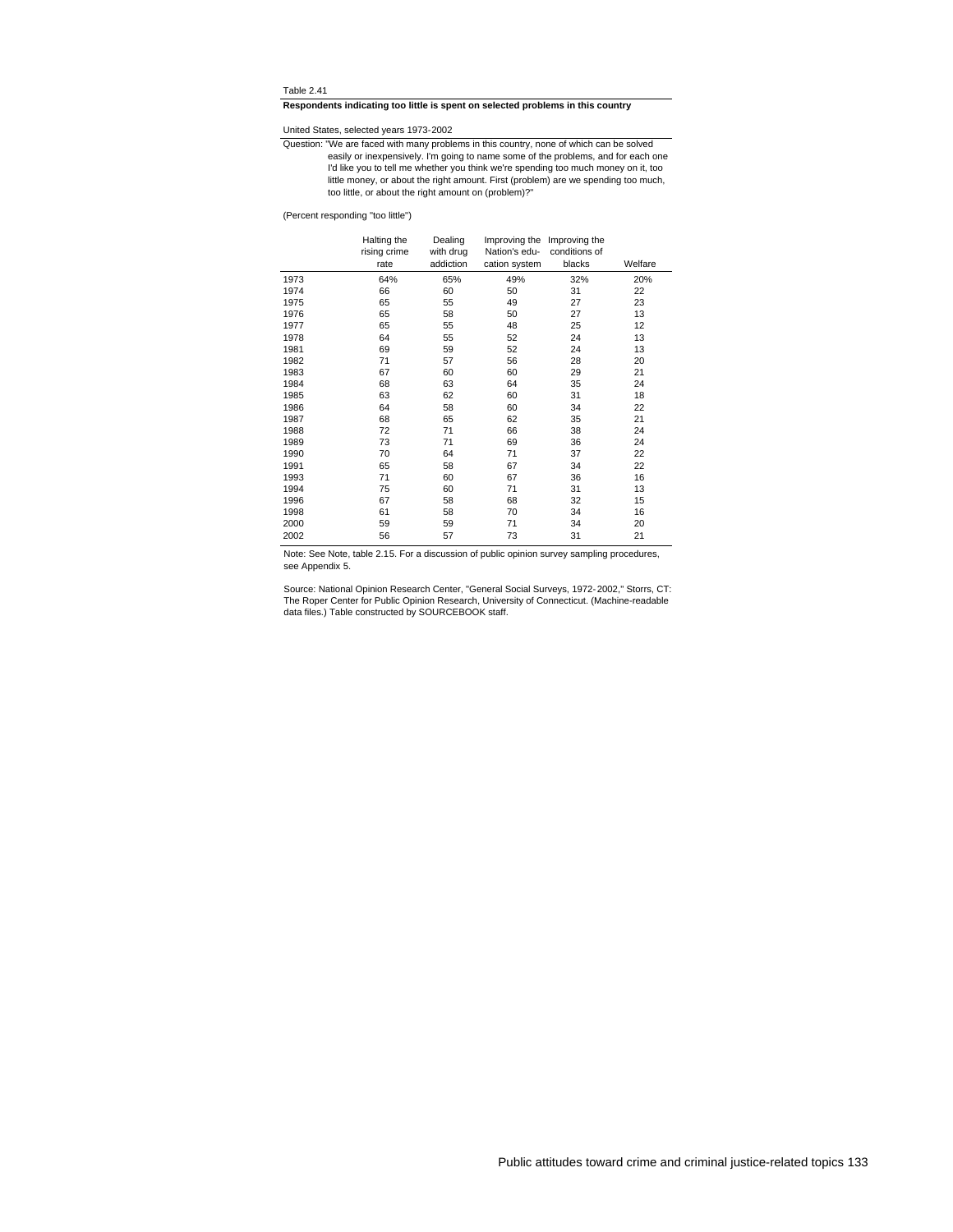# **Attitudes toward the level of spending to halt the rising crime rate**

# By demographic characteristics, United States, selected years 1985-2002

about the right amount on (halting the rising crime rate)?" the right amount. First (halting the rising crime rate) are we spending too much, too little, or tell me whether you think we're spending too much money on it, too little money, or about inexpensively. I'm going to name some of these problems, and for each one I'd like you to Question: "We are faced with many problems in this country, none of which can be solved easily or

|                                |           | 1985      |                |           | 1986      |                         |           | 1987      |                |           | 1988      |                |           | 1989      |                |           | 1990      |                         |
|--------------------------------|-----------|-----------|----------------|-----------|-----------|-------------------------|-----------|-----------|----------------|-----------|-----------|----------------|-----------|-----------|----------------|-----------|-----------|-------------------------|
|                                | Too       | About     | Too            | Too       | About     | Too                     | Too       | About     | Too            | Too       | About     | Too            | Too       | About     | Too            | Too       | About     | Too                     |
|                                | little    | right     | much           | little    | right     | much                    | little    | right     | much           | little    | right     | much           | little    | right     | much           | little    | right     | much                    |
| National                       | 63%       | 28%       | 5%             | 64%       | 27%       | 5%                      | 68%       | 24%       | 4%             | 68%       | 23%       | 4%             | 72%       | 20%       | 5%             | 70%       | 22%       | 4%                      |
| <b>Sex</b>                     |           |           |                |           |           |                         |           |           |                |           |           |                |           |           |                |           |           |                         |
| Male                           | 61        | 29        | 7              | 59        | 32        | 6                       | 66        | 26        | 4              | 67        | 25        | 4              | 70        | 20        | $\overline{7}$ | 70        | 22        | 5                       |
| Female                         | 66        | 26        | 4              | 67        | 24        | 4                       | 70        | 22        | $\overline{4}$ | 69        | 22        | $\overline{4}$ | 74        | 19        | 3              | 70        | 22        | 3                       |
| Race                           |           |           |                |           |           |                         |           |           |                |           |           |                |           |           |                |           |           |                         |
| White                          | 63        | 28        | 5              | 63        | 28        | 5                       | 68        | 24        | 4              | 67        | 24        | 4              | 71        | 21        | 5              | 68        | 23        | 4                       |
| Black/other                    | 62        | 26        | 9              | 68        | 20        | $\overline{\mathbf{4}}$ | 70        | 23        | 5              | 73        | 19        | 6              | 81        | 13        | 3              | 78        | 14        | 6                       |
| Age                            |           |           |                |           |           |                         |           |           |                |           |           |                |           |           |                |           |           |                         |
| 18 to 20 years                 | 80        | 20        | $\pmb{0}$      | 75        | 20        | 0                       | 68        | 21        | 5              | 63        | 26        | 0              | 67        | 29        | $\mathbf 0$    | 64        | 24        | 8                       |
| 21 to 29 years                 | 67        | 29        | $\overline{2}$ | 65        | 29        | 4                       | 65        | 27        | 5              | 63        | 32        | $\overline{2}$ | 72        | 20        | 6              | 72        | 24        | $\mathbf{1}$            |
| 30 to 49 years                 | 62        | 30        | 5              | 62        | 30        | $\overline{4}$          | 65        | 26        | 5              | 74        | 19        | $\overline{4}$ | 71        | 20        | 5              | 69        | 22        | 5                       |
| 50 years and older             | 62        | 26        | 8              | 64        | 24        | 6                       | 74        | 19        | 3              | 66        | 22        | 6              | 74        | 18        | $\overline{4}$ | 70        | 20        | $\sqrt{4}$              |
| Education <sup>a</sup>         |           |           |                |           |           |                         |           |           |                |           |           |                |           |           |                |           |           |                         |
| College                        | 61        | 30        | 4              | 62        | 30        | 3                       | 62        | 30        | 5              | 71        | 24        | $\overline{2}$ | 72        | 21        | $\overline{4}$ | 71        | 23        | 3                       |
| High school graduate           | 67        | 26        | 5              | 66        | 25        | 6                       | 73        | 19        | 4              | 68        | 24        | 3              | 73        | 19        | 5              | 70        | 20        | 5                       |
| Less than high school graduate | 52        | 30        | 15             | 60        | 24        | 6                       | 74        | 19        | 3              | 61        | 17        | 12             | 73        | 16        | 6              | 58        | 29        | 6                       |
| Income                         |           |           |                |           |           |                         |           |           |                |           |           |                |           |           |                |           |           |                         |
| \$50,000 and over              | <b>NA</b> | <b>NA</b> | <b>NA</b>      | <b>NA</b> | <b>NA</b> | <b>NA</b>               | NA        | <b>NA</b> | NA             | <b>NA</b> | NA        | <b>NA</b>      | <b>NA</b> | <b>NA</b> | <b>NA</b>      | <b>NA</b> | <b>NA</b> | NA                      |
| \$30,000 to \$49,999           | <b>NA</b> | <b>NA</b> | <b>NA</b>      | <b>NA</b> | <b>NA</b> | <b>NA</b>               | <b>NA</b> | <b>NA</b> | <b>NA</b>      | <b>NA</b> | <b>NA</b> | <b>NA</b>      | <b>NA</b> | <b>NA</b> | <b>NA</b>      | <b>NA</b> | <b>NA</b> | <b>NA</b>               |
| \$20,000 to \$29,999           | <b>NA</b> | <b>NA</b> | <b>NA</b>      | <b>NA</b> | <b>NA</b> | <b>NA</b>               | NA        | <b>NA</b> | NA             | NA        | <b>NA</b> | NA             | NA        | <b>NA</b> | <b>NA</b>      | <b>NA</b> | <b>NA</b> | NA                      |
| Under \$20,000                 | <b>NA</b> | <b>NA</b> | <b>NA</b>      | <b>NA</b> | <b>NA</b> | <b>NA</b>               | <b>NA</b> | <b>NA</b> | <b>NA</b>      | <b>NA</b> | <b>NA</b> | <b>NA</b>      | <b>NA</b> | <b>NA</b> | <b>NA</b>      | <b>NA</b> | <b>NA</b> | <b>NA</b>               |
|                                |           |           |                |           |           |                         |           |           |                |           |           |                |           |           |                |           |           |                         |
| Occupation                     |           |           |                |           |           |                         |           |           |                |           |           |                |           |           |                |           |           |                         |
| Professional/business          | 63        | 28        | 4              | 60        | 32        | 3                       | 62        | 29        | 4              | 68        | 25        | $\overline{4}$ | 72        | 19        | 5              | 66        | 26        | 3                       |
| Clerical/support               | 68        | 23        | 5              | 68        | 23        | 5                       | 61        | 36        | 3              | 66        | 25        | 5              | 80        | 18        | 0              | 74        | 19        | $\mathbf 2$             |
| Manual/service                 | 62        | 28        | $\overline{7}$ | 65        | 23        | $\overline{7}$          | 75        | 16        | 5              | 70        | 22        | $\overline{2}$ | 70        | 22        | 6              | 70        | 20        | 6                       |
| Farming/agriculture            | 46        | 46        | 4              | 68        | 32        | 0                       | 76        | 18        | 0              | 70        | 20        | $\mathbf 0$    | 77        | 8         | 15             | 57        | 21        | 14                      |
| Region                         |           |           |                |           |           |                         |           |           |                |           |           |                |           |           |                |           |           |                         |
| Northeast                      | 60        | 28        | 6              | 63        | 30        | 3                       | 63        | 28        | 7              | 70        | 22        | 3              | 73        | 20        | 3              | 70        | 25        | 3                       |
| Midwest                        | 62        | 29        | 6              | 63        | 27        | 4                       | 73        | 20        | 3              | 63        | 28        | 3              | 70        | 24        | $\overline{4}$ | 63        | 28        | $\overline{\mathbf{c}}$ |
| South                          | 67        | 24        | 4              | 66        | 22        | 7                       | 68        | 22        | 4              | 72        | 20        | 5              | 76        | 16        | 4              | 75        | 16        | 5                       |
| West                           | 60        | 32        | 6              | 62        | 33        | 3                       | 67        | 27        | 4              | 67        | 24        | 5              | 69        | 20        | 8              | 69        | 18        | $\overline{7}$          |
| Religion                       |           |           |                |           |           |                         |           |           |                |           |           |                |           |           |                |           |           |                         |
| Protestant                     | 63        | 29        | 6              | 64        | 26        | 4                       | 70        | 22        | 5              | 66        | 24        | 4              | 74        | 20        | 4              | 71        | 21        | 4                       |
| Catholic                       | 66        | 24        | 5              | 66        | 27        | 3                       | 66        | 30        | $\overline{c}$ | 72        | 21        | 3              | 72        | 21        | 5              | 67        | 25        | $\overline{4}$          |
| Jewish                         | 76        | 6         | 12             | 52        | 39        | 9                       | 60        | 40        | 0              | 94        | 6         | $\pmb{0}$      | 91        | 9         | $\mathbf 0$    | 71        | 18        | 12                      |
| None                           | 52        | 37        | $\overline{2}$ | 54        | 28        | 14                      | 64        | 19        | $\overline{7}$ | 64        | 29        | 4              | 57        | 22        | 12             | 67        | 28        | $\overline{2}$          |
|                                |           |           |                |           |           |                         |           |           |                |           |           |                |           |           |                |           |           |                         |
| <b>Politics</b>                |           |           |                |           |           |                         |           |           |                |           |           |                |           |           |                |           |           |                         |
| Republican                     | 62        | 29        | 6              | 61        | 32        | 3                       | 63        | 30        | 3              | 67        | 26        | 5              | 72        | 24        | 3              | 65        | 27        | 6                       |
| Democrat                       | 66        | 27        | 4              | 70        | 23        | 4                       | 74        | 19        | 4              | 72        | 21        | 4              | 80        | 12        | 5              | 70        | 23        | $\boldsymbol{2}$        |
| Independent                    | 61        | 29        | 6              | 59        | 29        | 6                       | 64        | 26        | 6              | 67        | 22        | 3              | 63        | 25        | $\overline{7}$ | 76        | 17        | 4                       |

Note: See Note, table 2.15. The "don't know" category has been omitted; therefore percents may not sum to 100. Readers interested in responses to this question for previous years should consult previous editions of SOURCEBOOK. For a discussion of public opinion survey sampling procedures, see Appendix 5.

Source: National Opinion Research Center, "General Social Surveys, 1972-2002," Storrs, CT: The Roper Center for Public Opinion Research, University of Connecticut. (Machine-readable data files.) Table constructed by SOURCEBOOK staff.

a<br>Peginning in 1996, education categories were revised slightly and therefore are not directly compa-<br>rable to data presented for prior years.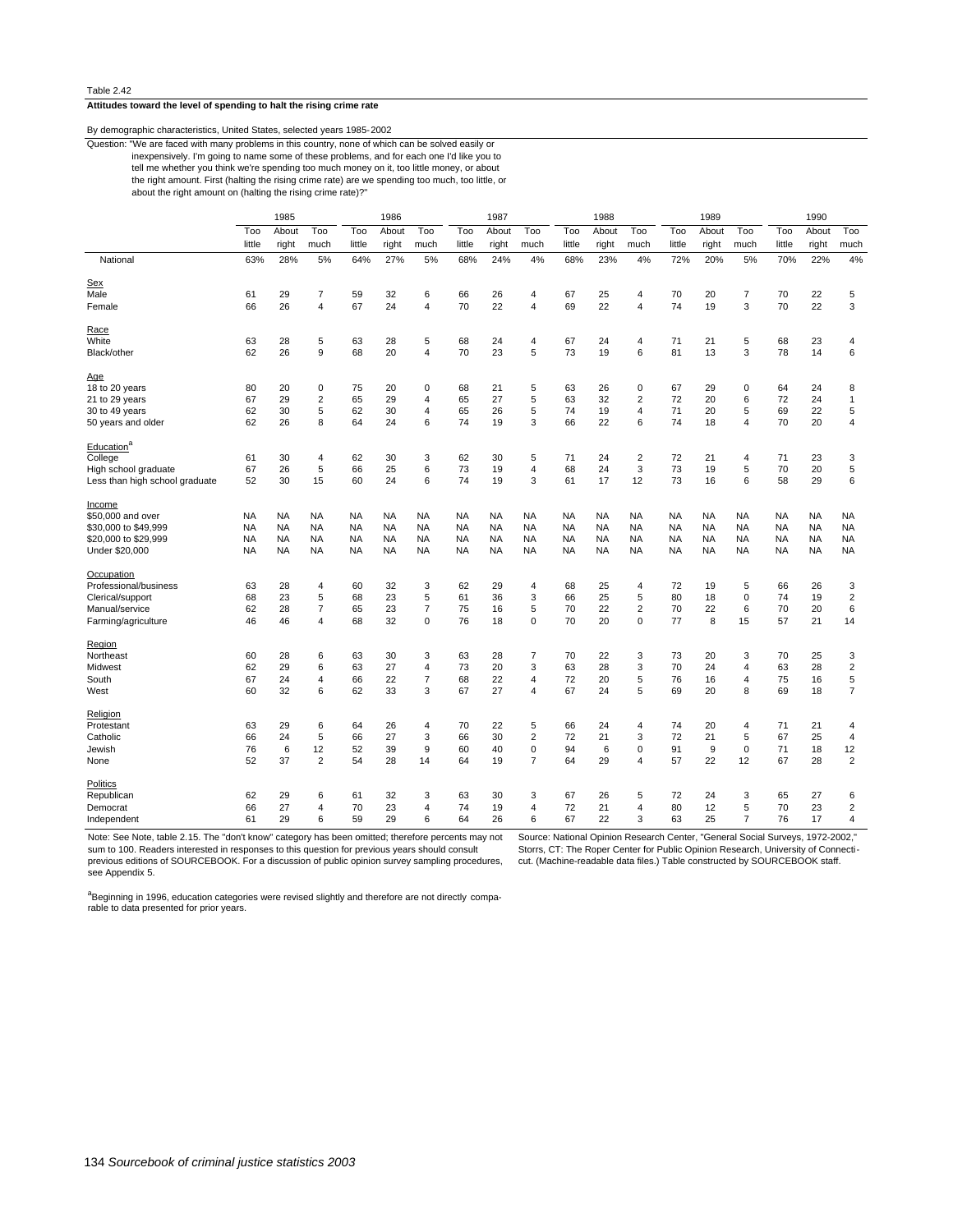|           | 1991      |                |        | 1993  |                |        | 1994  |                |        | 1996  |                         |        | 1998  |                |        | 2000  |                |        | 2002  |                         |
|-----------|-----------|----------------|--------|-------|----------------|--------|-------|----------------|--------|-------|-------------------------|--------|-------|----------------|--------|-------|----------------|--------|-------|-------------------------|
| Too       | About     | Too            | Too    | About | Too            | Too    | About | Too            | Too    | About | Too                     | Too    | About | Too            | Too    | About | Too            | Too    | About | Too                     |
| little    | right     | much           | little | right | much           | little | right | much           | little | right | much                    | little | right | much           | little | right | much           | little | right | much                    |
| 65%       | 27%       | 5%             | 71%    | 20%   | 5%             | 75%    | 16%   | 6%             | 67%    | 23%   | 7%                      | 61%    | 28%   | 7%             | 59%    | 32%   | 5%             | 56%    | 35%   | 7%                      |
| 58        | 33        | 6              | 65     | 26    | $\overline{7}$ | 72     | 19    | $\overline{7}$ | 64     | 26    | 8                       | 57     | 31    | 10             | 55     | 36    | $\overline{7}$ | 50     | 38    | 9                       |
| 69        | 23        | $\overline{4}$ | 76     | 16    | 4              | 78     | 14    | 6              | 70     | 21    | 6                       | 64     | 26    | 5              | 62     | 29    | 4              | 60     | 32    | $\overline{\mathbf{4}}$ |
| 63        | 29        | 4              | 70     | 22    | $\overline{4}$ | 74     | 16    | $\overline{7}$ | 65     | 24    | 8                       | 59     | 30    | $\overline{7}$ | 57     | 34    | 6              | 54     | 36    | $\overline{7}$          |
| 75        | 17        | 6              | 76     | 15    | 8              | 80     | 14    | 3              | 76     | 19    | $\overline{4}$          | 70     | 22    | 6              | 67     | 25    | 4              | 64     | 29    | $\overline{\mathbf{4}}$ |
| 56        | 44        | $\mathbf 0$    | 67     | 24    | 0              | 82     | 15    | 3              | 76     | 13    | 5                       | 67     | 24    | 7              | 54     | 40    | $\overline{2}$ | 37     | 56    | 4                       |
| 63        | 26        | 6              | 78     | 17    | $\overline{4}$ | 84     | 12    | 3              | 71     | 24    | $\overline{\mathbf{4}}$ | 62     | 32    | 4              | 59     | 35    | 3              | 51     | 41    | $\overline{7}$          |
| 61        | 32        | 5              | 71     | 22    | 5              | 74     | 19    | 6              | 69     | 23    | $\overline{7}$          | 59     | 29    | 8              | 61     | 31    | 5              | 58     | 33    | 6                       |
| 71        | 22        | 4              | 67     | 21    | 6              | 72     | 15    | 8              | 62     | 24    | 8                       | 62     | 27    | $\overline{7}$ | 56     | 33    | $\overline{7}$ | 56     | 34    | $\overline{7}$          |
| 58        | 32        | 6              | 72     | 23    | 4              | 74     | 18    | 6              | 66     | 25    | $\overline{7}$          | 57     | 32    | $\overline{7}$ | 56     | 36    | $\sqrt{5}$     | 50     | 41    | $\overline{7}$          |
| 70        | 25        | 3              | 73     | 17    | 6              | 77     | 14    | 6              | 71     | 21    | 5                       | 65     | 25    | 6              | 64     | 28    | 5              | 64     | 28    | 5                       |
| 70        | 15        | 9              | 58     | 25    | 9              | 72     | 14    | 8              | 66     | 19    | 8                       | 68     | 22    | 8              | 62     | 27    | 6              | 60     | 27    | 9                       |
| <b>NA</b> | NA        | <b>NA</b>      | 74     | 21    | $\sqrt{2}$     | 72     | 20    | $\overline{7}$ | 64     | 27    | 8                       | 55     | 34    | $\overline{7}$ | 56     | 40    | 3              | 54     | 39    | 5                       |
| <b>NA</b> | <b>NA</b> | <b>NA</b>      | 75     | 19    | $\overline{4}$ | 76     | 17    | 6              | 67     | 24    | $\overline{7}$          | 60     | 29    | 8              | 63     | 28    | 8              | 53     | 37    | 9                       |
| NA        | NA        | <b>NA</b>      | 74     | 17    | 5              | 79     | 15    | 4              | 71     | 20    | 6                       | 71     | 22    | 6              | 58     | 33    | 6              | 61     | 31    | 5                       |
| <b>NA</b> | <b>NA</b> | NA             | 68     | 21    | 6              | 76     | 13    | 6              | 69     | 22    | 6                       | 64     | 26    | 6              | 60     | 30    | $\overline{4}$ | 57     | 32    | 8                       |
| 58        | 32        | 7              | 68     | 25    | 5              | 73     | 20    | 5              | 64     | 26    | 8                       | 57     | 31    | 8              | 54     | 39    | 4              | 52     | 40    | 7                       |
| 69        | 26        | $\overline{2}$ | 76     | 16    | $\overline{4}$ | 77     | 12    | $\overline{7}$ | 69     | 23    | $\overline{7}$          | 65     | 30    | 4              | 63     | 29    | 4              | 58     | 34    | 5                       |
| 66        | 26        | 5              | 72     | 19    | 5              | 78     | 13    | 6              | 71     | 20    | $\sqrt{5}$              | 63     | 26    | 8              | 62     | 28    | $\overline{7}$ | 58     | 32    | 8                       |
| 76        | 18        | 6              | 53     | 20    | 27             | 48     | 31    | 17             | 57     | 24    | 10                      | 69     | 23    | 8              | 64     | 24    | $\overline{4}$ | 65     | 22    | $\overline{\mathbf{4}}$ |
| 67        | 30        | $\overline{2}$ | 72     | 21    | 3              | 76     | 17    | 4              | 64     | 27    | 7                       | 58     | 34    | 5              | 58     | 34    | 5              | 58     | 35    | 5                       |
| 67        | 27        | $\overline{4}$ | 71     | 22    | $\sqrt{2}$     | 76     | 18    | 3              | 70     | 23    | 4                       | 60     | 28    | 8              | 59     | 31    | 6              | 53     | 36    | $\overline{7}$          |
| 66        | 24        | $\overline{7}$ | 71     | 17    | $\overline{7}$ | 74     | 14    | 8              | 68     | 20    | 8                       | 66     | 24    | $\overline{7}$ | 64     | 29    | 4              | 60     | 33    | 6                       |
| 56        | 31        | 5              | 68     | 24    | 6              | 75     | 16    | $\overline{7}$ | 66     | 23    | 8                       | 55     | 31    | 8              | 50     | 39    | 8              | 51     | 38    | 9                       |
| 66        | 25        | 5              | 70     | 20    | 5              | 75     | 16    | 6              | 67     | 23    | $\overline{7}$          | 65     | 27    | 6              | 62     | 29    | 6              | 57     | 35    | 5                       |
| 66        | 30        | 3              | 76     | 20    | $\overline{2}$ | 79     | 14    | 6              | 68     | 23    | 6                       | 62     | 30    | 6              | 62     | 32    | 4              | 58     | 33    | $\overline{7}$          |
| 56        | 33        | 6              | 77     | 18    | $\mathbf 0$    | 75     | 18    | 4              | 67     | 26    | $\pmb{0}$               | 58     | 38    | $\mathbf 0$    | 41     | 48    | $\overline{7}$ | 43     | 52    | 5                       |
| 58        | 36        | 4              | 65     | 24    | 10             | 69     | 22    | 9              | 61     | 26    | 9                       | 50     | 33    | 11             | 47     | 41    | 8              | 49     | 38    | 10                      |
| 62        | 30        | 6              | 68     | 25    | 3              | 70     | 19    | 8              | 63     | 24    | 10                      | 56     | 34    | 8              | 59     | 32    | 7              | 51     | 40    | 8                       |
| 71        | 24        | 3              | 75     | 18    | 5              | 79     | 14    | $\overline{4}$ | 68     | 24    | 4                       | 67     | 22    | 6              | 60     | 31    | 5              | 61     | 31    | 6                       |
| 62        | 27        | 6              | 71     | 18    | 6              | 76     | 16    | 5              | 69     | 22    | $\overline{7}$          | 61     | 30    | 5              | 58     | 34    | 5              | 54     | 36    | 6                       |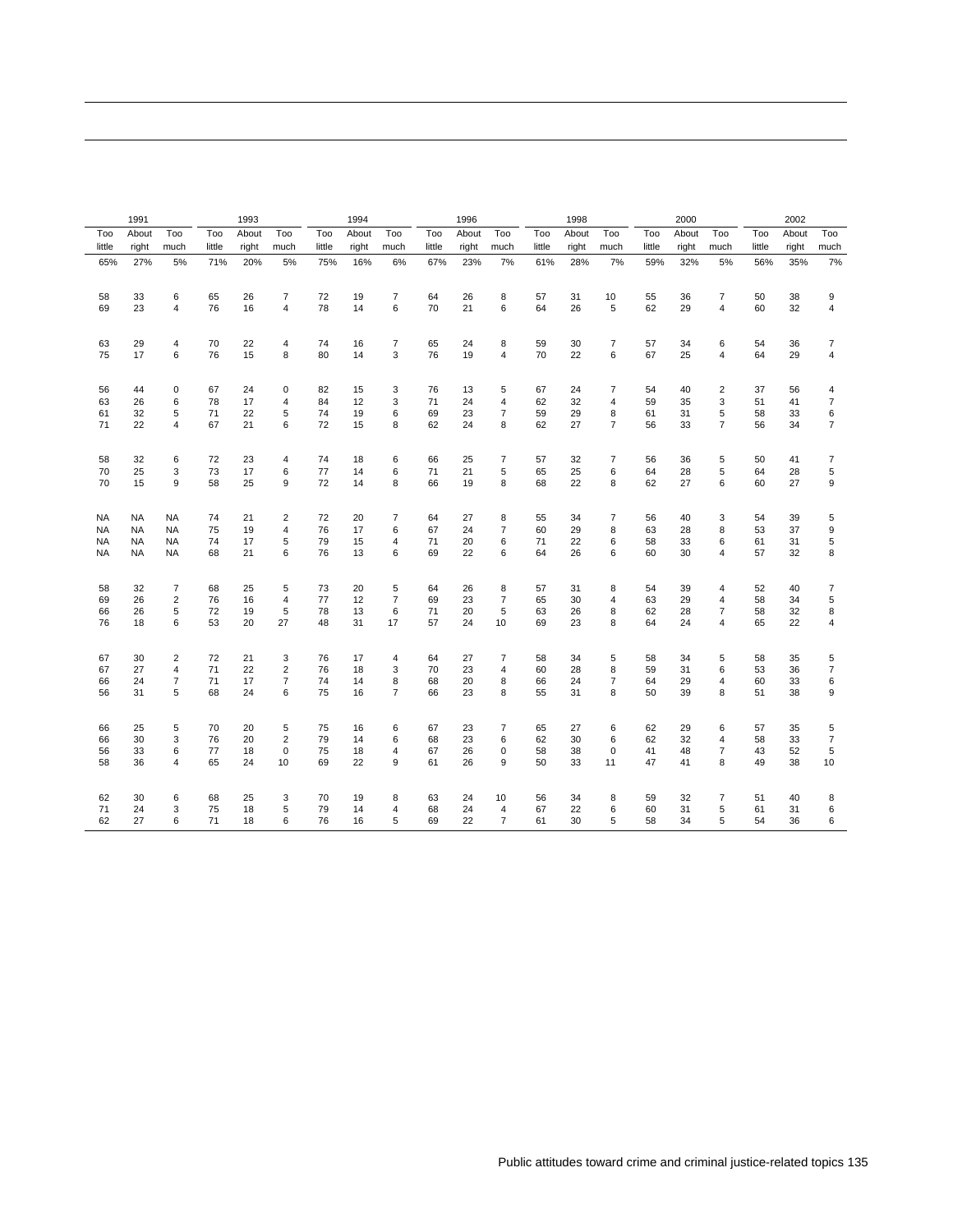# **Attitudes toward the level of spending to deal with drug addiction**

# By demographic characteristics, United States, selected years 1985-2002

or inexpensively. I'm going to name some of these problems, and for each one I'd like Question: "We are faced with many problems in this country, none of which can be solved easily

you to tell me whether you think we're spending too much money on it, too little

too much, too little, or about the right amount on (dealing with drug addiction)?" money, or about the right amount. First (dealing with drug addiction) are we spending

|                        |           | 1985      |                |           | 1986      |                |           | 1987      |                         |           | 1988      |                |           | 1989      |                |           | 1990      |                |
|------------------------|-----------|-----------|----------------|-----------|-----------|----------------|-----------|-----------|-------------------------|-----------|-----------|----------------|-----------|-----------|----------------|-----------|-----------|----------------|
|                        | Too       | About     | Too            | Too       | About     | Too            | Too       | About     | Too                     | Too       | About     | Too            | Too       | About     | Too            | Too       | About     | Too            |
|                        | little    | right     | much           | little    | right     | much           | little    | right     | much                    | little    | right     | much           | little    | right     | much           | little    | right     | much           |
| National               | 62%       | 28%       | 5%             | 58%       | 32%       | 6%             | 65%       | 28%       | 4%                      | 68%       | 24%       | 4%             | 71%       | 19%       | 6%             | 64%       | 26%       | 7%             |
| <b>Sex</b>             |           |           |                |           |           |                |           |           |                         |           |           |                |           |           |                |           |           |                |
| Male                   | 61        | 27        | 8              | 55        | 36        | 7              | 62        | 31        | $\overline{4}$          | 72        | 21        | 5              | 74        | 15        | $\overline{7}$ | 60        | 28        | 8              |
| Female                 | 62        | 30        | $\overline{2}$ | 60        | 29        | 5              | 68        | 26        | $\overline{4}$          | 66        | 27        | 3              | 68        | 22        | 6              | 67        | 24        | 5              |
| <u>Race</u>            |           |           |                |           |           |                |           |           |                         |           |           |                |           |           |                |           |           |                |
| White                  | 62        | 28        | 5              | 57        | 32        | 6              | 66        | 28        | 4                       | 67        | 25        | 4              | 69        | 20        | 6              | 63        | 27        | 6              |
| Black/other            | 59        | 30        | 9              | 66        | 27        | 5              | 60        | 28        | 6                       | 75        | 20        | 5              | 80        | 11        | 6              | 68        | 20        | $\overline{7}$ |
| Age                    |           |           |                |           |           |                |           |           |                         |           |           |                |           |           |                |           |           |                |
| 18 to 20 years         | 60        | 40        | $\mathbf 0$    | 50        | 40        | 10             | 58        | 26        | 10                      | 50        | 40        | 5              | 67        | 33        | 0              | 68        | 24        | 8              |
| 21 to 29 years         | 62        | 29        | 6              | 53        | 42        | 4              | 57        | 40        | $\overline{\mathbf{c}}$ | 57        | 34        | 7              | 69        | 22        | $\overline{7}$ | 66        | 28        | 4              |
| 30 to 49 years         | 64        | 29        | 5              | 59        | 33        | 6              | 65        | 29        | 4                       | 73        | 22        | $\overline{2}$ | 72        | 18        | 6              | 66        | 26        | 5              |
| 50 years and older     | 61        | 26        | 6              | 60        | 24        | $\overline{7}$ | 70        | 22        | 6                       | 71        | 20        | 4              | 71        | 18        | $\overline{7}$ | 61        | 26        | 9              |
| Education <sup>a</sup> |           |           |                |           |           |                |           |           |                         |           |           |                |           |           |                |           |           |                |
| College                | 59        | 32        | 5              | 54        | 39        | 5              | 59        | 36        | 4                       | 70        | 25        | 4              | 74        | 19        | 4              | 64        | 29        | 6              |
| High school graduate   | 67        | 25        | 5              | 61        | 28        | $\overline{7}$ | 69        | 23        | $\overline{\mathbf{4}}$ | 67        | 26        | 3              | 69        | 19        | 8              | 67        | 22        | $\overline{7}$ |
| Less than high         |           |           |                |           |           |                |           |           |                         |           |           |                |           |           |                |           |           |                |
| school graduate        | 49        | 31        | 11             | 58        | 23        | 7              | 71        | 19        | 5                       | 68        | 17        | 8              | 65        | 20        | 12             | 50        | 28        | 13             |
| Income                 |           |           |                |           |           |                |           |           |                         |           |           |                |           |           |                |           |           |                |
| \$50,000 and over      | <b>NA</b> | <b>NA</b> | <b>NA</b>      | NA        | <b>NA</b> | <b>NA</b>      | <b>NA</b> | NA        | <b>NA</b>               | <b>NA</b> | <b>NA</b> | <b>NA</b>      | NA        | <b>NA</b> | <b>NA</b>      | <b>NA</b> | <b>NA</b> | <b>NA</b>      |
| \$30,000 to \$49,999   | <b>NA</b> | <b>NA</b> | <b>NA</b>      | NA        | <b>NA</b> | <b>NA</b>      | <b>NA</b> | NA        | NA                      | <b>NA</b> | NA        | <b>NA</b>      | <b>NA</b> | <b>NA</b> | <b>NA</b>      | NA        | <b>NA</b> | <b>NA</b>      |
| \$20,000 to \$29,999   | <b>NA</b> | <b>NA</b> | <b>NA</b>      | <b>NA</b> | <b>NA</b> | <b>NA</b>      | <b>NA</b> | <b>NA</b> | <b>NA</b>               | <b>NA</b> | <b>NA</b> | <b>NA</b>      | <b>NA</b> | <b>NA</b> | <b>NA</b>      | <b>NA</b> | <b>NA</b> | <b>NA</b>      |
| Under \$20,000         | <b>NA</b> | <b>NA</b> | <b>NA</b>      | <b>NA</b> | <b>NA</b> | <b>NA</b>      | <b>NA</b> | <b>NA</b> | <b>NA</b>               | <b>NA</b> | <b>NA</b> | <b>NA</b>      | <b>NA</b> | <b>NA</b> | <b>NA</b>      | <b>NA</b> | <b>NA</b> | <b>NA</b>      |
| Occupation             |           |           |                |           |           |                |           |           |                         |           |           |                |           |           |                |           |           |                |
| Professional/business  | 59        | 31        | 5              | 54        | 37        | 6              | 63        | 31        | 5                       | 68        | 25        | 4              | 73        | 18        | 6              | 62        | 30        | 6              |
| Clerical/support       | 61        | 32        | 3              | 62        | 30        | $\overline{2}$ | 61        | 34        | 5                       | 64        | 29        | 3              | 67        | 23        | 4              | 68        | 26        | 3              |
| Manual/service         | 64        | 25        | $\overline{7}$ | 60        | 28        | 8              | 67        | 26        | $\overline{4}$          | 72        | 22        | 4              | 71        | 18        | $\overline{7}$ | 63        | 24        | 9              |
| Farming/agriculture    | 50        | 38        | 8              | 63        | 32        | 5              | 65        | 24        | 12                      | 90        | 10        | 0              | 77        | 8         | 15             | 71        | 14        | 14             |
|                        |           |           |                |           |           |                |           |           |                         |           |           |                |           |           |                |           |           |                |
| Region                 |           |           |                |           |           |                |           |           |                         |           |           |                |           |           |                |           |           |                |
| Northeast              | 66        | 25        | 6              | 54        | 34        | 4              | 71        | 26        | $\overline{\mathbf{c}}$ | 71        | 23        | 5              | 69        | 20        | 4              | 58        | 29        | 8              |
| Midwest                | 61        | 29        | 5              | 61        | 30        | 5              | 61        | 32        | $\overline{4}$          | 68        | 27        | $\overline{2}$ | 73        | 18        | 6              | 63        | 28        | $\overline{7}$ |
| South                  | 62        | 26        | 6              | 58        | 30        | 8              | 66        | 26        | 5                       | 66        | 24        | 4              | 71        | 18        | $\overline{7}$ | 71        | 23        | 4              |
| West                   | 59        | 35        | $\overline{4}$ | 58        | 34        | $\overline{7}$ | 62        | 30        | 6                       | 70        | 21        | 6              | 70        | 21        | $\overline{7}$ | 61        | 25        | 9              |
| Religion               |           |           |                |           |           |                |           |           |                         |           |           |                |           |           |                |           |           |                |
| Protestant             | 64        | 28        | $\overline{4}$ | 60        | 29        | 7              | 67        | 26        | 4                       | 68        | 24        | 4              | 72        | 18        | 7              | 67        | 25        | 6              |
| Catholic               | 62        | 29        | 6              | 55        | 37        | $\overline{4}$ | 64        | 32        | 3                       | 71        | 24        | 3              | 69        | 23        | 3              | 58        | 30        | 8              |
| Jewish                 | 65        | 18        | 6              | 52        | 35        | 4              | 60        | 20        | 20                      | 67        | 33        | 0              | 91        | 9         | 0              | 65        | 29        | $\pmb{0}$      |
| None                   | 49        | 38        | 6              | 54        | 33        | $\overline{7}$ | 51        | 37        | $\overline{7}$          | 64        | 23        | 9              | 59        | 21        | 16             | 57        | 26        | 12             |
| Politics               |           |           |                |           |           |                |           |           |                         |           |           |                |           |           |                |           |           |                |
| Republican             | 58        | 31        | 5              | 52        | 37        | 7              | 58        | 38        | 3                       | 68        | 26        | 4              | 69        | 23        | 5              | 60        | 32        | 7              |
| Democrat               | 64        | 27        | 5              | 62        | 29        | 6              | 74        | 20        | 4                       | 70        | 24        | 4              | 80        | 12        | 5              | 64        | 25        | 6              |
| Independent            | 63        | 27        | 6              | 58        | 30        | 6              | 57        | 32        | 6                       | 67        | 24        | 4              | 61        | 26        | 9              | 69        | 22        | 6              |

Note: See Note, table 2.15. The "don't know" category has been omitted; therefore percents may not sum to 100. Readers interested in responses to this question for previous years should consult previous editions of SOURCEBOOK. For a discussion of public opinion survey sampling procedures, see Appendix 5.

Source: National Opinion Research Center, "General Social Surveys, 1972-2002," Storrs, CT: The Roper Center for Public Opinion Research, University of Connecticut. (Machine-readable data files.) Table constructed by SOURCEBOOK staff.

a<br>Beginning in 1996, education categories were revised slightly and therefore are not directly<br>comparable to data presented for prior years.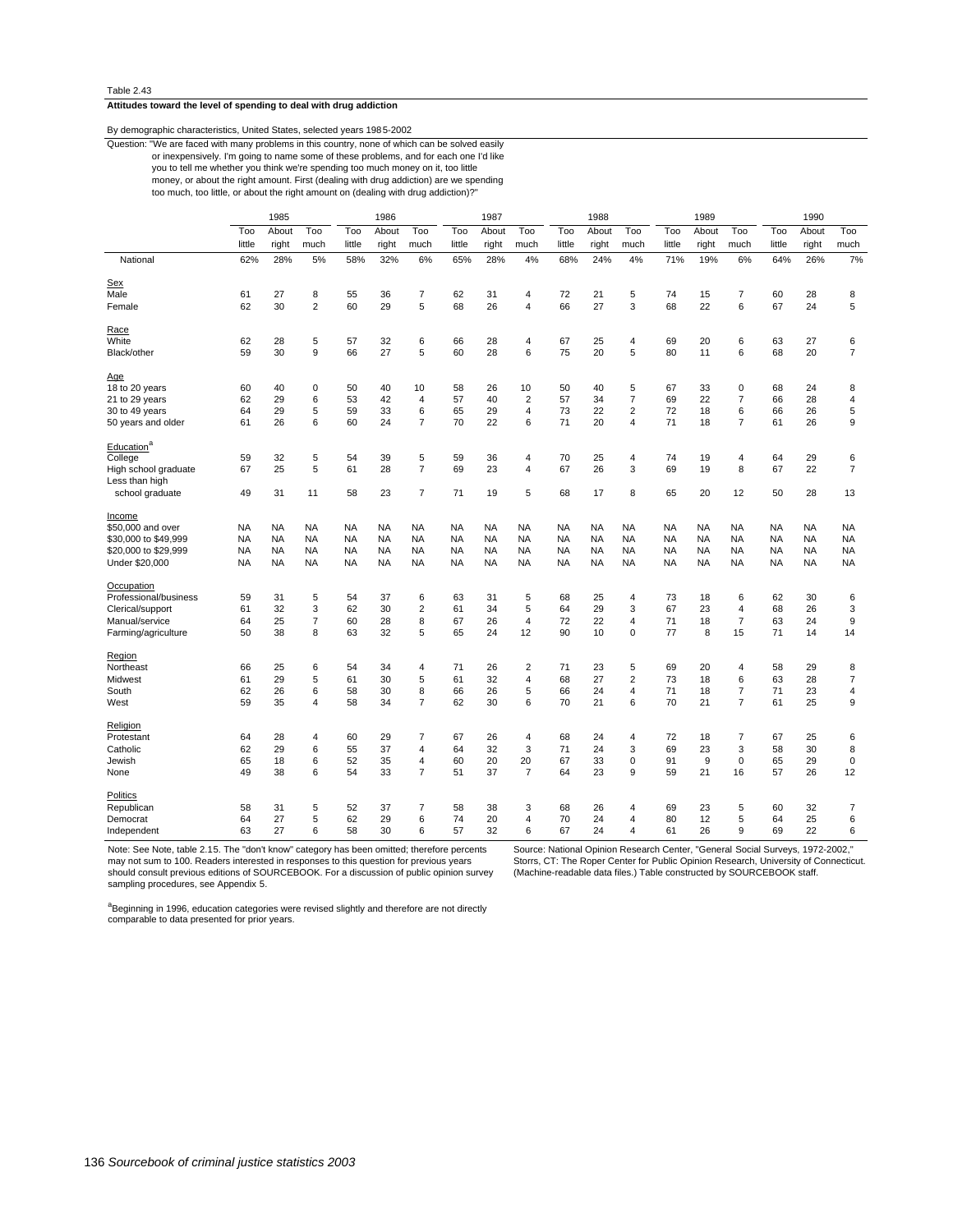|        | 1991      |                |        | 1993  |                |        | 1994  |                |        | 1996  |      |        | 1998  |                |        | 2000  |                |        | 2002  |                |
|--------|-----------|----------------|--------|-------|----------------|--------|-------|----------------|--------|-------|------|--------|-------|----------------|--------|-------|----------------|--------|-------|----------------|
| Too    | About     | Too            | Too    | About | Too            | Too    | About | Too            | Too    | About | Too  | Too    | About | Too            | Too    | About | Too            | Too    | About | Too            |
| little | right     | much           | little | right | much           | little | right | much           | little | right | much | little | right | much           | little | right | much           | little | right | much           |
| 58%    | 32%       | 7%             | 60%    | 27%   | 8%             | 60%    | 26%   | 9%             | 58%    | 27%   | 11%  | 58%    | 28%   | 9%             | 59%    | 28%   | 8%             | 57%    | 30%   | 9%             |
| 48     | 41        | 8              | 55     | 32    | 9              | 57     | 28    | 11             | 58     | 26    | 12   | 56     | 28    | 12             | 57     | 29    | 10             | 54     | 31    | 13             |
| 64     | 26        | $\overline{7}$ | 64     | 23    | $\overline{7}$ | 62     | 25    | 7              | 58     | 27    | 10   | 60     | 28    | $\overline{7}$ | 60     | 27    | $\overline{7}$ | 60     | 30    | 6              |
| 54     | 34        | 8              | 58     | 29    | 8              | 57     | 28    | 10             | 55     | 29    | 12   | 56     | 29    | 10             | 57     | 29    | 9              | 55     | 31    | 10             |
| 72     | 19        | $\overline{4}$ | 73     | 19    | $\overline{7}$ | 73     | 17    | 5              | 71     | 18    | 8    | 66     | 23    | 6              | 63     | 24    | 6              | 65     | 26    | 6              |
| 69     | 31        | $\mathbf 0$    | 62     | 33    | 5              | 58     | 33    | 6              | 66     | 26    | 3    | 42     | 44    | 9              | 58     | 26    | 9              | 52     | 41    | $\overline{7}$ |
| 57     | 34        | $\overline{7}$ | 61     | 32    | $\overline{4}$ | 66     | 28    | 3              | 60     | 31    | 6    | 53     | 33    | 8              | 56     | 32    | 9              | 52     | 35    | 9              |
| 58     | 32        | 8              | 60     | 28    | 8              | 58     | 30    | 8              | 57     | 28    | 13   | 62     | 25    | 10             | 60     | 29    | 8              | 55     | 34    | 9              |
| 56     | 30        | 8              | 60     | 24    | 10             | 60     | 20    | 12             | 58     | 23    | 12   | 58     | 28    | 9              | 58     | 25    | 9              | 62     | 24    | 10             |
| 52     | 36        | 8              | 56     | 32    | 8              | 55     | 32    | 9              | 55     | 30    | 12   | 58     | 28    | 10             | 54     | 32    | 9              | 52     | 34    | 11             |
| 60     | 31        | $\overline{7}$ | 65     | 23    | 6              | 66     | 22    | $\overline{7}$ | 61     | 26    | 10   | 56     | 30    | 8              | 64     | 21    | 8              | 66     | 25    | 6              |
| 72     | 16        | 6              | 58     | 18    | 18             | 56     | 17    | 15             | 64     | 19    | 10   | 62     | 23    | 11             | 61     | 26    | $\overline{7}$ | 61     | 26    | 10             |
| NA     | NA        | NA             | 55     | 31    | 9              | 58     | 30    | 10             | 53     | 31    | 14   | 57     | 32    | 8              | 58     | 33    | 6              | 52     | 33    | 12             |
| NA     | <b>NA</b> | NA             | 62     | 28    | 7              | 56     | 32    | 8              | 57     | 30    | 11   | 58     | 30    | 10             | 61     | 26    | 8              | 53     | 35    | 8              |
| NA     | <b>NA</b> | NA             | 66     | 26    | $\overline{7}$ | 68     | 24    | 8              | 64     | 26    | 8    | 61     | 24    | 10             | 57     | 31    | 8              | 68     | 23    | 8              |
| NA     | <b>NA</b> | NA             | 62     | 25    | 8              | 62     | 21    | 9              | 61     | 24    | 9    | 60     | 26    | 9              | 63     | 22    | 9              | 59     | 28    | 9              |
| 53     | 34        | 11             | 54     | 34    | 9              | 55     | 30    | 10             | 53     | 29    | 14   | 55     | 32    | 9              | 52     | 34    | 8              | 54     | 32    | 10             |
| 61     | 28        | 6              | 66     | 20    | 9              | 61     | 28    | 7              | 58     | 26    | 13   | 61     | 26    | 9              | 62     | 24    | 7              | 59     | 30    | 8              |
| 56     | 34        | 7              | 64     | 25    | $\overline{7}$ | 65     | 22    | 8              | 62     | 25    | 8    | 58     | 26    | 11             | 63     | 24    | 9              | 59     | 28    | 10             |
| 53     | 35        | $\mathbf 0$    | 50     | 36    | 14             | 52     | 38    | 7              | 48     | 19    | 14   | 77     | 15    | 8              | 44     | 28    | 24             | 56     | 35    | 9              |
| 56     | 34        | $\overline{7}$ | 67     | 21    | 8              | 61     | 25    | 8              | 57     | 28    | 12   | 59     | 30    | 8              | 60     | 29    | 8              | 58     | 28    | 11             |
| 57     | 35        | 6              | 58     | 30    | 6              | 59     | 31    | $\overline{7}$ | 61     | 25    | 10   | 59     | 27    | 8              | 61     | 26    | 8              | 58     | 32    | 6              |
| 64     | 25        | 8              | 61     | 26    | 10             | 62     | 23    | 10             | 57     | 26    | 12   | 68     | 20    | 12             | 58     | 27    | 8              | 57     | 31    | 10             |
| 48     | 38        | 8              | 55     | 32    | 6              | 56     | 28    | 9              | 58     | 28    | 10   | 53     | 23    | 16             | 56     | 31    | 10             | 55     | 29    | 12             |
| 60     | 29        | 6              | 60     | 26    | 8              | 62     | 25    | 8              | 60     | 26    | 10   | 55     | 31    | 10             | 60     | 27    | 8              | 60     | 30    | 8              |
| 55     | 36        | 6              | 60     | 30    | 10             | 58     | 28    | 9              | 60     | 26    | 10   | 59     | 28    | 10             | 61     | 25    | 10             | 59     | 32    | $\overline{7}$ |
| 48     | 28        | 22             | 54     | 27    | 9              | 64     | 29    | $\overline{7}$ | 59     | 26    | 11   | 60     | 28    | 9              | 48     | 44    | $\overline{7}$ | 43     | 38    | 14             |
| 42     | 42        | $\mathbf{1}$   | 56     | 31    | 10             | 53     | 29    | 13             | 52     | 28    | 15   | 58     | 25    | 8              | 55     | 30    | $\overline{7}$ | 53     | 28    | 16             |
| 51     | 37        | 10             | 50     | 34    | 12             | 54     | 31    | 9              | 49     | 32    | 16   | 54     | 34    | 10             | 54     | 32    | 10             | 52     | 32    | 14             |
| 66     | 23        | 6              | 70     | 23    | 4              | 67     | 22    | 7              | 68     | 22    | 7    | 64     | 25    | 7              | 62     | 27    | 8              | 63     | 28    | 7              |
| 55     | 35        | 6              | 58     | 27    | 8              | 58     | 28    | 9              | 57     | 27    | 11   | 57     | 27    | 10             | 58     | 27    | 8              | 56     | 32    | 8              |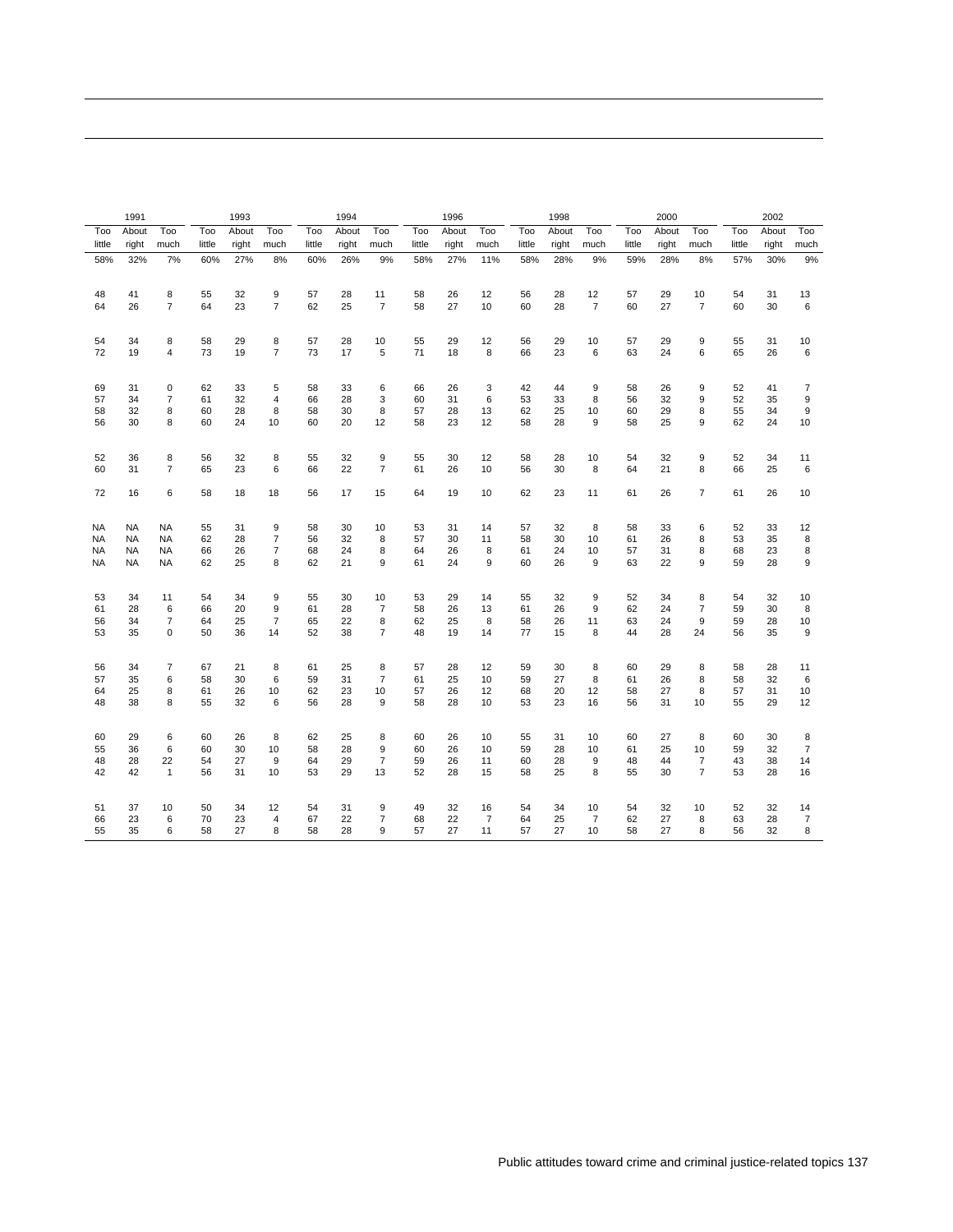# **Respondents' perceptions of the Nation's progress in coping with illegal drugs**

United States, selected years 1972-2003<sup>a</sup>

some progress, stood still, lost some ground, or lost much ground?" two in coping with the problem of illegal drugs--has it made much progress, made Question: "Now, how much progress do you feel the nation has made over the last year or

|      | Made<br>much<br>progress | Made<br>some<br>progress | Stood<br>still | Lost<br>some<br>ground | Lost<br>much<br>around | Don't know/<br>refused |
|------|--------------------------|--------------------------|----------------|------------------------|------------------------|------------------------|
| 1972 | 3%                       | 32%                      | 20%            | 21%                    | 20%                    | 5%                     |
| 1974 | 4                        | 36                       | 21             | 19                     | 16                     | 5                      |
| 1976 | $\overline{2}$           | 25                       | 29             | 25                     | 15                     | 4                      |
| 1995 | 2                        | 36                       | 30             | 19                     | 11                     | $\overline{2}$         |
| 1996 | 3                        | 28                       | 22             | 24                     | 22                     |                        |
| 1999 | 4                        | 42                       | 27             | 14                     | 12                     |                        |
| 2000 | 6                        | 41                       | 23             | 17                     | 12                     |                        |
| 2003 | 3                        | 35                       | 32             | 17                     | 11                     | 2                      |

Note: See Note, table 2.13. For a discussion of public opinion survey sampling procedures, see Appendix 5.

<sup>a</sup>Percents may not add to 100 because of rounding.

Source: The Gallup Organization, Inc., **The Gallup Poll** [Online]. Available: http://www.gallup.com/poll/ [Apr. 2, 2001]; and data provided by The Gallup Organization, Inc. Reprinted by permission.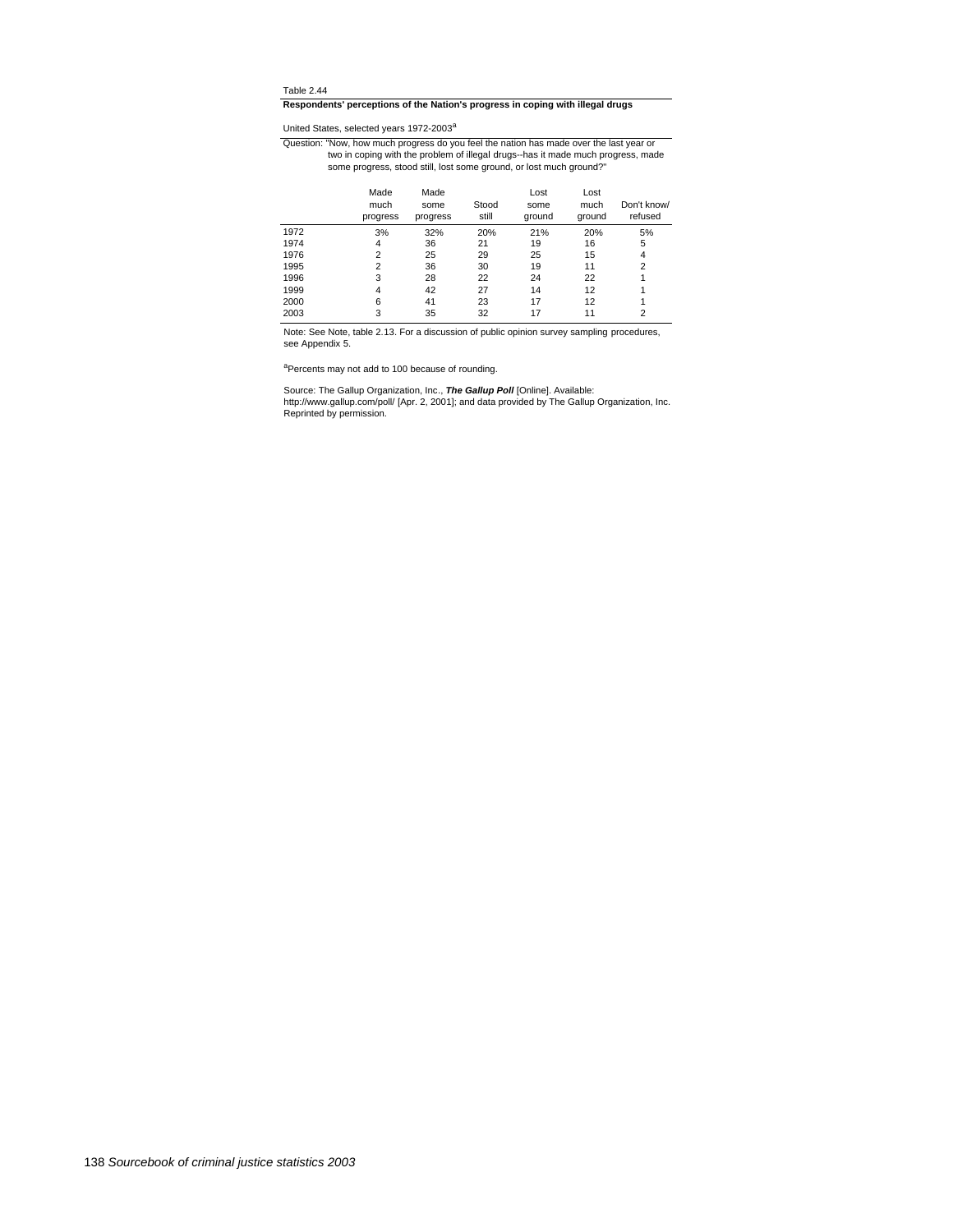| Table 2.45                                                                                                                             |                                                                                                                                                                                                                                                             |                   |          |                |                                | Table 2.46             |                                                                                              |                                      |           |           |                                                                                                                                                                                         |         |  |  |  |
|----------------------------------------------------------------------------------------------------------------------------------------|-------------------------------------------------------------------------------------------------------------------------------------------------------------------------------------------------------------------------------------------------------------|-------------------|----------|----------------|--------------------------------|------------------------|----------------------------------------------------------------------------------------------|--------------------------------------|-----------|-----------|-----------------------------------------------------------------------------------------------------------------------------------------------------------------------------------------|---------|--|--|--|
| Respondents reporting whether they think the criminal justice system is fair in its<br>treatment of people accused of committing crime |                                                                                                                                                                                                                                                             |                   |          |                |                                |                        | Attitudes toward whether the criminal justice system should try to rehabilitate<br>criminals |                                      |           |           |                                                                                                                                                                                         |         |  |  |  |
| By demographic characteristics, United States, 2003                                                                                    |                                                                                                                                                                                                                                                             |                   |          |                |                                |                        |                                                                                              | United States, 2002 and 2003         |           |           |                                                                                                                                                                                         |         |  |  |  |
| Question: "In general, do you think the criminal justice system is very fair, somewhat fair,                                           | Question: "For each statement, please tell me if you completely agree with it, mostly agree<br>with it, mostly disagree with it or completely disagree with it: The criminal justice<br>system should try to rehabilitate criminals, not just punish them." |                   |          |                |                                |                        |                                                                                              |                                      |           |           |                                                                                                                                                                                         |         |  |  |  |
| somewhat unfair, or very unfair in its treatment of people accused of committing<br>crime?"                                            |                                                                                                                                                                                                                                                             |                   |          |                |                                |                        |                                                                                              |                                      |           |           |                                                                                                                                                                                         |         |  |  |  |
|                                                                                                                                        | Very                                                                                                                                                                                                                                                        | Somewhat Somewhat |          | Very           | Don't know/                    |                        |                                                                                              | Completely                           | Mostly    | Mostly    | Completely                                                                                                                                                                              | Don't   |  |  |  |
|                                                                                                                                        | fair                                                                                                                                                                                                                                                        | fair              | unfair   | unfair         | refused                        |                        |                                                                                              | agree                                | agree     | disagree  | disagree                                                                                                                                                                                | know    |  |  |  |
| National                                                                                                                               | 18%                                                                                                                                                                                                                                                         | 48%               | 22%      | 10%            | 2%                             | 2002<br>2003           |                                                                                              | 26%<br>29                            | 43%<br>43 | 16%<br>14 | 10%<br>11                                                                                                                                                                               | 5%<br>3 |  |  |  |
| <u>Sex</u>                                                                                                                             |                                                                                                                                                                                                                                                             |                   |          |                |                                |                        |                                                                                              |                                      |           |           |                                                                                                                                                                                         |         |  |  |  |
| Male                                                                                                                                   | 20                                                                                                                                                                                                                                                          | 48                | 18       | 12             | $\overline{2}$                 |                        |                                                                                              |                                      |           |           | Note: Sample sizes vary from year to year; the data for 2003 are based on telephone inter-                                                                                              |         |  |  |  |
| Female                                                                                                                                 | 15                                                                                                                                                                                                                                                          | 49                | 25       | 9              | $\overline{2}$                 |                        |                                                                                              |                                      |           |           | views with a randomly selected national sample of 1,284 adults, 18 years of age and older,<br>conducted July 14-Aug. 5, 2003. For a discussion of public opinion survey sampling proce- |         |  |  |  |
|                                                                                                                                        |                                                                                                                                                                                                                                                             |                   |          |                |                                | dures, see Appendix 5. |                                                                                              |                                      |           |           |                                                                                                                                                                                         |         |  |  |  |
| <u>Race</u>                                                                                                                            |                                                                                                                                                                                                                                                             |                   |          |                |                                |                        |                                                                                              |                                      |           |           |                                                                                                                                                                                         |         |  |  |  |
| White                                                                                                                                  | 18<br>17                                                                                                                                                                                                                                                    | 50<br>43          | 21<br>24 | 9<br>15        | $\overline{2}$<br>$\mathbf{1}$ |                        |                                                                                              |                                      |           |           | Source: The Pew Research Center for the People & the Press, The 2004 Political                                                                                                          |         |  |  |  |
| Nonwhite<br><b>Black</b>                                                                                                               | 13                                                                                                                                                                                                                                                          | 40                | 27       | 19             | 1                              |                        |                                                                                              |                                      |           |           | Landscape: Evenly Divided and Increasingly Polarized (Washington, DC: The Pew                                                                                                           |         |  |  |  |
|                                                                                                                                        |                                                                                                                                                                                                                                                             |                   |          |                |                                |                        |                                                                                              |                                      |           |           | Research Center for the People & the Press, 2003), p. T-49. Table adapted by SOURCE-                                                                                                    |         |  |  |  |
| Age                                                                                                                                    |                                                                                                                                                                                                                                                             |                   |          |                |                                |                        |                                                                                              | BOOK staff. Reprinted by permission. |           |           |                                                                                                                                                                                         |         |  |  |  |
| 18 to 29 years                                                                                                                         | 24                                                                                                                                                                                                                                                          | 44                | 23       | 8              | 1                              |                        |                                                                                              |                                      |           |           |                                                                                                                                                                                         |         |  |  |  |
| 30 to 49 years                                                                                                                         | 15                                                                                                                                                                                                                                                          | 53                | 21       | 10             | 1                              |                        |                                                                                              |                                      |           |           |                                                                                                                                                                                         |         |  |  |  |
| 50 to 64 years                                                                                                                         | 16                                                                                                                                                                                                                                                          | 45                | 24       | 12             | 3                              |                        |                                                                                              |                                      |           |           |                                                                                                                                                                                         |         |  |  |  |
| 50 years and older                                                                                                                     | 16                                                                                                                                                                                                                                                          | 46                | 23       | 12             | 3                              |                        |                                                                                              |                                      |           |           |                                                                                                                                                                                         |         |  |  |  |
| 65 years and older                                                                                                                     | 17                                                                                                                                                                                                                                                          | 48                | 20       | 12             | 3                              |                        |                                                                                              |                                      |           |           |                                                                                                                                                                                         |         |  |  |  |
| <b>Education</b>                                                                                                                       |                                                                                                                                                                                                                                                             |                   |          |                |                                |                        |                                                                                              |                                      |           |           |                                                                                                                                                                                         |         |  |  |  |
| College post graduate                                                                                                                  | 15                                                                                                                                                                                                                                                          | 52                | 24       | 7              | $\overline{2}$                 |                        |                                                                                              |                                      |           |           |                                                                                                                                                                                         |         |  |  |  |
| College graduate                                                                                                                       | 21                                                                                                                                                                                                                                                          | 53                | 20       | 6              | (a)                            |                        |                                                                                              |                                      |           |           |                                                                                                                                                                                         |         |  |  |  |
| Some college                                                                                                                           | 16                                                                                                                                                                                                                                                          | 50                | 23       | 10             | 1                              |                        |                                                                                              |                                      |           |           |                                                                                                                                                                                         |         |  |  |  |
| High school graduate or less                                                                                                           | 18                                                                                                                                                                                                                                                          | 45                | 21       | 13             | 3                              |                        |                                                                                              |                                      |           |           |                                                                                                                                                                                         |         |  |  |  |
|                                                                                                                                        |                                                                                                                                                                                                                                                             |                   |          |                |                                |                        |                                                                                              |                                      |           |           |                                                                                                                                                                                         |         |  |  |  |
| <u>Income</u><br>\$75,000 and over                                                                                                     | 19                                                                                                                                                                                                                                                          | 51                | 23       | 6              | 1                              |                        |                                                                                              |                                      |           |           |                                                                                                                                                                                         |         |  |  |  |
| \$50,000 to \$74,999                                                                                                                   | 22                                                                                                                                                                                                                                                          | 44                | 25       | $\overline{7}$ | $\overline{2}$                 |                        |                                                                                              |                                      |           |           |                                                                                                                                                                                         |         |  |  |  |
| \$30,000 to \$49,999                                                                                                                   | 15                                                                                                                                                                                                                                                          | 49                | 24       | 11             | 1                              |                        |                                                                                              |                                      |           |           |                                                                                                                                                                                         |         |  |  |  |
| \$20,000 to \$29,999                                                                                                                   | 17                                                                                                                                                                                                                                                          | 49                | 20       | 13             | 1                              |                        |                                                                                              |                                      |           |           |                                                                                                                                                                                         |         |  |  |  |
| Under \$20,000                                                                                                                         | 15                                                                                                                                                                                                                                                          | 53                | 14       | 17             | 1                              |                        |                                                                                              |                                      |           |           |                                                                                                                                                                                         |         |  |  |  |
|                                                                                                                                        |                                                                                                                                                                                                                                                             |                   |          |                |                                |                        |                                                                                              |                                      |           |           |                                                                                                                                                                                         |         |  |  |  |
| Community                                                                                                                              |                                                                                                                                                                                                                                                             |                   |          |                |                                |                        |                                                                                              |                                      |           |           |                                                                                                                                                                                         |         |  |  |  |
| Urban area                                                                                                                             | 16                                                                                                                                                                                                                                                          | 50                | 22       | 10             | $\overline{\mathbf{c}}$        |                        |                                                                                              |                                      |           |           |                                                                                                                                                                                         |         |  |  |  |
| Suburban area                                                                                                                          | 19                                                                                                                                                                                                                                                          | 47                | 23       | 9              | $\overline{2}$                 |                        |                                                                                              |                                      |           |           |                                                                                                                                                                                         |         |  |  |  |
| Rural area                                                                                                                             | 18                                                                                                                                                                                                                                                          | 49                | 19       | 13             | 1                              |                        |                                                                                              |                                      |           |           |                                                                                                                                                                                         |         |  |  |  |
| Region                                                                                                                                 |                                                                                                                                                                                                                                                             |                   |          |                |                                |                        |                                                                                              |                                      |           |           |                                                                                                                                                                                         |         |  |  |  |
| East                                                                                                                                   | 22                                                                                                                                                                                                                                                          | 49                | 23       | $\sqrt{5}$     | 1                              |                        |                                                                                              |                                      |           |           |                                                                                                                                                                                         |         |  |  |  |
| Midwest                                                                                                                                | 14                                                                                                                                                                                                                                                          | 51                | 22       | 12             | 1                              |                        |                                                                                              |                                      |           |           |                                                                                                                                                                                         |         |  |  |  |
| South                                                                                                                                  | 18                                                                                                                                                                                                                                                          | 46                | 21       | 13             | $\overline{2}$                 |                        |                                                                                              |                                      |           |           |                                                                                                                                                                                         |         |  |  |  |
| West                                                                                                                                   | 17                                                                                                                                                                                                                                                          | 49                | 19       | 10             | 5                              |                        |                                                                                              |                                      |           |           |                                                                                                                                                                                         |         |  |  |  |
| Politics                                                                                                                               |                                                                                                                                                                                                                                                             |                   |          |                |                                |                        |                                                                                              |                                      |           |           |                                                                                                                                                                                         |         |  |  |  |
| Republican                                                                                                                             | 21                                                                                                                                                                                                                                                          | 55                | 16       | 6              | 2                              |                        |                                                                                              |                                      |           |           |                                                                                                                                                                                         |         |  |  |  |
| Democrat                                                                                                                               | 17                                                                                                                                                                                                                                                          | 43                | 28       | 10             | $\overline{2}$                 |                        |                                                                                              |                                      |           |           |                                                                                                                                                                                         |         |  |  |  |
| Independent                                                                                                                            | 15                                                                                                                                                                                                                                                          | 49                | 21       | 13             | $\overline{2}$                 |                        |                                                                                              |                                      |           |           |                                                                                                                                                                                         |         |  |  |  |

Note: See Note, table 2.13. For a discussion of public opinion survey sampling procedures, see Appendix 5.

<sup>a</sup>Less than 0.5%.

Source: Table constructed by SOURCEBOOK staff from data provided by The Gallup Organization, Inc. Reprinted by permission.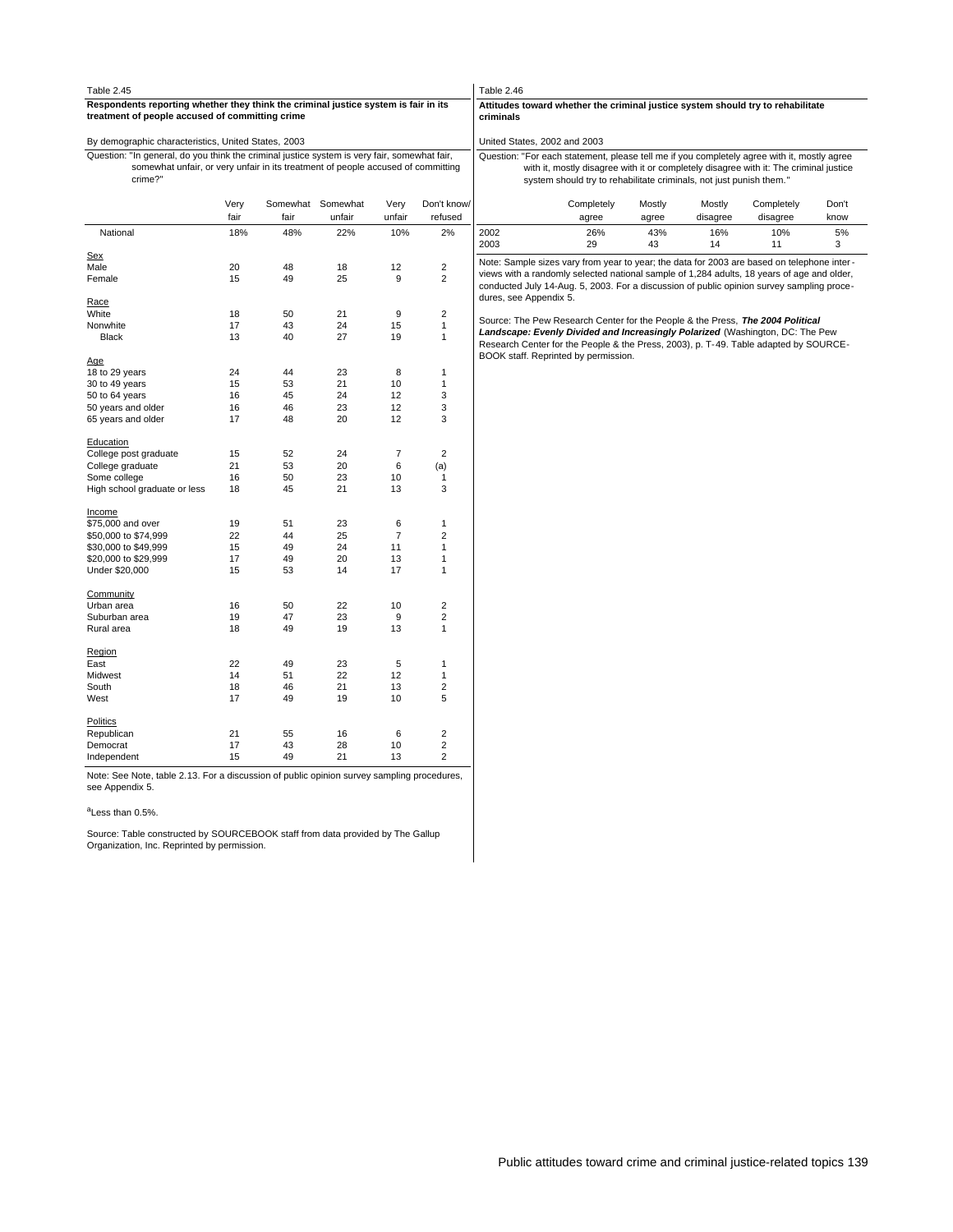#### **Attitudes toward severity of courts in own area**

By demographic characteristics, United States, selected years 1985-2002

Question: "In general, do you think the courts in this area deal too harshly or not harshly

enough with criminals?"

|                                        | 1985<br>Not    |                |                | 1986           |                | 1987           |                |                | 1988      |                         |                | 1989             |                |                | 1990           |                |                |                  |
|----------------------------------------|----------------|----------------|----------------|----------------|----------------|----------------|----------------|----------------|-----------|-------------------------|----------------|------------------|----------------|----------------|----------------|----------------|----------------|------------------|
|                                        |                |                | Not            |                | Not            |                | Not            |                |           | Not                     |                |                  | Not            |                |                |                |                |                  |
|                                        | Too            | harshly        | About          | Too            | harshly        | About          | Too            | harshly        | About     | Too                     | harshly        | About            | Too            | harshly        | About          | Too            | harshly        | About            |
|                                        |                | harshly enough | right          |                | harshly enough | right          |                | harshly enough | right     |                         | harshly enough | right            |                | harshly enough | right          |                | harshly enough | right            |
| National                               | 3%             | 84%            | 9%             | 3%             | 85%            | 8%             | 3%             | 79%            | 12%       | 4%                      | 82%            | 10%              | 3%             | 84%            | 9%             | 3%             | 83%            | 9%               |
| Sex                                    |                |                |                |                |                |                |                |                |           |                         |                |                  |                |                |                |                |                |                  |
| Male                                   | 4              | 84             | 10             | 4              | 84             | 8              | 4              | 78             | 14        | 5                       | 79             | 13               | 4              | 79             | 12             | 3              | 82             | 11               |
| Female                                 | 3              | 85             | 8              | 3              | 86             | 8              | 3              | 80             | 11        | 3                       | 84             | 8                | $\mathbf{1}$   | 87             | 6              | 4              | 83             | 8                |
| Race                                   |                |                |                |                |                |                |                |                |           |                         |                |                  |                |                |                |                |                |                  |
| White                                  | 3              | 85             | 9              | $\overline{2}$ | 87             | 8              | $\overline{2}$ | 81             | 12        | 3                       | 83             | 10               | $\overline{2}$ | 83             | 10             | 3              | 84             | 9                |
| Black/other                            | 5              | 80             | 8              | 9              | 77             | $\mathsf g$    | $\overline{7}$ | 70             | 14        | 8                       | 73             | 11               | $\overline{4}$ | 87             | 3              | 8              | 77             | 8                |
| Age                                    |                |                |                |                |                |                |                |                |           |                         |                |                  |                |                |                |                |                |                  |
| 18 to 20 years                         | 6              | 78             | 14             | 8              | 79             | 8              | 0              | 76             | 17        | 8                       | 84             | 8                | 10             | 83             | 8              | 10             | 80             | 5                |
| 21 to 29 years                         | 6              | 79             | 10             | 5              | 81             | 9              | 4              | 78             | 9         | 8                       | 77             | 10               | $\overline{2}$ | 86             | 8              | 5              | 80             | 9                |
| 30 to 49 years                         | 3              | 85             | 9              | 3              | 86             | 8              | 4              | 78             | 13        | 3                       | 82             | 11               | 3              | 83             | 9              | 4              | 81             | 10               |
| 50 years and older                     | $\overline{2}$ | 87             | 8              | 2              | 88             | $\overline{7}$ | $\overline{2}$ | 82             | 12        | $\overline{c}$          | 83             | 9                | $\overline{2}$ | 84             | 9              | $\overline{c}$ | 86             | 8                |
| Education <sup>a</sup>                 |                |                |                |                |                |                |                |                |           |                         |                |                  |                |                |                |                |                |                  |
| College                                | 3              | 83             | 11             | 2              | 84             | 9              | 3              | 77             | 14        | 3                       | 78             | 13               | $\overline{2}$ | 81             | 10             | 4              | 82             | 10               |
| High school graduate<br>Less than high | 4              | 86             | $\overline{7}$ | 3              | 88             | $\overline{7}$ | 3              | 84             | 9         | $\overline{4}$          | 85             | $\overline{7}$   | 3              | 86             | 8              | 4              | 83             | $\boldsymbol{9}$ |
| school graduate                        | $\overline{4}$ | 81             | 10             | 4              | 81             | 9              | 5              | 71             | 18        | 3                       | 82             | 8                | 3              | 82             | 8              | 3              | 86             | 6                |
| Income                                 |                |                |                |                |                |                |                |                |           |                         |                |                  |                |                |                |                |                |                  |
| \$50,000 and over                      | <b>NA</b>      | <b>NA</b>      | <b>NA</b>      | <b>NA</b>      | NA             | <b>NA</b>      | NA             | <b>NA</b>      | <b>NA</b> | <b>NA</b>               | <b>NA</b>      | <b>NA</b>        | <b>NA</b>      | <b>NA</b>      | <b>NA</b>      | NA             | NA             | <b>NA</b>        |
| \$30,000 to \$49,999                   | <b>NA</b>      | <b>NA</b>      | <b>NA</b>      | <b>NA</b>      | <b>NA</b>      | <b>NA</b>      | <b>NA</b>      | <b>NA</b>      | <b>NA</b> | <b>NA</b>               | <b>NA</b>      | <b>NA</b>        | <b>NA</b>      | <b>NA</b>      | <b>NA</b>      | <b>NA</b>      | <b>NA</b>      | <b>NA</b>        |
| \$20,000 to \$29,999                   | <b>NA</b>      | <b>NA</b>      | <b>NA</b>      | <b>NA</b>      | <b>NA</b>      | <b>NA</b>      | <b>NA</b>      | <b>NA</b>      | <b>NA</b> | <b>NA</b>               | <b>NA</b>      | <b>NA</b>        | <b>NA</b>      | <b>NA</b>      | <b>NA</b>      | <b>NA</b>      | <b>NA</b>      | <b>NA</b>        |
| Under \$20,000                         | <b>NA</b>      | <b>NA</b>      | <b>NA</b>      | <b>NA</b>      | NA             | <b>NA</b>      | NA             | <b>NA</b>      | <b>NA</b> | <b>NA</b>               | NA             | <b>NA</b>        | <b>NA</b>      | <b>NA</b>      | <b>NA</b>      | NA             | <b>NA</b>      | <b>NA</b>        |
| Occupation                             |                |                |                |                |                |                |                |                |           |                         |                |                  |                |                |                |                |                |                  |
| Professional/business                  | 2              | 84             | 11             | 1              | 88             | 8              | 2              | 80             | 13        | 3                       | 83             | 10               | 2              | 82             | 11             | 3              | 82             | 11               |
| Clerical/support                       | $\overline{2}$ | 90             | 6              | 4              | 88             | $\overline{7}$ | $\overline{2}$ | 81             | 12        | 3                       | 84             | $\boldsymbol{9}$ | 1              | 87             | $\overline{7}$ | 4              | 84             | 8                |
| Manual/service                         | 5              | 83             | 8              | 4              | 83             | 9              | 5              | 78             | 11        | 4                       | 81             | 10               | $\overline{4}$ | 84             | 8              | 3              | 84             | 8                |
| Farming/agriculture                    | 3              | 89             | 5              | 3              | 83             | 6              | $\overline{2}$ | 82             | 12        | 8                       | 79             | 8                | 0              | 86             | 9              | 0              | 85             | 15               |
|                                        |                |                |                |                |                |                |                |                |           |                         |                |                  |                |                |                |                |                |                  |
| Region                                 |                |                |                |                |                |                |                |                |           |                         |                |                  |                |                |                |                |                |                  |
| Northeast                              | $\overline{c}$ | 86             | 8              | 3              | 88             | 6              | 3              | 82             | 10        | 6                       | 83             | 9                | $\overline{2}$ | 86             | 5              | 4              | 83             | 10               |
| Midwest                                | 3              | 85             | 9              | 3              | 87             | $\overline{7}$ | 4              | 80             | 10        | $\sqrt{4}$              | 80             | 11               | 3              | 81             | 12             | 4              | 80             | 10               |
| South                                  | $\overline{4}$ | 82             | 11             | 4              | 82             | 10             | $\overline{4}$ | 78             | 14        | 3                       | 83             | 10               | 3              | 86             | 8              | 3              | 85             | 8                |
| West                                   | 4              | 84             | 8              | 3              | 85             | 8              | 3              | 79             | 12        | 5                       | 80             | 8                | 3              | 80             | 11             | 4              | 82             | 9                |
| Religion                               |                |                |                |                |                |                |                |                |           |                         |                |                  |                |                |                |                |                |                  |
| Protestant                             | 3              | 84             | 10             | 3              | 85             | 8              | 3              | 80             | 12        | 4                       | 83             | 9                | $\overline{2}$ | 85             | 9              | 3              | 85             | 8                |
| Catholic                               | 3              | 87             | 8              | 2              | 88             | 6              | $\overline{2}$ | 81             | 12        | 3                       | 86             | 9                | 3              | 83             | 9              | 4              | 84             | 8                |
| Jewish                                 | 3              | 78             | 6              | 8              | 90             | 3              | $\mathbf 0$    | 80             | 20        | 3                       | 73             | 17               | 0              | 96             | $\mathbf 0$    | 0              | 82             | 15               |
| None                                   | 6              | 76             | 10             | 4              | 72             | 14             | $\overline{7}$ | 70             | 7         | 11                      | 64             | 18               | $\overline{7}$ | 72             | 9              | $\mathbf{1}$   | 74             | 16               |
| Politics                               |                |                |                |                |                |                |                |                |           |                         |                |                  |                |                |                |                |                |                  |
| Republican                             | 2              | 88             | 8              | 2              | 87             | 8              | $\overline{2}$ | 86             | 10        | $\overline{\mathbf{c}}$ | 85             | 9                | 1              | 91             | 6              | $\overline{2}$ | 87             | 8                |
| Democrat                               | 3              | 84             | 10             | 3              | 88             | 6              | 4              | 78             | 13        | 5                       | 80             | 10               | 3              | 83             | 10             | 4              | 82             | 9                |
| Independent                            | 5              | 82             | 8              | 3              | 82             | 10             | $\overline{4}$ | 76             | 12        | $\overline{\mathbf{4}}$ | 80             | 11               | $\overline{4}$ | 77             | 10             | 5              | 80             | 10               |

Note: See Note, table 2.15. The "don't know" category has been omitted; therefore percents may not sum to 100. The "about right" response was volunteered. Readers interested in responses to this question for previous years should consult previous editions of SOURCEBOOK. For a discussion of public opinion survey sampling procedures, see Appendix 5.

Source: National Opinion Research Center, "General Social Surveys, 1972-2002,"<br>Storrs, CT: The Roper Center for Public Opinion Research, University of Connecticut.<br>(Machine-readable data files.) Table constructed by SOURCE

a<br>Beginning in 1996, education categories were revised slightly and therefore are not<br>directly comparable to data presented for prior years.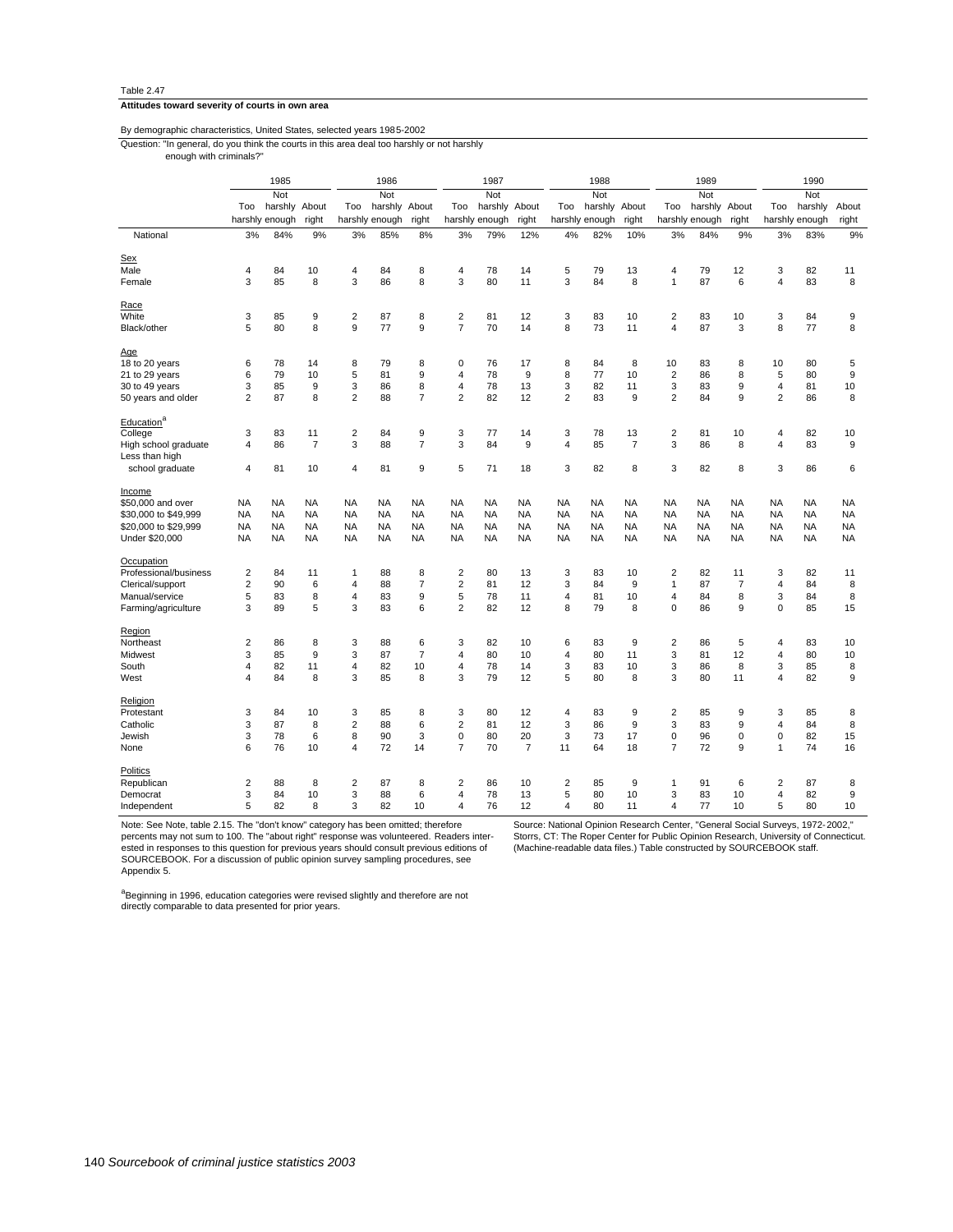|                 | 1991           |                  | 1993           |                |                | 1994                    |                |                | 1996           |               |       | 1998           |                |       | 2000           |                |       | 2002           |                |       |
|-----------------|----------------|------------------|----------------|----------------|----------------|-------------------------|----------------|----------------|----------------|---------------|-------|----------------|----------------|-------|----------------|----------------|-------|----------------|----------------|-------|
|                 | Not            |                  |                | Not            |                |                         | Not            |                |                | Not           |       |                | Not            |       |                | Not            |       |                | Not            |       |
| Too             | harshly About  |                  | Too            | harshly About  |                | Too                     | harshly About  |                | Too            | harshly About |       | Too            | harshly About  |       |                | Too harshly    | About | Too            | harshly About  |       |
|                 | harshly enough | right            |                | harshly enough | right          |                         | harshly enough | right          | harshly enough |               | right |                | harshly enough | right |                | harshly enough | right |                | harshly enough | right |
| 4%              | 80%            | 11%              | 3%             | 81%            | 10%            | 3%                      | 85%            | 8%             | 5%             | 78%           | 11%   | 6%             | 74%            | 13%   | 8%             | 68%            | 16%   | 9%             | 67%            | 18%   |
|                 |                |                  |                |                |                |                         |                |                |                |               |       |                |                |       |                |                |       |                |                |       |
|                 |                |                  |                |                |                |                         |                |                |                |               |       |                |                |       |                |                |       |                |                |       |
| 5               | 78             | 12               | 5              | 81             | 10             | 3                       | 83             | 9              | 5              | 78            | 11    | $\overline{7}$ | 72             | 15    | 8              | 67             | 18    | 12             | 64             | 19    |
| 3               | 81             | 11               | $\overline{2}$ | 82             | 10             | $\overline{2}$          | 87             | 6              | $\overline{4}$ | 78            | 10    | 6              | 76             | 12    | $\overline{7}$ | 70             | 14    | $\overline{7}$ | 70             | 16    |
|                 |                |                  |                |                |                |                         |                |                |                |               |       |                |                |       |                |                |       |                |                |       |
| 3               | 80             | 12               | $\overline{2}$ | 82             | 10             | $\overline{2}$          | 86             | 8              | 3              | 79            | 11    | $\overline{4}$ | 75             | 13    | 6              | 70             | 16    | 8              | 69             | 18    |
| 10              | 76             | 8                | 9              | 76             | 11             | 5                       | 82             | 8              | 11             | 72            | 10    | 12             | 71             | 12    | 14             | 64             | 14    | 16             | 60             | 16    |
|                 |                |                  |                |                |                |                         |                |                |                |               |       |                |                |       |                |                |       |                |                |       |
| 3               | 70             | 20               | 16             | 74             | $\overline{7}$ | $\overline{7}$          | 70             | 14             | 11             | 75            | 5     | 12             | 65             | 14    | 15             | 60             | 14    | 14             | 48             | 34    |
| 8               | 77             | 9                | $\overline{2}$ | 86             | 8              | 4                       | 81             | 9              | 6              | 76            | 10    | 10             | 71             | 11    | 10             | 65             | 14    | 12             | 68             | 15    |
| $\overline{4}$  | 80             | 11               | $\overline{4}$ | 81             | 9              | $\overline{2}$          | 87             | $\overline{7}$ | 5              | 79            | 11    | $\overline{7}$ | 75             | 12    | 8              | 68             | 16    | 9              | 70             | 16    |
| 3               | 81             | 12               | $\overline{2}$ | 81             | 11             | $\overline{2}$          | 86             | $\overline{7}$ | 3              | 78            | 11    | 4              | 76             | 15    | 5              | 70             | 16    | 8              | 66             | 19    |
|                 |                |                  |                |                |                |                         |                |                |                |               |       |                |                |       |                |                |       |                |                |       |
| $\overline{4}$  | 78             | 12               | 3              | 80             | 11             | $\overline{2}$          | 84             | 10             | 5              | 76            | 12    | 6              | 72             | 15    | 8              | 66             | 17    | 9              | 65             | 20    |
| 5               | 82             | $\boldsymbol{9}$ | $\overline{4}$ | 84             | 8              | 4                       | 87             | 6              | 3              | 82            | 9     | 5              | 78             | 12    | $\overline{7}$ | 73             | 13    | 8              | 72             | 16    |
|                 |                |                  |                |                |                |                         |                |                |                |               |       |                |                |       |                |                |       |                |                |       |
| $\overline{2}$  | 78             | 17               | 5              | 78             | 9              | 3                       | 86             | 6              | 6              | 77            | 9     | 9              | 74             | 11    | 9              | 69             | 14    | 12             | 67             | 15    |
|                 |                |                  |                |                |                |                         |                |                |                |               |       |                |                |       |                |                |       |                |                |       |
|                 |                | <b>NA</b>        | 3              | 81             | 10             |                         | 84             | 9              | 4              | 78            | 12    | 3              | 78             | 13    | 6              | 70             | 16    | 9              | 70             | 17    |
| NA<br><b>NA</b> | NA<br>NA       | <b>NA</b>        | $\overline{2}$ | 85             | 10             | 2<br>$\sqrt{2}$         | 87             | 8              | 4              | 82            | 10    | 5              | 76             | 13    | 6              | 72             | 14    | 8              | 70             | 18    |
| <b>NA</b>       | <b>NA</b>      | <b>NA</b>        | 4              | 86             | $\overline{7}$ | $\overline{2}$          | 87             | $\overline{7}$ | $\overline{4}$ | 76            | 13    | 6              | 77             | 11    | $\overline{7}$ | 72             | 14    | 8              | 63             | 20    |
| NA              |                | <b>NA</b>        | 5              | 78             | 11             | 4                       | 84             | $\overline{7}$ | 6              | 76            | 10    | 10             | 70             | 13    | 11             | 64             | 14    | 13             | 66             | 16    |
|                 | NA             |                  |                |                |                |                         |                |                |                |               |       |                |                |       |                |                |       |                |                |       |
| 3               | 78             | 11               | $\overline{2}$ | 80             | 12             | $\overline{2}$          | 83             | 10             | 3              | 78            | 11    | 5              | 74             | 14    | 8              | 66             | 18    | 8              | 66             | 18    |
| 3               | 80             | 12               | 3              | 83             | 8              | $\overline{c}$          | 88             | 6              | 5              | 81            | 9     | 5              | 78             | 11    | 5              | 71             | 16    | $\overline{7}$ | 72             | 15    |
| 5               | 82             | 11               | 5              | 82             | 9              | 3                       | 86             | 6              | 5              | 77            | 11    | $\overline{7}$ | 75             | 13    | 9              | 71             | 13    | 10             | 67             | 18    |
| 0               | 89             | 8                | 3              | 94             | 3              | 5                       | 81             | 10             | $\overline{4}$ | 81            | 8     | $\overline{7}$ | 76             | 16    | $\overline{4}$ | 70             | 15    | 20             | 52             | 16    |
|                 |                |                  |                |                |                |                         |                |                |                |               |       |                |                |       |                |                |       |                |                |       |
| 4               | 83             | 8                | 2              | 82             | 11             | 3                       | 86             | 6              | 6              | 76            | 12    | 5              | 76             | 13    | 8              | 63             | 18    | 6              | 70             | 16    |
| 3               | 78             | 12               | 4              | 79             | 11             | $\overline{\mathbf{c}}$ | 84             | 8              | 5              | 75            | 13    | 6              | 74             | 13    | 6              | 74             | 13    | 8              | 67             | 19    |
| 5               | 82             | 10               | $\overline{4}$ | 84             | 8              | $\overline{2}$          | 86             | 8              | $\overline{4}$ | 81            | 9     | $\overline{7}$ | 76             | 11    | $\overline{7}$ | 70             | 16    | 9              | 70             | 17    |
| 4               | 73             | 16               | 4              | 80             | 10             | 3                       | 84             | 9              | $\overline{4}$ | 77            | 11    | 6              | 69             | 17    | 9              | 65             | 16    | 14             | 60             | 19    |
|                 |                |                  |                |                |                |                         |                |                |                |               |       |                |                |       |                |                |       |                |                |       |
| 4               | 81             | 10               | 3              | 82             | 9              | $\overline{2}$          | 87             | $\overline{7}$ | 4              | 80            | 10    | 6              | 76             | 12    | 6              | 72             | 14    | 8              | 69             | 19    |
| $\overline{2}$  | 80             | 13               | 3              | 82             | 9              | 3                       | 85             | $\overline{7}$ | 5              | 79            | 11    | 5              | 77             | 12    | 7              | 70             | 15    | 9              | 74             | 12    |
| 0               | 81             | 9                | 0              | 81             | 12             | $\overline{2}$          | 79             | 10             | 3              | 76            | 9     | $\mathbf 0$    | 72             | 18    | 13             | 57             | 18    | 12             | 60             | 16    |
| 8               | 72             | 14               | 3              | 77             | 14             | 3                       | 76             | 12             | 8              | 70            | 10    | 10             | 62             | 20    | 12             | 56             | 21    | 13             | 58             | 17    |
|                 |                |                  |                |                |                |                         |                |                |                |               |       |                |                |       |                |                |       |                |                |       |
| 2               | 82             | 11               | 3              | 85             | 8              | $\overline{2}$          | 88             | 7              | 4              | 84            | 10    | 3              | 81             | 12    | 4              | 78             | 12    | $\overline{2}$ | 77             | 18    |
| 5               | 79             | 12               | 4              | 79             | 12             | 3                       | 85             | 8              | 5              | 75            | 13    | $\overline{7}$ | 75             | 13    | 10             | 66             | 17    | 11             | 65             | 18    |
| 5               | 79             | 10               | 4              | 81             | 9              | 3                       | 84             | 8              | 5              | 76            | 9     | 8              | 71             | 14    | 8              | 66             | 16    | 11             | 64             | 17    |
|                 |                |                  |                |                |                |                         |                |                |                |               |       |                |                |       |                |                |       |                |                |       |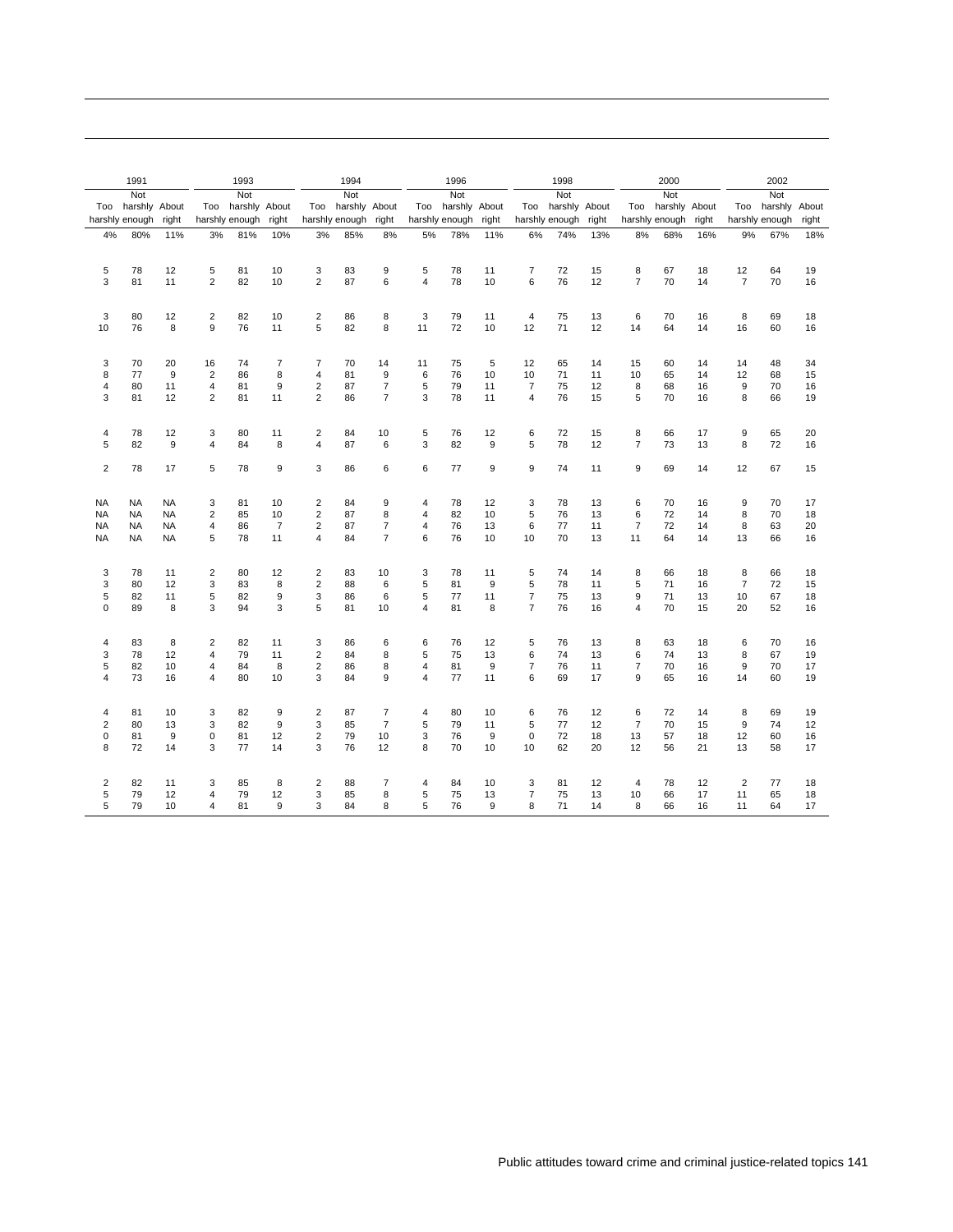Page 142 left intentionally blank.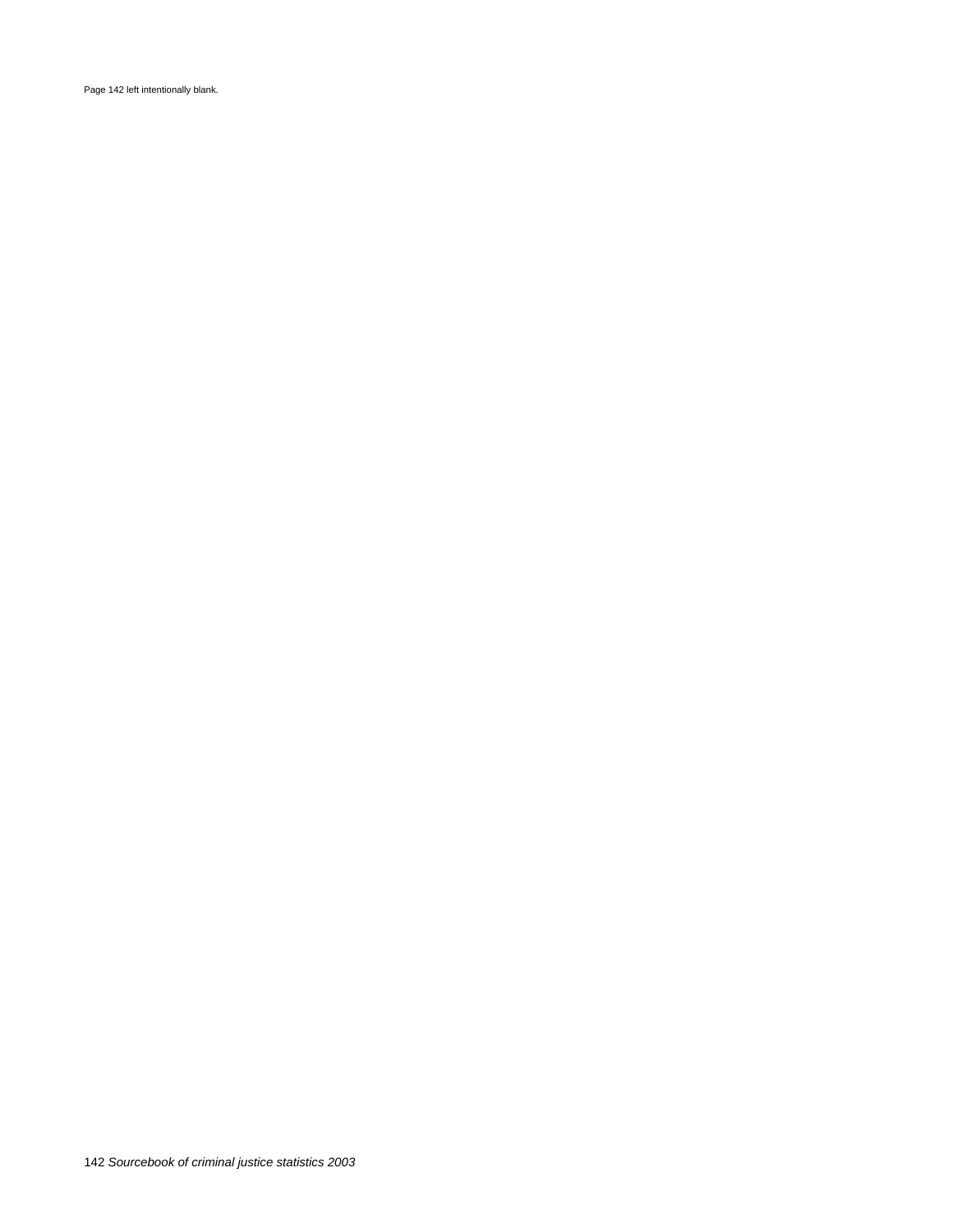| Table 2.48                                                                                                                                                                                                                                                                |         |                 |                      |                      |                         | Table 2.49                           |                                                               |                                                                                                                                                                           |                                     |  |
|---------------------------------------------------------------------------------------------------------------------------------------------------------------------------------------------------------------------------------------------------------------------------|---------|-----------------|----------------------|----------------------|-------------------------|--------------------------------------|---------------------------------------------------------------|---------------------------------------------------------------------------------------------------------------------------------------------------------------------------|-------------------------------------|--|
| Attitudes toward the treatment of juveniles who commit violent crimes                                                                                                                                                                                                     |         |                 |                      |                      |                         |                                      | Attitudes toward the penalty for murder                       |                                                                                                                                                                           |                                     |  |
| By demographic characteristics, United States, 2003                                                                                                                                                                                                                       |         |                 |                      |                      |                         |                                      | United States, selected years 1985-2004 <sup>a</sup>          |                                                                                                                                                                           |                                     |  |
| Question: "In your view, how should juveniles between the ages of 14 and 17 who commit<br>violent crimes be treated in the criminal justice system--should they be treated the<br>same as adults, or should they be given more lenient treatment in a juvenile<br>court?" |         |                 |                      |                      |                         |                                      | absolutely no possibility of parole?"                         | Question: "If you could choose between the following two approaches, which do you think is<br>the better penalty for murder--the death penalty or life imprisonment, with |                                     |  |
|                                                                                                                                                                                                                                                                           | Same as | More<br>lenient |                      |                      | Don't know              |                                      | Death<br>penalty                                              | Life imprisonment<br>without possibility<br>of parole                                                                                                                     | Don't know/<br>refused <sup>p</sup> |  |
|                                                                                                                                                                                                                                                                           | adults  | treatment       | Tougher <sup>a</sup> | Depends <sup>a</sup> | refused                 | 1985                                 | 56%                                                           | 34%                                                                                                                                                                       | 10%                                 |  |
| National                                                                                                                                                                                                                                                                  | 59%     | 32%             | (b)                  | 8%                   | 1%                      | 1986<br>1991                         | 55<br>53                                                      | 35<br>35                                                                                                                                                                  | 10<br>11                            |  |
| Sex                                                                                                                                                                                                                                                                       |         |                 |                      |                      |                         | 1992                                 | 50                                                            | 37                                                                                                                                                                        | 13                                  |  |
| Male                                                                                                                                                                                                                                                                      | 64      | 29              | 1%                   | 5                    | $\mathbf{1}$            | 1993                                 | 59                                                            | 29                                                                                                                                                                        | 12                                  |  |
| Female                                                                                                                                                                                                                                                                    | 55      | 34              | (b)                  | 10                   | $\mathbf{1}$            | 1994                                 | 50                                                            | 32                                                                                                                                                                        | 18                                  |  |
|                                                                                                                                                                                                                                                                           |         |                 |                      |                      |                         | 1997 <sup>c</sup>                    | 61                                                            | 29                                                                                                                                                                        | 10                                  |  |
| Race                                                                                                                                                                                                                                                                      |         |                 |                      |                      |                         | 1999 <sup>c</sup>                    | 56                                                            | 38                                                                                                                                                                        | 6                                   |  |
| White                                                                                                                                                                                                                                                                     | 59      | 32              | (b)                  | 8                    | $\mathbf{1}$            | 2000                                 | 52                                                            | 37                                                                                                                                                                        | 11                                  |  |
| Nonwhite                                                                                                                                                                                                                                                                  | 58      | 32              | $\mathbf{1}$         | 8                    | $\mathbf{1}$            | $2001^{\circ}$                       | 54                                                            | 42                                                                                                                                                                        | $\overline{4}$                      |  |
| <b>Black</b>                                                                                                                                                                                                                                                              | 54      | 36              | $\mathbf 0$          | 9                    | $\mathbf{1}$            | 2003                                 | 53                                                            | 44                                                                                                                                                                        | 3                                   |  |
|                                                                                                                                                                                                                                                                           |         |                 |                      |                      |                         | $2004^{\circ}$                       | 50                                                            | 46                                                                                                                                                                        | 4                                   |  |
| Age                                                                                                                                                                                                                                                                       |         |                 |                      |                      |                         |                                      |                                                               |                                                                                                                                                                           |                                     |  |
| 18 to 29 years                                                                                                                                                                                                                                                            | 62      | 34              | $\mathbf{1}$         | 3                    | $\pmb{0}$               |                                      |                                                               | Note: Sample sizes vary from year to year; the data for 2004 are based on telephone inter-                                                                                |                                     |  |
| 30 to 49 years                                                                                                                                                                                                                                                            | 57      | 31              | (b)                  | 11                   | $\mathbf{1}$            |                                      |                                                               | views with a randomly selected national sample of 1,000 adults, 18 years of age and older,                                                                                |                                     |  |
| 50 to 64 years                                                                                                                                                                                                                                                            | 65      | 27              | (b)                  | 6                    | $\overline{c}$          |                                      |                                                               | conducted May 2-4, 2004. For a discussion of public opinion survey sampling procedures,                                                                                   |                                     |  |
| 50 years and older                                                                                                                                                                                                                                                        | 59      | 31              | $\mathbf{1}$         | $\overline{7}$       | $\overline{c}$          | see Appendix 5.                      |                                                               |                                                                                                                                                                           |                                     |  |
|                                                                                                                                                                                                                                                                           |         | 36              |                      | 8                    | 3                       |                                      |                                                               |                                                                                                                                                                           |                                     |  |
| 65 years and older                                                                                                                                                                                                                                                        | 52      |                 | $\mathbf{1}$         |                      |                         |                                      | <sup>a</sup> Percents may not add to 100 because of rounding. | <sup>b</sup> Includes volunteered responses such as "other," "neither," and "depends."                                                                                    |                                     |  |
| Education                                                                                                                                                                                                                                                                 |         |                 |                      |                      |                         | <sup>c</sup> Asked of a half sample. |                                                               |                                                                                                                                                                           |                                     |  |
| College post graduate                                                                                                                                                                                                                                                     | 42      | 49              | $\mathbf 0$          | 9                    | (b)                     |                                      |                                                               |                                                                                                                                                                           |                                     |  |
| College graduate                                                                                                                                                                                                                                                          | 51      | 41              | (b)                  | $\overline{7}$       | $\mathbf{1}$            |                                      |                                                               | Source: The Gallup Organization, Inc., The Gallup Poll [Online]. Available:                                                                                               |                                     |  |
| Some college                                                                                                                                                                                                                                                              | 61      | 27              | $\mathbf{1}$         | 9                    | $\overline{c}$          |                                      |                                                               | http://www.gallup.com/poll/ [May 19, 2004]. Table adapted by SOURCEBOOK staff.                                                                                            |                                     |  |
| High school graduate or less                                                                                                                                                                                                                                              | 68      | 25              | (b)                  | 6                    | $\mathbf{1}$            | Reprinted by permission.             |                                                               |                                                                                                                                                                           |                                     |  |
| <b>Income</b>                                                                                                                                                                                                                                                             |         |                 |                      |                      |                         |                                      |                                                               |                                                                                                                                                                           |                                     |  |
| \$75,000 and over                                                                                                                                                                                                                                                         | 58      | 36              | (b)                  | 5                    | $\mathbf{1}$            |                                      |                                                               |                                                                                                                                                                           |                                     |  |
| \$50,000 to \$74,999                                                                                                                                                                                                                                                      | 54      | 35              | $\mathbf{1}$         | 9                    | $\mathbf{1}$            |                                      |                                                               |                                                                                                                                                                           |                                     |  |
| \$30,000 to \$49,999                                                                                                                                                                                                                                                      | 63      | 28              | (b)                  | 8                    | $\mathbf{1}$            |                                      |                                                               |                                                                                                                                                                           |                                     |  |
| \$20,000 to \$29,999                                                                                                                                                                                                                                                      | 59      | 31              | $\mathbf{1}$         | 8                    | $\mathbf{1}$            |                                      |                                                               |                                                                                                                                                                           |                                     |  |
| Under \$20,000                                                                                                                                                                                                                                                            | 58      | 31              | $\pmb{0}$            | $\overline{7}$       | $\overline{\mathbf{4}}$ |                                      |                                                               |                                                                                                                                                                           |                                     |  |
| Community                                                                                                                                                                                                                                                                 |         |                 |                      |                      |                         |                                      |                                                               |                                                                                                                                                                           |                                     |  |
| Urban area                                                                                                                                                                                                                                                                | 62      | 29              | $\pmb{0}$            | 8                    | 1                       |                                      |                                                               |                                                                                                                                                                           |                                     |  |
| Suburban area                                                                                                                                                                                                                                                             | 57      | 34              | $\mathbf{1}$         | $\overline{7}$       | $\mathbf{1}$            |                                      |                                                               |                                                                                                                                                                           |                                     |  |
| Rural area                                                                                                                                                                                                                                                                | 60      | 31              | (b)                  | $\overline{7}$       | $\overline{2}$          |                                      |                                                               |                                                                                                                                                                           |                                     |  |
| Region                                                                                                                                                                                                                                                                    |         |                 |                      |                      |                         |                                      |                                                               |                                                                                                                                                                           |                                     |  |
| East                                                                                                                                                                                                                                                                      | 57      | 34              | $\mathbf 0$          | $\overline{7}$       | $\overline{2}$          |                                      |                                                               |                                                                                                                                                                           |                                     |  |
| Midwest                                                                                                                                                                                                                                                                   | 51      | 37              | $\mathbf{1}$         | 10                   | $\mathbf{1}$            |                                      |                                                               |                                                                                                                                                                           |                                     |  |
| South                                                                                                                                                                                                                                                                     | 66      | 25              | $\mathbf{1}$         | 7                    | 1                       |                                      |                                                               |                                                                                                                                                                           |                                     |  |
| West                                                                                                                                                                                                                                                                      | 59      | 34              | 0                    | 6                    | 1                       |                                      |                                                               |                                                                                                                                                                           |                                     |  |
| <b>Politics</b>                                                                                                                                                                                                                                                           |         |                 |                      |                      |                         |                                      |                                                               |                                                                                                                                                                           |                                     |  |
| Republican                                                                                                                                                                                                                                                                | 64      | 24              | $\mathbf{1}$         | 10                   | 1                       |                                      |                                                               |                                                                                                                                                                           |                                     |  |
| Democrat                                                                                                                                                                                                                                                                  | 55      | 35              | (b)                  | 9                    | $\mathbf{1}$            |                                      |                                                               |                                                                                                                                                                           |                                     |  |
| Independent                                                                                                                                                                                                                                                               | 59      | 35              | $\mathbf 0$          | 5                    | $\mathbf{1}$            |                                      |                                                               |                                                                                                                                                                           |                                     |  |
| $1 - 1 - 0.40$<br>$\mathbf{r}$                                                                                                                                                                                                                                            |         |                 |                      |                      |                         |                                      |                                                               |                                                                                                                                                                           |                                     |  |

Note: See Note, table 2.13. For a discussion of public opinion survey sampling procedures, see Appendix 5.

<sup>a</sup>Response volunteered.<br><sup>b</sup>Less than 0.5%.

Source: Table constructed by SOURCEBOOK staff from data provided by The Gallup Organization, Inc. Reprinted by permission.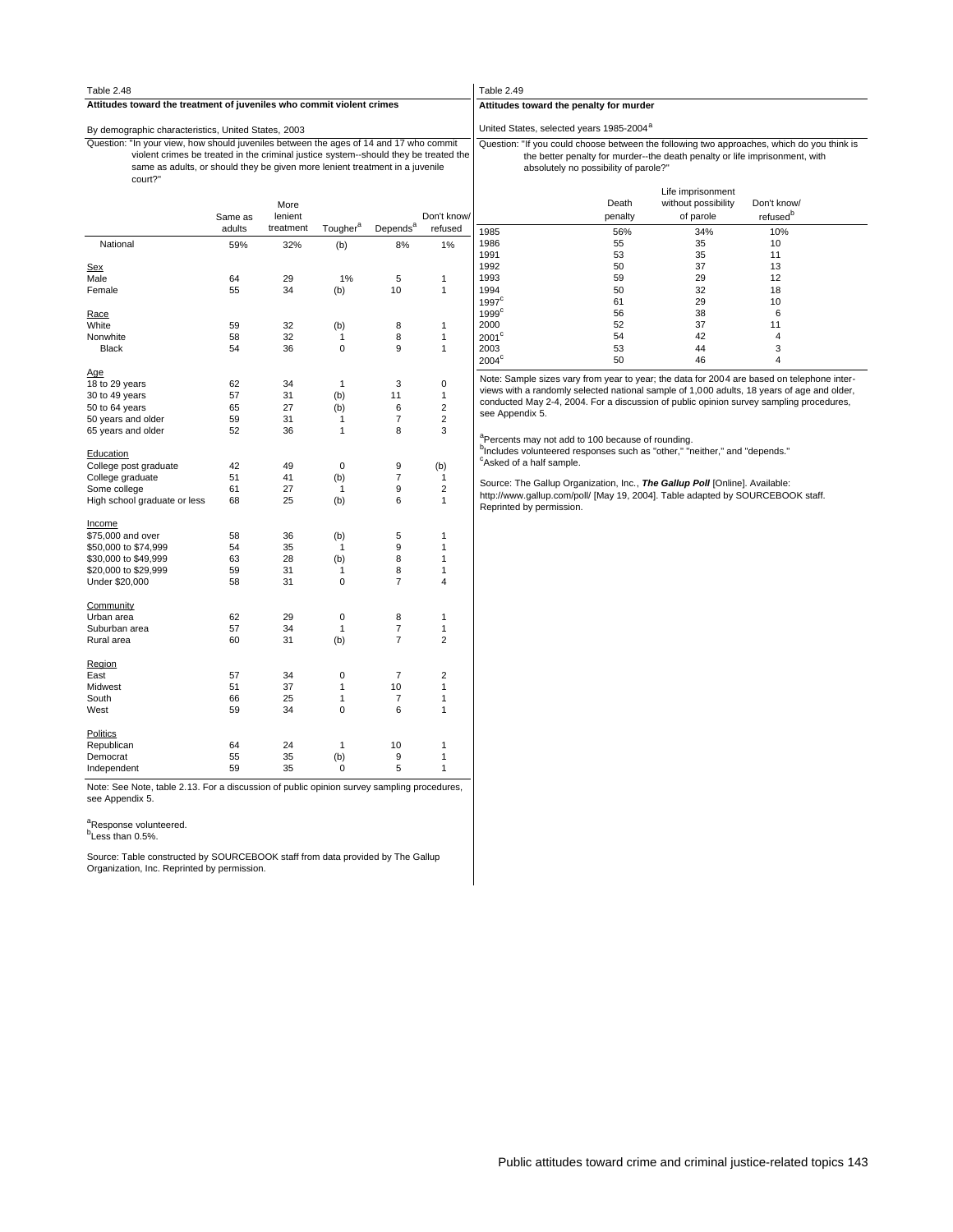#### **Attitudes toward the death penalty for persons convicted of murder**

Question: "Do you favor or oppose the death penalty for persons convicted of murder? By demographic characteristics, United States, selected years 1980-2002

Independent 66 28 73 20 72 22 70 23 75 19 72 23 69 24 72 20 Democrat 63 31 71 24 67 28 64 30 70 24 66 30 61 32 62 32 Republican 77 18 79 16 85 13 80 16 83 13 80 15 83 14 81 12 Politics<br>Republican None 54 39 73 16 72 26 68 26 75 20 73 24 65 28 67 26 Jewish 75 22 73 19 67 26 85 4 62 31 79 16 80 10 63 23 Catholic 71 23 76 20 72 22 72 23 78 19 69 26 70 24 73 21 Protestant 67 26 73 21 74 22 70 24 76 19 72 23 70 24 72 22 **Religion**<br>Protestant West 70 25 76 18 79 16 78 16 79 17 83 13 76 19 76 17 South 66 28 74 21 70 25 68 27 76 19 67 26 67 26 72 21 Midwest 66 26 72 21 75 21 65 28 73 20 69 26 67 26 70 24 Northeast 68 26 74 22 70 25 74 20 74 21 70 26 72 23 66 26 Region<br>Northeast Farming/agriculture 71 15 77 15 85 10 61 39 76 22 83 17 65 28 67 29 Manual/service 68 26 73 21 71 23 69 25 76 19 69 25 68 24 71 24 Clerical/support 69 26 79 17 78 18 71 23 76 19 70 25 74 19 72 21 Professional/business 68 28 72 23 73 23 75 20 76 19 76 21 72 25 72 21 **Occupation** Under \$20,000 NA NA NA NA NA NA NA NA NA NA NA NA NA NA NA NA \$20,000 to \$29,999 NA NA NA NA NA NA NA NA NA NA NA NA NA NA NA NA \$30,000 to \$49,999 NA NA NA NA NA NA NA NA NA NA NA NA NA NA NA NA \$50,000 and over NA NA NA NA NA NA NA NA NA NA NA NA NA NA NA NA Income school graduate 56 33 64 26 61 29 59 33 72 21 64 26 54 38 59 27 Less than high<br>school graduate High school graduate 71 23 78 17 75 20 71 23 78 17 73 23 73 20 73 20 College 67 30 71 21 75 22 73 22 73 22 72 23 70 26 71 23 Education® 50 years and older 66 25 74 20 71 25 67 26 76 20 74 20 66 26 70 22 30 to 49 years 69 26 74 21 76 19 70 24 76 18 70 27 74 21 72 21 21 to 29 years 66 31 74 20 74 22 76 19 75 20 72 23 69 27 73 24 18 to 20 years 70 27 68 26 64 29 68 27 69 29 68 24 64 36 61 35 Age<br>18 to 20 years Black/other 40 51 51 42 49 44 46 46 53 35 49 43 46 43 46 44 White 70 24 77 18 76 19 75 20 79 17 75 20 74 21 76 18 Race Female 61 32 69 24 68 27 66 27 72 22 66 28 67 26 66 26 Male 75 21 80 16 80 16 77 19 80 17 79 17 73 22 77 18 Sex<br>Male National 67% 27% 74% 20% 73% 22% 70% 24% 76% 19% 71% 23% 70% 24% 71% 22% Favor Oppose Favor Oppose Favor Oppose Favor Oppose Favor Oppose Favor Oppose Favor Oppose Favor Oppose 1980 1982 1983 1984 1985 1986 1987 1988

Note: See Note, table 2.15. The "don't know" category has been omitted; therefore percents

may not sum to 100. Readers interested in responses to this question for previous years should consult previous editions of SOURCEBOOK. For a discussion of public opinion survey sampling procedures, see Appendix 5.

Source: National Opinion Research Center, "General Social Surveys, 1972-2002," Storrs, CT: The Roper Center for Public Opinion Research, University of Connecticut. (Machinereadable data files.) Table constructed by SOURCEBOOK staff.

<sup>a</sup>Beginning in 1996, education categories were revised slightly and therefore are not directly comparable to data presented for prior years.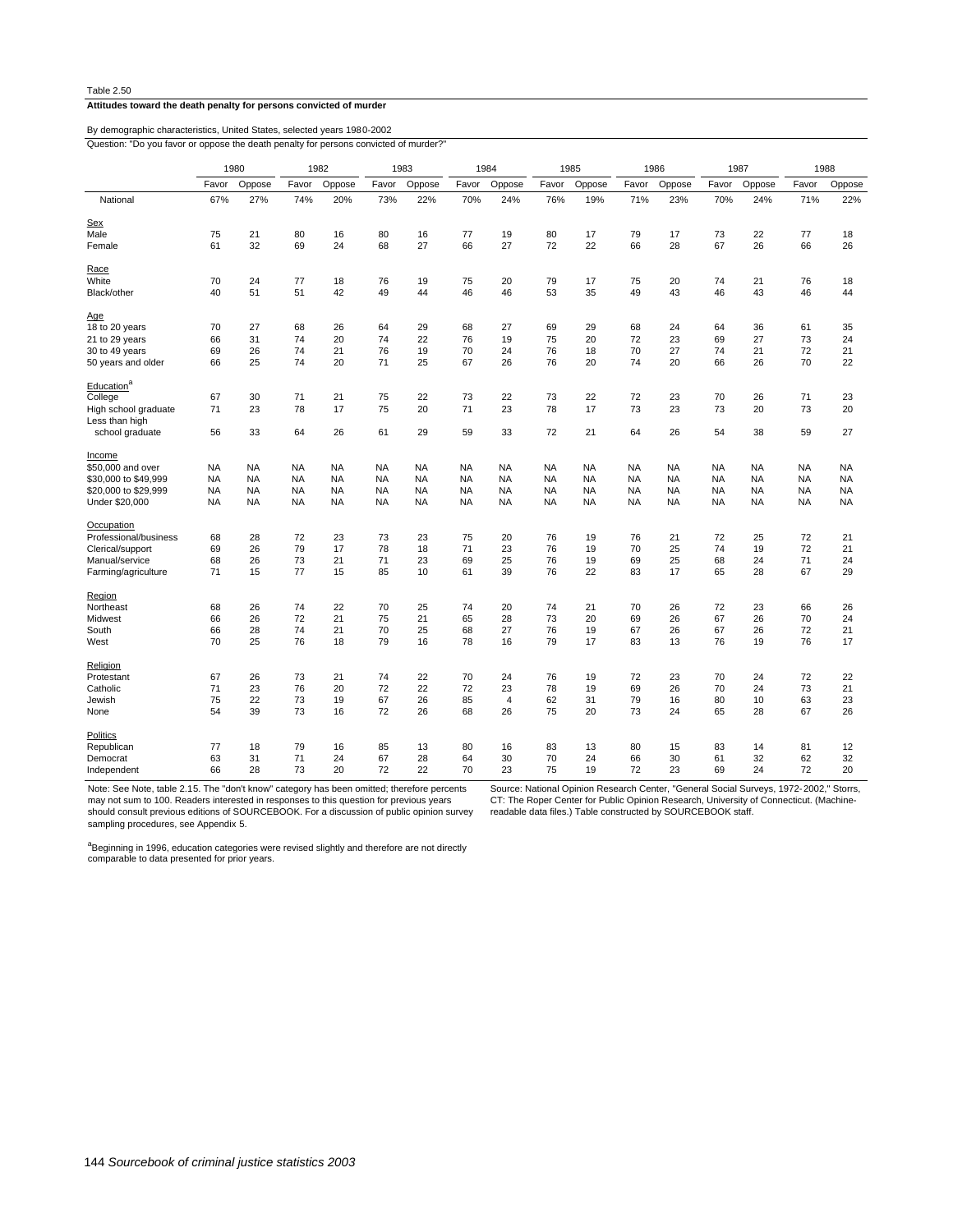|           | 1989           | 1990      |                |           | 1991      |       | 1993   | 1994  |        |       | 1996   |       | 1998   |       | 2000   |       | 2002   |
|-----------|----------------|-----------|----------------|-----------|-----------|-------|--------|-------|--------|-------|--------|-------|--------|-------|--------|-------|--------|
| Favor     | Oppose         | Favor     | Oppose         | Favor     | Oppose    | Favor | Oppose | Favor | Oppose | Favor | Oppose | Favor | Oppose | Favor | Oppose | Favor | Oppose |
| 74%       | 20%            | 74%       | 19%            | 72%       | 22%       | 72%   | 21%    | 74%   | 20%    | 71%   | 22%    | 68%   | 25%    | 63%   | 29%    | 66%   | 30%    |
| 81        | 16             | 79        | 18             | 77        | 19        | 78    | 16     | 79    | 17     | 79    | 17     | 74    | 20     | 71    | 23     | 73    | 24     |
| 69        | 24             | 71        | 21             | 67        | 25        | 67    | 24     | 71    | 22     | 65    | 25     | 63    | 28     | 57    | 33     | 59    | 35     |
| 77        | 18             | 78        | 16             | 75        | 19        | 75    | 18     | 78    | 16     | 75    | 18     | 72    | 20     | 69    | 24     | 70    | 26     |
| 57        | 36             | 58        | 36             | 53        | 37        | 54    | 38     | 56    | 34     | 54    | 35     | 49    | 42     | 42    | 48     | 50    | 45     |
| 69        | 25             | 66        | 34             | 60        | 33        | 70    | 23     | 73    | 21     | 70    | 22     | 60    | 37     | 53    | 38     | 55    | 41     |
| 71        | 24             | 79        | 16             | 74        | 23        | 69    | 26     | 72    | 21     | 72    | 22     | 69    | 25     | 66    | 28     | 68    | 30     |
| 76        | 20             | 74        | 21             | 71        | 22        | 73    | 20     | 75    | 20     | 71    | 22     | 69    | 24     | 64    | 29     | 68    | 27     |
| 74        | 19             | 74        | 18             | 71        | 21        | 73    | 20     | 75    | 18     | 71    | 21     | 66    | 25     | 62    | 28     | 63    | 32     |
| 72        | 22             | 73        | 21             | 69        | 25        | 69    | 24     | 73    | 21     | 69    | 24     | 67    | 26     | 63    | 29     | 65    | 31     |
| 77        | 18             | 77        | 18             | 74        | 20        | 75    | 18     | 77    | 17     | 76    | 17     | 71    | 21     | 65    | 28     | 69    | 28     |
| 69        | 24             | 70        | 21             | 72        | 21        | 71    | 18     | 67    | 25     | 68    | 23     | 63    | 27     | 61    | 28     | 62    | 32     |
| <b>NA</b> | <b>NA</b>      | <b>NA</b> | <b>NA</b>      | <b>NA</b> | <b>NA</b> | 73    | 22     | 77    | 18     | 75    | 20     | 72    | 21     | 69    | 25     | 70    | 27     |
| <b>NA</b> | <b>NA</b>      | <b>NA</b> | <b>NA</b>      | <b>NA</b> | <b>NA</b> | 74    | 18     | 76    | 18     | 74    | 18     | 70    | 22     | 67    | 25     | 67    | 31     |
| <b>NA</b> | <b>NA</b>      | <b>NA</b> | <b>NA</b>      | <b>NA</b> | <b>NA</b> | 81    | 14     | 75    | 19     | 72    | 24     | 68    | 24     | 66    | 28     | 62    | 35     |
| <b>NA</b> | <b>NA</b>      | <b>NA</b> | <b>NA</b>      | <b>NA</b> | <b>NA</b> | 67    | 25     | 71    | 22     | 64    | 25     | 60    | 31     | 55    | 36     | 62    | 35     |
| 75        | 19             | 72        | 20             | 67        | 25        | 70    | 23     | 75    | 20     | 70    | 22     | 68    | 25     | 63    | 30     | 65    | 31     |
| 73        | 21             | 81        | 14             | 73        | 22        | 72    | 21     | 74    | 19     | 73    | 20     | 68    | 24     | 63    | 28     | 60    | 36     |
| 74        | 21             | 74        | 22             | 75        | 20        | 74    | 19     | 75    | 19     | 72    | 21     | 68    | 24     | 65    | 27     | 70    | 26     |
| 91        | $\overline{4}$ | 78        | $\overline{7}$ | 81        | 11        | 74    | 21     | 74    | 18     | 72    | 20     | 71    | 20     | 72    | 22     | 72    | 24     |
| 72        | 19             | 75        | 20             | 71        | 23        | 65    | 26     | 70    | 24     | 66    | 26     | 62    | 28     | 55    | 35     | 58    | 37     |
| 72        | 22             | 76        | 20             | 70        | 24        | 72    | 18     | 72    | 20     | 72    | 22     | 70    | 24     | 65    | 27     | 68    | 28     |
| 75        | 21             | 72        | 20             | 71        | 22        | 75    | 19     | 76    | 19     | 72    | 20     | 69    | 23     | 64    | 27     | 69    | 26     |
| 76        | 19             | 76        | 16             | 76        | 20        | 72    | 24     | 78    | 16     | 74    | 19     | 68    | 24     | 66    | 28     | 66    | 31     |
| 75        | 20             | 75        | 19             | 72        | 22        | 74    | 20     | 75    | 18     | 72    | 20     | 68    | 24     | 64    | 27     | 67    | 28     |
| 73        | 20             | 76        | 18             | 75        | 21        | 68    | 22     | 75    | 19     | 70    | 23     | 68    | 25     | 66    | 27     | 68    | 28     |
| 87        | 13             | 74        | 15             | 53        | 34        | 70    | 21     | 72    | 26     | 63    | 28     | 72    | 20     | 57    | 36     | 48    | 52     |
| 71        | 24             | 72        | 24             | 65        | 28        | 72    | 23     | 73    | 20     | 69    | 22     | 64    | 26     | 60    | 32     | 61    | 36     |
| 82        | 14             | 83        | 12             | 84        | 13        | 81    | 13     | 84    | 12     | 85    | 12     | 77    | 17     | 75    | 19     | 79    | 17     |
| 68        | 26             | 68        | 24             | 63        | 29        | 64    | 30     | 65    | 28     | 61    | 30     | 62    | 31     | 57    | 34     | 56    | 41     |
| 73        | 21             | 74        | 21             | 69        | 23        | 71    | 20     | 76    | 17     | 70    | 21     | 67    | 23     | 62    | 30     | 66    | 28     |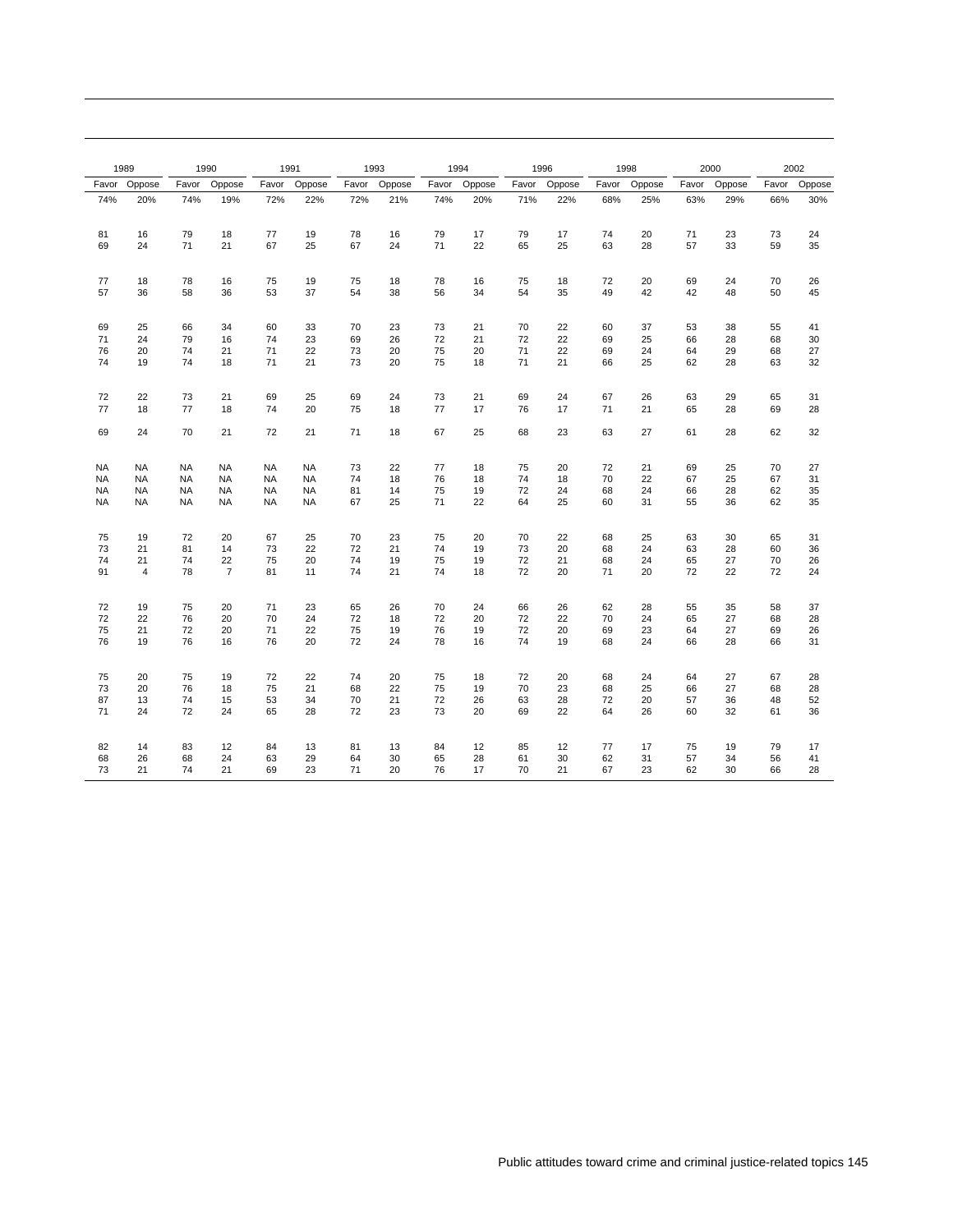| Table 2.51                                                                                 |                  |                     |                                     | Table 2.52                                                                          |                  |                     |                         |  |  |  |
|--------------------------------------------------------------------------------------------|------------------|---------------------|-------------------------------------|-------------------------------------------------------------------------------------|------------------|---------------------|-------------------------|--|--|--|
| Attitudes toward the death penalty for persons convicted of murder                         |                  |                     |                                     | Attitudes toward the death penalty for persons convicted of murder                  |                  |                     |                         |  |  |  |
| United States, selected years 1953-2003 <sup>a</sup>                                       |                  |                     |                                     | By demographic characteristics, United States, 2003                                 |                  |                     |                         |  |  |  |
| Question: "Are you in favor of the death penalty for a person convicted of murder?"        |                  |                     |                                     | Question: "Are you in favor of the death penalty for a person convicted of murder?" |                  |                     |                         |  |  |  |
|                                                                                            | Yes,<br>in favor | No, not<br>in favor | Don't know/<br>refused <sup>b</sup> |                                                                                     | Yes,<br>in favor | No, not<br>in favor | Don't know/<br>refused  |  |  |  |
| 1953                                                                                       | 68%              | 25%                 | 7%                                  | National                                                                            | 64%              | 32%                 | 4%                      |  |  |  |
| 1956                                                                                       | 53               | 34                  | 13                                  |                                                                                     |                  |                     |                         |  |  |  |
| 1957                                                                                       | 47               | 34                  | 18                                  | Sex                                                                                 |                  |                     |                         |  |  |  |
| 1960                                                                                       | 53               | 36                  | 11                                  | Male                                                                                | 70               | 26                  | 4                       |  |  |  |
| 1965                                                                                       | 45               | 43                  | 12                                  | Female                                                                              | 58               | 37                  | 5                       |  |  |  |
| 1966                                                                                       | 42               | 47                  | 11                                  |                                                                                     |                  |                     |                         |  |  |  |
| 1967                                                                                       | 54               | 38                  | 8                                   | Race                                                                                |                  |                     |                         |  |  |  |
| 1969                                                                                       | 51               | 40                  | 9                                   | White                                                                               | 67               | 29                  | 4                       |  |  |  |
| 1971                                                                                       | 49               | 40                  | 11                                  | Nonwhite                                                                            | 52               | 42                  | 6                       |  |  |  |
| March 1972                                                                                 | 50               | 41                  | 9                                   | Black                                                                               | 39               | 54                  | $\overline{7}$          |  |  |  |
| November 1972                                                                              | 57               | 32                  | 11                                  |                                                                                     |                  |                     |                         |  |  |  |
| 1976                                                                                       | 66               | 26                  | 8                                   | Age                                                                                 |                  |                     |                         |  |  |  |
| 1978                                                                                       | 62               | 27                  | 11                                  | 18 to 29 years                                                                      | 65               | 34                  | $\mathbf{1}$            |  |  |  |
| 1981                                                                                       | 66               | 25                  | 9                                   | 30 to 49 years                                                                      | 65               | 33                  | $\overline{\mathbf{c}}$ |  |  |  |
| January 1985                                                                               | 72               | 20                  | 8                                   | 50 to 64 years                                                                      | 65               | 31                  | 4                       |  |  |  |
| November 1985                                                                              | 75               | 17                  |                                     | 50 years and older                                                                  | 62               | 31                  | $\overline{7}$          |  |  |  |
| 1986                                                                                       | 70               | 22                  | 8                                   | 65 years and older                                                                  | 58               | 29                  | 13                      |  |  |  |
| 1988                                                                                       | 79               | 16                  | 5                                   |                                                                                     |                  |                     |                         |  |  |  |
| 1991                                                                                       | 76               | 18                  | 6                                   | Education                                                                           |                  |                     |                         |  |  |  |
| 1994                                                                                       | 80               | 16                  | 4                                   | College post graduate                                                               | 47               | 50                  | 3                       |  |  |  |
| 1995                                                                                       | 77               | 13                  | 10                                  | College graduate                                                                    | 65               | 33                  | 2                       |  |  |  |
| 1999                                                                                       | 71               | 22                  |                                     | Some college                                                                        | 68               | 28                  | 4                       |  |  |  |
| 2000                                                                                       | 66               | 28                  | 6                                   | High school graduate or less                                                        | 67               | 28                  | 5                       |  |  |  |
| 2001                                                                                       | 68               | 26                  | 6                                   |                                                                                     |                  |                     |                         |  |  |  |
| 2002                                                                                       | 70               | 25                  | 5                                   | Income                                                                              |                  |                     |                         |  |  |  |
| May 2003                                                                                   | 70               | 28                  | 2                                   | \$75,000 and over                                                                   | 64               | 36                  | 0                       |  |  |  |
| October 2003                                                                               | 64               | 32                  | 4                                   | \$50,000 to \$74,999                                                                | 65               | 31                  | 4                       |  |  |  |
|                                                                                            |                  |                     |                                     | \$30,000 to \$49,999                                                                | 3                |                     |                         |  |  |  |
| Note: See Note, table 2.13. For a discussion of public opinion survey sampling procedures, |                  |                     |                                     | \$20,000 to \$29,999                                                                | 72<br>62         | 25<br>33            | 5                       |  |  |  |
| see Appendix 5.                                                                            |                  |                     |                                     | Under \$20,000                                                                      | 52               | 39                  | 9                       |  |  |  |
|                                                                                            |                  |                     |                                     |                                                                                     |                  |                     |                         |  |  |  |
| <sup>a</sup> Percents may not add to 100 because of rounding.                              |                  |                     |                                     |                                                                                     |                  |                     |                         |  |  |  |
| <sup>b</sup> May include other response categories such as "depends."                      |                  |                     |                                     | Community                                                                           |                  |                     |                         |  |  |  |
|                                                                                            |                  |                     |                                     | Urban area<br>Suburban area                                                         | 60<br>67         | 35<br>30            | 5<br>3                  |  |  |  |
| Source: The Gallup Organization, Inc., The Gallup Poll [Online]. Available:                |                  |                     |                                     | 5                                                                                   |                  |                     |                         |  |  |  |
|                                                                                            | 1.1111111100001  |                     |                                     | Rural area                                                                          | 64               | 31                  |                         |  |  |  |

: The Gallup Organization, Inc., The Gallup Poll [Online]. Ava http://www.gallup.com/poll/ [June 11, 2003]; and data provided by The Gallup Organization, Inc. Table adapted by SOURCEBOOK staff. Reprinted by permission.

> Note: See Note, table 2.13. For a discussion of public opinion survey sampling procedures, see Appendix 5. Source: Table constructed by SOURCEBOOK staff from data provided by The Gallup Organization, Inc. Reprinted by permission.

Independent 58 39 3 Republican 84 14 2<br>Democrat 51 42 7

West 5 26 5 South 5 24 5 Midwest 36 36 31 East 53 44 3

#### Table 2.53

## **Attitudes toward the death penalty for murder for selected groups**

## United States, 2002

Question: "Do you favor or oppose the death penalty for. . .?"

|                       |       |        | Don't know/ |  |
|-----------------------|-------|--------|-------------|--|
|                       | Favor | Oppose | refused     |  |
| Women                 | 68%   | 29%    | 3%          |  |
| The mentally ill      | 19    | 75     | 6           |  |
| The mentally retarded | 13    | 82     | 5           |  |
| <b>Juveniles</b>      | 26    | 69     | 5           |  |

 $R$ epublican **Politics** 

Region

Note: These data are based on telephone interviews with a randomly selected national sample of 1,012 adults, 18 years of age and older, conducted May 6-9, 2002. For a discus sion of public opinion survey sampling procedures, see Appendix 5.

Source: The Gallup Organization, Inc., **The Gallup Poll** [Online]. Available: http://www.gallup.com/poll/releases/pr020520.asp [May 23, 2002]. Reprinted by permission.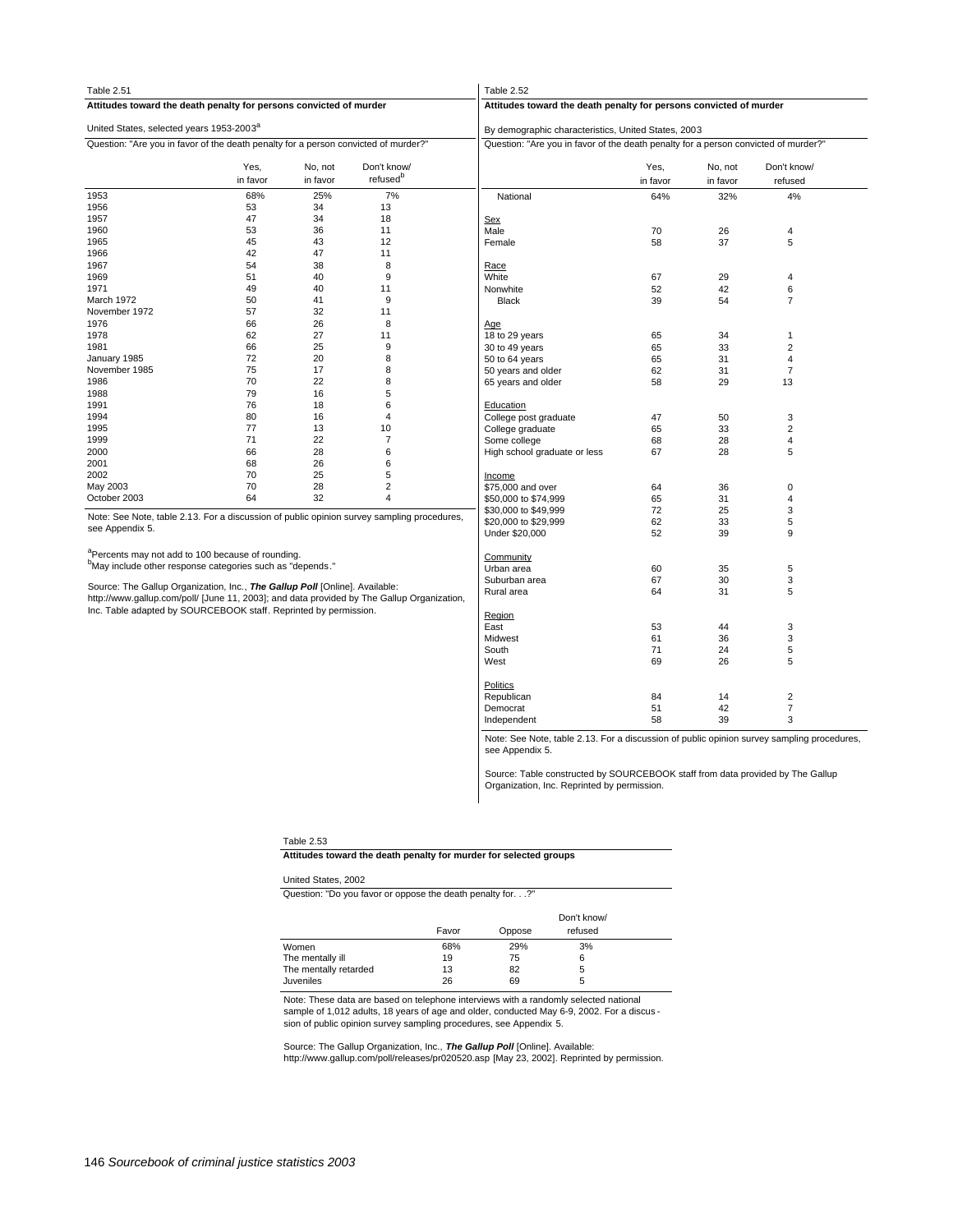| Table 2.54                                                                                                                                                                                      |          |          |                     | Table 2.55<br>Reported reasons for favoring the death penalty for persons convicted of murder                                                                                                                                                        |                 |              |                |                |  |  |  |  |  |
|-------------------------------------------------------------------------------------------------------------------------------------------------------------------------------------------------|----------|----------|---------------------|------------------------------------------------------------------------------------------------------------------------------------------------------------------------------------------------------------------------------------------------------|-----------------|--------------|----------------|----------------|--|--|--|--|--|
| Attitudes toward fairness of the application of the death penalty                                                                                                                               |          |          |                     |                                                                                                                                                                                                                                                      |                 |              |                |                |  |  |  |  |  |
| By demographic characteristics, United States, 2004                                                                                                                                             |          |          |                     | United States, 1991, 2000, 2001, and 2003                                                                                                                                                                                                            |                 |              |                |                |  |  |  |  |  |
| Question: "Generally speaking, do you believe the death penalty is applied fairly or unfairly<br>in this country today?"                                                                        |          |          |                     | Question: "Why do you favor the death penalty for persons convicted of murder?"                                                                                                                                                                      |                 |              |                |                |  |  |  |  |  |
|                                                                                                                                                                                                 |          |          |                     | Reason for favoring                                                                                                                                                                                                                                  | 1991            | 2000         | 2001           | 2003           |  |  |  |  |  |
|                                                                                                                                                                                                 | Applied  | Applied  | Don't know/         | An eye for an eye/they took a life/fits the crime                                                                                                                                                                                                    | 40%             | 40%          | 48%            | 37%            |  |  |  |  |  |
|                                                                                                                                                                                                 | fairly   | unfairly | refused             | Save taxpayers money/cost associated with prison                                                                                                                                                                                                     | 12              | 12           | 20             | 11             |  |  |  |  |  |
| National                                                                                                                                                                                        | 55%      | 39%      | 6%                  | Deterrent for potential crimes/set an example                                                                                                                                                                                                        | 8               | 8            | 10             | 11             |  |  |  |  |  |
|                                                                                                                                                                                                 |          |          |                     | Depends on the type of crime they commit                                                                                                                                                                                                             | 6               | 6            | 6              | 4              |  |  |  |  |  |
| Sex                                                                                                                                                                                             |          |          |                     | Fair punishment                                                                                                                                                                                                                                      | 6               | 6            | 1              | 3<br>13        |  |  |  |  |  |
| Male<br>Female                                                                                                                                                                                  | 59<br>51 | 35<br>42 | 6<br>$\overline{7}$ | They deserve it<br>5<br>5<br>6<br>They will repeat their crime/keep them from                                                                                                                                                                        |                 |              |                |                |  |  |  |  |  |
|                                                                                                                                                                                                 |          |          |                     | repeating it                                                                                                                                                                                                                                         | $\overline{4}$  | 4            | 6              | 7              |  |  |  |  |  |
| Race                                                                                                                                                                                            |          |          |                     | <b>Biblical reasons</b>                                                                                                                                                                                                                              | 3               | 3            | 3              | 5              |  |  |  |  |  |
| White                                                                                                                                                                                           | 59       | 35       | 6                   | Serve justice                                                                                                                                                                                                                                        | $\overline{2}$  | 3            | $\mathbf{1}$   | $\overline{4}$ |  |  |  |  |  |
| Nonwhite                                                                                                                                                                                        | 41       | 51       | 8                   | Don't believe they can be rehabilitated                                                                                                                                                                                                              | $\mathbf{1}$    | $\mathbf{1}$ | $\overline{2}$ | $\overline{2}$ |  |  |  |  |  |
| Black                                                                                                                                                                                           | 32       | 58       | 10                  | If there's no doubt the person committed the crime                                                                                                                                                                                                   | <b>NA</b>       | <b>NA</b>    | $\overline{2}$ | 3              |  |  |  |  |  |
|                                                                                                                                                                                                 |          |          |                     | Would help/benefit families of victims                                                                                                                                                                                                               | <b>NA</b>       | <b>NA</b>    | 1              | $\overline{2}$ |  |  |  |  |  |
| <u>Age</u>                                                                                                                                                                                      |          |          |                     | Support/believe in death penalty                                                                                                                                                                                                                     | <b>NA</b>       | <b>NA</b>    | 6              | $\overline{2}$ |  |  |  |  |  |
| 18 to 29 years                                                                                                                                                                                  | 61       | 35       | 4                   | Life sentences don't always mean life in prison                                                                                                                                                                                                      | <b>NA</b>       | <b>NA</b>    | $\overline{2}$ | $\mathbf{1}$   |  |  |  |  |  |
| 30 to 49 years                                                                                                                                                                                  | 56       | 40       | 4                   | Relieves prison overcrowding                                                                                                                                                                                                                         | <b>NA</b>       | NA           | $\overline{2}$ | $\mathbf{1}$   |  |  |  |  |  |
| 50 to 64 years                                                                                                                                                                                  | 53       | 41       | 6                   | Other                                                                                                                                                                                                                                                | 10              | 10           | 3              | $\overline{4}$ |  |  |  |  |  |
| 50 years and older                                                                                                                                                                              | 52       | 40       | 8                   | No opinion                                                                                                                                                                                                                                           | 3               | 3            | 1              | $\overline{2}$ |  |  |  |  |  |
| 65 years and older                                                                                                                                                                              | 52       | 38       | 10                  | Note: See Note, table 2.51. This question was asked only of the respondents who answered<br>"yes, in favor" to the question presented in table 2.51. Percents may add to more than 100                                                               |                 |              |                |                |  |  |  |  |  |
| Education                                                                                                                                                                                       |          |          |                     |                                                                                                                                                                                                                                                      |                 |              |                |                |  |  |  |  |  |
| College post graduate                                                                                                                                                                           | 43       | 50       | $\overline{7}$      | because up to two responses were recorded from each respondent. For a discussion of<br>public opinion survey sampling procedures, see Appendix 5.                                                                                                    |                 |              |                |                |  |  |  |  |  |
| College graduate                                                                                                                                                                                | 56       | 41       | 3                   |                                                                                                                                                                                                                                                      |                 |              |                |                |  |  |  |  |  |
| Some college                                                                                                                                                                                    | 59       | 34       | 7                   | Source: The Gallup Organization, Inc., The Gallup Poll [Online]. Available:                                                                                                                                                                          |                 |              |                |                |  |  |  |  |  |
| High school graduate or less                                                                                                                                                                    | 57       | 36       | $\overline{7}$      | http://www.gallup.com/poll/tb/religvalue/20030603c.asp [June 10, 2003]. Table adapted by<br>SOURCEBOOK staff. Reprinted by permission.                                                                                                               |                 |              |                |                |  |  |  |  |  |
| Income                                                                                                                                                                                          |          |          |                     |                                                                                                                                                                                                                                                      |                 |              |                |                |  |  |  |  |  |
| \$75,000 and over                                                                                                                                                                               | 56<br>64 | 41<br>32 | 3<br>4              |                                                                                                                                                                                                                                                      |                 |              |                |                |  |  |  |  |  |
| \$50,000 to \$74,999<br>\$30,000 to \$49,999                                                                                                                                                    | 56       | 38       | 6                   |                                                                                                                                                                                                                                                      |                 |              |                |                |  |  |  |  |  |
| \$20,000 to \$29,999                                                                                                                                                                            | 59       | 39       | $\overline{2}$      |                                                                                                                                                                                                                                                      |                 |              |                |                |  |  |  |  |  |
| Under \$20,000                                                                                                                                                                                  | 44       | 46       | 10                  | Table 2.56                                                                                                                                                                                                                                           |                 |              |                |                |  |  |  |  |  |
|                                                                                                                                                                                                 |          |          |                     | Reported reasons for opposing the death penalty for persons convicted of murder                                                                                                                                                                      |                 |              |                |                |  |  |  |  |  |
| Community<br>Urban area                                                                                                                                                                         | 42       | 50       | 8                   | United States, 1991 and 2003                                                                                                                                                                                                                         |                 |              |                |                |  |  |  |  |  |
| Suburban area                                                                                                                                                                                   | 58       | 36       | 6                   | Question: "Why do you oppose the death penalty for persons convicted of murder?"                                                                                                                                                                     |                 |              |                |                |  |  |  |  |  |
| Rural area                                                                                                                                                                                      | 64       | 31       | 5                   |                                                                                                                                                                                                                                                      |                 |              |                |                |  |  |  |  |  |
|                                                                                                                                                                                                 |          |          |                     | Reason for opposing                                                                                                                                                                                                                                  | 1991            |              | 2003           |                |  |  |  |  |  |
| Region<br>East                                                                                                                                                                                  | 53       | 40       | $\overline{7}$      | Wrong to take a life                                                                                                                                                                                                                                 | 41%             |              | 46%            |                |  |  |  |  |  |
| Midwest                                                                                                                                                                                         | 52       | 41       | $\overline{7}$      | Punishment should be left to God/religious belief                                                                                                                                                                                                    | 17              |              | 13             |                |  |  |  |  |  |
| South                                                                                                                                                                                           | 64       | 30       | 6                   | Person may be wrongly convicted                                                                                                                                                                                                                      | 11              |              | 25             |                |  |  |  |  |  |
| West                                                                                                                                                                                            | 48       | 46       | 6                   | Does not deter people from committing murder                                                                                                                                                                                                         | $\overline{7}$  |              | $\overline{4}$ |                |  |  |  |  |  |
|                                                                                                                                                                                                 |          |          |                     | Possibility of rehabilitation                                                                                                                                                                                                                        | 6               |              | 5              |                |  |  |  |  |  |
| Politics                                                                                                                                                                                        |          |          |                     | Unfair application of death penalty                                                                                                                                                                                                                  | 6               |              | 4              |                |  |  |  |  |  |
| Republican                                                                                                                                                                                      | 75       | 20       | 5                   | Need to pay/suffer longer/think about their crime<br>Depends on the circumstances                                                                                                                                                                    | NA<br><b>NA</b> |              | 5<br>4         |                |  |  |  |  |  |
| Democrat                                                                                                                                                                                        | 42       | 51       | 7                   | Other                                                                                                                                                                                                                                                | 16              |              | 3              |                |  |  |  |  |  |
| Independent                                                                                                                                                                                     | 50       | 44       | 6                   | No opinion                                                                                                                                                                                                                                           | 6               |              | 4              |                |  |  |  |  |  |
| Note: See Note, table 2.49. For a discussion of public opinion survey sampling procedures,<br>see Appendix 5.<br>Source: Table constructed by SOURCEBOOK staff from data provided by The Gallup |          |          |                     | Note: See Notes, tables 2.51 and 2.55. This question was asked only of the respondents who<br>answered "no, not in favor" to the question presented in table 2.51. For a discussion of public<br>opinion survey sampling procedures, see Appendix 5. |                 |              |                |                |  |  |  |  |  |
| Organization, Inc. Reprinted by permission.                                                                                                                                                     |          |          |                     | Source: The Callup Organization, Inc. The Callup Poll [Opline], Available:                                                                                                                                                                           |                 |              |                |                |  |  |  |  |  |

Source: The Gallup Organization, Inc., *The Gallup Poll* **[**Online]. Available:<br>http://www.gallup.com/poll/tb/religvalue/20030603c.asp [June 10, 2003]. Table adapted by<br>SOURCEBOOK staff. Reprinted by permission.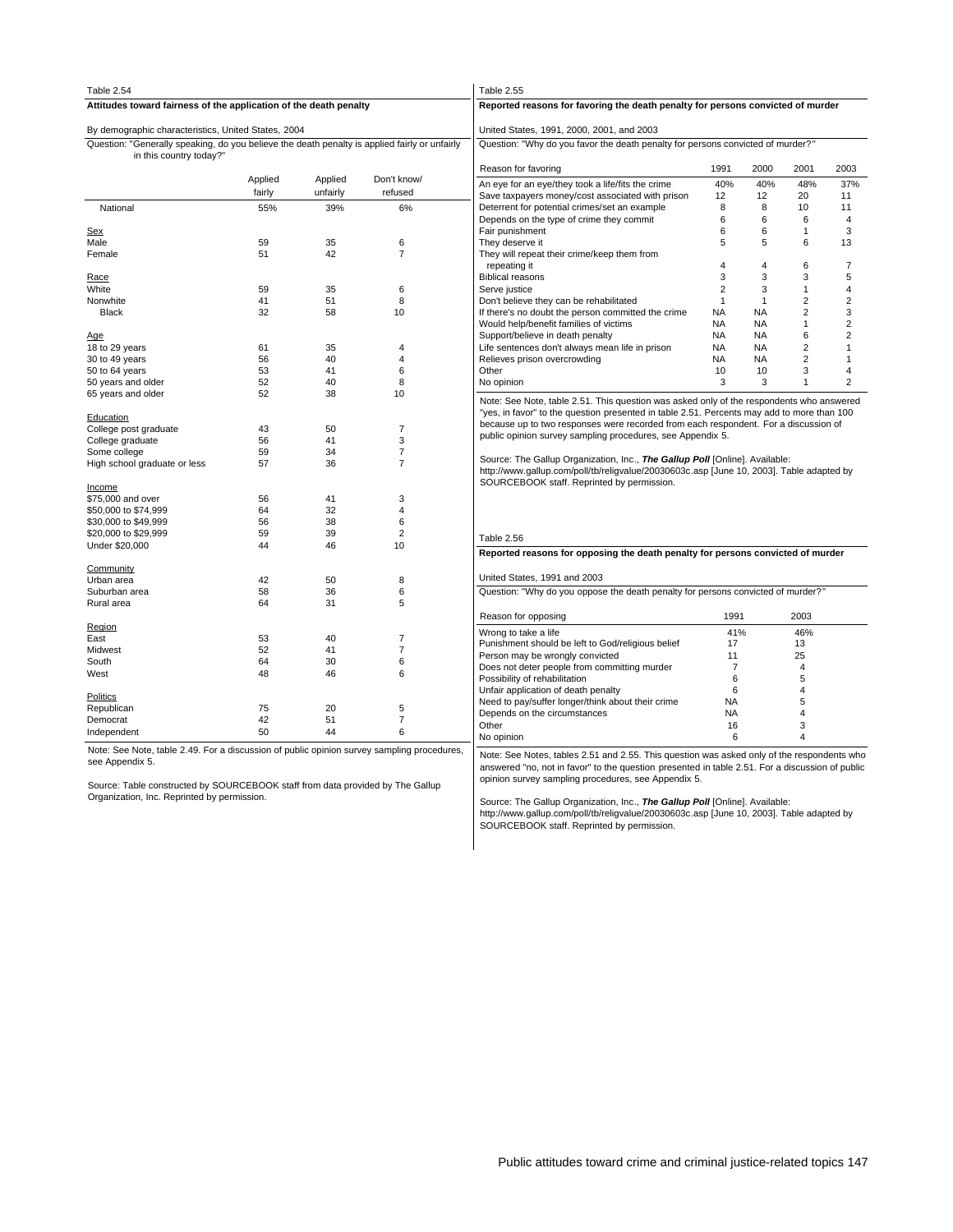| Table 2.57                                                                                                                                 |              |                 |                        | Table 2.58                                                                                                                                 |              |                 |                         |
|--------------------------------------------------------------------------------------------------------------------------------------------|--------------|-----------------|------------------------|--------------------------------------------------------------------------------------------------------------------------------------------|--------------|-----------------|-------------------------|
| Respondents reporting whether they believe the death penalty acts as a deterrent to<br>murder                                              |              |                 |                        | Respondents reporting whether they believe the death penalty acts as a deterrent to<br>murder                                              |              |                 |                         |
| United States, 1985, 1986, 1991, and 2004                                                                                                  |              |                 |                        | By demographic characteristics, United States, 2004                                                                                        |              |                 |                         |
| Question: "Do you feel that the death penalty acts as a deterrent to the commitment of<br>murder, that it lowers the murder rate, or not?" |              |                 |                        | Question: "Do you feel that the death penalty acts as a deterrent to the commitment of<br>murder, that it lowers the murder rate, or not?" |              |                 |                         |
|                                                                                                                                            | Yes,<br>does | No.<br>does not | Don't know/<br>refused |                                                                                                                                            | Yes,<br>does | No.<br>does not | Don't know/<br>refused  |
| 1985                                                                                                                                       | 62%          | 31%             | 7%                     | National                                                                                                                                   | 35%          | 62%             | 3%                      |
| 1986                                                                                                                                       | 61           | 32              | $\overline{7}$         |                                                                                                                                            |              |                 |                         |
| 1991                                                                                                                                       | 51           | 41              | 8                      | Sex                                                                                                                                        |              |                 |                         |
| 2004                                                                                                                                       | 35           | 62              | 3                      | Male                                                                                                                                       | 41           | 57              | $\overline{2}$          |
| Note: See Note, table 2.49. For a discussion of public opinion survey sampling procedures,<br>see Appendix 5.                              |              |                 |                        | Female                                                                                                                                     | 31           | 65              | 4                       |
|                                                                                                                                            |              |                 |                        | Race                                                                                                                                       |              |                 |                         |
| Source: The Gallup Organization, Inc., The Gallup Poll [Online]. Available:                                                                |              |                 |                        | White                                                                                                                                      | 37           | 61              | $\overline{2}$          |
| http://www.gallup.com/poll/ [May 19, 2004]. Table adapted by SOURCEBOOK staff.                                                             |              |                 |                        | Nonwhite                                                                                                                                   | 31           | 64              | $\,$ 5 $\,$             |
| Reprinted by permission.                                                                                                                   |              |                 |                        | Black                                                                                                                                      | 15           | 80              | 5                       |
|                                                                                                                                            |              |                 |                        | Age                                                                                                                                        |              |                 |                         |
|                                                                                                                                            |              |                 |                        | 18 to 29 years                                                                                                                             | 33           | 65              | $\overline{2}$          |
|                                                                                                                                            |              |                 |                        | 30 to 49 years                                                                                                                             | 34           | 65              | $\mathbf{1}$            |
|                                                                                                                                            |              |                 |                        | 50 to 64 years                                                                                                                             | 37           | 61              | $\overline{2}$          |
|                                                                                                                                            |              |                 |                        | 50 years and older                                                                                                                         | 40           | 56              | 4                       |
|                                                                                                                                            |              |                 |                        | 65 years and older                                                                                                                         | 43           | 51              | 6                       |
|                                                                                                                                            |              |                 |                        | Education                                                                                                                                  |              |                 |                         |
|                                                                                                                                            |              |                 |                        | College post graduate                                                                                                                      | 31           | 65              | $\overline{\mathbf{4}}$ |
|                                                                                                                                            |              |                 |                        | College graduate                                                                                                                           | 33           | 67              | $\mathbf 0$             |
|                                                                                                                                            |              |                 |                        | Some college                                                                                                                               | 28           | 69              | 3                       |
|                                                                                                                                            |              |                 |                        | High school graduate or less                                                                                                               | 44           | 53              | 3                       |
|                                                                                                                                            |              |                 |                        | Income                                                                                                                                     |              |                 |                         |
|                                                                                                                                            |              |                 |                        | \$75,000 and over                                                                                                                          | 37           | 61              | $\overline{c}$          |
|                                                                                                                                            |              |                 |                        | \$50,000 to \$74,999                                                                                                                       | 31           | 68              | $\mathbf{1}$            |
|                                                                                                                                            |              |                 |                        | \$30,000 to \$49,999                                                                                                                       | 37           | 60              | 3                       |
|                                                                                                                                            |              |                 |                        | \$20,000 to \$29,999                                                                                                                       | 43           | 55              | $\overline{2}$          |
|                                                                                                                                            |              |                 |                        | Under \$20,000                                                                                                                             | 27           | 71              | $\overline{2}$          |
|                                                                                                                                            |              |                 |                        | Community<br>Urban area                                                                                                                    | 32           | 65              | 3                       |
|                                                                                                                                            |              |                 |                        | Suburban area                                                                                                                              | 35           | 62              | 3                       |
|                                                                                                                                            |              |                 |                        |                                                                                                                                            | 40           | 58              | $\overline{2}$          |
|                                                                                                                                            |              |                 |                        | Rural area                                                                                                                                 |              |                 |                         |
|                                                                                                                                            |              |                 |                        | Region                                                                                                                                     |              |                 |                         |
|                                                                                                                                            |              |                 |                        | East                                                                                                                                       | 39           | 58              | 3                       |
|                                                                                                                                            |              |                 |                        | Midwest                                                                                                                                    | 36           | 60              | $\overline{\mathbf{4}}$ |
|                                                                                                                                            |              |                 |                        | South                                                                                                                                      | 35           | 62              | 3                       |
|                                                                                                                                            |              |                 |                        | West                                                                                                                                       | 31           | 67              | $\overline{2}$          |
|                                                                                                                                            |              |                 |                        | Politics<br>Republican                                                                                                                     | 49           | 49              | $\overline{2}$          |
|                                                                                                                                            |              |                 |                        | Democrat                                                                                                                                   | 25           | 71              | 4                       |
|                                                                                                                                            |              |                 |                        | Independent                                                                                                                                | 34           | 64              | $\overline{2}$          |
|                                                                                                                                            |              |                 |                        | Note: See Note, table 2.49. For a discussion of public opinion survey sampling procedures,<br>see Appendix 5.                              |              |                 |                         |
|                                                                                                                                            |              |                 |                        |                                                                                                                                            |              |                 |                         |

Source: Table constructed by SOURCEBOOK staff from data provided by The Gallup Organization, Inc. Reprinted by permission.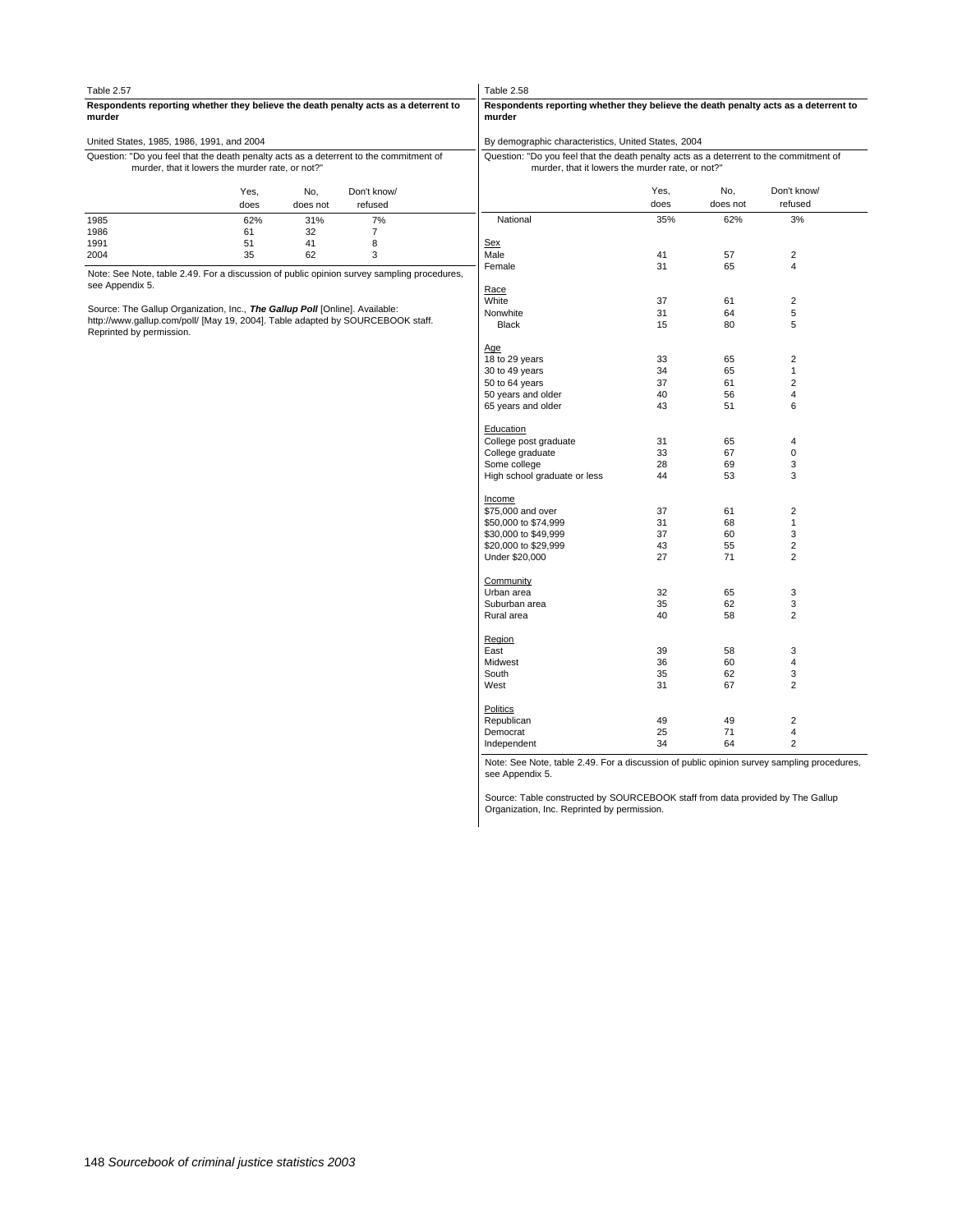| Table 2.59                                                                  |     |                                                                                             | Table 2.60                                          |     |           |  |  |  |  |
|-----------------------------------------------------------------------------|-----|---------------------------------------------------------------------------------------------|-----------------------------------------------------|-----|-----------|--|--|--|--|
| Respondents reporting having a gun in their home                            |     |                                                                                             | Respondents reporting having a gun in their home    |     |           |  |  |  |  |
| United States, selected years 1959-2003                                     |     |                                                                                             | By demographic characteristics, United States, 2003 |     |           |  |  |  |  |
| Question: "Do you have a gun in your home?"                                 |     |                                                                                             | Question: "Do you have a gun in your home?"         |     |           |  |  |  |  |
|                                                                             | Yes | No                                                                                          |                                                     | Yes | <b>No</b> |  |  |  |  |
| 1959                                                                        | 49% | 51%                                                                                         | National                                            | 43% | 56%       |  |  |  |  |
| 1965                                                                        | 48  | 52                                                                                          |                                                     |     |           |  |  |  |  |
| 1968                                                                        | 50  | 50                                                                                          | <b>Sex</b>                                          |     |           |  |  |  |  |
| 1972                                                                        | 43  | 55                                                                                          | Male                                                | 50  | 49        |  |  |  |  |
| 1975                                                                        | 44  | 54                                                                                          | Female                                              | 37  | 62        |  |  |  |  |
| 1980                                                                        | 45  | 53                                                                                          |                                                     |     |           |  |  |  |  |
| 1983                                                                        | 40  | 58                                                                                          | Race                                                |     |           |  |  |  |  |
| 1985                                                                        | 44  | 55                                                                                          | White                                               | 44  | 55        |  |  |  |  |
| 1989                                                                        | 47  | 51                                                                                          | Nonwhite                                            | 38  | 60        |  |  |  |  |
| 1990                                                                        | 47  | 52                                                                                          | <b>Black</b>                                        | 43  | 56        |  |  |  |  |
| 1991                                                                        | 46  | 53                                                                                          |                                                     |     |           |  |  |  |  |
| March 1993                                                                  | 48  | 51                                                                                          | Age                                                 |     |           |  |  |  |  |
| October 1993                                                                | 51  | 48                                                                                          | 18 to 29 years                                      | 31  | 69        |  |  |  |  |
| <b>July 1996</b>                                                            | 38  | 60                                                                                          | 30 to 49 years                                      | 46  | 52        |  |  |  |  |
| November 1996                                                               | 44  | 54                                                                                          | 50 to 64 years                                      | 53  | 46        |  |  |  |  |
| 1997                                                                        | 42  | 57                                                                                          | 50 years and older                                  | 46  | 53        |  |  |  |  |
| 1999                                                                        | 36  | 62                                                                                          | 65 years and older                                  | 36  | 62        |  |  |  |  |
| April 2000                                                                  | 42  | 57                                                                                          |                                                     |     |           |  |  |  |  |
| August 2000                                                                 | 39  | 60                                                                                          | Education                                           |     |           |  |  |  |  |
| 2001                                                                        | 40  | 59                                                                                          | College post graduate                               | 29  | 69        |  |  |  |  |
| 2002                                                                        | 41  | 58                                                                                          | College graduate                                    | 35  | 65        |  |  |  |  |
| 2003                                                                        | 43  | 56                                                                                          | Some college                                        | 49  | 51        |  |  |  |  |
|                                                                             |     | Note: See Note, table 2.13. The "don't know/refused" category has been omitted; therefore   | High school graduate or less                        | 47  | 51        |  |  |  |  |
|                                                                             |     | percents may not sum to 100. For a discussion of public opinion survey sampling procedures, |                                                     |     |           |  |  |  |  |
| see Appendix 5.                                                             |     |                                                                                             | Income                                              |     |           |  |  |  |  |
|                                                                             |     |                                                                                             | \$75,000 and over                                   | 44  | 55        |  |  |  |  |
| Source: The Gallup Organization, Inc., The Gallup Poll [Online]. Available: |     |                                                                                             | \$50,000 to \$74,999                                | 48  | 51        |  |  |  |  |
|                                                                             |     | http://www.gallup.com/poll/ [Jan. 13, 2003]; and data provided by The Gallup Organization,  | \$30,000 to \$49,999                                | 50  | 50        |  |  |  |  |
| Inc. Table adapted by SOURCEBOOK staff. Reprinted by permission.            |     |                                                                                             | \$20,000 to \$29,999                                | 34  | 64        |  |  |  |  |
|                                                                             |     |                                                                                             | Under \$20,000                                      | 29  | 70        |  |  |  |  |
|                                                                             |     |                                                                                             | Community                                           |     |           |  |  |  |  |
|                                                                             |     |                                                                                             | Urban area                                          | 39  | 60        |  |  |  |  |
|                                                                             |     |                                                                                             | Suburban area                                       | 37  | 62        |  |  |  |  |
|                                                                             |     |                                                                                             | Rural area                                          | 58  | 41        |  |  |  |  |
|                                                                             |     |                                                                                             | Region                                              |     |           |  |  |  |  |
|                                                                             |     |                                                                                             | East                                                | 70  |           |  |  |  |  |
|                                                                             |     |                                                                                             | 47<br>52<br>Midwest                                 |     |           |  |  |  |  |
|                                                                             |     |                                                                                             | South<br>53<br>46                                   |     |           |  |  |  |  |
|                                                                             |     |                                                                                             | West                                                | 40  | 58        |  |  |  |  |
|                                                                             |     |                                                                                             | Politics                                            |     |           |  |  |  |  |
|                                                                             |     |                                                                                             | Republican                                          | 55  | 45        |  |  |  |  |
|                                                                             |     |                                                                                             | Democrat                                            | 33  | 65        |  |  |  |  |
|                                                                             |     |                                                                                             | Independent                                         | 41  | 58        |  |  |  |  |

Note: See Note, table 2.13. The "don't know/refused" category has been omitted; therefore percents may not sum to 100. For a discussion of public opinion survey sampling proce - dures, see Appendix 5.

Source: Table constructed by SOURCEBOOK staff from data provided by The Gallup Organization, Inc. Reprinted by permission.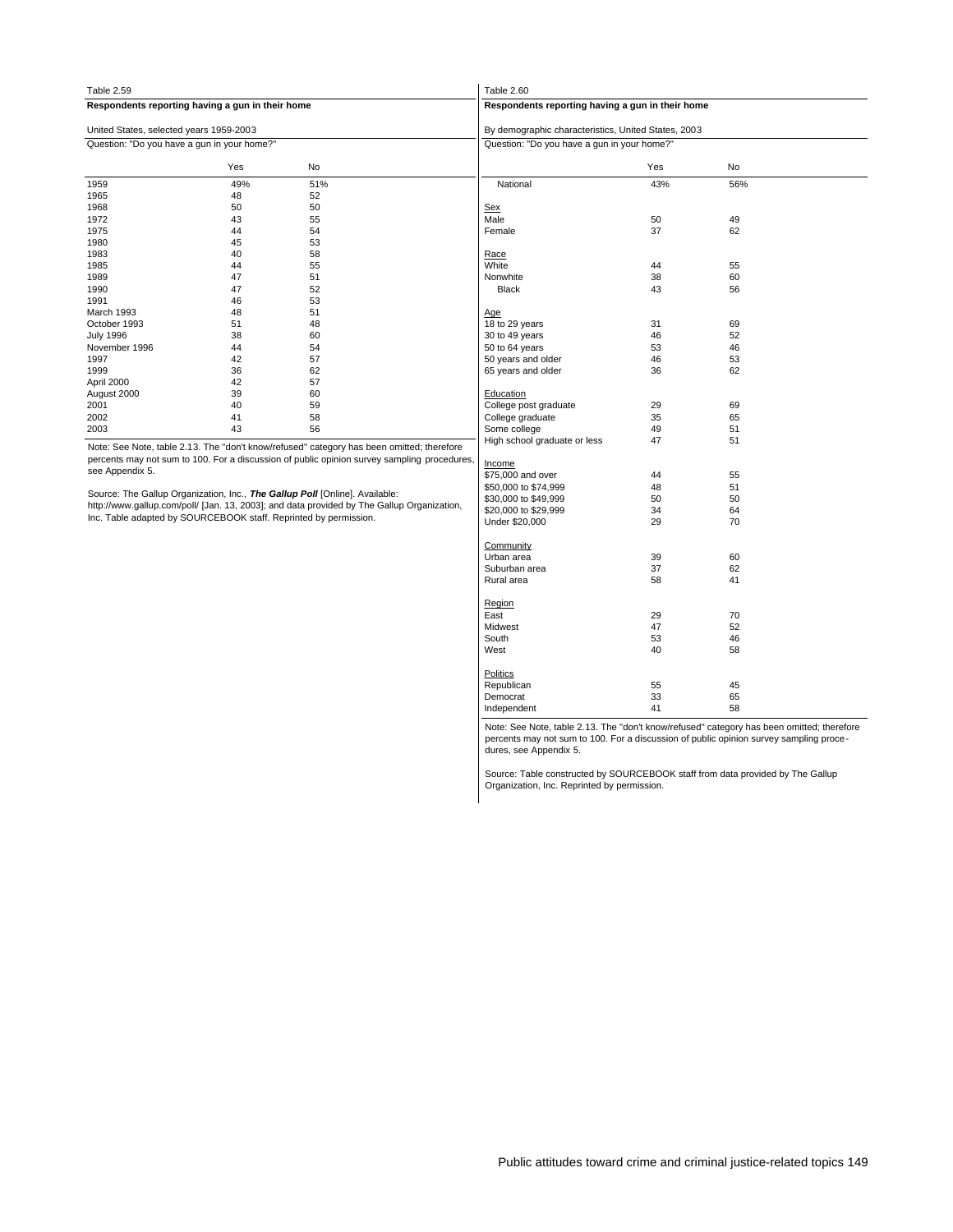## **Respondents reporting a firearm in their home**

## Question: "Do you happen to have in your home (or garage) any guns or revolvers? By demographic characteristics, United States, selected years 1973-2002

(Percent reporting having any firearms)

|                        | 1973      | 1974           | 1976      | 1977      | 1980      | 1982      | 1984      | 1985      | 1987      | 1988        | 1989      | 1990      | 1991      | 1993 | 1994 | 1996 | 1998 | 2000 | 2002           |
|------------------------|-----------|----------------|-----------|-----------|-----------|-----------|-----------|-----------|-----------|-------------|-----------|-----------|-----------|------|------|------|------|------|----------------|
| National               | 47%       | 46%            | 47%       | 51%       | 48%       | 45%       | 45%       | 44%       | 46%       | 40%         | 46%       | 43%       | 40%       | 42%  | 41%  | 40%  | 35%  | 32%  | 34%            |
| Sex                    |           |                |           |           |           |           |           |           |           |             |           |           |           |      |      |      |      |      |                |
| Male                   | 53        | 51             | 52        | 55        | 56        | 54        | 53        | 54        | 51        | 50          | 55        | 53        | 50        | 53   | 50   | 47   | 43   | 42   | 43             |
| Female                 | 43        | 42             | 43        | 47        | 41        | 39        | 40        | 36        | 43        | 33          | 39        | 34        | 32        | 34   | 33   | 34   | 29   | 25   | 24             |
| Race                   |           |                |           |           |           |           |           |           |           |             |           |           |           |      |      |      |      |      |                |
| White                  | 49        | 48             | 58        | 53        | 50        | 48        | 48        | 46        | 49        | 43          | 50        | 45        | 42        | 45   | 44   | 44   | 40   | 37   | 38             |
| Black/other            | 38        | 32             | 37        | 34        | 29        | 30        | 30        | 29        | 33        | 28          | 23        | 29        | 29        | 26   | 24   | 24   | 16   | 13   | 15             |
| Age                    |           |                |           |           |           |           |           |           |           |             |           |           |           |      |      |      |      |      |                |
| 18 to 20 years         | 50        | 34             | 38        | 54        | 48        | 51        | 44        | 39        | 43        | 33          | 35        | 40        | 22        | 48   | 42   | 35   | 20   | 23   | 24             |
| 21 to 29 years         | 43        | 48             | 45        | 45        | 48        | 41        | 37        | 40        | 35        | 34          | 33        | 34        | 36        | 38   | 34   | 32   | 23   | 24   | 31             |
| 30 to 49 years         | 51        | 49             | 52        | 55        | 50        | 51        | 48        | 48        | 51        | 42          | 48        | 46        | 40        | 44   | 41   | 39   | 37   | 32   | 29             |
| 50 years and older     | 46        | 44             | 44        | 49        | 46        | 44        | 49        | 44        | 47        | 42          | 50        | 42        | 42        | 42   | 43   | 47   | 39   | 38   | 41             |
| Education <sup>a</sup> |           |                |           |           |           |           |           |           |           |             |           |           |           |      |      |      |      |      |                |
| College                | 45        | 42             | 44        | 45        | 41        | 39        | 42        | 40        | 43        | 37          | 41        | 37        | 34        | 38   | 38   | 38   | 31   | 33   | 33             |
| High school graduate   | 50        | 48             | 50        | 54        | 51        | 51        | 48        | 49        | 50        | 43          | 51        | 47        | 46        | 46   | 44   | 46   | 43   | 36   | 34             |
| Less than high         |           |                |           |           |           |           |           |           |           |             |           |           |           |      |      |      |      |      |                |
| school graduate        | 44        | 49             | 42        | 51        | 51        | 41        | 43        | 38        | 44        | 39          | 46        | 47        | 39        | 47   | 37   | 38   | 34   | 25   | 37             |
| Income                 |           |                |           |           |           |           |           |           |           |             |           |           |           |      |      |      |      |      |                |
| \$50,000 and over      | <b>NA</b> | <b>NA</b>      | <b>NA</b> | <b>NA</b> | <b>NA</b> | <b>NA</b> | <b>NA</b> | <b>NA</b> | <b>NA</b> | <b>NA</b>   | <b>NA</b> | <b>NA</b> | <b>NA</b> | 49   | 52   | 49   | 43   | 43   | 45             |
| \$30,000 to \$49,999   | <b>NA</b> | <b>NA</b>      | <b>NA</b> | <b>NA</b> | <b>NA</b> | <b>NA</b> | <b>NA</b> | <b>NA</b> | <b>NA</b> | <b>NA</b>   | <b>NA</b> | <b>NA</b> | <b>NA</b> | 48   | 50   | 44   | 42   | 37   | 37             |
| \$20,000 to \$29,999   | <b>NA</b> | <b>NA</b>      | <b>NA</b> | <b>NA</b> | <b>NA</b> | <b>NA</b> | <b>NA</b> | NA        | <b>NA</b> | <b>NA</b>   | <b>NA</b> | <b>NA</b> | <b>NA</b> | 44   | 38   | 44   | 32   | 37   | 26             |
| Under \$20,000         | <b>NA</b> | <b>NA</b>      | <b>NA</b> | <b>NA</b> | <b>NA</b> | <b>NA</b> | <b>NA</b> | <b>NA</b> | <b>NA</b> | <b>NA</b>   | <b>NA</b> | <b>NA</b> | <b>NA</b> | 32   | 28   | 26   | 22   | 18   | 20             |
| Occupation             |           |                |           |           |           |           |           |           |           |             |           |           |           |      |      |      |      |      |                |
| Professional/business  | 48        | 45             | 46        | 48        | 45        | 42        | 42        | 40        | 45        | 39          | 46        | 38        | 35        | 38   | 38   | 39   | 35   | 32   | 32             |
| Clerical/support       | 42        | 43             | 40        | 49        | 45        | 39        | 41        | 40        | 45        | 37          | 37        | 38        | 35        | 36   | 36   | 40   | 31   | 28   | 25             |
| Manual/service         | 48        | 48             | 48        | 52        | 48        | 49        | 48        | 48        | 46        | 41          | 52        | 50        | 47        | 51   | 45   | 43   | 38   | 35   | 41             |
| Farming/agriculture    | 83        | 79             | 62        | 66        | 81        | 77        | 84        | 78        | 75        | 82          | 87        | 83        | 56        | 68   | 67   | 67   | 72   | 44   | 38             |
| Region                 |           |                |           |           |           |           |           |           |           |             |           |           |           |      |      |      |      |      |                |
| Northeast              | 22        | 27             | 29        | 32        | 27        | 32        | 32        | 28        | 31        | 25          | 32        | 30        | 28        | 29   | 26   | 24   | 22   | 18   | 20             |
| Midwest                | 51        | 49             | 48        | 53        | 52        | 48        | 44        | 48        | 46        | 41          | 46        | 44        | 42        | 41   | 46   | 42   | 37   | 37   | 35             |
| South                  | 62        | 59             | 60        | 62        | 59        | 52        | 52        | 53        | 55        | 47          | 53        | 52        | 50        | 52   | 48   | 48   | 42   | 37   | 42             |
| West                   | 47        | 42             | 44        | 46        | 44        | 47        | 49        | 40        | 47        | 42          | 48        | 39        | 32        | 39   | 35   | 39   | 32   | 33   | 33             |
| Religion               |           |                |           |           |           |           |           |           |           |             |           |           |           |      |      |      |      |      |                |
| Protestant             | 56        | 52             | 53        | 57        | 56        | 52        | 52        | 50        | 52        | 46          | 53        | 48        | 46        | 47   | 46   | 46   | 42   | 37   | 40             |
| Catholic               | 35        | 37             | 36        | 39        | 36        | 36        | 34        | 35        | 36        | 31          | 36        | 36        | 30        | 36   | 34   | 34   | 27   | 26   | 29             |
| Jewish                 | 14        | $\overline{7}$ | 26        | 17        | 6         | 11        | 22        | 9         | 25        | $\mathbf 0$ | 18        | 6         | 10        | 9    | 18   | 11   | 12   | 19   | $\overline{7}$ |
| None                   | 32        | 40             | 43        | 50        | 39        | 37        | 36        | 44        | 39        | 41          | 36        | 34        | 31        | 37   | 32   | 35   | 26   | 32   | 33             |
| Politics               |           |                |           |           |           |           |           |           |           |             |           |           |           |      |      |      |      |      |                |
| Republican             | 53        | 49             | 50        | 56        | 53        | 50        | 56        | 47        | 51        | 46          | 50        | 48        | 42        | 51   | 49   | 49   | 46   | 46   | 47             |
| Democrat               | 44        | 45             | 45        | 49        | 46        | 44        | 42        | 47        | 44        | 39          | 43        | 40        | 41        | 35   | 37   | 35   | 30   | 27   | 28             |
| Independent            | 49        | 47             | 48        | 50        | 47        | 44        | 40        | 39        | 44        | 36          | 46        | 42        | 37        | 42   | 39   | 38   | 32   | 30   | 30             |

Note: See Note, table 2.15. For a discussion of public opinion survey sampling procedures, see Appendix 5.

Source: National Opinion Research Center, "General Social Surveys, 1972-2002," Storrs, CT: The Roper Center for Public Opinion Research, University of Connecticut. (Machine-readable data files.) Table constructed by SOURCEBOOK staff.

a<br><sup>a</sup>Beginning in 1996, education categories were revised slightly and therefore are not<br>directly comparable to data presented for prior years.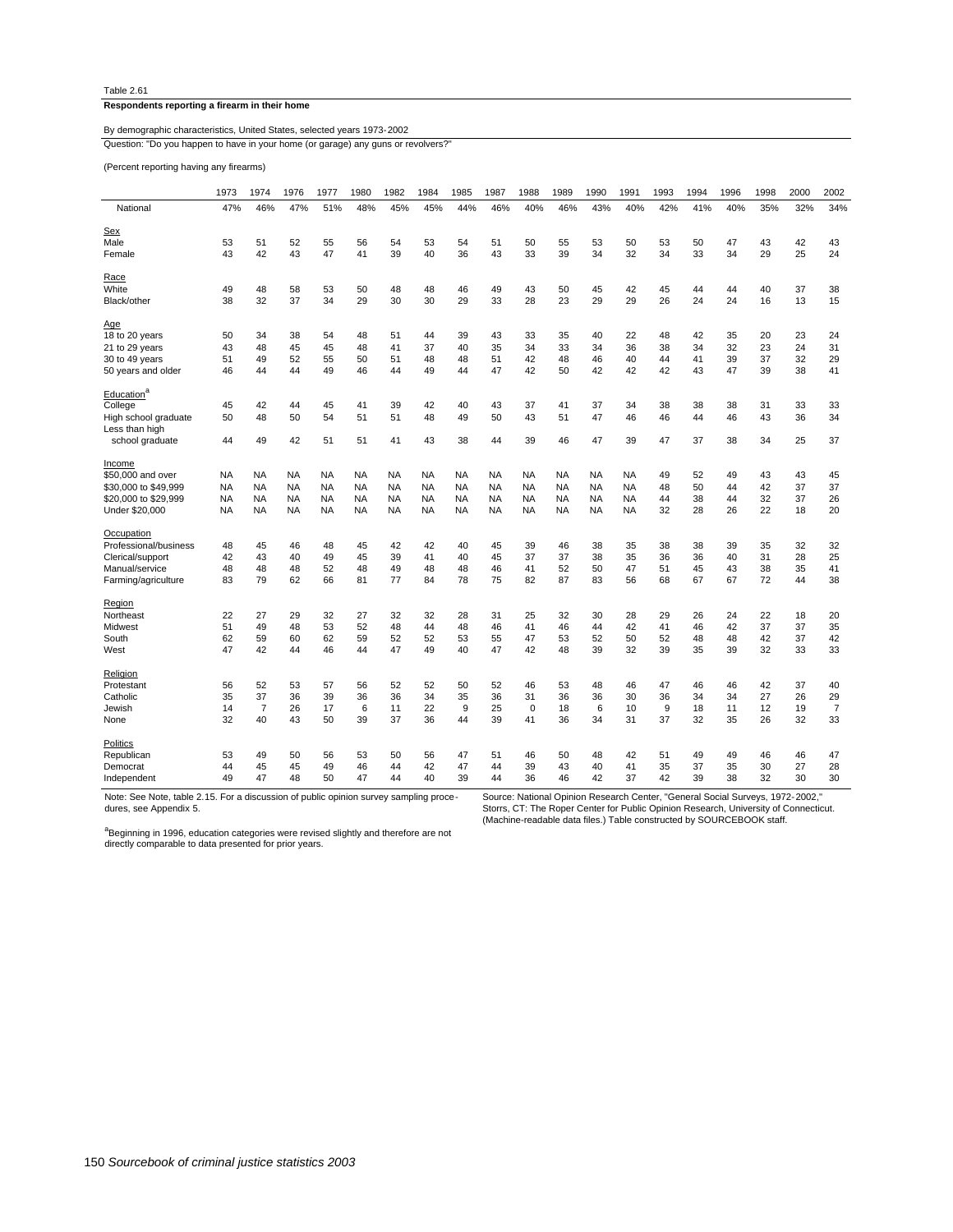| Table 2.62                                                                                                |                                            |          |                              |          | Table 2.63                                                                                                                                                                            |                                                     |                        |                 |                                  |  |  |  |  |  |  |
|-----------------------------------------------------------------------------------------------------------|--------------------------------------------|----------|------------------------------|----------|---------------------------------------------------------------------------------------------------------------------------------------------------------------------------------------|-----------------------------------------------------|------------------------|-----------------|----------------------------------|--|--|--|--|--|--|
| Respondents reporting a firearm in their home                                                             |                                            |          |                              |          | Attitudes toward laws covering the sale of firearms                                                                                                                                   |                                                     |                        |                 |                                  |  |  |  |  |  |  |
| By type of firearm and demographic characteristics, United States, 2002                                   |                                            |          |                              |          | United States, selected years 1990-2003                                                                                                                                               |                                                     |                        |                 |                                  |  |  |  |  |  |  |
| Question: "Do you happen to have in your home (or garage) any guns or revolvers?" If yes,                 | "Is it a pistol, shotgun, rifle, or what?" |          |                              |          | Question: "In general, do you feel that the laws covering the sale of firearms should be made                                                                                         | more strict, less strict, or kept as they are now?" |                        |                 |                                  |  |  |  |  |  |  |
| (Percent reporting having a firearm)                                                                      |                                            |          |                              |          |                                                                                                                                                                                       | More                                                | Less                   | Kept as<br>they | Don't know/                      |  |  |  |  |  |  |
|                                                                                                           |                                            |          | Firearm in the home          |          |                                                                                                                                                                                       | strict                                              | strict                 | are now         | refused                          |  |  |  |  |  |  |
|                                                                                                           |                                            |          | Type of firearm <sup>8</sup> |          | 1990                                                                                                                                                                                  | 78%                                                 | 2%                     | 17%             | 3%                               |  |  |  |  |  |  |
|                                                                                                           | Any type                                   | Pistol   | Shotgun                      | Rifle    | 1991                                                                                                                                                                                  | 68                                                  | 5                      | 25              | $\overline{2}$                   |  |  |  |  |  |  |
| National                                                                                                  | 34%                                        | 58%      | 63%                          | 59%      | March 1993                                                                                                                                                                            | 70                                                  | $\overline{4}$         | 24              | $\overline{2}$                   |  |  |  |  |  |  |
|                                                                                                           |                                            |          |                              |          | December 1993                                                                                                                                                                         | 67                                                  | $\overline{7}$         | 25              | 1                                |  |  |  |  |  |  |
| <b>Sex</b>                                                                                                |                                            |          |                              |          | $1995^a$<br>1999                                                                                                                                                                      | 62<br>60                                            | 12<br>$\boldsymbol{9}$ | 24              | $\overline{2}$<br>$\overline{2}$ |  |  |  |  |  |  |
| Male                                                                                                      | 43                                         | 60       | 68                           | 63       | 2000                                                                                                                                                                                  | 62                                                  | 5                      | 29<br>31        | $\overline{2}$                   |  |  |  |  |  |  |
| Female                                                                                                    | 24                                         | 54       | 52                           | 52       | 2001                                                                                                                                                                                  | 53                                                  | 8                      | 38              | 1                                |  |  |  |  |  |  |
|                                                                                                           |                                            |          |                              |          | 2002                                                                                                                                                                                  | 51                                                  | 11                     | 36              | $\overline{2}$                   |  |  |  |  |  |  |
| Race                                                                                                      |                                            |          |                              |          | 2003                                                                                                                                                                                  | 55                                                  | 9                      | 36              | (b)                              |  |  |  |  |  |  |
| White                                                                                                     | 38                                         | 59       | 65                           | 61       |                                                                                                                                                                                       |                                                     |                        |                 |                                  |  |  |  |  |  |  |
| Black/other                                                                                               | 15                                         | 46       | 38                           | 38       | Note: See Note, table 2.13. For a discussion of public opinion survey sampling procedures,<br>see Appendix 5.                                                                         |                                                     |                        |                 |                                  |  |  |  |  |  |  |
| Age                                                                                                       |                                            |          |                              |          |                                                                                                                                                                                       |                                                     |                        |                 |                                  |  |  |  |  |  |  |
| 18 to 20 years                                                                                            | 24                                         | 50       | 75                           | 75       | <sup>a</sup> Asked of a half sample.                                                                                                                                                  |                                                     |                        |                 |                                  |  |  |  |  |  |  |
| 21 to 29 years                                                                                            | 31                                         | 52       | 58                           | 52       | <sup>b</sup> Less than 0.5%.                                                                                                                                                          |                                                     |                        |                 |                                  |  |  |  |  |  |  |
| 30 to 49 years                                                                                            | 29                                         | 52       | 57                           | 60       |                                                                                                                                                                                       |                                                     |                        |                 |                                  |  |  |  |  |  |  |
| 50 years and older                                                                                        | 41                                         | 64       | 68                           | 60       | Source: The Gallup Organization, Inc., The Gallup Poll [Online]. Available: http://www.<br>gallup.com/poll/ [Jan. 13, 2003]; and data provided by The Gallup Organization, Inc. Table |                                                     |                        |                 |                                  |  |  |  |  |  |  |
| Education                                                                                                 | 33                                         | 63       | 63                           | 57       | adapted by SOURCEBOOK staff. Reprinted by permission.                                                                                                                                 |                                                     |                        |                 |                                  |  |  |  |  |  |  |
| College<br>High school graduate                                                                           | 34                                         | 61       | 68                           | 67       |                                                                                                                                                                                       |                                                     |                        |                 |                                  |  |  |  |  |  |  |
| Less than high school                                                                                     |                                            |          |                              |          |                                                                                                                                                                                       |                                                     |                        |                 |                                  |  |  |  |  |  |  |
| graduate                                                                                                  | 37                                         | 39       | 56                           | 54       |                                                                                                                                                                                       |                                                     |                        |                 |                                  |  |  |  |  |  |  |
|                                                                                                           |                                            |          |                              |          |                                                                                                                                                                                       |                                                     |                        |                 |                                  |  |  |  |  |  |  |
| Income<br>\$50,000 and over                                                                               | 45                                         | 63       | 64                           | 63       |                                                                                                                                                                                       |                                                     |                        |                 |                                  |  |  |  |  |  |  |
| \$30,000 to \$49,999                                                                                      | 37                                         | 71       | 64                           | 63       |                                                                                                                                                                                       |                                                     |                        |                 |                                  |  |  |  |  |  |  |
| \$20,000 to \$29,999                                                                                      | 26                                         | 31       | 59                           | 41       |                                                                                                                                                                                       |                                                     |                        |                 |                                  |  |  |  |  |  |  |
| Under \$20,000                                                                                            | 20                                         | 42       | 58                           | 54       |                                                                                                                                                                                       |                                                     |                        |                 |                                  |  |  |  |  |  |  |
|                                                                                                           |                                            |          |                              |          |                                                                                                                                                                                       |                                                     |                        |                 |                                  |  |  |  |  |  |  |
| Occupation<br>Professional/business                                                                       | 32                                         | 60       | 68                           | 56       |                                                                                                                                                                                       |                                                     |                        |                 |                                  |  |  |  |  |  |  |
| Clerical/support                                                                                          | 25                                         | 65       | 55                           | 58       |                                                                                                                                                                                       |                                                     |                        |                 |                                  |  |  |  |  |  |  |
| Manual/service                                                                                            | 41                                         | 54       | 60                           | 60       |                                                                                                                                                                                       |                                                     |                        |                 |                                  |  |  |  |  |  |  |
| Farming/agriculture                                                                                       | 38                                         | 50       | 67                           | 83       |                                                                                                                                                                                       |                                                     |                        |                 |                                  |  |  |  |  |  |  |
|                                                                                                           |                                            |          |                              |          |                                                                                                                                                                                       |                                                     |                        |                 |                                  |  |  |  |  |  |  |
| Region                                                                                                    |                                            |          |                              |          |                                                                                                                                                                                       |                                                     |                        |                 |                                  |  |  |  |  |  |  |
| Northeast                                                                                                 | 20                                         | 46       | 63                           | 63       |                                                                                                                                                                                       |                                                     |                        |                 |                                  |  |  |  |  |  |  |
| Midwest                                                                                                   | 35                                         | 54       | 67                           | 54       |                                                                                                                                                                                       |                                                     |                        |                 |                                  |  |  |  |  |  |  |
| South                                                                                                     | 42                                         | 62       | 61                           | 58       |                                                                                                                                                                                       |                                                     |                        |                 |                                  |  |  |  |  |  |  |
| West                                                                                                      | 33                                         | 61       | 61                           | 65       |                                                                                                                                                                                       |                                                     |                        |                 |                                  |  |  |  |  |  |  |
| Religion                                                                                                  |                                            |          |                              |          |                                                                                                                                                                                       |                                                     |                        |                 |                                  |  |  |  |  |  |  |
| Protestant                                                                                                | 40                                         | 60       | 66                           | 61       |                                                                                                                                                                                       |                                                     |                        |                 |                                  |  |  |  |  |  |  |
| Catholic                                                                                                  | 29                                         | 54       | 59                           | 62       |                                                                                                                                                                                       |                                                     |                        |                 |                                  |  |  |  |  |  |  |
| Jewish                                                                                                    | $\overline{7}$                             | 100      | $\mathsf 0$                  | 100      |                                                                                                                                                                                       |                                                     |                        |                 |                                  |  |  |  |  |  |  |
| None                                                                                                      | 33                                         | 60       | 62                           | 49       |                                                                                                                                                                                       |                                                     |                        |                 |                                  |  |  |  |  |  |  |
| Politics                                                                                                  |                                            |          |                              |          |                                                                                                                                                                                       |                                                     |                        |                 |                                  |  |  |  |  |  |  |
| Republican                                                                                                | 47<br>28                                   | 64       | 62                           | 59       |                                                                                                                                                                                       |                                                     |                        |                 |                                  |  |  |  |  |  |  |
| Democrat                                                                                                  | 30                                         | 55<br>54 | 65<br>62                     | 58<br>58 |                                                                                                                                                                                       |                                                     |                        |                 |                                  |  |  |  |  |  |  |
| Independent<br>Note: See Note, table 2.15. For a discussion of public opinion survey sampling procedures, |                                            |          |                              |          |                                                                                                                                                                                       |                                                     |                        |                 |                                  |  |  |  |  |  |  |
| see Appendix 5.                                                                                           |                                            |          |                              |          |                                                                                                                                                                                       |                                                     |                        |                 |                                  |  |  |  |  |  |  |
|                                                                                                           |                                            |          |                              |          |                                                                                                                                                                                       |                                                     |                        |                 |                                  |  |  |  |  |  |  |

<sup>a</sup>Percents for pistol, shotgun, and rifle are based on the 34% subsample of respondents<br>reporting that they have a gun in their home. Percents add to more than 100 because some<br>respondents reported owning more than one ty

Source: National Opinion Research Center, "General Social Surveys, 1972-2002," Storrs,<br>CT: The Roper Center for Public Opinion Research, University of Connecticut. (Machine-<br>readable data files.) Table constructed by SOURC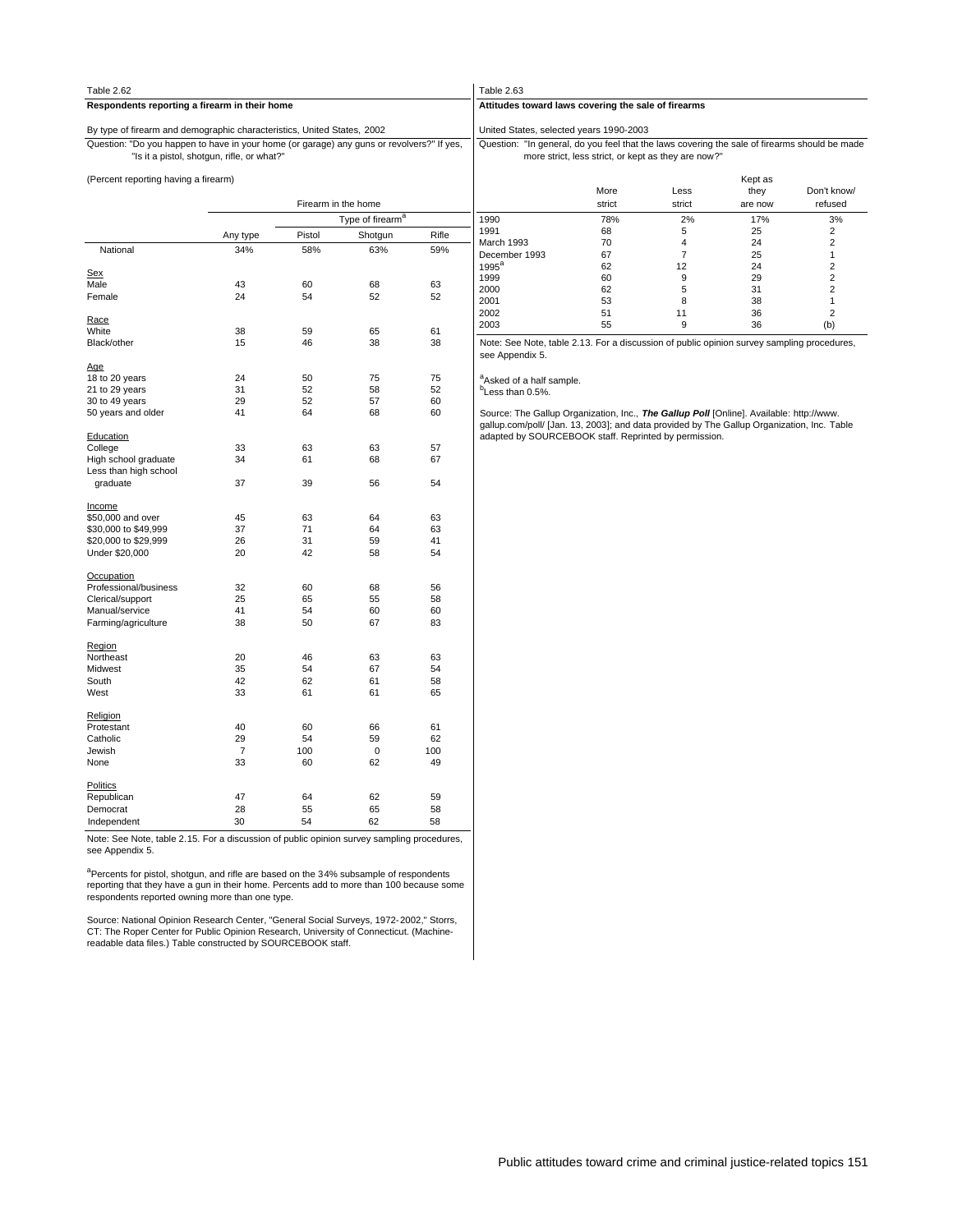Page 152 intentionally blank.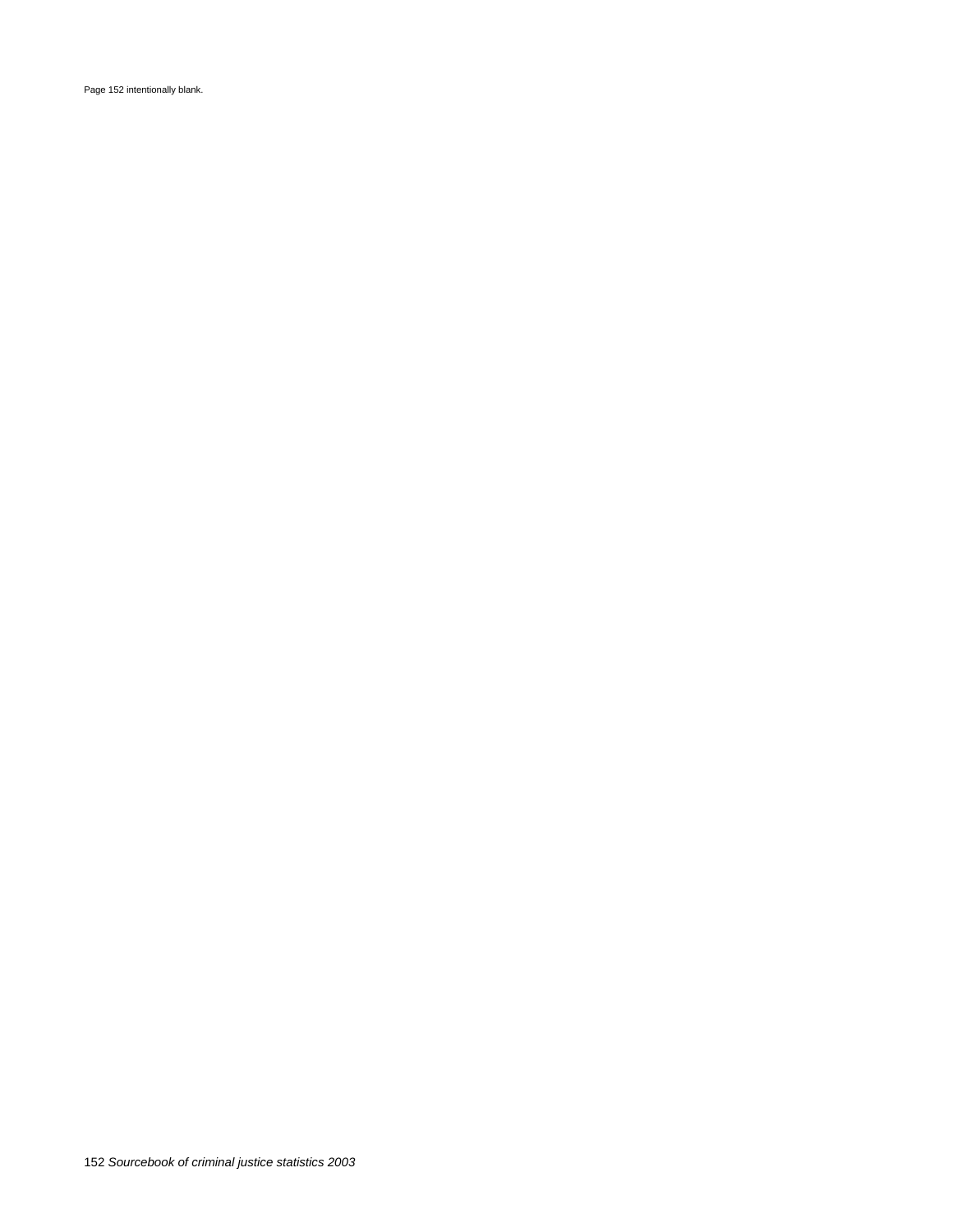| Table 2.64                                                                                                                                           |        |                |                 | Table 2.65                                                                  |                                                               |               |                                                                                               |  |  |  |
|------------------------------------------------------------------------------------------------------------------------------------------------------|--------|----------------|-----------------|-----------------------------------------------------------------------------|---------------------------------------------------------------|---------------|-----------------------------------------------------------------------------------------------|--|--|--|
| Attitudes toward laws covering the sale of firearms                                                                                                  |        |                |                 | Attitudes toward a law restricting the possession of handguns               |                                                               |               |                                                                                               |  |  |  |
| By demographic characteristics, United States, 2003                                                                                                  |        |                |                 | United States, selected years 1959-2003                                     |                                                               |               |                                                                                               |  |  |  |
| Question: "In general, do you feel that the laws covering the sale of firearms should be made<br>more strict, less strict, or kept as they are now?" |        |                |                 |                                                                             | handguns, except by the police and other authorized persons?" |               | Question: "Do you think there should or should not be a law that would ban the posses sion of |  |  |  |
|                                                                                                                                                      | More   | Less           | Kept as<br>they |                                                                             | Should                                                        | Should<br>not | Don't know/<br>refused                                                                        |  |  |  |
|                                                                                                                                                      | strict | strict         | are now         |                                                                             |                                                               |               |                                                                                               |  |  |  |
|                                                                                                                                                      |        |                |                 | 1959                                                                        | 60%                                                           | 36%           | 4%                                                                                            |  |  |  |
| National                                                                                                                                             | 55%    | 9%             | 36%             | 1965                                                                        | 49                                                            | 44            | 7                                                                                             |  |  |  |
|                                                                                                                                                      |        |                |                 | 1975                                                                        | 41                                                            | 55            | $\overline{4}$                                                                                |  |  |  |
| <b>Sex</b>                                                                                                                                           |        |                |                 | January 1980                                                                | 31                                                            | 65            | $\overline{4}$                                                                                |  |  |  |
| Male                                                                                                                                                 | 46     | 12             | 42              | December 1980                                                               | 38                                                            | 51            | 11                                                                                            |  |  |  |
| Female                                                                                                                                               | 63     | 6              | 30              | April 1981                                                                  | 39                                                            | 58            | $\mathsf 3$                                                                                   |  |  |  |
|                                                                                                                                                      |        |                |                 | June 1981                                                                   | 41                                                            | 54            | 5                                                                                             |  |  |  |
| Race                                                                                                                                                 |        |                |                 | 1987                                                                        | 42                                                            | 50            | 8                                                                                             |  |  |  |
| White                                                                                                                                                | 52     | 10             | 38              | 1988                                                                        | 37                                                            | 59            | $\overline{4}$                                                                                |  |  |  |
| Nonwhite                                                                                                                                             | 68     | 5              | 27              | 1990                                                                        | 41                                                            | 55            | $\overline{4}$                                                                                |  |  |  |
| <b>Black</b>                                                                                                                                         | 73     | 4              | 23              | 1991                                                                        | 43                                                            | 53            | $\overline{\mathbf{4}}$                                                                       |  |  |  |
|                                                                                                                                                      |        |                |                 | March 1993                                                                  | 42                                                            | 54            | $\overline{4}$                                                                                |  |  |  |
| <u>Age</u>                                                                                                                                           |        |                |                 | December 1993                                                               | 39                                                            | 60            | $\mathbf{1}$                                                                                  |  |  |  |
| 18 to 29 years                                                                                                                                       | 55     | $\mathsf g$    | 36              | 1999                                                                        | 34                                                            | 64            | $\overline{2}$                                                                                |  |  |  |
| 30 to 49 years                                                                                                                                       | 54     | 7              | 39              | 2000                                                                        | 36                                                            | 62            | $\overline{2}$                                                                                |  |  |  |
| 50 to 64 years                                                                                                                                       | 54     | 12             | 34              | 2002                                                                        | 32                                                            | 65            | 3                                                                                             |  |  |  |
| 50 years and older                                                                                                                                   | 57     | 10             | 32              | 2003                                                                        | 32                                                            | 67            | $\mathbf{1}$                                                                                  |  |  |  |
| 65 years and older                                                                                                                                   | 62     | 6              | 30              |                                                                             |                                                               |               | Note: See Note, table 2.13. For a discussion of public opinion survey sampling procedures,    |  |  |  |
| Education                                                                                                                                            |        |                |                 | see Appendix 5.                                                             |                                                               |               |                                                                                               |  |  |  |
| College post graduate                                                                                                                                | 68     | 6              | 25              |                                                                             |                                                               |               |                                                                                               |  |  |  |
| College graduate                                                                                                                                     | 58     | 6              | 36              | Source: The Gallup Organization, Inc., The Gallup Poll [Online]. Available: |                                                               |               |                                                                                               |  |  |  |
| Some college                                                                                                                                         | 49     | 9              | 42              |                                                                             |                                                               |               | http://www.gallup.com/poll/ [Jan. 13, 2003]; and data provided by The Gallup Organization,    |  |  |  |
| High school graduate or less                                                                                                                         | 55     | 11             | 34              | Inc. Reprinted by permission.                                               |                                                               |               |                                                                                               |  |  |  |
| Income                                                                                                                                               |        |                |                 |                                                                             |                                                               |               |                                                                                               |  |  |  |
| \$75,000 and over                                                                                                                                    | 59     | $\overline{7}$ | 34              |                                                                             |                                                               |               |                                                                                               |  |  |  |
| \$50,000 to \$74,999                                                                                                                                 | 50     | 11             | 39              |                                                                             |                                                               |               |                                                                                               |  |  |  |
| \$30,000 to \$49,999                                                                                                                                 | 55     | $\overline{7}$ | 38              |                                                                             |                                                               |               |                                                                                               |  |  |  |
| \$20,000 to \$29,999                                                                                                                                 | 57     | 10             | 33              |                                                                             |                                                               |               |                                                                                               |  |  |  |
| Under \$20,000                                                                                                                                       | 57     | 9              | 33              |                                                                             |                                                               |               |                                                                                               |  |  |  |
| Community                                                                                                                                            |        |                |                 |                                                                             |                                                               |               |                                                                                               |  |  |  |
| Urban area                                                                                                                                           | 58     | 8              | 33              |                                                                             |                                                               |               |                                                                                               |  |  |  |
| Suburban area                                                                                                                                        | 57     | $\overline{7}$ | 36              |                                                                             |                                                               |               |                                                                                               |  |  |  |
| Rural area                                                                                                                                           | 50     | 13             | 37              |                                                                             |                                                               |               |                                                                                               |  |  |  |
| Region                                                                                                                                               |        |                |                 |                                                                             |                                                               |               |                                                                                               |  |  |  |
| East                                                                                                                                                 | 66     | 6              | 28              |                                                                             |                                                               |               |                                                                                               |  |  |  |
| Midwest                                                                                                                                              | 52     | 10             | 38              |                                                                             |                                                               |               |                                                                                               |  |  |  |
| South                                                                                                                                                | 54     | 10             | 36              |                                                                             |                                                               |               |                                                                                               |  |  |  |
| West                                                                                                                                                 | 51     | 8              | 40              |                                                                             |                                                               |               |                                                                                               |  |  |  |
| <b>Politics</b>                                                                                                                                      |        |                |                 |                                                                             |                                                               |               |                                                                                               |  |  |  |
| Republican                                                                                                                                           | 40     | 13             | 47              |                                                                             |                                                               |               |                                                                                               |  |  |  |
| Democrat                                                                                                                                             | 71     | 3              | 25              |                                                                             |                                                               |               |                                                                                               |  |  |  |
| Independent                                                                                                                                          | 55     | 9              | 36              |                                                                             |                                                               |               |                                                                                               |  |  |  |

Note: See Note, table 2.13. The "don't know/refused" category has been omitted; therefore percents may not sum to 100. For a discussion of public opinion survey sampling proce - dures, see Appendix 5.

Source: Table constructed by SOURCEBOOK staff from data provided by The Gallup Organization, Inc. Reprinted by permission.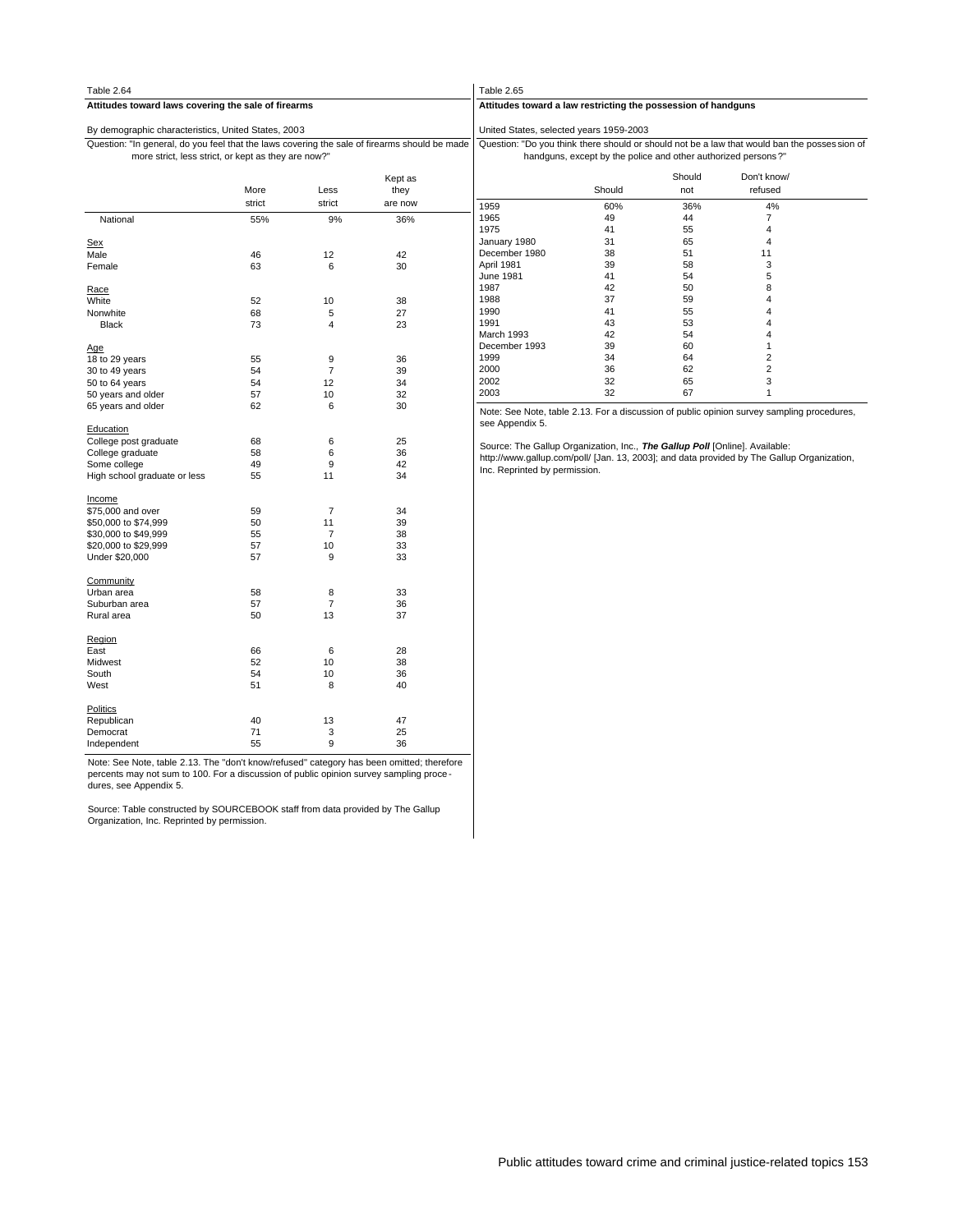## **Attitudes toward a law requiring a police permit prior to gun purchase**

## By demographic characteristics, United States, selected years 1976-2002

Question: "Would you favor or oppose a law which would require a person to obtain a police

permit before he or she could buy a gun?"

|                                        | 1976      |           | 1977<br>1980 |           |           |           | 1982      |           | 1984      |                | 1985      |           | 1987      | 1988      |           |             |
|----------------------------------------|-----------|-----------|--------------|-----------|-----------|-----------|-----------|-----------|-----------|----------------|-----------|-----------|-----------|-----------|-----------|-------------|
|                                        | Favor     | Oppose    | Favor        | Oppose    | Favor     | Oppose    | Favor     | Oppose    | Favor     | Oppose         | Favor     | Oppose    | Favor     | Oppose    | Favor     | Oppose      |
| National                               | 72%       | 27%       | 72%          | 26%       | 69%       | 29%       | 72%       | 26%       | 70%       | 27%            | 72%       | 26%       | 70%       | 28%       | 74%       | 24%         |
| Sex                                    |           |           |              |           |           |           |           |           |           |                |           |           |           |           |           |             |
| Male                                   | 64        | 35        | 64           | 35        | 63        | 36        | 68        | 31        | 62        | 37             | 65        | 34        | 62        | 36        | 66        | 33          |
| Female                                 | 78        | 20        | 78           | 19        | 74        | 23        | 75        | 23        | 76        | 20             | 78        | 20        | 76        | 22        | 79        | 17          |
| Race                                   |           |           |              |           |           |           |           |           |           |                |           |           |           |           |           |             |
| White                                  | 71        | 27        | 70           | 28        | 68        | 30        | 71        | 27        | 69        | 29             | 72        | 27        | 69        | 29        | 74        | 24          |
| Black/other                            | 74        | 24        | 81           | 17        | 81        | 15        | 78        | 19        | 79        | 18             | 76        | 22        | 74        | 23        | 75        | 23          |
| Age                                    |           |           |              |           |           |           |           |           |           |                |           |           |           |           |           |             |
| 18 to 20 years                         | 78        | 22        | 69           | 31        | 71        | 29        | 77        | 23        | 71        | 24             | 71        | 29        | 69        | 29        | 73        | 24          |
| 21 to 29 years                         | 71        | 27        | 72           | 26        | 73        | 27        | 76        | 24        | 73        | 25             | 74        | 25        | 76        | 23        | 73        | 26          |
| 30 to 49 years                         | 73        | 25        | 70           | 29        | 70        | 29        | 72        | 26        | 70        | 29             | 71        | 28        | 68        | 30        | 72        | 26          |
| 50 years and older                     | 70        | 29        | 74           | 24        | 67        | 29        | 69        | 29        | 70        | 26             | 72        | 26        | 69        | 29        | 75        | 20          |
| Education <sup>a</sup>                 |           |           |              |           |           |           |           |           |           |                |           |           |           |           |           |             |
| College                                | 71        | 27        | 74           | 25        | 70        | 29        | 76        | 23        | 74        | 25             | 75        | 24        | 74        | 25        | 76        | 22          |
| High school graduate<br>Less than high | 72        | 27        | 70           | 28        | 69        | 29        | 71        | 27        | 68        | 30             | 71        | 28        | 67        | 31        | 74        | 24          |
| school graduate                        | 71        | 28        | 72           | 25        | 70        | 27        | 64        | 30        | 72        | 23             | 69        | 26        | 70        | 27        | 66        | 27          |
| Income                                 |           |           |              |           |           |           |           |           |           |                |           |           |           |           |           |             |
| \$50,000 and over                      | NA        | <b>NA</b> | <b>NA</b>    | <b>NA</b> | <b>NA</b> | <b>NA</b> | <b>NA</b> | <b>NA</b> | <b>NA</b> | <b>NA</b>      | <b>NA</b> | <b>NA</b> | <b>NA</b> | <b>NA</b> | <b>NA</b> | <b>NA</b>   |
| \$30,000 to \$49,999                   | NA        | NA        | <b>NA</b>    | NA        | <b>NA</b> | <b>NA</b> | <b>NA</b> | <b>NA</b> | <b>NA</b> | <b>NA</b>      | NA        | <b>NA</b> | <b>NA</b> | NA        | NA        | <b>NA</b>   |
| \$20,000 to \$29,999                   | <b>NA</b> | NA        | <b>NA</b>    | NA        | <b>NA</b> | <b>NA</b> | <b>NA</b> | <b>NA</b> | <b>NA</b> | <b>NA</b>      | <b>NA</b> | <b>NA</b> | <b>NA</b> | <b>NA</b> | <b>NA</b> | <b>NA</b>   |
| Under \$20,000                         | <b>NA</b> | <b>NA</b> | <b>NA</b>    | <b>NA</b> | <b>NA</b> | <b>NA</b> | <b>NA</b> | <b>NA</b> | <b>NA</b> | <b>NA</b>      | <b>NA</b> | <b>NA</b> | <b>NA</b> | <b>NA</b> | <b>NA</b> | <b>NA</b>   |
|                                        |           |           |              |           |           |           |           |           |           |                |           |           |           |           |           |             |
| Occupation                             |           |           |              |           |           |           |           |           |           |                |           |           |           |           |           |             |
| Professional/business                  | 74        | 25        | 76           | 23        | 70        | 28        | 75        | 23        | 71        | 27             | 75        | 24        | 74        | 24        | 77        | 21          |
| Clerical/support                       | 78        | 20        | 75           | 22        | 77        | 21        | 77        | 23        | 76        | 23             | 79        | 21        | 77        | 22        | 78        | 19          |
| Manual/service                         | 68        | 30        | 68           | 30        | 67        | 32        | 69        | 29        | 68        | 29             | 68        | 31        | 64        | 33        | 71        | 26          |
| Farming/agriculture                    | 56        | 44        | 66           | 31        | 53        | 47        | 36        | 60        | 48        | 48             | 43        | 57        | 48        | 50        | 24        | 65          |
| Region                                 |           |           |              |           |           |           |           |           |           |                |           |           |           |           |           |             |
| Northeast                              | 86        | 13        | 85           | 14        | 86        | 13        | 85        | 13        | 80        | 18             | 82        | 17        | 83        | 15        | 84        | 13          |
| Midwest                                | 72        | 27        | 67           | 31        | 71        | 27        | 73        | 24        | 70        | 25             | 73        | 25        | 68        | 31        | 76        | 22          |
| South                                  | 63        | 35        | 69           | 28        | 64        | 34        | 62        | 36        | 66        | 31             | 67        | 32        | 66        | 31        | 69        | 28          |
| West                                   | 68        | 30        | 68           | 31        | 60        | 38        | 69        | 30        | 67        | 32             | 71        | 29        | 67        | 31        | 68        | 28          |
| Religion                               |           |           |              |           |           |           |           |           |           |                |           |           |           |           |           |             |
| Protestant                             | 67        | 31        | 67           | 30        | 64        | 34        | 68        | 30        | 66        | 31             | 68        | 30        | 67        | 31        | 72        | 26          |
| Catholic                               | 82        | 18        | 80           | 20        | 83        | 16        | 81        | 17        | 79        | 20             | 79        | 20        | 74        | 24        | 77        | 20          |
| Jewish                                 | 89        | 11        | 89           | 9         | 88        | 12        | 89        | 5         | 93        | $\overline{7}$ | 94        | 6         | 85        | 10        | 100       | $\mathbf 0$ |
| None                                   | 68        | 28        | 73           | 26        | 71        | 28        | 72        | 28        | 78        | 22             | 74        | 26        | 77        | 20        | 73        | 25          |
| Politics                               |           |           |              |           |           |           |           |           |           |                |           |           |           |           |           |             |
| Republican                             | 71        | 27        | 71           | 26        | 64        | 35        | 66        | 33        | 66        | 32             | 70        | 28        | 71        | 27        | 68        | 29          |
| Democrat                               | 74        | 25        | 73           | 26        | 74        | 25        | 75        | 24        | 75        | 23             | 74        | 25        | 70        | 29        | 79        | 19          |
| Independent                            | 69        | 29        | 71           | 28        | 68        | 29        | 72        | 26        | 70        | 28             | 72        | 27        | 70        | 28        | 73        | 24          |

Note: See Note, table 2.15. The "don't know" category has been omitted; therefore percents

may not sum to 100. Readers interested in responses to this question for previous years should consult previous editions of SOURCEBOOK. For a discussion of public opinion survey sampling procedures, see Appendix 5.

Source: National Opinion Research Center, "General Social Surveys, 1972-2002," Storrs, CT: The Roper Center for Public Opinion Research, University of Connecticut. (Machinereadable data files.) Table constructed by SOURCEBOOK staff.

a<br>Beginning in 1996, education categories were revised slightly and therefore are not directly<br>comparable to data presented for prior years.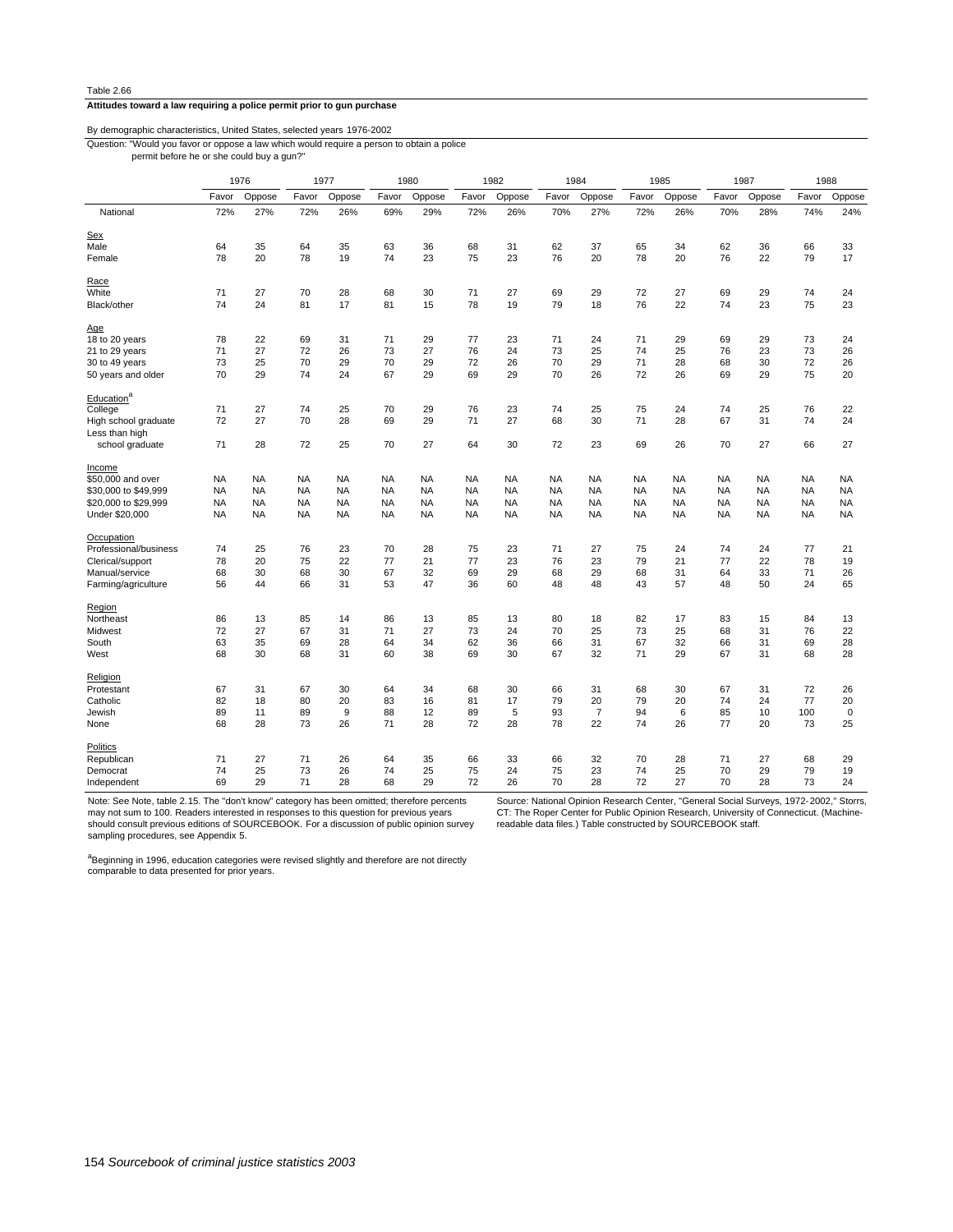|                 | 1989                   |                        | 1990                   |                        | 1991                   |          | 1993                 |          | 1994     |          | 1996     |          | 1998     |          | 2000     |          | 2002     |
|-----------------|------------------------|------------------------|------------------------|------------------------|------------------------|----------|----------------------|----------|----------|----------|----------|----------|----------|----------|----------|----------|----------|
| Favor           | Oppose                 | Favor                  | Oppose                 | Favor                  | Oppose                 | Favor    | Oppose               | Favor    | Oppose   | Favor    | Oppose   | Favor    | Oppose   | Favor    | Oppose   | Favor    | Oppose   |
| 78%             | 21%                    | 79%                    | 20%                    | 81%                    | 18%                    | 81%      | 17%                  | 78%      | 20%      | 80%      | 18%      | 82%      | 16%      | 80%      | 18%      | 80%      | 19%      |
| 69<br>85        | 30<br>13               | 72<br>84               | 27<br>14               | 74<br>86               | 25<br>12               | 73<br>87 | 26<br>11             | 70<br>84 | 29<br>14 | 73<br>86 | 25<br>12 | 76<br>86 | 22<br>12 | 71<br>86 | 27<br>11 | 75<br>86 | 24<br>14 |
|                 |                        |                        |                        |                        |                        |          |                      |          |          |          |          |          |          |          |          |          |          |
| 77              | 21                     | 77                     | 21                     | 81                     | 18                     | 80       | 18                   | 77       | 22       | 80       | 19       | 80       | 18       | 78       | 20       | 78       | 21       |
| 81              | 18                     | 86                     | 12                     | 84                     | 15                     | 84       | 15                   | 84       | 14       | 84       | 13       | 88       | 10       | 86       | 11       | 87       | 12       |
| 66              | 34                     | 91                     | 9                      | 70                     | 30                     | 83       | 17                   | 85       | 15       | 69       | 29       | 82       | 16       | 79       | 21       | 76       | 24       |
| 81<br>74        | 17<br>25               | 83<br>76               | 15<br>23               | 82<br>82               | 18<br>17               | 83<br>82 | 17<br>17             | 78<br>77 | 20<br>22 | 78<br>83 | 21<br>15 | 82<br>82 | 16<br>16 | 81<br>80 | 16<br>17 | 82<br>80 | 17<br>20 |
| 81              | 17                     | 78                     | 19                     | 80                     | 17                     | 80       | 18                   | 79       | 19       | 80       | 19       | 81       | 16       | 79       | 18       | 80       | 20       |
| 80              | 19                     | 81                     | 18                     | 85                     | 14                     | 84       | 15                   | 79       | 19       | 83       | 16       | 84       | 14       | 79       | 19       | 78       | 21       |
| 75              | 23                     | 77                     | 20                     | 79                     | 20                     | 79       | 19                   | 76       | 22       | 79       | 19       | 79       | 19       | 80       | 18       | 83       | 16       |
| 82              | 17                     | 73                     | 22                     | 70                     | 24                     | 76       | 20                   | 78       | 18       | 76       | 20       | 80       | 17       | 82       | 16       | 80       | 19       |
| <b>NA</b>       | <b>NA</b>              | <b>NA</b>              | <b>NA</b>              | <b>NA</b>              | <b>NA</b>              | 84       | 15                   | 79       | 20       | 82       | 16       | 83       | 15       | 77       | 22       | 78       | 22       |
| <b>NA</b><br>NA | <b>NA</b><br><b>NA</b> | <b>NA</b><br><b>NA</b> | <b>NA</b><br><b>NA</b> | <b>NA</b><br><b>NA</b> | <b>NA</b><br><b>NA</b> | 83<br>84 | 16<br>15             | 74<br>80 | 25<br>19 | 82<br>81 | 17<br>18 | 81<br>83 | 18<br>15 | 79<br>79 | 19<br>18 | 82<br>78 | 18<br>21 |
| NA              | <b>NA</b>              | <b>NA</b>              | <b>NA</b>              | NA                     | <b>NA</b>              | 79       | 20                   | 80       | 18       | 78       | 19       | 84       | 14       | 83       | 14       | 82       | 18       |
| 82              | 17                     | 78                     | 20                     | 89                     | 11                     | 84       | 15                   | 79       | 20       | 82       | 17       | 83       | 14       | 79       | 19       | 78       | 22       |
| 80<br>72        | 16<br>26               | 84<br>77               | 15<br>22               | 84<br>75               | 15<br>23               | 89<br>75 | 10<br>23             | 85<br>74 | 14<br>24 | 83<br>80 | 16<br>18 | 84<br>79 | 14<br>19 | 86<br>78 | 12<br>19 | 85<br>80 | 15<br>20 |
| 73              | 27                     | 56                     | 39                     | 72                     | 28                     | 72       | 24                   | 56       | 38       | 53       | 43       | 80       | 20       | 61       | 36       | 94       | 6        |
| 90              | 10                     | 85                     | 15                     | 84                     | 15                     | 90       | $\boldsymbol{9}$     | 85       | 15       | 84       | 13       | 88       | 10       | 85       | 13       | 87       | 12       |
| 80<br>72        | 19<br>26               | 78<br>77               | 20<br>20               | 81<br>78               | 17<br>21               | 82<br>75 | 16<br>22             | 78<br>77 | 21<br>21 | 84<br>78 | 14<br>20 | 79<br>79 | 18<br>18 | 78<br>82 | 20<br>16 | 79<br>77 | 20<br>22 |
| 74              | 24                     | 75                     | 24                     | 85                     | 15                     | 82       | 17                   | 74       | 25       | 77       | 21       | 82       | 17       | 73       | 23       | 78       | 22       |
| 75              | 23                     | 76                     | 22                     | 78                     | 20                     | 79       | 19                   | 75       | 23       | 81       | 17       | 80       | 18       | 79       | 18       | 77       | 22       |
| 84<br>100       | 16<br>$\mathbf 0$      | 84<br>100              | 14<br>$\mathbf 0$      | 84<br>100              | 15<br>$\mathbf 0$      | 84<br>96 | 14<br>$\overline{4}$ | 84<br>94 | 15<br>6  | 83<br>89 | 15<br>11 | 85<br>88 | 12<br>9  | 82<br>85 | 15<br>15 | 84<br>87 | 15<br>13 |
| 70              | 26                     | 76                     | 23                     | 87                     | 13                     | 80       | 20                   | 76       | 22       | 72       | 26       | 80       | 17       | 77       | 20       | 78       | 22       |
| 76              | 22                     | 78                     | 21                     | 81                     | 18                     | 76       | 22                   | 71       | 28       | 77       | 22       | 75       | 23       | 71       | 27       | 72       | 27       |
| 84<br>71        | 15<br>26               | 83<br>76               | 15<br>23               | 82<br>80               | 16<br>19               | 86<br>81 | 13<br>17             | 85<br>77 | 14<br>21 | 86<br>79 | 12<br>19 | 86<br>83 | 13<br>14 | 86<br>80 | 12<br>16 | 88<br>79 | 12<br>21 |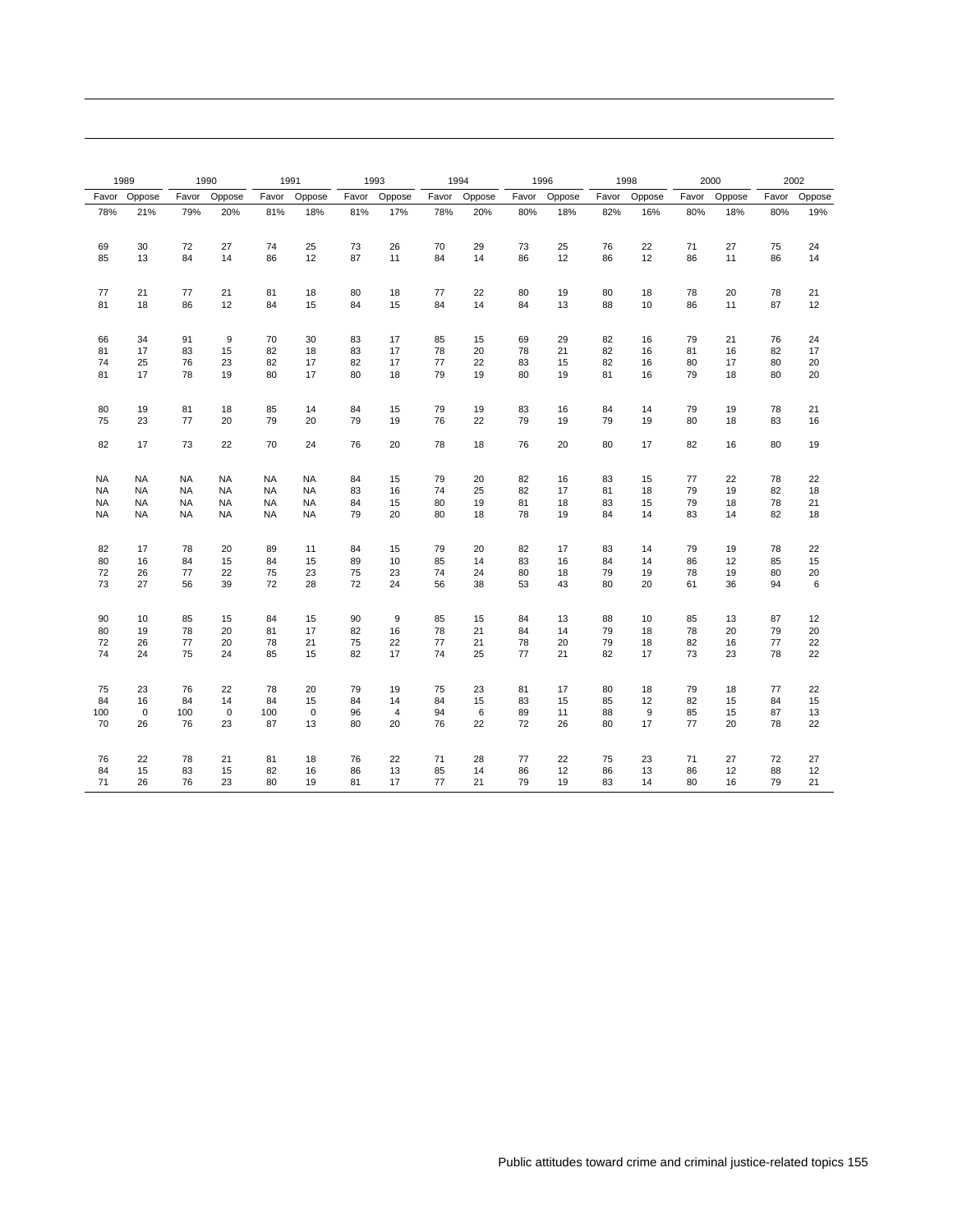Page 156 intentionally blank.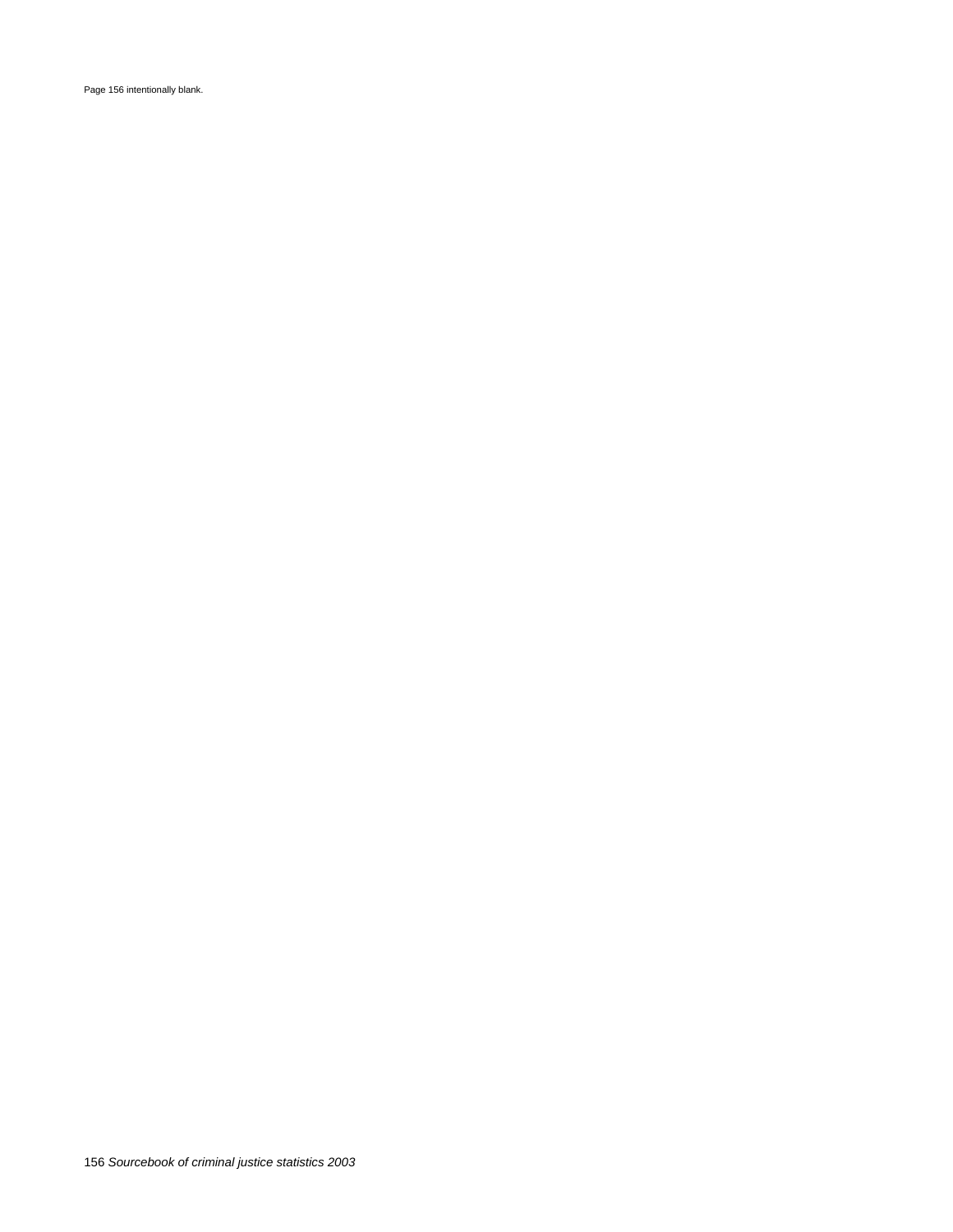## **Attitudes toward legalization of the use of marijuana**

## United States, selected years 1969-2003

Question: "Do you think the use of marijuana should be made legal, or not?"

|                   | Yes, legal | No, illegal | Don't know/<br>refused |
|-------------------|------------|-------------|------------------------|
| 1969              | 12%        | 84%         | 4%                     |
| 1972              | 15         | 81          | 4                      |
| 1973              | 16         | 78          | 6                      |
| 1977              | 28         | 66          | 6                      |
| 1979              | 25         | 70          | 5                      |
| 1980              | 25         | 70          | 5                      |
| 1985              | 23         | 73          | 4                      |
| 1995              | 25         | 73          | 2                      |
| $2000^a$          | 31         | 64          | 5                      |
| 2001              | 34         | 62          | 4                      |
| 2003 <sup>a</sup> | 34         | 64          | 2                      |

Note: Sample sizes vary from year to year; the data for 2003 are based on telephone inter-<br>views with a randomly selected national sample of 1,004 adults, 18 years of age and older,<br>conducted Nov. 10-12, 2003. For a discus see Appendix 5.

<sup>a</sup>Asked of a half sample.

Source: The Gallup Organization, Inc., *The Gallup Poll* **[**Online]. Available:<br>http://www.gallup.com/poll/ [June 28, 2004]. Table adapted by SOURCEBOOK staff.<br>Reprinted by permission.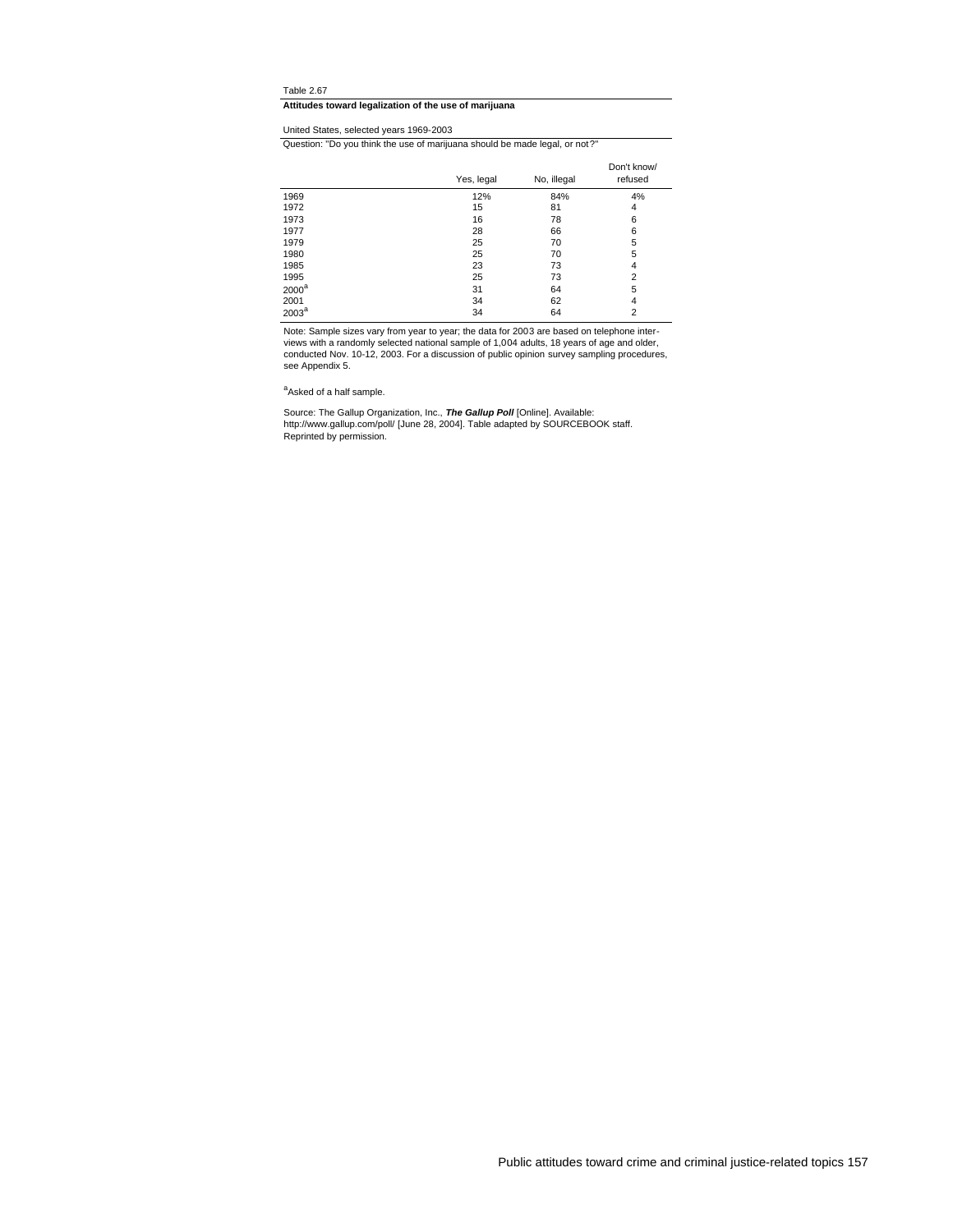## **Attitudes toward legalization of the use of marijuana**

Question: "Do you think the use of marijuana should be made legal or not?" By demographic characteristics, United States, selected years 1976-2002

|                        | 1976      |           | 1978      |           | 1980      |           | 1983      |           | 1984           |           | 1986      |           | 1987           |           | 1988      |           |
|------------------------|-----------|-----------|-----------|-----------|-----------|-----------|-----------|-----------|----------------|-----------|-----------|-----------|----------------|-----------|-----------|-----------|
|                        |           | Should    |           | Should    |           | Should    |           | Should    |                | Should    |           | Should    |                | Should    |           | Should    |
|                        | Should    | not       | Should    | not       | Should    | not       | Should    | not       | Should         | not       | Should    | not       | Should         | not       | Should    | not       |
| National               | 28%       | 69%       | 30%       | 67%       | 25%       | 72%       | 20%       | 76%       | 23%            | 73%       | 18%       | 80%       | 16%            | 81%       | 17%       | 79%       |
| Sex                    |           |           |           |           |           |           |           |           |                |           |           |           |                |           |           |           |
| Male                   | 32        | 64        | 34        | 63        | 30        | 67        | 25        | 71        | 28             | 68        | 23        | 75        | 19             | 78        | 21        | 74        |
| Female                 | 24        | 73        | 26        | 71        | 21        | 76        | 16        | 80        | 19             | 77        | 14        | 84        | 14             | 83        | 14        | 82        |
| Race                   |           |           |           |           |           |           |           |           |                |           |           |           |                |           |           |           |
| White                  | 27        | 70        | 29        | 68        | 25        | 72        | 19        | 77        | 23             | 73        | 18        | 81        | 17             | 80        | 17        | 80        |
| Black/other            | 33        | 60        | 38        | 59        | 27        | 71        | 28        | 69        | 22             | 75        | 19        | 77        | 12             | 84        | 18        | 75        |
| Age                    |           |           |           |           |           |           |           |           |                |           |           |           |                |           |           |           |
| 18 to 20 years         | 57        | 39        | 51        | 48        | 45        | 52        | 33        | 67        | 36             | 62        | 16        | 82        | 21             | 74        | 16        | 74        |
| 21 to 29 years         | 49        | 48        | 49        | 49        | 42        | 56        | 29        | 68        | 34             | 62        | 27        | 71        | 25             | 70        | 24        | 70        |
| 30 to 49 years         | 25        | 72        | 29        | 69        | 27        | 71        | 21        | 76        | 27             | 68        | 20        | 79        | 19             | 79        | 19        | 78        |
|                        |           |           |           |           |           |           | 13        |           |                | 87        | 12        | 87        | 8              | 90        |           |           |
| 50 years and older     | 16        | 81        | 16        | 80        | 13        | 84        |           | 83        | 9              |           |           |           |                |           | 12        | 86        |
| Education <sup>a</sup> |           |           |           |           |           |           |           |           |                |           |           |           |                |           |           |           |
| College                | 40        | 56        | 42        | 55        | 35        | 61        | 23        | 74        | 29             | 66        | 22        | 75        | 21             | 75        | 20        | 75        |
| High school graduate   | 26        | 70        | 27        | 70        | 23        | 75        | 21        | 76        | 21             | 75        | 17        | 82        | 13             | 84        | 16        | 80        |
| Less than high         |           |           |           |           |           |           |           |           |                |           |           |           |                |           |           |           |
| school graduate        | 11        | 86        | 13        | 84        | 3         | 88        | 9         | 87        | $\overline{7}$ | 91        | 8         | 91        | 10             | 88        | 12        | 88        |
| Income                 |           |           |           |           |           |           |           |           |                |           |           |           |                |           |           |           |
| \$50,000 and over      | <b>NA</b> | NA        | <b>NA</b> | NA        | <b>NA</b> | <b>NA</b> | <b>NA</b> | <b>NA</b> | <b>NA</b>      | NA        | NA        | NA        | NA             | <b>NA</b> | <b>NA</b> | <b>NA</b> |
| \$30,000 to \$49,999   | <b>NA</b> | <b>NA</b> | <b>NA</b> | <b>NA</b> | <b>NA</b> | <b>NA</b> | <b>NA</b> | <b>NA</b> | <b>NA</b>      | <b>NA</b> | NA        | <b>NA</b> | <b>NA</b>      | <b>NA</b> | <b>NA</b> | NA        |
|                        |           |           | <b>NA</b> | <b>NA</b> | <b>NA</b> |           | <b>NA</b> | <b>NA</b> | <b>NA</b>      |           | <b>NA</b> |           |                |           |           |           |
| \$20,000 to \$29,999   | <b>NA</b> | <b>NA</b> |           |           |           | <b>NA</b> |           |           |                | <b>NA</b> |           | <b>NA</b> | <b>NA</b>      | <b>NA</b> | <b>NA</b> | <b>NA</b> |
| Under \$20,000         | <b>NA</b> | <b>NA</b> | <b>NA</b> | <b>NA</b> | <b>NA</b> | <b>NA</b> | <b>NA</b> | <b>NA</b> | <b>NA</b>      | <b>NA</b> | <b>NA</b> | <b>NA</b> | <b>NA</b>      | <b>NA</b> | <b>NA</b> | <b>NA</b> |
| Occupation             |           |           |           |           |           |           |           |           |                |           |           |           |                |           |           |           |
| Professional/business  | 36        | 60        | 37        | 60        | 30        | 66        | 22        | 75        | 27             | 68        | 20        | 79        | 20             | 77        | 16        | 80        |
| Clerical/support       | 26        | 72        | 27        | 71        | 23        | 75        | 18        | 79        | 22             | 72        | 16        | 82        | 11             | 83        | 14        | 82        |
| Manual/service         | 25        | 71        | 28        | 69        | 23        | 74        | 22        | 75        | 20             | 77        | 19        | 79        | 16             | 81        | 20        | 75        |
| Farming/agriculture    | 8         | 92        | 16        | 80        | 12        | 79        | 8         | 82        | 3              | 94        | 9         | 91        | $\overline{2}$ | 95        | 6         | 94        |
| Region                 |           |           |           |           |           |           |           |           |                |           |           |           |                |           |           |           |
| Northeast              | 32        | 64        | 33        | 62        | 27        | 70        | 20        | 76        | 24             | 74        | 20        | 80        | 18             | 78        | 19        | 76        |
| Midwest                | 25        | 72        | 26        | 72        | 20        | 77        | 18        | 79        | 23             | 72        | 16        | 82        | 14             | 83        | 18        | 78        |
| South                  | 22        | 74        | 27        | 72        | 20        | 78        | 17        | 80        | 20             | 76        | 14        | 84        | 13             | 85        | 12        | 86        |
| West                   | 37        | 61        | 38        | 59        | 38        | 57        | 30        | 66        | 26             | 70        | 25        | 73        | 23             | 72        | 23        | 72        |
| Religion               |           |           |           |           |           |           |           |           |                |           |           |           |                |           |           |           |
| Protestant             | 22        | 74        | 24        | 74        | 20        | 77        | 17        | 80        | 20             | 76        | 15        | 83        | 13             | 85        | 13        | 84        |
| Catholic               | 32        | 64        | 31        | 64        | 26        | 71        | 17        | 78        | 20             | 76        | 18        | 80        | 16             | 81        | 16        | 80        |
|                        |           |           |           |           |           |           |           |           |                |           |           |           |                |           |           |           |
| Jewish                 | 37        | 63        | 62        | 38        | 28        | 62        | 33        | 54        | 48             | 48        | 40        | 60        | 40             | 55        | 52        | 44        |
| None                   | 54        | 39        | 64        | 33        | 60        | 36        | 54        | 44        | 44             | 50        | 37        | 60        | 42             | 51        | 38        | 55        |
| <b>Politics</b>        |           |           |           |           |           |           |           |           |                |           |           |           |                |           |           |           |
| Republican             | 20        | 78        | 19        | 80        | 18        | 80        | 15        | 82        | 17             | 80        | 13        | 86        | 13             | 84        | 14        | 84        |
| Democrat               | 26        | 71        | 29        | 67        | 24        | 73        | 20        | 77        | 21             | 75        | 18        | 80        | 15             | 82        | 18        | 78        |
| Independent            | 34        | 62        | 37        | 60        | 30        | 66        | 24        | 72        | 28             | 68        | 21        | 76        | 19             | 76        | 20        | 75        |

Note: See Note, table 2.15. The "don't know" category has been omitted; therefore percents

may not sum to 100. Readers interested in responses to this question for previous years should consult previous editions of SOURCEBOOK. For a discussion of public opinion survey sampling procedures, see Appendix 5.

Source: National Opinion Research Center, "General Social Surveys, 1972-2002," Storrs, CT: The Roper Center for Public Opinion Research, University of Connecticut. (Machine-readable data files.) Table constructed by SOURCEBOOK staff.

a<br><sup>a</sup>Beginning in 1996, education categories were revised slightly and therefore are not directly<br>comparable to data presented for prior years.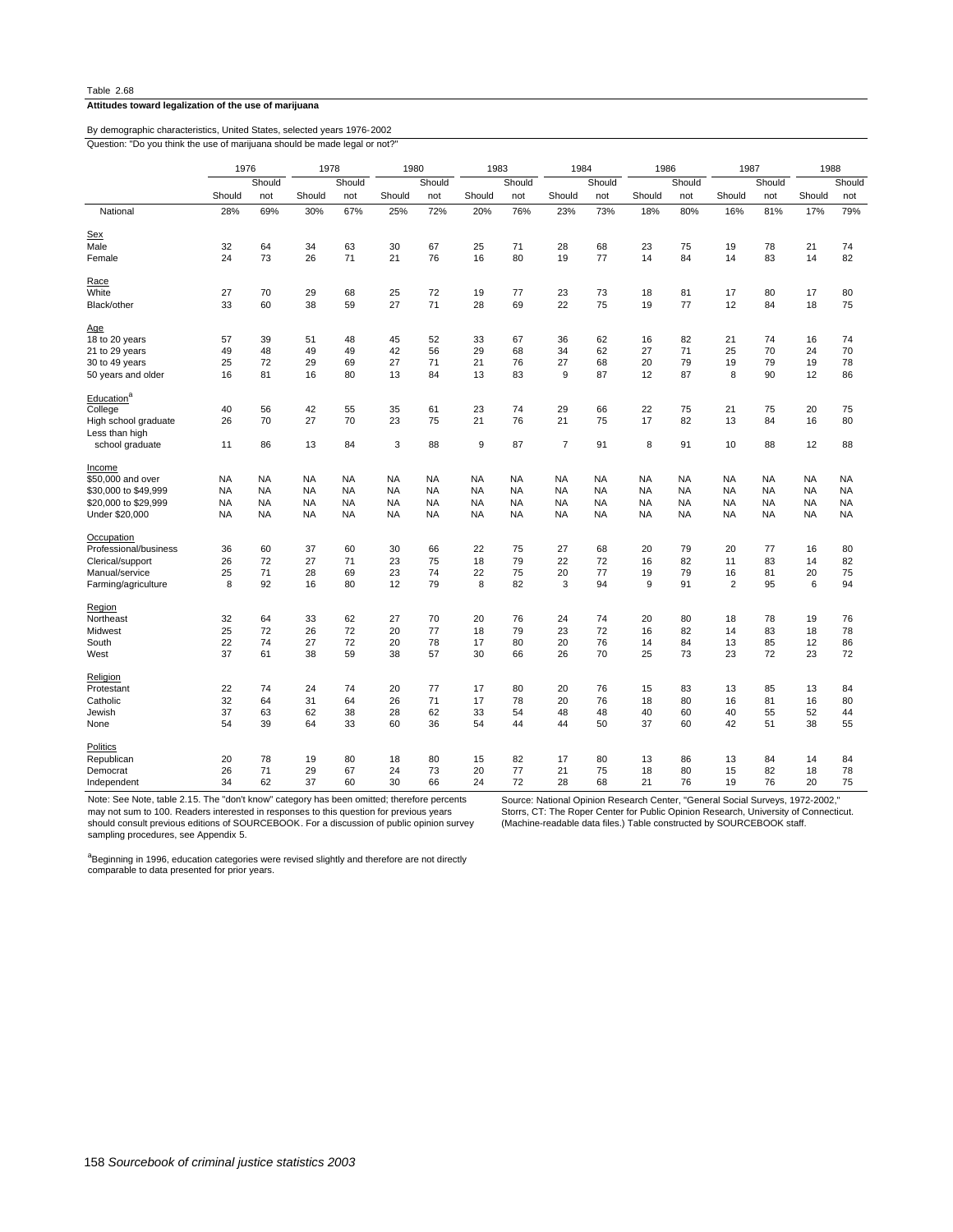| 1989      |           | 1990      |           | 1991      |           | 1993     |          | 1994     |          | 1996     |          | 1998     |          | 2000     |          | 2002     |          |
|-----------|-----------|-----------|-----------|-----------|-----------|----------|----------|----------|----------|----------|----------|----------|----------|----------|----------|----------|----------|
|           | Should    |           | Should    |           | Should    |          | Should   |          | Should   |          | Should   |          | Should   |          | Should   |          | Should   |
| Should    | not       | Should    | not       | Should    | not       | Should   | not      | Should   | not      | Should   | not      | Should   | not      | Should   | not      | Should   | not      |
| 16%       | 81%       | 16%       | 81%       | 18%       | 78%       | 22%      | 73%      | 23%      | 72%      | 26%      | 69%      | 28%      | 66%      | 32%      | 63%      | 34%      | 60%      |
|           |           |           |           |           |           |          |          |          |          |          |          |          |          |          |          |          |          |
| 20        | 76        | 19        | 79        | 23        | 74        | 27       | 68       | 27       | 69       | 30       | 66       | 34       | 60       | 36       | 58       | 38       | 55       |
| 14        | 84        | 14        | 82        | 14        | 81        | 19       | 76       | 20       | 75       | 22       | 72       | 22       | 71       | 28       | 66       | 30       | 63       |
|           |           |           |           |           |           |          |          |          |          |          |          |          |          |          |          |          |          |
| 18        | 80        | 17        | 80        | 18        | 78        | 22       | 73       | 23       | 73       | 26       | 69       | 28       | 65       | 33       | 61       | 36       | 58       |
| 10        | 85        | 13        | 82        | 16        | 76        | 20       | 75       | 24       | 71       | 22       | 70       | 24       | 70       | 25       | 68       | 24       | 66       |
|           |           |           |           |           |           |          |          |          |          |          |          |          |          |          |          |          |          |
|           |           |           |           |           |           |          |          |          |          |          |          |          |          |          |          |          |          |
| 19<br>21  | 75<br>76  | 22<br>19  | 78<br>76  | 21<br>25  | 79<br>73  | 24<br>25 | 69<br>70 | 50<br>24 | 50<br>71 | 38<br>30 | 60<br>66 | 34<br>34 | 64<br>59 | 41<br>41 | 56<br>54 | 59<br>41 | 35<br>51 |
| 19        | 78        | 19        | 79        | 22        | 74        | 27       | 67       | 26       | 70       | 28       | 67       | 30       | 63       | 34       | 60       | 38       | 54       |
| 11        | 86        | 12        | 85        | 10        | 86        | 15       | 81       | 17       | 78       | 19       | 75       | 21       | 73       | 24       | 70       | 24       | 70       |
|           |           |           |           |           |           |          |          |          |          |          |          |          |          |          |          |          |          |
| 20        | 77        | 18        | 79        | 21        | 74        | 25       | 70       | 26       | 69       | 27       | 68       | 32       | 62       | 33       | 62       | 37       |          |
| 15        | 82        | 16        | 81        | 16        | 81        | 19       | 76       | 22       | 74       | 24       | 71       | 23       | 70       | 31       | 62       | 29       | 56<br>63 |
|           |           |           |           |           |           |          |          |          |          |          |          |          |          |          |          |          |          |
| 9         | 88        | 12        | 87        | 8         | 88        | 19       | 80       | 10       | 84       | 22       | 72       | 22       | 72       | 27       | 67       | 31       | 65       |
|           |           |           |           |           |           |          |          |          |          |          |          |          |          |          |          |          |          |
| <b>NA</b> | <b>NA</b> | <b>NA</b> | <b>NA</b> | <b>NA</b> | <b>NA</b> | 23       | 72       | 24       | 70       | 25       | 70       | 27       | 68       | 31       | 64       | 35       | 59       |
| <b>NA</b> | <b>NA</b> | <b>NA</b> | <b>NA</b> | <b>NA</b> | <b>NA</b> | 22       | 72       | 21       | 76       | 25       | 71       | 29       | 67       | 36       | 58       | 33       | 61       |
| <b>NA</b> | <b>NA</b> | <b>NA</b> | <b>NA</b> | <b>NA</b> | <b>NA</b> | 27       | 69       | 20       | 77       | 27       | 68       | 32       | 61       | 34       | 60       | 33       | 59       |
| <b>NA</b> | <b>NA</b> | <b>NA</b> | <b>NA</b> | <b>NA</b> | <b>NA</b> | 23       | 73       | 27       | 69       | 29       | 66       | 26       | 68       | 29       | 65       | 36       | 56       |
|           |           |           |           |           |           |          |          |          |          |          |          |          |          |          |          |          |          |
| 20        | 77        | 21        | 77        | 19        | 76        | 24       | 71       | 26       | 69       | 26       | 68       | 31       | 64       | 35       | 60       | 36       | 58       |
| 10        | 88        | 9         | 87        | 16        | 80        | 19       | 75       | 18       | 79       | 23       | 71       | 23       | 72       | 26       | 67       | 27       | 67       |
| 17        | 80        | 16        | 80        | 17        | 79        | 24<br>5  | 71<br>90 | 24       | 72<br>82 | 26       | 69       | 28       | 65       | 31       | 62       | 34       | 59<br>56 |
| 25        | 75        | 6         | 88        | 15        | 80        |          |          | 15       |          | 26       | 71       | 42       | 45       | 34       | 63       | 33       |          |
|           |           |           |           |           |           |          |          |          |          |          |          |          |          |          |          |          |          |
| 14        | 80        | 12        | 84        | 18        | 77        | 24       | 70       | 19       | 75       | 26       | 67       | 28       | 65       | 34       | 58       | 29       | 62       |
| 14        | 84        | 16        | 81        | 13        | 83        | 19       | 77<br>77 | 19<br>22 | 76<br>74 | 23<br>24 | 74<br>70 | 27       | 66       | 32       | 63       | 38       | 57       |
| 14<br>26  | 83<br>72  | 12<br>29  | 84<br>71  | 15<br>30  | 81<br>66  | 19<br>28 | 64       | 32       | 64       | 31       | 64       | 22<br>37 | 72<br>58 | 26<br>39 | 68<br>57 | 27<br>45 | 67<br>48 |
|           |           |           |           |           |           |          |          |          |          |          |          |          |          |          |          |          |          |
|           |           |           |           |           |           |          |          |          |          |          |          |          |          |          |          |          |          |
| 13<br>16  | 86<br>80  | 12<br>15  | 85<br>84  | 16<br>15  | 80<br>82  | 18<br>21 | 78<br>75 | 19<br>21 | 77<br>74 | 19<br>29 | 74<br>68 | 21<br>27 | 73<br>66 | 26<br>28 | 69<br>64 | 26<br>30 | 69<br>62 |
| 35        | 65        | 33        | 60        | 36        | 59        | 30       | 60       | 42       | 49       | 37       | 54       | 56       | 44       | 48       | 48       | 50       | 50       |
| 40        | 49        | 44        | 51        | 40        | 52        | 47       | 45       | 46       | 49       | 42       | 54       | 48       | 44       | 53       | 42       | 60       | 32       |
|           |           |           |           |           |           |          |          |          |          |          |          |          |          |          |          |          |          |
| 14        | 85        | 11        | 86        | 16        | 80        |          |          | 15       | 82       | 20       | 77       | 19       | 77       | 26       | 70       | 24       |          |
| 16        | 81        | 18        | 79        | 16        | 80        | 14<br>28 | 84<br>68 | 24       | 73       | 24       | 69       | 29       | 65       | 31       | 63       | 34       | 72<br>59 |
| 19        | 76        | 18        | 78        | 21        | 75        | 23       | 69       | 29       | 64       | 30       | 64       | 31       | 62       | 35       | 58       | 39       | 53       |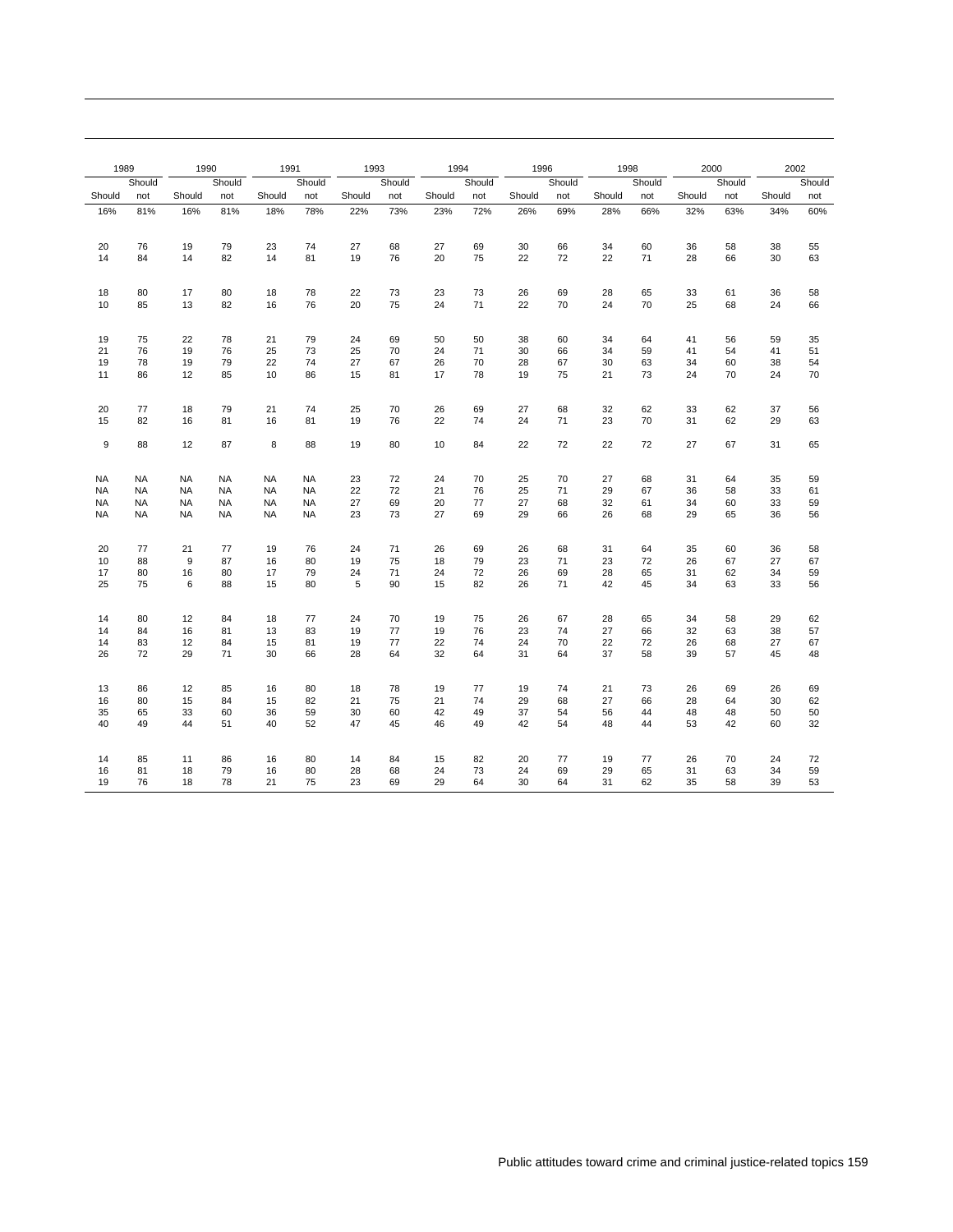#### **prescribe Respondents' attitudes toward making marijuana legally available for doctors to**

# By demographic characteristics, United States, 2003

#### prescribe in order to reduce pain and suffering?" Question: "Would you favor or oppose making marijuana legally available for doctors to

|                              |       |        | Don't know/    |  |
|------------------------------|-------|--------|----------------|--|
|                              | Favor | Oppose | refused        |  |
| National                     | 75%   | 22%    | 3%             |  |
| Sex                          |       |        |                |  |
| Male                         | 76    | 21     | 3              |  |
| Female                       | 73    | 24     | 3              |  |
|                              |       |        |                |  |
| Race                         |       |        |                |  |
| White                        | 76    | 22     | $\overline{c}$ |  |
| Nonwhite                     | 70    | 24     | 6              |  |
| <b>Black</b>                 | 69    | 26     | 5              |  |
| Age                          |       |        |                |  |
| 18 to 29 years               | 75    | 24     | 1              |  |
| 30 to 49 years               | 77    | 21     | 2              |  |
| 50 to 64 years               | 81    | 17     | $\overline{2}$ |  |
| 50 years and older           | 72    | 23     | 5              |  |
| 65 years and older           | 62    | 30     | 8              |  |
|                              |       |        |                |  |
| Education                    |       |        |                |  |
| College post graduate        | 80    | 19     | 1              |  |
| College graduate             | 84    | 14     | $\overline{2}$ |  |
| Some college                 | 76    | 22     | $\overline{2}$ |  |
| High school graduate or less | 68    | 27     | 5              |  |
|                              |       |        |                |  |
| Income<br>\$75,000 and over  | 81    | 19     |                |  |
| \$50,000 to \$74,999         | 79    | 19     | (a)<br>2       |  |
| \$30,000 to \$49,999         | 79    | 18     | 3              |  |
| \$20,000 to \$29,999         | 63    | 30     | 7              |  |
| Under \$20,000               | 68    | 27     | 5              |  |
|                              |       |        |                |  |
| Community                    |       |        |                |  |
| Urban area                   | 73    | 24     | 3              |  |
| Suburban area                | 79    | 19     | 2              |  |
| Rural area                   | 67    | 28     | 5              |  |
| Region                       |       |        |                |  |
| East                         | 75    | 21     | 4              |  |
| Midwest                      | 76    | 22     | $\overline{2}$ |  |
| South                        | 70    | 26     | 4              |  |
| West                         | 78    | 19     | 3              |  |
|                              |       |        |                |  |
| Politics                     |       |        |                |  |
| Republican                   | 68    | 28     | $\overline{4}$ |  |
| Democrat                     | 81    | 17     | $\overline{2}$ |  |
| Independent                  | 74    | 23     | 3              |  |

Note: See Note, table 2.67. For a discussion of public opinion survey sampling procedures, see Appendix 5.

<sup>a</sup>Less than 0.5%.

Source: Table constructed by SOURCEBOOK staff from data provided by The Gallup Organi-zation, Inc. Reprinted by permission.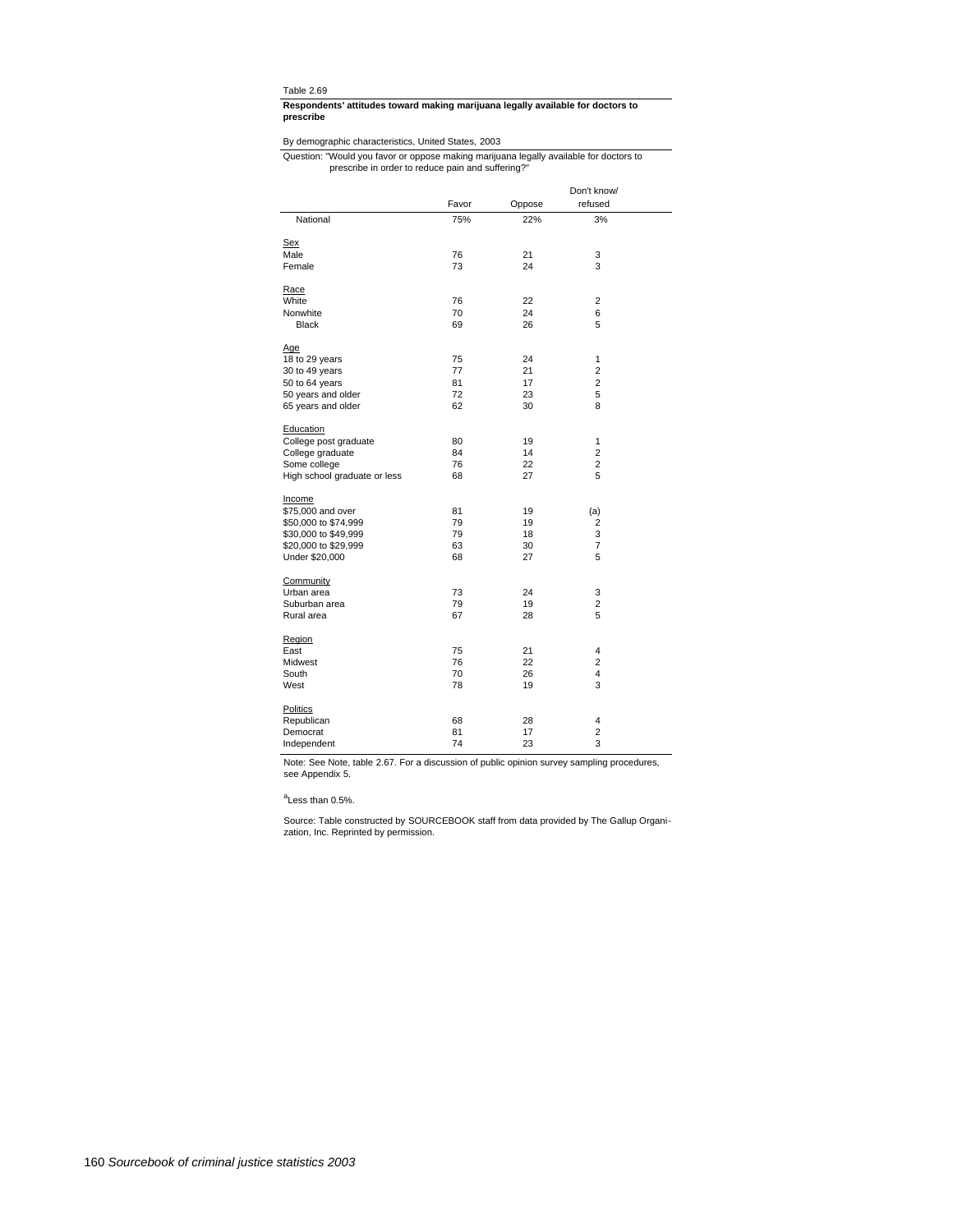**High school seniors reporting that they worry about selected social problems**

## United States, 1991-2003

of the following?" Question: "Of all the problems facing the nation today, how often do you worry about each

(Percent responding "sometimes" or "often")

|                             | Class   | Class                               | Class   | Class       | Class                               | Class   | Class   | Class                                   | Class   | Class   | Class   | Class               | Class   |
|-----------------------------|---------|-------------------------------------|---------|-------------|-------------------------------------|---------|---------|-----------------------------------------|---------|---------|---------|---------------------|---------|
|                             | of 1991 | of 1992                             | of 1993 | of 1994     | of 1995                             | of 1996 | of 1997 | of 1998                                 | of 1999 | of 2000 | of 2001 | of 2002             | of 2003 |
|                             |         | $(N=2,595)$ $(N=2,736)$ $(N=2,807)$ |         | $(N=2,664)$ | $(N=2,646)$ $(N=2,502)$ $(N=2,651)$ |         |         | (N=2,621) (N=2,348) (N=2,204) (N=2,222) |         |         |         | (N=2,267) (N=2,531) |         |
| Crime and violence          | 88.1%   | 91.6%                               | 90.8%   | 92.7%       | 90.2%                               | 90.1%   | 86.5%   | 84.4%                                   | 81.8%   | 83.5%   | 81.0%   | 75.5%               | 68.9%   |
| Drug abuse                  | 79.5    | 77.8                                | 75.5    | 76.7        | 72.6                                | 71.0    | 71.1    | 65.3                                    | 62.7    | 60.9    | 61.1    | 56.9                | 52.6    |
| Hunger and poverty          | 66.4    | 68.1                                | 71.1    | 65.7        | 62.3                                | 62.6    | 61.1    | 55.5                                    | 54.5    | 54.4    | 51.3    | 49.7                | 46.1    |
| Chance of nuclear war       | 41.5    | 33.4                                | 28.8    | 27.9        | 20.0                                | 21.6    | 20.4    | 29.0                                    | 32.1    | 23.7    | 23.9    | 35.9                | 50.3    |
| Economic problems           | 63.9    | 70.6                                | 71.8    | 62.6        | 55.7                                | 57.9    | 51.5    | 47.6                                    | 44.8    | 45.2    | 47.0    | 47.0                | 49.0    |
| Pollution                   | 72.1    | 71.9                                | 72.8    | 66.5        | 63.6                                | 62.9    | 61.6    | 57.1                                    | 49.8    | 53.3    | 49.6    | 44.2                | 37.8    |
| Race relations              | 59.4    | 68.7                                | 75.4    | 71.6        | 68.9                                | 70.7    | 64.7    | 56.0                                    | 55.6    | 51.2    | 52.6    | 46.9                | 41.8    |
| Energy shortages            | 38.2    | 35.2                                | 29.8    | 23.8        | 17.9                                | 19.2    | 19.4    | 18.3                                    | 20.8    | 22.0    | 31.2    | 22.6                | 19.4    |
| Using open land for housing |         |                                     |         |             |                                     |         |         |                                         |         |         |         |                     |         |
| or industry                 | 33.8    | 34.7                                | 32.9    | 32.7        | 28.9                                | 32.6    | 32.7    | 30.8                                    | 27.5    | 32.6    | 30.6    | 28.5                | 26.7    |
| Population growth           | 30.6    | 35.2                                | 38.9    | 35.4        | 34.9                                | 37.4    | 38.2    | 34.8                                    | 31.7    | 36.3    | 36.7    | 28.3                | 24.4    |
| Urban decav                 | 21.7    | 25.8                                | 25.3    | 25.6        | 23.0                                | 25.1    | 22.1    | 18.8                                    | 17.2    | 20.5    | 20.3    | 15.6                | 14.4    |

Note: These data are from a series of nationwide surveys of high school seniors conducted by the Monitoring the Future Project at the University of Michigan's Institute for Social Research from 1975 through 2003. The survey design is a multistage random sample of high school seniors in public and private schools throughout the continental United States. All percentages reported are based on weighted cases; the Ns that are shown in the tables refer to the number of weighted cases.

 Response categories were "never," "seldom," "sometimes," and "often." Readers interested in responses to this question for 1975 through 1990 should consult previous editions of SOURCEBOOK. For survey methodology and definitions of terms, see Appendix 6.

Source: Lloyd D. Johnston, Jerald G. Bachman, and Patrick M. O'Malley, **Monitoring the Future 1991**, pp. 188, 189; **1993**, pp. 190, 191; **1995**, pp. 191, 192; **1997**, pp. 187, 188; **1999**, pp. 186, 187 (Ann Arbor, MI: Institute for Social Research, University of Michigan); Jerald G. Bachman, Lloyd D. Johnston, and Patrick M. O'Malley, **Monitoring the Future 1992**, pp. 189, 190; **1994**, pp. 189, 190; **1996**, pp. 182, 183; **1998**, pp. 188, 189; **2000**, pp. 187, 188 (Ann Arbor, MI: Institute for Social Research, University of Michigan); and data provided by the Monitoring the Future Project, Survey Research Center, Lloyd D. Johnston, Jerald G. Bachman, and Patrick M. O'Malley, Principal Investigators. Table adapted by SOURCEBOOK staff. Reprinted by permission.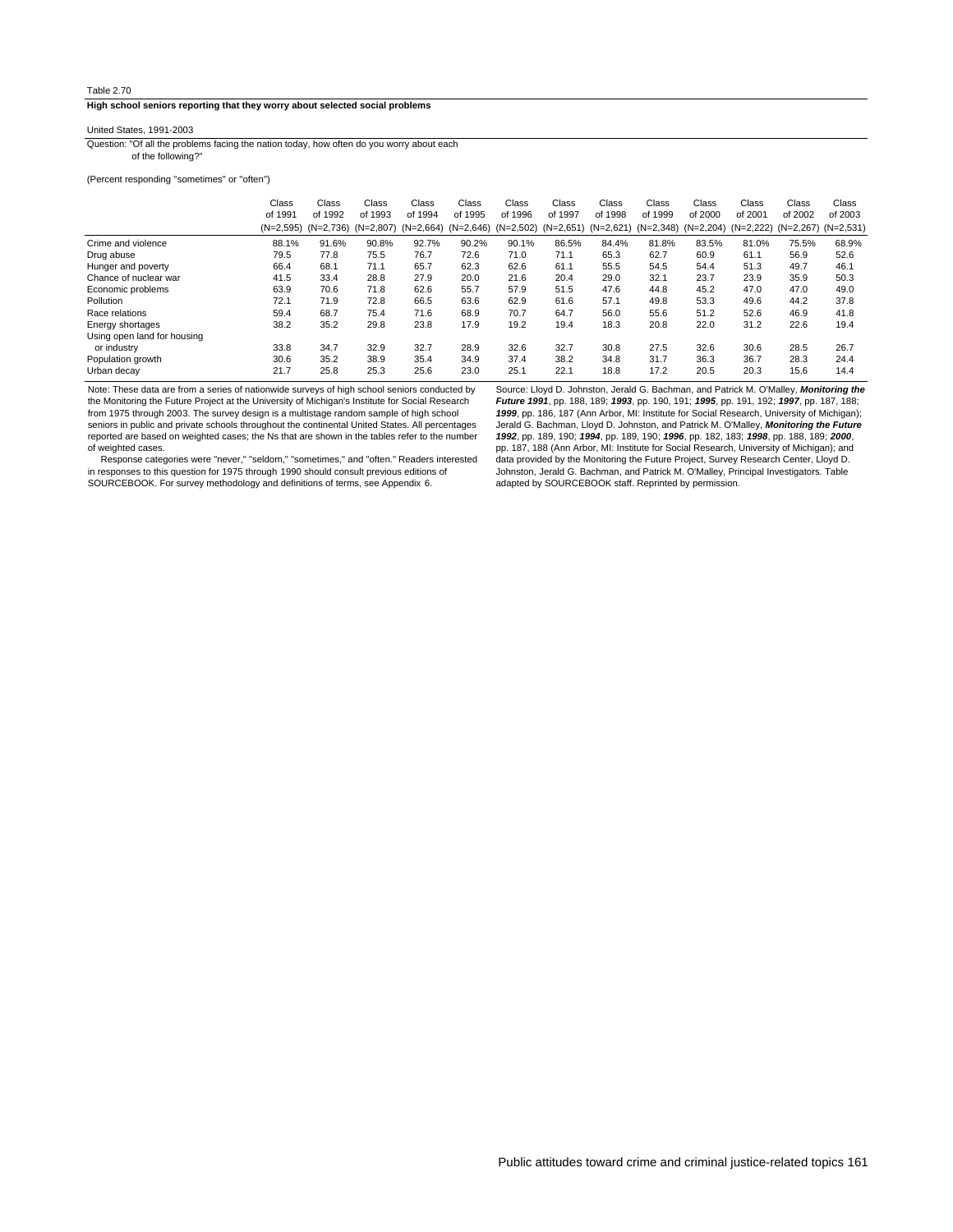#### **High school seniors reporting that they worry about crime and violence**

#### and violence?" Question: "Of all the problems facing the nation today, how often do you worry about. . .crime By sex, race, region, college plans, and illicit drug use, United States, 1991-2003

## (Percent responding "sometimes" or "often")

|                           | Class       | Class       | Class       | Class       | Class       | Class       | Class       | Class       | Class       | Class       | Class       | Class       | Class       |
|---------------------------|-------------|-------------|-------------|-------------|-------------|-------------|-------------|-------------|-------------|-------------|-------------|-------------|-------------|
|                           | of 1991     | of 1992     | of 1993     | of 1994     | of 1995     | of 1996     | of 1997     | of 1998     | of 1999     | of 2000     | of 2001     | of 2002     | of 2003     |
|                           | $(N=2,595)$ | $(N=2,736)$ | $(N=2,807)$ | $(N=2,664)$ | $(N=2,646)$ | $(N=2,502)$ | $(N=2,651)$ | $(N=2,621)$ | $(N=2,348)$ | $(N=2,204)$ | $(N=2,222)$ | $(N=2,267)$ | $(N=2,531)$ |
| Total                     | 88.1%       | 91.6%       | 90.8%       | 92.7%       | 90.2%       | 90.1%       | 86.5%       | 84.4%       | 81.8%       | 83.5%       | 81.0%       | 75.5%       | 68.9%       |
| <u>Sex</u>                |             |             |             |             |             |             |             |             |             |             |             |             |             |
| Male                      | 82.6        | 87.6        | 85.7        | 88.4        | 85.8        | 84.8        | 79.4        | 76.5        | 74.4        | 76.0        | 71.7        | 66.5        | 59.3        |
| Female                    | 93.6        | 95.7        | 95.6        | 96.5        | 95.1        | 95.4        | 93.7        | 91.7        | 89.5        | 90.2        | 90.1        | 83.1        | 77.9        |
| Race                      |             |             |             |             |             |             |             |             |             |             |             |             |             |
| White                     | 86.6        | 90.5        | 89.4        | 92.9        | 90.0        | 89.5        | 84.5        | 83.5        | 80.8        | 82.6        | 78.7        | 73.4        | 64.7        |
| <b>Black</b>              | 94.5        | 96.9        | 95.1        | 90.7        | 93.0        | 92.9        | 90.4        | 85.7        | 84.8        | 91.1        | 90.2        | 80.8        | 76.9        |
| Region                    |             |             |             |             |             |             |             |             |             |             |             |             |             |
| Northeast                 | 86.0        | 92.0        | 90.6        | 91.0        | 91.7        | 89.4        | 83.2        | 83.1        | 85.4        | 82.2        | 79.8        | 70.8        | 69.2        |
| North Central             | 88.8        | 87.6        | 90.2        | 93.2        | 86.7        | 87.4        | 85.1        | 80.7        | 80.0        | 84.6        | 79.4        | 75.0        | 65.4        |
| South                     | 88.4        | 93.8        | 91.2        | 93.3        | 91.3        | 91.1        | 88.7        | 87.0        | 81.1        | 85.8        | 83.6        | 79.2        | 70.6        |
| West                      | 89.0        | 93.0        | 91.4        | 92.4        | 92.2        | 93.4        | 88.2        | 85.4        | 82.0        | 79.3        | 80.7        | 74.6        | 69.7        |
| College plans             |             |             |             |             |             |             |             |             |             |             |             |             |             |
| Yes                       | 89.9        | 93.1        | 92.4        | 94.1        | 92.6        | 91.6        | 88.4        | 85.3        | 84.5        | 85.0        | 83.5        | 76.9        | 71.8        |
| <b>No</b>                 | 83.9        | 87.7        | 85.8        | 89.4        | 84.0        | 86.2        | 80.7        | 82.2        | 72.3        | 77.9        | 72.7        | 69.0        | 59.5        |
| Lifetime illicit drug use |             |             |             |             |             |             |             |             |             |             |             |             |             |
| None                      | 90.7        | 92.9        | 91.9        | 94.1        | 91.8        | 90.5        | 89.1        | 86.8        | 84.3        | 85.4        | 82.3        | 77.1        | 69.1        |
| Marijuana only            | 85.4        | 89.6        | 91.1        | 91.5        | 90.9        | 91.9        | 85.7        | 82.3        | 82.8        | 85.8        | 85.2        | 77.0        | 71.7        |
| Few pills                 | 86.6        | 89.4        | 90.7        | 95.6        | 92.6        | 91.0        | 88.3        | 84.6        | 84.3        | 79.1        | 83.1        | 77.8        | 67.4        |
| More pills                | 84.8        | 90.6        | 87.4        | 89.5        | 84.1        | 87.4        | 81.0        | 83.3        | 75.6        | 79.9        | 73.8        | 69.7        | 66.7        |

Note: See Note, table 2.70. Data are given for those who identify themselves as white or Caucasian and those who identify themselves as black or African-American; data are not given for the other ethnic categories because each of these groups constitutes a small portion of the sample in any given year and therefore would yield unreliable estimates (Source, **2000**, p. 10). "College plans" distinguishes those seniors who expect to graduate from a 4-year college from those who expect to receive some college training or none. The four drug use categories are mutually exclusive and are based on an index of seriousness of involvement. The "pills" category indicates use of any of a number of drugs including some that usually are not taken in pill form. Respondents indicating the use of one or more of a number of illicit drugs (other than marijuana) but who had not used any one class of them on three or more occasions and did not use heroin at all fall into the "few pills" category. Respondents indicating such use on three or more occasions and who did not use heroin at all fall into the "more pills" category. Respondents reporting heroin use were included in a separate category that is not presented here due to the small number of respondents indicating such use. (Source, **2000**, pp. 9, 14.)

 Response categories were "never," "seldom," "sometimes," and "often." Readers inter ested in responses to this question for 1975 through 1990 should consult previous editions of SOURCEBOOK. For survey methodology and definitions of terms, see Appendix 6.

Source: Lloyd D. Johnston, Jerald G. Bachman, and Patrick M. O'Malley, **Monitoring the Future 1991**, p. 188; **1993**, p. 190; **1995**, p. 191; **1997**, p. 187; **1999**, p. 186 (Ann Arbor, MI: Institute for Social Research, University of Michigan); Jerald G. Bachman, Lloyd D. Johnston, and Patrick M. O'Malley, **Monitoring the Future 1992**, p. 189; **1994**, p. 189; **1996**, p. 182; **1998**, p. 188; **2000**, p. 187 (Ann Arbor, MI: Institute for Social Research, University of Michigan); and data provided by the Monitoring the Future Project, Survey Research Center, Lloyd D. Johnston, Jerald G. Bachman, and Patrick M. O'Malley, Principal Investigators. Table adapted by SOURCEBOOK staff. Reprinted by permission.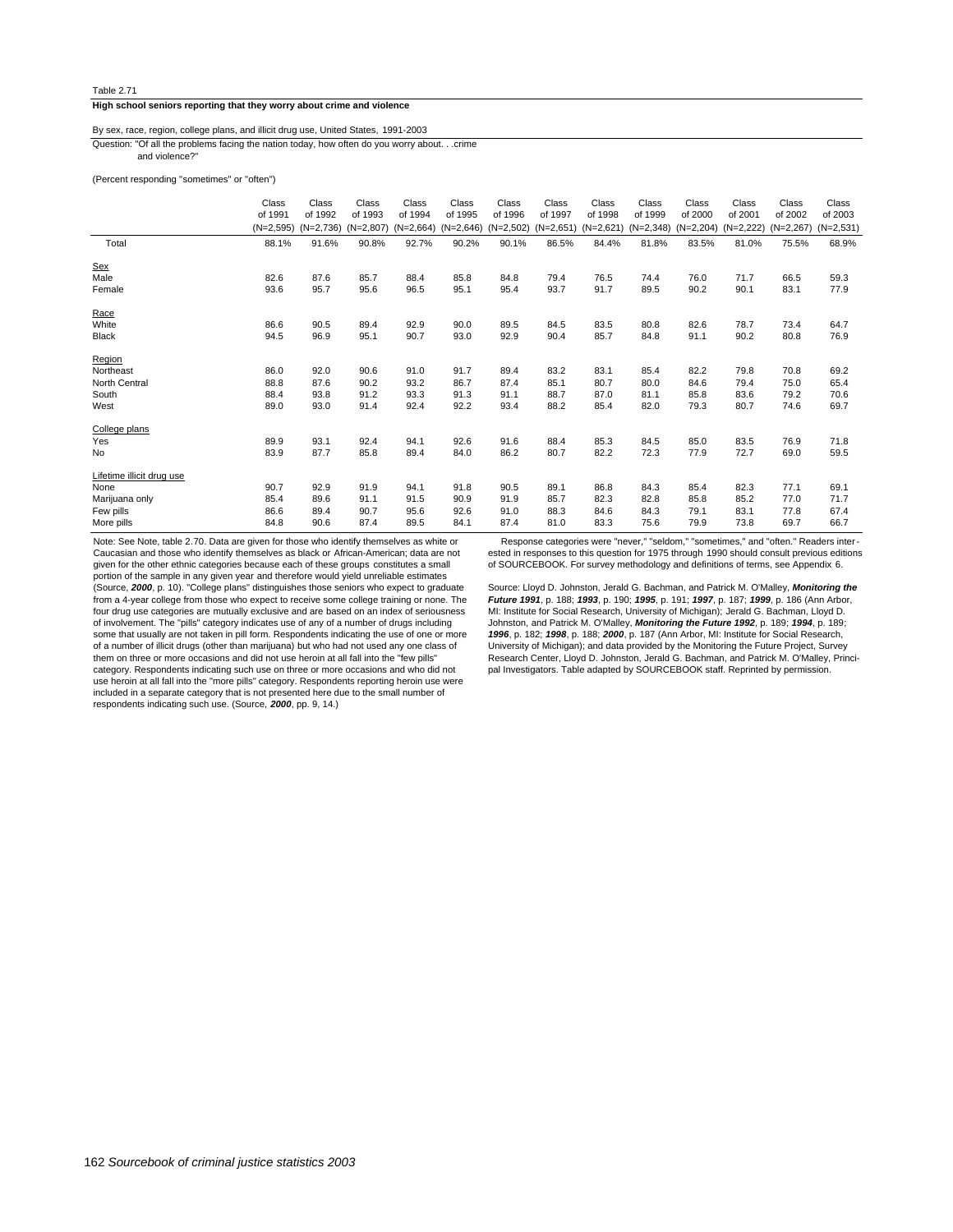#### **institutions High school seniors reporting positive attitudes toward the performance of selected**

#### United States, 1991-2003

a job is being done for the country as a whole by. . .?" the following organizations is doing for the country as a whole. . .. How good or bad Question: "Now we'd like you to make some ratings of how good or bad a job you feel each of

(Percent responding "good" or "very good")

|                                        | Class       | Class       | Class   | Class                               | Class   | Class        | Class                   | Class   | Class       | Class   | Class                   | Class                   | Class   |
|----------------------------------------|-------------|-------------|---------|-------------------------------------|---------|--------------|-------------------------|---------|-------------|---------|-------------------------|-------------------------|---------|
|                                        | of 1991     | of 1992     | of 1993 | of 1994                             | of 1995 | of 1996      | of 1997                 | of 1998 | of 1999     | of 2000 | of 2001                 | of 2002                 | of 2003 |
|                                        | $(N=2,582)$ | $(N=2.684)$ |         | $(N=2,773)$ $(N=2,642)$ $(N=2,658)$ |         | $(N=2, 455)$ | $(N=2,648)$ $(N=2,608)$ |         | $(N=2,357)$ |         | $(N=2,216)$ $(N=2,201)$ | $(N=2,250)$ $(N=2,523)$ |         |
| Large corporations                     | 36.3%       | 31.8%       | 31.5%   | 34.6%                               | 37.9%   | 36.3%        | 35.3%                   | 43.0%   | 42.1%       | 43.0%   | 39.3%                   | 38.4%                   | 33.7%   |
| Major labor unions                     | 31.3        | 28.9        | 27.2    | 29.2                                | 28.0    | 30.8         | 29.2                    | 32.8    | 34.5        | 32.0    | 33.1                    | 32.5                    | 30.7    |
| The Nation's colleges and universities | 70.2        | 67.2        | 61.1    | 67.7                                | 66.6    | 70.5         | 65.7                    | 70.1    | 72.5        | 71.0    | 71.0                    | 69.4                    | 67.5    |
| The Nation's public schools            | 33.6        | 32.5        | 29.0    | 27.2                                | 31.8    | 30.6         | 30.0                    | 32.2    | 34.1        | 34.7    | 34.5                    | 37.7                    | 36.0    |
| Churches and religious organizations   | 49.2        | 50.3        | 46.9    | 50.3                                | 50.2    | 49.0         | 48.3                    | 52.6    | 52.4        | 50.1    | 52.1                    | 48.8                    | 48.1    |
| The national news media (TV,           |             |             |         |                                     |         |              |                         |         |             |         |                         |                         |         |
| magazines, news services)              | 51.1        | 47.9        | 40.5    | 37.9                                | 33.1    | 34.5         | 34.8                    | 36.1    | 39.8        | 37.6    | 38.8                    | 43.0                    | 45.6    |
| The President and his administration   | 56.8        | 23.8        | 24.9    | 22.1                                | 19.7    | 24.0         | 26.8                    | 34.1    | 33.3        | 35.7    | 32.8                    | 54.0                    | 43.6    |
| Congress--that is, the U.S. Senate     |             |             |         |                                     |         |              |                         |         |             |         |                         |                         |         |
| and House of Representatives           | 38.3        | 15.9        | 16.6    | 18.8                                | 20.6    | 18.1         | 21.7                    | 28.7    | 29.9        | 31.4    | 33.0                    | 42.2                    | 36.4    |
| The U.S. Supreme Court                 | 44.1        | 35.7        | 31.0    | 31.0                                | 29.8    | 30.4         | 30.5                    | 36.6    | 38.9        | 38.2    | 37.1                    | 41.5                    | 38.6    |
| All the courts and the justice system  |             |             |         |                                     |         |              |                         |         |             |         |                         |                         |         |
| in general                             | 31.2        | 23.4        | 21.1    | 19.3                                | 20.6    | 21.2         | 22.4                    | 25.7    | 29.4        | 28.9    | 30.7                    | 32.9                    | 31.7    |
| The police and other law enforcement   |             |             |         |                                     |         |              |                         |         |             |         |                         |                         |         |
| agencies                               | 28.0        | 26.9        | 27.1    | 29.3                                | 28.7    | 27.6         | 28.7                    | 33.0    | 33.7        | 33.6    | 33.2                    | 38.9                    | 40.8    |
| The U.S. military                      | 80.6        | 62.2        | 57.0    | 54.3                                | 54.8    | 55.6         | 52.9                    | 56.7    | 59.4        | 55.5    | 55.7                    | 70.1                    | 74.9    |
|                                        |             |             |         |                                     |         |              |                         |         |             |         |                         |                         |         |

Note: See Note, table 2.70. Response categories were "very poor," "poor," "fair," "good," "very good," and "no opinion." Readers interested in responses to this question for 1975

through 1990 should consult previous editions of SOURCEBOOK. For survey methodology and definitions of terms, see Appendix 6.

Source: Lloyd D. Johnston, Jerald G. Bachman, and Patrick M. O'Malley, **Monitoring the Future 1991**, pp. 136-138; **1993**, pp. 138-140; **1995**, pp. 139-141; **1997**, pp. 135-137; **1999**, pp. 136-138 (Ann Arbor, MI: Institute for Social Research, University of Michigan); Jerald G. Bachman, Lloyd D. Johnston, and Patrick M. O'Malley, **Monitoring the Future 1992**, pp. 137-139; **1994**, pp. 137-139; **1996**, pp. 132, 133; **1998**, pp. 135-137; **2000**, pp. 137-139 (Ann Arbor, MI: Institute for Social Research, University of Michigan); and data provided by the Monitoring the Future Project, Survey Research Center, Lloyd D. Johnston, Jerald G. Bachman, and Patrick M. O'Malley, Principal Investigators. Table adapted by SOURCEBOOK staff. Reprinted by permission.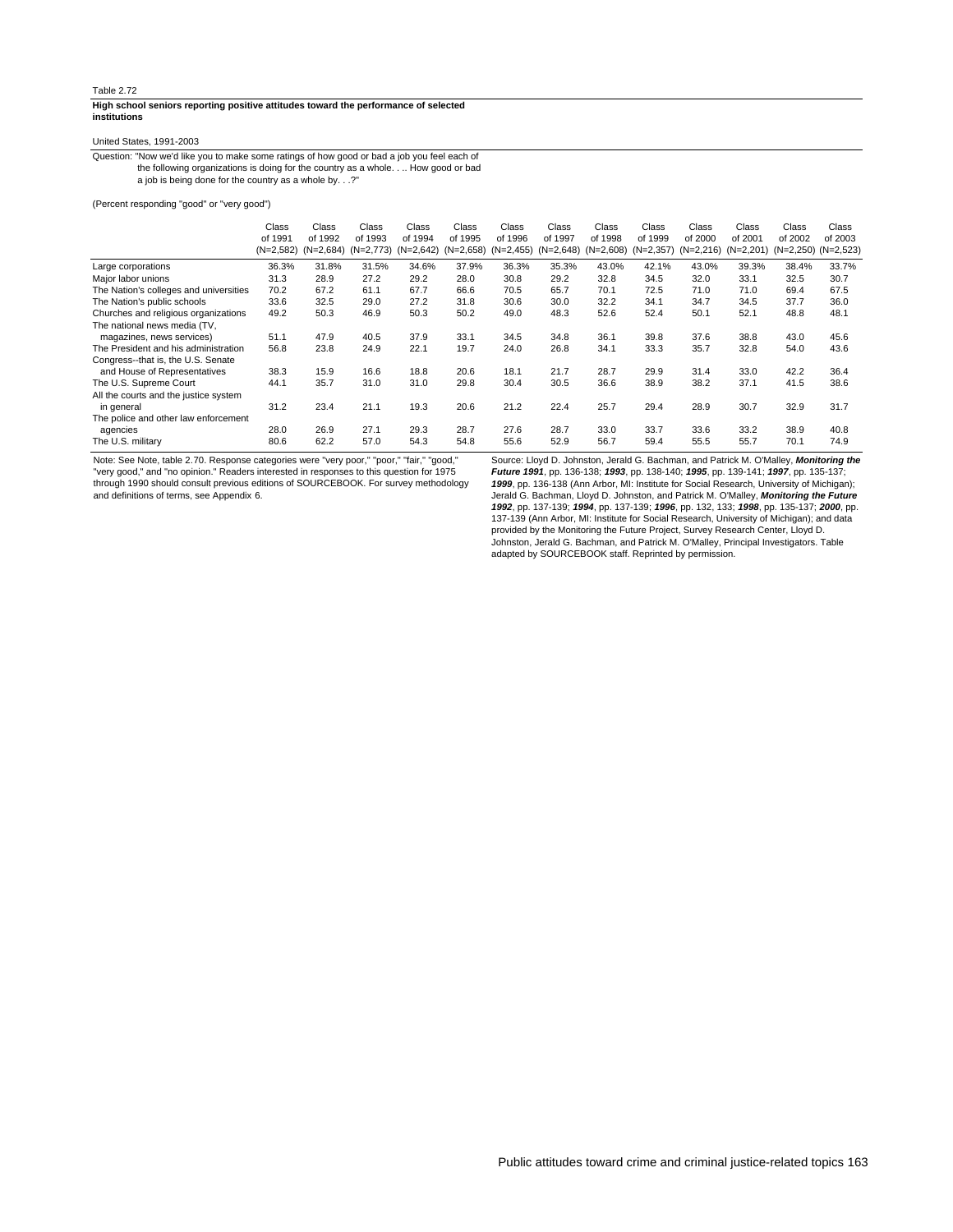#### **and other law enforcement agencies High school seniors reporting positive attitudes toward the performance of the police**

By sex, race, region, college plans, and illicit drug use, United States, 1991-2003

a job is being done for the country as a whole by. . .the police and other law the following organizations is doing for the country as a whole. . .. How good or bad Question: "Now we'd like you to make some ratings of how good or bad a job you feel each of

enforcement agencies?"

#### (Percent responding "good" or "very good")

|                           | Class       | Class       | Class       | Class       | Class       | Class        | Class       | Class       | Class       | Class       | Class       | Class       | Class       |
|---------------------------|-------------|-------------|-------------|-------------|-------------|--------------|-------------|-------------|-------------|-------------|-------------|-------------|-------------|
|                           | of 1991     | of 1992     | of 1993     | of 1994     | of 1995     | of 1996      | of 1997     | of 1998     | of 1999     | of 2000     | of 2001     | of 2002     | of 2003     |
|                           | $(N=2,582)$ | $(N=2,684)$ | $(N=2,773)$ | $(N=2,642)$ | $(N=2,658)$ | $(N=2, 455)$ | $(N=2,648)$ | $(N=2,608)$ | $(N=2,357)$ | $(N=2,216)$ | $(N=2,201)$ | $(N=2,250)$ | $(N=2,523)$ |
| Total                     | 28.0%       | 26.9%       | 27.1%       | 29.3%       | 28.7%       | 27.6%        | 28.7%       | 33.0%       | 33.7%       | 33.6%       | 33.2%       | 38.9%       | 40.8%       |
| <b>Sex</b>                |             |             |             |             |             |              |             |             |             |             |             |             |             |
| Male                      | 29.3        | 27.4        | 30.1        | 30.2        | 29.1        | 28.6         | 30.3        | 33.9        | 36.3        | 35.7        | 33.8        | 37.1        | 39.9        |
| Female                    | 27.2        | 26.8        | 24.3        | 28.4        | 28.1        | 26.5         | 27.7        | 32.1        | 31.5        | 32.7        | 33.5        | 41.4        | 41.5        |
| Race                      |             |             |             |             |             |              |             |             |             |             |             |             |             |
| White                     | 31.5        | 30.0        | 31.1        | 32.2        | 31.5        | 30.7         | 32.1        | 35.7        | 35.2        | 38.0        | 37.2        | 43.5        | 44.4        |
| <b>Black</b>              | 11.0        | 12.4        | 9.2         | 16.9        | 16.8        | 14.6         | 16.3        | 22.5        | 25.4        | 16.6        | 20.0        | 23.7        | 26.4        |
| Region                    |             |             |             |             |             |              |             |             |             |             |             |             |             |
| Northeast                 | 26.3        | 26.6        | 28.0        | 29.5        | 25.5        | 30.7         | 32.7        | 33.4        | 29.9        | 36.1        | 35.8        | 42.8        | 41.1        |
| North Central             | 35.7        | 27.7        | 28.5        | 29.9        | 29.9        | 24.5         | 25.4        | 32.8        | 34.3        | 33.2        | 35.7        | 39.2        | 42.5        |
| South                     | 22.1        | 24.5        | 25.4        | 29.3        | 27.3        | 26.5         | 28.9        | 32.4        | 34.6        | 31.7        | 32.9        | 38.5        | 41.7        |
| West                      | 30.0        | 30.7        | 27.8        | 28.4        | 32.9        | 31.1         | 28.6        | 34.2        | 35.0        | 35.3        | 27.7        | 35.9        | 37.0        |
| College plans             |             |             |             |             |             |              |             |             |             |             |             |             |             |
| Yes                       | 28.5        | 25.8        | 26.9        | 29.5        | 28.9        | 27.8         | 29.3        | 33.0        | 34.5        | 34.1        | 34.9        | 40.2        | 40.0        |
| <b>No</b>                 | 28.7        | 31.0        | 27.3        | 29.7        | 29.4        | 28.1         | 26.6        | 32.2        | 32.4        | 33.5        | 29.0        | 36.0        | 43.1        |
| Lifetime illicit drug use |             |             |             |             |             |              |             |             |             |             |             |             |             |
| None                      | 31.1        | 29.5        | 29.7        | 32.9        | 31.7        | 29.4         | 33.0        | 39.3        | 38.1        | 39.5        | 37.1        | 42.4        | 42.3        |
| Marijuana only            | 27.0        | 23.5        | 24.0        | 25.8        | 26.3        | 25.5         | 27.7        | 30.2        | 33.4        | 29.6        | 32.0        | 41.1        | 40.4        |
| Few pills                 | 29.4        | 23.3        | 25.2        | 26.7        | 24.2        | 36.3         | 26.1        | 29.1        | 34.2        | 32.3        | 34.2        | 38.5        | 43.0        |
| More pills                | 17.5        | 21.3        | 22.2        | 22.9        | 25.8        | 20.0         | 21.6        | 25.9        | 24.9        | 28.8        | 26.8        | 30.8        | 38.6        |

Note: See Notes, tables 2.70 and 2.71. Response categories were "very poor," "poor," "fair,"<br>"good," "very good," and "no opinion." Readers interested in responses to this question for<br>1975 through 1990 should consult prev ology and definitions of terms, see Appendix 6.

Source: Lloyd D. Johnston, Jerald G. Bachman, and Patrick M. O'Malley, *Monitoring the<br>Future 1991*, p. 138; 1993, p. 140; 1995, p. 141; 1997, p. 136; 1999, p. 137 (Ann Arbor,<br>MI: Institute for Social Research, University **1996**, p. 133; **1998**, p. 136; **2000**, p. 138 (Ann Arbor, MI: Institute for Social Research, University of Michigan); and data provided by the Monitoring the Future Project, Survey Research Center, Lloyd D. Johnston, Jerald G. Bachman, and Patrick M. O'Malley, Princi-pal Investigators. Table adapted by SOURCEBOOK staff. Reprinted by permission.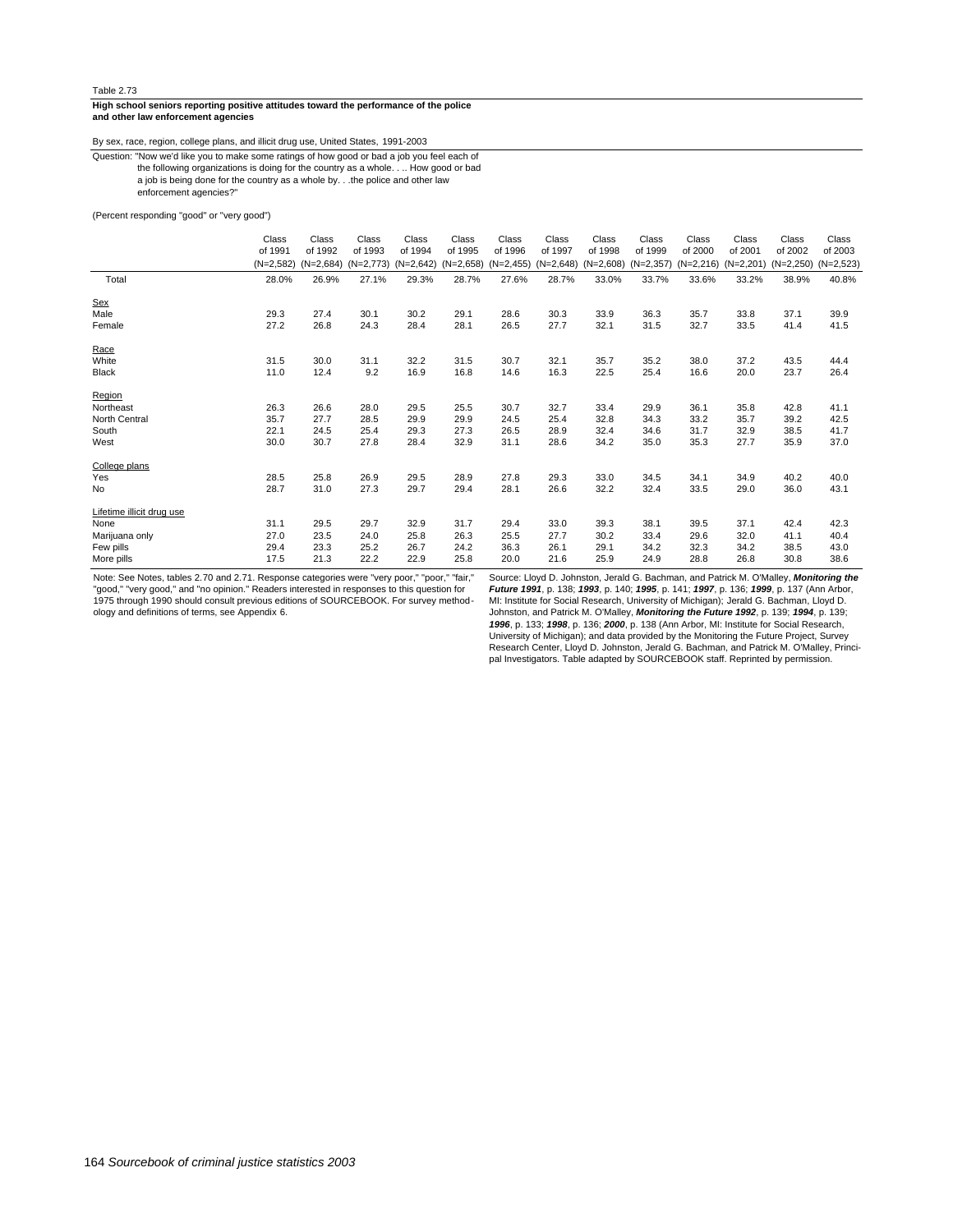#### **Supreme Court High school seniors reporting positive attitudes toward the performance of the U.S.**

## By sex, race, region, college plans, and illicit drug use, United States, 1991-2003

the following organizations is doing for the country as a whole. . .. How good or bad Question: "Now we'd like you to make some ratings of how good or bad a job you feel each of

a job is being done for the country as a whole by. . .the U.S. Supreme Court?"

(Percent responding "good" or "very good")

|                           | Class       | Class       | Class       | Class       | Class       | Class        | Class       | Class       | Class       | Class       | Class       | Class       | Class       |
|---------------------------|-------------|-------------|-------------|-------------|-------------|--------------|-------------|-------------|-------------|-------------|-------------|-------------|-------------|
|                           | of 1991     | of 1992     | of 1993     | of 1994     | of 1995     | of 1996      | of 1997     | of 1998     | of 1999     | of 2000     | of 2001     | of 2002     | of 2003     |
|                           | $(N=2,582)$ | $(N=2,684)$ | $(N=2,773)$ | $(N=2,642)$ | $(N=2,658)$ | $(N=2, 455)$ | $(N=2,648)$ | $(N=2,608)$ | $(N=2,357)$ | $(N=2,216)$ | $(N=2,201)$ | $(N=2,250)$ | $(N=2,523)$ |
| Total                     | 44.1%       | 35.7%       | 31.0%       | 31.0%       | 29.8%       | 30.4%        | 30.5%       | 36.6%       | 38.9%       | 38.2%       | 37.1%       | 41.5%       | 38.6%       |
| Sex                       |             |             |             |             |             |              |             |             |             |             |             |             |             |
| Male                      | 46.2        | 39.7        | 34.5        | 32.6        | 35.0        | 35.6         | 33.3        | 39.7        | 43.9        | 41.9        | 40.3        | 42.4        | 40.8        |
| Female                    | 41.7        | 32.1        | 27.8        | 29.6        | 24.8        | 25.7         | 28.3        | 33.5        | 34.9        | 36.0        | 34.7        | 41.7        | 36.3        |
| Race                      |             |             |             |             |             |              |             |             |             |             |             |             |             |
| White                     | 47.1        | 38.4        | 33.3        | 32.9        | 32.5        | 31.3         | 33.5        | 38.1        | 39.9        | 40.1        | 41.1        | 44.6        | 42.6        |
| <b>Black</b>              | 29.9        | 27.8        | 23.8        | 22.9        | 21.9        | 27.5         | 22.3        | 31.2        | 32.8        | 31.0        | 26.1        | 31.2        | 22.0        |
| Region                    |             |             |             |             |             |              |             |             |             |             |             |             |             |
| Northeast                 | 40.1        | 31.9        | 31.5        | 31.5        | 26.6        | 32.7         | 30.2        | 31.4        | 40.4        | 36.7        | 35.7        | 41.6        | 35.6        |
| North Central             | 47.9        | 38.3        | 33.4        | 32.2        | 32.8        | 27.4         | 27.8        | 36.5        | 42.9        | 40.1        | 40.8        | 41.8        | 42.9        |
| South                     | 43.9        | 35.9        | 28.9        | 30.3        | 30.4        | 34.0         | 34.0        | 38.3        | 35.6        | 37.2        | 37.6        | 43.0        | 41.6        |
| West                      | 42.8        | 34.8        | 31.0        | 30.2        | 27.5        | 25.0         | 28.7        | 39.0        | 38.3        | 39.2        | 32.2        | 38.7        | 31.4        |
| College plans             |             |             |             |             |             |              |             |             |             |             |             |             |             |
| Yes                       | 47.5        | 37.8        | 34.0        | 33.6        | 30.9        | 31.6         | 32.1        | 38.1        | 40.2        | 40.9        | 39.5        | 44.3        | 37.7        |
| <b>No</b>                 | 36.3        | 31.6        | 23.3        | 24.7        | 27.1        | 25.9         | 26.7        | 31.7        | 35.7        | 30.7        | 30.4        | 33.2        | 41.6        |
| Lifetime illicit drug use |             |             |             |             |             |              |             |             |             |             |             |             |             |
| None                      | 46.8        | 39.3        | 33.4        | 32.6        | 30.7        | 30.5         | 31.7        | 38.8        | 40.1        | 39.9        | 38.0        | 42.5        | 40.0        |
| Marijuana only            | 41.6        | 31.3        | 29.6        | 30.0        | 29.6        | 33.1         | 30.7        | 33.6        | 39.4        | 38.0        | 36.8        | 39.9        | 36.7        |
| Few pills                 | 41.9        | 30.7        | 27.6        | 29.1        | 34.5        | 32.5         | 32.3        | 34.2        | 45.3        | 38.9        | 37.6        | 44.9        | 39.1        |
| More pills                | 37.2        | 27.7        | 27.7        | 29.3        | 24.5        | 26.4         | 28.6        | 38.8        | 31.7        | 35.0        | 37.2        | 39.6        | 39.2        |

Note: See Notes, tables 2.70 and 2.71. Response categories were "very poor," "poor," "fair," "good," "very good," and "no opinion." Readers interested in responses to this question for 1975 through 1990 should consult previous editions of SOURCEBOOK. For survey method-ology and definitions of terms, see Appendix 6.

Source: Lloyd D. Johnston, Jerald G. Bachman, and Patrick M. O'Malley, **Monitoring the Future 1991**, p. 137; **1993**, p. 139; **1995**, p. 140; **1997**, p. 136; **1999**, p. 137 (Ann Arbor, MI: Institute for Social Research, University of Michigan); Jerald G. Bachman, Lloyd D.<br>Johnston, and Patrick M. O'Malley, **Monitoring the Future 1992**, p. 138; 1**994**, p. 138;<br>**1996**, p. 133; **1998,** p. 136; **2000,** p. 13 University of Michigan); and data provided by the Monitoring the Future Project, Survey Research Center, Lloyd D. Johnston, Jerald G. Bachman, and Patrick M. O'Malley, Principal Investigators. Table adapted by SOURCEBOOK staff. Reprinted by permission.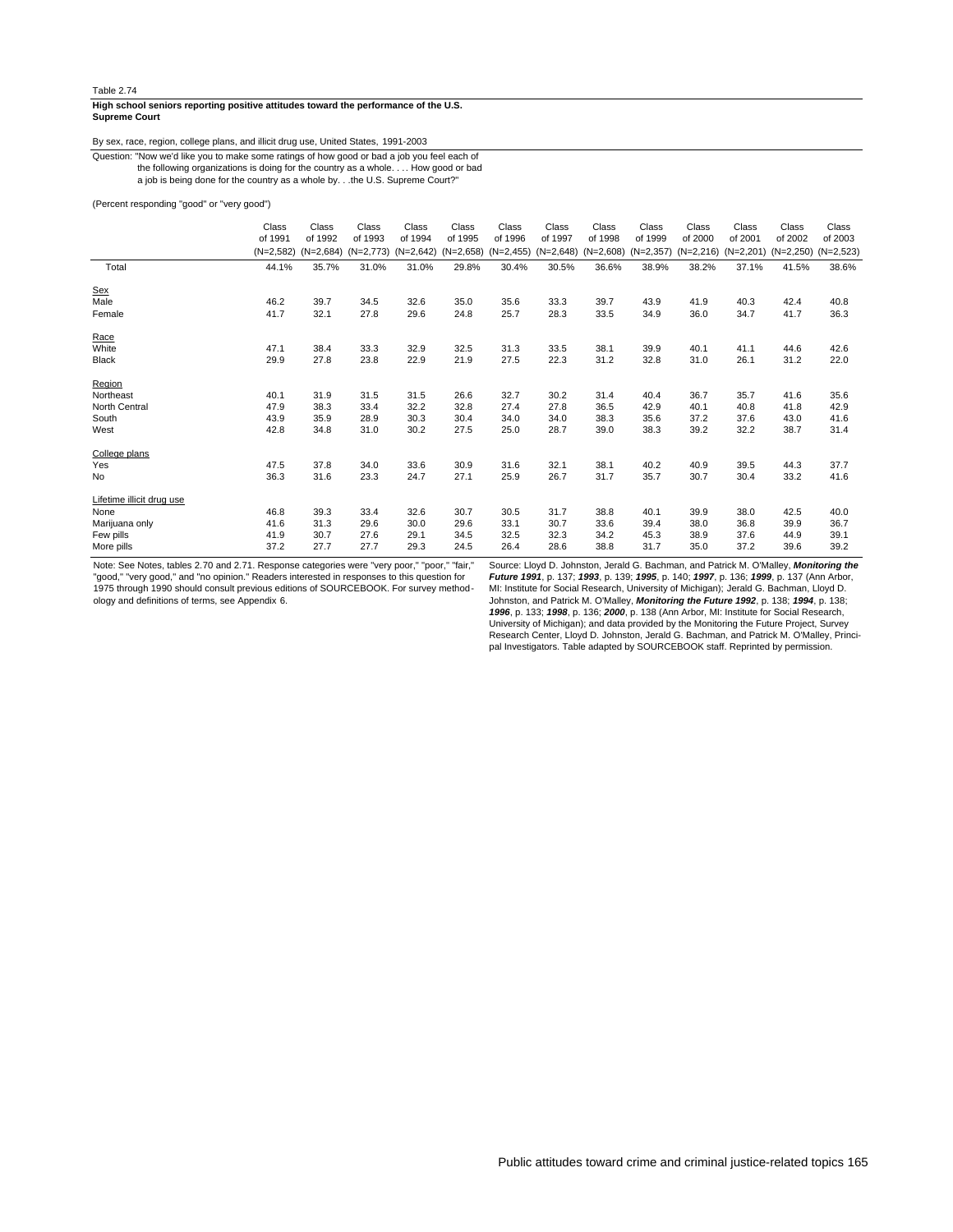#### **and the justice system in general High school seniors reporting positive attitudes toward the performance of the courts**

By sex, race, region, college plans, and illicit drug use, United States, 1991-2003

a job is being done for the country as a whole by. . .all the courts and the justice the following organizations is doing for the country as a whole. . .. How good or bad Question: "Now we'd like you to make some ratings of how good or bad a job you feel each of

system in general?"

#### (Percent responding "good" or "very good")

|                           | Class       | Class       | Class       | Class       | Class       | Class        | Class       | Class       | Class       | Class       | Class       | Class       | Class       |
|---------------------------|-------------|-------------|-------------|-------------|-------------|--------------|-------------|-------------|-------------|-------------|-------------|-------------|-------------|
|                           | of 1991     | of 1992     | of 1993     | of 1994     | of 1995     | of 1996      | of 1997     | of 1998     | of 1999     | of 2000     | of 2001     | of 2002     | of 2003     |
|                           | $(N=2,582)$ | $(N=2,684)$ | $(N=2,773)$ | $(N=2,642)$ | $(N=2,658)$ | $(N=2, 455)$ | $(N=2,648)$ | $(N=2,608)$ | $(N=2,357)$ | $(N=2,216)$ | $(N=2,201)$ | $(N=2,250)$ | $(N=2,523)$ |
| Total                     | 31.2%       | 23.4%       | 21.1%       | 19.3%       | 20.6%       | 21.2%        | 22.4%       | 25.7%       | 29.4%       | 28.9%       | 30.7%       | 32.9%       | 31.7%       |
| Sex                       |             |             |             |             |             |              |             |             |             |             |             |             |             |
| Male                      | 33.8        | 25.3        | 24.0        | 20.5        | 22.3        | 25.7         | 23.9        | 27.0        | 32.1        | 32.4        | 31.5        | 34.4        | 32.6        |
| Female                    | 28.8        | 21.5        | 18.7        | 18.2        | 18.6        | 16.8         | 20.9        | 24.4        | 27.2        | 26.3        | 30.4        | 32.1        | 31.2        |
| Race                      |             |             |             |             |             |              |             |             |             |             |             |             |             |
| White                     | 32.5        | 24.6        | 22.4        | 20.5        | 21.4        | 21.5         | 23.5        | 26.1        | 29.7        | 29.5        | 33.1        | 34.8        | 35.5        |
| <b>Black</b>              | 23.5        | 18.6        | 13.6        | 12.0        | 17.3        | 20.8         | 17.6        | 23.5        | 25.5        | 22.9        | 22.3        | 26.6        | 19.3        |
| Region                    |             |             |             |             |             |              |             |             |             |             |             |             |             |
| Northeast                 | 31.0        | 18.1        | 19.7        | 18.5        | 17.6        | 20.4         | 23.5        | 23.3        | 30.5        | 29.3        | 31.1        | 34.1        | 29.9        |
| North Central             | 34.4        | 24.5        | 22.6        | 19.0        | 23.2        | 19.5         | 21.5        | 26.3        | 32.3        | 26.7        | 32.7        | 31.2        | 36.9        |
| South                     | 28.0        | 24.5        | 20.8        | 19.5        | 20.0        | 25.2         | 23.5        | 26.5        | 27.3        | 29.4        | 30.6        | 36.6        | 32.6        |
| West                      | 32.7        | 24.8        | 20.6        | 20.4        | 20.6        | 16.3         | 20.0        | 26.1        | 28.0        | 30.3        | 28.0        | 27.9        | 26.1        |
| College plans             |             |             |             |             |             |              |             |             |             |             |             |             |             |
| Yes                       | 32.7        | 24.0        | 21.8        | 20.6        | 20.4        | 20.6         | 22.8        | 26.1        | 30.3        | 30.4        | 32.4        | 34.5        | 31.0        |
| <b>No</b>                 | 27.6        | 22.8        | 17.6        | 16.4        | 21.0        | 23.2         | 21.6        | 22.9        | 28.8        | 25.2        | 26.2        | 27.7        | 35.5        |
| Lifetime illicit drug use |             |             |             |             |             |              |             |             |             |             |             |             |             |
| None                      | 34.3        | 25.8        | 23.0        | 21.0        | 20.9        | 19.4         | 24.1        | 28.5        | 31.0        | 31.6        | 31.5        | 33.2        | 33.9        |
| Marijuana only            | 29.3        | 22.0        | 19.6        | 18.3        | 19.5        | 23.4         | 21.8        | 25.0        | 32.4        | 28.2        | 29.6        | 33.8        | 30.0        |
| Few pills                 | 27.0        | 15.4        | 18.5        | 16.8        | 25.2        | 29.1         | 19.7        | 21.0        | 33.7        | 32.1        | 33.9        | 36.7        | 31.8        |
| More pills                | 25.2        | 19.6        | 16.9        | 17.9        | 18.4        | 19.7         | 20.7        | 25.8        | 20.4        | 24.7        | 29.1        | 29.1        | 29.4        |

Note: See Notes, tables 2.70 and 2.71. Response categories were "very poor," "poor," "fair,"<br>"good," "very good," and "no opinion." Readers interested in responses to this question for<br>1975 through 1990 should consult prev ology and definitions of terms, see Appendix 6.

Source: Lloyd D. Johnston, Jerald G. Bachman, and Patrick M. O'Malley, *Monitoring the<br>Future 1991*, p. 137; 1993, p. 139; 1995, p. 140; 1997, p. 136; 1999, p. 137 (Ann Arbor,<br>MI: Institute for Social Research, University **1996**, p. 133; **1998**, p. 136; **2000**, p. 138 (Ann Arbor, MI: Institute for Social Research, University of Michigan); and data provided by the Monitoring the Future Project, Survey Research Center, Lloyd D. Johnston, Jerald G. Bachman, and Patrick M. O'Malley, Princi-pal Investigators. Table adapted by SOURCEBOOK staff. Reprinted by permission.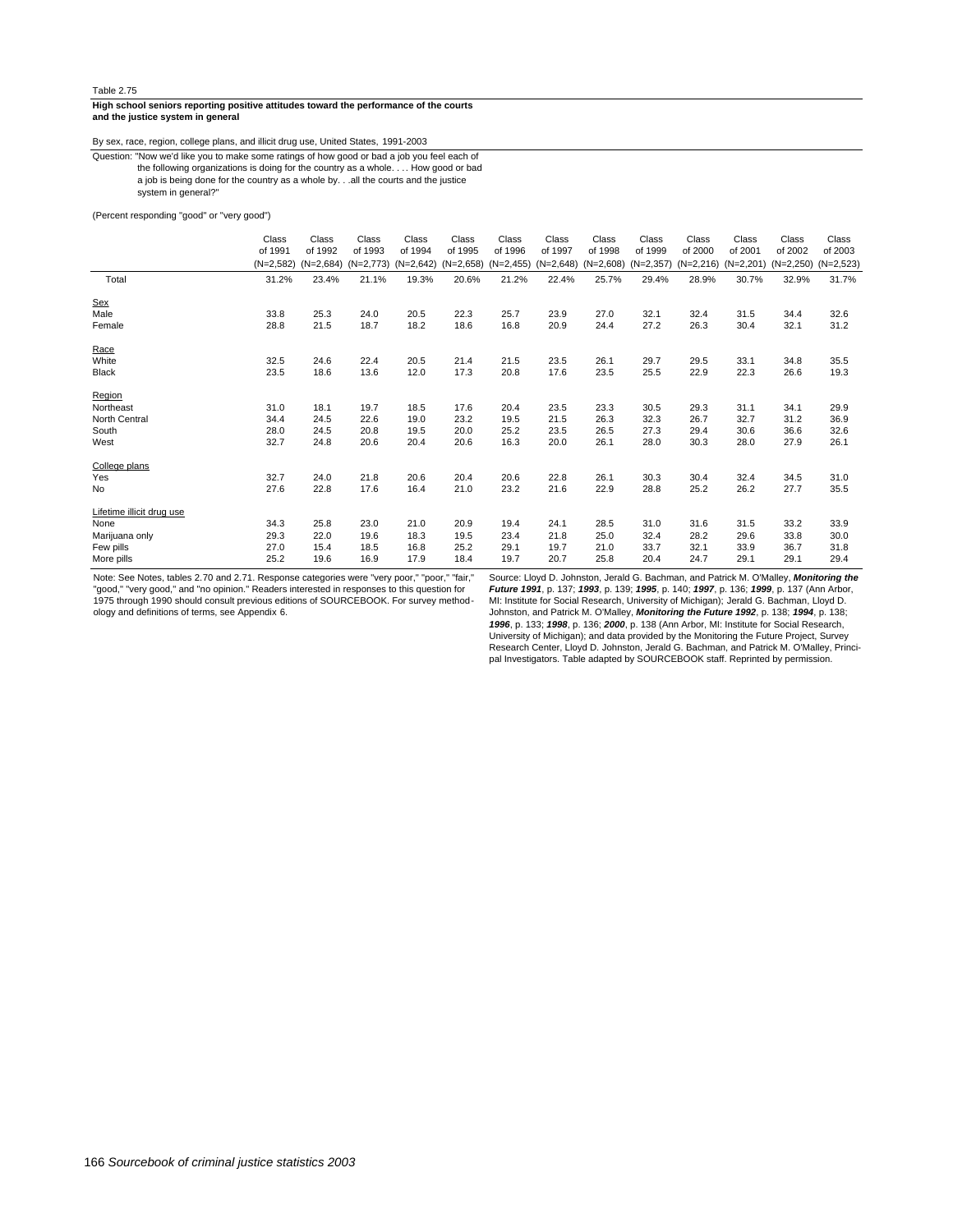| Table 2.76                                                       |       |       |         |         | Table 2.77                                                                                                                                    |                                                  |                |                |                      |
|------------------------------------------------------------------|-------|-------|---------|---------|-----------------------------------------------------------------------------------------------------------------------------------------------|--------------------------------------------------|----------------|----------------|----------------------|
| Students' perceptions of the harmfulness of alcohol and drug use |       |       |         |         | Teenagers' perceptions of the harmfulness of alcohol and drug use                                                                             |                                                  |                |                |                      |
| By grade level of respondent, 2002-2003 <sup>a</sup>             |       |       |         |         | United States, 2002 and 2003 <sup>a</sup>                                                                                                     |                                                  |                |                |                      |
| Question: "Do you feel that using.is harmful to your health?"    |       |       |         |         | Question: "How harmful to the health of someone your age is the regular<br>following?"                                                        |                                                  |                |                |                      |
|                                                                  | No    | Some  |         | Very    |                                                                                                                                               |                                                  |                |                |                      |
|                                                                  | harm  | harm  | Harmful | harmful |                                                                                                                                               | Very                                             | Fairly         | Not too        | Not                  |
| Beer                                                             | 10.3% | 31.7% | 27.8%   | 30.1%   |                                                                                                                                               | harmful                                          | harmful        | harmful        |                      |
| Grades 6 to 8                                                    | 8.8   | 27.3  | 29.2    | 34.7    | Cocaine                                                                                                                                       |                                                  |                |                |                      |
| Grades 9 to 12                                                   | 11.8  | 36.1  | 26.4    | 25.6    | 2002                                                                                                                                          | 88%                                              | 4%             | 1%             |                      |
| 12th grade                                                       | 12.7  | 38.5  | 24.0    | 24.7    | 2003                                                                                                                                          | 92                                               | 3              | $\overline{2}$ |                      |
| Wine coolers                                                     | 22.9  | 37.0  | 19.5    | 20.7    | <b>Ecstasy</b>                                                                                                                                |                                                  |                |                |                      |
| Grades 6 to 8                                                    | 20.2  | 33.9  | 21.8    | 24.1    | 2002                                                                                                                                          | 78                                               | 6              | $\overline{2}$ |                      |
| Grades 9 to 12                                                   | 25.5  | 39.9  | 17.2    | 17.3    | 2003                                                                                                                                          | 84                                               | 5              | $\overline{2}$ |                      |
| 12th grade                                                       | 25.0  | 40.4  | 17.1    | 17.5    |                                                                                                                                               |                                                  |                |                |                      |
|                                                                  |       |       |         |         | Marijuana                                                                                                                                     |                                                  |                |                |                      |
| Liquor                                                           | 7.9   | 22.9  | 31.4    | 37.8    | 2002                                                                                                                                          | 66                                               | 18             | 9              |                      |
| Grades 6 to 8                                                    | 6.5   | 18.7  | 31.6    | 43.3    | 2003                                                                                                                                          | 75                                               | 14             | 6              |                      |
| Grades 9 to 12                                                   | 9.3   | 27.0  | 31.2    | 32.5    |                                                                                                                                               |                                                  |                |                |                      |
| 12th grade                                                       | 9.9   | 29.6  | 30.5    | 30.1    | <b>Tobacco</b>                                                                                                                                |                                                  |                |                |                      |
|                                                                  |       |       |         |         | 2002                                                                                                                                          | 65                                               | 23             | 6              |                      |
| Marijuana                                                        | 10.0  | 11.8  | 17.4    | 60.8    | 2003                                                                                                                                          | 70                                               | 21             | 5              |                      |
| Grades 6 to 8                                                    | 6.7   | 6.3   | 13.5    | 73.5    |                                                                                                                                               |                                                  |                |                |                      |
| Grades 9 to 12                                                   | 13.2  | 17.3  | 21.1    | 48.4    | Alcohol                                                                                                                                       |                                                  |                |                |                      |
| 12th grade                                                       | 15.0  | 21.0  | 22.9    | 41.0    | 2002                                                                                                                                          | 48                                               | 32             | 14             |                      |
|                                                                  |       |       |         |         | 2003                                                                                                                                          | 49                                               | 35             | 13             |                      |
| Cocaine                                                          | 3.4   | 2.7   | 10.7    | 83.2    |                                                                                                                                               |                                                  |                |                |                      |
| Grades 6 to 8                                                    | 3.2   | 2.2   | 9.7     | 85.0    | Note: See Note, table 2.3.                                                                                                                    |                                                  |                |                |                      |
| Grades 9 to 12                                                   | 3.5   | 3.3   | 11.7    | 81.5    |                                                                                                                                               |                                                  |                |                |                      |
| 12th grade                                                       | 4.0   | 3.7   | 12.3    | 80.0    | <sup>a</sup> Percents may not add to 100 because of rounding.                                                                                 |                                                  |                |                |                      |
| Inhalants                                                        | 5.5   | 11.4  | 22.0    | 61.2    | Source: National Center on Addiction and Substance Abuse at Columbia                                                                          |                                                  |                |                |                      |
| Grades 6 to 8                                                    | 6.1   | 12.9  | 22.8    | 58.2    | Survey of American Attitudes on Substance Abuse VII: Teens, Pare                                                                              |                                                  |                |                |                      |
| Grades 9 to 12                                                   | 4.8   | 9.9   | 21.2    | 64.0    | [Online], pp. 36, 37. Available: http://www.casacolumbia.org/usr_doc/                                                                         |                                                  |                |                |                      |
| 12th grade                                                       | 4.9   | 8.3   | 19.5    | 67.3    | TeenSurvey2002.pdf [Jan. 15, 2003]; and National Center on Addiction a<br>Abuse at Columbia University, National Survey of American Attitudes |                                                  |                |                |                      |
| Hallucinogens                                                    | 4.0   | 5.1   | 17.1    | 73.8    | Abuse VIII: Teens and Parents [Online], p. 47. Available: http://www.ca                                                                       |                                                  |                |                |                      |
| Grades 6 to 8                                                    | 4.0   | 5.4   | 18.2    | 72.3    | pdshopprov/files/2003_Teen_Survey_8_19_03.pdf [Mar. 1, 2004]. Table                                                                           |                                                  |                |                |                      |
| Grades 9 to 12                                                   | 3.9   | 4.8   | 15.9    | 75.3    | SOURCEBOOK staff. Reprinted by permission.                                                                                                    |                                                  |                |                |                      |
| 12th grade                                                       | 4.5   | 4.7   | 14.6    | 76.2    |                                                                                                                                               |                                                  |                |                |                      |
| Heroin                                                           | 3.4   | 3.1   | 12.0    | 81.5    |                                                                                                                                               |                                                  |                |                |                      |
| Grades 6 to 8                                                    | 3.5   | 3.5   | 13.1    | 79.9    |                                                                                                                                               |                                                  |                |                |                      |
| Grades 9 to 12                                                   | 3.4   | 2.7   | 10.9    | 83.1    | Table 2.78                                                                                                                                    |                                                  |                |                |                      |
| 12th grade                                                       | 3.9   | 2.4   | 10.1    | 83.6    | Teenagers' perceptions of someone their age smoking, getting drur                                                                             |                                                  |                |                |                      |
| Steroids                                                         | 4.4   | 9.3   | 24.4    | 61.9    | United States, 2004 <sup>a</sup>                                                                                                              |                                                  |                |                |                      |
| Grades 6 to 8                                                    | 4.7   | 9.6   | 24.3    | 61.5    | Question: "Do you think.by a teen your age is more likely to make the                                                                         |                                                  |                |                |                      |
| Grades 9 to 12                                                   | 4.1   | 9.0   | 24.6    | 62.3    |                                                                                                                                               | more likely to make the teen seem like a loser?" |                |                |                      |
| 12th grade                                                       | 4.6   | 7.9   | 22.9    | 64.7    |                                                                                                                                               |                                                  |                |                |                      |
|                                                                  |       |       |         |         |                                                                                                                                               |                                                  | Seem like      |                |                      |
| Ecstasy                                                          | 4.1   | 5.1   | 15.4    | 75.5    |                                                                                                                                               | Seem cool                                        | a loser        |                | Neither <sup>b</sup> |
| Grades 6 to 8                                                    | 4.0   | 4.9   | 15.4    | 75.7    |                                                                                                                                               |                                                  |                |                |                      |
| Grades 9 to 12                                                   | 4.2   | 5.2   | 15.4    | 75.3    | Smoking cigarettes                                                                                                                            | 9%                                               | 83%            |                | 7%                   |
| 12th grade                                                       | 4.5   | 5.3   | 15.8    | 74.3    | Regularly getting                                                                                                                             | A                                                | 0 <sup>0</sup> |                |                      |

| Question: "How harmful to the health of someone your age is the regular use of each of the<br>following?" |         |         |                         |                |                         |
|-----------------------------------------------------------------------------------------------------------|---------|---------|-------------------------|----------------|-------------------------|
|                                                                                                           | Very    | Fairly  | Not too                 |                | Not harmful Don't know/ |
|                                                                                                           | harmful | harmful | harmful                 | at all         | no response             |
| Cocaine                                                                                                   |         |         |                         |                |                         |
| 2002                                                                                                      | 88%     | 4%      | 1%                      | 2%             | 4%                      |
| 2003                                                                                                      | 92      | 3       | $\overline{2}$          | $\overline{2}$ | $\overline{2}$          |
| Ecstasy                                                                                                   |         |         |                         |                |                         |
| 2002                                                                                                      | 78      | 6       | $\overline{\mathbf{c}}$ | 3              | 12                      |
| 2003                                                                                                      | 84      | 5       | $\overline{a}$          | $\overline{a}$ | $\overline{7}$          |
| Marijuana                                                                                                 |         |         |                         |                |                         |
| 2002                                                                                                      | 66      | 18      | 9                       | 4              | 3                       |
| 2003                                                                                                      | 75      | 14      | 6                       | 3              | 1                       |
| <b>Tobacco</b>                                                                                            |         |         |                         |                |                         |
| 2002                                                                                                      | 65      | 23      | 6                       | 3              | 3                       |
| 2003                                                                                                      | 70      | 21      | 5                       | 3              | $\mathbf{1}$            |
| Alcohol                                                                                                   |         |         |                         |                |                         |
| 2002                                                                                                      | 48      | 32      | 14                      | 3              | 3                       |
| 2003                                                                                                      | 49      | 35      | 13                      | $\overline{2}$ | 1                       |

burce: National Center on Addiction and Substance Abuse at Columbia University, National **Survey of American Attitudes on Substance Abuse VII: Teens, Parents and Siblings** mine], pp. 36, 37. Available: http://www.casacolumbia.org/usr\_doc/ enSurvey2002.pdf [Jan. 15, 2003]; and National Center on Addiction and Substance **Abuse at Columbia University, National Survey of American Attitudes on Substance Abuse VIII: Teens and Parents** [Online], p. 47. Available: http://www.casacolumbia.org/ lshopprov/files/2003\_Teen\_Survey\_8\_19\_03.pdf [Mar. 1, 2004]. Table adapted by SOURCEBOOK staff. Reprinted by permission.

#### ble  $2.78$

## **Teenagers' perceptions of someone their age smoking, getting drunk, and using drugs**

## nited States, 2004<sup>a</sup>

more likely to make the teen seem like a loser?" uestion: "Do you think. . .by a teen your age is more likely to make the teen seem cool, or

|                             | Seem cool | Seem like<br>a loser | Neither <sup>b</sup> | Don't know/<br>no response |
|-----------------------------|-----------|----------------------|----------------------|----------------------------|
| Smoking cigarettes          | 9%        | 83%                  | 7%                   | 2%                         |
| Regularly getting<br>drunk  | 11        | 83                   | 6                    |                            |
| The use of illegal<br>drugs | 8         | 86                   | 5                    |                            |

Note: See Note, table 2.3.

<sup>a</sup>Percents may not add to 100 because of rounding. **b**Response volunteered.

Source: National Center on Addiction and Substance Abuse at Columbia University, **National** *Survey of American Attitudes on Substance Abuse IX: Teen Dating Practices and*<br>*Sexual Activity [*Online], p. 45. Available: http://www.casacolumbia.org/pdshopprov/<br>files/august\_2004\_casa\_teen\_survey.pdf [Aug. 31, 2004]. staff. Reprinted by permission.

Note: See Note, table 2.5.

<sup>a</sup>Percents may not add to 100 because of rounding.

Source: PRIDE Surveys, "2002-2003 PRIDE Surveys National Summary, Grades 6 through 12," Bowling Green, KY: PRIDE Surveys, 2003. (Mimeographed.) P. 180; p. 181, Tables 8.56 and 8.57; p. 182, Tables 8.60 and 8.61; p. 183. Table adapted by SOURCEBOOK staff. Reprinted by permission.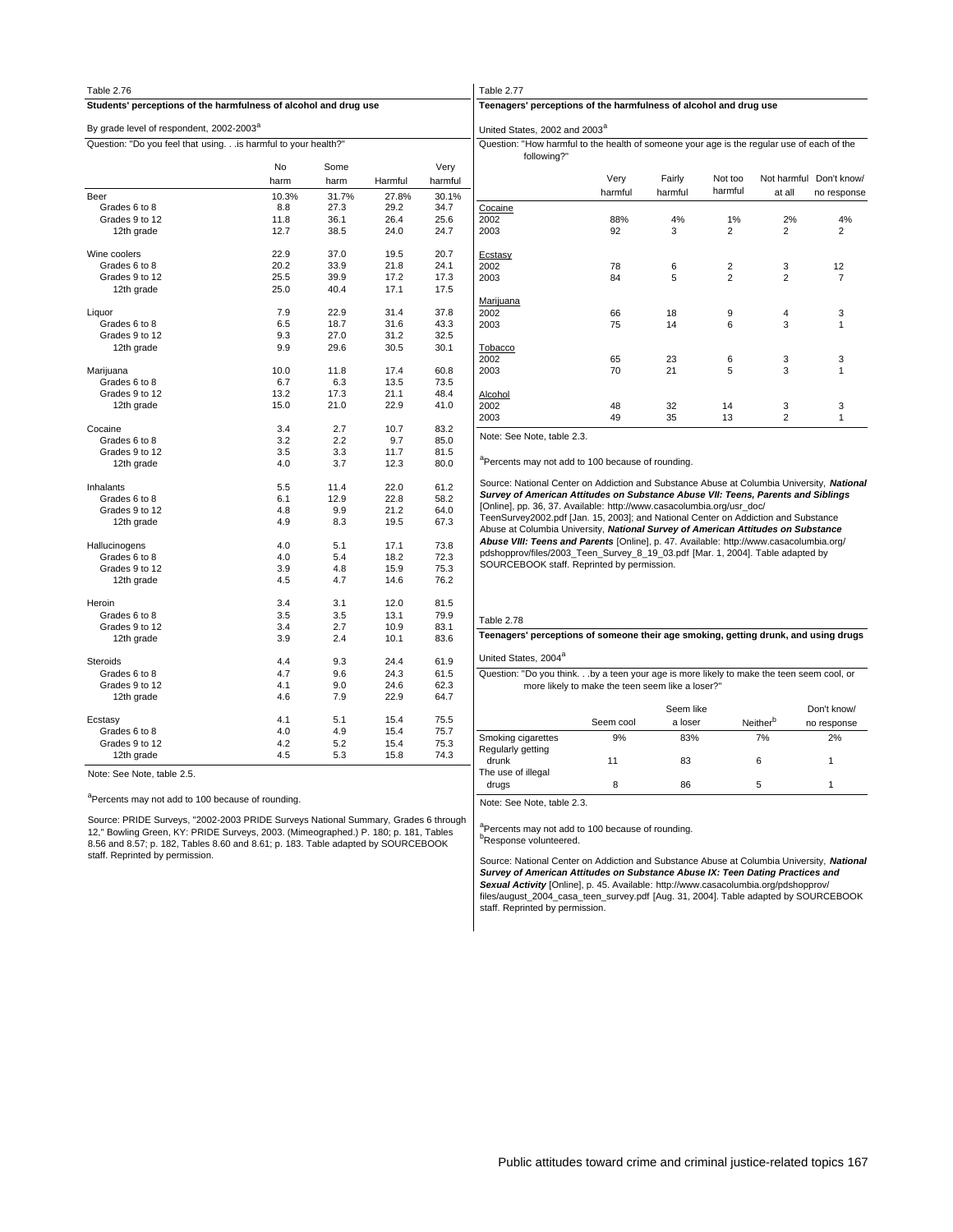#### **cigarette smoking High school seniors' perceptions of the harmfulness of drug use, alcohol use, and**

By type of drug and frequency of use, United States, 1980, 1990, and 1993-2003

ways), if they. . .?" Question: "How much do you think people risk harming themselves (physically or in other

(Percent responding "great risk"<sup>a</sup>)

|                                       | Class       | Class        | Class       | Class       | Class       | Class       | Class     | Class       | Class       | Class        | Class        | Class        | Class       |
|---------------------------------------|-------------|--------------|-------------|-------------|-------------|-------------|-----------|-------------|-------------|--------------|--------------|--------------|-------------|
| Type of drug and                      | of 1980     | of 1990      | of 1993     | of 1994     | of 1995     | of 1996     | of 1997   | of 1998     | of 1999     | of 2000      | of 2001      | of 2002      | of 2003     |
| frequency of use                      | $(N=3,234)$ | $(N=2, 553)$ | $(N=2,759)$ | $(N=2,591)$ | $(N=2,603)$ | $(N=2,449)$ | (N=2,579) | $(N=2,564)$ | $(N=2,306)$ | $(N=2, 130)$ | $(N=2, 173)$ | $(N=2, 198)$ | $(N=2,466)$ |
| Try marijuana once or twice           | 10.0%       | 23.1%        | 21.9%       | 19.5%       | 16.3%       | 15.6%       | 14.9%     | 16.7%       | 15.7%       | 13.7%        | 15.3%        | 16.1%        | 16.1%       |
| Smoke marijuana occasionally          | 14.7        | 36.9         | 35.6        | 30.1        | 25.6        | 25.9        | 24.7      | 24.4        | 23.9        | 23.4         | 23.5         | 23.2         | 26.6        |
| Smoke marijuana regularly             | 50.4        | 77.8         | 72.5        | 65.0        | 60.8        | 59.9        | 58.1      | 58.5        | 57.4        | 58.3         | 57.4         | 53.0         | 54.9        |
|                                       |             |              |             |             |             |             |           |             |             |              |              |              |             |
| Try LSD once or twice                 | 43.9        | 44.7         | 39.5        | 38.8        | 36.4        | 36.2        | 34.7      | 37.4        | 34.9        | 34.3         | 33.2         | 36.7         | 36.2        |
| Take LSD regularly                    | 83.0        | 84.5         | 79.4        | 79.1        | 78.1        | 77.8        | 76.6      | 76.5        | 76.1        | 75.9         | 74.1         | 73.9         | 72.3        |
|                                       |             |              |             |             |             |             |           |             |             |              |              |              |             |
| Try PCP once or twice                 | <b>NA</b>   | 55.2         | 50.8        | 51.5        | 49.1        | 51.0        | 48.8      | 46.8        | 44.8        | 45.0         | 46.2         | 48.3         | 45.2        |
|                                       |             |              |             |             |             |             |           |             |             |              |              |              |             |
| Try MDMA (ecstasy) once or twice      | <b>NA</b>   | <b>NA</b>    | <b>NA</b>   | <b>NA</b>   | <b>NA</b>   | <b>NA</b>   | 33.8      | 34.5        | 35.0        | 37.9         | 45.7         | 52.2         | 56.3        |
|                                       |             |              |             |             |             |             |           |             |             |              |              |              |             |
| Try cocaine once or twice             | 31.3        | 59.4         | 57.6        | 57.2        | 53.7        | 54.2        | 53.6      | 54.6        | 52.1        | 51.1         | 50.7         | 51.2         | 51.0        |
| Take cocaine occasionally             | <b>NA</b>   | 73.9         | 73.3        | 73.7        | 70.8        | 72.1        | 72.4      | 70.1        | 70.1        | 69.5         | 69.9         | 68.3         | 69.1        |
| Take cocaine regularly                | 69.2        | 91.1         | 90.1        | 89.3        | 87.9        | 88.3        | 87.1      | 86.3        | 85.8        | 86.2         | 84.1         | 84.5         | 83.0        |
|                                       |             |              |             |             |             |             |           |             |             |              |              |              |             |
| Try crack once or twice               | <b>NA</b>   | 64.3         | 57.6        | 58.4        | 54.6        | 56.0        | 54.0      | 52.2        | 48.2        | 48.4         | 49.4         | 50.8         | 47.3        |
| Take crack occasionally               | <b>NA</b>   | 80.4         | 73.9        | 73.8        | 72.8        | 71.4        | 70.3      | 68.7        | 67.3        | 65.8         | 65.4         | 65.6         | 64.0        |
| Take crack regularly                  | <b>NA</b>   | 91.6         | 87.5        | 89.6        | 88.6        | 88.0        | 86.2      | 85.3        | 85.4        | 85.3         | 85.8         | 84.1         | 83.2        |
| Try cocaine powder once or twice      | <b>NA</b>   | 53.9         | 53.2        | 55.4        | 52.0        | 53.2        | 51.4      | 48.5        | 46.1        | 47.0         | 49.0         | 49.5         | 46.2        |
| Take cocaine powder occasionally      | <b>NA</b>   | 71.1         | 68.6        | 70.6        | 69.1        | 68.8        | 67.7      | 65.4        | 64.2        | 64.7         | 63.2         | 64.4         | 61.4        |
| Take cocaine powder regularly         | <b>NA</b>   | 90.2         | 87.0        | 88.6        | 87.8        | 86.8        | 86.0      | 84.1        | 84.6        | 85.5         | 84.4         | 84.2         | 82.3        |
|                                       |             |              |             |             |             |             |           |             |             |              |              |              |             |
| Try heroin once or twice              | 52.1        | 55.4         | 50.7        | 52.8        | 50.9        | 52.5        | 56.7      | 57.8        | 56.0        | 54.2         | 55.6         | 56.0         | 58.0        |
| Take heroin occasionally              | 70.9        | 76.6         | 72.0        | 72.1        | 71.0        | 74.8        | 76.3      | 76.9        | 77.3        | 74.6         | 75.9         | 76.6         | 78.5        |
| Take heroin regularly                 | 86.2        | 90.2         | 88.3        | 88.0        | 87.2        | 89.5        | 88.9      | 89.1        | 89.9        | 89.2         | 88.3         | 88.5         | 89.3        |
|                                       |             |              |             |             |             |             |           |             |             |              |              |              |             |
| Try amphetamines once or twice        | 29.7        | 32.2         | 31.3        | 31.4        | 28.8        | 30.8        | 31.0      | 35.3        | 32.2        | 32.6         | 34.7         | 34.4         | 36.8        |
| Take amphetamines regularly           | 69.1        | 71.2         | 69.9        | 67.0        | 65.9        | 66.8        | 66.0      | 67.7        | 66.4        | 66.3         | 67.1         | 64.8         | 65.6        |
|                                       |             |              |             |             |             |             |           |             |             |              |              |              |             |
| Try crystal methamphetamine (ice)     |             |              |             |             |             |             |           |             |             |              |              |              |             |
| once or twice                         | <b>NA</b>   | <b>NA</b>    | 57.5        | 58.3        | 54.4        | 55.3        | 54.4      | 52.7        | 51.2        | 51.3         | 52.7         | 53.8         | 51.2        |
|                                       |             |              |             |             |             |             |           |             |             |              |              |              |             |
| Try barbiturates once or twice        | 30.9        | 32.4         | 29.2        | 29.9        | 26.3        | 29.1        | 26.9      | 29.0        | 26.1        | 25.0         | 25.7         | 26.2         | 27.9        |
| Take barbiturates regularly           | 72.2        | 70.2         | 66.1        | 63.3        | 61.6        | 60.4        | 56.8      | 56.3        | 54.1        | 52.3         | 50.3         | 49.3         | 49.6        |
|                                       |             |              |             |             |             |             |           |             |             |              |              |              |             |
| Try one or two drinks of an alcoholic |             |              |             |             |             |             |           |             |             |              |              |              |             |
| beverage (beer, wine, liquor)         | 3.8         | 8.3          | 8.2         | 7.6         | 5.9         | 7.3         | 6.7       | 8.0         | 8.3         | 6.4          | 8.7          | 7.6          | 8.4         |
| Take one or two drinks nearly every   |             |              |             |             |             |             |           |             |             |              |              |              |             |
| day                                   | 20.3        | 31.3         | 28.2        | 27.0        | 24.8        | 25.1        | 24.8      | 24.3        | 21.8        | 21.7         | 23.4         | 21.0         | 20.1        |
| Take four or five drinks nearly every |             |              |             |             |             |             |           |             |             |              |              |              |             |
| day                                   | 65.7        | 70.9         | 67.8        | 66.2        | 62.8        | 65.6        | 63.0      | 62.1        | 61.1        | 59.9         | 60.7         | 58.8         | 57.8        |
| Have five or more drinks once         |             |              |             |             |             |             |           |             |             |              |              |              |             |
| or twice each weekend                 | 35.9        | 47.1         | 48.3        | 46.5        | 45.2        | 49.5        | 43.0      | 42.8        | 43.1        | 42.7         | 43.6         | 42.2         | 43.5        |
| Smoke one or more packs of            |             |              |             |             |             |             |           |             |             |              |              |              |             |
| cigarettes per day                    | 63.7        | 68.2         | 69.5        | 67.6        | 65.6        | 68.2        | 68.7      | 70.8        | 70.8        | 73.1         | 73.3         | 74.2         | 72.1        |
|                                       |             |              |             |             |             |             |           |             |             |              |              |              |             |
| Take steroids                         | <b>NA</b>   | 69.9         | 69.1        | 66.1        | 66.4        | 67.6        | 67.2      | 68.1        | 62.1        | 57.9         | 58.9         | 57.1         | 55.0        |
|                                       |             |              |             |             |             |             |           |             |             |              |              |              |             |

Note: These data are from a series of nationwide surveys of high school seniors conducted by the University of Michigan's Institute for Social Research for the National Institute on Drug Abuse from 1975 through 2003. The survey design is a multistage random sample of high school seniors in public and private schools. Depending on the survey year, approxi mately 65% of the schools initially invited to participate agreed to do so. Completed questionnaires were obtained from approximately 83% of all sampled students in participat ing schools each year. Beginning in 1991, eighth and tenth grade students also were included in the survey. All percentages reported are based on weighted cases; the Ns that are shown in the tables also refer to the number of weighted cases. Readers interested in responses to this question for 1975 through 1979, 1981 through 1989, 1991, and 1992 should consult previous editions of SOURCEBOOK. For survey methodology and definitions of terms, see Appendix 6.

<sup>a</sup>Answer alternatives were: (1) no risk, (2) slight risk, (3) moderate risk, (4) great risk, and (5) can't say, drug unfamiliar.

Source: Lloyd D. Johnston et al., **Monitoring the Future National Survey Results on Drug Use, 1975-2003**, Vol. 1, Secondary School Students (Bethesda, MD: U.S. Department of Health and Human Services, 2004), pp. 314, 315. Table adapted by SOURCE-BOOK staff.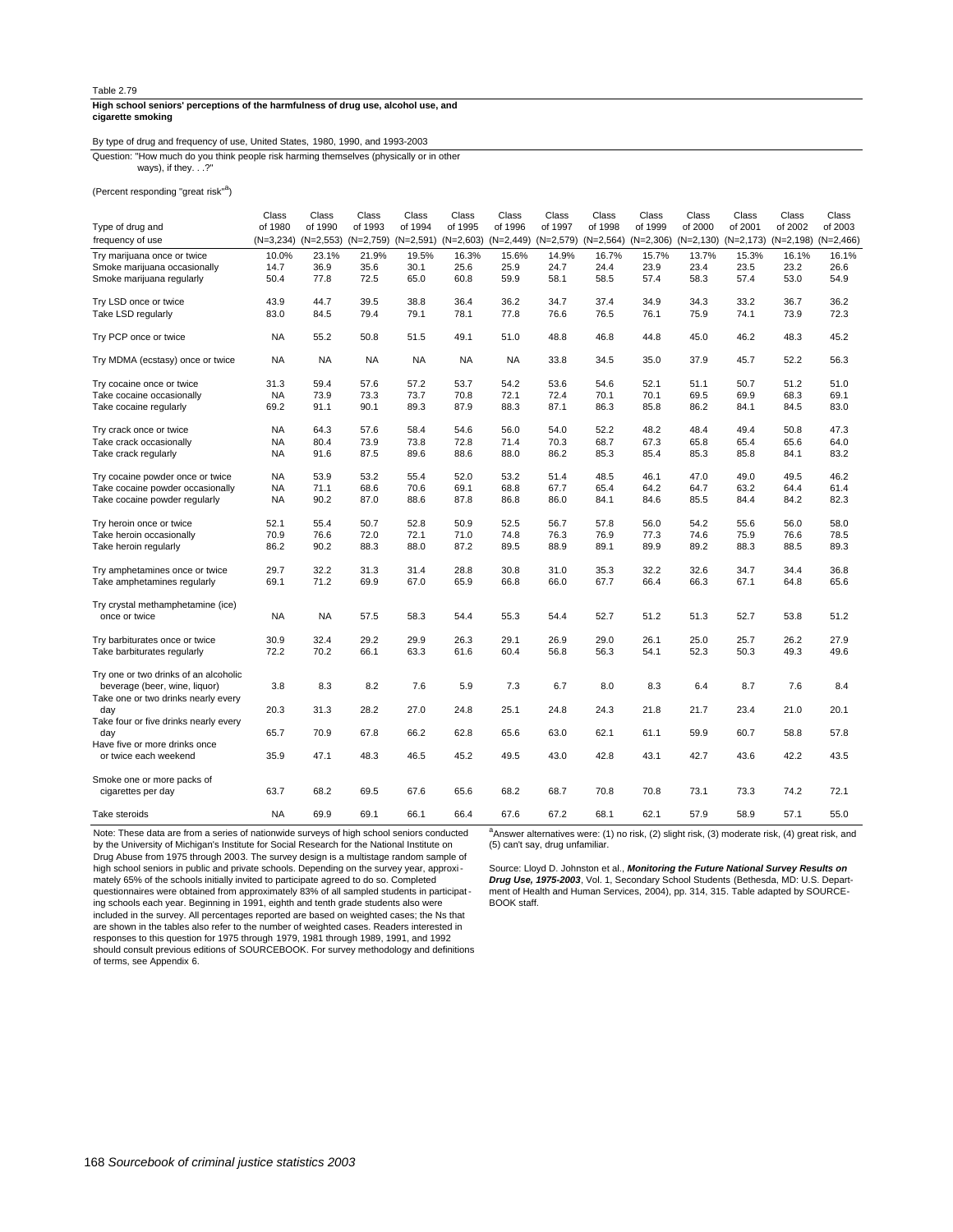## **cigarette smoking Eighth and tenth graders' perceptions of the harmfulness of drug use, alcohol use, and**

# By type of drug and frequency of use, United States, 1991, 1995, and 2000-2003

if they . . .?" Question: "How much do you think people risk harming themselves (physically or in other ways),

(Percent responding "great risk"<sup>a</sup>)

|                                                                 |           |                                                                   | Eighth graders |       |       |       | Tenth graders |           |                                                                   |       |       |       |
|-----------------------------------------------------------------|-----------|-------------------------------------------------------------------|----------------|-------|-------|-------|---------------|-----------|-------------------------------------------------------------------|-------|-------|-------|
| Type of drug and                                                | 1991      | 1995                                                              | 2000           | 2001  | 2002  | 2003  | 1991          | 1995      | 2000                                                              | 2001  | 2002  | 2003  |
| frequency of use                                                |           | (N=17,400) (N=17,501) (N=16,700) (N=16,200) (N=15,100) (N=16,500) |                |       |       |       |               |           | (N=14,700) (N=17,006) (N=14,300) (N=14,000) (N=14,300) (N=15,800) |       |       |       |
| Try marijuana once or twice                                     | 40.4%     | 28.9%                                                             | 29.0%          | 27.7% | 28.2% | 30.2% | 30.0%         | 21.5%     | 18.5%                                                             | 17.9% | 19.9% | 21.1% |
| Smoke marijuana occasionally                                    | 57.9      | 45.9                                                              | 47.4           | 46.3  | 46.0  | 48.6  | 48.6          | 35.4      | 32.4                                                              | 31.2  | 32.0  | 34.9  |
| Smoke marijuana regularly                                       | 83.8      | 73.0                                                              | 74.8           | 72.2  | 71.7  | 74.2  | 82.1          | 67.9      | 64.7                                                              | 62.8  | 60.8  | 63.9  |
| Try inhalants once or twice <sup>b</sup>                        | 35.9      | 36.4                                                              | 41.2           | 45.6  | 42.8  | 40.3  | 37.8          | 41.6      | 46.6                                                              | 49.9  | 48.7  | 47.7  |
| Take inhalants regularly <sup>b</sup>                           | 65.6      | 64.8                                                              | 69.9           | 71.6  | 69.9  | 67.4  | 69.8          | 71.8      | 75.0                                                              | 76.4  | 73.4  | 72.2  |
| Try LSD once or twice <sup>c</sup>                              | <b>NA</b> | 36.7                                                              | 34.0           | 31.6  | 29.6  | 27.9  | <b>NA</b>     | 44.7      | 43.0                                                              | 41.3  | 40.1  | 40.8  |
| Take LSD regularly <sup>c</sup>                                 | <b>NA</b> | 64.4                                                              | 57.5           | 52.9  | 49.3  | 48.2  | <b>NA</b>     | 75.5      | 72.0                                                              | 68.8  | 64.9  | 63.0  |
| Try MDMA (ecstasy) once or twice <sup>d</sup>                   | <b>NA</b> | <b>NA</b>                                                         | <b>NA</b>      | 35.8  | 38.9  | 41.9  | <b>NA</b>     | <b>NA</b> | <b>NA</b>                                                         | 39.4  | 43.5  | 49.7  |
| Take MDMA (ecstasy) occasionally <sup>d</sup>                   | <b>NA</b> | <b>NA</b>                                                         | <b>NA</b>      | 55.5  | 61.8  | 65.8  | <b>NA</b>     | <b>NA</b> | <b>NA</b>                                                         | 64.8  | 67.3  | 71.7  |
| Try crack once or twice <sup>b</sup>                            | 62.8      | 50.8                                                              | 48.5           | 48.6  | 47.4  | 48.7  | 70.4          | 60.9      | 56.1                                                              | 57.1  | 57.4  | 57.6  |
| Take crack occasionally <sup>b</sup>                            | 82.2      | 72.1                                                              | 70.1           | 70.0  | 69.7  | 70.3  | 87.4          | 81.2      | 76.9                                                              | 77.3  | 75.7  | 76.4  |
| Try cocaine powder once or twice <sup>b</sup>                   | 55.5      | 44.9                                                              | 43.3           | 43.9  | 43.2  | 43.7  | 59.1          | 53.5      | 48.8                                                              | 50.6  | 51.3  | 51.8  |
| Take cocaine powder occasionally <sup>b</sup>                   | 77.0      | 66.4                                                              | 65.5           | 65.8  | 64.9  | 65.8  | 82.2          | 75.6      | 70.9                                                              | 72.3  | 71.0  | 71.4  |
| Try heroin once or twice without                                |           |                                                                   |                |       |       |       |               |           |                                                                   |       |       |       |
| using a needle <sup>c</sup><br>Take heroin occasionally without | <b>NA</b> | 60.1                                                              | 62.0           | 61.1  | 62.6  | 62.7  | <b>NA</b>     | 70.7      | 71.7                                                              | 72.0  | 72.2  | 70.6  |
| using a needle <sup>c</sup>                                     | <b>NA</b> | 76.8                                                              | 78.6           | 78.5  | 78.5  | 77.8  | <b>NA</b>     | 85.1      | 85.2                                                              | 85.4  | 83.4  | 83.5  |
| Try one or two drinks of an<br>alcoholic beverage (beer, wine,  |           |                                                                   |                |       |       |       |               |           |                                                                   |       |       |       |
| liquor)                                                         | 11.0      | 11.6                                                              | 11.9           | 12.2  | 12.5  | 12.6  | 9.0           | 9.3       | 9.6                                                               | 9.8   | 11.5  | 11.5  |
| Take one or two drinks nearly<br>every day                      | 31.8      | 30.5                                                              | 30.4           | 30.0  | 29.6  | 29.9  | 36.1          | 31.7      | 32.3                                                              | 31.5  | 31.0  | 30.9  |
| Have five or more drinks once                                   |           |                                                                   |                |       |       |       |               |           |                                                                   |       |       |       |
| or twice each weekend                                           | 59.1      | 54.1                                                              | 55.9           | 56.1  | 56.4  | 56.5  | 54.7          | 52.0      | 51.0                                                              | 50.7  | 51.7  | 51.6  |
| Smoke one or more packs                                         |           |                                                                   |                |       |       |       |               |           |                                                                   |       |       |       |
| of cigarettes per day <sup>b</sup>                              | 51.6      | 49.8                                                              | 58.8           | 57.1  | 57.5  | 57.7  | 60.3          | 57.0      | 65.9                                                              | 64.7  | 64.3  | 65.7  |

Note: See Note, table 2.79. Readers interested in responses to this question for 1992 through 1994, and 1996 through 1999 should consult previous editions of SOURCEBOOK. For survey methodology and definitions of terms, see Appendix 6.

Source: Lloyd D. Johnston et al., **Monitoring the Future National Survey Results on Drug Use, 1975-2003**, Vol. 1, Secondary School Students (Bethesda, MD: U.S. Department of Health and Human Services, 2004), p. 313. Table adapted by SOURCEBOOK staff.

<sup>a</sup>Answer alternatives were: (1) no risk, (2) slight risk, (3) moderate risk, (4) great risk, and (5) can't say, drug unfamiliar.<br><sup>b</sup>Data for 2000-2003 are based on two-thirds of N indicated due to changes in questionnaire forms.

<sup>c</sup>Data for 1995 are based on one of two forms; N is one-half of N indicated. Data for 2000-2003 are<br>based on one-third of N indicated due to changes in questionnaire forms.

<sup>d</sup>Data based on one-third of N indicated due to changes in questionnaire forms.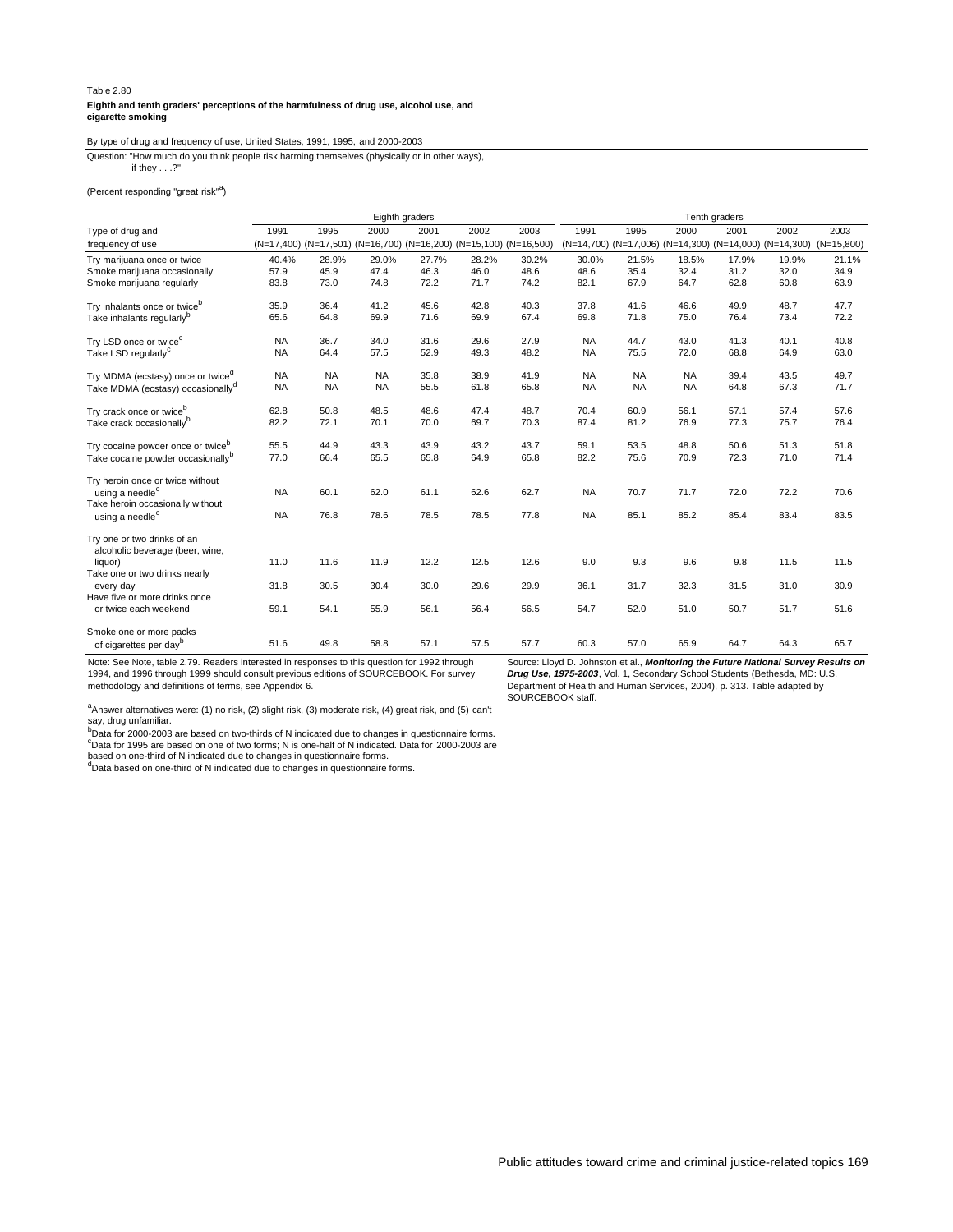#### **cigarette smoking Young adults' perceptions of the harmfulness of drug use, alcohol use, and**

# By type of drug, frequency of use, and age group, United States, 1991-2003

ways), if they. . .?" Question: "How much do you think people risk harming themselves (physically or in other

(Percent responding "great risk"<sup>a</sup>)

|                                     |           |           |           |           |           |           |                    |           |           |           |           |           | Age groups |
|-------------------------------------|-----------|-----------|-----------|-----------|-----------|-----------|--------------------|-----------|-----------|-----------|-----------|-----------|------------|
|                                     |           |           |           |           |           |           | 19 to 22 years old |           |           |           |           |           |            |
| Type of drug and                    | 1991      | 1992      | 1993      | 1994      | 1995      | 1996      | 1997               | 1998      | 1999      | 2000      | 2001      | 2002      | 2003       |
| frequency of use                    | $(N=533)$ | $(N=527)$ | $(N=480)$ | $(N=490)$ | $(N=500)$ | $(N=469)$ | $(N=465)$          | $(N=431)$ | $(N=447)$ | $(N=424)$ | $(N=430)$ | $(N=395)$ | $(N=402)$  |
| Try marijuana once or twice         | 19.1%     | 19.7%     | 19.4%     | 18.8%     | 13.3%     | 16.9%     | 14.8%              | 13.4%     | 12.5%     | 14.3%     | 11.9%     | 13.3%     | 17.1%      |
| Smoke marijuana occasionally        | 30.2      | 29.5      | 30.3      | 31.3      | 25.5      | 25.6      | 22.0               | 22.0      | 19.8      | 25.8      | 18.0      | 21.0      | 24.1       |
| Smoke marijuana regularly           | 75.0      | 69.3      | 69.2      | 65.0      | 62.1      | 61.3      | 60.6               | 53.4      | 55.2      | 58.0      | 49.6      | 56.7      | 57.8       |
| Try LSD once or twice               | 48.0      | 45.6      | 42.4      | 42.3      | 40.3      | 44.4      | 40.1               | 38.7      | 38.1      | 37.9      | 37.5      | 35.3      | 39.7       |
| Take LSD regularly                  | 86.6      | 87.0      | 81.3      | 81.0      | 80.5      | 82.4      | 83.6               | 78.6      | 82.2      | 81.6      | 79.2      | 81.1      | 78.6       |
| Try MDMA (ecstasy) once or twice    | 48.8      | 46.4      | 45.0      | 51.1      | 48.3      | 46.7      | 45.5               | 42.7      | 37.6      | 37.9      | 40.5      | 46.8      | 50.1       |
| Try cocaine once or twice           | 58.7      | 56.1      | 60.5      | 63.8      | 57.7      | 61.9      | 55.5               | 55.4      | 52.8      | 56.7      | 48.9      | 55.5      | 55.0       |
| Take cocaine occasionally           | 72.6      | 74.9      | 75.4      | 78.0      | 73.4      | 76.6      | 76.1               | 71.2      | 68.0      | 72.4      | 70.0      | 69.9      | 70.3       |
| Take cocaine regularly              | 93.5      | 92.9      | 91.7      | 92.2      | 91.5      | 92.2      | 91.6               | 88.7      | 88.5      | 90.7      | 85.1      | 88.3      | 87.4       |
| Try crack once or twice             | 66.9      | 65.4      | 63.5      | 70.1      | 61.9      | 65.2      | 62.0               | 59.3      | 56.1      | 52.9      | 54.1      | 54.1      | 55.1       |
| Take crack occasionally             | 82.7      | 81.9      | 83.6      | 84.3      | 78.8      | 83.5      | 79.1               | 79.1      | 75.5      | 74.9      | 72.3      | 75.3      | 75.3       |
| Take crack regularly                | 95.6      | 93.4      | 96.2      | 96.0      | 94.2      | 94.7      | 93.3               | 92.8      | 92.3      | 91.1      | 89.6      | 91.1      | 93.8       |
| Try heroin once or twice            | 59.9      | 59.8      | 58.9      | 60.8      | 58.9      | 61.0      | 63.9               | 60.7      | 63.5      | 63.2      | 64.0      | 63.1      | 64.6       |
| Take heroin occasionally            | 80.2      | 81.6      | 78.8      | 79.0      | 77.9      | 82.1      | 84.7               | 80.4      | 82.5      | 82.0      | 83.6      | 82.2      | 84.9       |
| Take heroin regularly               | 91.5      | 92.2      | 89.2      | 91.2      | 89.9      | 94.0      | 93.7               | 92.4      | 92.8      | 94.0      | 91.3      | 92.6      | 93.9       |
| Try amphetamines once or twice      | 32.8      | 34.5      | 33.3      | 36.3      | 32.9      | 36.8      | 30.1               | 31.7      | 33.7      | 35.0      | 34.2      | 38.1      | 40.2       |
| Take amphetamines regularly         | 77.1      | 73.5      | 73.5      | 71.6      | 72.2      | 75.8      | 72.3               | 71.9      | 72.4      | 73.4      | 71.1      | 72.7      | 75.0       |
| Try crystal methamphetamine (ice)   | 58.6      | 57.7      | 57.5      | 61.4      | 58.9      | 61.1      | 56.4               | 55.8      | 50.6      | 49.2      | 52.5      | 56.5      | 60.0       |
| Try barbiturates once or twice      | 33.5      | 33.5      | 33.4      | 35.0      | 30.5      | 34.1      | 31.4               | 27.7      | 28.5      | 30.3      | 30.0      | 30.7      | 32.7       |
| Take barbiturates regularly         | 75.5      | 73.6      | 71.1      | 69.4      | 66.4      | 70.7      | 69.5               | 65.1      | 64.7      | 64.6      | 61.8      | 64.5      | 63.8       |
| Try one or two drinks of an alcoho- |           |           |           |           |           |           |                    |           |           |           |           |           |            |
| lic beverage (beer, wine, liquor)   | 5.4       | 5.8       | 6.6       | 6.5       | 4.5       | 3.3       | 3.2                | 4.2       | 5.7       | 5.4       | 4.8       | 6.6       | 7.5        |
| Take one or two drinks nearly       |           |           |           |           |           |           |                    |           |           |           |           |           |            |
| every day                           | 29.1      | 30.2      | 28.0      | 27.5      | 24.0      | 23.0      | 24.2               | 22.1      | 23.9      | 22.1      | 19.6      | 22.7      | 19.8       |
| Take four or five drinks nearly     |           |           |           |           |           |           |                    |           |           |           |           |           |            |
| every day                           | 75.5      | 71.8      | 72.1      | 70.3      | 72.5      | 68.5      | 71.4               | 70.4      | 69.9      | 69.9      | 64.5      | 71.1      | 66.4       |
| Have five or more drinks once       |           |           |           |           |           |           |                    |           |           |           |           |           |            |
| or twice each weekend               | 40.8      | 41.8      | 42.4      | 41.9      | 39.9      | 40.7      | 36.6               | 42.0      | 37.2      | 38.9      | 37.2      | 37.8      | 40.4       |
| Smoke one or more packs of          |           |           |           |           |           |           |                    |           |           |           |           |           |            |
| cigarettes per day                  | 77.9      | 72.6      | 76.0      | 71.2      | 71.6      | 73.8      | 76.3               | 77.2      | 75.7      | 77.1      | 76.6      | 80.6      | 77.8       |

Note: See Note, table 2.79. "Young adults" includes high school graduates 1 to 10 years beyond high school. Readers interested in responses to this question for 1980 through 1990 should consult previous editions of SOURCEBOOK. Some data have been revised by the Source and may differ from previous editions of SOURCEBOOK. For survey methodology and definitions of terms, see Appendix 6.

Source: Lloyd D. Johnston et al., **Monitoring the Future National Survey Results on Drug Use, 1975-2003**, Vol. 2, College Students and Adults Ages 19-40 (Bethesda, MD: U.S. Department of Health and Human Services, 2004), pp. 172-175. Table adapted by SOURCEBOOK staff.

<sup>a</sup>Answer alternatives were: (1) no risk, (2) slight risk, (3) moderate risk, (4) great risk,<br>and (5) can't say, drug unfamiliar.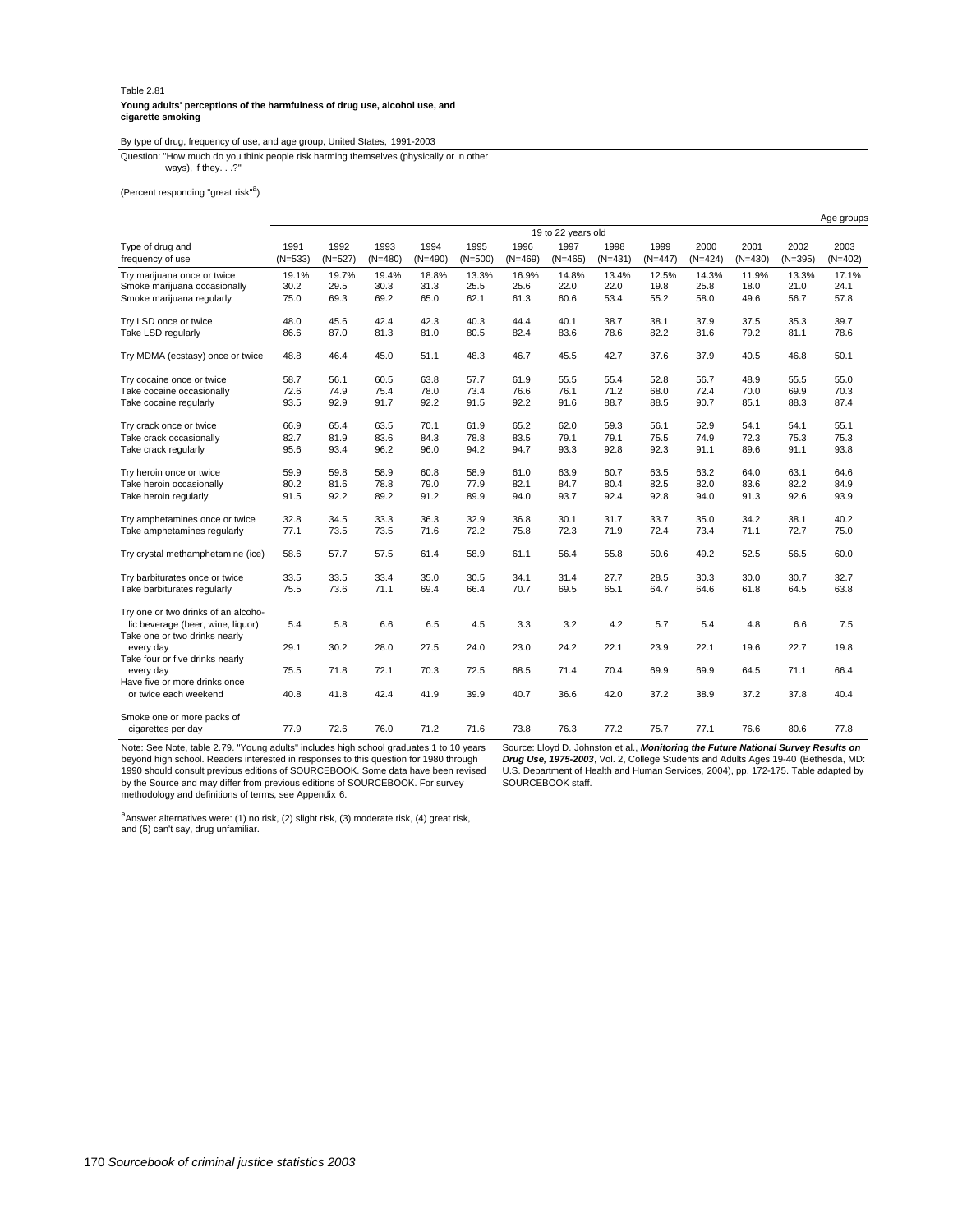|           | 23 to 26 years old<br>1997<br>1998<br>2001<br>1999<br>2000<br>2002 |           |           |           |           |           |           |           | 27 to 30 years old |           |           |           |           |           |           |
|-----------|--------------------------------------------------------------------|-----------|-----------|-----------|-----------|-----------|-----------|-----------|--------------------|-----------|-----------|-----------|-----------|-----------|-----------|
| 1996      |                                                                    |           |           |           |           |           | 2003      | 1996      | 1997               | 1998      | 1999      | 2000      | 2001      | 2002      | 2003      |
| $(N=438)$ | $(N=420)$                                                          | $(N=413)$ | $(N=418)$ | $(N=400)$ | $(N=392)$ | $(N=382)$ | $(N=401)$ | $(N=422)$ | $(N=434)$          | $(N=416)$ | $(N=400)$ | $(N=377)$ | $(N=384)$ | $(N=369)$ | $(N=380)$ |
| 18.5%     | 15.1%                                                              | 16.7%     | 16.4%     | 13.1%     | 13.0%     | 15.1%     | 15.3%     | 16.2%     | 16.1%              | 16.4%     | 16.1%     | 14.4%     | 17.3%     | 16.2%     | 18.0%     |
| 27.3      | 26.4                                                               | 26.8      | 26.4      | 24.9      | 20.5      | 24.5      | 22.2      | 28.1      | 26.0               | 25.8      | 25.3      | 25.8      | 25.0      | 30.2      | 27.9      |
| 62.7      | 64.0                                                               | 62.7      | 60.1      | 60.3      | 55.1      | 53.7      | 56.7      | 67.3      | 65.0               | 63.6      | 66.1      | 64.0      | 61.7      | 63.5      | 64.7      |
| 46.1      | 46.6                                                               | 45.7      | 49.3      | 44.9      | 48.5      | 45.7      | 43.8      | 50.1      | 52.0               | 52.0      | 49.9      | 46.4      | 46.7      | 44.9      | 47.5      |
| 84.7      | 85.6                                                               | 82.1      | 85.4      | 84.1      | 86.0      | 85.3      | 84.3      | 87.0      | 87.2               | 90.5      | 87.8      | 85.3      | 86.9      | 85.3      | 87.5      |
| 50.4      | 50.5                                                               | 47.7      | 50.0      | 46.7      | 45.7      | 45.6      | 45.9      | 50.6      | 48.8               | 50.4      | 50.9      | 48.9      | 53.6      | 52.0      | 58.8      |
| 57.2      | 63.1                                                               | 60.2      | 62.6      | 63.1      | 62.4      | 61.0      | 55.4      | 53.6      | 54.6               | 60.5      | 61.7      | 59.9      | 60.9      | 58.8      | 56.4      |
| 71.3      | 76.5                                                               | 74.2      | 77.8      | 76.2      | 74.2      | 75.4      | 68.3      | 67.8      | 73.8               | 73.2      | 75.4      | 76.5      | 78.1      | 74.3      | 72.6      |
| 90.6      | 93.2                                                               | 92.9      | 92.7      | 92.9      | 91.9      | 91.5      | 88.5      | 91.6      | 92.7               | 93.0      | 92.4      | 92.3      | 94.5      | 91.2      | 92.9      |
| 68.6      | 64.7                                                               | 67.3      | 64.6      | 63.2      | 59.8      | 60.9      | 58.5      | 66.7      | 68.5               | 66.5      | 65.0      | 62.9      | 69.3      | 67.4      | 66.0      |
| 85.9      | 80.8                                                               | 84.2      | 81.6      | 84.0      | 80.1      | 82.2      | 77.1      | 81.3      | 85.3               | 81.7      | 79.8      | 81.6      | 84.4      | 81.5      | 81.9      |
| 96.1      | 91.4                                                               | 95.6      | 94.4      | 95.6      | 93.4      | 94.7      | 92.2      | 94.3      | 96.0               | 94.3      | 95.2      | 93.5      | 96.8      | 94.2      | 94.4      |
| 63.5      | 67.3                                                               | 67.3      | 68.0      | 70.7      | 71.9      | 69.8      | 70.6      | 66.4      | 67.9               | 69.7      | 70.1      | 67.4      | 68.2      | 70.9      | 72.3      |
| 82.4      | 86.5                                                               | 83.9      | 88.5      | 86.6      | 88.4      | 90.0      | 88.3      | 83.8      | 85.8               | 86.6      | 87.1      | 86.5      | 86.4      | 87.9      | 87.4      |
| 92.7      | 94.4                                                               | 93.4      | 93.7      | 94.8      | 95.9      | 96.3      | 96.5      | 92.1      | 93.8               | 95.0      | 93.7      | 94.2      | 94.5      | 95.9      | 94.9      |
| 34.9      | 37.8                                                               | 40.9      | 41.8      | 39.9      | 41.6      | 38.0      | 38.3      | 36.2      | 34.5               | 37.6      | 36.3      | 39.4      | 38.5      | 39.0      | 40.5      |
| 78.5      | 79.1                                                               | 77.5      | 78.7      | 79.0      | 77.7      | 77.9      | 80.1      | 75.6      | 77.4               | 81.1      | 82.6      | 80.8      | 79.9      | 79.8      | 81.5      |
| 64.1      | 60.7                                                               | 58.2      | 61.3      | 60.1      | 59.2      | 57.7      | 58.6      | 59.1      | 59.8               | 59.9      | 61.0      | 59.7      | 66.4      | 62.5      | 66.6      |
| 35.8      | 37.3                                                               | 40.3      | 39.4      | 37.0      | 38.5      | 34.7      | 36.5      | 37.2      | 35.7               | 36.7      | 35.2      | 36.3      | 40.9      | 37.3      | 38.6      |
| 77.1      | 75.2                                                               | 73.9      | 75.1      | 73.8      | 73.1      | 73.1      | 72.8      | 74.1      | 77.1               | 79.9      | 80.7      | 75.5      | 78.2      | 75.4      | 79.0      |
|           |                                                                    |           |           |           |           |           |           |           |                    |           |           |           |           |           |           |
| 4.8       | 4.4                                                                | 4.4       | 6.6       | 3.5       | 5.5       | 5.1       | 5.7       | 4.7       | 4.0                | 6.2       | 5.9       | 4.7       | 5.5       | 3.1       | 6.9       |
| 22.0      | 20.2                                                               | 21.0      | 26.0      | 21.7      | 23.5      | 23.4      | 19.1      | 24.0      | 24.8               | 20.8      | 25.3      | 22.0      | 22.7      | 21.7      | 21.4      |
| 72.0      | 75.1                                                               | 69.3      | 72.8      | 71.7      | 75.8      | 74.9      | 71.1      | 76.1      | 79.3               | 75.7      | 75.1      | 77.4      | 72.8      | 76.2      | 70.6      |
| 39.1      | 37.4                                                               | 41.1      | 40.2      | 34.9      | 39.0      | 36.8      | 36.3      | 41.5      | 40.0               | 40.2      | 41.9      | 37.9      | 41.6      | 40.6      | 42.5      |
| 76.0      | 77.6                                                               | 76.5      | 80.9      | 79.7      | 83.9      | 85.1      | 83.6      | 73.0      | 80.3               | 80.9      | 80.7      | 78.4      | 82.7      | 80.6      | 82.0      |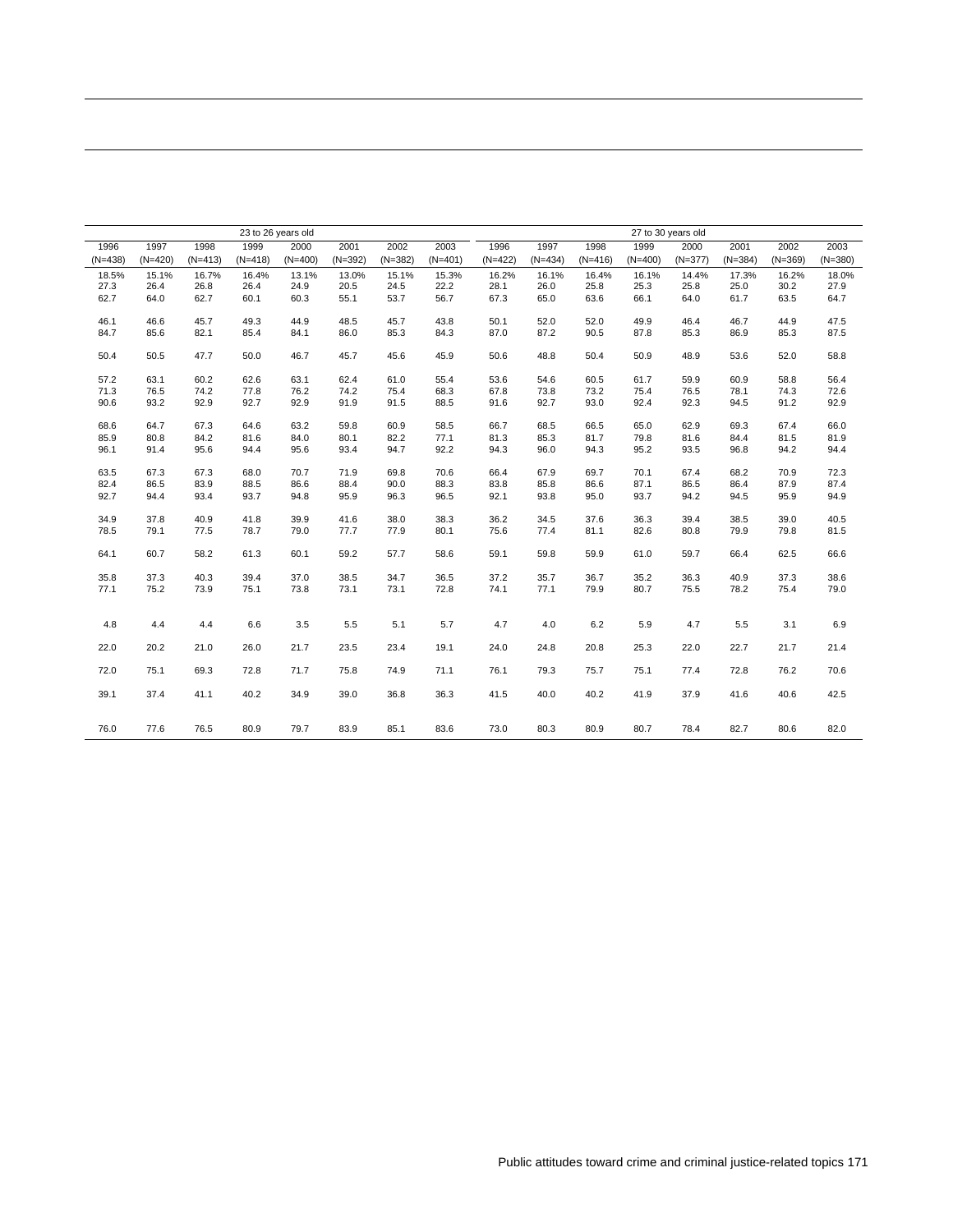#### **Respondents' perceptions of the harmfulness of selected drug use behaviors**

## By age group, United States, 2002 and 2003

ways when they do each of the following activities?" Question: "How much do you think people risk harming themselves physically and in other

(Percent responding "great risk"<sup>a</sup>)

|                                           |       |       |          |       | Age group |       |           |       |
|-------------------------------------------|-------|-------|----------|-------|-----------|-------|-----------|-------|
|                                           |       |       | 12 to 17 |       | 18 to 25  |       | 26 years  |       |
|                                           | Total |       | years    |       | years     |       | and older |       |
| Behavior                                  | 2002  | 2003  | 2002     | 2003  | 2002      | 2003  | 2002      | 2003  |
| Marijuana                                 |       |       |          |       |           |       |           |       |
| Smoke once a month<br>Smoke once or twice | 38.3% | 39.6% | 32.4%    | 34.9% | 23.5%     | 24.8% | 41.7%     | 42.9% |
| a week                                    | 51.3  | 52.8  | 51.5     | 54.4  | 35.5      | 36.8  | 54.1      | 55.4  |
| Cocaine                                   |       |       |          |       |           |       |           |       |
| Use once a month<br>Use once or twice     | 71.5  | 71.0  | 50.5     | 51.4  | 64.1      | 63.6  | 75.7      | 75.0  |
| a week                                    | 89.4  | 89.0  | 79.8     | 80.7  | 87.2      | 86.6  | 91.1      | 90.6  |
| Heroin                                    |       |       |          |       |           |       |           |       |
| Try once or twice<br>Use once or twice    | 82.4  | 82.2  | 58.5     | 58.8  | 78.0      | 77.5  | 86.5      | 86.2  |
| a week                                    | 93.9  | 93.9  | 82.5     | 82.6  | 93.6      | 93.5  | 95.5      | 95.5  |
| <b>LSD</b>                                |       |       |          |       |           |       |           |       |
| Try once or twice<br>Use once or twice    | 73.7  | 73.4  | 52.6     | 53.4  | 62.4      | 63.0  | 78.5      | 77.9  |
| a week                                    | 88.8  | 88.7  | 76.2     | 76.9  | 84.8      | 85.3  | 91.2      | 90.9  |
| Alcohol<br>Four or five drinks            |       |       |          |       |           |       |           |       |
| nearly every day<br>Five or more drinks   | 69.4  | 68.9  | 62.2     | 61.6  | 62.1      | 61.1  | 71.7      | 71.2  |
| once or twice a week                      | 42.3  | 41.7  | 38.2     | 38.5  | 33.2      | 31.9  | 44.5      | 43.9  |
| Cigarettes                                |       |       |          |       |           |       |           |       |
| Smoke one or more                         |       |       |          |       |           |       |           |       |
| packs per day                             | 71.1  | 71.4  | 63.1     | 64.2  | 65.2      | 65.7  | 73.3      | 73.4  |

Note: These data are from the 2002 and 2003 National Survey on Drug Use and Health (NSDUH). The NSDUH is an annual survey of the civilian, noninstitutionalized population of<br>the United States age 12 and older, and is sponsored by the U.S. Department of Health and<br>Human Services, Substance Abuse and Menta the survey was called the National Household Survey on Drug Abuse (NHSDA). Due to methodological changes beginning with the 2002 NSDUH, estimates from the 2002 and 2003 surveys should not be compared with estimates from 2001 and earlier NHSDAs. For the 2002 NSDUH, a response rate of 78.9% yielded 68,126 completed interviews. For the 2003<br>NSDUH, a response rate of 77.4% yielded 67,784 completed interviews. For information on<br>survey methodology, see Appendix 7.

<sup>a</sup>Answer alternatives to the question were "no risk," "slight risk," "moderate risk," and "great risk."

Source: U.S. Department of Health and Human Services, Substance Abuse and Mental<br>Health Services Administration, R**es***ults from the 2003 National Survey on Drug Use and***<br>***Health: National Findings* **(Rockville, MD: U.S. Dep** 2004), p. 225. Table adapted by SOURCEBOOK staff.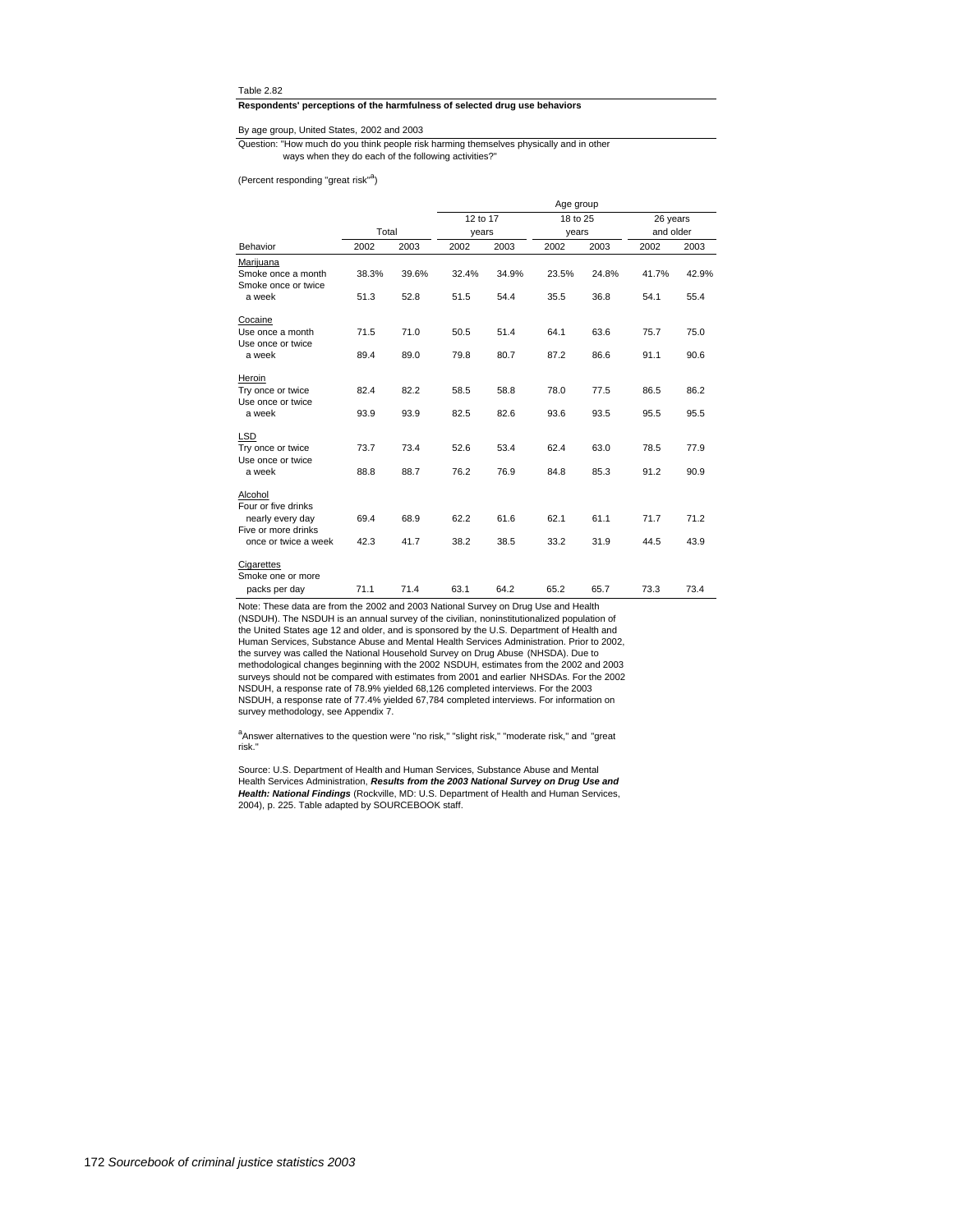# **High school seniors' perceptions of availability of drugs**

## By type of drug, United States, 1980, 1990, and 1993-2003

drugs, if you wanted some?" Question: "How difficult do you think it would be for you to get each of the following types of

(Percent responding "fairly easy" or "very easy"<sup>a</sup>)

|                                               | Class       | Class       | Class       | Class       | Class       | Class       | Class       | Class       | Class       | Class       | Class        | Class        | Class       |
|-----------------------------------------------|-------------|-------------|-------------|-------------|-------------|-------------|-------------|-------------|-------------|-------------|--------------|--------------|-------------|
|                                               | of 1980     | of 1990     | of 1993     | of 1994     | of 1995     | of 1996     | of 1997     | of 1998     | of 1999     | of 2000     | of 2001      | of 2002      | of 2003     |
| Type of drug                                  | $(N=3.240)$ | $(N=2,549)$ | $(N=2,670)$ | $(N=2,526)$ | $(N=2,552)$ | $(N=2,340)$ | $(N=2,517)$ | $(N=2,520)$ | $(N=2,215)$ | $(N=2,095)$ | $(N=2, 120)$ | $(N=2, 138)$ | $(N=2,391)$ |
| Marijuana                                     | 89.0%       | 84.4%       | 83.0%       | 85.5%       | 88.5%       | 88.7%       | 89.6%       | 90.4%       | 88.9%       | 88.5%       | 88.5%        | 87.2%        | 87.1%       |
| Amyl and butyl nitrites                       | <b>NA</b>   | 24.4        | 25.9        | 26.7        | 26.0        | 23.9        | 23.8        | 25.1        | 21.4        | 23.3        | 22.5         | 22.3         | 19.7        |
| <b>LSD</b>                                    | 35.3        | 40.7        | 49.2        | 50.8        | 53.8        | 51.3        | 50.7        | 48.8        | 44.7        | 46.9        | 44.7         | 39.6         | 33.6        |
| <b>PCP</b>                                    | <b>NA</b>   | 27.7        | 31.7        | 31.4        | 31.0        | 30.5        | 30.0        | 30.7        | 26.7        | 28.8        | 27.2         | 25.8         | 21.9        |
| Other psychedelics/hallucinogens <sup>b</sup> | 35.0        | 28.3        | 33.5        | 33.8        | 35.8        | 33.9        | 33.9        | 35.1        | 29.5        | 34.5        | 48.5         | 47.7         | 47.2        |
| MDMA (ecstasy)                                | <b>NA</b>   | 22.0        | 28.1        | 31.2        | 34.2        | 36.9        | 38.8        | 38.2        | 40.1        | 51.4        | 61.5         | 59.1         | 57.5        |
| Cocaine powder                                | <b>NA</b>   | 49.0        | 45.4        | 43.7        | 43.8        | 44.4        | 43.3        | 45.7        | 43.7        | 44.6        | 40.7         | 40.2         | 37.4        |
| Crack                                         | <b>NA</b>   | 42.4        | 43.6        | 40.5        | 41.9        | 40.7        | 40.6        | 43.8        | 41.1        | 42.6        | 40.2         | 38.5         | 35.3        |
| Cocaine                                       | 47.9        | 54.5        | 48.5        | 46.6        | 47.7        | 48.1        | 48.5        | 51.3        | 47.6        | 47.8        | 46.2         | 44.6         | 43.3        |
| Heroin                                        | 21.2        | 31.9        | 33.7        | 34.1        | 35.1        | 32.2        | 33.8        | 35.6        | 32.1        | 33.5        | 32.3         | 29.0         | 27.9        |
| Other narcotics (including methadone)         | 29.4        | 38.1        | 37.5        | 38.0        | 39.8        | 40.0        | 38.9        | 42.8        | 40.8        | 43.9        | 40.5         | 44.0         | 39.3        |
| Amphetamines                                  | 61.3        | 59.7        | 61.5        | 62.0        | 62.8        | 59.4        | 59.8        | 60.8        | 58.1        | 57.1        | 57.1         | 57.4         | 55.0        |
| Crystal methamphetamine (ice)                 | <b>NA</b>   | 24.1        | 26.6        | 25.6        | 27.0        | 26.9        | 27.6        | 29.8        | 27.6        | 27.8        | 28.3         | 28.3         | 26.1        |
| <b>Barbiturates</b>                           | 49.1        | 45.9        | 44.5        | 43.3        | 42.3        | 41.4        | 40.0        | 40.7        | 37.9        | 37.4        | 35.7         | 36.6         | 35.3        |
| Tranquilizers                                 | 59.1        | 44.7        | 41.1        | 39.2        | 37.8        | 36.0        | 35.4        | 36.2        | 32.7        | 33.8        | 33.1         | 32.9         | 29.8        |
| <b>Steroids</b>                               | <b>NA</b>   | <b>NA</b>   | 44.8        | 42.9        | 45.5        | 40.3        | 41.7        | 44.5        | 44.6        | 44.8        | 44.4         | 45.5         | 40.7        |

Note: See Note, table 2.79. Readers interested in responses to this question for 1975 through 1979, 1981 through 1989, 1991, and 1992 should consult previous editions of SOURCEBOOK. For survey methodology and definitions of terms, see Appendix 6.

<sup>a</sup>Answer alternatives were: (1) probably impossible, (2) very difficult, (3) fairly difficult, (4) fairly easy, and (5) very easy.

<sup>b</sup>In 2001, the question text was changed from "other psychedelics" to "other hallucinogens"<br>and "shrooms" was added to the list of examples. These changes likely explain the increase in the 2001 result.

#### Table 2.84

## **Eighth and tenth graders' perceptions of availability of drugs**

# By type of drug, United States, 1992, 1995, and 2000-2003

drugs, if you wanted some?" Question: "How difficult do you think it would be for you to get each of the following types of

(Percent responding "fairly easy" or "very easy"<sup>a</sup>)

|                                            |             |                                                        |           | Eighth graders |       |       | Tenth graders |           |                                               |       |       |              |
|--------------------------------------------|-------------|--------------------------------------------------------|-----------|----------------|-------|-------|---------------|-----------|-----------------------------------------------|-------|-------|--------------|
|                                            | 1992        | 1995                                                   | 2000      | 2001           | 2002  | 2003  | 1992          | 1995      | 2000                                          | 2001  | 2002  | 2003         |
| Type of drug                               | $(N=8,355)$ | (N=15,496) (N=15,180) (N=14,804) (N=13,972) (N=15,583) |           |                |       |       | $(N=7,014)$   |           | $(N=16,209)$ (N=13,690) (N=13,518) (N=13,694) |       |       | $(N=15,225)$ |
| Marijuana                                  | 42.3%       | 52.4%                                                  | 47.0%     | 48.1%          | 46.6% | 44.8% | 65.2%         | 78.1%     | 77.7%                                         | 77.4% | 75.9% | 73.9%        |
| <b>LSD</b>                                 | 21.5        | 23.5                                                   | 17.0      | 17.6           | 15.2  | 14.0  | 33.6          | 39.8      | 32.9                                          | 31.2  | 26.8  | 23.1         |
| PCP <sup>b</sup>                           | 18.0        | 19.0                                                   | 16.0      | 15.4           | 14.1  | 13.7  | 23.7          | 24.7      | 25.0                                          | 21.6  | 20.8  | 19.4         |
| MDMA (ecstasy) <sup>c</sup>                | <b>NA</b>   | <b>NA</b>                                              | <b>NA</b> | 23.8           | 22.8  | 21.6  | <b>NA</b>     | <b>NA</b> | <b>NA</b>                                     | 41.4  | 41.0  | 36.3         |
| Crack                                      | 25.6        | 28.7                                                   | 24.9      | 24.4           | 23.7  | 22.5  | 33.7          | 34.6      | 34.0                                          | 30.6  | 31.3  | 29.6         |
| Cocaine powder                             | 25.7        | 27.8                                                   | 23.9      | 23.9           | 22.5  | 21.6  | 35.0          | 35.3      | 34.5                                          | 31.0  | 31.8  | 29.6         |
| Heroin                                     | 19.7        | 21.1                                                   | 16.5      | 16.9           | 16.0  | 15.6  | 24.3          | 24.6      | 22.3                                          | 20.1  | 19.9  | 18.8         |
| Other narcotics <sup>b</sup>               | 19.8        | 20.3                                                   | 15.6      | 15.0           | 14.7  | 15.0  | 26.9          | 27.8      | 27.2                                          | 25.8  | 25.4  | 23.5         |
| Amphetamines                               | 32.2        | 33.4                                                   | 25.5      | 26.2           | 24.4  | 24.4  | 43.4          | 47.7      | 40.9                                          | 40.6  | 39.6  | 36.1         |
| Crystal methamphetamine (ice) <sup>b</sup> | 16.0        | 16.0                                                   | 14.9      | 13.9           | 13.3  | 14.1  | 18.8          | 20.7      | 22.8                                          | 19.9  | 20.5  | 19.0         |
| <b>Barbiturates</b>                        | 27.4        | 26.5                                                   | 19.7      | 20.7           | 19.4  | 19.3  | 38.0          | 38.8      | 32.4                                          | 32.8  | 32.4  | 28.8         |
| Tranquilizers                              | 22.9        | 21.3                                                   | 16.2      | 17.8           | 16.9  | 17.3  | 31.6          | 30.6      | 27.6                                          | 28.5  | 28.3  | 25.6         |
| Alcohol                                    | 76.2        | 74.9                                                   | 70.6      | 70.6           | 67.9  | 67.0  | 88.6          | 89.7      | 87.7                                          | 87.7  | 84.8  | 83.4         |
| <b>Steroids</b>                            | 24.0        | 23.8                                                   | 22.3      | 23.1           | 22.0  | 21.7  | 37.6          | 34.8      | 35.4                                          | 33.1  | 33.2  | 30.6         |

Note: See Note, table 2.79. Readers interested in responses to this question for 1993, 1994, and 1996 through 1999 should consult previous editions of SOURCEBOOK. For survey methodology and definitions of terms, see Appendix 6.

**Drug Use, 1975-2003**, Vol. 1, Secondary School Students (Bethesda, MD: U.S. Department of Health and Human Services, 2004), p. 364. Table adapted by SOURCEBOOK staff.

Source: Lloyd D. Johnston et al., **Monitoring the Future National Survey Results on**

<sup>a</sup>Answer alternatives were: (1) probably impossible, (2) very difficult, (3) fairly difficult, (4) fairly easy, (5) very easy, and (6) can't say, drug unfamiliar.

b<br>Beginning in 1995, data are based on one of two questionnaire forms; N is one-half of N indicated.

<sup>c</sup>Data are based on one of two questionnaire forms; N is one-half of N indicated.

Source: Lloyd D. Johnston et al., **Monitoring the Future National Survey Results on Drug Use, 1975-2003**, Vol. 1, Secondary School Students (Bethesda, MD: U.S. Department of Health and Human Services, 2004), p. 365. Table adapted by SOURCEBOOK staff.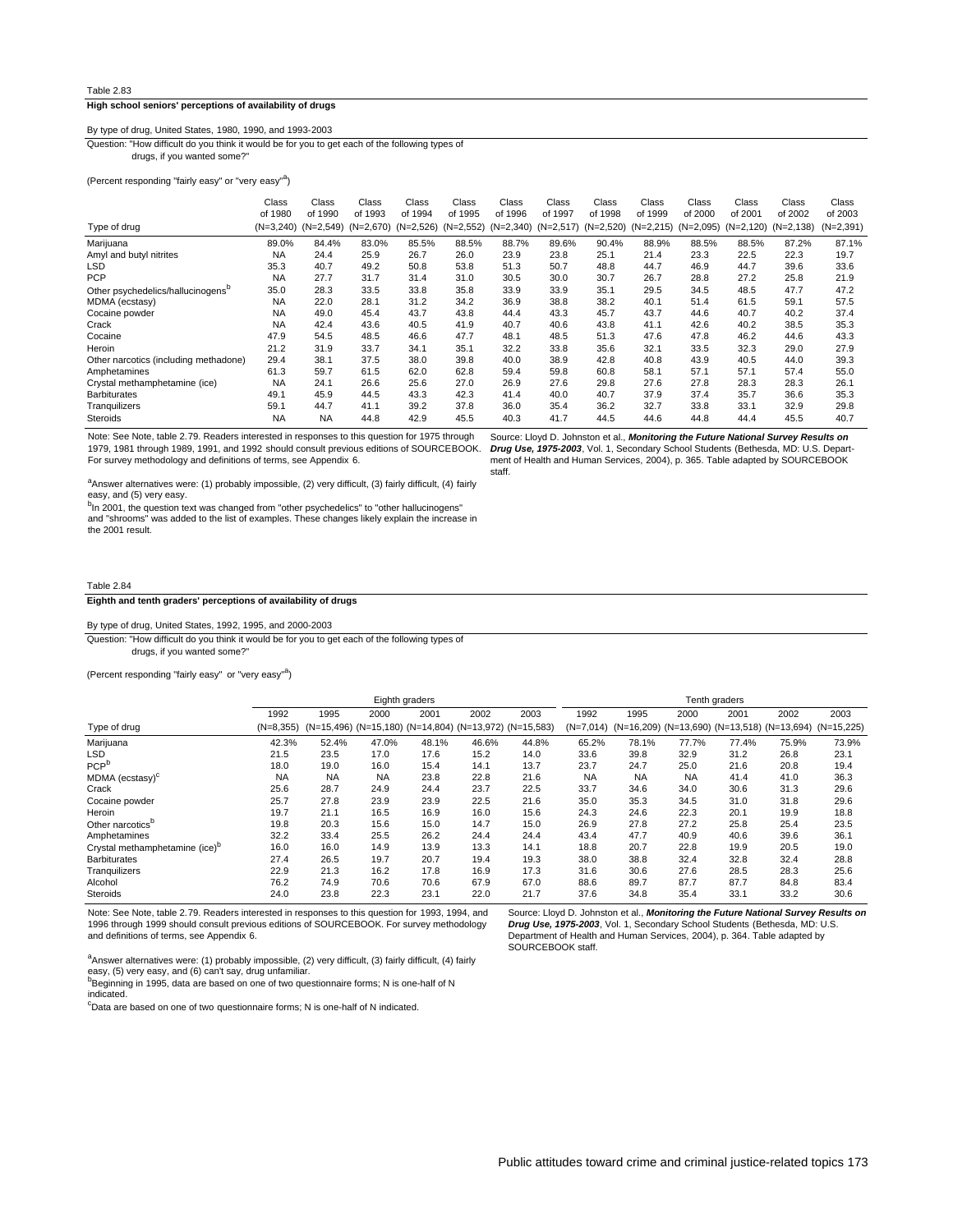## **High school seniors disapproving of drug use, alcohol use, and cigarette smoking**

Question: "Do you disapprove of people (who are 18 or older) doing each of the following? By type of drug and frequency of use, United States, 1980, 1990, and 1993-2003

(Percent responding "disapprove" or "strongly disapprove"<sup>a</sup>)

| Type of drug and                                                                                              | Class        | Class        | Class        | Class        | Class        | Class        | Class        | Class        | Class        | Class        | Class        | Class        | Class        |
|---------------------------------------------------------------------------------------------------------------|--------------|--------------|--------------|--------------|--------------|--------------|--------------|--------------|--------------|--------------|--------------|--------------|--------------|
|                                                                                                               | of 1980      | of 1990      | of 1993      | of 1994      | of 1995      | of 1996      | of 1997      | of 1998      | of 1999      | of 2000      | of 2001      | of 2002      | of 2003      |
| frequency of use                                                                                              | $(N=3,261)$  | $(N=2,566)$  | $(N=2,723)$  | $(N=2,588)$  | $(N=2,603)$  | $(N=2,399)$  | $(N=2,601)$  | $(N=2,545)$  | $(N=2,310)$  | $(N=2, 150)$ | $(N=2, 144)$ | $(N=2,160)$  | $(N=2,442)$  |
| Try marijuana once or twice                                                                                   | 39.0%        | 67.8%        | 63.3%        | 57.6%        | 56.7%        | 52.5%        | 51.0%        | 51.6%        | 48.8%        | 52.5%        | 49.1%        | 51.6%        | 53.4%        |
| Smoke marijuana occasionally                                                                                  | 49.7         | 80.5         | 75.5         | 68.9         | 66.7         | 62.9         | 63.2         | 64.4         | 62.5         | 65.8         | 63.2         | 63.4         | 64.2         |
| Smoke marijuana regularly                                                                                     | 74.6         | 91.0         | 87.6         | 82.3         | 81.9         | 80.0         | 78.8         | 81.2         | 78.6         | 79.7         | 79.3         | 78.3         | 78.7         |
| Try LSD once or twice                                                                                         | 87.3         | 89.8         | 85.9         | 82.5         | 81.1         | 79.6         | 80.5         | 82.1         | 83.0         | 82.4         | 81.8         | 84.6         | 85.5         |
| Take LSD regularly                                                                                            | 96.7         | 96.3         | 95.8         | 94.3         | 92.5         | 93.2         | 92.9         | 93.5         | 94.3         | 94.2         | 94.0         | 94.0         | 94.4         |
| Try MDMA (ecstasy) once or twice                                                                              | <b>NA</b>    | <b>NA</b>    | <b>NA</b>    | <b>NA</b>    | <b>NA</b>    | <b>NA</b>    | 82.2         | 82.5         | 82.1         | 81.0         | 79.5         | 83.6         | 84.7         |
| Try cocaine once or twice                                                                                     | 76.3         | 91.5         | 92.7         | 91.6         | 90.3         | 90.0         | 88.0         | 89.5         | 89.1         | 88.2         | 88.1         | 89.0         | 89.3         |
| Take cocaine regularly                                                                                        | 91.1         | 96.7         | 97.5         | 96.6         | 96.1         | 95.6         | 96.0         | 95.6         | 94.9         | 95.5         | 94.9         | 95.0         | 95.8         |
| Try crack once or twice                                                                                       | <b>NA</b>    | 92.3         | 89.9         | 89.5         | 91.4         | 87.4         | 87.0         | 86.7         | 87.6         | 87.5         | 87.0         | 87.8         | 86.6         |
| Take crack occasionally                                                                                       | <b>NA</b>    | 94.3         | 92.8         | 92.8         | 94.0         | 91.2         | 91.3         | 90.9         | 92.3         | 91.9         | 91.6         | 91.5         | 90.8         |
| Take crack regularly                                                                                          | <b>NA</b>    | 94.9         | 93.4         | 93.1         | 94.1         | 93.0         | 92.3         | 91.9         | 93.2         | 92.8         | 92.2         | 92.4         | 91.2         |
| Try cocaine powder once or twice                                                                              | <b>NA</b>    | 87.9         | 86.6         | 87.1         | 88.3         | 83.1         | 83.0         | 83.1         | 84.3         | 84.1         | 83.3         | 83.8         | 83.6         |
| Take cocaine powder occasionally                                                                              | <b>NA</b>    | 92.1         | 91.2         | 91.0         | 92.7         | 89.7         | 89.3         | 88.7         | 90.0         | 90.3         | 89.8         | 90.2         | 88.9         |
| Take cocaine powder regularly                                                                                 | <b>NA</b>    | 93.7         | 93.0         | 92.5         | 93.8         | 92.9         | 91.5         | 91.1         | 92.3         | 92.6         | 92.5         | 92.2         | 90.7         |
| Try heroin once or twice                                                                                      | 93.5         | 95.1         | 94.4         | 93.2         | 92.8         | 92.1         | 92.3         | 93.7         | 93.5         | 93.0         | 93.1         | 94.1         | 94.1         |
| Take heroin occasionally                                                                                      | 96.7         | 96.7         | 97.0         | 96.2         | 95.7         | 95.0         | 95.4         | 96.1         | 95.7         | 96.0         | 95.4         | 95.6         | 95.9         |
| Take heroin regularly                                                                                         | 97.6         | 97.5         | 97.5         | 97.1         | 96.4         | 96.3         | 96.4         | 96.6         | 96.4         | 96.6         | 96.2         | 96.2         | 97.1         |
| Try amphetamines once or twice                                                                                | 75.4         | 85.3         | 84.2         | 81.3         | 82.2         | 79.9         | 81.3         | 82.5         | 81.9         | 82.1         | 82.3         | 83.8         | 85.8         |
| Take amphetamines regularly                                                                                   | 93.0         | 95.5         | 96.0         | 94.1         | 94.3         | 93.5         | 94.3         | 94.0         | 93.7         | 94.1         | 93.4         | 93.5         | 94.0         |
| Try barbiturates once or twice                                                                                | 83.9         | 90.5         | 89.7         | 87.5         | 87.3         | 84.9         | 86.4         | 86.0         | 86.6         | 85.9         | 85.9         | 86.6         | 87.8         |
| Take barbiturates regularly                                                                                   | 95.4         | 96.4         | 97.0         | 96.1         | 95.2         | 94.8         | 95.3         | 94.6         | 94.7         | 95.2         | 94.5         | 94.7         | 94.4         |
| Try one or two drinks of an alcoholic<br>beverage (beer, wine, liquor)<br>Take one or two drinks nearly every | 16.0         | 29.4         | 30.1         | 28.4         | 27.3         | 26.5         | 26.1         | 24.5         | 24.6         | 25.2         | 26.6         | 26.3         | 27.2         |
| day<br>Take four or five drinks nearly every                                                                  | 69.0         | 77.9         | 77.8         | 73.1         | 73.3         | 70.8         | 70.0         | 69.4         | 67.2         | 70.0         | 69.2         | 69.1         | 68.9         |
| day<br>Have five or more drinks once<br>or twice each weekend                                                 | 90.8<br>55.6 | 91.9<br>68.9 | 90.6<br>70.1 | 89.8<br>65.1 | 88.8<br>66.7 | 89.4<br>64.7 | 88.6<br>65.0 | 86.7<br>63.8 | 86.9<br>62.7 | 88.4<br>65.2 | 86.4<br>62.9 | 87.5<br>64.7 | 86.3<br>64.2 |
| Smoke one or more packs of<br>cigarettes per day                                                              | 70.8         | 72.8         | 70.6         | 69.8         | 68.2         | 67.2         | 67.1         | 68.8         | 69.5         | 70.1         | 71.6         | 73.6         | 74.8         |
| Take steroids                                                                                                 | <b>NA</b>    | 90.8         | 92.1         | 91.9         | 91.0         | 91.7         | 91.4         | 90.8         | 88.9         | 88.8         | 86.4         | 86.8         | 86.0         |

Note: See Note, table 2.79. Readers interested in responses to this question for 1975 through Source: Lloyd D. Johnston et al., *Monitoring the Future National Survey Results on* 1979, 1981 through 1989, 1991, and 1992 should consult previous editions of SOURCE-BOOK. For survey methodology and definitions of terms, see Appendix 6.

**Drug Use, 1975-2003**, Vol. 1, Secondary School Students (Bethesda, MD: U.S. Depart-ment of Health and Human Services, 2004), pp. 317, 318. Table adapted by SOURCE-BOOK staff.

<sup>a</sup>Answer alternatives were: (1) don't disapprove, (2) disapprove, and (3) strongly disapprove.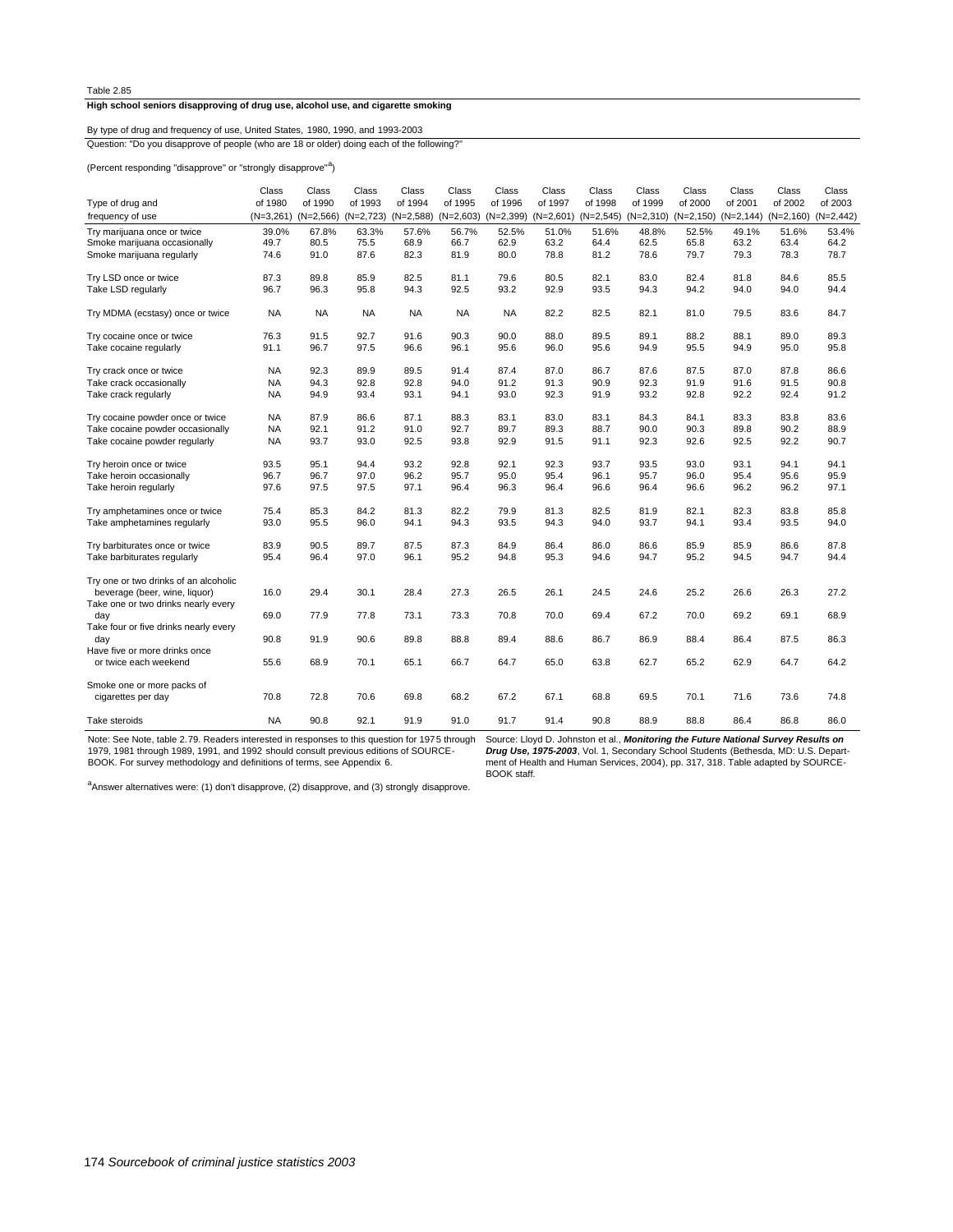**Eighth and tenth graders disapproving of drug use, alcohol use, and cigarette smoking**

By type of drug and frequency of use, United States, 1991, 1995, and 2000-2003

Question: "Do you disapprove of people who . . .?

(Percent responding "disapprove" or "strongly disapprove"<sup>a</sup>)

|                                               | Eighth graders |           |                                                                   |       |       |       |           | Tenth graders                                                     |           |       |       |       |  |  |
|-----------------------------------------------|----------------|-----------|-------------------------------------------------------------------|-------|-------|-------|-----------|-------------------------------------------------------------------|-----------|-------|-------|-------|--|--|
| Type of drug and                              | 1991           | 1995      | 2000                                                              | 2001  | 2002  | 2003  | 1991      | 1995                                                              | 2000      | 2001  | 2002  | 2003  |  |  |
| frequency of use                              |                |           | (N=17,400) (N=17,600) (N=16,700) (N=16,200) (N=15,100) (N=16,500) |       |       |       |           | (N=14,800) (N=17,000) (N=14,300) (N=14,000) (N=14,300) (N=15,800) |           |       |       |       |  |  |
| Try marijuana once or twice                   | 84.6%          | 70.7%     | 72.5%                                                             | 72.4% | 73.3% | 73.8% | 74.6%     | 59.8%                                                             | 54.9%     | 54.8% | 57.8% | 58.1% |  |  |
| Smoke marijuana occasionally                  | 89.5           | 79.7      | 80.6                                                              | 80.6  | 80.9  | 81.5  | 83.7      | 70.0                                                              | 67.2      | 66.2  | 68.3  | 68.4  |  |  |
| Smoke marijuana regularly                     | 92.1           | 85.1      | 85.3                                                              | 84.5  | 85.3  | 85.7  | 90.4      | 81.1                                                              | 79.1      | 78.0  | 78.6  | 78.8  |  |  |
| Try inhalants once or twice <sup>b</sup>      | 84.9           | 81.8      | 85.4                                                              | 86.6  | 86.1  | 85.1  | 85.2      | 84.5                                                              | 87.5      | 87.8  | 88.6  | 87.7  |  |  |
| Take inhalants regularly <sup>b</sup>         | 90.6           | 88.8      | 90.2                                                              | 90.5  | 90.4  | 89.8  | 91.0      | 90.9                                                              | 91.8      | 91.3  | 91.8  | 91.0  |  |  |
|                                               |                |           |                                                                   |       |       |       |           |                                                                   |           |       |       |       |  |  |
| Try LSD once or twice <sup>c</sup>            | <b>NA</b>      | 71.6      | 66.7                                                              | 64.6  | 62.6  | 61.0  | <b>NA</b> | 77.9                                                              | 77.0      | 75.4  | 74.6  | 74.4  |  |  |
| Take LSD regularly <sup>c</sup>               | <b>NA</b>      | 75.8      | 69.3                                                              | 67.0  | 65.5  | 63.5  | <b>NA</b> | 84.8                                                              | 82.1      | 80.8  | 79.4  | 77.6  |  |  |
| Try MDMA (ecstasy) once or twice <sup>d</sup> | <b>NA</b>      | <b>NA</b> | <b>NA</b>                                                         | 69.0  | 74.3  | 77.7  | <b>NA</b> | <b>NA</b>                                                         | <b>NA</b> | 72.6  | 77.4  | 81.0  |  |  |
| Take MDMA (ecstasy) occasionally <sup>d</sup> | <b>NA</b>      | <b>NA</b> | <b>NA</b>                                                         | 73.6  | 78.6  | 81.3  | <b>NA</b> | <b>NA</b>                                                         | <b>NA</b> | 81.0  | 84.6  | 86.3  |  |  |
|                                               |                |           |                                                                   |       |       |       |           |                                                                   |           |       |       |       |  |  |
| Try crack once or twice <sup>b</sup>          | 91.7           | 85.9      | 85.4                                                              | 86.0  | 86.2  | 86.4  | 92.5      | 88.7                                                              | 87.1      | 86.9  | 88.0  | 87.6  |  |  |
| Take crack occasionallyb                      | 93.3           | 89.8      | 88.8                                                              | 89.8  | 89.6  | 89.8  | 94.3      | 91.7                                                              | 90.9      | 90.6  | 91.0  | 91.0  |  |  |
| Try cocaine powder once or twice <sup>b</sup> | 91.2           | 85.3      | 84.8                                                              | 85.6  | 85.8  | 85.6  | 90.8      | 86.8                                                              | 84.8      | 85.3  | 86.4  | 85.9  |  |  |
| Take cocaine powder occasionally <sup>b</sup> | 93.1           | 89.7      | 88.8                                                              | 89.6  | 89.9  | 89.8  | 94.0      | 91.4                                                              | 89.9      | 90.2  | 89.9  | 90.4  |  |  |
| Try heroin once or twice without              |                |           |                                                                   |       |       |       |           |                                                                   |           |       |       |       |  |  |
| using a needle <sup>c</sup>                   | <b>NA</b>      | 85.8      | 87.2                                                              | 87.2  | 87.8  | 86.9  | <b>NA</b> | 89.7                                                              | 90.1      | 89.1  | 89.2  | 89.3  |  |  |
| Take heroin occasionally without              |                |           |                                                                   |       |       |       |           |                                                                   |           |       |       |       |  |  |
| using a needle <sup>c</sup>                   | <b>NA</b>      | 88.5      | 88.9                                                              | 88.9  | 89.6  | 89.0  | <b>NA</b> | 91.6                                                              | 92.3      | 90.8  | 90.7  | 90.6  |  |  |
|                                               |                |           |                                                                   |       |       |       |           |                                                                   |           |       |       |       |  |  |
| Try one or two drinks of an                   |                |           |                                                                   |       |       |       |           |                                                                   |           |       |       |       |  |  |
| alcoholic beverage (beer, wine,               |                |           |                                                                   |       |       |       |           |                                                                   |           |       |       |       |  |  |
| liquor)<br>Take one or two drinks nearly      | 51.7           | 48.0      | 48.7                                                              | 49.8  | 51.1  | 49.7  | 37.6      | 36.1                                                              | 33.4      | 34.7  | 37.7  | 36.8  |  |  |
| every day                                     | 82.2           | 75.9      | 77.8                                                              | 77.4  | 78.3  | 77.1  | 81.7      | 75.4                                                              | 73.8      | 73.8  | 74.9  | 74.2  |  |  |
| Have five or more drinks once                 |                |           |                                                                   |       |       |       |           |                                                                   |           |       |       |       |  |  |
| or twice each weekend                         | 85.2           | 80.7      | 81.2                                                              | 81.6  | 81.9  | 81.9  | 76.7      | 72.2                                                              | 68.2      | 69.2  | 71.5  | 71.6  |  |  |
|                                               |                |           |                                                                   |       |       |       |           |                                                                   |           |       |       |       |  |  |
| Smoke one or more                             |                |           |                                                                   |       |       |       |           |                                                                   |           |       |       |       |  |  |
| packs of cigarettes per day <sup>b</sup>      | 82.8           | 78.6      | 81.9                                                              | 83.5  | 84.6  | 84.6  | 79.4      | 73.2                                                              | 76.7      | 78.2  | 80.6  | 81.4  |  |  |

Note: See Note, table 2.79. Readers interested in responses to this question for 1992 through 1994, and 1996 through 1999 should consult previous editions of SOURCEBOOK. The Ns are approximate. For survey methodology and definitions of terms, see Appendix 6.

Source: Lloyd D. Johnston et al., **Monitoring the Future National Survey Results on Drug Use, 1975-2003**, Vol. 1, Secondary School Students (Bethesda, MD: U.S. Department of Health and Human Services, 2004), p. 316. Table adapted by SOURCEBOOK staff.

aAnswer alternatives were: (1) don't disapprove, (2) disapprove, (3) strongly disapprove, and (6)

can't say, drug unfamiliar.<br><sup>5</sup>Data for 2000-2003 are based on two-thirds of N indicated due to changes in questionnaire forms.<br>"Data for 1995 are based on one of two questionnaire forms; N is one-half of N indicated. In 2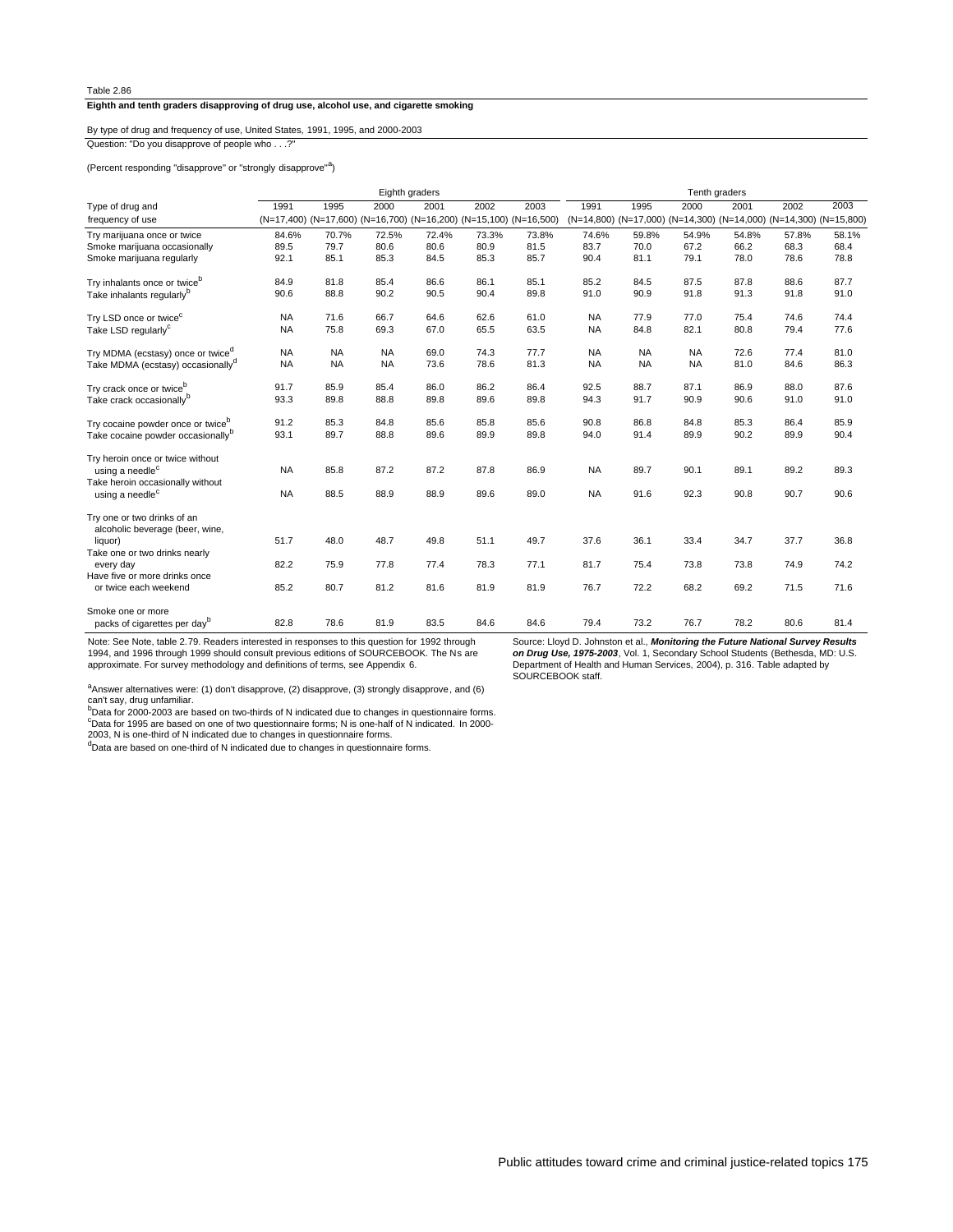#### **smoking High school seniors favoring prohibition of drug use, alcohol use, and cigarette**

By type of drug and place of use, United States, 1975-2003

doing each of the following?" Question: "Do you think that people (who are 18 or older) should be prohibited by law from

(Percent responding "yes" Smoke <sup>a</sup> )

|                   |         |                 |         |           |             |           |                   |           |           |           | cigarettes |
|-------------------|---------|-----------------|---------|-----------|-------------|-----------|-------------------|-----------|-----------|-----------|------------|
|                   |         |                 |         |           |             |           | Take amphetamines |           |           |           | in certain |
|                   |         | Smoke marijuana |         | Take LSD  | Take heroin |           | or barbiturates   |           | Get drunk |           | specified  |
|                   | In      | In public       | ln      | In public | In          | In public | ln                | In public | In        | In public | public     |
| Class of          | private | places          | private | places    | private     | places    | private           | places    | private   | places    | places     |
| 1975 <sup>b</sup> | 32.8%   | 63.1%           | 67.2%   | 85.8%     | 76.3%       | 90.1%     | 57.2%             | 79.6%     | 14.1%     | 55.7%     | <b>NA</b>  |
| 1976              | 27.5    | 59.1            | 65.1    | 81.9      | 72.4        | 84.8      | 53.5              | 76.1      | 15.6      | 50.7      | <b>NA</b>  |
| 1977              | 26.8    | 58.7            | 63.3    | 79.3      | 69.2        | 81.0      | 52.8              | 73.7      | 18.6      | 49.0      | 42.0%      |
| 1978              | 25.4    | 59.5            | 62.7    | 80.7      | 68.8        | 82.5      | 52.2              | 75.8      | 17.4      | 50.3      | 42.2       |
| 1979              | 28.0    | 61.8            | 62.4    | 81.5      | 68.5        | 84.0      | 53.4              | 77.3      | 16.8      | 50.4      | 43.1       |
| 1980              | 28.9    | 66.1            | 65.8    | 82.8      | 70.3        | 83.8      | 54.1              | 76.1      | 16.7      | 48.3      | 42.8       |
| 1981              | 35.4    | 67.4            | 62.6    | 80.7      | 68.8        | 82.4      | 52.0              | 74.2      | 19.6      | 49.1      | 43.0       |
| 1982              | 36.6    | 72.8            | 67.1    | 82.1      | 69.3        | 82.5      | 53.5              | 75.5      | 19.4      | 50.7      | 42.0       |
| 1983              | 37.8    | 73.6            | 66.7    | 82.8      | 69.7        | 83.7      | 52.8              | 76.7      | 19.9      | 52.2      | 40.5       |
| 1984              | 41.6    | 75.2            | 67.9    | 82.4      | 69.8        | 83.4      | 54.4              | 76.8      | 19.7      | 51.1      | 39.2       |
| 1985              | 44.7    | 78.2            | 70.6    | 84.8      | 73.3        | 85.8      | 56.3              | 78.3      | 19.8      | 53.1      | 42.8       |
| 1986              | 43.8    | 78.9            | 69.0    | 84.9      | 71.7        | 85.0      | 56.8              | 79.1      | 18.5      | 52.2      | 45.1       |
| 1987              | 47.6    | 79.7            | 70.8    | 85.2      | 75.0        | 86.2      | 59.1              | 79.8      | 18.6      | 53.2      | 44.4       |
| 1988              | 51.8    | 81.3            | 71.5    | 86.0      | 74.2        | 86.6      | 60.2              | 80.2      | 19.2      | 53.8      | 48.4       |
| 1989              | 51.5    | 80.0            | 71.6    | 84.4      | 74.4        | 85.2      | 61.1              | 79.2      | 20.2      | 52.6      | 44.5       |
| 1990              | 56.0    | 81.9            | 72.9    | 84.9      | 76.4        | 86.7      | 64.5              | 81.6      | 23.0      | 54.6      | 47.3       |
| 1991              | 51.6    | 79.8            | 68.1    | 83.9      | 72.8        | 85.4      | 59.7              | 79.7      | 22.0      | 54.3      | 44.9       |
| 1992              | 52.4    | 78.3            | 67.2    | 82.2      | 71.4        | 83.3      | 60.5              | 78.5      | 24.4      | 54.1      | 47.6       |
| 1993              | 48.0    | 77.3            | 63.5    | 82.1      | 70.7        | 84.5      | 57.4              | 78.0      | 22.1      | 53.6      | 45.9       |
| 1994              | 42.9    | 72.5            | 63.2    | 80.5      | 70.1        | 82.9      | 55.7              | 76.4      | 21.0      | 54.3      | 47.3       |
| 1995              | 44.0    | 72.9            | 64.3    | 81.5      | 72.2        | 84.8      | 57.5              | 77.6      | 21.6      | 54.5      | 45.1       |
| 1996              | 40.4    | 70.0            | 62.0    | 79.2      | 70.8        | 82.3      | 54.6              | 74.3      | 21.4      | 52.8      | 43.4       |
| 1997              | 38.8    | 69.4            | 61.2    | 80.3      | 70.6        | 84.3      | 54.6              | 76.5      | 20.5      | 51.7      | 41.3       |
| 1998              | 39.8    | 72.2            | 64.7    | 82.7      | 73.9        | 86.4      | 58.5              | 77.4      | 20.2      | 51.2      | 41.1       |
| 1999              | 39.3    | 71.5            | 62.6    | 80.4      | 72.9        | 84.2      | 55.1              | 76.1      | 20.5      | 52.8      | 43.2       |
| 2000              | 38.8    | 72.1            | 62.9    | 80.4      | 71.1        | 83.9      | 56.0              | 75.4      | 21.5      | 51.9      | 45.1       |
| 2001              | 39.1    | 68.3            | 63.1    | 78.8      | 70.6        | 81.7      | 55.9              | 74.5      | 22.6      | 50.6      | 44.2       |
| 2002              | 38.4    | 67.6            | 64.2    | 79.9      | 73.6        | 83.7      | 56.0              | 73.6      | 21.0      | 48.6      | 43.8       |
| 2003              | 40.3    | 68.6            | 64.2    | 79.1      | 73.1        | 83.2      | 55.8              | 74.4      | 21.4      | 50.1      | 45.5       |

Note: See Note, table 2.79. Sample sizes vary from year to year. The Ns for the years presented range from 2,146 to 3,783; for the class of 2003, the N is 2,450. For survey methodology and definitions of terms, see Appendix 6.

Source: Lloyd D. Johnston et al., **Monitoring the Future National Survey Results on Drug Use, 1975-2003**, Vol. 1, Secondary School Students (Bethesda, MD: U.S. Department of Health and Human Services, 2004), p. 319. Table adapted by SOURCEBOOK staff.

<sup>a</sup>Answer alternatives were: (1) no, (2) not sure, and (3) yes.<br><sup>b</sup>The 1975 question asked about people who are "20 or older."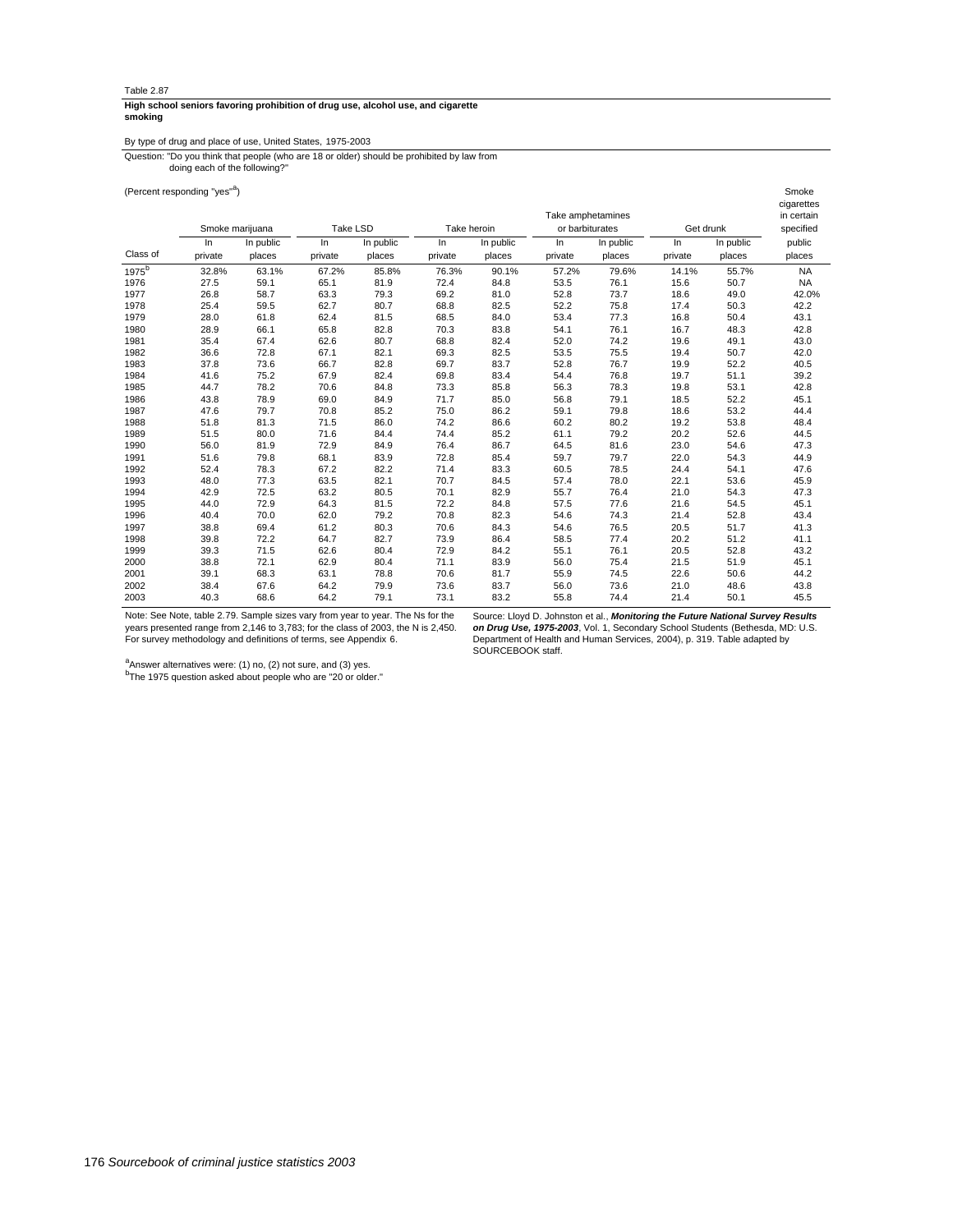| United States, 1975-2003  | High school seniors' attitudes toward the legalization of marijuana use             |                  |            |            |                          |                                                                                             |                            |                   |            |
|---------------------------|-------------------------------------------------------------------------------------|------------------|------------|------------|--------------------------|---------------------------------------------------------------------------------------------|----------------------------|-------------------|------------|
|                           |                                                                                     |                  |            |            | marijuana were legal     | High school seniors' attitudes toward legalization of the sale of marijuana if the use of   |                            |                   |            |
|                           |                                                                                     |                  |            |            |                          |                                                                                             |                            |                   |            |
|                           | Question: "There has been a great deal of public debate about whether marijuana use |                  |            |            | United States, 1975-2003 |                                                                                             |                            |                   |            |
|                           | should be legal. Which of the following policies would you favor?"                  |                  |            |            | marijuana?"              | Question: "If it were legal for people to USE marijuana, should it also be legal to SELL    |                            |                   |            |
| (Percent favoring policy) |                                                                                     |                  |            |            |                          |                                                                                             |                            |                   |            |
|                           |                                                                                     | It should be     |            |            | Class of                 | No                                                                                          | Yes, but only<br>to adults | Yes,<br>to anyone | Don't know |
|                           |                                                                                     | a minor          |            |            | 1975                     | 27.8%                                                                                       | 37.1%                      | 16.2%             | 18.9%      |
|                           | Using marijuana                                                                     | violation like a |            |            | 1976                     | 23.0                                                                                        | 49.8                       | 13.3              | 13.9       |
|                           | should be                                                                           | parking ticket   | It should  |            | 1977                     | 22.5                                                                                        | 52.1                       | 12.7              | 12.7       |
| Class of                  | entirely legal                                                                      | but not a crime  | be a crime | Don't know | 1978                     | 21.8                                                                                        | 53.6                       | 12.0              | 12.6       |
| 1975                      | 27.3%                                                                               | 25.3%            | 30.5%      | 16.8%      | 1979                     | 22.9                                                                                        | 53.2                       | 11.3              | 12.6       |
| 1976                      | 32.6                                                                                | 29.0             | 25.4       | 13.0       | 1980                     | 25.0                                                                                        | 51.8                       | 9.6               | 13.6       |
| 1977                      | 33.6                                                                                | 31.4             | 21.7       | 13.4       | 1981                     | 27.7                                                                                        | 48.6                       | 10.5              | 13.2       |
| 1978                      | 32.9                                                                                | 30.2             | 22.2       | 14.6       | 1982                     | 29.3                                                                                        | 46.2                       | 10.7              | 13.8       |
| 1979                      | 32.1                                                                                | 30.1             | 24.0       | 13.8       | 1983                     | 27.4                                                                                        | 47.6                       | 10.5              | 14.6       |
| 1980                      | 26.3                                                                                | 30.9             | 26.4       | 16.4       | 1984                     | 30.9                                                                                        | 45.8                       | 10.6              | 12.8       |
| 1981                      | 23.1                                                                                | 29.3             | 32.1       | 15.4       | 1985                     | 32.6                                                                                        | 43.2                       | 11.2              | 13.1       |
| 1982                      | 20.0                                                                                | 28.2             | 34.7       | 17.1       | 1986                     | 33.0                                                                                        | 42.2                       | 10.4              | 14.4       |
| 1983                      | 18.9                                                                                | 26.3             | 36.7       | 18.1       | 1987                     | 36.0                                                                                        | 41.2                       | 9.2               | 13.6       |
| 1984                      | 18.6                                                                                | 23.6             | 40.6       | 17.2       | 1988                     | 36.8                                                                                        | 39.9                       | 10.5              | 12.8       |
| 1985                      | 16.6                                                                                | 25.7             | 40.8       | 16.9       | 1989                     | 38.8                                                                                        | 37.9                       | 9.2               | 14.1       |
| 1986                      | 14.9                                                                                | 25.9             | 42.5       | 16.7       | 1990                     | 40.1                                                                                        | 38.8                       | 9.6               | 11.6       |
| 1987                      | 15.4                                                                                | 24.6             | 45.3       | 14.8       | 1991                     | 36.8                                                                                        | 41.4                       | 9.4               | 12.5       |
| 1988                      | 15.1                                                                                | 21.9             | 49.2       | 13.9       | 1992                     | 37.8                                                                                        | 39.5                       | 9.6               | 13.1       |
| 1989                      | 16.6                                                                                | 18.9             | 50.0       | 14.6       | 1993                     | 36.7                                                                                        | 40.7                       | 10.1              | 12.5       |
| 1990                      | 15.9                                                                                | 17.4             | 53.2       | 13.6       | 1994                     | 33.1                                                                                        | 41.7                       | 11.6              | 13.7       |
| 1991                      | 18.0                                                                                | 19.2             | 48.6       | 14.3       | 1995                     | 32.3                                                                                        | 43.4                       | 11.7              | 12.6       |
| 1992                      | 18.7                                                                                | 18.0             | 47.6       | 15.7       | 1996                     | 29.4                                                                                        | 46.7                       | 11.1              | 12.8       |
| 1993                      | 22.8                                                                                | 18.7             | 43.4       | 15.1       | 1997                     | 29.1                                                                                        | 44.8                       | 12.5              | 13.7       |
| 1994                      | 26.8                                                                                | 19.0             | 39.4       | 14.8       | 1998                     | 30.2                                                                                        | 42.4                       | 11.9              | 15.5       |
| 1995                      | 30.4                                                                                | 18.0             | 37.3       | 14.4       | 1999                     | 30.2                                                                                        | 42.9                       | 12.1              | 14.7       |
| 1996                      | 31.2                                                                                | 21.0             | 33.8       | 13.9       | 2000                     | 27.4                                                                                        | 45.5                       | 13.4              | 13.6       |
| 1997                      | 30.8                                                                                | 20.7             | 34.0       | 14.5       | 2001                     | 30.0                                                                                        | 43.6                       | 12.0              | 14.3       |
| 1998                      | 27.9                                                                                | 24.3             | 32.6       | 15.2       | 2002                     | 29.1                                                                                        | 43.6                       | 13.6              | 13.7       |
| 1999                      | 27.3                                                                                | 23.7             | 32.5       | 16.5       | 2003                     | 30.5                                                                                        | 43.2                       | 11.6              | 14.7       |
| 2000                      | 31.2                                                                                | 23.4             | 30.2       | 15.2       |                          | Note: See Notes, tables 2.79 and 2.88. For survey methodology and definitions of terms, see |                            |                   |            |
| 2001                      | 29.2                                                                                | 24.5             | 31.1       | 15.3       |                          |                                                                                             |                            |                   |            |
| 2002                      | 30.8                                                                                | 24.2             | 29.1       | 15.9       | Appendix 6.              |                                                                                             |                            |                   |            |
| 2003                      | 29.5                                                                                | 25.8             | 29.8       | 14.9       |                          | Source: Lloyd D. Johnston et al., Monitoring the Future National Survey Results on Drug     |                            |                   |            |

Note: See Note, table 2.79. Sample sizes vary from year to year. The Ns for the years<br>presented range from 2,143 to 3,710; for the class of 2003, the N is 2,444. For survey<br>methodology and definitions of terms, see Appendi

Source: Lloyd D. Johnston et al., **Monitoring the Future National Survey Results on**<br>**Drug Use, 1975-2003,** Vol. 1, Secondary School Students (Bethesda, MD: U.S. Department<br>of Health and Human Services, 2004), p. 320. Tabl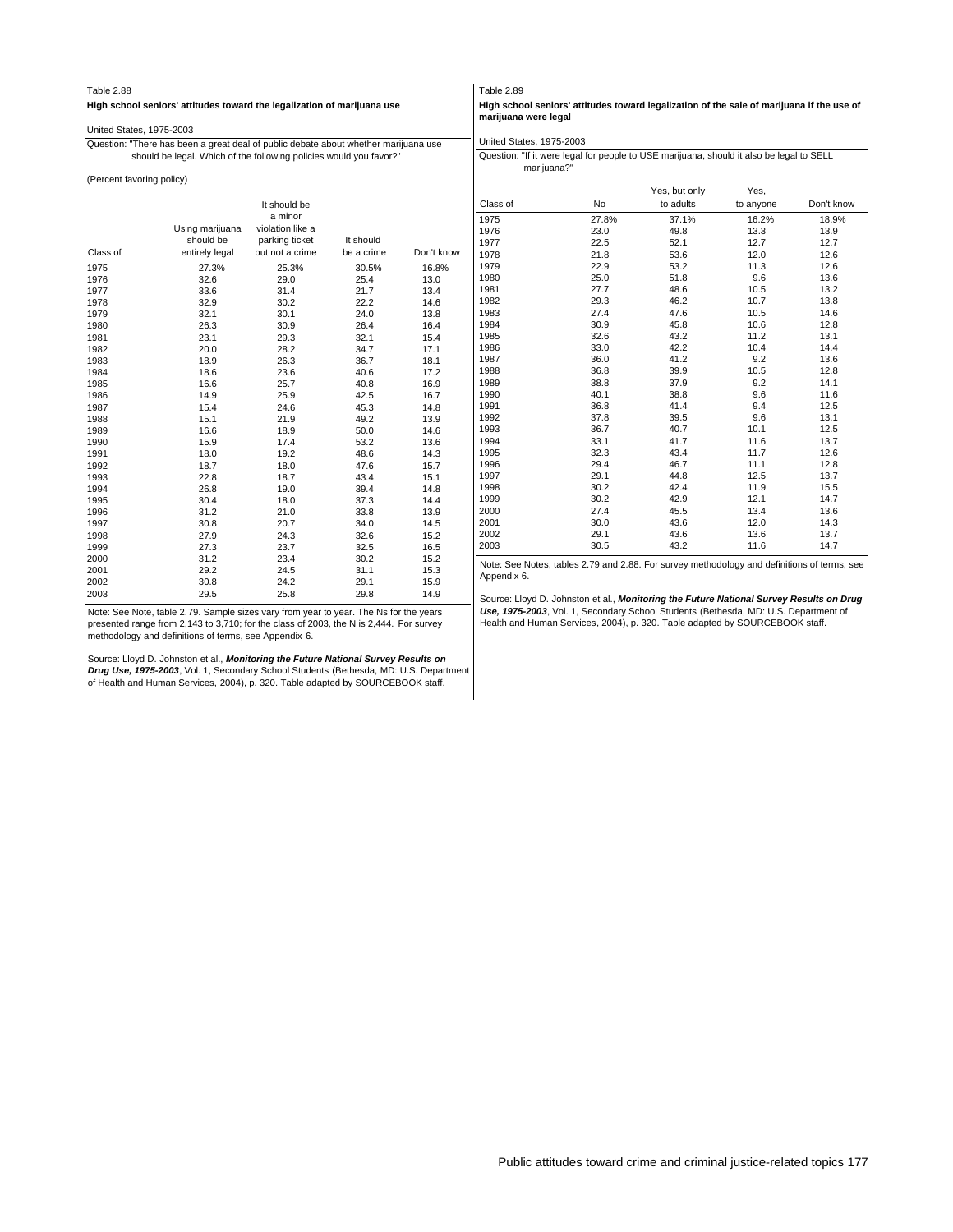| Table 2.90                       |                                                               |                               |        | Table 2.91                       |                                                                                              |       |        |  |  |  |
|----------------------------------|---------------------------------------------------------------|-------------------------------|--------|----------------------------------|----------------------------------------------------------------------------------------------|-------|--------|--|--|--|
|                                  | College freshmen reporting that marijuana should be legalized |                               |        |                                  | College freshmen reporting that abortion should be legal                                     |       |        |  |  |  |
| By sex, United States, 1969-2003 |                                                               |                               |        | By sex, United States, 1977-2003 |                                                                                              |       |        |  |  |  |
|                                  | (Percent indicating "agree strongly" or "agree somewhat")     |                               |        |                                  | (Percent indicating "agree strongly" or "agree somewhat")                                    |       |        |  |  |  |
|                                  |                                                               | Marijuana should be legalized |        |                                  | Abortion should be legal                                                                     |       |        |  |  |  |
|                                  | Total                                                         | Male                          | Female |                                  | Total                                                                                        | Male  | Female |  |  |  |
| 1969                             | 26.2%                                                         | 28.7%                         | 23.4%  | 1977                             | 55.6%                                                                                        | 55.6% | 55.6%  |  |  |  |
| 1970                             | 40.6                                                          | 43.1                          | 37.3   | 1978                             | 56.3                                                                                         | 56.0  | 56.6   |  |  |  |
| 1971                             | 40.4                                                          | 43.4                          | 37.2   | 1979                             | 53.7                                                                                         | 53.7  | 53.8   |  |  |  |
| 1972                             | 47.6                                                          | 50.3                          | 44.6   | 1980                             | 53.7                                                                                         | 53.4  | 54.0   |  |  |  |
| 1973                             | 48.3                                                          | 50.9                          | 45.6   | 1981                             | 54.5                                                                                         | 53.5  | 55.3   |  |  |  |
| 1974                             | 45.6                                                          | 48.2                          | 42.8   | 1982                             | 55.7                                                                                         | 54.2  | 57.2   |  |  |  |
| 1975                             | 46.1                                                          | 49.4                          | 42.7   | 1983                             | 56.0                                                                                         | 55.6  | 56.4   |  |  |  |
| 1976                             | 47.3                                                          | 49.4                          | 45.1   | 1984                             | 55.4                                                                                         | 54.8  | 55.9   |  |  |  |
| 1977                             | 51.3                                                          | 55.0                          | 47.5   | 1985                             | 56.4                                                                                         | 55.3  | 57.3   |  |  |  |
| 1978                             | 47.8                                                          | 50.4                          | 45.1   | 1986                             | 60.3                                                                                         | 59.2  | 61.4   |  |  |  |
| 1979                             | 44.6                                                          | 47.4                          | 41.9   | 1987                             | 60.3                                                                                         | 59.9  | 60.6   |  |  |  |
| 1980                             | 37.1                                                          | 39.7                          | 34.8   | 1988                             | 59.2                                                                                         | 58.9  | 59.4   |  |  |  |
| 1981                             | 32.5                                                          | 35.4                          | 29.9   | 1989                             | 65.7                                                                                         | 64.1  | 67.1   |  |  |  |
| 1982                             | 27.8                                                          | 30.7                          | 25.0   | 1990                             | 65.5                                                                                         | 64.2  | 66.7   |  |  |  |
| 1983                             | 24.5                                                          | 27.3                          | 21.9   | 1991                             | 64.6                                                                                         | 63.3  | 65.7   |  |  |  |
| 1984                             | 22.7                                                          | 25.5                          | 20.1   | 1992                             | 67.2                                                                                         | 65.9  | 68.3   |  |  |  |
| 1985                             | 21.4                                                          | 24.4                          | 18.6   | 1993                             | 64.1                                                                                         | 62.4  | 65.5   |  |  |  |
| 1986                             | 20.8                                                          | 24.2                          | 17.7   | 1994                             | 60.9                                                                                         | 59.4  | 62.1   |  |  |  |
| 1987                             | 19.1                                                          | 22.8                          | 15.7   | 1995                             | 59.9                                                                                         | 58.4  | 61.1   |  |  |  |
| 1988                             | 19.8                                                          | 23.4                          | 16.6   | 1996                             | 57.7                                                                                         | 56.8  | 58.5   |  |  |  |
| 1989                             | 16.7                                                          | 19.9                          | 13.8   | 1997                             | 53.7                                                                                         | 53.2  | 54.1   |  |  |  |
| 1990                             | 18.8                                                          | 21.7                          | 16.2   | 1998                             | 54.3                                                                                         | 53.7  | 54.7   |  |  |  |
| 1991                             | 21.2                                                          | 24.1                          | 18.6   | 1999                             | 53.2                                                                                         | 53.3  | 53.2   |  |  |  |
| 1992                             | 24.8                                                          | 28.2                          | 21.8   | 2000                             | 53.9                                                                                         | 54.5  | 53.5   |  |  |  |
| 1993                             | 29.3                                                          | 32.6                          | 26.5   | 2001                             | 55.0                                                                                         | 55.1  | 54.8   |  |  |  |
| 1994                             | 32.7                                                          | 36.4                          | 29.6   | 2002                             | 53.6                                                                                         | 54.2  | 53.2   |  |  |  |
| 1995                             | 33.4                                                          | 37.1                          | 30.3   | 2003                             | 54.5                                                                                         | 55.0  | 54.1   |  |  |  |
| 1996                             | 32.4                                                          | 36.1                          | 29.4   |                                  |                                                                                              |       |        |  |  |  |
| 1997                             | 33.1                                                          | 36.7                          | 30.1   | Note: See Note, table 2.90.      |                                                                                              |       |        |  |  |  |
| 1998                             | 32.7                                                          | 37.7                          | 28.6   |                                  |                                                                                              |       |        |  |  |  |
| 1999                             | 32.4                                                          | 37.2                          | 28.4   |                                  | Source: Alexander W. Astin et al., The American Freshman: Thirty-Five Year Trends,           |       |        |  |  |  |
| 2000                             | 34.2                                                          | 40.4                          | 29.1   |                                  | Higher Education Research Institute (Los Angeles: University of California, 2002), pp. 58, 5 |       |        |  |  |  |
| 2001                             | 36.5                                                          | 42.9                          | 31.4   |                                  | 104, 105, 150, 151; and Linda J. Sax et al., The American Freshman: National Norms fo        |       |        |  |  |  |
|                                  |                                                               |                               |        |                                  | Fell 2002 Uiches Education Dessenb Institute on 20 FC 70: 2002 an 24 F4 Z4 (Lee              |       |        |  |  |  |

Note: These figures are taken from the Cooperative Institutional Research Program Fresh man Survey, which is conducted annually by the Higher Education Research Institute (HERI) at the University of California, Los Angeles. The survey covers a wide range of student characteristics including demographic and background information, high school activities, college plans, values, attitudes, and beliefs. Each fall, the HERI surveys approximately 300,000 full-time students entering the freshman classes from a nationally represen tative sample of colleges and universities in the United States. Both 2-year and 4-year institutions were included in the data for 1969-99. Beginning in 2000, the survey includes only 4-year colleges and universities (baccalaureate institutions). Inclusion of 2-year institutions was discontinued due to declining participation rates and increased need for data adjustment. In order to facilitate comparisons over time, 2-year institutions were removed from the sample and data for years prior to 2000 were recalculated by the Source. The data presented include only 4-year (baccalaureate-granting) institutions for all years and there fore will differ from previous editions of SOURCEBOOK.

2003 38.8 44.3 34.3 2002 39.7 45.8 34.7

 From 1966 to 1970, approximately 15% of the Nation's institutions of higher education were selected by sampling procedures to participate in the program. Beginning in 1971, a stratified sample was selected from all institutions that have entering freshman classes and that respond to the U.S. Department of Education's Higher Education General Information Survey. An institution is considered eligible if it was operating at the time of the survey and if it had a full-time freshman class of at least 25 students. The data presented are weighted estimates of all first-time, full-time students entering 4-year institutions in the fall of each year. Published reports on trends over 35 years or reports on individual annual survey results can be obtained by writing to the Higher Education Research Institute, 3005 Moore Hall, UCLA, Los Angeles, CA 90095-1521.

 Response categories were "agree strongly," "agree somewhat," "disagree somewhat," and "disagree strongly." The text or format of the questions or responses may differ slightly in different years.

Source: Alexander W. Astin et al., **The American Freshman: Thirty-Five Year Trends**, Higher Education Research Institute (Los Angeles: University of California, 2002), pp. 60, 61, 106, 107, 152, 153; and Linda J. Sax et al., **The American Freshman: National Norms for Fall 2002**, Higher Education Research Institute, pp. 36, 56, 76; **2003**, pp. 34, 54, 74 (Los Angeles: University of California). Table adapted by SOURCEBOOK staff. Reprinted by permission.

Higher Education Research Institute (Los Angeles: University of California, 2002), pp. 58, 59, 104, 105, 150, 151; and Linda J. Sax et al., **The American Freshman: National Norms for Fall 2002**, Higher Education Research Institute, pp. 36, 56, 76; **2003**, pp. 34, 54, 74 (Los Angeles: University of California). Table adapted by SOURCEBOOK staff. Reprinted by permission.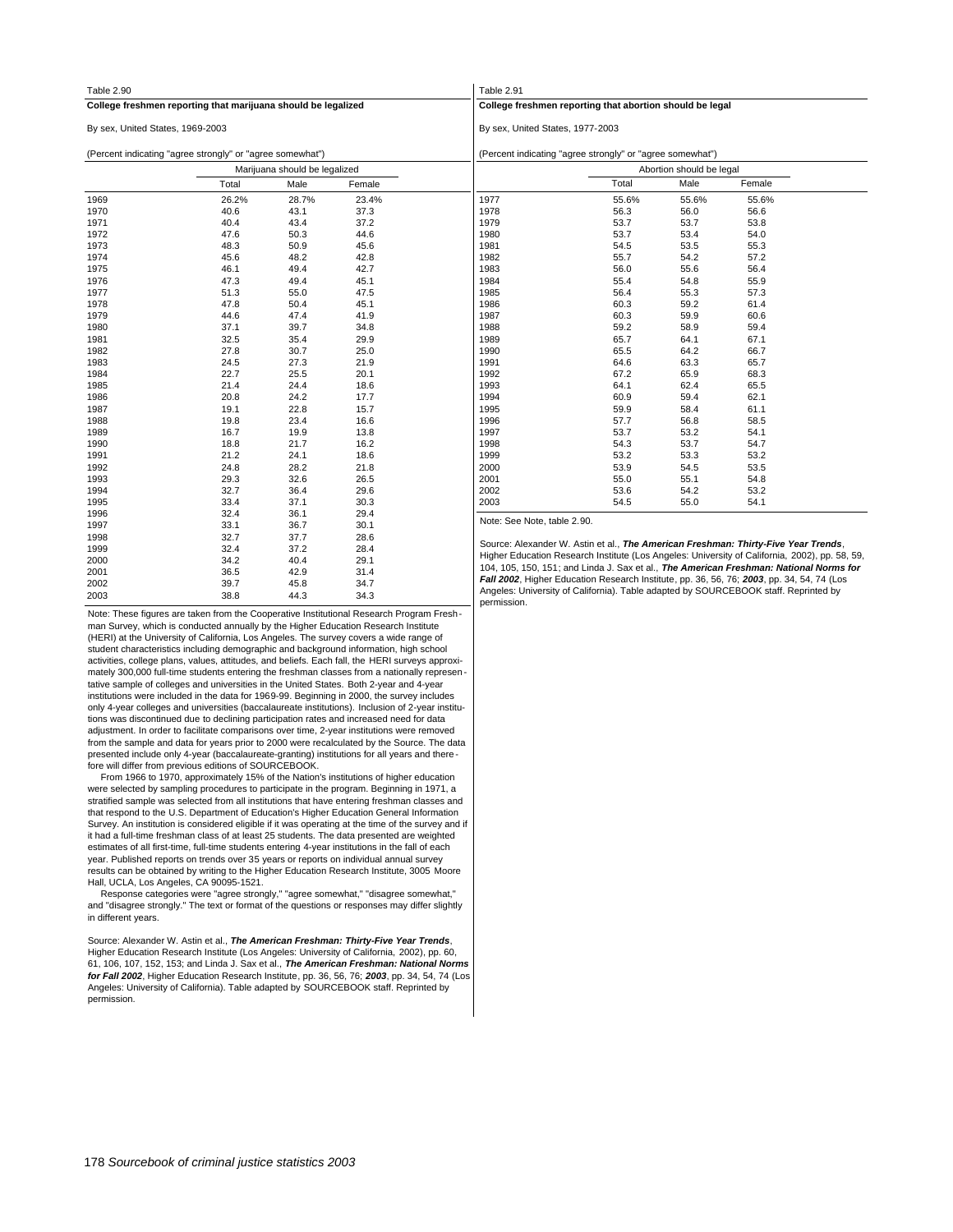| Table 2.92 |                                                           |                                           |                                                                                      | Table 2.93                  |                                                                                    |       |        |  |
|------------|-----------------------------------------------------------|-------------------------------------------|--------------------------------------------------------------------------------------|-----------------------------|------------------------------------------------------------------------------------|-------|--------|--|
| criminals  |                                                           |                                           | College freshmen reporting there is too much concern in the courts for the rights of |                             | College freshmen reporting that the death penalty should be abolished              |       |        |  |
|            |                                                           |                                           |                                                                                      |                             | By sex, United States, 1969, 1970, 1971, and 1978-2003                             |       |        |  |
|            | By sex, United States, 1969-83 and 1987-2003              |                                           |                                                                                      |                             |                                                                                    |       |        |  |
|            |                                                           |                                           |                                                                                      |                             | (Percent indicating "agree strongly" or "agree somewhat")                          |       |        |  |
|            | (Percent indicating "agree strongly" or "agree somewhat") |                                           |                                                                                      |                             | The death penalty should be abolished                                              |       |        |  |
|            |                                                           | There is too much concern                 |                                                                                      |                             | Total                                                                              | Male  | Female |  |
|            |                                                           | in the courts for the rights of criminals |                                                                                      | 1969                        | 56.4%                                                                              | 52.1% | 61.4%  |  |
|            | Total                                                     | Male                                      | Female                                                                               | 1970                        | 59.4                                                                               | 56.1  | 63.4   |  |
| 1969       | 53.8%                                                     | 60.0%                                     | 46.4%                                                                                | 1971                        | 60.2                                                                               | 55.6  | 65.3   |  |
| 1970       | 50.7                                                      | 56.3                                      | 44.0                                                                                 |                             |                                                                                    |       |        |  |
| 1971       | 46.0                                                      | 52.0                                      | 39.4                                                                                 | 1978                        | 33.6                                                                               | 27.5  | 39.5   |  |
| 1972       | 47.7                                                      | 54.6                                      | 40.0                                                                                 | 1979                        | 35.6                                                                               | 28.8  | 42.1   |  |
| 1973       | 47.9                                                      | 54.1                                      | 41.4                                                                                 | 1980                        | 34.8                                                                               | 28.1  | 41.1   |  |
| 1974       | 49.6                                                      | 55.5                                      | 43.3                                                                                 | 1981                        | 30.7                                                                               | 25.2  | 35.8   |  |
| 1975       | 52.5                                                      | 59.0                                      | 45.7                                                                                 | 1982                        | 29.2                                                                               | 24.0  | 34.3   |  |
| 1976       | 58.1                                                      | 63.8                                      | 52.2                                                                                 | 1983                        | 29.7                                                                               | 24.8  | 34.4   |  |
| 1977       | 62.4                                                      | 67.5                                      | 57.2                                                                                 | 1984                        | 26.8                                                                               | 22.7  | 30.7   |  |
| 1978       | 64.4                                                      | 69.5                                      | 59.4                                                                                 | 1985                        | 27.6                                                                               | 23.4  | 31.6   |  |
| 1979       | 61.3                                                      | 66.7                                      | 56.1                                                                                 | 1986                        | 26.0                                                                               | 21.7  | 30.0   |  |
| 1980       | 65.0                                                      | 69.7                                      | 60.6                                                                                 | 1987                        | 24.3                                                                               | 20.6  | 27.8   |  |
| 1981       | 68.1                                                      | 73.4                                      | 63.2                                                                                 | 1988                        | 23.7                                                                               | 20.2  | 26.9   |  |
| 1982       | 69.3                                                      | 73.8                                      | 65.0                                                                                 | 1989                        | 22.0                                                                               | 18.9  | 24.9   |  |
| 1983       | 68.1                                                      | 72.2                                      | 64.3                                                                                 | 1990                        | 23.1                                                                               | 19.6  | 26.2   |  |
|            |                                                           |                                           |                                                                                      | 1991                        | 22.4                                                                               | 19.4  | 25.0   |  |
| 1987       | 68.0                                                      | 71.2                                      | 65.1                                                                                 | 1992                        | 22.8                                                                               | 19.9  | 25.4   |  |
| 1988       | 68.2                                                      | 71.4                                      | 65.4                                                                                 | 1993                        | 22.8                                                                               | 19.6  | 25.5   |  |
| 1989       | 68.1                                                      | 71.2                                      | 65.3                                                                                 | 1994                        | 21.2                                                                               | 18.5  | 23.4   |  |
| 1990       | 65.1                                                      | 68.5                                      | 62.2                                                                                 | 1995                        | 22.0                                                                               | 19.1  | 24.4   |  |
| 1991       | 64.5                                                      | 67.2                                      | 62.0                                                                                 | 1996                        | 23.0                                                                               | 19.4  | 25.9   |  |
| 1992       | 65.2                                                      | 67.5                                      | 63.1                                                                                 | 1997                        | 24.4                                                                               | 20.9  | 27.4   |  |
| 1993       | 67.1                                                      | 69.4                                      | 65.2                                                                                 | 1998                        | 24.1                                                                               | 20.6  | 27.0   |  |
| 1994       | 72.4                                                      | 74.1                                      | 71.1                                                                                 | 1999                        | 26.7                                                                               | 23.0  | 29.7   |  |
| 1995       | 73.2                                                      | 74.1                                      | 72.6                                                                                 | 2000                        | 31.2                                                                               | 27.4  | 34.3   |  |
| 1996       | 71.7                                                      | 73.2                                      | 70.4                                                                                 | 2001                        | 32.2                                                                               | 28.2  | 35.5   |  |
| 1997       | 70.8                                                      | 71.4                                      | 70.3                                                                                 | 2002                        | 32.1                                                                               | 28.1  | 35.4   |  |
| 1998       | 72.3                                                      | 73.5                                      | 71.3                                                                                 | 2003                        | 32.6                                                                               | 28.8  | 35.8   |  |
| 1999       | 71.2                                                      | 72.5                                      | 70.0                                                                                 | Note: See Note, table 2.90. |                                                                                    |       |        |  |
| 2000       | 66.5                                                      | 67.8                                      | 65.5                                                                                 |                             |                                                                                    |       |        |  |
| 2001       | 64.4                                                      | 65.8                                      | 63.2                                                                                 |                             | Course: Alexander W., Actin at al., The American Exappment Thirty Eita Voor Trande |       |        |  |

urce: Alexander W. Astin et al., The American Freshman: Thirty-Five Year Trends Higher Education Research Institute (Los Angeles: University of California, 2002), pp. 60, 61, 106, 107, 152, 153; and Linda J. Sax et al., **The American Freshman: National Norms for**<br>**Fall 2002,** Higher Education Research Institute, pp. 36, 56, 76; 2**003**, pp. 34, 54, 74 (Los<br>Angeles: University of California). Tab permission.

Note: See Note, table 2.90.

Source: Alexander W. Astin et al., **The American Freshman: Thirty-Five Year Trends,**<br>Higher Education Research Institute (Los Angeles: University of California, 2002), pp. 60,<br>61, 106, 107, 152, 153; and Linda J. Sax et al **for Fall 2002**, Higher Education Research Institute, pp. 36, 56, 76; **2003**, pp. 34, 54, 74 (Los Angeles: University of California). Table adapted by SOURCEBOOK staff. Reprinted by permission.

 61.1 63.3 59.3 64.0 65.8 62.5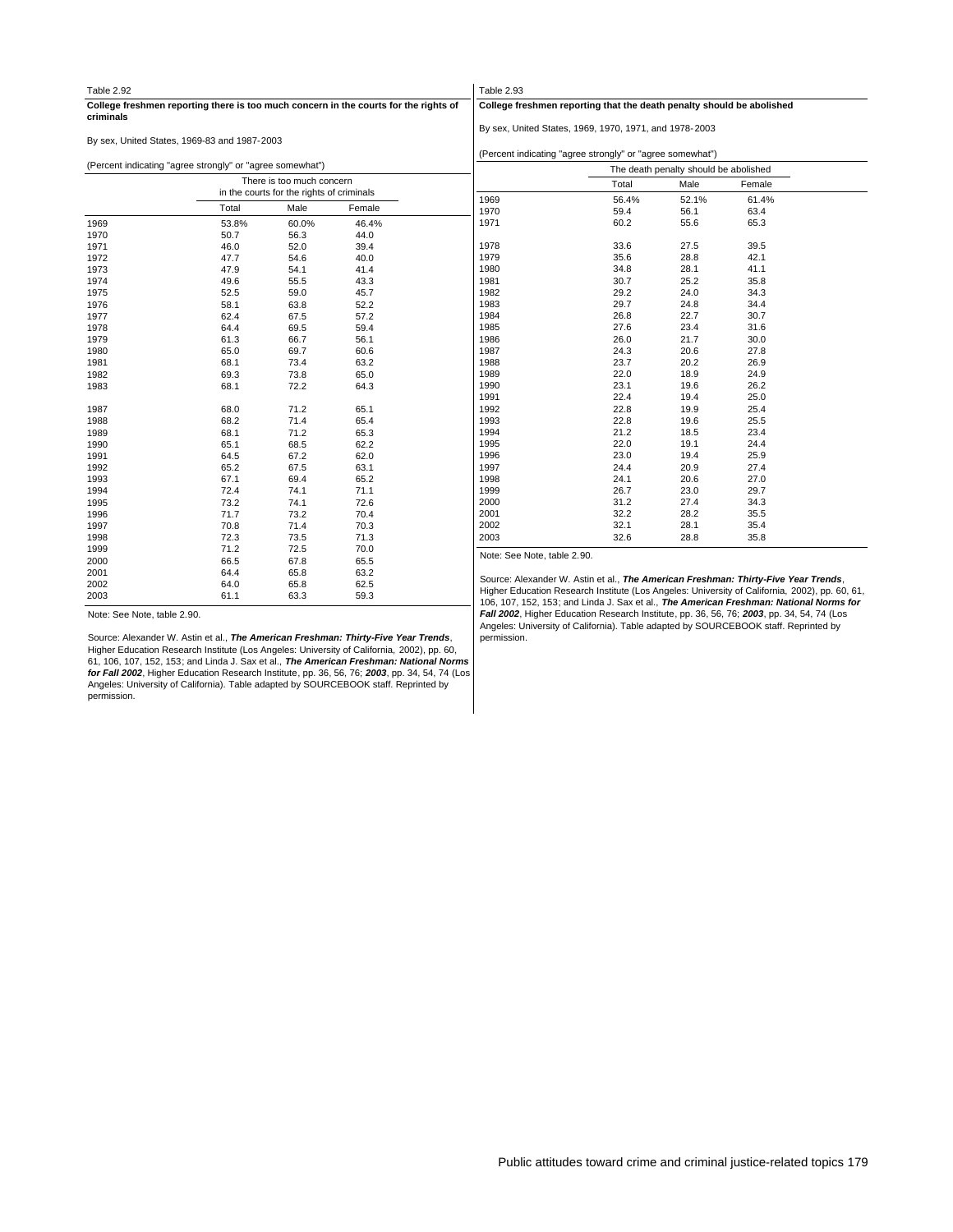Page 180 intentionally left blank.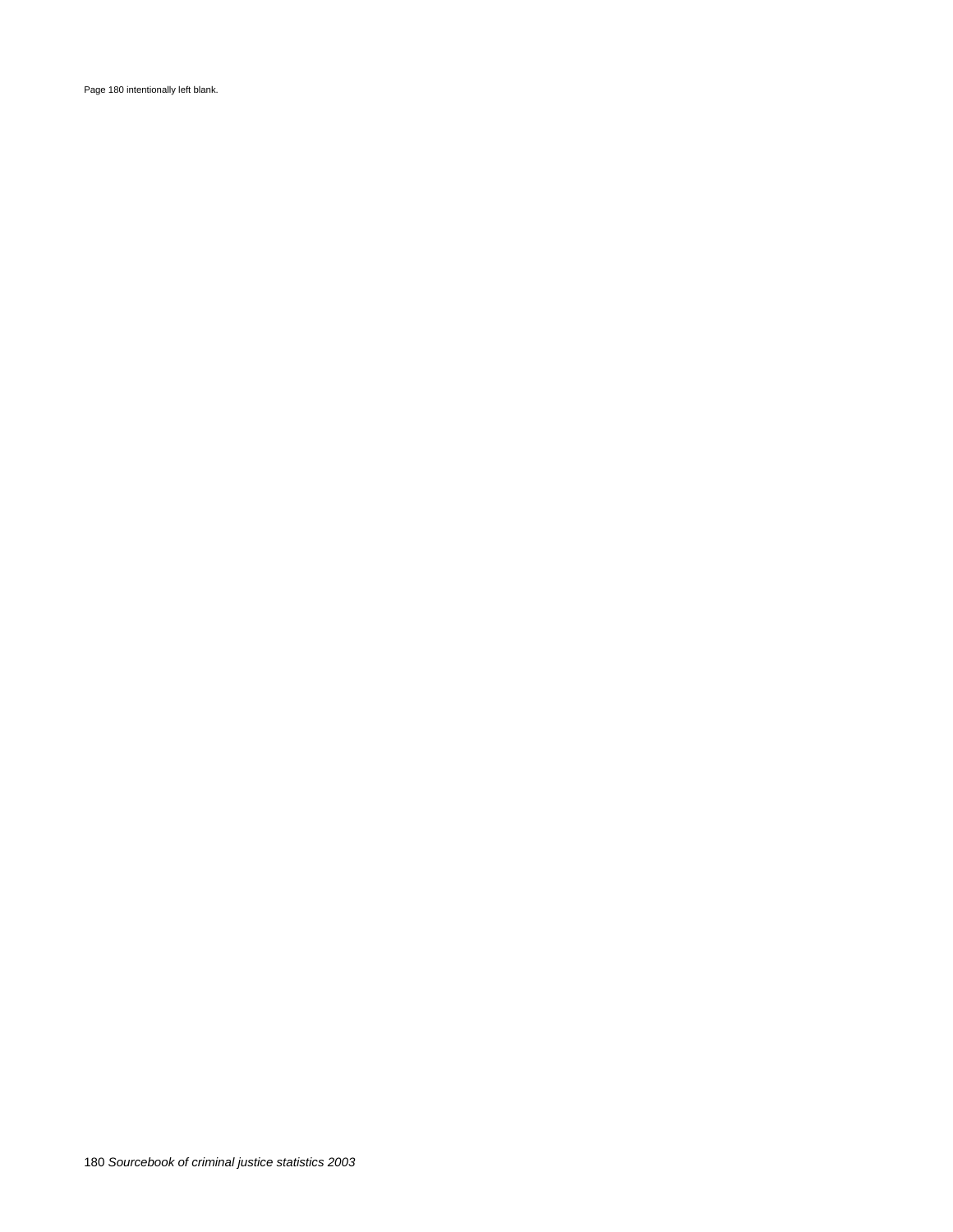| Table 2.94                       |                                                           |                                      |                                                                            | Table 2.95                       |                                                                              |                        |                                                                                            |  |  |  |  |
|----------------------------------|-----------------------------------------------------------|--------------------------------------|----------------------------------------------------------------------------|----------------------------------|------------------------------------------------------------------------------|------------------------|--------------------------------------------------------------------------------------------|--|--|--|--|
| prohibited                       |                                                           |                                      | College freshmen reporting that homosexual relationships should be legally | sale of handguns                 |                                                                              |                        | College freshmen reporting that the Federal Government should do more to control the       |  |  |  |  |
| By sex, United States, 1976-2003 |                                                           |                                      |                                                                            | By sex, United States, 1989-2003 |                                                                              |                        |                                                                                            |  |  |  |  |
|                                  | (Percent indicating "agree strongly" or "agree somewhat") |                                      |                                                                            |                                  | (Percent indicating "agree strongly" or "agree somewhat")                    |                        |                                                                                            |  |  |  |  |
|                                  |                                                           | It is important to have laws         |                                                                            |                                  |                                                                              | The Federal Government |                                                                                            |  |  |  |  |
|                                  |                                                           | prohibiting homosexual relationships |                                                                            |                                  |                                                                              | should do more to      |                                                                                            |  |  |  |  |
|                                  | Total                                                     | Male                                 | Female                                                                     | control the sale of handguns     |                                                                              |                        |                                                                                            |  |  |  |  |
| 1976                             | 43.6%                                                     | 51.6%                                | 35.5%                                                                      |                                  | Total                                                                        | Male                   | Female                                                                                     |  |  |  |  |
| 1977                             | 46.6                                                      | 54.2                                 | 38.8                                                                       | 1989                             | 79.8%                                                                        | 69.7%                  | 88.8%                                                                                      |  |  |  |  |
| 1978                             | 44.5                                                      | 52.5                                 | 36.8                                                                       | 1990                             | 79.5                                                                         | 68.9                   | 88.8                                                                                       |  |  |  |  |
| 1979                             | 45.1                                                      | 53.3                                 | 37.4                                                                       | 1991                             | 80.9                                                                         | 71.0                   | 89.8                                                                                       |  |  |  |  |
| 1980                             | 47.5                                                      | 56.3                                 | 39.3                                                                       | 1992                             | 82.4                                                                         | 73.0                   | 90.7                                                                                       |  |  |  |  |
| 1981                             | 46.1                                                      | 55.1                                 | 37.9                                                                       | 1993                             | 83.0                                                                         | 73.3                   | 91.3                                                                                       |  |  |  |  |
| 1982                             | 44.2                                                      | 53.6                                 | 35.2                                                                       | 1994                             | 81.6                                                                         | 71.9                   | 89.7                                                                                       |  |  |  |  |
| 1983                             | 45.5                                                      | 54.5                                 | 37.0                                                                       | 1995                             | 82.8                                                                         | 73.2                   | 90.8                                                                                       |  |  |  |  |
| 1984                             | 44.7                                                      | 54.7                                 | 35.4                                                                       | 1996                             | 82.9                                                                         | 74.0                   | 90.3                                                                                       |  |  |  |  |
| 1985                             | 44.2                                                      | 54.1                                 | 34.8                                                                       | 1997                             | 83.2                                                                         | 73.6                   | 91.2                                                                                       |  |  |  |  |
| 1986                             | 48.7                                                      | 58.7                                 | 39.6                                                                       | 1998                             | 84.1                                                                         | 75.1                   | 91.6                                                                                       |  |  |  |  |
| 1987                             | 50.4                                                      | 60.1                                 | 41.6                                                                       | 1999                             | 83.8                                                                         | 74.6                   | 91.3                                                                                       |  |  |  |  |
| 1988                             | 46.4                                                      | 57.0                                 | 36.9                                                                       | 2000                             | 82.0                                                                         | 72.6                   | 89.6                                                                                       |  |  |  |  |
| 1989                             | 42.4                                                      | 54.1                                 | 32.0                                                                       | 2001                             | 80.8                                                                         | 71.6                   | 88.1                                                                                       |  |  |  |  |
| 1990                             | 40.6                                                      | 52.1                                 | 30.5                                                                       | 2002                             | 77.8                                                                         | 69.1                   | 84.8                                                                                       |  |  |  |  |
| 1991                             | 38.6                                                      | 49.8                                 | 28.7                                                                       | 2003                             | 76.5                                                                         | 67.6                   | 83.7                                                                                       |  |  |  |  |
| 1992                             | 32.9                                                      | 43.4                                 | 23.6                                                                       |                                  |                                                                              |                        |                                                                                            |  |  |  |  |
| 1993                             | 32.8                                                      | 44.1                                 | 23.2                                                                       | Note: See Note, table 2.90.      |                                                                              |                        |                                                                                            |  |  |  |  |
| 1994                             | 30.8                                                      | 41.9                                 | 21.6                                                                       |                                  |                                                                              |                        |                                                                                            |  |  |  |  |
| 1995                             | 27.9                                                      | 39.1                                 | 18.5                                                                       |                                  |                                                                              |                        | Source: Alexander W. Astin et al., The American Freshman: Thirty-Five Year Trends,         |  |  |  |  |
| 1996                             | 31.7                                                      | 42.5                                 | 22.5                                                                       |                                  |                                                                              |                        | Higher Education Research Institute (Los Angeles: University of California, 2002), pp. 61, |  |  |  |  |
| 1997                             | 31.2                                                      | 41.5                                 | 22.7                                                                       |                                  |                                                                              |                        | 107, 153; and Linda J. Sax et al., The American Freshman: National Norms for Fall 2002,    |  |  |  |  |
| 1998                             | 29.5                                                      | 38.9                                 | 21.7                                                                       |                                  |                                                                              |                        | Higher Education Research Institute, pp. 36, 56, 76; 2003, pp. 34, 54, 74 (Los Angeles:    |  |  |  |  |
| 1999                             | 28.1                                                      | 37.6                                 | 20.3                                                                       |                                  |                                                                              |                        | University of California). Table adapted by SOURCEBOOK staff. Reprinted by permission.     |  |  |  |  |
| 2000                             | 27.2                                                      | 36.0                                 | 20.1                                                                       |                                  |                                                                              |                        |                                                                                            |  |  |  |  |
| 2001                             | 24.9                                                      | 33.5                                 | 18.0                                                                       |                                  |                                                                              |                        |                                                                                            |  |  |  |  |
| 2002                             | 24.8                                                      | 32.6                                 | 18.5                                                                       |                                  |                                                                              |                        |                                                                                            |  |  |  |  |
| 2003                             | 26.1                                                      | 34.6                                 | 19.2                                                                       | Table 2.96                       |                                                                              |                        |                                                                                            |  |  |  |  |
| Note: Coo Note toble 2.00        |                                                           |                                      |                                                                            |                                  | Application processed to continuations of the species of chapter discuted at |                        |                                                                                            |  |  |  |  |

Note: See Note, table 2.90.

Source: Alexander W. Astin et al., **The American Freshman: Thirty-Five Year Trends**, Higher Education Research Institute (Los Angeles: University of California, 2002), pp. 58, 59, 104, 105, 150, 151; and Linda J. Sax et al., **The American Freshman: National Norms for Fall 2002**, Higher Education Research Institute, pp. 36, 56, 76; **2003**, pp. 34, 54, 74 (Los Angeles: University of California). Table adapted by SOURCEBOOK staff. Reprinted by permission.

**Attitudes toward legalization of doctor-assisted suicide**

United States, selected years 1996-2004

to commit suicide if the patient requests it?" do you think doctors should or should not be allowed by law to assist the patient Question: "When a person has a disease that cannot be cured and is living in severe pain,

|                   | Yes, should<br>be allowed | No. should not<br>be allowed | No<br>opinion  |  |
|-------------------|---------------------------|------------------------------|----------------|--|
| 1996              | 52%                       | 42%                          | 6%             |  |
| January 1997      | 58                        | 37                           | 5              |  |
| June 1997         | 57                        | 35                           | 8              |  |
| 1998              | 59                        | 39                           | $\overline{2}$ |  |
| 1999              | 61                        | 35                           | 4              |  |
| 2001              | 68                        | 27                           | 5              |  |
| 2002              | 62                        | 34                           | 4              |  |
| 2003 <sup>a</sup> | 62                        | 36                           | $\overline{2}$ |  |
| $2004^a$          | 65                        | 31                           | 4              |  |

Note: Sample sizes vary from year to year; the data for 2004 are based on telephone interviews with a randomly selected national sample of 481 adults, 18 years of age and older, conducted May 2-4, 2004. Results for certain years, where indicated, are from a half sample. Data for the other years presented are based on full samples, which are comprised of approximately 1,000 respondents. For a discussion of public opinion survey sampling procedures, see Appendix 5.

#### <sup>a</sup>Asked of a half sample.

Source: The Gallup Organization, Inc., **The Gallup Poll** [Online]. Available: http://www. gallup.com/poll/ [July 16, 2004]. Table adapted by SOURCEBOOK staff. Reprinted by permission.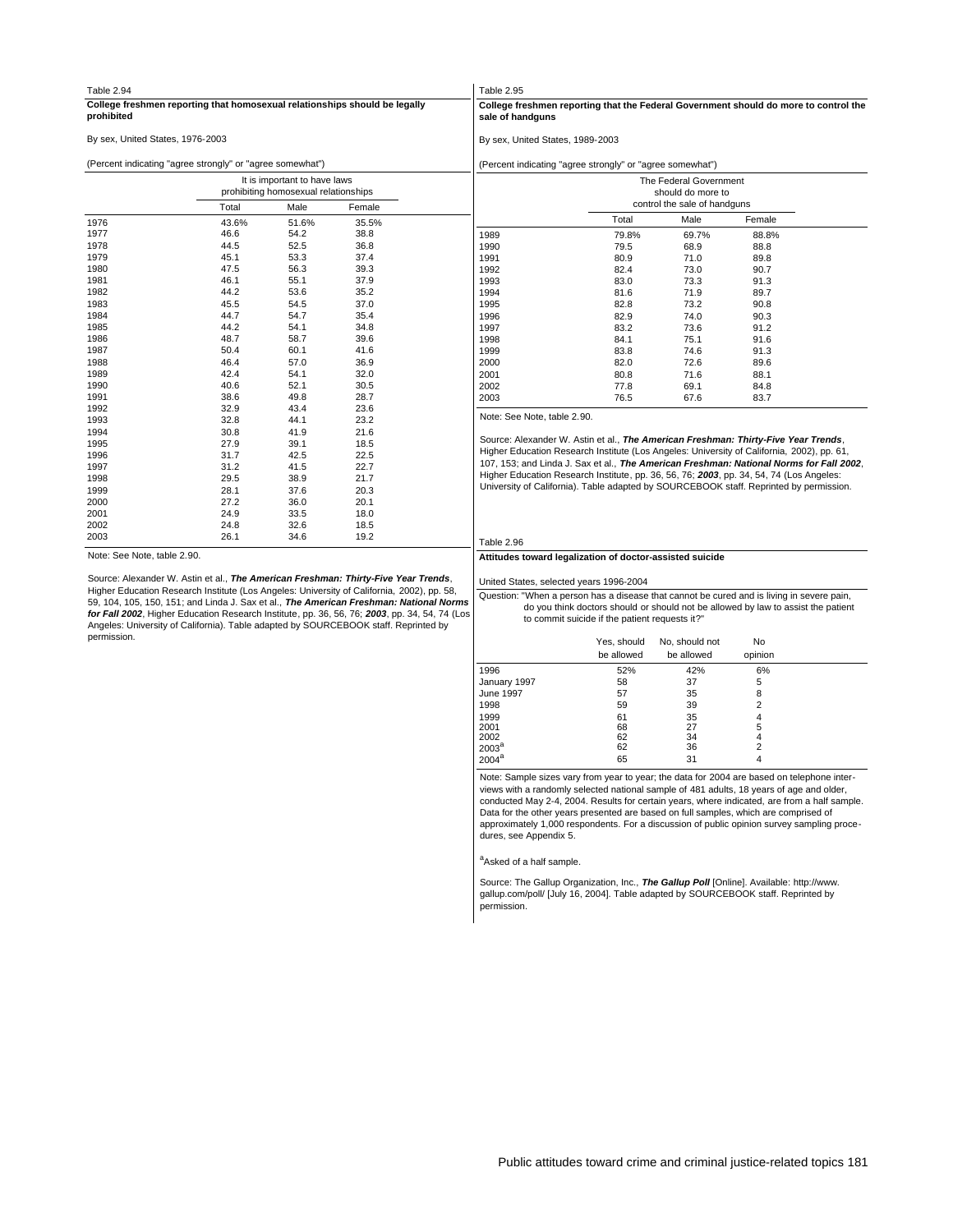### **Attitudes toward laws regulating the distribution of pornography**

#### By demographic characteristics, United States, selected years 1987-2002

Question: "Which of these statements comes closest to your feelings about pornography laws:

There should be laws against the distribution of pornography whatever the age; there

should be laws against the distribution of pornography to persons under 18; or there

should be no laws forbidding the distribution of pornography?"

|                                        |           | 1987            |                              |           | 1988            |                |           | 1989            |                |           | 1990            |                     |                 | 1991         |                         |
|----------------------------------------|-----------|-----------------|------------------------------|-----------|-----------------|----------------|-----------|-----------------|----------------|-----------|-----------------|---------------------|-----------------|--------------|-------------------------|
|                                        |           | Laws forbidding |                              |           | Laws forbidding |                |           | Laws forbidding |                |           | Laws forbidding |                     | Laws forbidding |              |                         |
|                                        |           | distribution    | No laws                      |           | distribution    | No laws        |           | distribution    | No laws        |           | distribution    | No laws             |                 | distribution | No laws                 |
|                                        | What-     | To              | forbidding                   | What-     | To              | forbidding     | What-     | To              | forbidding     | What-     | To              | forbidding          | What-           | To           | forbidding              |
|                                        | ever      | persons         | distri-                      | ever      | persons         | distri-        | ever      | persons         | distri-        | ever      | persons         | distri-             | ever            | persons      | distri-                 |
|                                        | the age   | under 18        | bution                       | the age   | under 18        | bution         | the age   | under 18        | bution         | the age   | under 18        | bution              | the age         | under 18     | bution                  |
|                                        |           |                 |                              |           |                 |                |           |                 |                |           |                 |                     |                 |              |                         |
| National                               | 40%       | 55%             | 4%                           | 43%       | 50%             | 5%             | 40%       | 54%             | 5%             | 41%       | 52%             | 6%                  | 40%             | 55%          | 4%                      |
| Sex                                    |           |                 |                              |           |                 |                |           |                 |                |           |                 |                     |                 |              |                         |
| Male                                   | 26        | 67              | 5                            | 33        | 59              | 6              | 29        | 63              | 7              | 33        | 59              | 6                   | 26              | 66           | 6                       |
| Female                                 | 50        | 46              | 3                            | 51        | 43              | $\overline{4}$ | 49        | 46              | 3              | 47        | 47              | 5                   | 49              | 47           | 3                       |
| Race                                   |           |                 |                              |           |                 |                |           |                 |                |           |                 |                     |                 |              |                         |
| White                                  | 41        | 54              | 4                            | 45        | 49              | 5              | 41        | 54              | 4              | 42        | 51              | 5                   | 41              | 54           | 4                       |
| Black/other                            | 33        | 61              | 3                            | 35        | 58              | 6              | 38        | 52              | $\overline{7}$ | 34        | 57              | $\overline{7}$      | 31              | 60           | 6                       |
| Age                                    |           |                 |                              |           |                 |                |           |                 |                |           |                 |                     |                 |              |                         |
| 18 to 20 years                         | 26        | 74              | $\mathbf 0$                  | 23        | 71              | 6              | 36        | 56              | 8              | 17        | 65              | 13                  | 16              | 79           | $\mathbf 0$             |
| 21 to 29 years                         | 25        | 70              | 5                            | 28        | 67              | $\overline{4}$ | 27        | 68              | 3              | 29        | 67              | 3                   | 30              | 66           | 3                       |
| 30 to 49 years                         | 32        | 63              | 4                            | 38        | 57              | 4              | 30        | 65              | 4              | 36        | 60              | 4                   | 33              | 63           | $\sqrt{4}$              |
| 50 years and older                     | 36        | 60              | 4                            | 32        | 61              | $\overline{7}$ | 59        | 33              | 6              | 53        | 36              | 8                   | 54              | 38           | 5                       |
|                                        |           |                 |                              |           |                 |                |           |                 |                |           |                 |                     |                 |              |                         |
| Education <sup>a</sup>                 |           |                 |                              |           |                 |                |           |                 |                |           |                 |                     |                 |              |                         |
| College                                | 32        | 63              | 4                            | 37        | 58              | 4              | 34        | 59              | 5              | 36        | 57              | 7                   | 36              | 59           | 4                       |
| High school graduate<br>Less than high | 43        | 53              | 3                            | 46        | 47              | 5              | 43        | 53              | 4              | 44        | 51              | 5                   | 42              | 53           | $\overline{\mathbf{4}}$ |
| school graduate                        | 56        | 34              | $\overline{7}$               | 55        | 30              | 6              | 59        | 29              | 7              | 47        | 38              | 5                   | 51              | 43           | $\overline{4}$          |
| <b>Income</b>                          |           |                 |                              |           |                 |                |           |                 |                |           |                 |                     |                 |              |                         |
| \$50,000 and over                      | <b>NA</b> | <b>NA</b>       | <b>NA</b>                    | <b>NA</b> | <b>NA</b>       | <b>NA</b>      | <b>NA</b> | <b>NA</b>       | <b>NA</b>      | <b>NA</b> | <b>NA</b>       | <b>NA</b>           | <b>NA</b>       | <b>NA</b>    | <b>NA</b>               |
| \$30,000 to \$49,999                   | <b>NA</b> | <b>NA</b>       | <b>NA</b>                    | <b>NA</b> | <b>NA</b>       | <b>NA</b>      | <b>NA</b> | <b>NA</b>       | <b>NA</b>      | <b>NA</b> | <b>NA</b>       | <b>NA</b>           | <b>NA</b>       | <b>NA</b>    | <b>NA</b>               |
| \$20,000 to \$29,999                   | <b>NA</b> | <b>NA</b>       | <b>NA</b>                    | <b>NA</b> | <b>NA</b>       | <b>NA</b>      | NA        | <b>NA</b>       | <b>NA</b>      | <b>NA</b> | <b>NA</b>       | <b>NA</b>           | NA              | <b>NA</b>    | <b>NA</b>               |
| Under \$20,000                         | <b>NA</b> | <b>NA</b>       | <b>NA</b>                    | <b>NA</b> | <b>NA</b>       | <b>NA</b>      | <b>NA</b> | <b>NA</b>       | <b>NA</b>      | <b>NA</b> | <b>NA</b>       | <b>NA</b>           | <b>NA</b>       | <b>NA</b>    | <b>NA</b>               |
|                                        |           |                 |                              |           |                 |                |           |                 |                |           |                 |                     |                 |              |                         |
| Occupation                             |           |                 |                              |           |                 |                |           |                 |                |           |                 |                     |                 |              |                         |
| Professional/business                  | 35        | 59              | 4                            | 40        | 54              | 4              | 37        | 58              | 4              | 38        | 55              | 6                   | 35              | 60           | 4                       |
| Clerical/support                       | 51        | 46              | 3                            | 53        | 44              | $\overline{c}$ | 48        | 48              | 3              | 47        | 50              | 4                   | 45              | 51           | $\overline{4}$          |
| Manual/service                         | 39        | 55              | 4                            | 41        | 51              | 6              | 39        | 53              | 6              | 40        | 52              | 5                   | 41              | 53           | 4                       |
| Farming/agriculture                    | 38        | 58              | 5                            | 56        | 31              | 12             | 44        | 38              | 12             | 35        | 59              | 6                   | 25              | 65           | 5                       |
| Region                                 |           |                 |                              |           |                 |                |           |                 |                |           |                 |                     |                 |              |                         |
| Northeast                              | 57        | 37              | 4                            | 58        | 32              | 5              | 36        | 56              | 5              | 32        | 62              | 5                   | 34              | 61           | 3                       |
| Midwest                                | 39        | 55              | 5                            | 45        | 48              | 3              | 39        | 56              | 4              | 38        | 54              | 7                   | 41              | 54           | 5                       |
| South                                  | 43        | 52              | 4                            | 48        | 45              | 5              | 44        | 49              | 6              | 49        | 44              | 5                   | 39              | 54           | 5                       |
| West                                   | 39        | 55              | 4                            | 44        | 52              | 4              | 40        | 56              | 4              | 38        | 55              | 6                   | 44              | 53           | 3                       |
| Religion                               |           |                 |                              |           |                 |                |           |                 |                |           |                 |                     |                 |              |                         |
| Protestant                             | 43        | 53              | 3                            | 48        | 46              | 4              | 46        | 50              | 4              | 46        | 48              | 5                   | 43              | 52           | 3                       |
| Catholic                               | 40        | 56              | 3                            | 40        | 55              | 3              | 34        | 61              | $\overline{2}$ | 39        | 56              | 4                   | 38              | 58           | $\overline{4}$          |
| Jewish                                 | 20        | 65              | 15                           | 13        | 65              | 17             | 24        | 71              | 6              | 20        | 53              | 20                  | $\overline{4}$  | 82           | 9                       |
| None                                   | 16        | 71              | 11                           | 21        | 64              | 12             | 22        | 59              | 16             | 22        | 66              | 9                   | 18              | 66           | 11                      |
|                                        |           |                 |                              |           |                 |                |           |                 |                |           |                 |                     |                 |              |                         |
| Politics                               |           |                 |                              |           |                 |                |           |                 |                |           |                 |                     |                 |              |                         |
| Republican                             | 44        | 51              | 4                            | 46        | 48              | 3              | 42        | 53              | 4              | 43        | 50              | 5<br>$\overline{7}$ | 43              | 54           | $\overline{2}$          |
| Democrat                               | 41        | 54              | 4<br>$\overline{\mathbf{4}}$ | 44<br>39  | 49              | 6              | 44        | 51              | 5              | 44        | 47              | 5                   | 38              | 55           | $\sqrt{4}$              |
| Independent                            | 34        | 61              |                              |           | 54              | 5              | 34        | 58              | 5              | 34        | 60              |                     | 38              | 56           | 5                       |

Note: See Note, table 2.15. The "don't know" category has been omitted; therefore percents may not sum to 100. Readers interested in responses to this question for previous years should consult previous editions of SOURCEBOOK. For a discussion of public opinion survey sampling procedures, see Appendix 5.

Source: National Opinion Research Center, "General Social Surveys, 1972-2002," Storrs, CT: The Roper Center for Public Opinion Research, University of Connecticut. (Machine-readable data files.) Table constructed by SOURCEBOOK staff.

<sup>a</sup>Beginning in 1996, education categories were revised slightly and therefore are not directly comparable to data presented for prior years.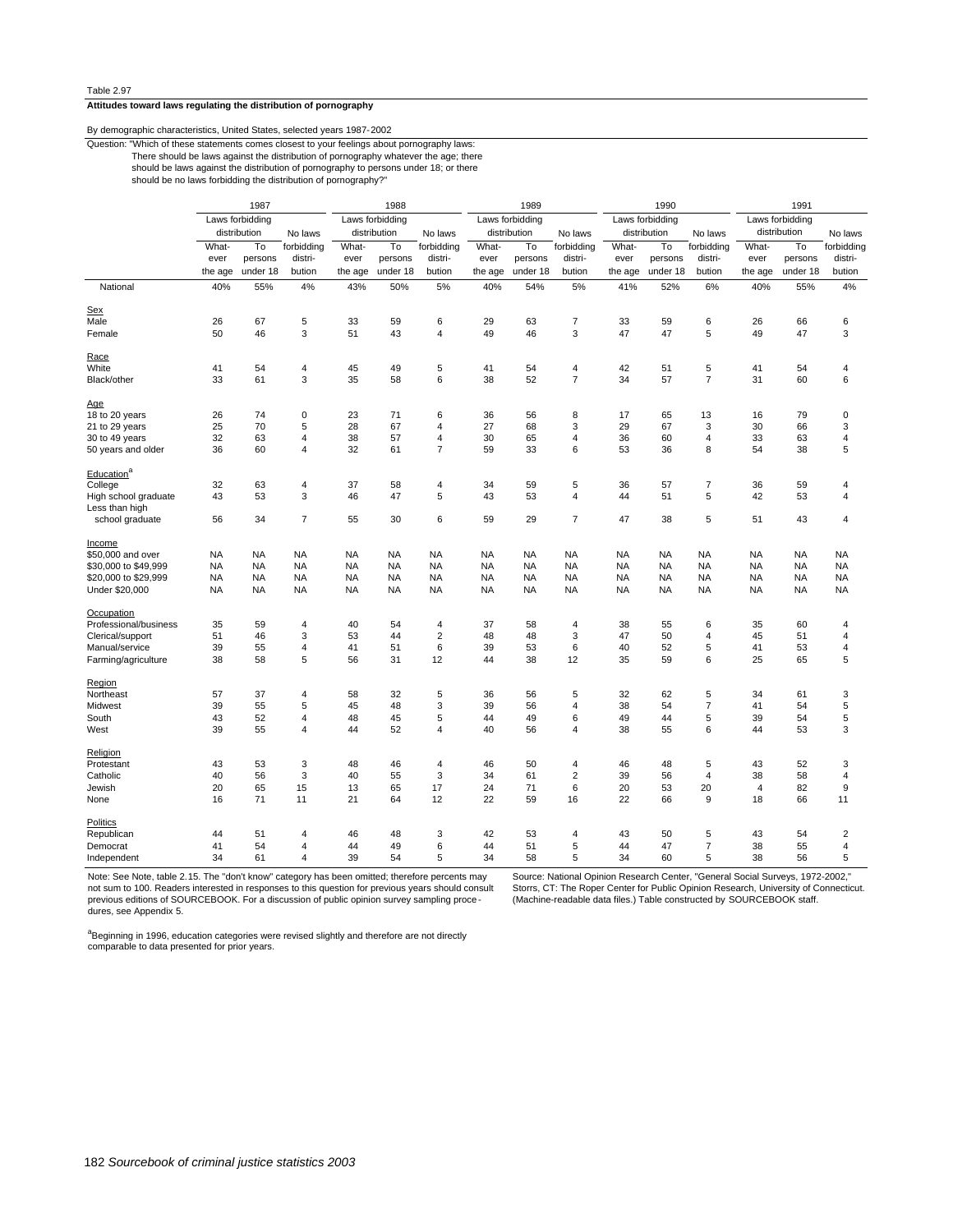|          | 1993             |                |          | 1994            |                                                    |          | 1996            |                         |          | 1998            |                |          | 2000            |                                  |          | 2002            |                         |
|----------|------------------|----------------|----------|-----------------|----------------------------------------------------|----------|-----------------|-------------------------|----------|-----------------|----------------|----------|-----------------|----------------------------------|----------|-----------------|-------------------------|
|          | Laws forbidding  |                |          | Laws forbidding |                                                    |          | Laws forbidding |                         |          | Laws forbidding |                |          | Laws forbidding |                                  |          | Laws forbidding |                         |
|          | distribution     | No laws        |          | distribution    | No laws                                            |          | distribution    | No laws                 |          | distribution    | No laws        |          | distribution    | No laws                          |          | distribution    | No laws                 |
| What-    | To               | forbidding     | What-    | To              | forbidding                                         | What-    | To              | forbidding              | What-    | To              | forbidding     | What-    | To              | forbidding                       | What-    | To              | forbidding              |
| ever     | persons          | distri-        | ever     | persons         | distri-                                            | ever     | persons         | distri-                 | ever     | persons         | distri-        | ever     | persons         | distri-                          | ever     | persons         | distri-                 |
|          | the age under 18 | bution         | the age  | under 18        | bution                                             | the age  | under 18        | bution                  | the age  | under 18        | bution         | the age  | under 18        | bution                           | the age  | under 18        | bution                  |
| 42%      | 54%              | 3%             | 37%      | 60%             | 3%                                                 | 38%      | 58%             | 4%                      | 38%      | 57%             | 4%             | 36%      | 60%             | 3%                               | 38%      | 56%             | 5%                      |
|          |                  |                |          |                 |                                                    |          |                 |                         |          |                 |                |          |                 |                                  |          |                 |                         |
| 32       | 62               | 5              | 26       | 68              | 5                                                  | 25       | 70              | $\overline{4}$          | 27       | 67              | 5              | 24       | 72              | 3                                | 31       | 62              | $\overline{7}$          |
| 48       | 48               | $\overline{2}$ | 45       | 52              | $\overline{2}$                                     | 48       | 48              | $\overline{4}$          | 47       | 49              | 3              | 45       | 51              | 3                                | 43       | 52              | $\overline{4}$          |
|          |                  |                |          |                 |                                                    |          |                 |                         |          |                 |                |          |                 |                                  |          |                 |                         |
| 44       | 53               | 3              | 38       | 58              | 3                                                  | 39       | 56              | $\overline{\mathbf{4}}$ | 39       | 56              | 4              | 36       | 60              | 3                                | 39       | 56              | 5                       |
| 31       | 60               | 6              | 31       | 65              | 3                                                  | 31       | 64              | 3                       | 32       | 63              | 3              | 34       | 59              | 5                                | 32       | 60              | 6                       |
|          |                  |                |          |                 |                                                    |          |                 |                         |          |                 |                |          |                 |                                  |          |                 |                         |
| 28       | 59               | 10             | 15       | 79              | 3                                                  | 23       | 70              | 6                       | 30       | 66              | 3              | 18       | 77              | 4                                | 29       | 59              | 12                      |
| 24       | 72               | $\mathsf 3$    | 25       | 72              | $\overline{\mathbf{c}}$                            | 25       | 72              | $\mathbf 2$             | 17       | 79              | 4              | 17       | 78              | 4                                | 17       | 75              | 8                       |
| 33       | 64               | 3              | 28       | 69              | 3                                                  | 30       | 66              | 3                       | 33       | 64              | 3              | 29       | 68              | $\overline{2}$                   | 32       | 64              | 4                       |
| 60       | 34               | 3              | 54       | 41              | $\overline{4}$                                     | 54       | 39              | 5                       | 54       | 39              | 5              | 52       | 43              | $\overline{4}$                   | 54       | 40              | 5                       |
|          |                  |                |          |                 |                                                    |          |                 |                         |          |                 |                |          |                 |                                  |          |                 |                         |
| 36       | 60               | 3              | 30       | 66              | 3                                                  | 32       | 63              | 4                       | 32       | 64              | 3              | 31       | 65              | 3                                | 34       | 61              | 4                       |
| 46       | 49               | 3              | 42       | 56              | $\overline{2}$                                     | 41       | 57              | $\overline{2}$          | 44       | 51              | 4              | 41       | 55              | 3                                | 40       | 52              | 8                       |
| 55       | 39               | $\overline{4}$ | 54       | 34              | 9                                                  | 48       | 43              | 6                       | 44       | 49              | 6              | 42       | 52              | 3                                | 48       | 48              | 3                       |
|          |                  |                |          |                 |                                                    |          |                 |                         |          |                 |                |          |                 |                                  |          |                 |                         |
| 35       | 60               | 5              | 32       | 65              | $\overline{\mathbf{c}}$                            | 31       | 65              | 3                       | 34       | 63              | 3              | 30       | 67              | 3                                | 35       | 60              | 5                       |
| 37       | 60               | $\overline{2}$ | 34       | 63              | 3                                                  | 34       | 62              | 3                       | 39       | 57              | 4              | 32       | 66              | $\overline{2}$                   | 39       | 54              | 6                       |
| 41       | 53               | 4              | 35       | 60              | 4                                                  | 39       | 56              | $\overline{\mathbf{4}}$ | 32       | 65              | $\overline{c}$ | 34       | 61              | $\overline{\mathbf{4}}$          | 35       | 58              | 6                       |
| 47       | 49               | $\overline{2}$ | 41       | 55              | 3                                                  | 39       | 54              | $\overline{4}$          | 42       | 51              | 6              | 44       | 51              | 3                                | 41       | 54              | 4                       |
|          |                  |                |          |                 |                                                    |          |                 |                         |          |                 |                |          |                 |                                  |          |                 |                         |
| 38       | 58               | 3              | 32       | 64              | 3                                                  | 34       | 62              | $\overline{\mathbf{4}}$ | 35       | 61              | $\overline{4}$ | 31       | 65              | 3                                | 34       | 61              | 4                       |
| 48       | 48               | 4              | 43       | 55              | 1                                                  | 41       | 56              | 3                       | 45       | 50              | 4              | 46       | 50              | 3                                | 40       | 55              | 5                       |
| 42       | 54               | 3              | 35       | 61              | 4                                                  | 38       | 57              | 3                       | 35       | 60              | 3              | 34       | 61              | 3                                | 38       | 55              | $\,6\,$                 |
| 42       | 53               | 5              | 38       | 52              | 5                                                  | 45       | 47              | 3                       | 52       | 48              | $\mathbf 0$    | 49       | 49              | 3                                | 61       | 39              | $\mathbf 0$             |
|          |                  |                |          |                 |                                                    |          |                 |                         |          |                 |                |          |                 |                                  |          |                 |                         |
| 38       | 56               | 5              | 32       | 63              | 4                                                  | 34       | 60              | 5                       | 32       | 62              | 5              | 31       | 66              | 3                                | 35       | 59              | 6                       |
| 40       | 56               | 3              | 34       | 63              | $\overline{\mathbf{c}}$                            | 40       | 56              | 3                       | 40       | 57              | 3              | 35       | 61              | 4                                | 38       | 57              | 4                       |
| 47       | 49               | $\overline{2}$ | 43       | 53              | 3                                                  | 42       | 53              | 3                       | 41       | 54              | 4              | 43       | 53              | $\overline{2}$                   | 44       | 51              | 4                       |
| 38       | 57               | $\overline{4}$ | 32       | 64              | 3                                                  | 30       | 65              | $\overline{4}$          | 36       | 60              | 4              | 27       | 66              | 5                                | 30       | 62              | $\overline{7}$          |
|          |                  |                |          |                 |                                                    |          |                 |                         |          |                 |                |          |                 |                                  |          |                 |                         |
| 49       | 47               | $\mathbf 2$    | 43       | 54              | $\overline{\mathbf{c}}$                            | 45       | 51              | 3                       | 46       | 50              | 3              | 44       | 53              | $\mathbf 2$                      | 46       | 50              | $\overline{\mathbf{4}}$ |
| 35       | 62               | 3              | 32       | 66              | $\overline{c}$                                     | 30       | 65              | $\overline{4}$          | 33       | 62              | 4              | 31       | 66              | $\overline{2}$                   | 34       | 61              | $\overline{4}$          |
| 20       | 80               | 0              | 20       | 76              | 5                                                  | 24<br>18 | 63              | 11                      | 19       | 72<br>74        | 6              | 19       | 79              | $\overline{2}$<br>$\overline{7}$ | 10       | 75              | 15                      |
| 15       | 75               | 9              | 17       | 75              | 7                                                  |          | 73              | 6                       | 18       |                 | 6              | 16       | 76              |                                  | 21       | 68              | 11                      |
|          |                  |                |          |                 |                                                    |          |                 |                         |          |                 |                |          |                 |                                  |          |                 |                         |
| 52<br>41 | 45<br>55         | 3<br>3         | 43<br>36 | 55              | $\overline{\mathbf{c}}$<br>$\overline{\mathbf{c}}$ | 43<br>36 | 53<br>59        | 4<br>4                  | 43<br>37 | 53<br>58        | 3<br>4         | 42<br>36 | 56<br>59        | $\overline{\mathbf{c}}$<br>4     | 47<br>32 | 50<br>62        | 3<br>$\mathbf 5$        |
| 35       | 60               | $\overline{4}$ | 33       | 61<br>63        | 4                                                  | 35       | 61              | 3                       | 36       | 59              | 4              | 32       | 63              | 4                                | 37       | 57              | $\overline{7}$          |
|          |                  |                |          |                 |                                                    |          |                 |                         |          |                 |                |          |                 |                                  |          |                 |                         |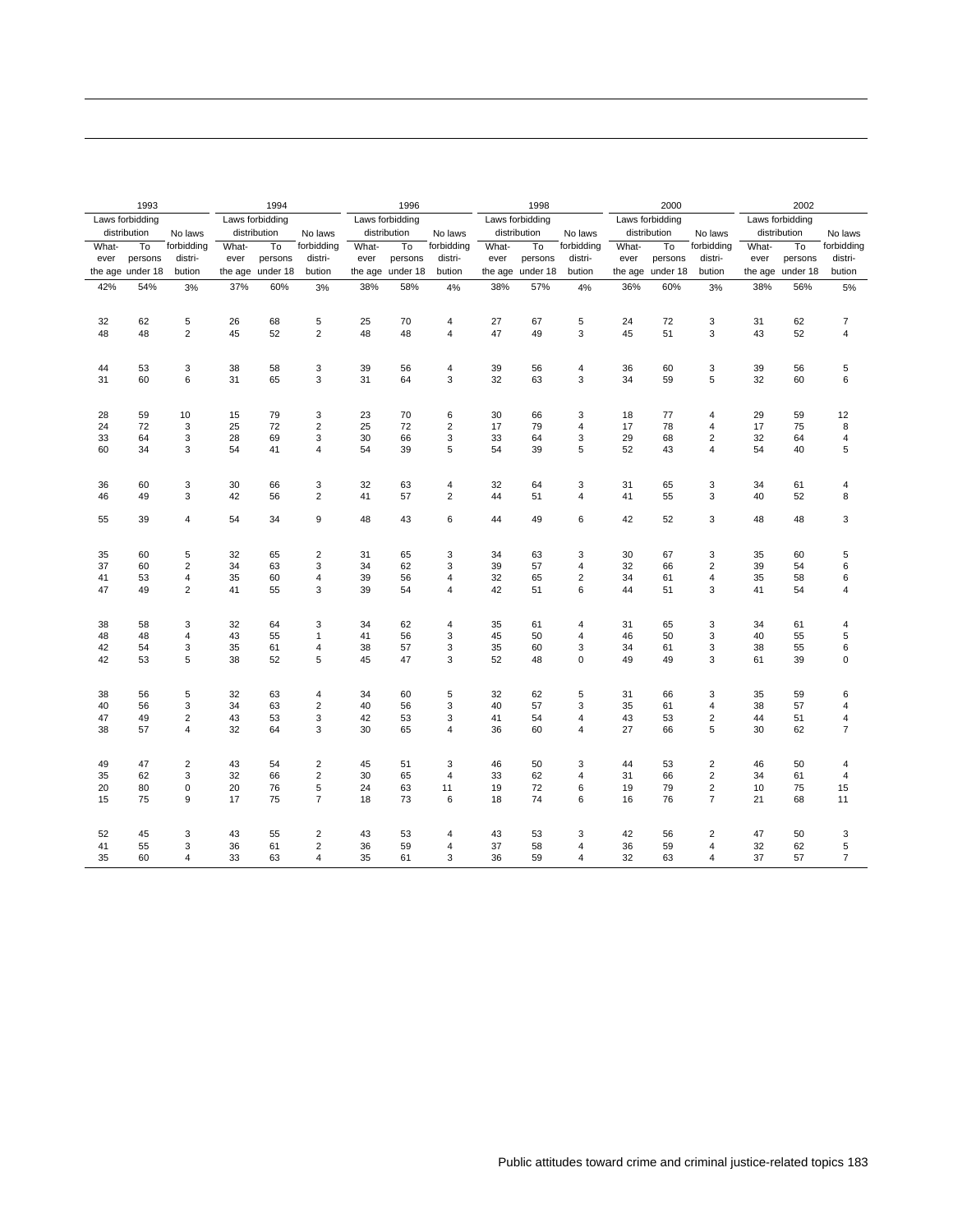| Table 2.98                              |                                                                             |           |                                                                                            | Table 2.99                                                                                                |       |       |                         |  |  |  |  |
|-----------------------------------------|-----------------------------------------------------------------------------|-----------|--------------------------------------------------------------------------------------------|-----------------------------------------------------------------------------------------------------------|-------|-------|-------------------------|--|--|--|--|
|                                         | Attitudes toward the legality of homosexual relations                       |           |                                                                                            | Attitudes toward the legality of homosexual relations                                                     |       |       |                         |  |  |  |  |
| United States, selected years 1977-2004 |                                                                             |           |                                                                                            | By demographic characteristics, United States, 2004                                                       |       |       |                         |  |  |  |  |
| not be legal?"                          |                                                                             |           | Question: "Do you think homosexual relations between consenting adults should or should    | Question: "Do you think homosexual relations between consenting adults should or should<br>not be legal?" |       |       |                         |  |  |  |  |
|                                         |                                                                             |           | Don't know/                                                                                |                                                                                                           |       |       |                         |  |  |  |  |
|                                         | Legal                                                                       | Not legal | refused                                                                                    |                                                                                                           |       | Not   | Don't know/             |  |  |  |  |
| 1977                                    | 43%                                                                         | 43%       | 14%                                                                                        |                                                                                                           | Legal | legal | refused                 |  |  |  |  |
| 1982                                    | 45                                                                          | 39        | 16                                                                                         | National                                                                                                  | 52%   | 43%   | 5%                      |  |  |  |  |
| 1985                                    | 44                                                                          | 47        | 9                                                                                          |                                                                                                           |       |       |                         |  |  |  |  |
| 1986                                    | 33                                                                          | 54        | 13                                                                                         | Sex                                                                                                       |       |       |                         |  |  |  |  |
| 1987                                    | 33                                                                          | 55        | 12                                                                                         | Male                                                                                                      | 50    | 45    | 5                       |  |  |  |  |
| 1988                                    | 35                                                                          | 57        | 11                                                                                         | Female                                                                                                    | 55    | 41    | 4                       |  |  |  |  |
| 1989                                    | 47                                                                          | 36        | 17                                                                                         |                                                                                                           |       |       |                         |  |  |  |  |
| 1992                                    | 48                                                                          | 44        | 8                                                                                          | Race                                                                                                      |       |       |                         |  |  |  |  |
| 1996                                    | 44                                                                          | 47        | 9                                                                                          | White                                                                                                     | 55    | 41    | 4                       |  |  |  |  |
| 1999                                    | 50                                                                          | 43        | 7                                                                                          | Nonwhite                                                                                                  | 44    | 50    | 6                       |  |  |  |  |
| 2001                                    | 54                                                                          | 42        | 4                                                                                          | <b>Black</b>                                                                                              | 36    | 59    | 5                       |  |  |  |  |
| 2002                                    | 52                                                                          | 43        | 5                                                                                          |                                                                                                           |       |       |                         |  |  |  |  |
| May 2003                                | 60                                                                          | 35        | 5                                                                                          | Age                                                                                                       |       |       |                         |  |  |  |  |
| <b>July 2003</b>                        | 50                                                                          | 44        | 6                                                                                          | 18 to 29 years                                                                                            | 59    | 41    | $\mathbf 0$             |  |  |  |  |
| 2004                                    | 52                                                                          | 43        | 5                                                                                          | 30 to 49 years                                                                                            | 58    | 34    | 8                       |  |  |  |  |
|                                         |                                                                             |           |                                                                                            | 50 to 64 years                                                                                            | 52    | 46    | $\overline{\mathbf{c}}$ |  |  |  |  |
|                                         |                                                                             |           | Note: Sample sizes vary from year to year; the data for 2004 are based on telephone inter- | 50 years and older                                                                                        | 45    | 51    | $\overline{4}$          |  |  |  |  |
|                                         |                                                                             |           | views with a randomly selected national sample of 1,000 adults, 18 years of age and older, | 65 years and older                                                                                        | 35    | 57    | 8                       |  |  |  |  |
|                                         |                                                                             |           | conducted May 2-4, 2004. For a discussion of public opinion survey sampling procedures,    |                                                                                                           |       |       |                         |  |  |  |  |
| see Appendix 5.                         |                                                                             |           |                                                                                            | Education                                                                                                 |       |       |                         |  |  |  |  |
|                                         |                                                                             |           |                                                                                            | College post graduate                                                                                     | 68    | 28    | 4                       |  |  |  |  |
|                                         | Source: The Gallup Organization, Inc., The Gallup Poll [Online]. Available: |           |                                                                                            | College graduate                                                                                          | 71    | 24    | 5                       |  |  |  |  |
|                                         | http://www.qallup.com/poll/ [June 8, 2004]. Reprinted by permission.        |           |                                                                                            | Some college                                                                                              | 58    | 37    | 5                       |  |  |  |  |
|                                         |                                                                             |           |                                                                                            | High school graduate or less                                                                              | 37    | 58    | 5                       |  |  |  |  |
|                                         |                                                                             |           |                                                                                            | Income                                                                                                    |       |       |                         |  |  |  |  |
|                                         |                                                                             |           |                                                                                            | \$75,000 and over                                                                                         | 65    | 30    | 5                       |  |  |  |  |
|                                         |                                                                             |           |                                                                                            | \$50,000 to \$74,999                                                                                      | 53    | 42    | 5                       |  |  |  |  |
|                                         |                                                                             |           |                                                                                            | \$30,000 to \$49,999                                                                                      | 54    | 43    | 3                       |  |  |  |  |
|                                         |                                                                             |           |                                                                                            | \$20,000 to \$29,999                                                                                      | 47    | 45    | 8                       |  |  |  |  |
|                                         |                                                                             |           |                                                                                            | Under \$20,000                                                                                            | 39    | 58    | 3                       |  |  |  |  |

Independent 56 38 6 Democrat 59 37 4 Republican 43 53 4 Politics West 63 33 4 South **40** 56 4 R<u>egion</u><br>East 1886 58 35 7<br>Midwest 1886 56 41 3 Rural area  $42$  55 3 Suburban area 55 40 5 Urban area 56 38 6 Community Under \$20,000 39 58 3 \$20,000 to \$29,999 47 45 8 \$30,000 to \$49,999 54 54 54 3 \$50,000 to \$74,999 53 42 5 \$75,000 and over 65 30 5 High school graduate or less 37 58 5 Some college 58 58 37 5 College graduate  $71$  24 5 College post graduate 68 28 4 65 years and older 35 57 8 50 years and older 1980 and  $\frac{45}{2}$  51 4 50 to 64 years 62 52 46 2

Note: See Note, table 2.98. For a discussion of public opinion survey sampling procedures, see Appendix 5.

Source: Table constructed by SOURCEBOOK staff from data provided by The Gallup Organization, Inc. Reprinted by permission.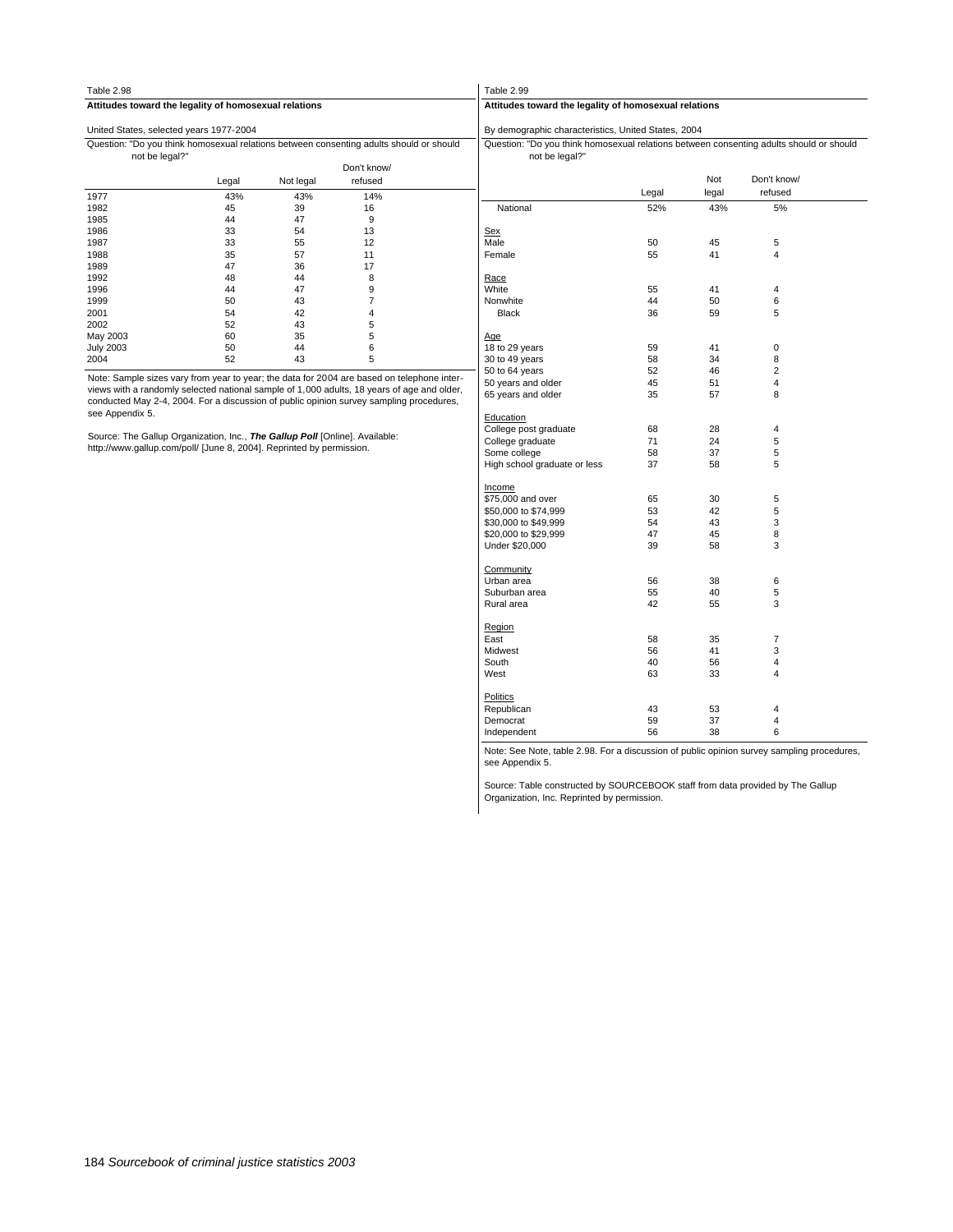| Table 2.100                                                                                                                                                                              |                 |                                                          |                |                         | Table 2.101                                                                                                                                             |                 |                                         |                |  |  |
|------------------------------------------------------------------------------------------------------------------------------------------------------------------------------------------|-----------------|----------------------------------------------------------|----------------|-------------------------|---------------------------------------------------------------------------------------------------------------------------------------------------------|-----------------|-----------------------------------------|----------------|--|--|
| Attitudes toward the legality of abortion                                                                                                                                                |                 |                                                          |                |                         | Attitudes toward the legality of abortion                                                                                                               |                 |                                         |                |  |  |
| United States, selected years 1975-2004                                                                                                                                                  |                 |                                                          |                |                         | By demographic characteristics, United States, 2004                                                                                                     |                 |                                         |                |  |  |
| Question: "Do you think abortions should be legal under any circumstances, legal only under                                                                                              |                 | certain circumstances, or illegal in all circumstances?" |                |                         | Question: "Do you think abortions should be legal under any circumstances, legal only under<br>certain circumstances, or illegal in all circumstances?" |                 |                                         |                |  |  |
|                                                                                                                                                                                          | Always<br>legal | Legal<br>under certain<br>circumstances                  | Never<br>legal | No<br>opinion           |                                                                                                                                                         | Always<br>legal | Legal<br>under certain<br>circumstances | Never<br>legal |  |  |
| 1975                                                                                                                                                                                     | 21%             | 54%                                                      | 22%            | 3%                      | National                                                                                                                                                | 24%             | 56%                                     | 19%            |  |  |
| 1977                                                                                                                                                                                     | 22              | 55                                                       | 19             | 4                       |                                                                                                                                                         |                 |                                         |                |  |  |
| 1979                                                                                                                                                                                     | 22              | 54                                                       | 19             | 5                       | Sex                                                                                                                                                     |                 |                                         |                |  |  |
| 1980                                                                                                                                                                                     | 25              | 53                                                       | 18             | 4                       | Male                                                                                                                                                    | 19              | 62                                      | 18             |  |  |
| 1981                                                                                                                                                                                     | 23              | 52                                                       | 21             | 4                       | Female                                                                                                                                                  | 28              | 51                                      | 20             |  |  |
| 1983                                                                                                                                                                                     | 23              | 58                                                       | 16             | 3                       |                                                                                                                                                         |                 |                                         |                |  |  |
| 1985                                                                                                                                                                                     | 21              | 55                                                       | 21             | 3                       | Race                                                                                                                                                    |                 |                                         |                |  |  |
| 1988                                                                                                                                                                                     | 24              | 57                                                       | 17             | $\overline{2}$          | White                                                                                                                                                   | 24              | 58                                      | 17             |  |  |
| April 1989                                                                                                                                                                               | 27              | 50                                                       | 18             | 5                       | Nonwhite                                                                                                                                                | 23              | 50                                      | 25             |  |  |
| <b>July 1989</b>                                                                                                                                                                         | 29              | 51                                                       | 17             | 3                       | <b>Black</b>                                                                                                                                            | 25              | 42                                      | 31             |  |  |
| 1990                                                                                                                                                                                     | 31              | 53                                                       | 12             | $\overline{\mathbf{4}}$ |                                                                                                                                                         |                 |                                         |                |  |  |
| May 1991                                                                                                                                                                                 | 32              | 50                                                       | 17             | $\mathbf{1}$            | Age                                                                                                                                                     |                 |                                         |                |  |  |
| September 1991                                                                                                                                                                           | 33              | 49                                                       | 14             | $\overline{\mathbf{4}}$ | 18 to 29 years                                                                                                                                          | 29              | 50                                      | 21             |  |  |
| January 1992                                                                                                                                                                             | 31              | 53                                                       | 14             | $\overline{2}$          | 30 to 49 years                                                                                                                                          | 24              | 56                                      | 19             |  |  |
| June 1992                                                                                                                                                                                | 34              | 48                                                       | 13             | 5                       | 50 to 64 years                                                                                                                                          | 22              | 60                                      | 17             |  |  |
| 1993                                                                                                                                                                                     | 32              | 51                                                       | 13             | $\overline{4}$          | 50 years and older                                                                                                                                      | 21              | 59                                      | 19             |  |  |
| March 1994                                                                                                                                                                               | 31              | 51                                                       | 15             | 3                       | 65 years and older                                                                                                                                      | 19              | 58                                      | 22             |  |  |
| September 1994                                                                                                                                                                           | 33              | 52                                                       | 13             | $\overline{2}$          |                                                                                                                                                         |                 |                                         |                |  |  |
| February 1995                                                                                                                                                                            | 33              | 50                                                       | 15             | $\sqrt{2}$              | Education                                                                                                                                               |                 |                                         |                |  |  |
| September 1995                                                                                                                                                                           | 31              | 54                                                       | 12             | 3                       | College post graduate                                                                                                                                   | 36              | 55                                      | 9              |  |  |
| <b>July 1996</b>                                                                                                                                                                         | 25              | 58                                                       | 15             | $\overline{2}$          | College graduate                                                                                                                                        | 30              | 61                                      | 9              |  |  |
| September 1996                                                                                                                                                                           | 24              | 52                                                       | 17             | $\overline{7}$          | Some college                                                                                                                                            | 28              | 53                                      | 17             |  |  |
| August 1997                                                                                                                                                                              | 22              | 61                                                       | 15             | $\overline{2}$          | High school graduate or less                                                                                                                            | 14              | 58                                      | 27             |  |  |
| November 1997                                                                                                                                                                            | 26              | 55                                                       | 17             | $\overline{\mathbf{c}}$ |                                                                                                                                                         |                 |                                         |                |  |  |
| 1998                                                                                                                                                                                     | 23              | 59                                                       | 17             | $\mathbf{1}$            | Income                                                                                                                                                  |                 |                                         |                |  |  |
| 1999                                                                                                                                                                                     | 27              | 55                                                       | 16             | $\overline{2}$          | \$75,000 and over                                                                                                                                       | 33              | 56                                      | 10             |  |  |
| January 2000                                                                                                                                                                             | 26              | 56                                                       | 15             | 3                       | \$50,000 to \$74,999                                                                                                                                    | 26              | 54                                      | 20             |  |  |
| March 2000                                                                                                                                                                               | 28              | 51                                                       | 19             | $\overline{2}$          | \$30,000 to \$49,999                                                                                                                                    | 24              | 56                                      | 20             |  |  |
| May 2001                                                                                                                                                                                 | 26              | 58                                                       | 15             | 1                       | \$20,000 to \$29,999                                                                                                                                    | 16              | 65                                      | 19             |  |  |
| August 2001                                                                                                                                                                              | 26              | 56                                                       | 17             | 1                       | Under \$20,000                                                                                                                                          | 13              | 54                                      | 33             |  |  |
| February 2002                                                                                                                                                                            | 26              | 54                                                       | 18             | $\overline{2}$          |                                                                                                                                                         |                 |                                         |                |  |  |
| May 2002                                                                                                                                                                                 | 25              | 51                                                       | 22             | $\overline{2}$          | Community                                                                                                                                               |                 |                                         |                |  |  |
| January 2003                                                                                                                                                                             | 24              | 57                                                       | 18             | 1                       | Urban area                                                                                                                                              | 30              | 52                                      | 17             |  |  |
| October 2003                                                                                                                                                                             | 26              | 55                                                       | 17             | $\overline{2}$          | Suburban area                                                                                                                                           | 24              | 57                                      | 18             |  |  |
| 2004                                                                                                                                                                                     | 24              | 56                                                       | 19             | $\mathbf{1}$            | Rural area                                                                                                                                              | 16              | 59                                      | 24             |  |  |
| Note: Sample sizes vary from year to year; the data for 2004 are based on telephone inter-<br>views with a randomly selected national sample of 1,000 adults, 18 years of age and older, |                 |                                                          |                |                         | Region<br>East                                                                                                                                          | 29              | 54                                      | 16             |  |  |
| conducted May 2-4, 2004. For a discussion of public opinion survey sampling procedures,                                                                                                  |                 |                                                          |                |                         | Midwest                                                                                                                                                 | 19              | 62                                      | 17             |  |  |
| see Appendix 5.                                                                                                                                                                          |                 |                                                          |                |                         | South                                                                                                                                                   | 16              | 58                                      | 24             |  |  |
|                                                                                                                                                                                          |                 |                                                          |                |                         | West                                                                                                                                                    | 35              | 49                                      | 16             |  |  |
| Source: The Gallup Organization, Inc., The Gallup Poll [Online]. Available:<br>http://www.gallup.com/poll/ [June 8, 2004]; and data provided by The Gallup Organization,                 |                 |                                                          |                |                         |                                                                                                                                                         |                 |                                         |                |  |  |
| Inc. Table adapted by SOURCEBOOK staff. Reprinted by permission.                                                                                                                         |                 |                                                          |                |                         | Politics                                                                                                                                                | 12              | 65                                      | 23             |  |  |
|                                                                                                                                                                                          |                 |                                                          |                |                         | Republican                                                                                                                                              | 35              | 47                                      | 17             |  |  |
|                                                                                                                                                                                          |                 |                                                          |                |                         | Democrat                                                                                                                                                | 23              | 58                                      | 17             |  |  |
|                                                                                                                                                                                          |                 |                                                          |                |                         | Independent                                                                                                                                             |                 |                                         |                |  |  |

Note: See Note, table 2.100. The "no opinion" category has been omitted; therefore percents may not sum to 100. For a discussion of public opinion survey sampling proce-dures, see Appendix 5.

Source: Table constructed by SOURCEBOOK staff from data provided by The Gallup Organization, Inc. Reprinted by permission.